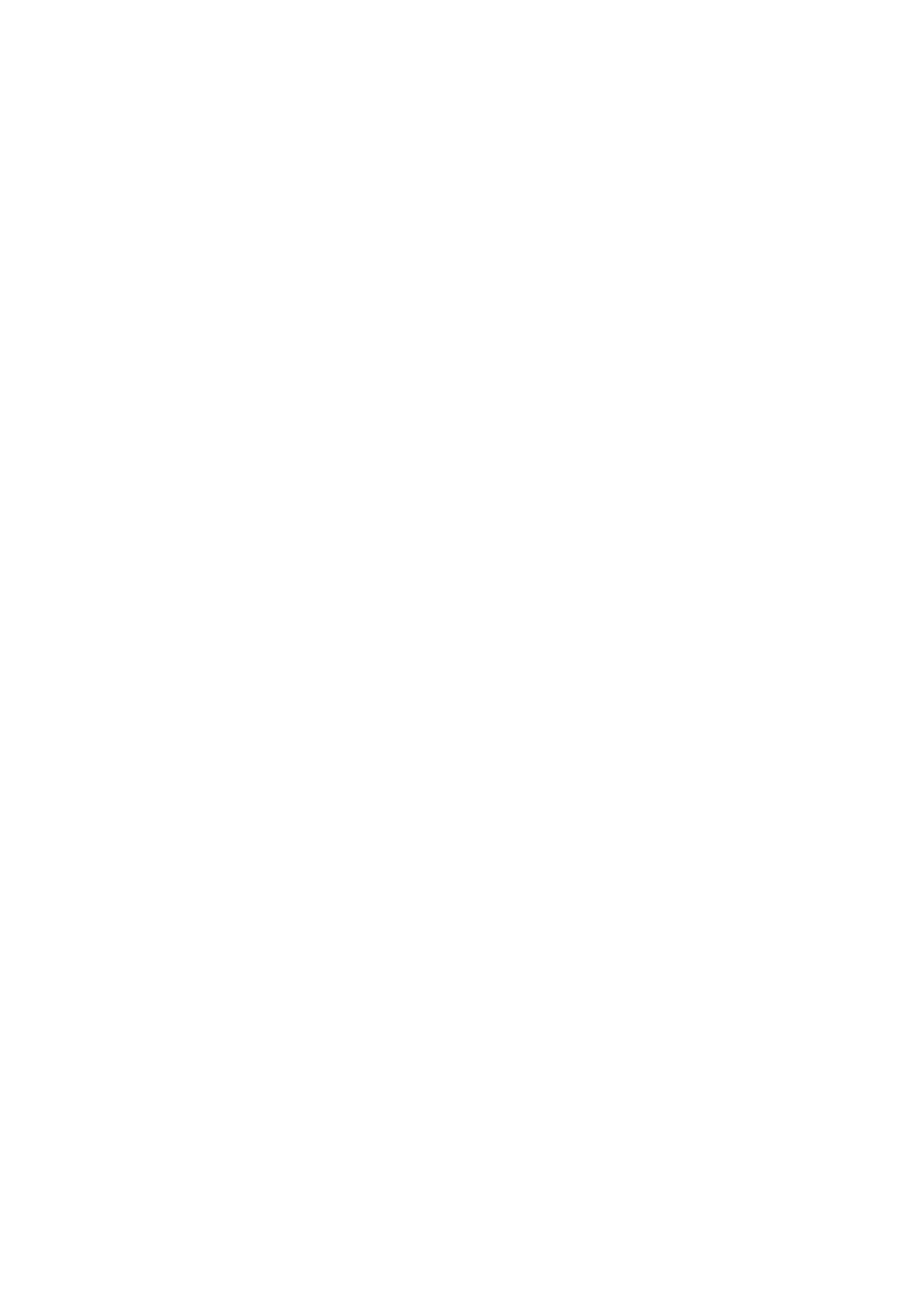# Corporate Profile

| Corporate Profile                                                          | $\overline{2}$ |
|----------------------------------------------------------------------------|----------------|
| Corporate Information                                                      | 5              |
| Chairman's Letter                                                          | $\overline{7}$ |
| <b>Financial Review</b>                                                    | 10             |
| <b>Management Discussion and Analysis</b>                                  | 15             |
| <b>Employee Information</b>                                                | 20             |
| <b>Board of Directors and Senior Management</b>                            | 22             |
| Corporate Governance Report                                                | 27             |
| <b>Environmental, Social and Governance Report</b>                         | 41             |
| Directors' Report                                                          | 53             |
| Independent Auditor's Report                                               | 67             |
| Consolidated Statement of Profit or Loss and<br>Other Comprehensive Income | 72             |
| <b>Consolidated Statement of Financial Position</b>                        | 74             |
| Consolidated Statement of Changes in Equity                                | 76             |
| <b>Consolidated Statement of Cash Flows</b>                                | 78             |
| Notes to the Consolidated Financial Statements                             | 80             |
| <b>Five-Year Financial Summary</b>                                         | 165            |
| <b>Definitions</b>                                                         | 167            |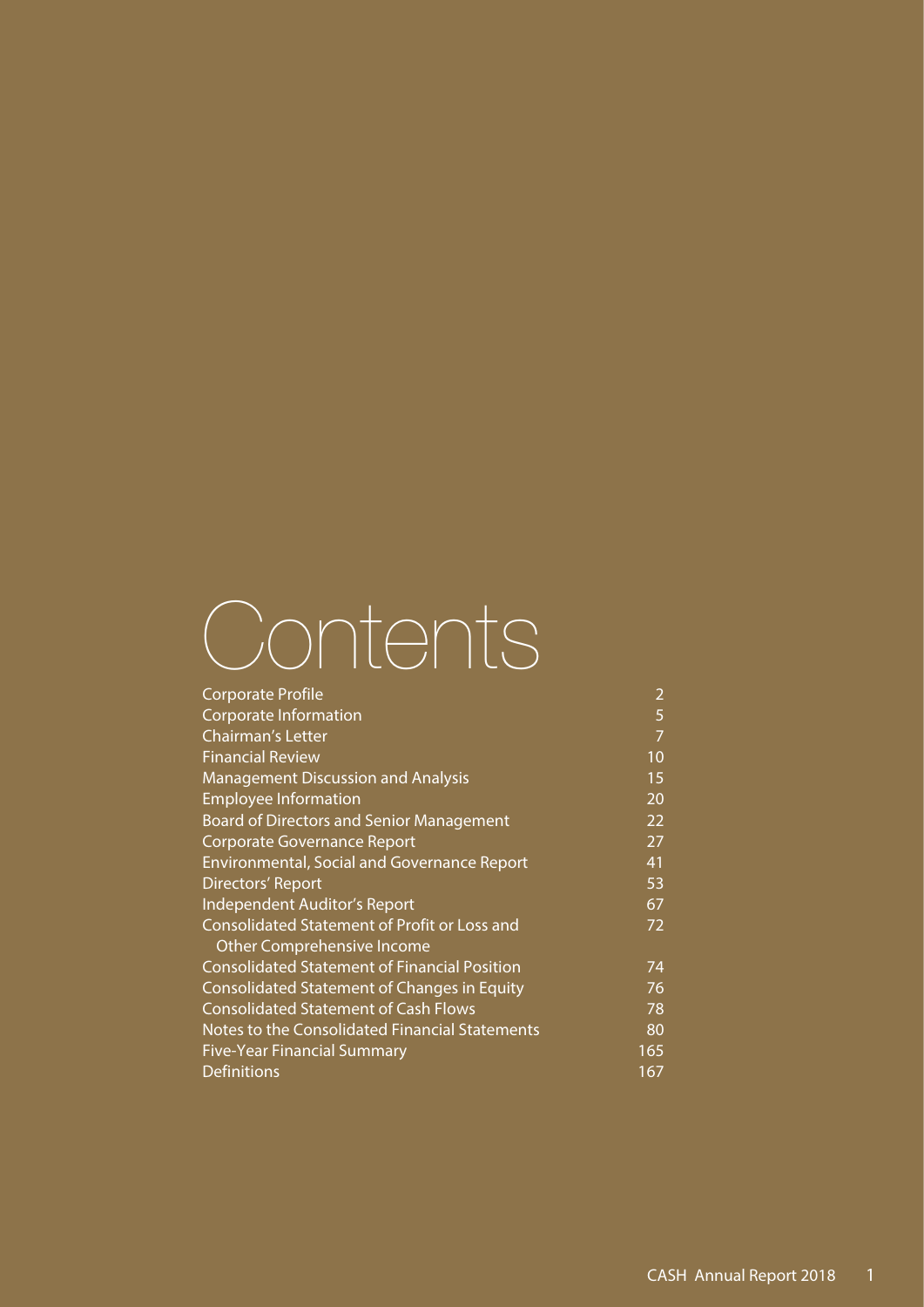# Corporate Profile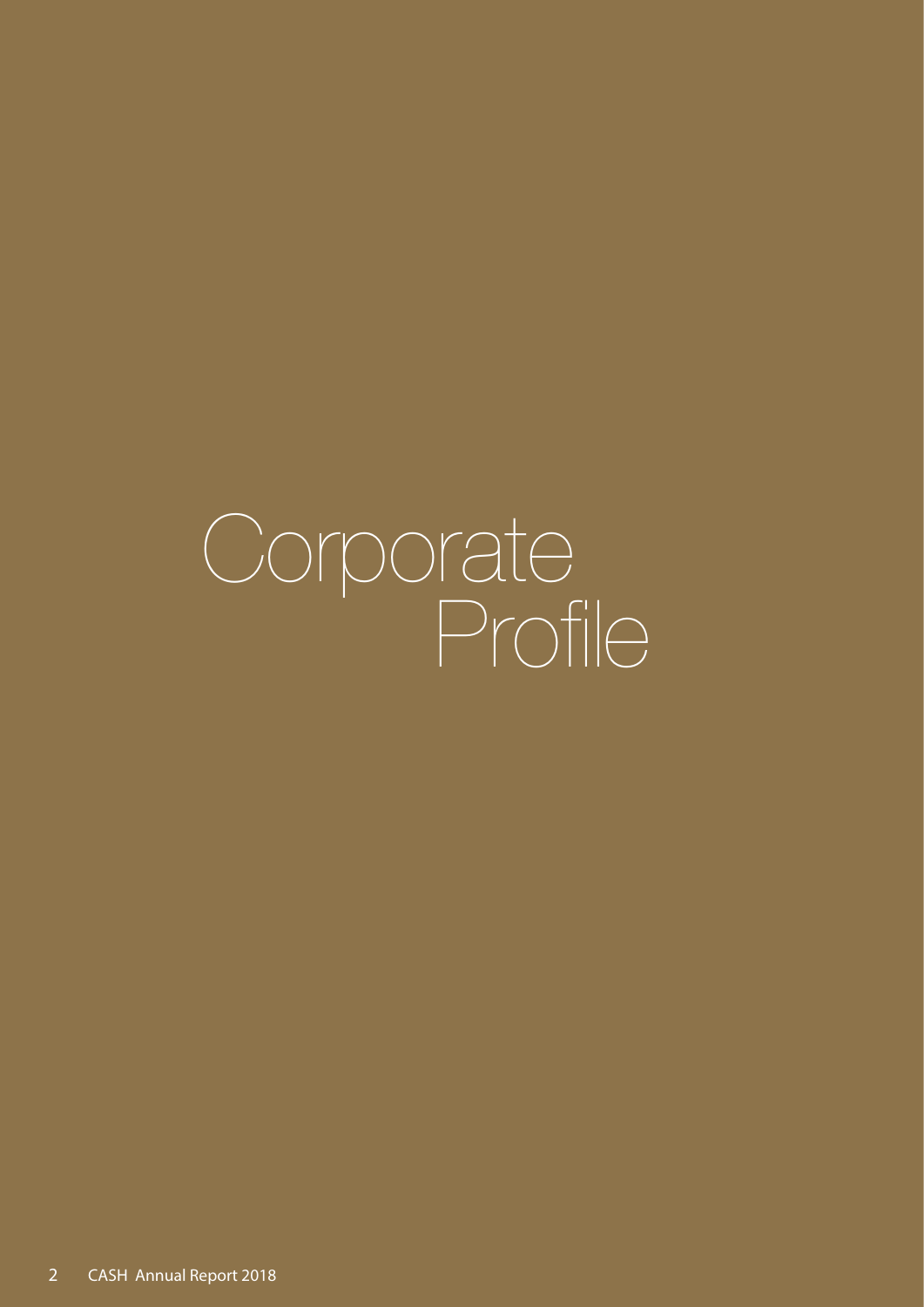# CORPORATE PROFILE

Celestial Asia Securities Holdings Limited ("CASH Group", SEHK: 1049) is a multi-faceted investment conglomerate focusing on enhancing client experience through technology and innovation. Headquartered in Hong Kong, we serve modern consumer needs in investment and wealth management, lifestyle and home improvement. All our businesses share a common mission that our customers' interests always come first. Our brands are synonymous with good customer service, great quality and fabulous value.

Abide by the "People-Oriented" principle, CASH Group is committed to becoming a Total Caring Organisation to partner with our key stakeholders to work towards the sustainable development of our business, our employees, our environment and our society. CASH's award-winning companies comprise CRMG Holdings (CRMG), Net2Gather (China) Holdings (Net2Gather (China)) and CASH Financial Services Group (CFSG).

### RETAIL MANAGEMENT – CRMG

Founded in 1986, CRMG Holdings Limited offers a diverse portfolio of home furnishing and lifestyle brands that satisfy our customers' needs through a blend of operating efficiency, effective use of technology, and talented people. We build our competitive advantage by achieving economies of scale through our single operating platform and our in-depth understanding of the market. Businesses comprise sourcing and retailing of quality products with brands such as Pricerite, TMF, SECO, Galleon, W@W etc.

CRMG pioneers to develop "New Retail" in Hong Kong by integrating the very best of online and offline channels to refine the omni-channel retailing, providing customers quality shopping experience anytime, anywhere. This has revolutionised the Hong Kong home furnishing market with easy access to our comprehensive network of outlets and e-shopping channels through a variety of digital devices. We have a long heritage of adopting advanced technologies to enhance our operating efficiency. From back office support to product and service offerings, marketing communication and supply chain management, we strengthen our competitive edges through a balanced fusion of technology and people.

CRMG upholds the "People-oriented" principle, and attain leadership by innovation – in product mix, merchandising, store layout and entire market strategy in home improvement product retailing. Our constant efforts to increase our understanding of customers' expectations and needs through the use of information technology to gain accurate and timely data and use of market research tools drive our customerfocused innovations.

At CRMG, we care for the people of Hong Kong. It's our founding principle and it forms everything we do. That means empowering our customers to care for their homes, their families, and themselves, no matter what life may throw their way. By cultivating a culture of caring, we inspire our customers to impart our values to the world.

Honouring a celebrated Hong Kong brand, CRMG has received wide recognitions for its exceptional performance in various aspects such as brand management, product design, quality services and e-shopping platforms. As a result, many high acclaims have been awarded to its brands, including the Hong Kong Top Brand 10 Year Achievement Award and Premier Service Brand from the Hong Kong Brand Development Council, Consumer Product Design Award from the Hong Kong Awards for Industries, Marketing Excellence Awards from HKMA/TVB, Q-Mark Elite Brand Award from Hong Kong Q-Mark Council, Outstanding QTS Merchant Awards – Gold Award from Hong Kong Tourism Board, and Top 10 Quality E-Shop Award, Retail Excellence Award and numerous Service and Courtesy Awards from the Hong Kong Retail Management Association, etc.

CRMG cares for the environment and is committed to protecting it hand in hand with our stakeholders, minimising the impact of our operations to the environment. Through the sourcing of eco-products, adoption of retail technologies and active participation in various environmental activities, CRMG takes its initiative to develop a sustainable society with customers. CRMG has received numerous awards for the recognition of its contribution to environmental protection, including Bronze Award in Shops and Retailers sector under the Hong Kong Awards for Environmental Excellence, BOCHK Corporate Environmental Leadership Awards: EcoChallenger, etc.

## MOBILE INTERNET – NET2GATHER (CHINA)

Net2Gather (China) Holdings is a Mobile Internet service provider in China. By aggregating various Mobile Internet services into an integrated platform, including content (upstream), operating platforms (midstream) and distribution channels (downstream), Net2Gather (China) aims to build a cross-value chain of activities to enable people to come 2Gather in an online community in China.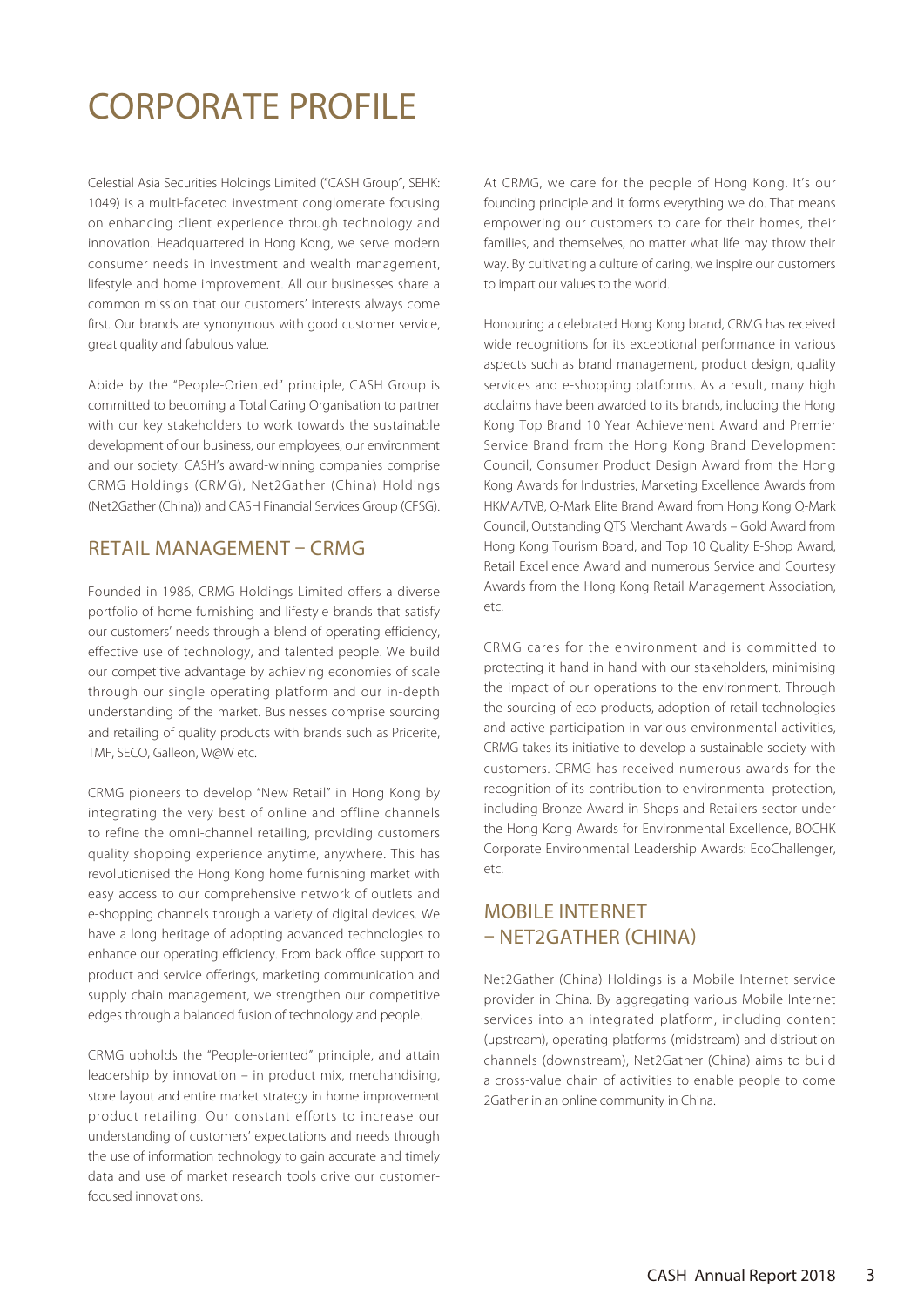# CORPORATE PROFILE

# FINANCIAL SERVICES – CFSG

CASH Financial Services Group ("CFSG", SEHK: 510) is a leading financial services conglomerate established in Hong Kong in 1972. CFSG is licensed by the Securities and Futures Commission to provide a comprehensive range of financial products and quality services, comprising mobile and premium trading, investment banking and corporate finance advisory, wealth and asset management, FinTech platform, etc. for the versatile investment and wealth management needs of its broad-based clients.

As a leading technology-focused financial services provider, coupled with the professional human talents, CFSG is committed to operating the state-of-the-art trading platform with the highest level of security for clients to trade anytime, anywhere, and borderless. In 1998, as a pioneer, CFSG was the first in Hong Kong to develop and launch investment trading via the Internet, demonstrating our innovation and dedication to integrate technology into financial services. As CFSG is committed to providing the most innovative trading experience to our clients, we developed Alpha i, the first mobile trading app in Hong Kong employing the most advanced big data analytics and AI technologies; and Weever FinTech, the first commission-free cryptocurrency trading platform in Hong Kong. All these services are targeting the tech-savvy and mobile-driven millennial investors.

Leveraging our leading-edge trading platforms, CFSG has developed an extensive network to reach our institutional, corporate and individual clients across China. Headquartered in Hong Kong, CFSG has built a solid foothold in China with a Mainland head office in Shanghai.

Well-known for our innovation and quality services, CFSG receives awards across the industries that recognise the group's achievements. The list of accolades CFSG has garnered includes a Top Service Brand award from the Hong Kong Brand Development Council, Market Leadership Award from Hong Kong Institute of Marketing, Best Comprehensive Financial Enterprise of The Year award from Hexun.com, Internet Finance Bronze Award from the Internet Professional Association, a Certificate of Merit of the Hong Kong Awards for Industries in Innovation and Creativity from the Hong Kong General Chamber of Commerce, 10th Anniversary Special Award of Hong Kong Awards for Environmental Excellence, Social Capital Builder Award from the Labour and Welfare Bureau, among others.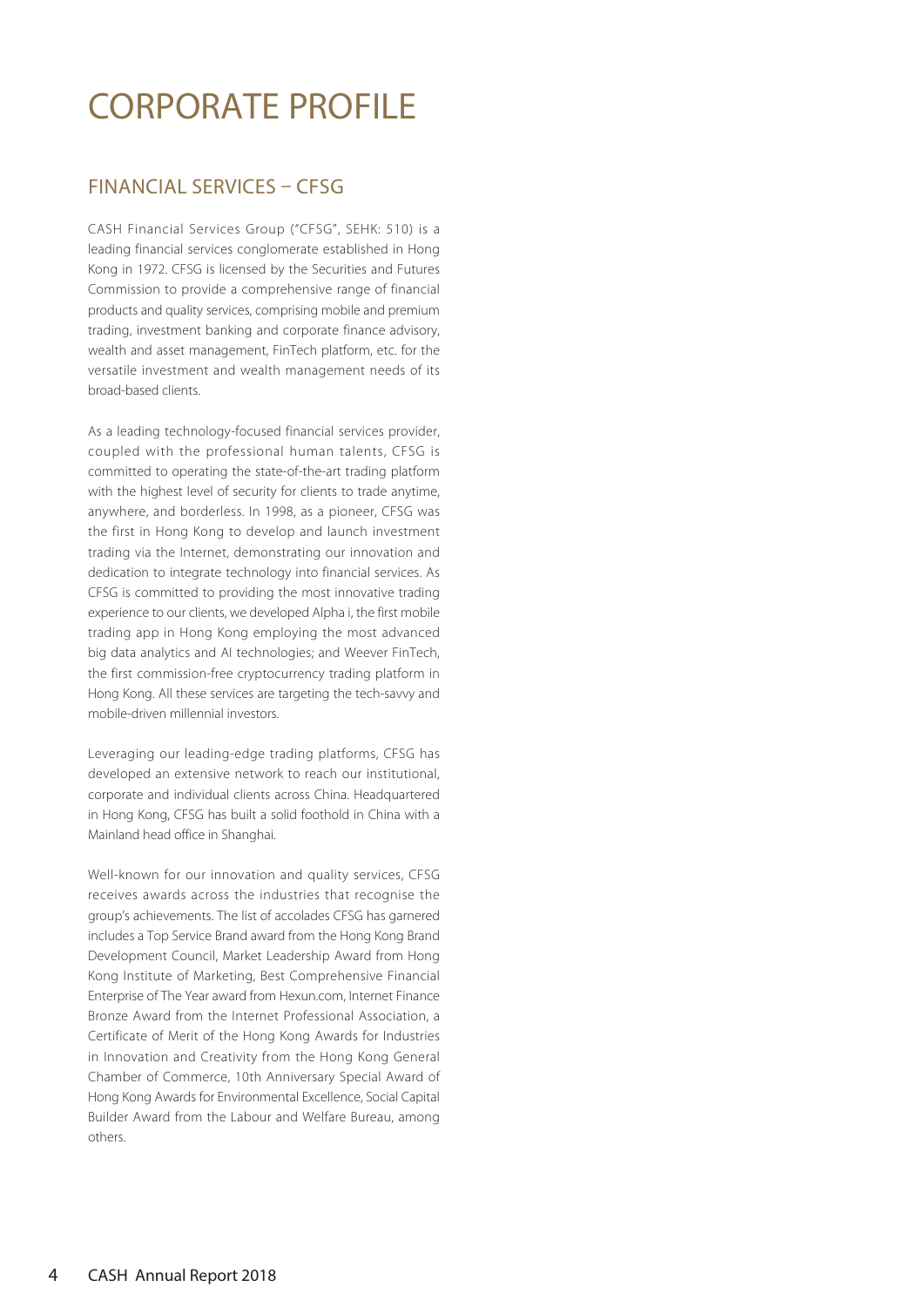# Corporate Information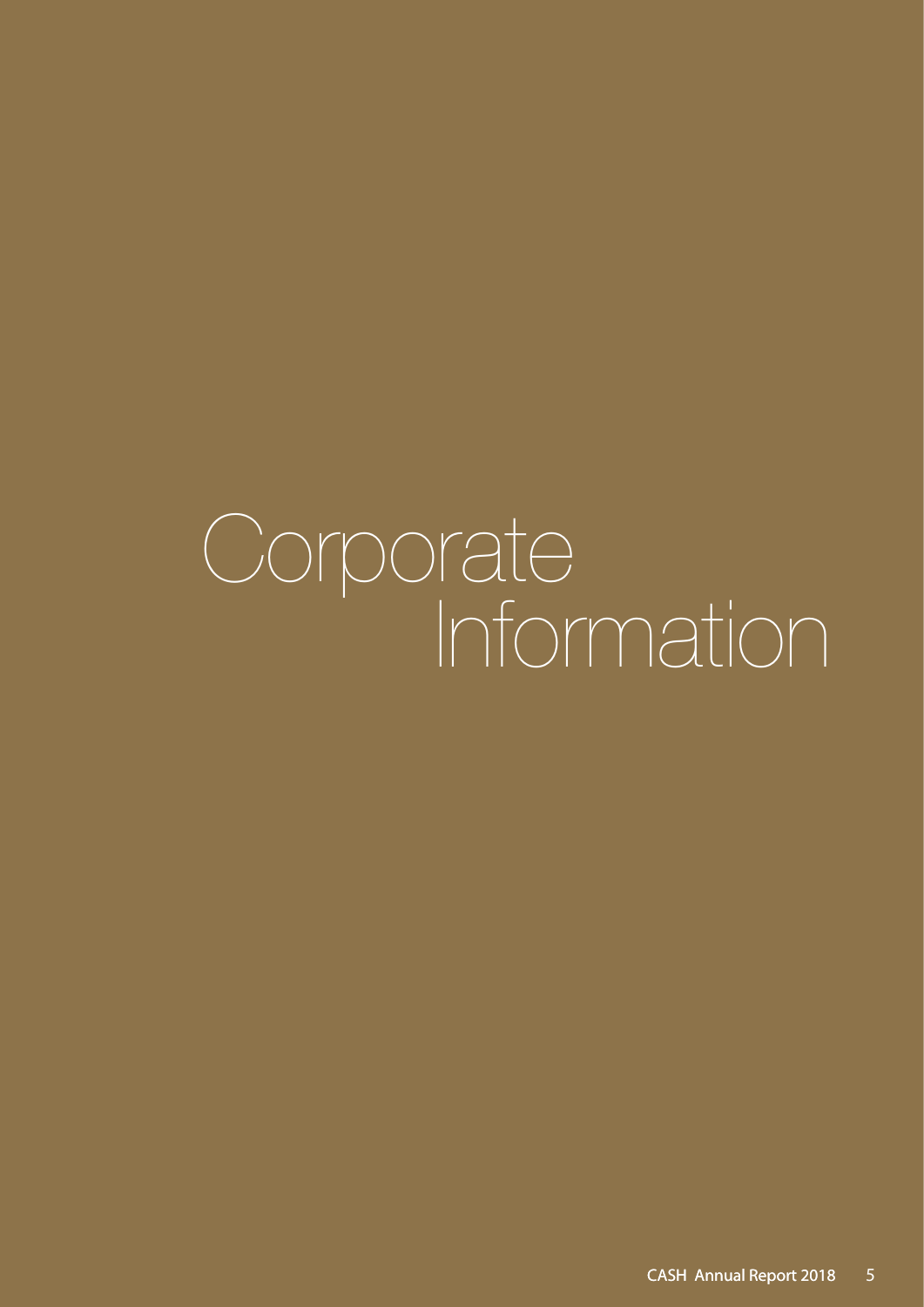# CORPORATE INFORMATION

# BOARD OF DIRECTORS

#### **Executive:**

KWAN Pak Hoo Bankee (Chairman & CEO) LAW Ping Wah Bernard (ED) CHAN Chi Ming Benson (ED) NG Hin Sing Derek (ED)

#### **Independent Non-executive:**

LEUNG Ka Kui Johnny WONG Chuk Yan CHAN Hak Sin

# **AUDIT COMMITTEE**<br>LEUNG Ka Kui Johnny

WONG Chuk Yan CHAN Hak Sin

(committee chairman)

# REMUNERATION COMMITTEE

WONG Chuk Yan KWAN Pak Hoo Bankee (committee chairman)

## COMPANY SECRETARY

LUKE Wing Sheung Suzanne, FCIS, FCS

## AUTHORISED REPRESENTATIVES

KWAN Pak Hoo Bankee LAW Ping Wah Bernard (alternate: LUKE Wing Sheung Suzanne)

## PRINCIPAL BANKERS

Chong Hing Bank Limited CMB Wing Lung Bank Limited CTBC Bank Co. Ltd. Industrial and Commercial Bank of China (Asia) Limited Nanyang Commercial Bank, Limited OCBC Wing Hang Bank Limited Shanghai Commercial Bank Limited The Hong Kong and Shanghai Banking Corporation Limited

## AUDITOR

Deloitte Touche Tohmatsu Certified Public Accountants

### SOLICITORS

Sidley Austin

### REGISTERED OFFICE

Clarendon House 2 Church Street Hamilton HM 11 Bermuda

## HEAD OFFICE AND PRINCIPAL PLACE OF BUSINESS

28/F Manhattan Place 23 Wang Tai Road Kowloon Bay Hong Kong

### PRINCIPAL SHARE REGISTRAR AND TRANSFER OFFICE

Conyers Corporate Services (Bermuda) Limited Clarendon House 2 Church Street Hamilton HM 11 Bermuda

## BRANCH SHARE REGISTRAR AND TRANSFER OFFICE

Tricor Standard Limited Level 22, Hopewell Centre 183 Queen's Road East Hong Kong

### **WEBSITE**

www.cash.com.hk

## STOCK CODE ON MAIN BOARD 1049

## **CONTACTS**

| Telephone | (852) 2287 8888 |  |
|-----------|-----------------|--|
| Facsimile | (852) 2287 8000 |  |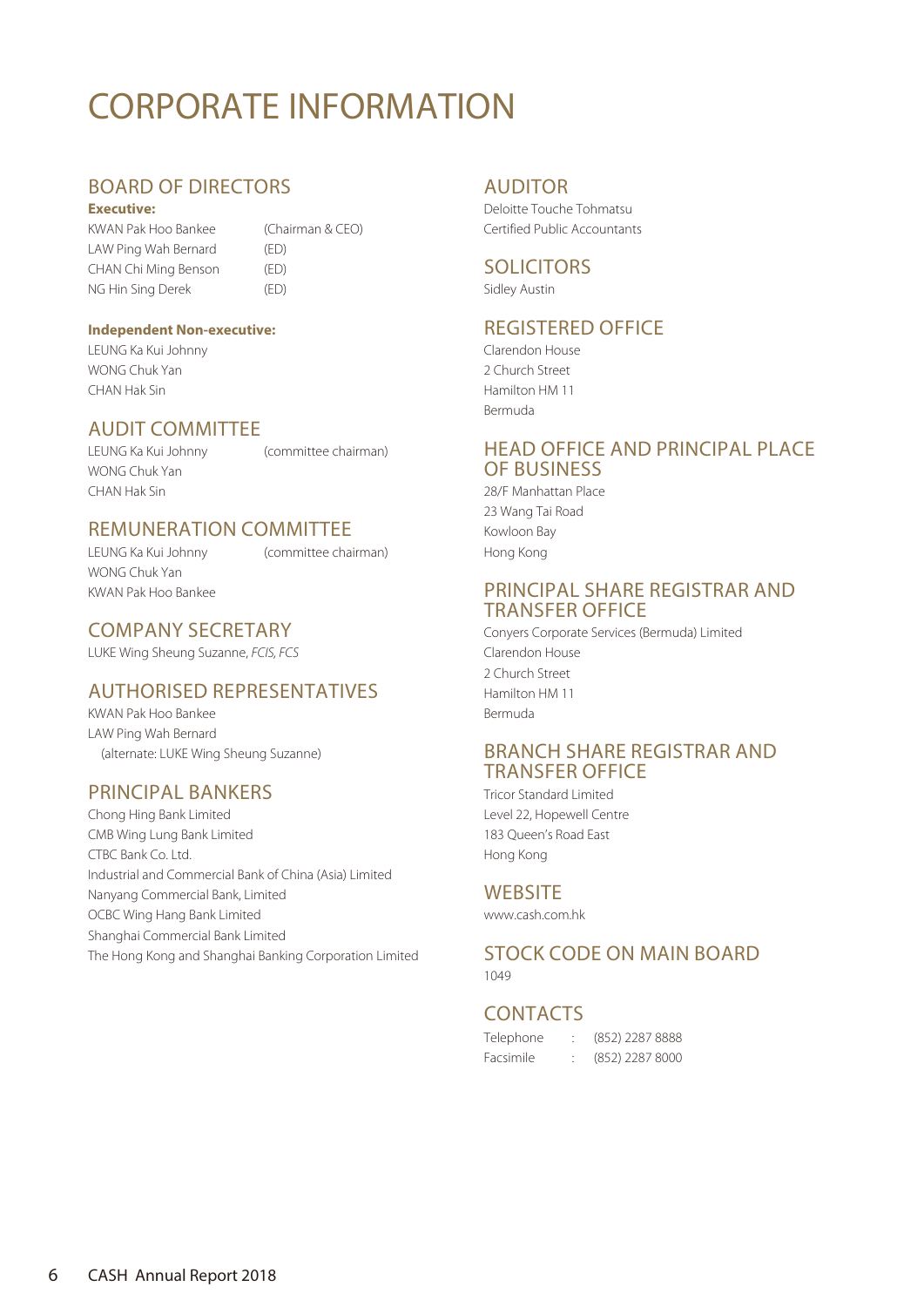# Chairman's Letter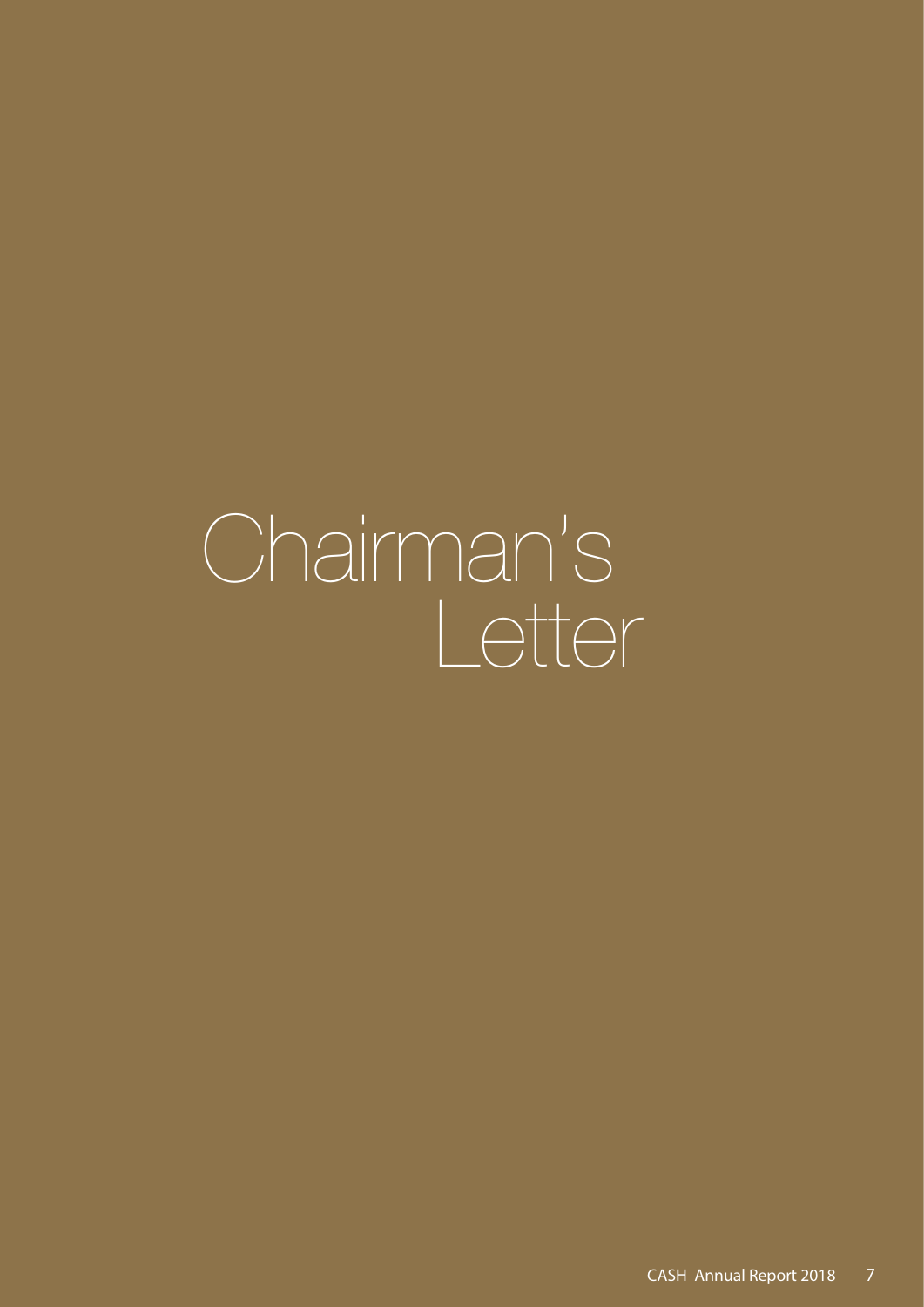# CHAIRMAN'S LETTER

Dear Fellow Shareholders,

Economic growth momentum from late 2017 derailed in 2018 due to a number of political-economic headwinds around the world. This caused much surprise not only to business, but also to economists, financial analysts and governments.

Heading into 2019, global economic growth continued to moderate in the first quarter, as most global issues remained unsettled. In the US, economic activity decelerated as effects of fiscal stimulus began to abate, coupled with the government shutdown and looming interest rate hikes. In Europe, the Brexit chaos, prolonged 'gilets jaunes' protests in France, a troubled German auto industry under new emissions regulations and "zero-growth" Italy all contributed to a faltering economy in the Eurozone.

Softening consumer spending and sentiment along with rising corporate defaults in Mainland China intensified investor concerns of a slowdown in the economy. In Hong Kong, the retail market recorded a year-on-year double-digit decline in total sales value in February (or a 1.6% decrease in the first two months combined), casting doubts about the city's growth momentum.

Despite these external challenges, the CASH Group remains committed to our business transformation and digitalisation strategy, confidently underpinned by the combined strengths of our human talent and adoption of advanced technologies.

## CRMG – THE NEW RETAIL INNOVATOR IN HOME FURNISHING

CRMG takes pride in becoming the first home furnishing retailer in Hong Kong to launch a 'New Retail' model – for Pricerite in 2018. Responding to the growing importance of providing customers compelling experiences throughout their shopping journey, this milestone initiative is pivotal in further advancing our leadership in omni-channel home furnishing retailing in the city.

We believe the increasingly pressing limitations on home space in Hong Kong will continue to present tremendous opportunities for CRMG – while our advanced retail technologies will set us apart from competitors in the coming few years.

Nevertheless, as a customer-centric pioneer in the home furnishing industry, we are not resting on our laurels. We will continue riding the wave of intensifying retail polarisation to boost our connectivity with customers, providing them more personalised values while augmenting our supply chain management capabilities. On one hand, we are exploring automation of orders of recurring daily bulky consumables through latest retail technologies such as artificial intelligence (AI) and machine learning – to provide the highest level of convenience, along with lower labour costs. On the other hand we are providing unmatched personal customer experiences in specialty goods such as furniture and wellness products, fully leveraging our heritage of combining human talent with advanced technologies.

Going forward, we believe the retailing landscape will be subject to continuing disruptive changes in the near future, especially with the launch of 5G, increasing popularity of the Internet of Things (IoT), and development of Hong Kong into a 'Smart City'. All of which signals that technology-driven quality customer service and enhanced convenience throughout the shopping journey will become increasingly critical to modern retailing success. CRMG will therefore continue investing in our omni-channel "New Retail" model, focusing on retail automation, personalisation and digitalisation through adoption of latest retail technologies. We aim to re-engineer our entire supply chain management so standardisation and simplification can facilitate cost reduction, benefiting our customers with personalised shopping experiences beyond value-for-money merchandise.

# CFSG – THE TRUSTED INVESTMENT AND WEALTH MANAGEMENT ADVISOR

The past year saw increasing popularity and flourishing use of financial technology (FinTech) in Hong Kong. As a fully-licensed financial corporation in Hong Kong, CFSG is embracing this trend in the development of a total investment and wealth management solution for millennials (Millennial Finance). Embracing our combined strengths of human talent and advanced financial technologies, we are dedicated to transforming our service to provide a vigorous digital platform, while preserving our heritage in service excellence.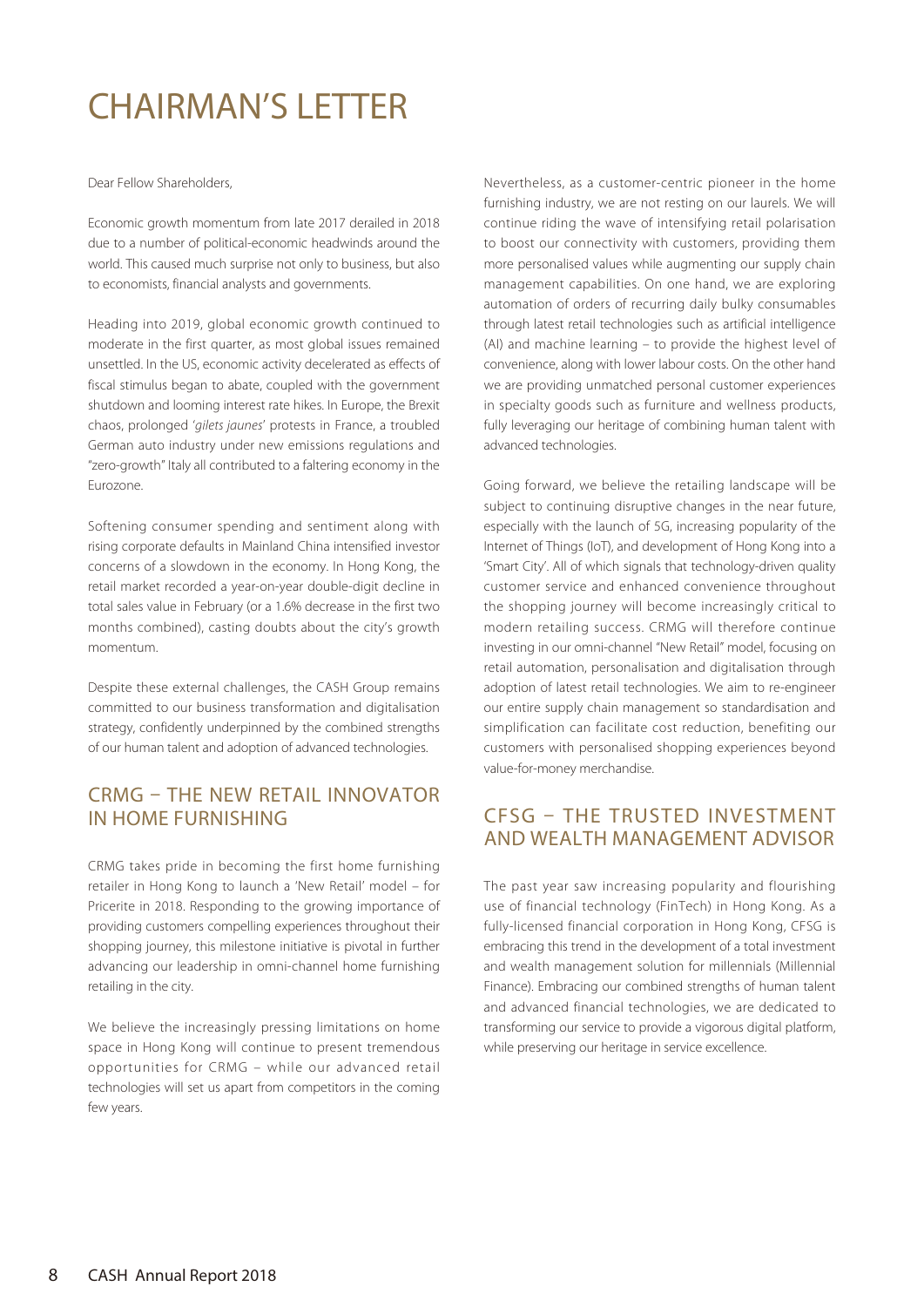With globalisation and technology advancements, millennial investors have access to a much wider universe of information on investment opportunities, enabling them to pursue global asset allocation strategies. Amid Hong Kong's unique financial hub in the Greater Bay Area – with its combined population of some 70 million potential investors – CFSG will at the same time strengthen its network of partnerships with various international and mainland financial institutions to enrich our product portfolio to suit the nuanced needs of clients.

As information is dispersed at exponential rates in this digital age, bombarding investors with floods of financial information every day, we fully understand that millennials both invest and digest information via smartphone. CFSG is at the forefront of meeting this modern demand – dedicated to developing Alpha i, the first mobile trading app powered by A.I., big data analytics and cloud computing technologies. Remarkably, Alpha i uses NASA technologies to innovate EMD Candlesticks, filtering specific, curated information relevant to individual investors.

Looking ahead, we see the financial market landscape continuing to evolve towards digitalisation, mobilisation, automation and disintermediation. CFSG's strategy is formulated towards becoming the most advanced and trusted investment and wealth management advisor in this future competitive arena.

From a broader financial market perspective, the global economy is likely to remain turbulent and unpredictable in 2019. The CASH Group will therefore maintain a cautious approach steering our businesses forward, while also fully recognising we are in a stage where transformation and digitalisation is imperative to stay ahead over the next horizon. Armed with our management and technological expertise, unwavering dedication and decades of experience, we are determined to win this technology-driven uphill battle.

Last but not least, human capital is, as ever, our most important asset – and we will continue to invest in the future of our talent for the continued success of the Group. I would finally like to take this opportunity to thank the Board of Directors for their guidance, trust and leadership; and our dedicated staff for their diligence, dedication and professionalism. This staunch support is the ultimate manifestation of our corporate culture of performance and teamwork – which was of paramount importance weathering the turbulence of last year, and will continue navigating us steadfastly through uncertain waters of the future.

Yours sincerely,

Banker Kwann

**Dr Bankee P. Kwan,** *JP* Chairman & CEO **Celestial Asia Securities Holdings Limited**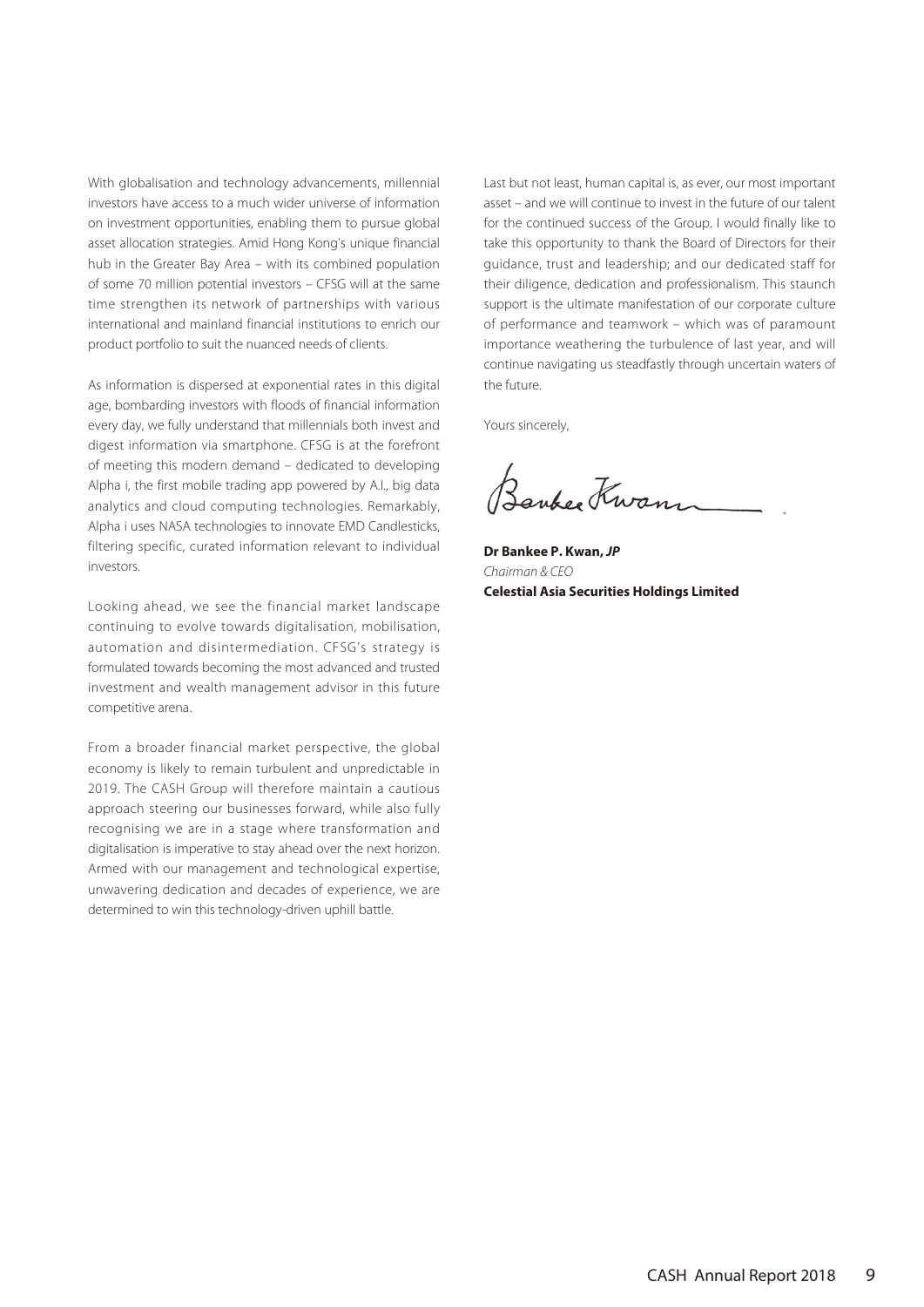# Financial Review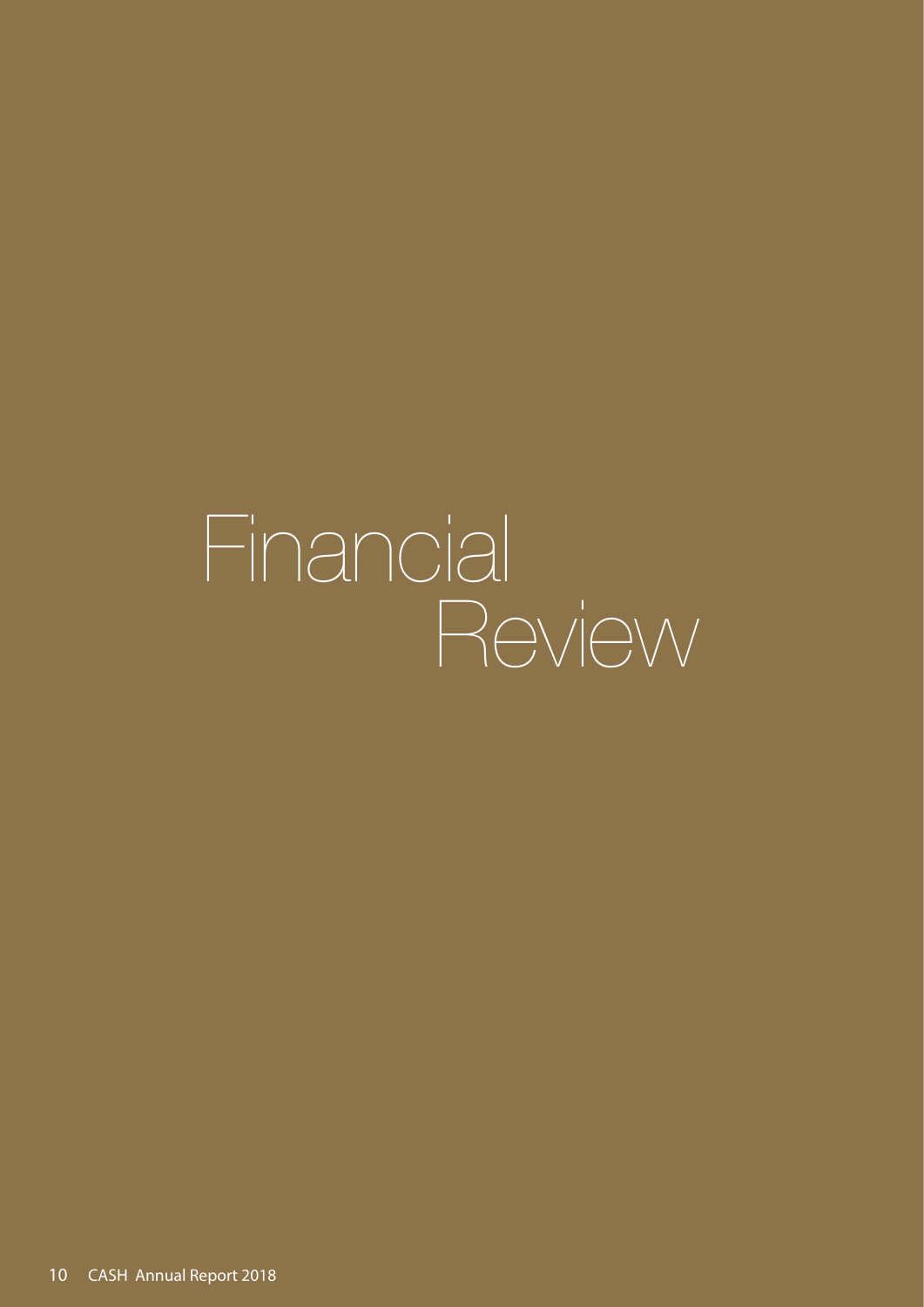# FINANCIAL REVIEW

## FINANCIAL PERFORMANCE

Facing the unexpected local and global economic conditions, tremendous uncertainties and turbulence in the markets throughout the year under review, the Group still managed to record a mild growth in revenue at HK\$1,420.3 million for the year ended 31 December 2018 as compared to HK\$1,333.0 million the previous year.

During the year, the Group recorded a gain on dilution of interests in an associate of HK\$7.3 million. After taking into account the abovementioned gain on dilution and the operating results of the continuing operations, which already included an impairment loss recognised on interest in an associate of HK\$65.0 million and share of loss of associates of HK\$48.5 million, the Group reported a net loss of HK\$204.9 million for the year ended 31 December 2018.

#### **Retail Management Business – CRMG**

The year under review was difficult for Hong Kong's retailing business which had been full of uncertainties. Although the booming trend in property and capital markets of Hong Kong in 2017 had carried forward to the early 2018, the good signs of economy had been fading since March 2018, the abrupt outbreak of the US-China trade war and the interest rate hike triggered the global economic and market conditions to deteriorate significantly causing a fall in property and stock markets. Due to the sudden economic downturn and pessimistic outlook, not only the first-hand but also the second-hand residential property market was adversely affected evidenced by the postponement in the sales of new properties. As a result, the consumption sentiment was dragged down even further. Value of total retail sales in Hong Kong decreased by approximately 2.9% in the third quarter of 2018, compared with the preceding quarter and dropped by a further 1.1% in the fourth quarter. During the year, our business initiatives and strategic investments proceeded as planned based on the then optimistic 2018 outlook at the end of the preceding year, including the opening of New Retail Concept Stores which integrated mobile payment, artificial intelligence to bring a unique shopping experience to our customers. Extra

resources were deployed in big-data analytics technologies to improve the level of personalisation and to optimise our product mix in order to keep the pace as the worldwide trend of retail industry. Furthermore, comprehensive brand building campaigns with TV commercials were launched for Pricerite and TMF to strengthen our leading market position. Against the backdrop of the US-China trade war, the unexpected downturn of the residential property market and the poor consumption sentiment, the traffic and revenue of Pricerite's flagship New Retail Concept Stores took longer to build up. To capture the demand before the Christmas and New Year holiday seasons with the slightly improving sentiment towards the end of the year, we carried out an anniversary sales in Pricerite to stimulate the traffic and improve the revenue. These measures, together with the brand building campaign, were effective, bringing a strong growth in sales in the fourth quarter of 2018. The full return of our initiatives, however, may take longer time to surface due to the persistent adverse economic and market conditions. Moreover, the US-China trade war in the second half of 2018 also affected the growth of our newly opened retail outlets for SECO and Galleon under our multi-brand strategy which only commenced operation since the second quarter of 2018. In addition to stimulating sales growth, we also started a number of measures to reduce the operating costs on the other hand, such as streamlining the running overheads by staff since the last quarter of the year.

Despite the challenging business environment, the retailing business managed to maintain the revenue level as the previous year and reported revenue of HK\$1,420.3 million, representing an increase of 6.6% as compared with HK\$1,332.0 million in 2017. Overall, our retailing business recorded a net loss of HK\$23.9 million for the year ended 31 December 2018 as compared to a net profit of HK\$19.4 million for the previous year.

#### **Mobile Internet Services Business – NET2GATHER (CHINA)**

The Group's Mobile Internet Service Business recorded a net segment loss of HK\$0.4 million for 2018, as compared to a net segment loss of HK\$1.9 million in the previous year.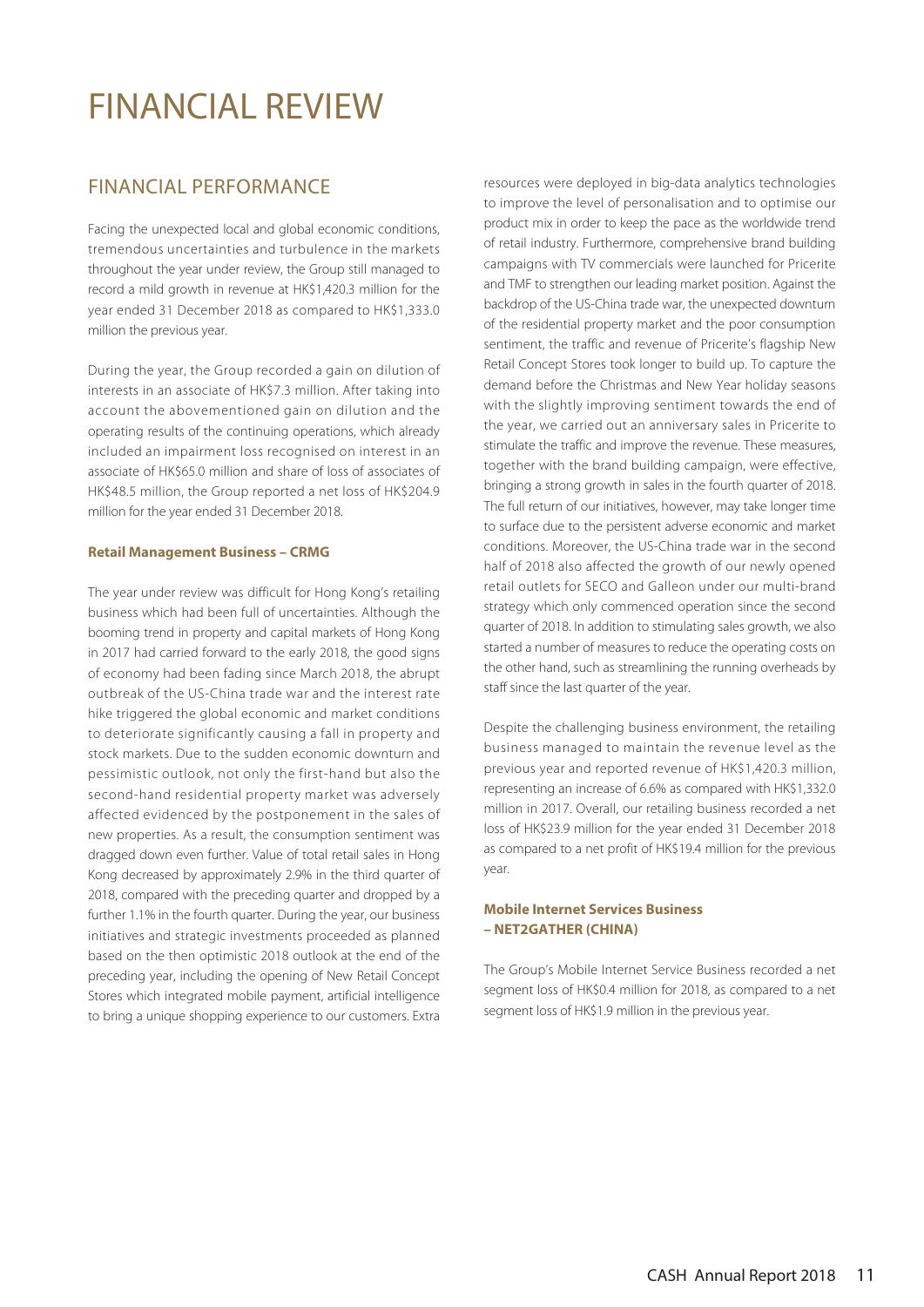# FINANCIAL REVIEW

#### **CFSG – The Group's Associate**

#### **Financial Services Business – CFSG**

For the year ended 31 December 2018, CFSG recorded revenue of HK\$123.4 million, representing a decrease of 7.6% as compared with HK\$133.6 million in 2017.

The global economic conditions and markets in 2018 were quite unpredictable. The promising economic outlook and stronger than expected corporate earnings growth in the US after the tax cut campaign were the drivers for the global stock markets to rise and made a new record in the beginning of the year under review. The Hang Seng Index rose to new record high at 33,484 in January 2018. However, the unexpectedly strong employment figures in the US raised the concern of inflation upcoming. The concern of interest rate hike by the Federal Reserve pushed up the yield of US Treasury Bond, leading to a small scale of financial crisis in the global stock markets in February 2018. Strong US Dollar encouraged investors to park their capital to the US market from the emerging market. The US Federal Reserve raised the interest rate four times by 25 basis points each during 2018, together with the adoption of Quantitative Tightening (QT) caused the amount of liquidity decreased within the US economy. These measures dragged down the global stock market as well as property market. Meanwhile, the US-China trade war kicked off at the beginning of July 2018 deteriorated the export and the overall economic situation in China and the Renminbi against USD depreciated close to the key supporting level. The subsequent capital outflow from Hong Kong, the intensified trade tension relationship between the US and China as well as the depreciation of the Renminbi against USD triggered a downside momentum to the local stock market and the Hang Seng Index fell to 24,541 in October, the lowest of the year and it closed at 25,846 at the end of December 2018, down by 13.61% compared with the end of December 2017 while the H-share index closed at 10,125 at the end of December 2018, down by 13.46% compared with the end of December 2017. Due to such a tremendous downturn in local stock market, our brokerage business clients who are mostly retail investors had suffered huge losses when making their investment strategies and trading activities in securities and commodities. These losses discouraged our clients to further invested in the market and the trading volume then reduced drastically. As they had

taken a very cautious view to the market, our margin loan book had decreased substantially in the second half of 2018. Our brokerage business commission and interest incomes in securities and commodities trading therefore had dropped significantly. Furthermore, advanced technologies had been utilised by many leading financial institutions, corporate investors and hedge-fund managers to execute sophisticated investment strategies in trading activities, retail investors are more difficult to take profit by engaging in high volume trading activities in the market and therefore had adopted more conservative attitude in securities dealings. These changes in trading mechanism also hindered the performance of our brokerage business which mainly targeted on retail investors. Owing to the decline of investment sentiment and change in trading mechanism, CFSG's brokerage business recorded a drop of 14.9% in income for 2018. On the other hand, despite the downhill of Hong Kong's stock market and uncertain economic outlook for the second half of 2018, CFSG's asset management business recorded a 55.8% growth in revenue compared with 2017 through the provision of high quality tailor-made investment strategies to its clients to cope with market changes. In addition, CFSG's investment banking team had secured a number of sponsor and advisory contracts to achieve a satisfactory revenue growth in 2018. To embrace the ever-changing capital market in the FinTech area, we had launched "Alpha i" – a new mobile trading application which integrated and utilised artificial intelligence, Big Data and cloud computing technologies, to bring a speedy, convenient and cost-effective investing experience to millennial generation investors. Moreover, in order to further explore and expand the types of products and service we are able to offer to our clients, we had submitted an application for a virtual banking licence to the Hong Kong Monetary Authority. CFSG had incurred some upfront costs to invest for these two initiatives. Apart from brokerage, asset management and investment banking business operations, for treasury function, CFSG recorded a net loss of HK\$54.1 million on its portfolio of investment securities held for trading due to the downturn of Hong Kong stock market in 2018.

Taking into account the aforesaid net loss on portfolio of investment securities held for trading, CFSG recorded a net loss of HK\$144.5 million for the year ended 31 December 2018 as compared to a net loss of HK\$46.1 million last year.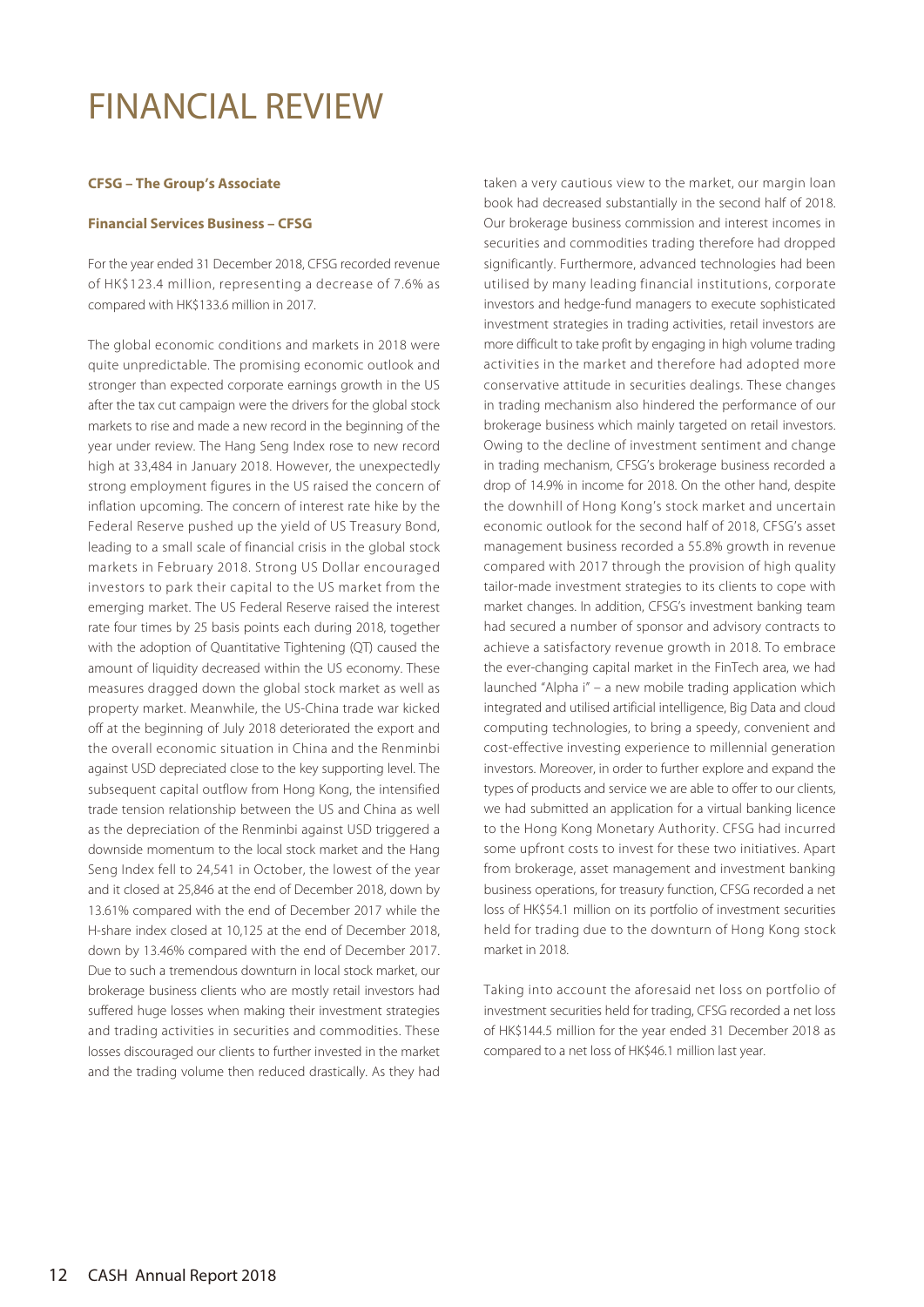#### **Liquidity and Financial Resources**

The Group's equity attributable to owners of the Company amounted to HK\$307.4 million as at 31 December 2018 as compared to HK\$508.1 million at the end of the previous year. The decrease in equity was mainly due to the net loss reported for the year.

As at 31 December 2018, the Group had total outstanding borrowings of approximately HK\$233.2 million as compared to HK\$195.2 million as at 31 December 2017. The bank borrowings were mostly denominated in Hong Kong dollars comprising unsecured loans of approximately HK\$92.1 million and secured loans of approximately HK\$141.1 million. The above bank loans of approximately HK\$141.1 million were secured by the Group's pledged deposits of HK\$39.0 million and corporate guarantees.

As at 31 December 2018, our cash and bank balances totalled HK\$256.8 million as compared to HK\$251.0 million at the end of the previous year. The Group derives its revenue mainly in Hong Kong dollars and maintains its cash and bank balances mainly in Hong Kong dollars.

The liquidity ratio as at 31 December 2018 fell to 0.76 times from 0.93 times as at 31 December 2017. The decrease in the liquidity ratio was mainly due to the decrease in accounts receivable, increase in bank borrowings and accounts payable.

The gearing ratio, which represents the ratio of interest bearing borrowings of the Group divided by the total equity, was 83.8% as at 31 December 2018 as compared to 40.4% as at 31 December 2017. The increase in gearing ratio was mainly due to the net loss reported for the year. On the other hand, we have no material contingent liabilities at the end of the year.

The Group's treasury policies are to secure healthy liquidity for running its operations smoothly and to maintain a sound financial position at all time throughout the year. Besides meeting its working capital requirements, cash balances and bank borrowings are maintained at healthy levels to meet its customers' investments needs while making sure all relevant financial regulations have been duly complied.

#### **Foreign Exchange Risks**

The Group did not have any material un-hedged foreign exchange exposure or interest rate mismatches at the end of the year.

#### **Material Acquisitions and Disposals**

In the first half of the year, the Group subscribed for 19.9% of shareholding interest in Weever FinTech Limited (a non-whollyowned subsidiary of CFSG which engaged in brokerage services business for digital assets trading) at total cash consideration of approximately HK\$1.9 million. In the second half of the year, the shareholding interest of the Group in Weever FinTech Limited was diluted from 19.9% to 18.91% upon issuance of 500,000 new subscription shares (representing 5% of enlarged share capital) by Weever FinTech Limited to an independent investor at total cash consideration of US\$5,000,000 (equivalent to approximately HK\$39,000,000), resulting in a gain on dilution of interests in an associate of HK\$7.3 million to the Group.

During the year under review, the Group did not make any disposal of shares in CFSG under and subject to the terms of disposal mandate as announced by the Company and CFSG dated 7 November 2017 and approved by Shareholders at a special general meeting held on 18 December 2017. Such disposal mandate was expired on 17 December 2018.

Save as aforesaid, the Group did not make any material acquisitions and disposals during the year.

Save as disclosed in this annual report, there is no important event affecting the Group which has occurred since the end of the financial year.

#### **Capital Commitment**

The Group did not have any material outstanding capital commitment at the end of the year.

#### **Material Investments**

The market value of a portfolio of investments held for trading decreased from HK\$11.0 million as at 31 December 2017 to approximately HK\$2.0 million as at 31 December 2018. A net gain derived from investments held for trading of HK\$8.4 million was recorded for the year.

We do not have any future plans for material investments, or addition of capital assets.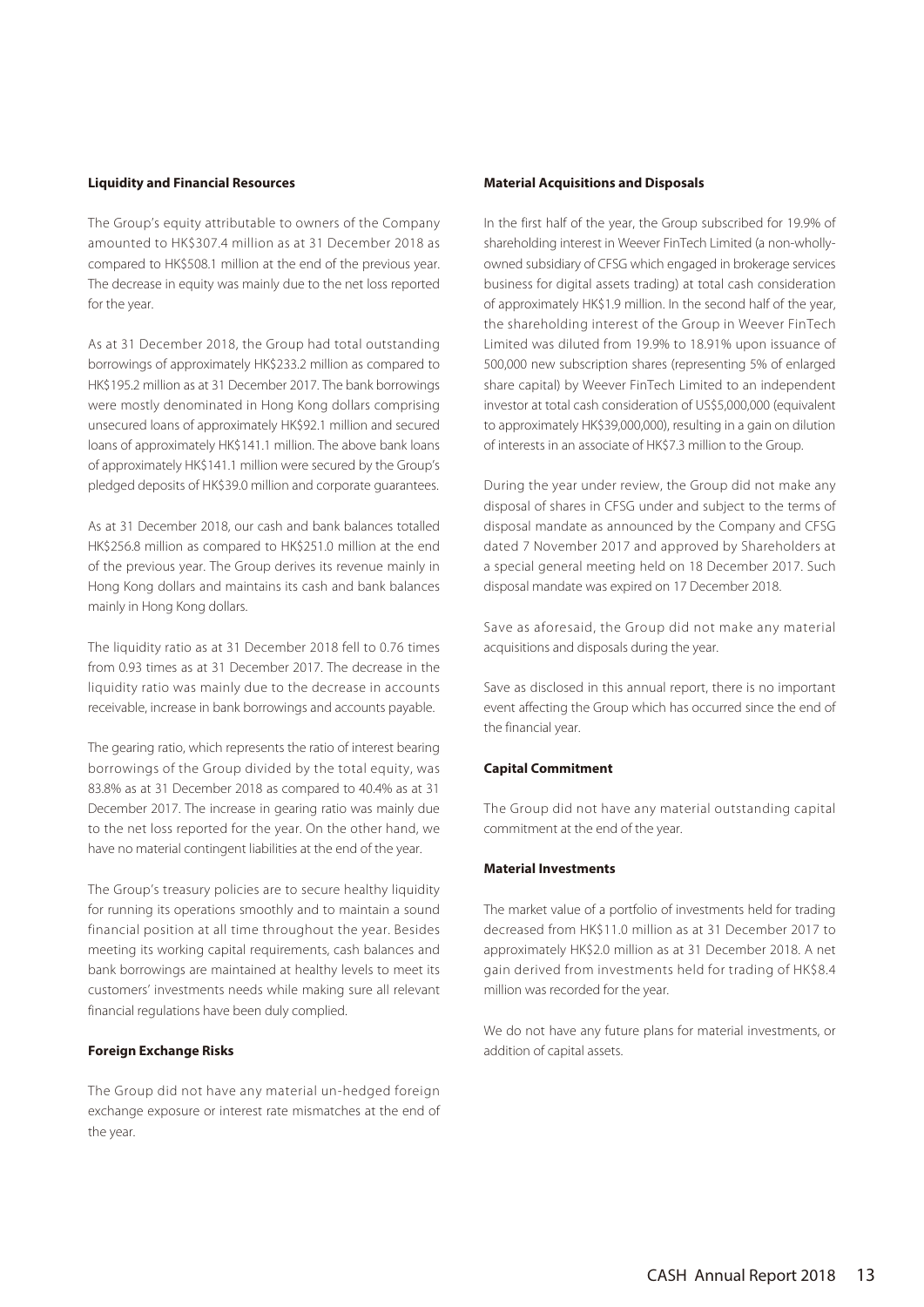# FINANCIAL REVIEW

# FINANCIAL AND OPERATIONAL HIGHLIGHTS

#### **Revenue**

| (HK\$'m)                     | 2018    | 2017    | % change |
|------------------------------|---------|---------|----------|
|                              |         |         |          |
| <b>Continuing operations</b> |         |         |          |
| Retailing                    | 1,420.3 | 1,332.0 | 6.6%     |
| Online game                  |         | 1.0     | N/A      |
| Group total                  | 1,420.3 | 1,333.0 | 6.5%     |
| <b>Key Financial Metrics</b> |         |         |          |
|                              | 2018    | 2017    | % change |
| <b>The Group</b>             |         |         |          |

| Net (loss) profit attributable to shareholders (HK\$'m) | (202.4) | 45.5    | $(544.8\%)$ |
|---------------------------------------------------------|---------|---------|-------------|
| (Loss) earnings per share (HK cents)                    | (24.35) | 5.47    | (545.2%)    |
| Total assets (HK\$'m)                                   | 861.0   | 1,004.8 | $(14.3\%)$  |
| Cash on hand (HK\$'m)                                   | 256.8   | 251.0   | 2.3%        |
| Bank borrowings (HK\$'m)                                | 233.2   | 195.2   | 19.5%       |
| <b>Retailing</b>                                        |         |         |             |
| Revenue per sq. ft. (HK\$)                              | 4,759   | 4.488   | 6.0%        |
| Growth for same stores (vs last year)                   | 4.1%    | 7.2%    | N/A         |
| Inventory turnover days                                 | 21.8    | 23.8    | $(8.4\%)$   |
|                                                         |         |         |             |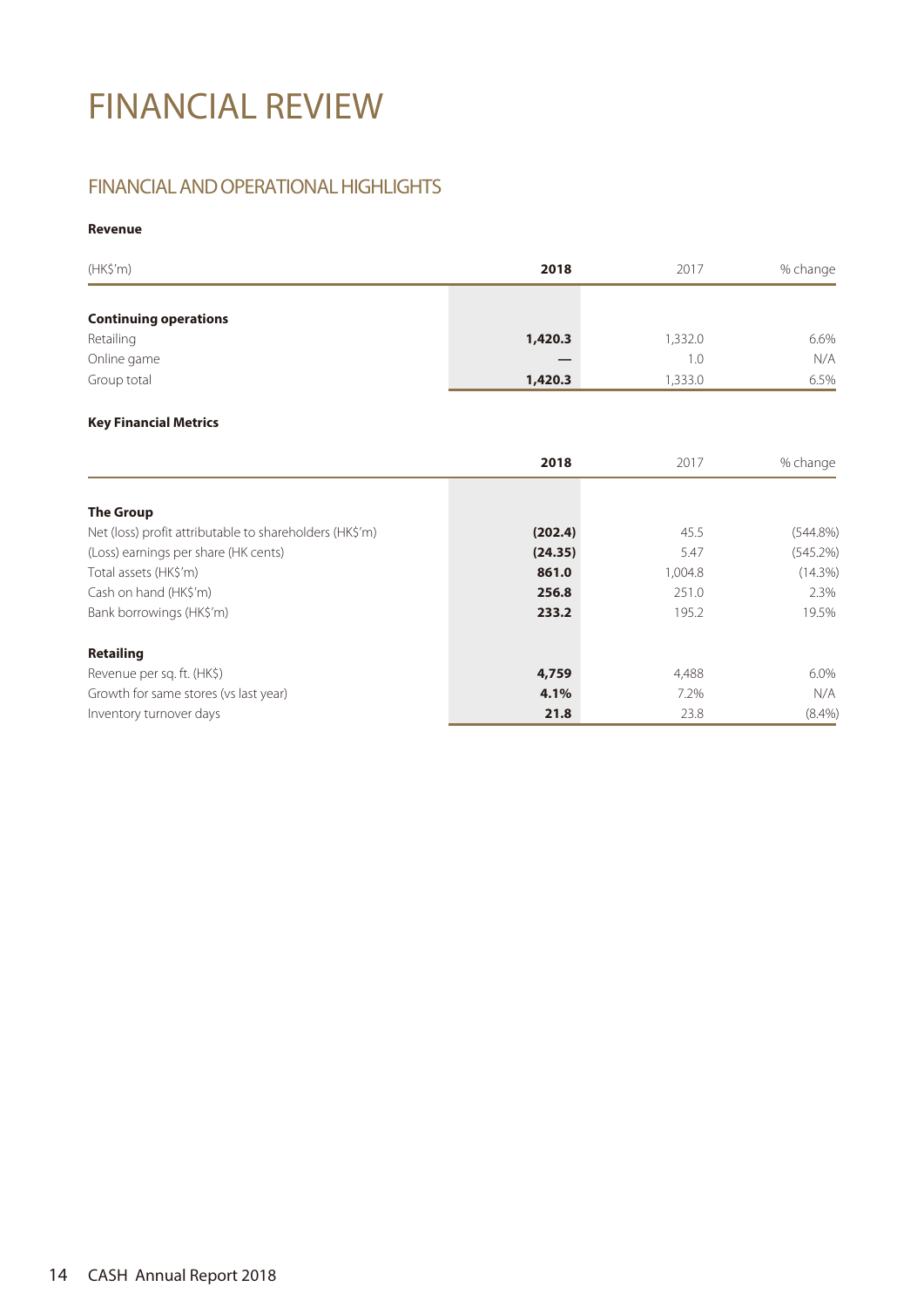# Management Discussion and Analysis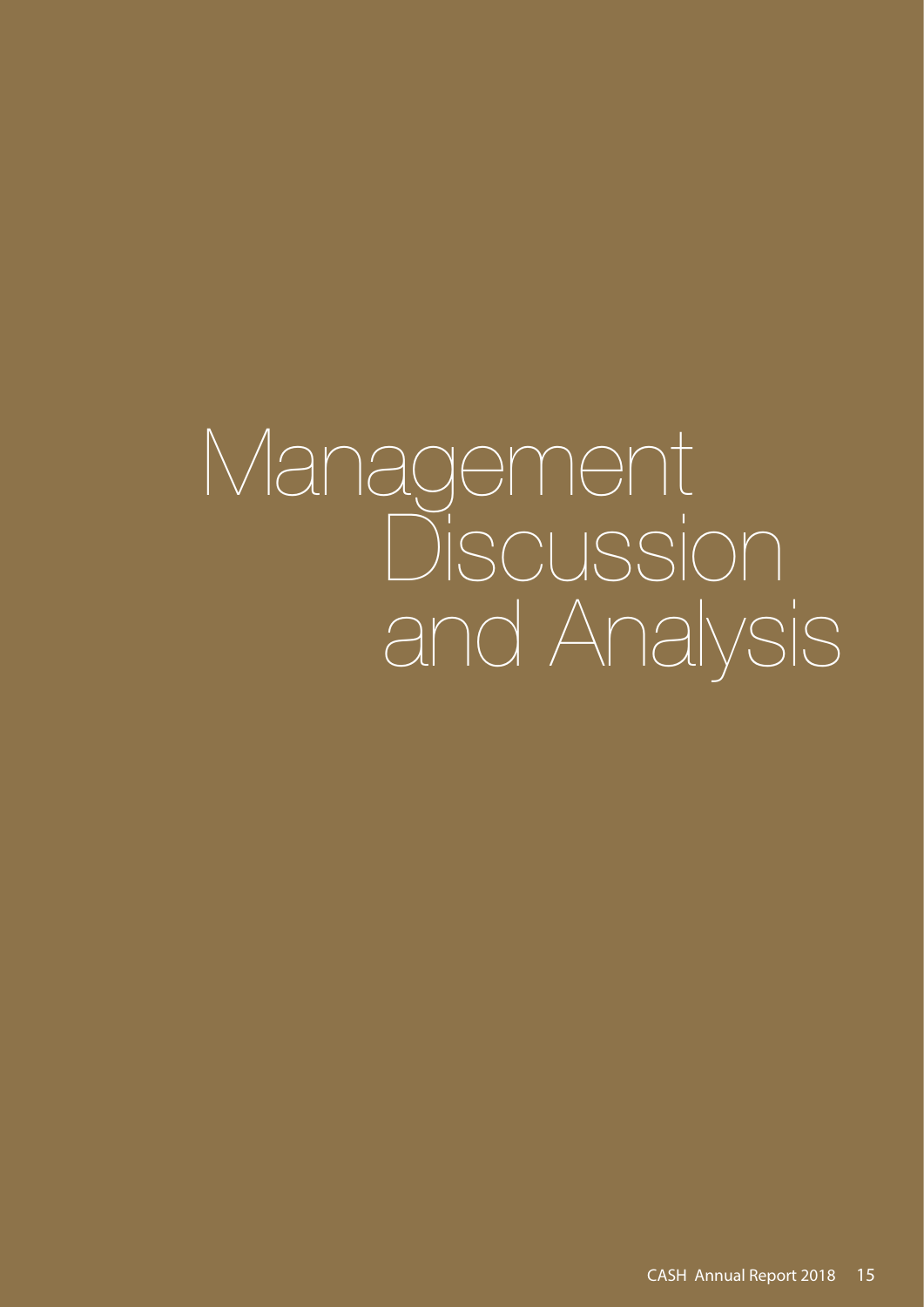# MANAGEMENT DISCUSSION AND ANALYSIS

#### **Retail Management Business – CRMG**

#### **Industry Review**

It was a difficult year for Hong Kong retailing. Following a robust 2017 sales rebound and buoyant first half of 2018, the retail market U-turned from mid-year with decreasing quarter-to-quarter sales. Consumer sentiment was adversely affected by growing economic uncertainty amidst global trade tensions and interest rate hikes, deflating Hong Kong's stock and property markets. Together with hotter and wetter than usual inclement weather in the second half of the year, this conspiracy of negative influences resulted in a meagre 4.6% increase in overall Hong Kong annual furniture and fixtures retail sales.

#### **Business Review and Outlook**

CRMG continued its multi-brand strategy to grasp opportunities arising from the home-furnishing market – as consumers fervently pursue quality lifestyle amidst diminishing living space in Hong Kong.

To continuously improve our customer loyalty and retention – at the same time enhancing revenue – we deployed a new Customer Relationship Management (CRM) system for our brands during the year. The cloud-based system correlates service, sales, marketing and loyalty management on shopping – focused on building in-depth understanding of our customers and establishing a membership database to facilitate ongoing customer interaction, and provide personalised products and services.

#### Pricerite

Pricerite launched the first New Retail Concept Stores in Mongkok and Kwai Fong in the first half. This customer-centric retail model uses innovative retail technologies to enhance customer convenience with a new shopping experience. Hands-on demos and interaction with robotics and automation were welcomed by consumers, bringing encouraging new footfall – underlining the growing popularity of new retail technologies integrating benefits of both online and offline retailing in the city.

We also launched a new branding campaign extending our "Small Space • Big Universe" theme, reinforcing our emotional retailing proposition connecting with customers.

To relentlessly improve our innovative and smart space management solutions, we continued product development with customised new offerings meeting home furnishing needs. New products such as Transformer 2.0 and the multi-functional 2-in-1 Wall Series were introduced with positive feedback.

Responding to economic slowdown in the second half, we introduced a series of 'mega-sales' to whet consumer appetite – with encouraging results. To continuously enhance sales performance, we additionally reviewed our store network, aiming to open new stores in new residential districts while closing under-performing stores. Internally, we also rationalised our operations to further enhance operating efficiency.

#### TMF

To distinguish TMF as the city's professional, reliable and caring tailor-made furniture provider, we earmarked more resources to transform the company into an independent brand, for more promising development.

Our supply chain expanded to embrace a wider selection of products. We also provided unique services to ease customers' pain-points during the course of tailor-made furniture production, pricing and delivery. Issues were addressed and well-communicated across our branding campaign – including TV commercials, a new TMF website and in-store messaging.

In the second half, we streamlined our operations and store network to enhance operational and sales efficiency. Looking ahead, we will continue to build our professional tailormade furniture team, delivering unparalleled service to help customers manage shrinking living space in Hong Kong.

#### SECO, Galleon and W@W

Three new brands were launched during the year to further extend and monetise our home furnishing expertise – SECO, Galleon and W@W.

SECO seeks to provide a variety of solutions whetting consumer appetite for family well-being products, along with tackling urban health concerns such as pollution and food safety. We launched three small shops and an e-shop to materialise our business plan. Initial customer feedback was inspiring and we continue fine-tuning our merchandising mix and operating model for a sustainable income stream. To develop the business further, we will open shop-in-shops in Pricerite in the coming year.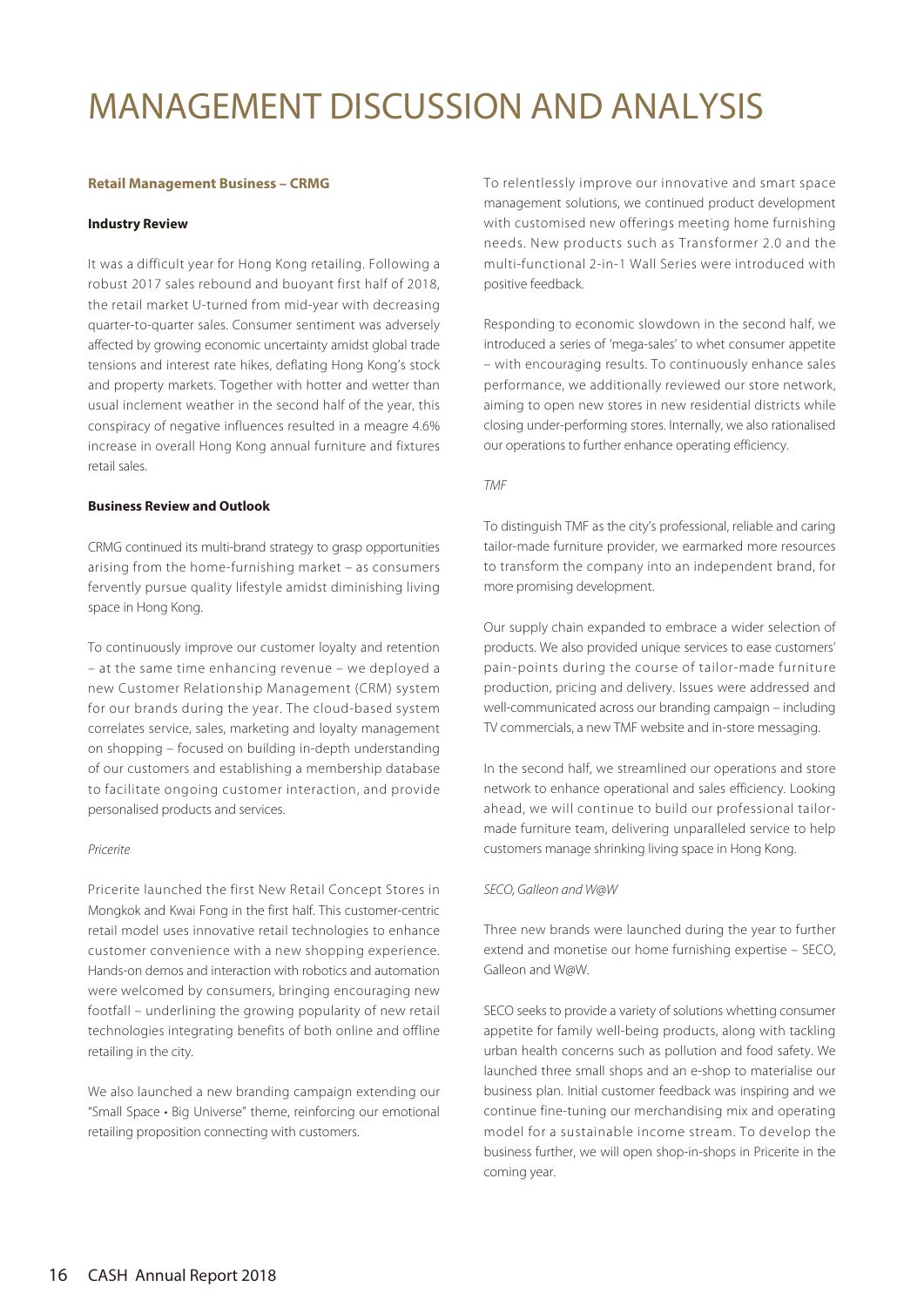Galleon is a lifestyle store curating a wide range of stylish home furnishing items from around the world. We opened a flagship store near Fashion Walk in Causeway Bay, banking on spill-over trade from the trendy, upscale neighbourhood. Galleon has received strong local TV and trend-setting media coverage. Leveraging our global sourcing capability, we continue expanding our international home-styling range. Leveraging Pricerite's comprehensive store network, we will expand our business in Pricerite's shops so as to reach out to more customers.

W@W targets providing workplace wellness solutions for corporate clients to develop cost-effective, healthy working environments. We launched initially into the dormitory and office furniture markets. Looking forward, digital approaches are being developed to cater for recurring orders, while sharing CRMG's resources in developing personalised service to clients.

#### New Retail Business Platform

Over the past year, it became evident that the advent of new technologies is intensifying retail polarisation – with increased customer connectivity enabling retailers to create more personalised values to customers.

In the case of our home furnishing business, consumers are also becoming polarised and segmented in their shopping patterns. Where shopping for basic and bulky consumables, they tend to shop more online for a speedy, automated and delivery service. Retail technologies such as Internet of Things (IoT), AI and machine learning can substantially enhance this experience, providing convenience and at the same time lowering labour costs.

At the other end of the spectrum, shoppers for specialty items, such as furniture, health and wellness products, are seeking more human and emotional experiences. Our combination of personalised 'human' service and new retail technologies – from digital platforms and AR/VR to electronic and cashless payments – provides an unparalleled service that is not easy for competitors to replicate.

As a pioneer in Hong Kong's New Retail business model, CRMG is dedicated to developing more customer-centric retail technologies – meeting consumer aspirations and expectations for new retail experiences; thereby increasing customer loyalty, footfall and ultimately revenue to continue leading the market.

#### Outlook and Corporate Strategy

Looking ahead in a stabilised external political environment, as Sino-US trade tensions seem to be easing, with the US Federal Reserve taking a "dovish" stance on rate hikes amidst risk of global economic slowdown, Hong Kong's economy should have breathing space for development in 2019 – firmly underpinned by full employment, a robust tourism sector and relatively resilient property market.

Hong Kong's housing market remains robust, with rigid demand in the coming years. Public housing development is estimated at around 100,400 new units in the coming five years, together with 93,000 new units estimated for private housing supply in the coming 3-4 years. This signals a large number of new home owners seeking home furnishing products and services.

At the same time, it is estimated that about two-thirds of Hong Kong's 800,000 public housing rental flats are smaller than 430 sq ft; and this small-sized flats are expected to account for 45% of all private housing supply in 2019. According to the Rating and Valuation Department, about 90% of the completed private houses in 2019 alone are likewise expected to be small to medium-sized, under 1,000 sq ft, among those, with more than 85% less than 700 sq ft.

We therefore believe and anticipate that space management solution is increasingly in strong demand – with products that address it becoming highly sought after.

Shifting consumer shopping behaviour as a result of new retail technologies and connectivity is also altering the retail landscape – shopping in different retail channels for different products and categories.

With our wide array of quality brands, innovative space management solutions, award-winning service and leadership in adopting latest technologies with our first-mover New Retail business platform, we believe CRMG is well poised to capture market opportunities ahead.

We will continue streamlining our operations, enhancing operational efficiency and adopting a cost leadership approach while driving our home furnishing business forward. Besides, we will mobilise more resources to capitalise the "New Retail" model by integrating online and offline to serve our customers satisfactorily.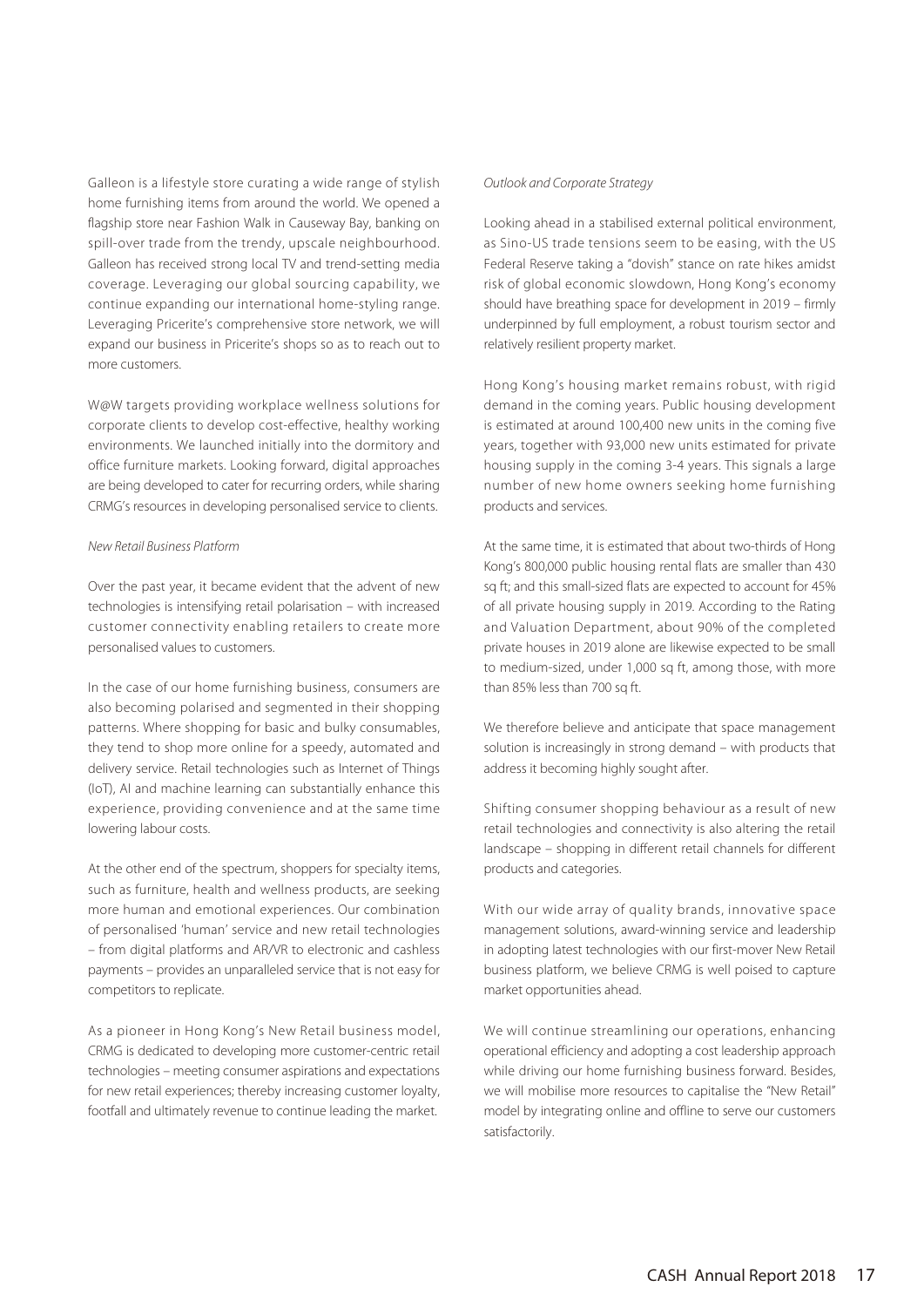# MANAGEMENT DISCUSSION AND ANALYSIS

#### **Mobile Internet Services Business – NET2GATHER (CHINA)**

#### **Industry Review**

An online game industry report jointly released by China Game Publishers Association Publications Committee (GPC) and Gamma Data (CNG New Game Research) indicated that, in 2018, Chinese mobile game users reached 626 million, an increase of 7.3%. Although China's mobile game market continued to grow in 2018, the growth rate has been on the decline as compared with the previous year, while growth of sales revenue has also been slowed down.

#### **Business Review**

In view of the very severe industry competition, our mobile game licensing business in overseas market had already been suspended in 2017. For the year ended 31 December 2018, the Group's Mobile Internet Services business recorded a net loss of HK\$0.4 million as compared to a net loss of HK\$1.9 million for the same period last year.

#### **CFSG – The Group's Associate**

#### **Financial Services Business – CFSG**

#### **Industry Review**

Despite starting strongly from a robust second half of 2017, global growth softened in the latter half of 2018 – most notably in Europe and Asia. Mainland China's GDP slowed to 6.6% while euro-zone growth eased from a 10-year high of 2.4% in 2017 to 1.8% in 2018. In the US, the GDP growth was on a declining trend, from 4.2% in Q2, 3.4% in Q3, to 2.6% in Q4 – ending the year with a 2.9% real economic growth.

In Hong Kong, domestic consumption and commodity exports weakened with Sino-US trade tensions and a gloomy global economic outlook conspiring to weigh on both investor and consumer confidence. Coupled with rising interest rates and quantitative tightening measures of US, UK and euro-zone central banks, Hong Kong's economy grew only at 3%.

In tandem, the Hang Seng Index (HSI) experienced a rollercoaster ride; peaking at 33,154 in January before slumping to 24,585 in October. The HSI ended 2018 at 25,845, down 13.61% from 2017's year-end.

#### **Business Review and Outlook**

#### Broking

Investor sentiment weakened in the second half of 2018 from Sino-US trade uncertainty and global political turmoil. Our securities brokerage business was affected, with overall results down 14.9% from 2017. Commodities trading, which was more active in market uncertainty and volatility, recorded a 10.78% increase. Due to lower turnover arising from clients' risk aversion on gloomy economic outlook and increasing market volatility, overall financing income dropped by 19.8%.

#### Investment Banking

In this buoyant IPO market, we continued advising listed companies on a range of corporate finance transactions, including acquisition and disposal of assets and businesses, M&As, establishing joint ventures and various connected transactions. We completed raising funds from the capital market through placing; acted as joint global coordinator for a mainboard IPO with shares significantly over-subscribed by around 1,000 times; and were appointed as sponsors in a number of IPO applications.

#### Asset Management

Due to the weak market sentiment, our Asset Under Management (AUM) for external customers fell around 28% by year-end compared to 2017. In 2019 we focus on defensive players and recruiting more new potential clients. Compared to global stock markets, HSI valuations are not demanding for long term investors; currently trading at around 10.5 x prospective PER, 1.22 x P/B and 3.4% prospective dividend yield. Amid this mixed investment environment, we expect slower revenue and AUM growth in 2019.

#### Wealth Management

Overall wealth management business achieved steady growth in 2018. We not only broadened our client base with more new clients, but also responded to various wealth management enquiries bringing new business from our existing clients. Our strategy in developing the B2C market is receiving positive feedback and our brand messaging – providing "fully-fledged wealth management services" – is reaching a wider market.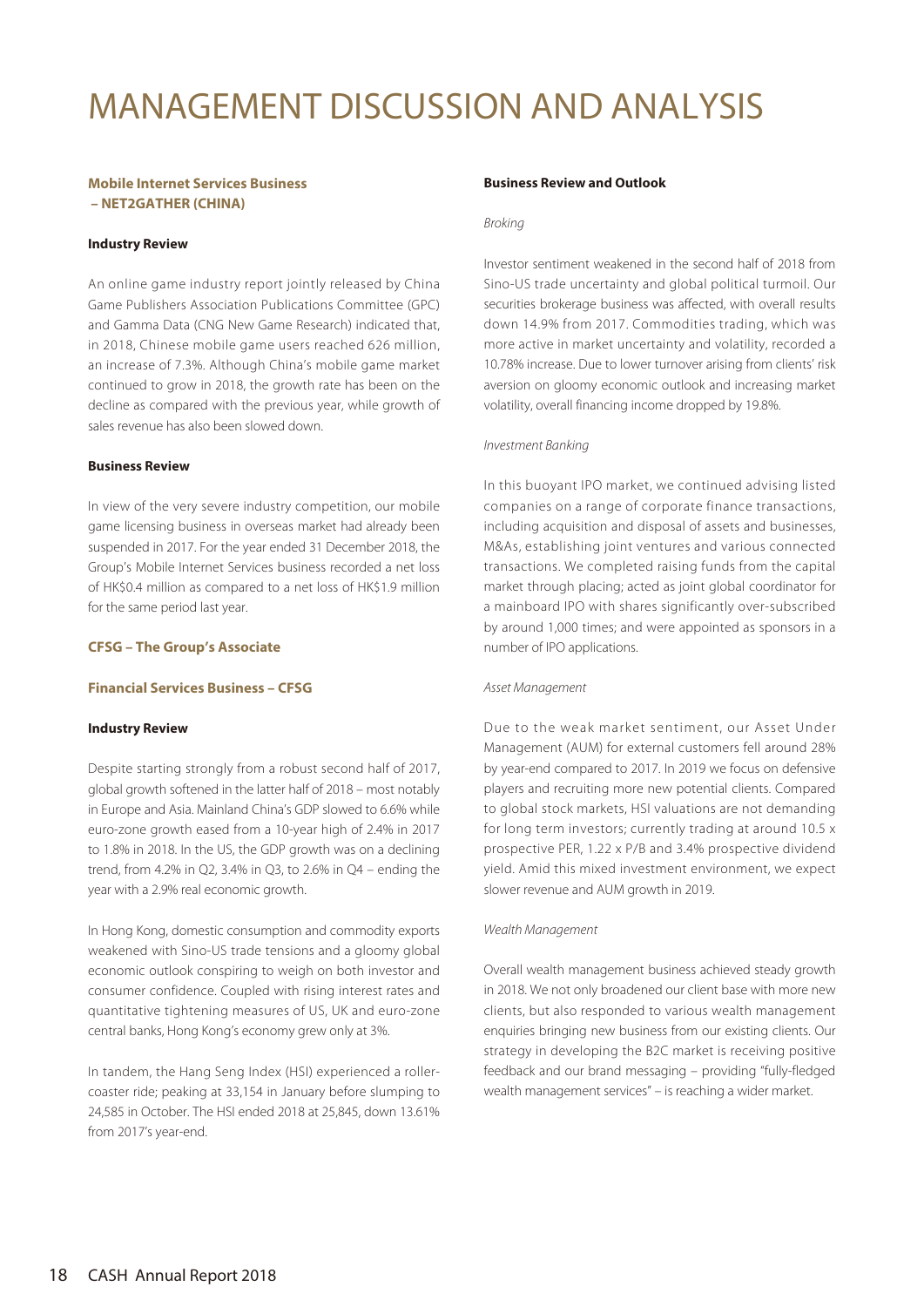Apart from broadening our product offerings, we are also actively establishing local business development partnerships with various parties to capture the fast-growing wealth management market in Greater China. Pursuing these goals, we continue to strengthen our consultant team to provide customised wealth management solutions for our clients' asset preservation, allocation and appreciation.

#### Financial Technology (FinTech)

2018 was a remarkable year for CFSG in the FinTech arena. We led the market by focusing on our 'Millennial Finance' business – aiming to bring a speedy, convenient and cost-effective investing experience to a new generation of millennial investors. On this course, we launched 'Alpha i' in June 2018 – a new 'first-of-its-kind' mobile application powered by Artificial Intelligence (A.I.), big data analytics and cloud computing technologies.

Bringing a new asset class to investors, we also introduced Weever FinTech, Hong Kong's first commission-free cryptocurrency trading platform, with value-added services of higher convenience and security – coming into official operation in November 2018.

We also instigated the Group's application procedure to the Hong Kong Monetary Authority for a virtual banking licence. Despite the fact that we have not been shortlisted in the first round of the application, we will continue monitoring the market development and consider entering the virtual bank market again when opportunity arises.

#### **Outlook and Corporate Strategy**

Looking ahead, the volatile external environment is bringing uncertainties to the market and challenges to the business environment. In 2019 we anticipate a more sceptical market, wary of a number of confounding factors in the global economy – from corporate and private debt levels to US-China trade talks, Brexit and the budgetary position of Italy.

On a positive note, the US Federal Reserve, recognising a global economic slowdown, became more "patient" over raising interest rates and ending reduction in asset holdings in late 2019.

Meanwhile China, despite a mild economic slowdown, continues to maintain relatively strong growth in a global context, while accelerating pace of reform in its structural and financial systems.

Notwithstanding the market volatility, Hong Kong's financial services industry and related businesses are well-positioned to benefit from China's visionary Belt-and-Road Initiative, economic integration in the Guangdong-Hong Kong-Macau Greater Bay Area, and continuing RMB internationalisation.

In particular, Hong Kong's unique positioning in the Greater Bay Area as the international financial centre and global hub for Renminbi clearing and settlement enables professional services providers such as CFSG to offer unparalleled services and investment products to serve a combined population of some 70 million in the world's largest bay area economy. Success in building a loyal and appreciative customer-base hinges on our ability to provide precise and moment-capturing investment information, tools and products.

Going forward, the landscape of financial market has been rapidly changing and evolving towards digitalisation, mobilisation, automation and disintermediation. To continue sharpening our competitive edge, we are formulating our corporate plan towards this direction with an aim to becoming the trusted investment advisor of clients.

With our meticulous blend of human talent and advanced technologies, CFSG is already assembling a team of professional investment and wealth management advisors. We are also exploring further FinTech solutions to augment our AI-enabled Alpha i app, which is now providing a stable and reliable source of filtered and highly-relevant financial materials for clients to make informed investment decisions. The momentous development of EMD Candlesticks in Alpha i, that helps investors detect price trends with higher predictability, has already won the 'Award of the Year in Start-up 2018' in the prestigious ET Net FinTech awards; along with 'Outstanding Big Data Application and Analytics Solution' award. We believe these accolades enhance client recognition of and their stickiness for CFSG's investment platform, scalable enough to further expand into a regional investment tool.

Our goal is to position CFSG as a leading Hong Kong-based investment advisory group in China – continuing to diversify our revenue mix through strengthening existing businesses, enriching product offerings and sourcing new income streams.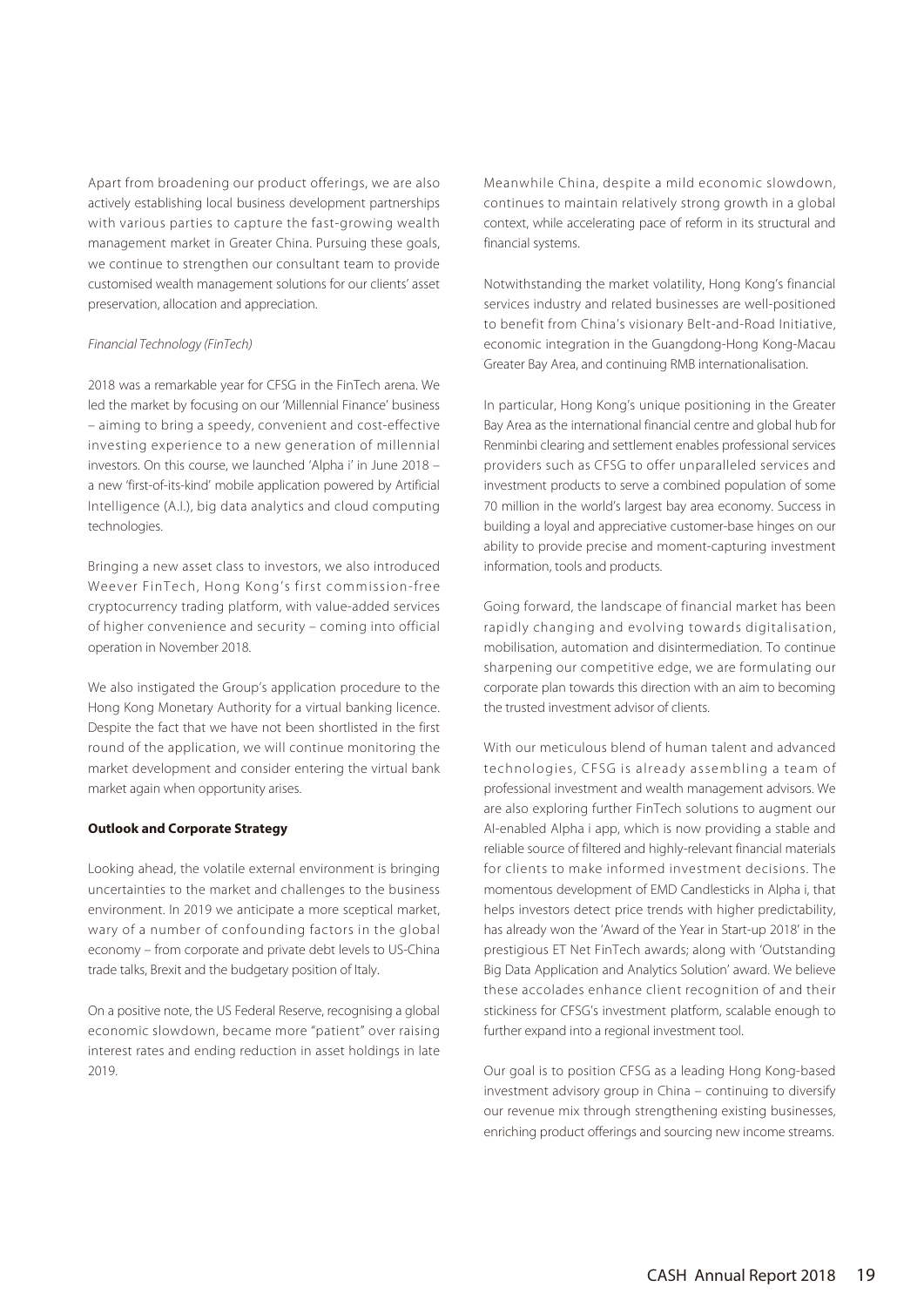# Employee Information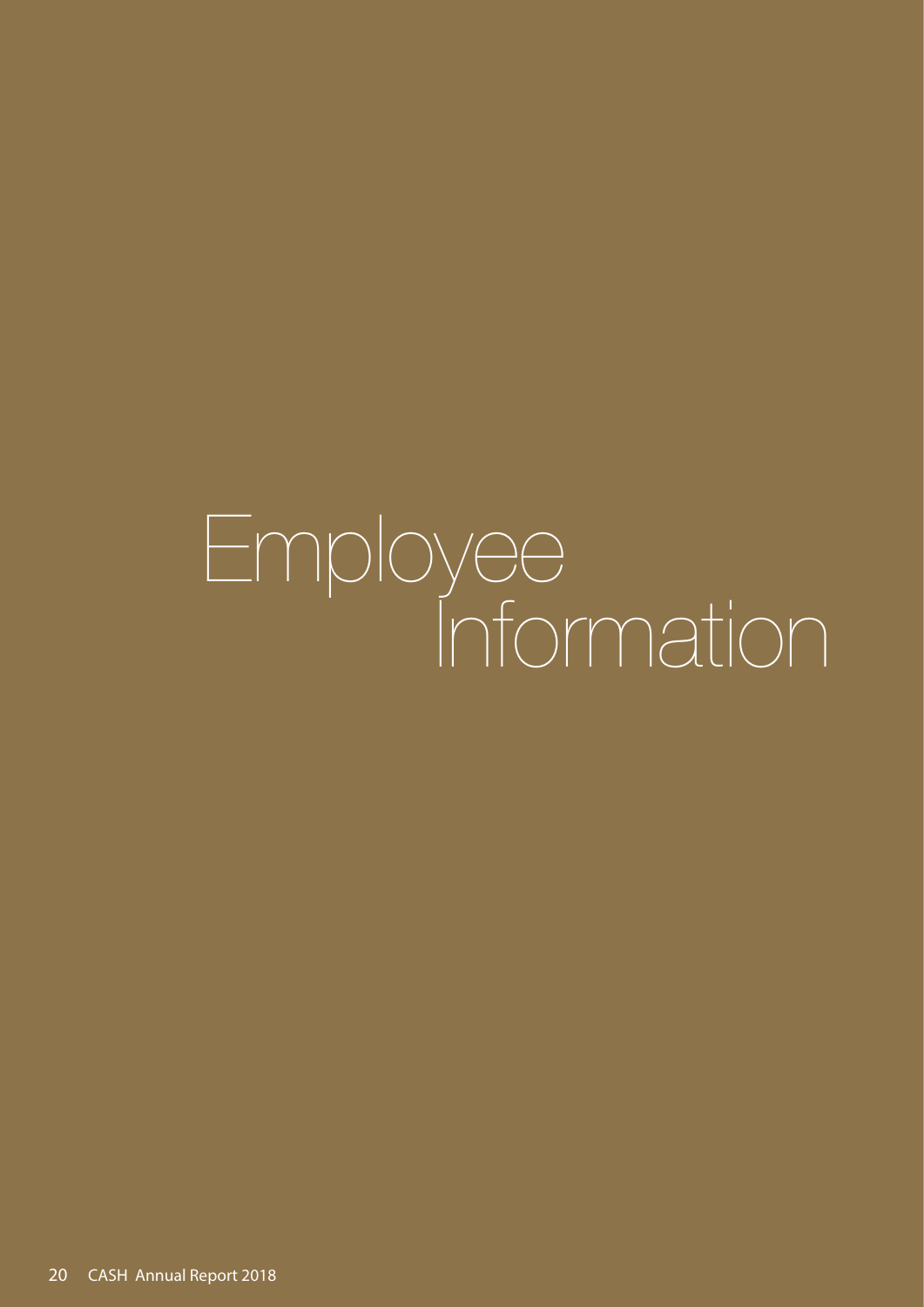# EMPLOYEE INFORMATION

At 31 December 2018, the Group had 924 employees. Our employees were remunerated according to their performance, working experience and market conditions. The total amount of remuneration cost of employees of the Group for the year under review was approximately HK\$248.3 million.

## **BENEFITS**

The Company and some of its subsidiaries provide employee benefits including mandatory provident fund scheme, medical insurance scheme, discretionary share options, performance bonus and sales commission for their staff. The Company also provides its employees in the PRC with medical and other subsidies, and contributes to the retirement benefit plans.

## TRAINING

The Group has implemented various training policies and organised a number of training programs aimed specifically at improving the skills of its employees and generally to increase the competitiveness, productivity and efficiency of the Group including training in areas such as language proficiency, product knowledge, customer service, selling techniques, presentation, team building, communication, coaching, quality management, graduate development, leadership transformation, and also professional regulatory training programs as required by regulatory bodies. The Group also arranges for relevant staff, who are licensed persons under the SFO, to attend the requisite training courses to fulfill/comply with the continuous professional training as prescribed in the SFO.

The Group conducts an initial staff orientation for new employees in order to familiarise them with the Group's history and strategy, corporate culture, quality management measures and rules and regulations. This orientation aims to prepare the new employees for the positions by establishing a sense of belongingness and cooperation; by supplying necessary information that resolves an employee's concerns; and by removing any potential barriers for job effectiveness and continuous learning.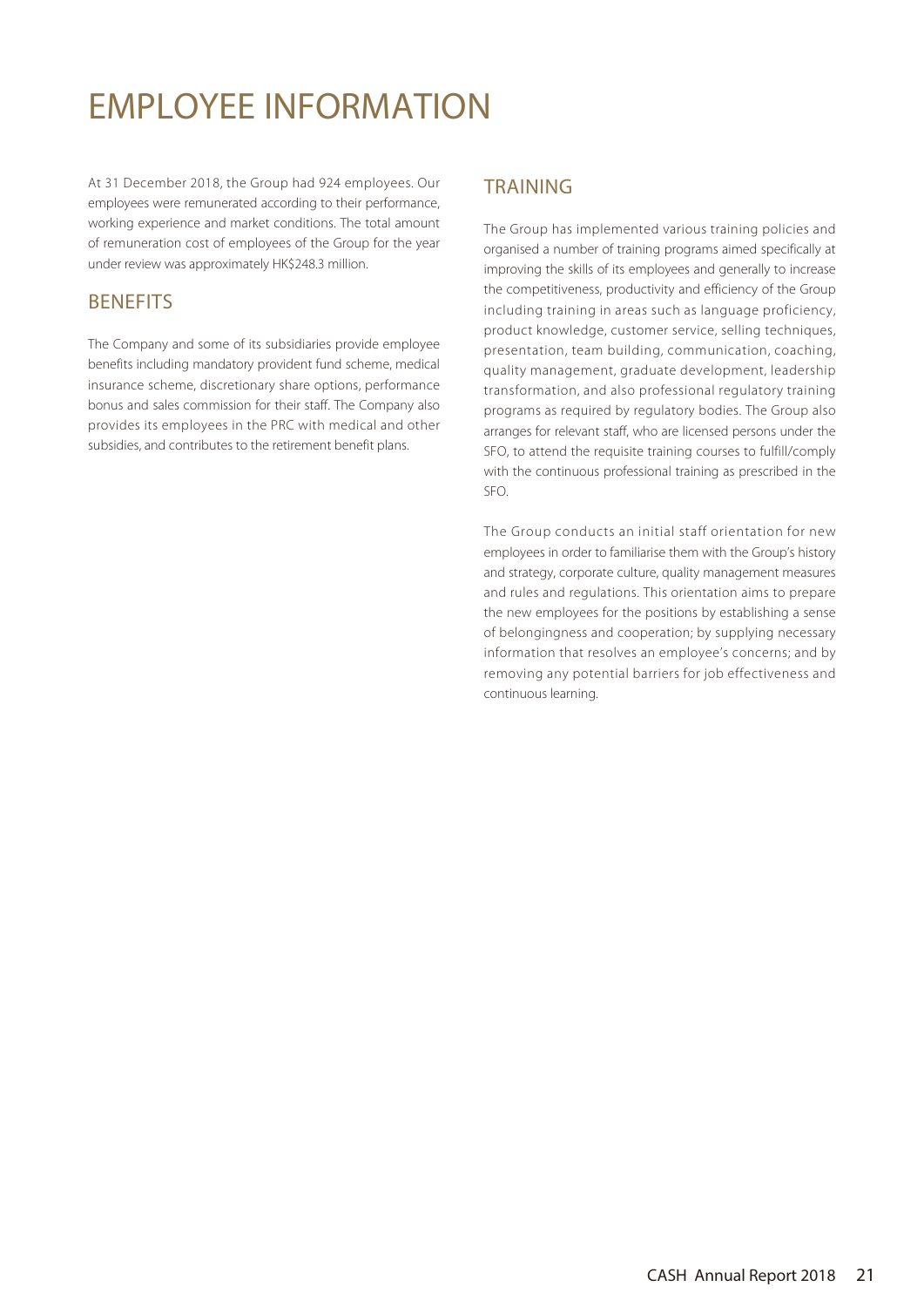# Board of Directors and Senior Management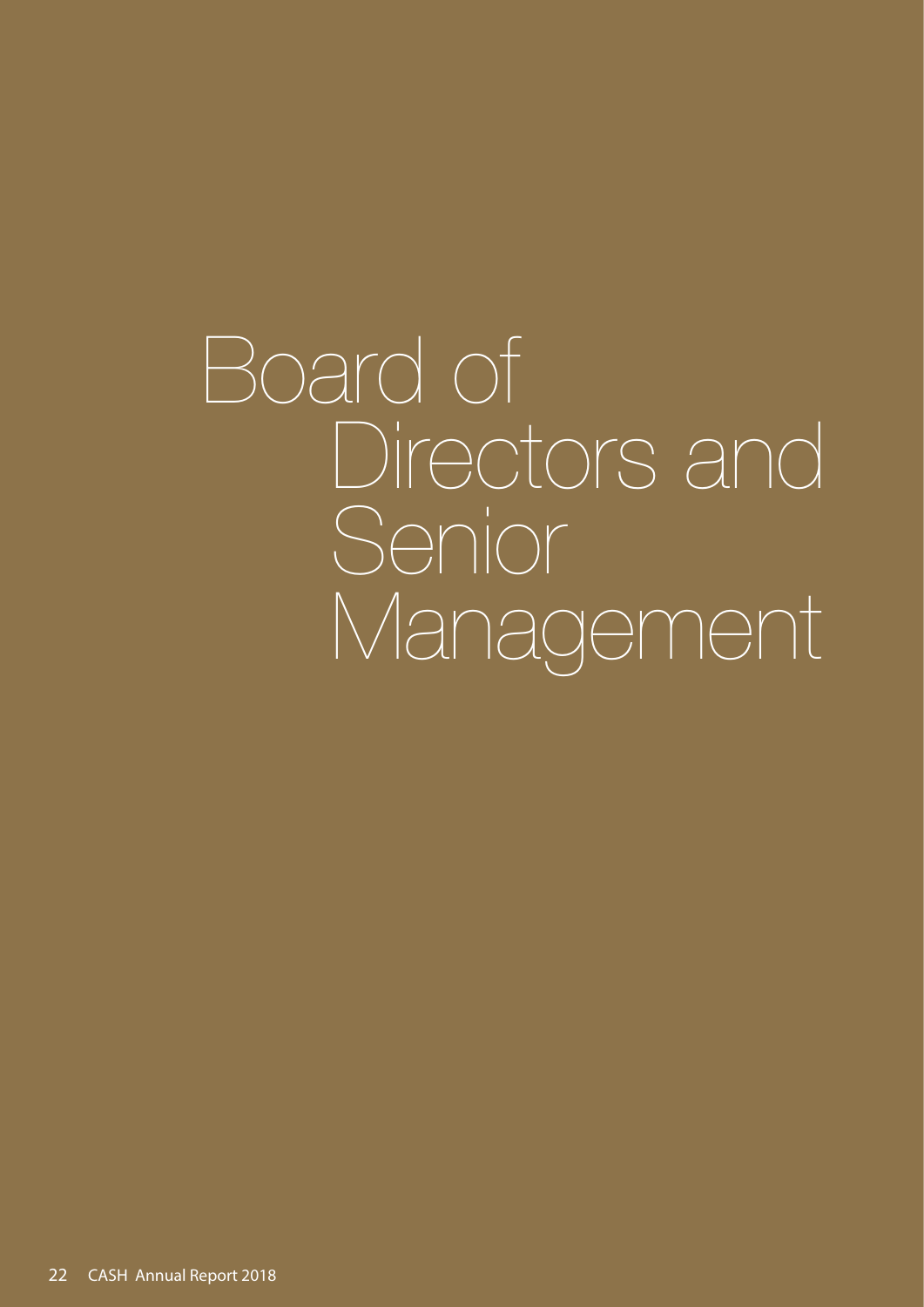# BOARD OF DIRECTORS AND SENIOR MANAGEMENT

# EXECUTIVE DIRECTORS

#### **Bankee Pak-hoo KWAN, JP**

#### **Chairman & CEO**

#### DBA(Hon), MBA, BBA, FFA, FHKSI, CPM(HK), FHKIM

Dr Kwan, aged 59, joined the Board on 9 March 1998. He is responsible for devising the overall business strategy of the Group. Dr Kwan has extensive experience in corporate management, strategic planning, marketing management, financial advisory and banking. An MBA graduate from The Murdoch University of Perth, Australia and a BBA graduate from The Chinese University of Hong Kong, Dr Kwan was also conferred an Honorary Doctorate degree in Business Administration. Dr Kwan is also a fellow of the Institute of Financial Accountants, UK, the Hong Kong Securities and Investment Institute and the Hong Kong Institute of Marketing (HKIM). He is a Certified Professional Marketer (HK) of HKIM.

Dr Kwan is a firm believer in youth education and development. He is a John Harvard fellow of The Harvard University, US; a member of the Harvard University Asia Center Advisory Committee; a trustee of New Asia College of The Chinese University of Hong Kong; an honorary fellow of The Open University of Hong Kong; a member of the Court of City University of Hong Kong, an Adjunct Professor of The Hang Seng University of Hong Kong and an advisory professor and a honorary member of the Board of Trustees of Nanjing University. Dr Kwan is also an honorary advisor of several higher education institutions, including the LiPACE of The Open University of Hong Kong and the Academy of Oriental Studies of Peking University.

In addition to education, Dr Kwan is also active in serving the community. Currently, he is the deputy chairman of the Business Facilitation Advisory Committee (BFAC) and also the convenor of the Wholesale and Retail Task Force (WRTF) of BFAC; a non-executive director of the Mandatory Provident Fund Schemes Authority (MPFA); a standing committee member and deputy convener (Hong Kong and Macao Members) of the Chinese People's Political Consultative Conference (CPPCC), Shanghai Committee; executive vice president of Hong Kong-Shanghai Economic Development Association; a Justice of Peace (JP) of the HKSAR; a member of the Election Committee for the Fourth and the Fifth Term of the Chief Executive Election of the HKSAR; a director, honorary advisor and past chairman of the Hong Kong Retail Management Association (HKRMA); a member of the Organising Committee of the HKMA/TVB Awards for Marketing Excellence. Dr Kwan has also been a member of the Central Policy Unit of the Government of the HKSAR and an honorary advisor of the CEPA Business Opportunities Development Alliance.

In December 2009, Dr Kwan was named "Entrepreneur of the Year 2009" in the Asia Pacific Entrepreneurship Awards as organised by Enterprise Asia, which recognised his outstanding entrepreneurial success and significant contributions to economic life and society. In April 2016, Dr Kwan was named "Man of the Year for Leadership in Asia" by IAIR, the world's leading financial magazine. The annual IAIR Awards recognise outstanding professionals who actively promote excellences in innovation and sustainability. In August 2018, he was bestowed with the "World Outstanding Chinese Award" organised by World Chinese Business Investments Foundation, which recognised his great contribution to the global Chinese society.

Dr Kwan is a substantial Shareholder of the Company and a member of the Remuneration Committee. He is also an executive director and chairman of CFSG, as well as a member of the remuneration committee of CFSG. He is the father of Mr Kwan Teng Hin Jeffrey (Executive Director, CFSG).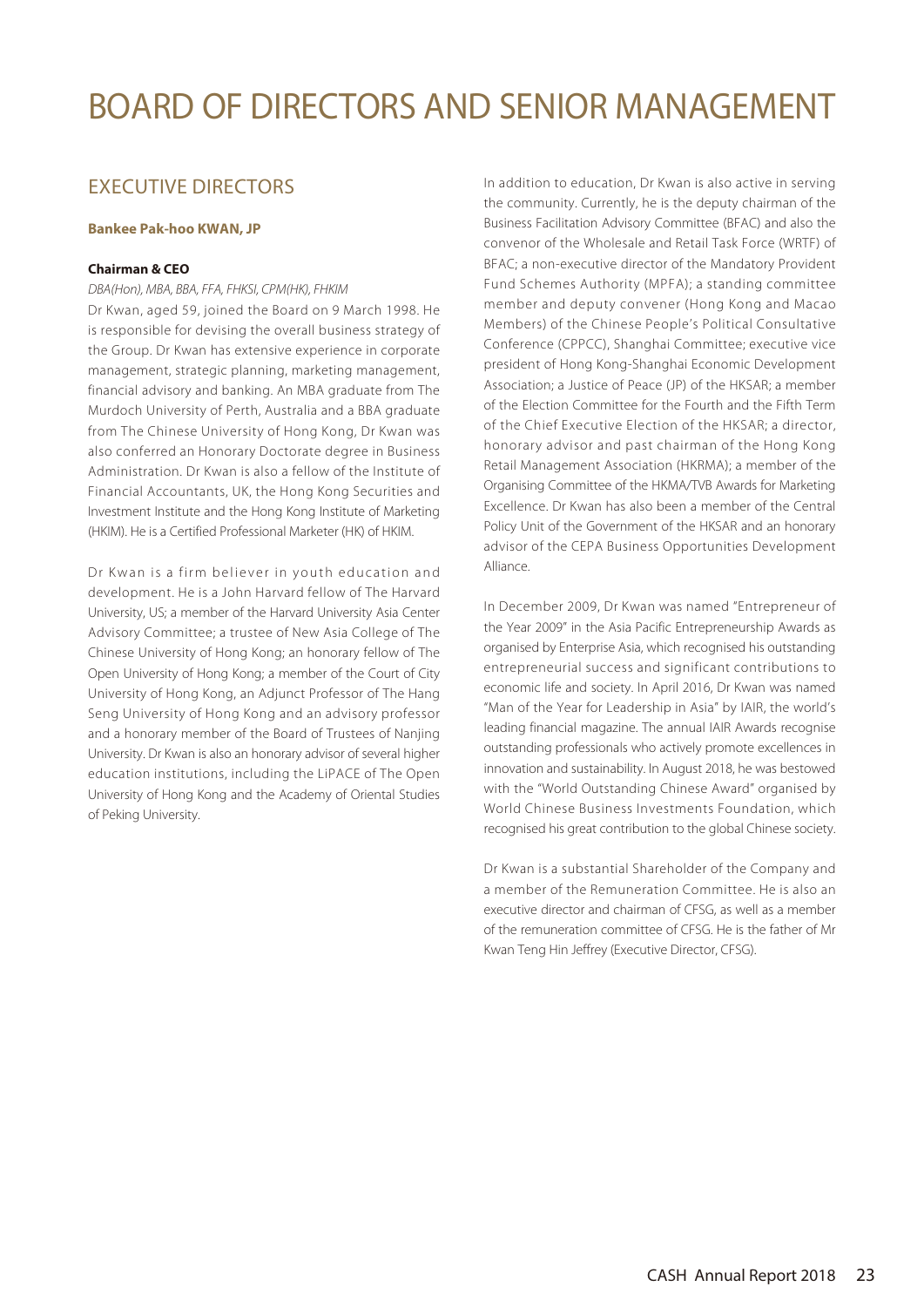# BOARD OF DIRECTORS AND SENIOR MANAGEMENT

#### **Bernard Ping-wah LAW**

#### **ED**

#### MBA, FCCA, FCPA, FHKSI

Mr Law, aged 60, joined the Board on 9 March 1998. He is leading the corporate development projects of the Group. He has extensive experience in financial management and accountancy. Mr Law received a Master of Business Administration Degree from The University of Warwick, UK. He is a fellow member of The Association of Chartered Certified Accountants, the Hong Kong Institute of Certified Public Accountants, The Institute of Chartered Accountants in England and Wales and the Hong Kong Securities and Investment Institute. Mr Law is also an executive director of CFSG and an executive director of CRMG.

#### **Benson Chi-ming CHAN**

#### **ED**

#### PCIE, MBA, MA, BA, FCCA, CPA, MHKSI

Mr Chan, aged 52, joined the Board on 16 March 2018. He is in charge of the Group's corporate management and business development. He has extensive experience in the fields of investment banking and corporate finance, securities and futures brokerage, asset and wealth management, auditing and accounting. Mr Chan received a Professional Certificate in Innovation and Entrepreneurship from Stanford University, a Master Degree of Business Administration from The Hong Kong University of Science and Technology, a Master Degree of Arts in Psychology from The Chinese University of Hong Kong and a Bachelor of Arts (Hons.) Degree in Accountancy from The Hong Kong Polytechnic University. He is a fellow member of The Association of Chartered Certified Accountants, a Certified Public Accountant of the Hong Kong Institute of Certified Public Accountants and a member of the Hong Kong Securities and Investment Institute. He is a responsible officer of CASH Asset Management, CASH Wealth Management, Celestial Capital, Celestial Commodities and Celestial Securities. Mr Chan is also an executive director and chief executive officer of CFSG and an executive director of CRMG.

#### **Derek Hin-sing NG**

### **ED**

MBA, BA, CFPCM

Mr Ng, aged 50, joined the Board on 5 August 2013. He has extensive experience in the field of retail operation and management. Mr Ng received a Master of Business Administration Degree from Southern Illinois University Carbondale, USA and a Bachelor of Arts Degree from Ottawa University, USA. He is a CERTIFIED FINANCIAL PLANNERCM professional. In 2014, Mr Ng was bestowed with the "Asia Pacific Entrepreneurship Awards 2014 – Outstanding Entrepreneurship Award", as organised by Enterprise Asia. Mr Ng is also an executive director of CRMG.

## INDEPENDENT NON-EXECUTIVE **DIRECTORS**

#### **Johnny Ka-kui LEUNG**

#### **INED**

#### $II$   $B$

Mr Leung, aged 61, joined the Board on 25 October 2000. Mr Leung has extensive experience in the legal field and is the managing partner of a legal firm in Hong Kong. He is a qualified solicitor in Hong Kong, England & Wales and Singapore, and is a Notary Public and China Appointed Attesting Officer. Mr Leung received a Bachelor of Laws Degree (LL.B) from The University of London, UK. Mr Leung is also the chairman of the Audit Committee and the Remuneration Committee.

#### **Chuk-yan WONG**

#### **INED**

MSc (Business Administration), BBA, CFA, CPA,CGA

Mr Wong, aged 57, joined the Board on 3 June 1998. He has extensive investment management experience in the global financial markets. Mr Wong received a Master of Science Degree in Business Administration from The University of British Columbia, Canada and a Bachelor of Business Administration Degree from The Chinese University of Hong Kong. He is a Chartered Financial Analyst (CFA) charterholder and a Chartered Professional Accountant of Canada (CPA,CGA). Mr Wong is also a member of the Audit Committee and the Remuneration Committee.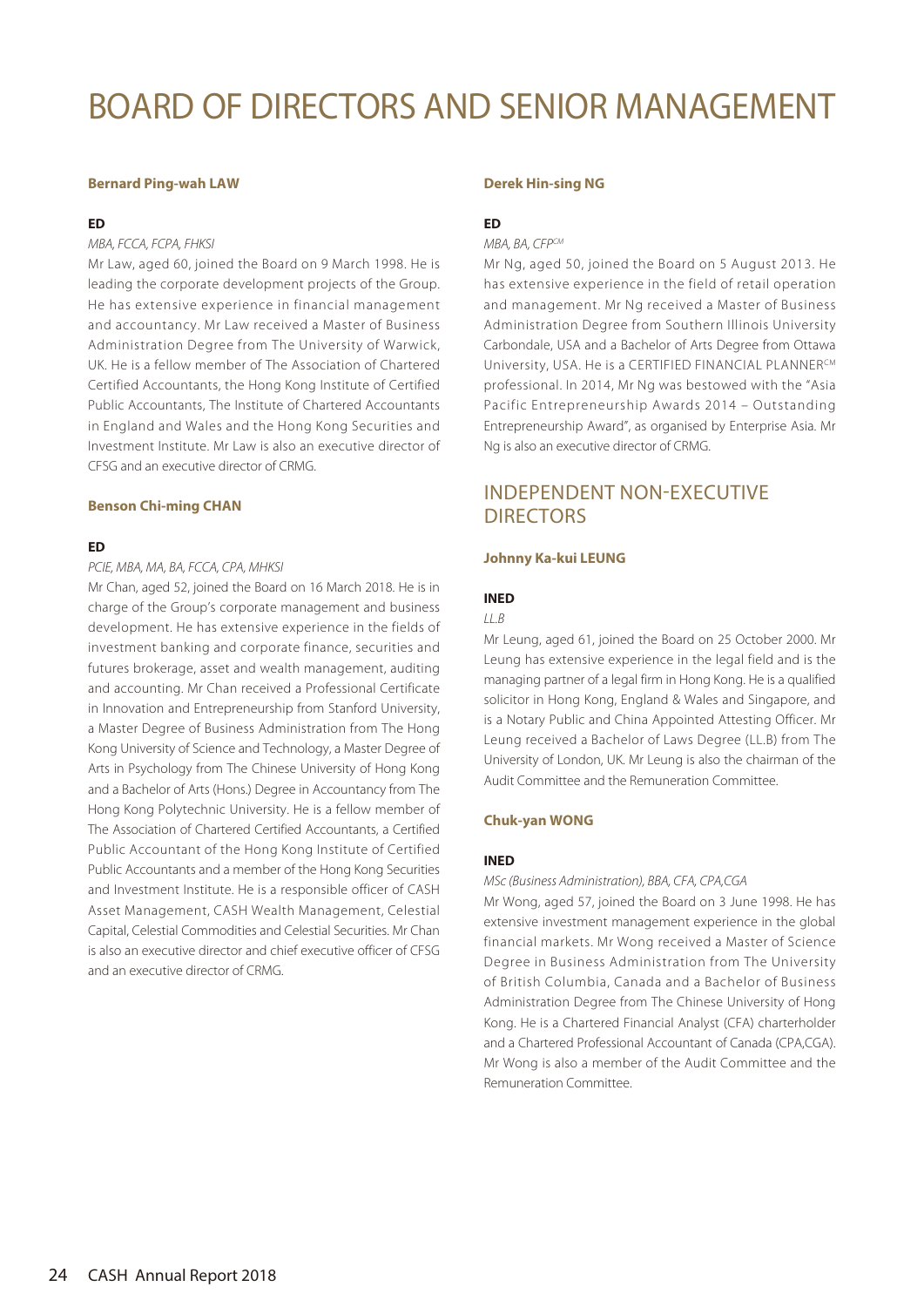#### **Hak-sin CHAN**

#### **INED**

PhD, MBA, BBA

Dr Chan, aged 57, joined the Board on 25 October 2000. He has extensive experience in the academia in the US as professor, researcher and consultant in the fields of corporate finance and international marketing. Dr Chan is a head of and an associate professor in the Department of Marketing at The Hang Seng University of Hong Kong. Dr Chan received a Doctor of Philosophy Degree in Business, a Master of Business Administration Degree from The University of Wisconsin-Madison, US and a Bachelor of Business Administration Degree from The Chinese University of Hong Kong. Dr Chan is also a member of the Audit Committee.

## SENIOR MANAGEMENT

#### **James Siu-pong LEUNG**

#### **Executive Director, CRMG & Chief Executive Officer of Pricerite, CRMG**

#### MBA, BSocSc

Mr Leung, aged 56, joined the Group in October 2001. He is in charge of the retail operation, management and long-term corporate planning of Pricerite. He has extensive experience in the fields of banking and retail management businesses. Mr Leung received a Master of Business Administration Degree from Heriot-Watt University, UK and a Bachelor of Social Sciences Degree from The University of Hong Kong.

#### **Anthony Wai-ching CHEUNG**

#### **Executive Director & Chief Operating Officer, CFSG**

MA, BBA

Mr Cheung, aged 45, joined the Group in July 1997. He is in charge of the overall administrative and operational control of the CFSG Group. He has extensive experience in the fields of operational control, risk management and dealing in securities and futures market. Mr Cheung received a Master of Arts Degree in Comparative and Public History from The Chinese University of Hong Kong and a Bachelor of Business Administration Degree in Applied Economics from The Hong Kong Baptist University.

#### **Jeffrey Teng-hin KWAN**

#### **Executive Director, CFSG**

**BA**, MHKSI

Mr Kwan, aged 29, joined the Group in October 2014. He is in charge of the corporate and business development of the CFSG Group, in particular its strategic investments and FinTech initiatives. He has extensive experience in the fields of corporate and strategic management, private equity and investment management. Mr Kwan received a Bachelor of Arts in Psychology from The Johns Hopkins University, United States. He is a member of the Hong Kong Securities and Investment Institute. He is the son of Dr Kwan Pak Hoo Bankee (the Chairman of the Group).

#### **Jack Tsz-cheung HO**

#### **Executive Director, CFSG**

BBA, MHKSI

Mr Ho, aged 37, joined the Group in September 2003. He is in charge of corporate and business development of the CFSG Group. He has extensive experience in the fields of business development, operations and management. Mr Ho received a Bachelor Degree of Business Administration from The Chinese University of Hong Kong. He is a member of the Hong Kong Securities and Investment Institute.

#### **Lewis Shing-wai LI**

#### **CFO**

BBus, CPA(Aus), CPA

Mr Li, aged 45, joined the Group in March 2014. He is responsible for overseeing the Group's overall financial and accounting management. He has extensive experience in the fields of financial and accounting management. Mr Li received a Bachelor of Business Degree from Swinburne University of Technology, Australia. He is a Certified Practising Accountant of CPA Australia and a Certified Public Accountant of the Hong Kong Institute of Certified Public Accountants.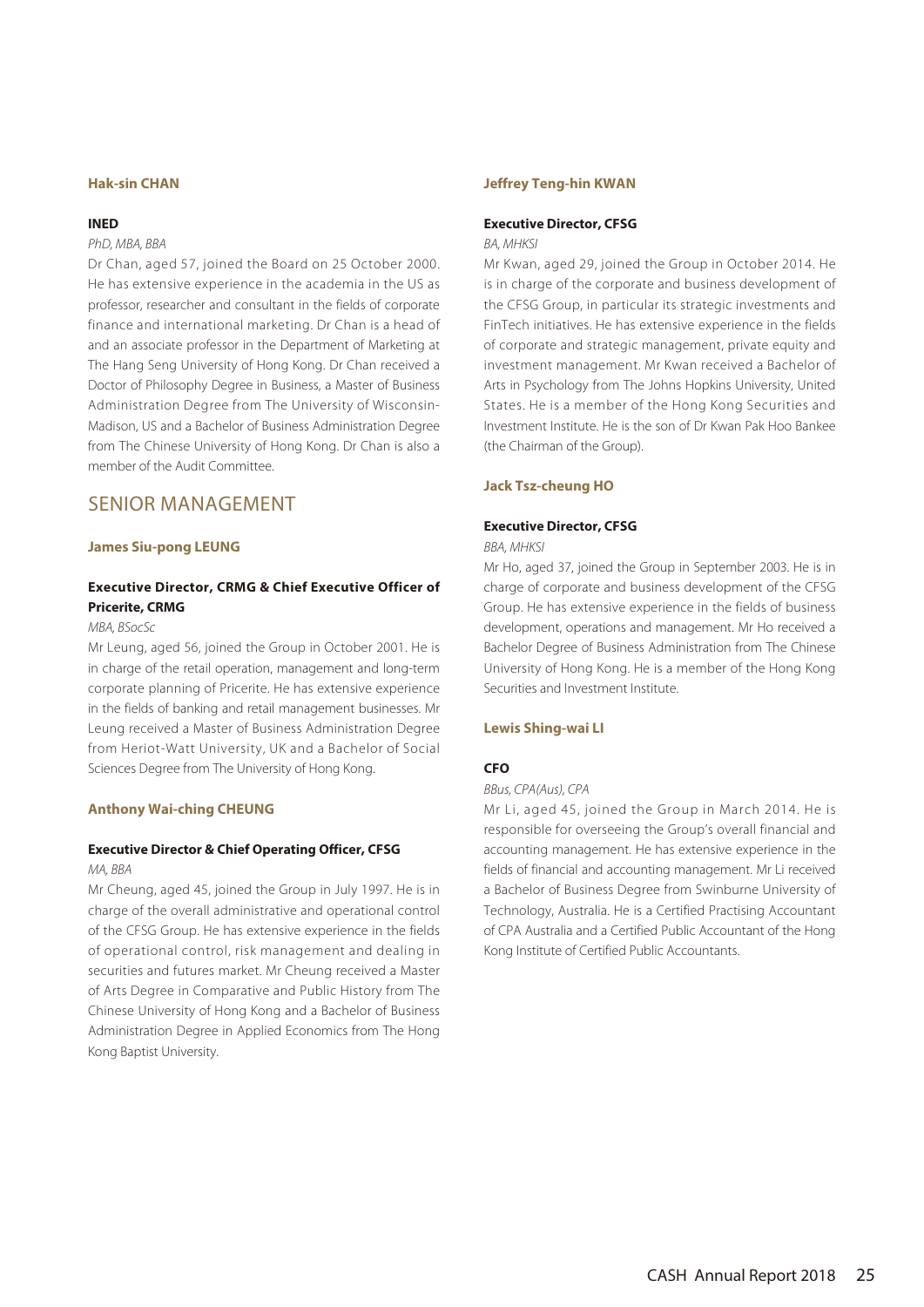# BOARD OF DIRECTORS AND SENIOR MANAGEMENT

#### **Suzanne Wing-sheung LUKE**

#### **Company Secretary**

#### FCIS, FCS

Ms Luke, aged 50, joined the Group in May 2000. She is in charge of the company secretarial matters of the Group. She has extensive listed company secretarial experience. She is a fellow of The Institute of Chartered Secretaries and Administrators, UK and The Hong Kong Institute of Chartered Secretaries. In addition to taking the role as company secretary of the Company, Ms Luke is also the company secretary of CFSG.

#### **Rico Wai-kwong LEUNG**

#### **General Manager & Head of Supply Chain Management of Pricerite & TMF, CRMG**

Mr Leung, aged 53, joined the Group in January 2018. He is in charge of the supply chain management function of CRMG and overseeing the overall development of TMF. He has over 20 years' experience in home furnishing industry.

#### **Boris Ting-pong TAM**

#### **General Manager of iRetail Strategy & Development, CRMG**

BAS

Mr Tam, aged 37, joined the Group in May 2016. He is in charge of the e-commerce business of CRMG. He has extensive experience in the field of e-commerce and information technology. Mr Tam received a Bachelor of Applied Science Degree in Computing from Swinburne University of Technology, Australia.

#### **Carrie Chiu-mei LAW**

#### **Director, Human Resources & Administration** BBA

Ms Law, aged 45, joined the Group in August 2001. She is in charge of the human resources and administrative functions of the Group. She has extensive experience in human capital management including strategic human resources planning, talent management, succession planning and human resources measurements. She is also experienced in managing human resources and administrative operations across regional offices. Ms Law received a Bachelor of Business Administration (Hons.) Degree in Human Resources Management from The Hong Kong Baptist University. She is a professional member of Hong Kong Institute of Human Resources Management. She is also appointed as Assessor for the Recognition of Prior Learning Scheme with Vocational Training Council.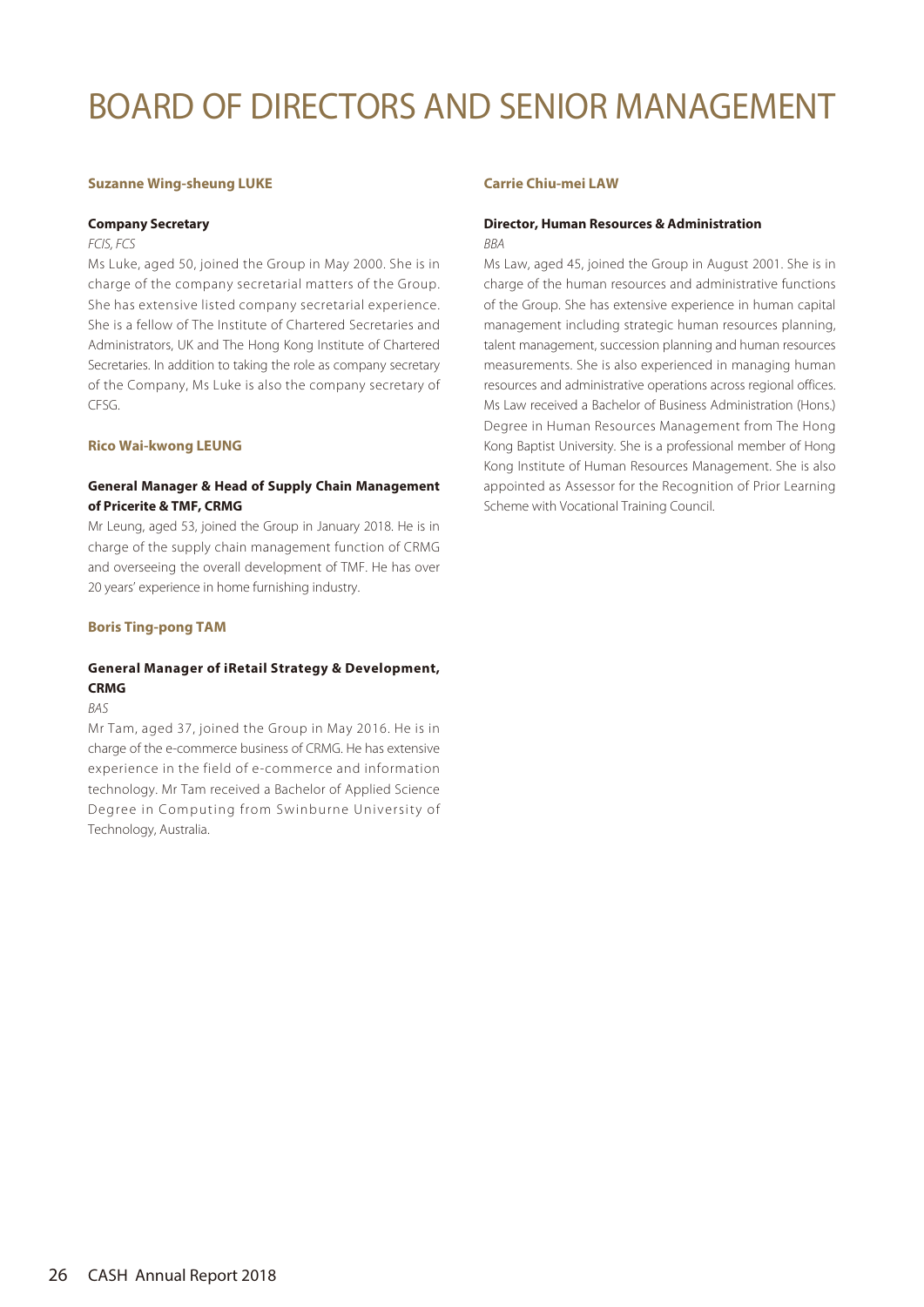# **Corporate**  Governance Report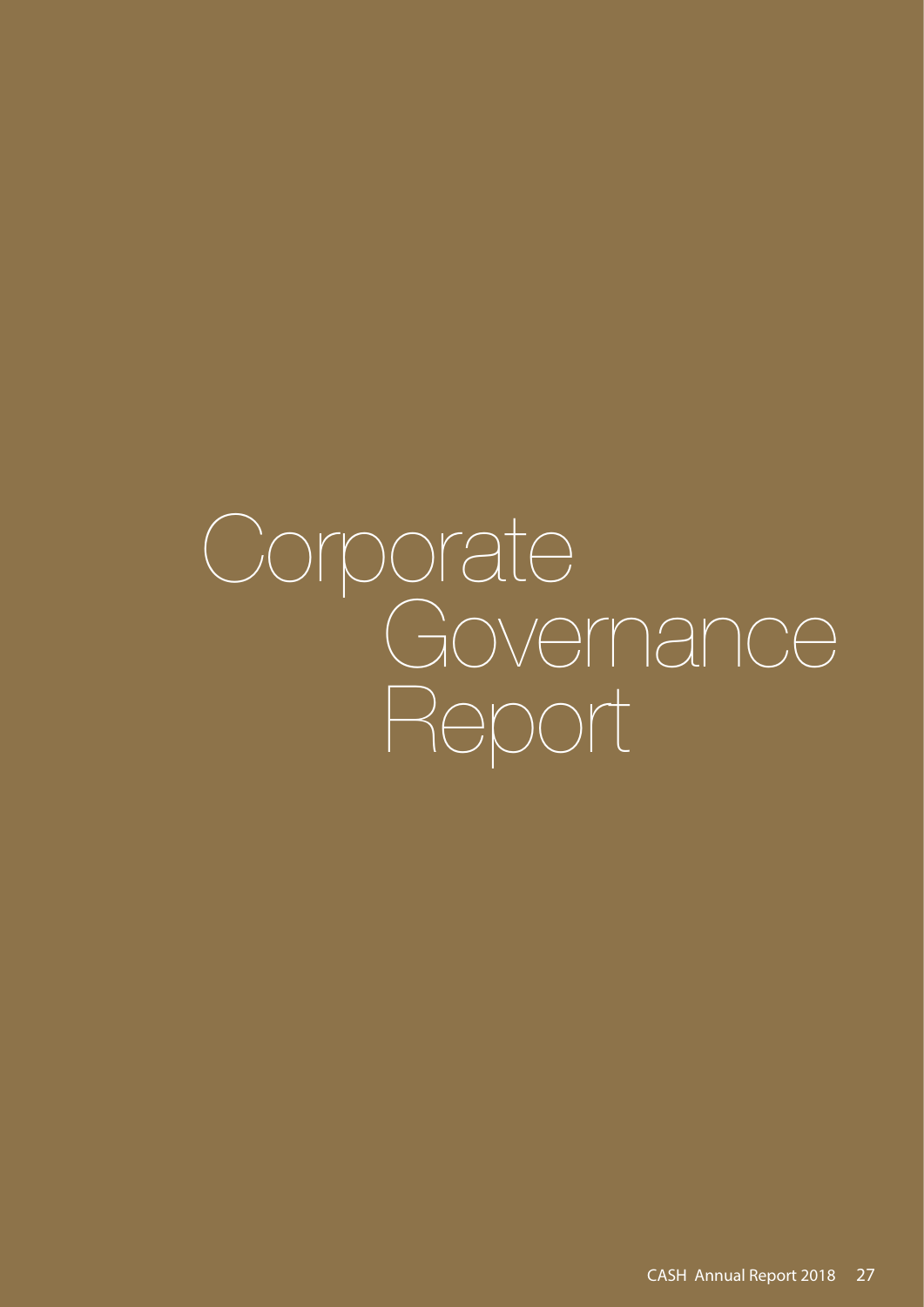# CORPORATE GOVERNANCE REPORT

The Directors of the Company have adopted various policies to ensure compliance with the code provisions of the CG Code under Appendix 14 of the Listing Rules. For the year ended 31 December 2018, the Company has complied with all the code provisions of the CG Code, except for the deviations with explanation described below:

- (i) The Company does not have a nomination committee as provided for in code provision A.5.1 as its function has been performed by the Board as a whole. The Board under the leadership of the Chairman is responsible for reviewing the structure, size and composition of the Board and the appointment of new directors from time to time to ensure that it has a balanced composition of skills and experience appropriate for the requirements of the businesses of the Company, and the Board as a whole is also responsible for reviewing the succession plan for the directors.
- (ii) Dr Kwan (Chairman of the Board) also acted as CEO of the Company during the underlying year. According to code provision A.2.1, the roles of Chairman and CEO of the Company should be separate. The dual role of Dr Kwan provides a strong and consistent leadership to the Board and is critical for efficient business planning and decisions of the Group. The respective CEOs of each business units of the Group assisted Dr Kwan in performing the CEO's responsibilities. The balance of power and authorities is also ensured by the operation of the Board and the senior management, which comprise experienced and high caliber individuals.

# THE BOARD COMPOSITION

As at the date of this report, the Board comprised seven Directors (four EDs and three INEDs) who possess the skills, experience and expertise either in the same industry or relevant to the management of the business of the Group. The INEDs will also share their valuable impartial view on matters to be discussed at the board meetings. The biographies of the Directors are set out from pages 22 to 26 of this annual report under the "Board of Directors and Senior Management" section.

# CHAIRMAN AND CHIEF EXECUTIVE OFFICER

Dr Kwan Pak Hoo Bankee, the Chairman of the Board and the CEO of the Company, is responsible for formulating the strategies and policies of the business development of the Group, providing leadership and overseeing the functioning of the Board. The CEOs of respective business units of the Group will be responsible for formulating business plans and monitoring the business operation and development of the Group, and report regularly to the Chairman. In addition, the three INEDs provide independent and impartial opinion on issues to be considered by the Board. The Board is of the opinion that the current Board structure functions effectively.

# INDEPENDENT NON-EXECUTIVE DIRECTORS

The INEDs are all professionals with well recognised experience and expertise in professional and/or accounting fields who provide valuable advice to the Board. They are appointed for a term of one year and are subject to retirement from office and re-election at the AGM every year. The Company has received a confirmation of independence from each of the INEDs. The Board considers each of them to be independent by reference to the factors as set out in Rule 3.13 of the Listing Rules. The INEDs have been expressly identified as such in all corporate communications of the Company that disclose the names of the Directors.

# ROLES AND RESPONSIBILITIES OF THE BOARD

The Board is responsible for the leadership and control of the Group and is responsible for promoting the success of the Group by directing and supervising the business operations of the Group in the interests of the Shareholders by formulating strategic directions and monitoring the financial and management performance of the Group.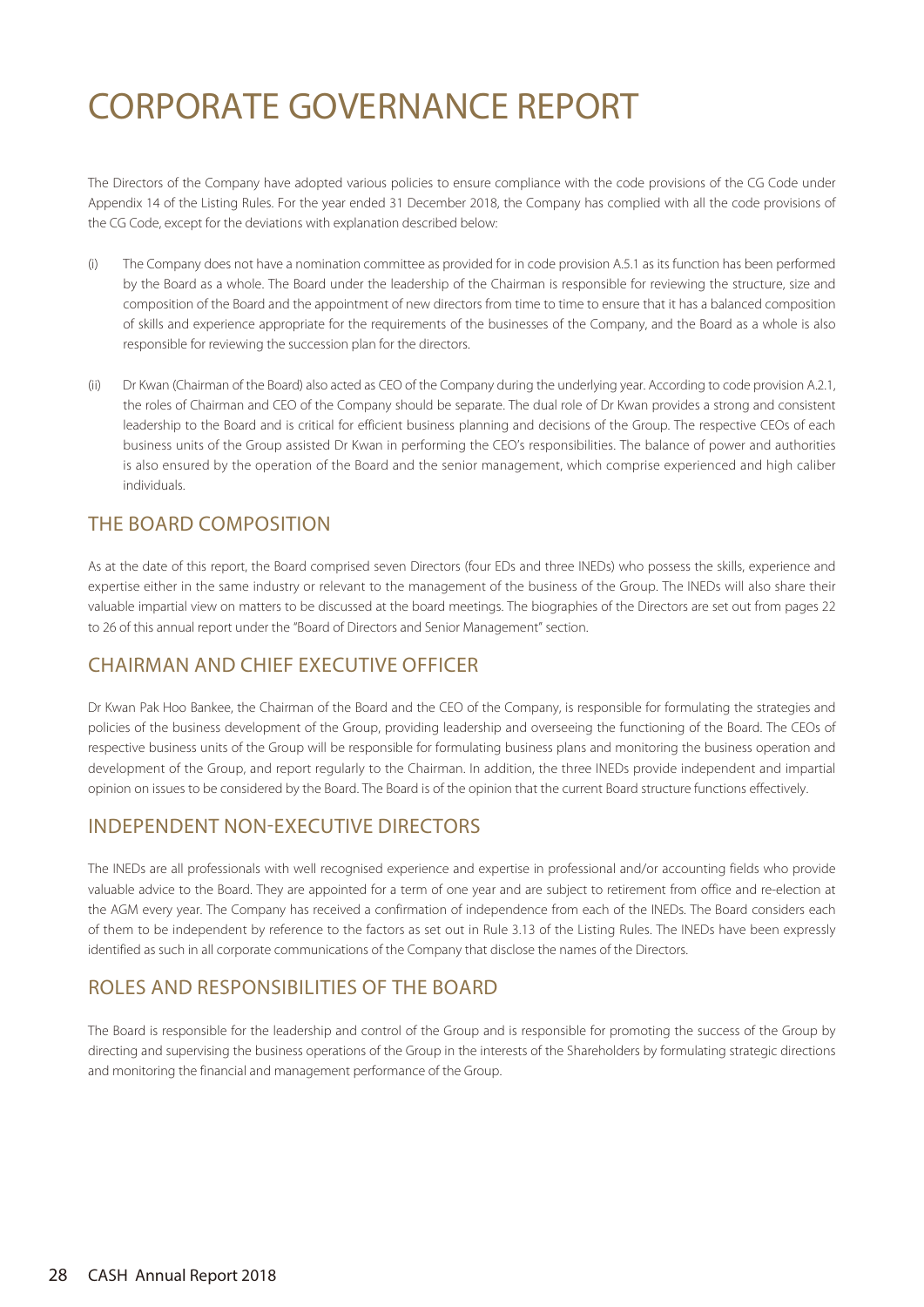# DELEGATION TO THE MANAGEMENT

The Management is led by the EDs of the Board and has delegated powers and authorities to carry out the day-to-day management and operation of the Group; formulate business policies and make decision on key business issues; and exercise power and authority delegated by the Board from time to time. The Management assumes full accountability to the Board for the operation of the Group.

There is a formal schedule of matters specifically reserved to and delegated by the Board. The Board had given clear directions to the Management that certain matters (including the followings) must be reserved to the Board:

- Publication of final and interim results of the Company
- Dividend distribution or other distribution
- Major issues of treasury policy, accounting policy and remuneration policy
- Review on risk management and internal control systems
- Corporate governance functions
- Review on the succession plan and consideration of the appointment, re-election and removal of the Directors
- Changes to major group structure or board composition requiring notification by announcement
- Notifiable transaction and non-exempted connected transaction/continuing connected transaction
- Proposed transaction requiring the Shareholders' approval
- Capital restructuring
- Joint venture with outside party involving substantial capital commitment from the Group that requires notification by announcement
- Financial assistance to the Directors

## RELATIONSHIP BETWEEN THE BOARD MEMBERS

None of the members of the Board has any relationship (including financial, business, family or other material/relevant relations) between each other.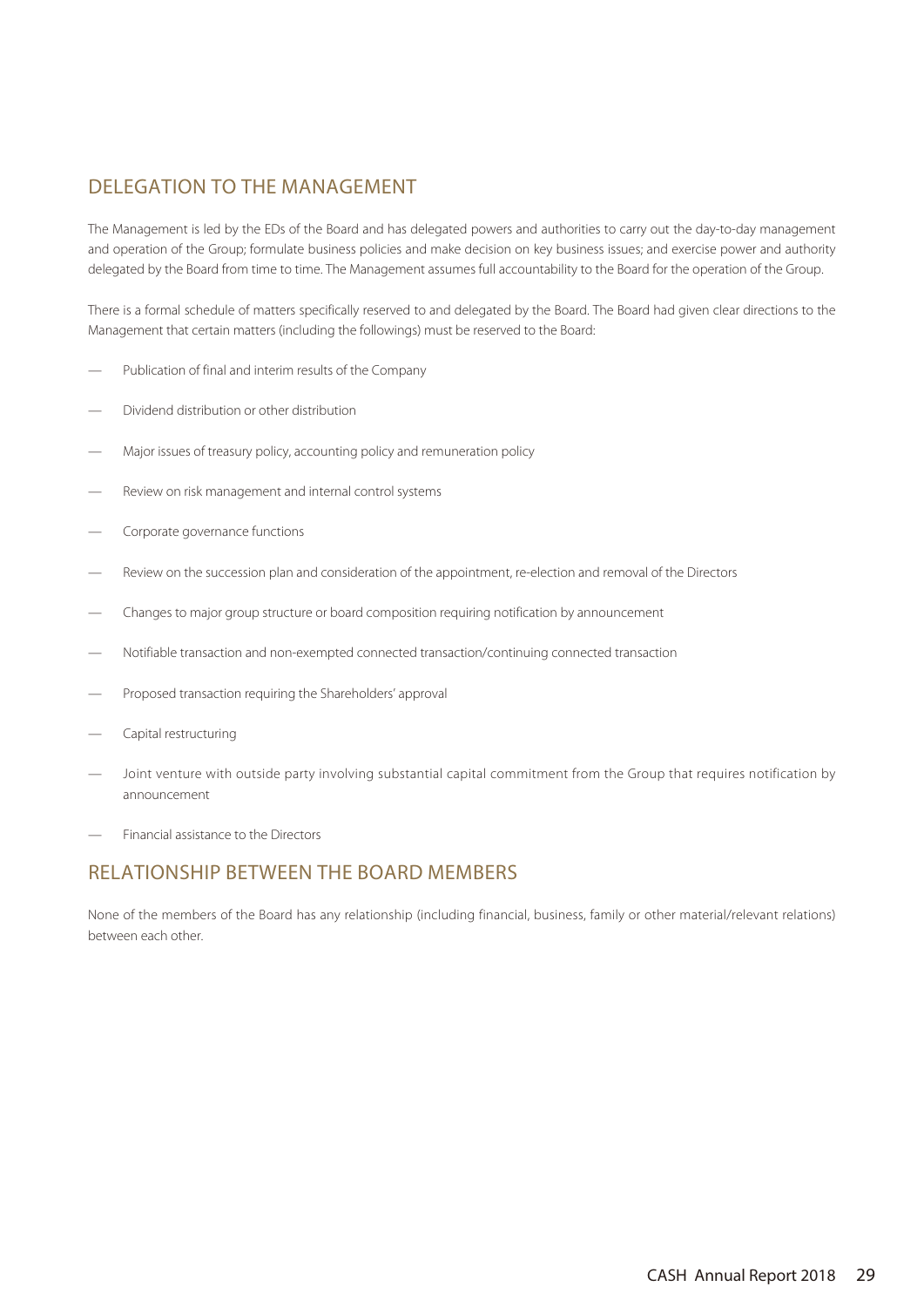# CORPORATE GOVERNANCE REPORT

# INDUCTION, SUPPORT AND PROFESSIONAL DEVELOPMENT OF THE DIRECTORS

There is a Directors' handbook containing relevant guideline materials regarding the duties and responsibilities of being a Director, the relevant laws and regulations applicable to the Directors, duty of disclosure of interest and business of the Group and corporate information of the Group. The Directors' handbook will be regularly updated to reflect the updated corporate information and new rules and regulations.

The Directors received regular updates and presentation on changes and developments to the Group's business and on the latest developments in the law, rules and regulations relating to Directors' duties and responsibilities. Directors' training is an ongoing process. All Directors are encouraged to attend training sessions including but not limited to seminars, briefings, conference forums and workshop and reading materials to enrich their knowledge in discharging their duties as a director.

To summarise, the Directors received trainings on the following areas to update and develop their skills and knowledge during the year under review:

| <b>Name of Directors</b>                              | <b>Covered areas</b> (Notes)  |  |  |
|-------------------------------------------------------|-------------------------------|--|--|
|                                                       |                               |  |  |
| Kwan Pak Hoo Bankee                                   | (a) to $(e)$                  |  |  |
| Law Ping Wah Bernard                                  | (b) to $(e)$                  |  |  |
| Chan Chi Ming Benson (was appointed on 16 March 2018) | $(a)$ , $(b)$ , $(c)$ , $(e)$ |  |  |
| Ng Hin Sing Derek                                     | $(b)$ , $(d)$                 |  |  |
| Leung Ka Kui Johnny                                   | $(b)$ , $(c)$                 |  |  |
| Wong Chuk Yan                                         | (b)                           |  |  |
| Chan Hak Sin                                          | (b)                           |  |  |
| Kwok Lai Ling Elaine (resigned on 1 July 2018)        | $(a)$ , $(b)$ , $(d)$ , $(e)$ |  |  |
| Law Ka Kin Eugene (resigned on 1 July 2018)           | (a), (b), (d), (e)            |  |  |

Notes:

(a) Global and local economy and financial market, general business environment

(b) Regulatory and corporate governance and directors' duties and responsibilities

(c) Finance, law and taxation

(d) Leadership, management and language skills

(e) Other information relevant to the Group's business

There is a procedure agreed by the Board to ensure the Directors, upon reasonable request, to seek independent professional advice in appropriate circumstances, at the Company's expenses. The Directors confirmed that they have complied with the code provision A.6.5 of the CG Code during the year.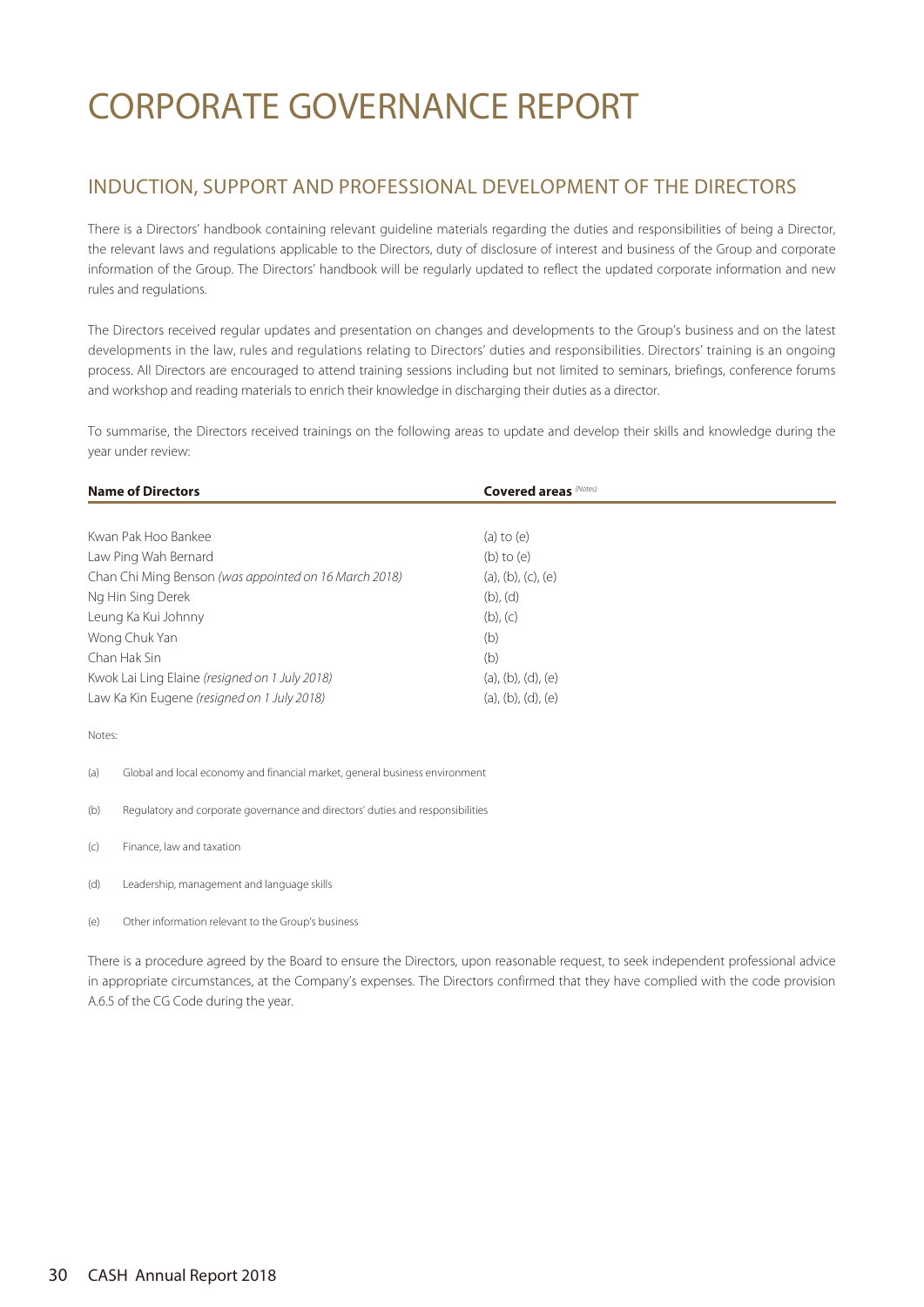# DIRECTORS' INSURANCE

The Company has arranged appropriate insurance cover in respect of legal action against the Directors.

# DIRECTORS' ATTENDANCE AND TIME COMMITMENT

The attendance record of the Directors at the following meetings during the year is set out below:

|                                                       | <b>Meetings attended/held</b> |                   |                  |                           |                |
|-------------------------------------------------------|-------------------------------|-------------------|------------------|---------------------------|----------------|
|                                                       | <b>Executive</b>              |                   |                  | <b>Audit Remuneration</b> |                |
| <b>Name of Directors</b>                              | <b>Committee</b>              | <b>Full Board</b> | <b>Committee</b> | <b>Committee</b>          | General        |
|                                                       | <b>Meeting</b>                | <b>Meeting</b>    | Meeting          | <b>Meeting</b>            | <b>Meeting</b> |
| <b>EDs</b>                                            |                               |                   |                  |                           |                |
| Kwan Pak Hoo Bankee                                   | 7/7                           | 4/4               | N/A              | 1/1                       | 1/1            |
| Law Ping Wah Bernard                                  | 7/7                           | 4/4               | N/A              | N/A                       | 1/1            |
| Chan Chi Ming Benson (was appointed on 16 March 2018) | 6/6                           | 4/4               | N/A              | N/A                       | 1/1            |
| Ng Hin Sing Derek                                     | 7/7                           | 4/4               | N/A              | N/A                       | 1/1            |
| Kwok Lai Ling Elaine (resigned on 1 July 2018)        | 3/3                           | 1/1               | N/A              | N/A                       | 1/1            |
| Law Ka Kin Eugene (resigned on 1 July 2018)           | 3/3                           | 1/1               | N/A              | N/A                       | 1/1            |
| <b>INEDs</b>                                          |                               |                   |                  |                           |                |
| Leung Ka Kui Johnny                                   | N/A                           | 3/4               | 3/4              | 0/1                       | 0/1            |
| Wong Chuk Yan                                         | N/A                           | 4/4               | 4/4              | 1/1                       | 0/1            |
| Chan Hak Sin                                          | N/A                           | 2/4               | 2/4              | N/A                       | 1/1            |
| <b>Total number of meetings held:</b>                 | 7                             | 4                 | $\overline{4}$   |                           |                |

During the year, the Chairman of the Board held a meeting with the INEDs without the presence of the EDs.

Upon reviewing (i) the annual confirmation of the time commitment given by each Director; (ii) the directorships and major commitments of each Director; and (iii) the attendance rate of each Director on full Board and their executive committee meetings with the Management on their respective functional duties and responsibilities, the Board is satisfied that all Directors have spent sufficient time in performing their responsibilities during the year.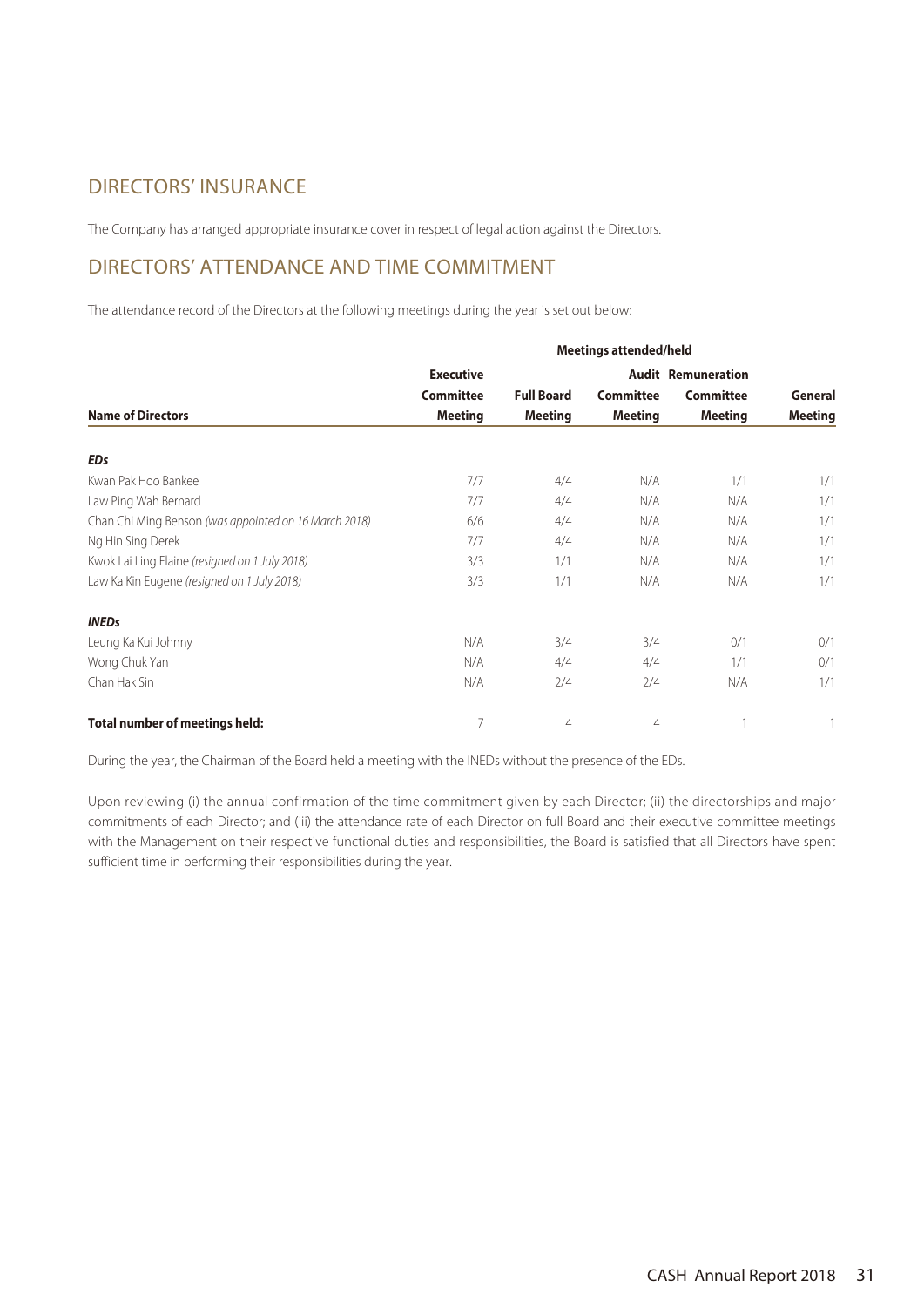# CORPORATE GOVERNANCE REPORT

# BOARD MEETINGS AND PROCEEDINGS

Regular Board meetings were held at approximately quarterly interval. The Directors have access to the advice and services of the Company Secretary and key officers of the company secretarial team for ensuring that the Board procedures, and all applicable rules and regulations, are followed.

All Directors are consulted as to whether they wish to include any matter in the meeting agenda before the agenda for each board meeting is issued. Board meeting notice is sent to the Directors at least 14 days prior to each regular board meeting. Originals of the minutes of board meetings will be kept by the Company Secretary and are opened for inspection at any reasonable time on reasonable notice by any Director.

If a Director has a conflict of interest in a matter to be considered by the Board which the Board has determined to be material, the Director will abstain from voting on the relevant board resolution in which he/she or any of his/her associates have a material interest and that he/she shall not be counted in the quorum present at the board meeting.

# AUDIT COMMITTEE (SET UP ON 28 JUNE 1999)

The Audit Committee comprises three INEDs, namely Mr Leung Ka Kui Johnny (chairman of the committee), Mr Wong Chuk Yan and Dr Chan Hak Sin.

The specific written terms of reference of the Audit Committee was revised on 17 November 2015 and is available on the Company's website.

The Audit Committee is primarily responsible for making recommendations to the Board on the appointment and removal of the external auditor, approving the remuneration and terms of engagement of external auditor, reviewing financial information and overseeing of the financial reporting system, risk management and internal control procedures. The Audit Committee held four meetings during the year.

A summary of work performed by the Audit Committee during the year is set out as follows:

- i. reviewed the annual and interim financial statements and the quarterly business operation and development of the Group;
- ii. discussed/met with the external auditor on general accounting issues of the Group, and reviewed their work and findings relating to the annual audit and the effectiveness of the audit process;
- iii. reviewed the effectiveness of the risk management and internal control systems of the Group;
- iv. annual review of the non-exempt continuing connected transactions of the Group; and
- v. reviewed the external auditor's independence, approved the engagement and remuneration of external auditor and recommended the Board on the re-appointment of external auditor.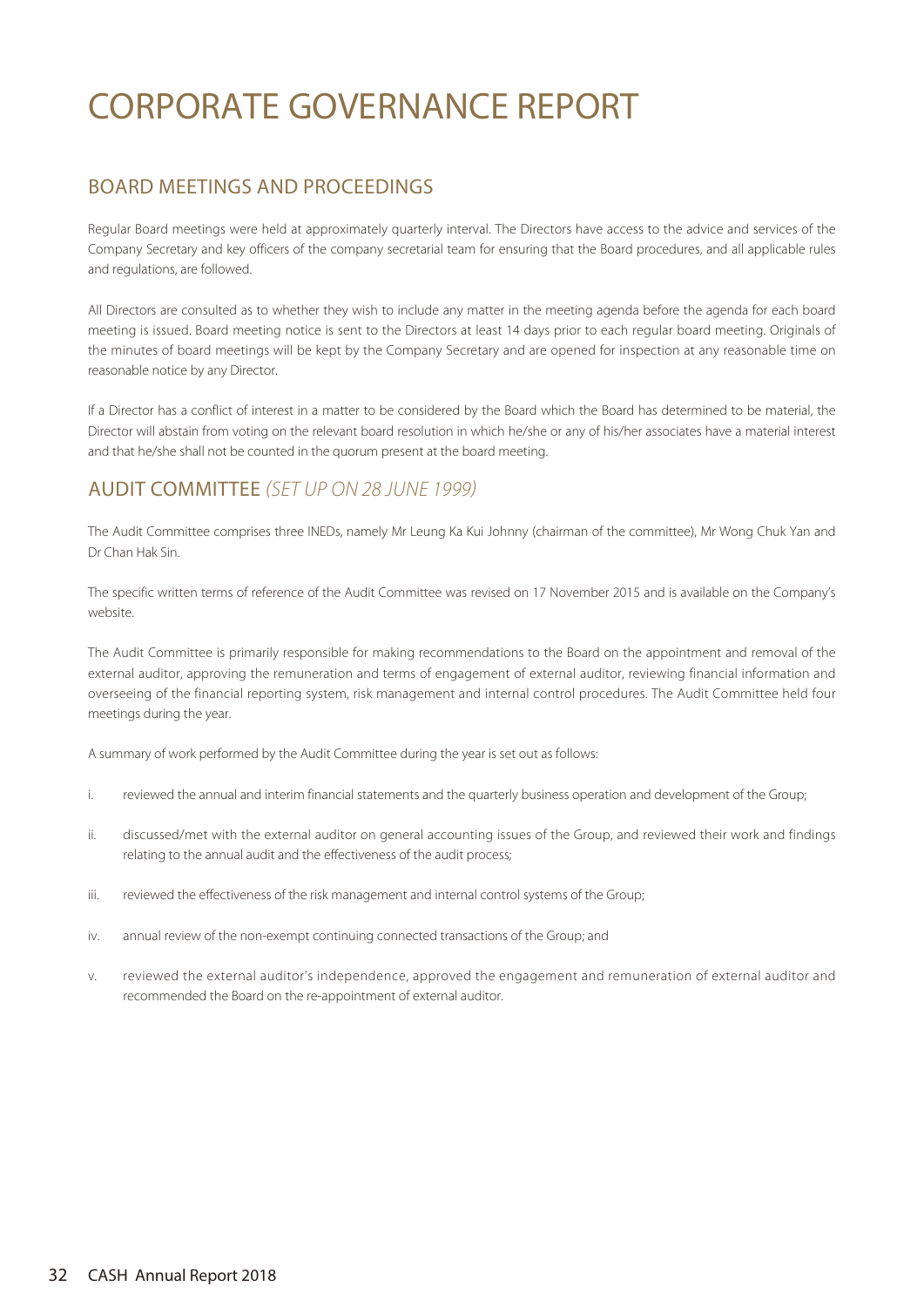# REMUNERATION COMMITTEE (SET UP ON 1 JUNE 2005)

The Remuneration Committee comprises two INEDs, Mr Leung Ka Kui Johnny (chairman of the committee) and Mr Wong Chuk Yan, as well as Dr Kwan Pak Hoo Bankee (Chairman of the Board).

The specific written terms of reference of the Remuneration Committee (as re-adopted on 7 February 2012) is available on the Company's website. Pursuant to model B.1.2(c)(ii) and the terms of reference in the CG Code adopted by the Remuneration Committee, its primary duties are to make recommendation to the Board on the Company's policies and structure of the remuneration of Directors and senior management and the remuneration packages of individual EDs and senior management. Details of the remuneration of each of the Directors for the year are set out in note 11 to the consolidated financial statements. The Remuneration Committee held one meeting during the year.

A summary of the work performed by the Remuneration Committee during the year is set out as follows:

- i. determined and endorsed to the remuneration policy and structure for the Directors and senior management; and
- ii. assessed the performance of executive Directors and reviewed their current level and remuneration structure/package and approved their specific remuneration package of executive Directors.

## NOMINATION POLICY FOR THE DIRECTORS

#### **Nomination of the Directors**

The Company had adopted a nomination policy incorporating the board diversity policy for the criteria, procedures, and process of the appointment and removal of the Directors. The criteria to select candidates for directorship is based on a range of diversity perspectives, including gender, age, culture and educational background, professional skill, experience in relevant areas, personal qualities, and whether the candidate can demonstrate his commitment, competence and integrity required for the position of the Director, and in case of INEDs, the independence requirements set out in the Listing Rules and their time commitment to the Company. Nomination of new Director(s) will continue to be made on a merit basis and candidates will be considered against objective criteria, with due regard to the benefits of diversity of the Board and our business model and specific needs from time to time. Nomination of new Director(s) will normally be proposed by the Chairman and/or CEO subject to the Board's approval. External consultants may be engaged, if necessary, to access a wider range of potential candidate(s).

During the year, the Board as a whole regularly reviewed the structure, size and composition of the Board to ensure that it has a balance of expertise, skills and experience appropriate for the requirements of the business of the Company. The independence of the INEDs was assessed according to the relevant rules and requirements under the Listing Rules.

During the year under review, 2 meetings were held by the executive Directors in resolving the resignation and appointment of EDs of the Company.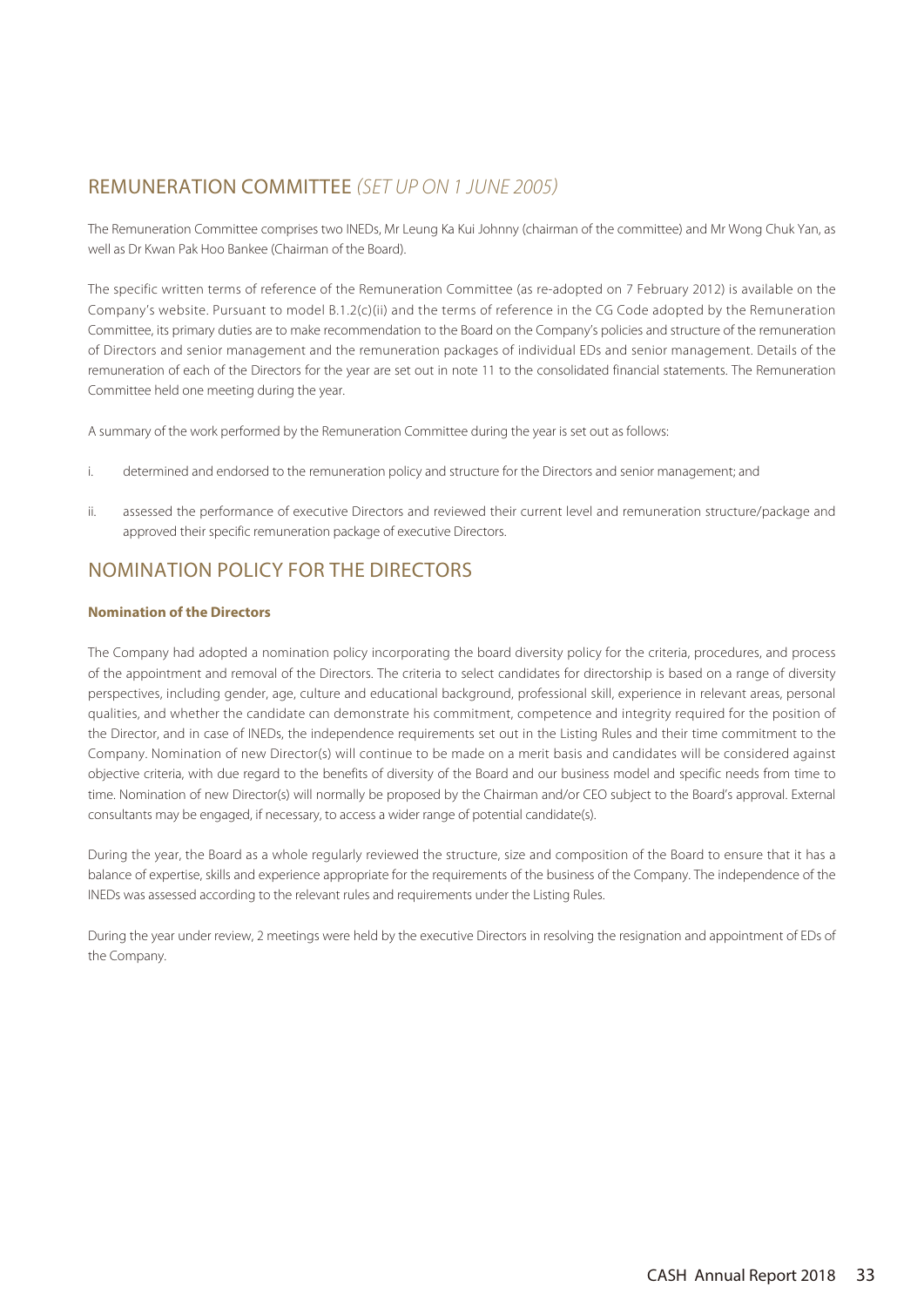# CORPORATE GOVERNANCE REPORT

#### **Remuneration policy of the Directors**

The Company adopted a remuneration policy providing guideline for the Directors' remuneration.

Under the remuneration policy, the Directors' remuneration should be based on internal equity factors and external market conditions and will be reviewed from time to time.

The remuneration of EDs generally consists of:

- fixed monthly salary/allowance which is set in accordance to the Director's duties, responsibilities, skills, experiences and market influences;
- pension which is based on the local Mandatory Provident Fund Contribution Scheme;
- short term variable incentive which may include discretionary cash bonus depending on the achievement of short-term corporate objectives and/or personal targets;
- long term variable incentive which may include share options designed to encourage long-term commitment.

The remuneration of the non-executive Director(s) of the Company (if any) and the INEDs will be a lump sum of Directors' remuneration made annually.

The remuneration paid to and/or entitled by each of the Directors for the year under review is set out in note 11 to the consolidated financial statements in this annual report.

The share options granted to and/or entitled by the Directors during the year under review are set out in the section headed "Directors' Interests in Securities" in the Directors' report of this annual report.

## CORPORATE GOVERNANCE FUNCTIONS

The Board is responsible for the corporate governance functions of the Group. The specific written terms of reference of the corporate governance functions is available on the Company's website. The primary duties of the corporate governance functions are (a) reviewing the policies and practices on (i) corporate governance and (ii) compliance with legal and regulations requirements of the Company; (b) reviewing and monitoring the training and continuous professional development of the Directors and senior management; and (c) reviewing the Company's compliance with code and disclosure in this report.

During the year, the Board reviewed the policies and practices on corporate governance, the training and continuous professional development of Directors and senior management and the Company's compliance with code and disclosure in this report.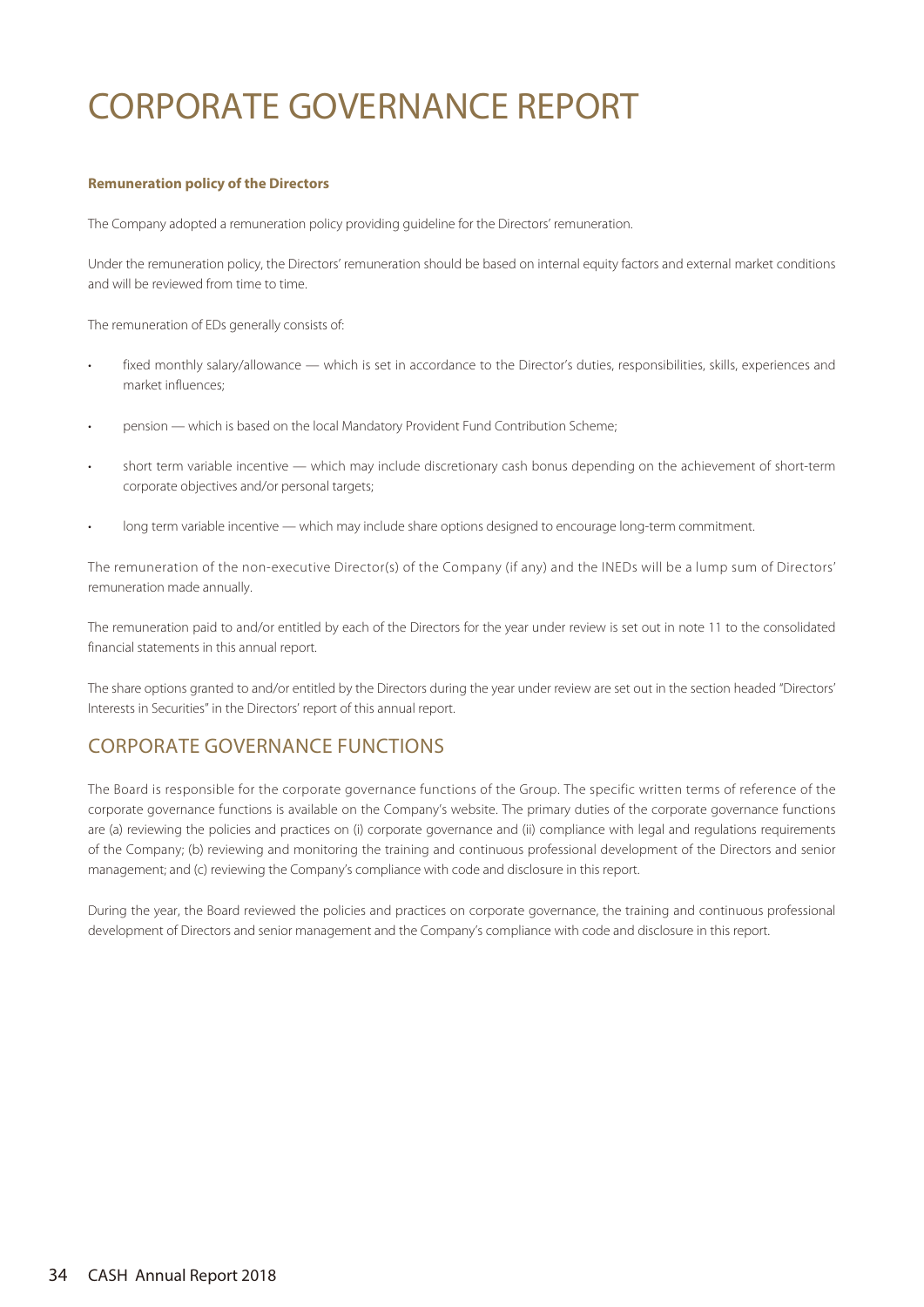# DIVIDEND POLICY

The Company has adopted a dividend policy as set out below:

#### **1. Purpose**

The policy aims to set out the approach for the declaration and payment of dividend by the Board.

#### **2. Vision**

The Company considers stable and sustainable returns to the Shareholders to be our goal.

#### **3. Power of the Board**

- 3.1 The Company may declare and distribute dividends to the Shareholders by way of cash or by other means that the Board considers appropriate.
- 3.2 In proposing any dividend payout, the Board shall also take into account, inter alia:
	- (i) the Company's actual and expected financial performance;
	- (ii) retained earnings and distributable reserves of the Company and each of the members of the Group;
	- (iii) the level of the Group's debts to equity ratio, return on equity and the relevant financial covenants;
	- (iv) any restrictions on payment of dividends that may be imposed by the Group's lenders;
	- (v) the Group's expected working capital requirements and future expansion plans;
	- (vi) general economic conditions, business cycle of the Group's business and other internal or external factors that may have an impact on the business or financial performance and position of the Company; and
	- (vii) any other factors that the Board deems appropriate.
- 3.3 Any declaration and/or payment of future dividend is subject to the Board's determination that the same would be in the best interests of the Group and the Shareholders as a whole.

#### **4. Governing rules**

Declaration of the dividend by the Company is also subject to any restrictions under the Laws of Bermuda, the bye-laws of the Company and any applicable laws, rules and regulations.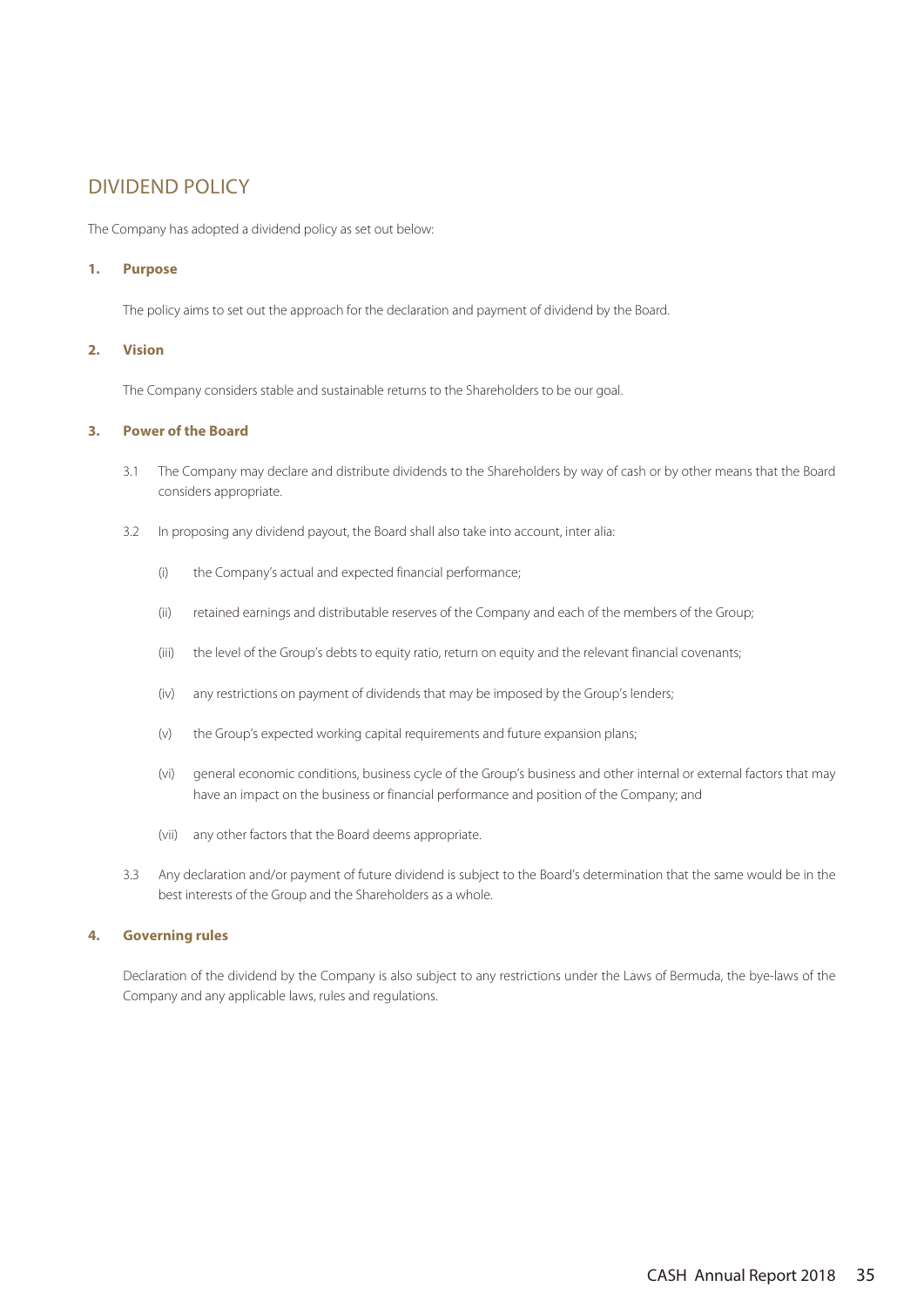# CORPORATE GOVERNANCE REPORT

### **5. Approval**

- 5.1 The Board may from time to time pay to the Shareholders such interim and/or special dividends as it considers to be justified by the profits of the Group.
- 5.2 Any final dividends declared by the Company must be approved by an ordinary resolution of the Shareholders at an AGM and must not exceed the amount recommended by the Board.

### **6. Review of this policy**

The Board will review the policy from time to time and may exercise at its sole and absolute discretion to update, amend and/or modify the policy at any time as it deems fit and necessary.

### **7. Legal validity**

The policy shall in no way constitute a legally binding commitment by the Company in respect of its future dividend and/or in no way obligate the Company to declare a dividend at any time or from time to time. There is no assurance that dividends will be paid in any particular amount for any given period.

### SECURITIES TRANSACTIONS OF DIRECTORS

The Company has adopted the Model Code for Securities Transactions of Directors of Listed Issuers as set out in Appendix 10 of the Listing Rules as its own code of conduct regarding Directors' securities transactions. Having made specific enquiries to the Directors of the Company, all of them confirmed that they have complied with the required standard of dealings and the code of conduct throughout the year.

### ACCOUNTABILITY AND AUDIT

The Directors acknowledge that it is their responsibilities to prepare the financial statements of the Group and other financial disclosures required under the Listing Rules and the Management has provided such explanation and information to the Board to enable it to make an informed assessment of the financial and other Board decisions. The Directors believe that they have selected suitable accounting policies and applied them consistently, made judgement and estimates that are prudent and reasonable and ensured the financial statements are prepared on a "going concern" basis. The auditor of the Company has made a statement about their reporting responsibilities in the Independent Auditor's Report.

The Management has provided all members of the Board with monthly internal financial statements so as to give the Directors a balanced and understandable assessment of the Company's performance, position and prospects.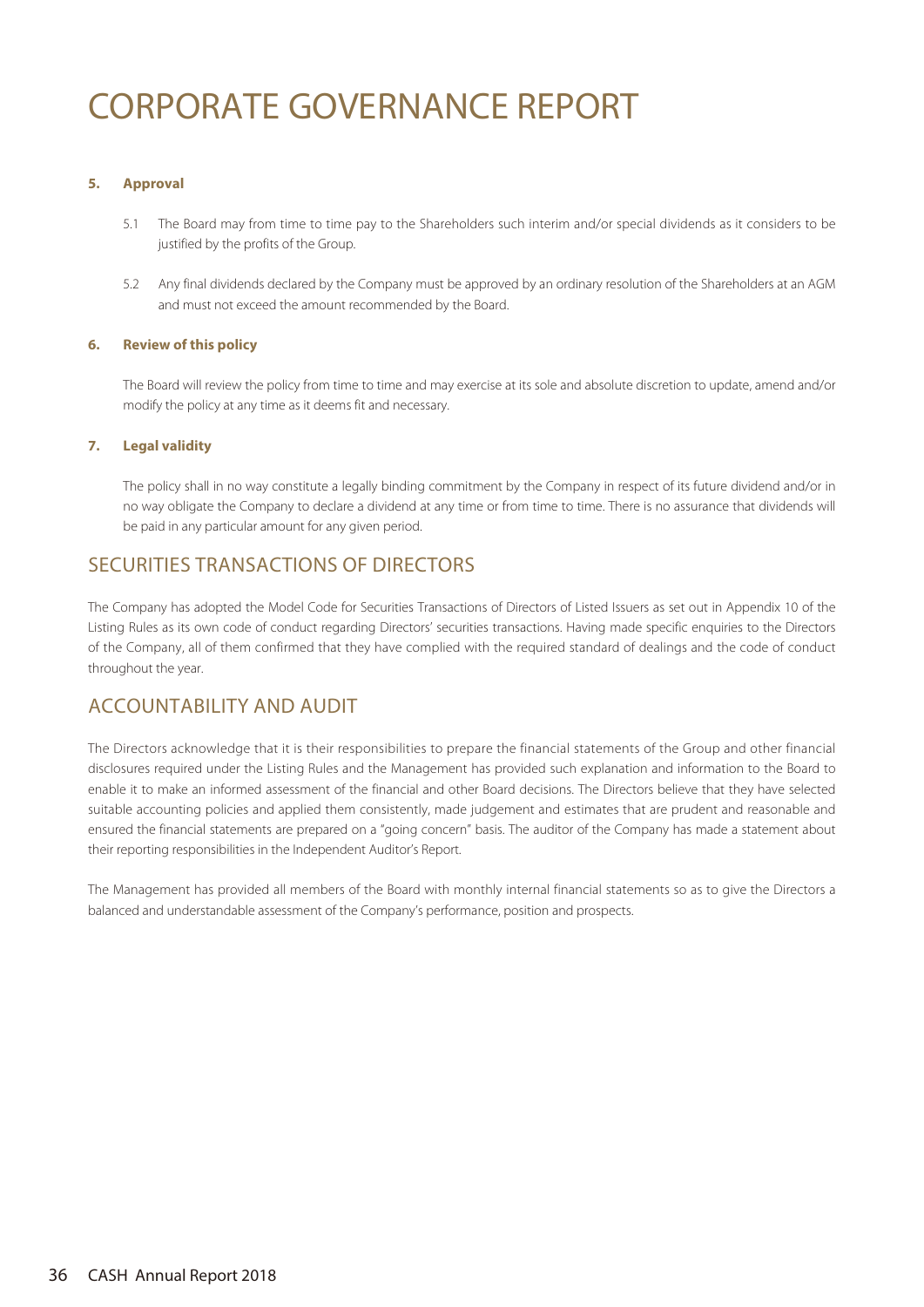### RISK MANAGEMENT AND INTERNAL CONTROLS

The Board acknowledges its responsibilities for establishing and maintaining an appropriate and effective risk management and internal control systems, and for determining the nature and extent of the risks it is willing to take in achieving its strategic objectives. The Management is primarily responsible for the design, implementation and monitoring of the risk management and internal control systems.

Procedures have been designed for safeguarding the Group's assets against unauthorised use or disposal, maintaining proper accounting records, ensuring the reliability and usefulness of financial information for internal business use or for publication, and monitoring the compliance with applicable laws, rules and regulations. Furthermore, they are designed to manage rather than eliminate the risk of failure to achieve business objectives, and can only provide reasonable but not absolute assurance against material misstatements or losses.

The key risk management and internal control procedures include the following:

### **(i) Delegation of authority within limits set by the Board**

The managements of business units and functional departments have been delegated powers and authorities by the Board to carry out the day-to-day management, operation, and maintenance of the internal control systems that are appropriate to their business or function. The Group has adopted a tailored governance and organisational structure with formal and clearly defined lines of responsibility and delegation of authority to ensure segregation of duties with check and balance controls are effectively in place.

#### **(ii) Risk management process**

System and procedures are in place to identify, evaluate, manage, and report on the material risk types facing the Group including strategic, operations, compliance, reporting, and information and technology risks. Exposure to these risks is monitored by the Risk Management Committee ("RMC"). RMC oversees and defines the Group overall risk management framework, formulates the Group's risk management policy and guideline, determines the overall risk acceptance level, assesses the Group's risk profile, prioritises top risks for the Group, and promotes risk awareness and management knowledge.

Under the Risk Management Framework, the five steps of the risk management process adopted are risk identification, risk assessment and prioritisation, risk manager appointment, risk responses, and risk communication and monitoring. The Group maintains a set of risk registers to record the major and significant risks that will hinder the Company from achieving its business objectives. Risk managers are appointed by the Board to monitor the identified high risk areas of business practices on an ongoing basis and to develop the subsequent risk response action plans. The risk registers are reviewed and approved by the RMC on a biannual basis for continuous risk assessment.

### **(iii) Changes in market condition/external environment**

Processes are in place to identify new risks arising from changes in market conditions or external environment which could expose the Group to heightened risk of loss or reputational damage. The Management is primarily accountable for measuring, monitoring, mitigating and managing the risks and controls in their areas of responsibility.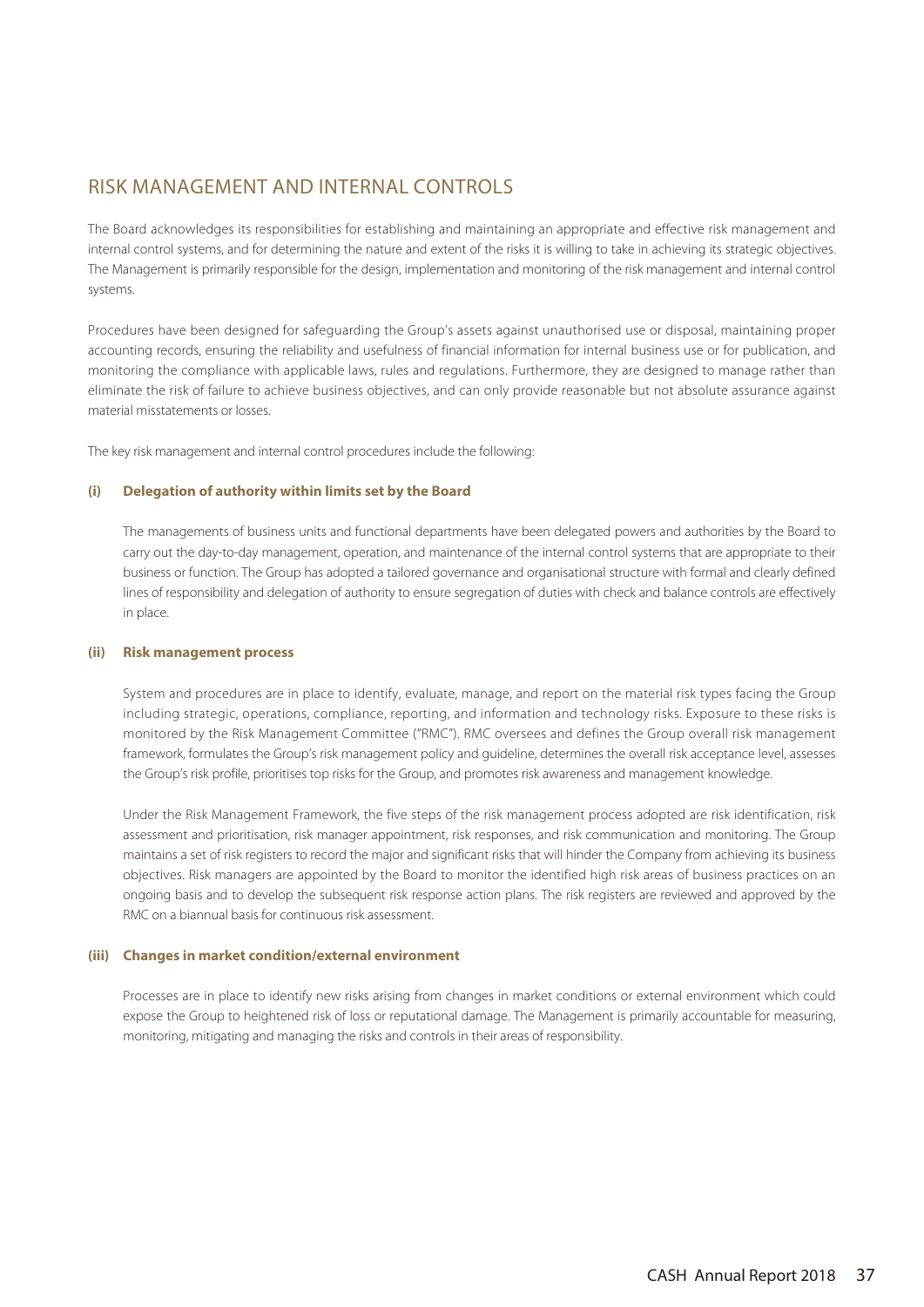# CORPORATE GOVERNANCE REPORT

### **(iv) Financial reporting**

The Management monitors the business activities closely and reviews monthly financial results of operations against budgets or forecast. Proper controls are in place for the recording of complete, accurate and timely accounting and management information. In addition, regular reviews and statutory audits are performed by our external auditor to ensure that the preparation of the Group's financial statements are carried out in accordance with generally accepted accounting principles, the Group's accounting policies and applicable laws and regulations.

### **(v) Internal audit**

The establishment of the Group's internal audit function is to provide the Management with an independent and impartial view on the adequacy, efficiency and effectiveness of the Group's risk management, internal control and governance system and to provide recommendations for improvement. The Group's internal audit function is undertaken by the Internal Audit Department ("IAD"). To preserve the independence, the IAD reports directly to the Audit Committee on audit matters and to the Board on administrative matters. The IAD adopts a risk-based approach in developing the annual internal audit work plan that is reviewed and endorsed by the Audit Committee. The IAD reports audit progress and audit observations to the Audit Committee on a biannual basis.

### **(vi) Inside information**

There are internal procedures and controls for the handling and dissemination of inside information. The Group discloses inside information to the public as soon as reasonably practicable unless the information falls within any of the safe harbours as provided in the SFO. Before the information is fully disclosed to the public, the Group ensures the information is kept strictly confidential. If the Group believes that the necessary degree of confidentiality cannot be maintained or that confidentiality may have been breached, the Group would immediately disclose the information to the public. The Group is committed to ensure that information contained in announcement or circulars are not false or misleading as to a material fact, or false or misleading through the omission of a material fact in view of presenting information in a clear and balanced way, which requires equal disclosure of both positive and negative facts.

#### **(vii) Whistle-blowing channels**

The Group maintains a Whistle-blowing policy to encourage employees to report any suspected misconduct contrary to our ethical belief in confidence without the fear of recrimination. Procedures are established for employees to raise complaints directly to the IAD, which will evaluate the complaint and determine whether an investigation is appropriate. Recommendations on improvements are communicated to the respective management for implementation. The IAD reports the audit procedures, investigation results and subsequent follow-up actions taken to the Audit Committee on a biannual basis.

### **Overall assessment**

The Board, through the Audit Committee, has conducted an annual review of the effectiveness of our risk management and internal controls systems covering all material controls, including financial, operational and compliance controls, and the adequacy of resources, staff qualifications and experience, training programs and budget of the Company's accounting, internal audit and financial reporting functions.

In addition, the Board has received confirmation from the Management that the Group's risk management and internal controls systems are in place and functioning effectively.

During the year ended 31 December 2018, the Board is not aware of any material internal control deficiency or significant areas of concern that may affect Shareholders' interests.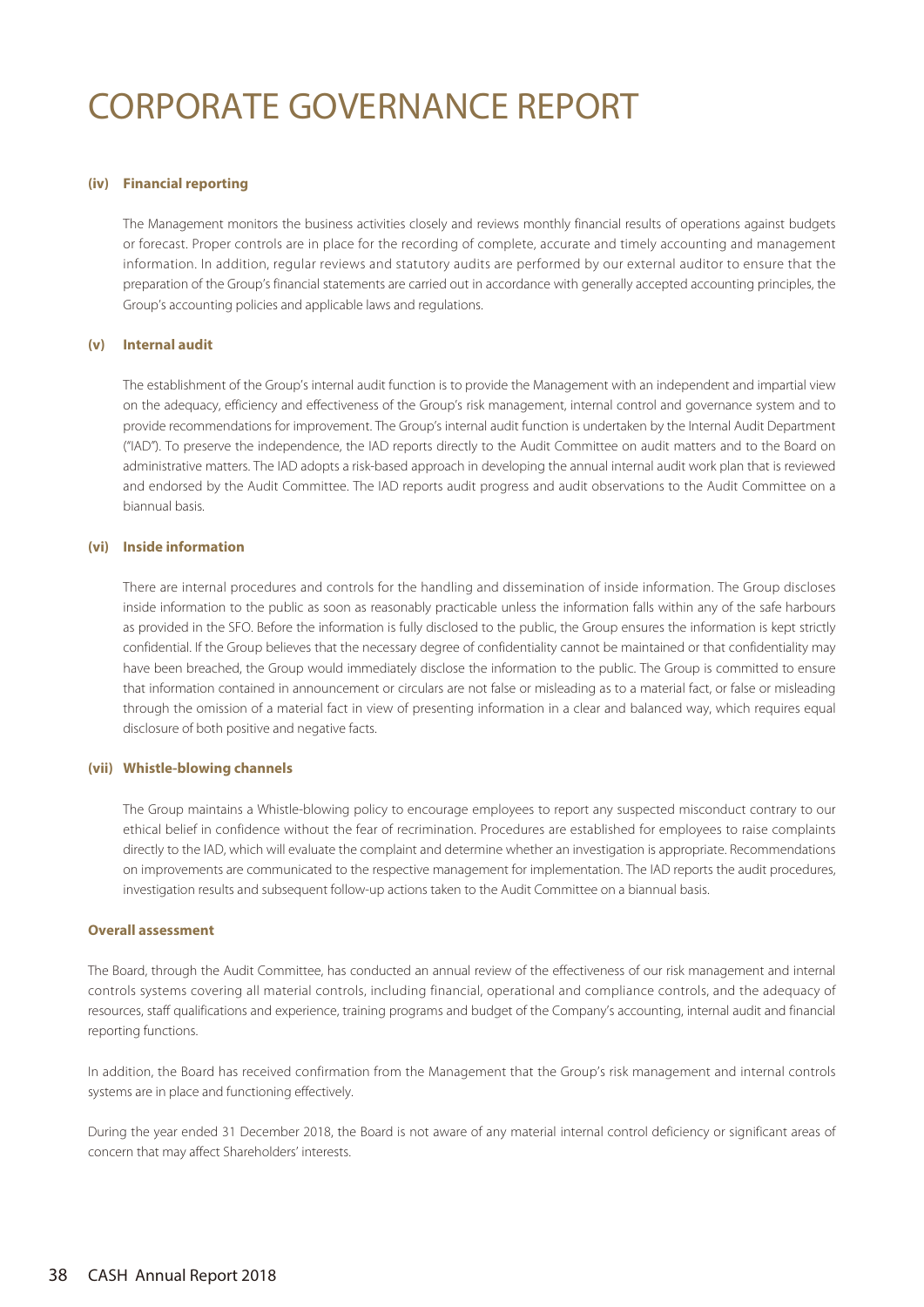# COMMUNICATION WITH SHARFHOLDERS

The Directors consider communication with the Shareholders are mainly in the following ways: (i) the holding of AGMs and SGMs, if any, which may be convened for specific purpose and can provide opportunities for the Shareholders to communicate directly to the Board; (ii) the publication of announcements, annual reports, interim reports and/or circulars as required under the Listing Rules and press releases of the Company providing updated information of the Group; (iii) the holding of press briefings and media interviews from time to time; and (iv) the upkeeping of the latest information of the Group on the Company's website at www.cash.com.hk. The Shareholders and investors are welcome to visit such website.

In order to protect the environment and save costs for the benefit of the Shareholders, the Company has introduced electronic means for receiving corporate communication materials by the Shareholders. The Shareholders may choose to receive printed or electronic copies. In line with our social caring policies, the Shareholders are encouraged to get access to corporate communication materials of the Company through the Company's website.

Separate resolutions are proposed at each general meetings of the Company. The Company's notice to the Shareholders for the AGM was sent to Shareholders at least 20 clear business days before the meeting and notices of the SGMs were sent to Shareholders at least 10 clear business days before such meetings in year 2018.

### CONSTITUTIONAL DOCUMENTS

There are no significant changes in the Company's constitutional documents during the year.

# SHAREHOLDERS' RIGHTS

### **Convening a SGM and putting forward proposals at general meetings**

Pursuant to the bye-laws of the Company, Shareholder(s) holding at the date of the deposit of the requisition not less than one-tenth (10%) of the paid-up capital of the Company carrying the right of voting at general meetings of the Company shall have the right to submit a written requisition requiring a SGM to be called by the Board.

The written requisition (i) must state the object(s) of the meeting, and (ii) must be signed by the requisitionists and deposited at the registered office of the Company for attention of the Company Secretary of the Company, and may consist of several documents in like form, each signed by one or more requisitionists. Such requisitions will be verified with the Company's share registrar and upon its confirmation that the requisition is proper and in order, the Company Secretary will ask the Board to convene a SGM by serving sufficient notice to all Shareholders. On the contrary, if the requisition has been verified as not in order, the requisitionists will be advised of this outcome and accordingly, the SGM will not be convened as requested.

If Directors do not within 21 days from the date of the deposit of the requisition proceed duly to convene a SGM for a day within two months after the date of deposit of such requisition, the requisitionists or any of them representing more than one-half of the total voting rights of all of them may convene a SGM, but any SGM so convened shall not be held after the expiration of 3 months from the said date of deposit of the requisition. A meeting convened by the requisitionists shall be convened in the same manner, as nearly as possible, as that in which meetings are to be convened by Directors.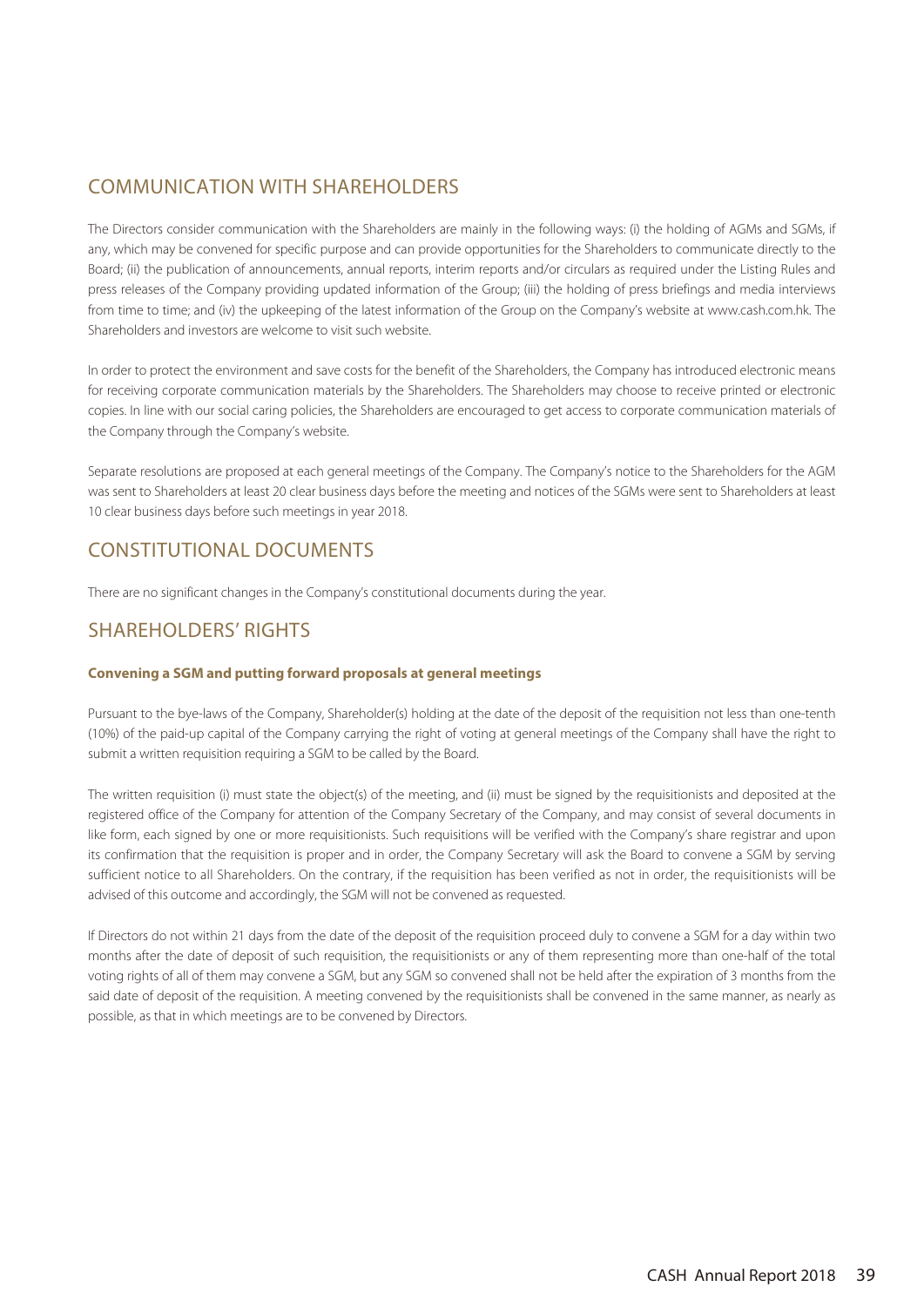# CORPORATE GOVERNANCE REPORT

Pursuant to the Bermuda Companies Act 1981, either any number of the registered Shareholders holding not less than one-twentieth (5%) of the paid-up capital of the Company carrying the right of voting at general meetings of the Company ("Requisitionists"), or not less than 100 of such registered Shareholders, can request the Company in writing to (a) give to Shareholders entitled to receive notice of the next AGM notice of any resolution which may properly be moved and is intended to be moved at that meeting; and (b) circulate to Shareholders entitled to have notice of any general meeting any statement of not more than 1,000 words with respect to the matter referred to in any proposed resolution or the business to be dealt with at that meeting. The requisition signed by all the Requisitionists must be deposited at the registered office of the Company with a sum reasonably sufficient to meet the Company's relevant expenses and not less than six weeks before the meeting in case of a requisition requiring notice of a resolution or not less than one week before the meeting in the case of any other requisition. Provided that if an AGM is called for a date six weeks or less after the requisition has been deposited, the requisition though not deposited within the time required shall be deemed to have been properly deposited for the purposes thereof.

### **Enquiries from Shareholders**

Shareholders should direct their enquiries about their shareholdings to the Company's branch share registrar in Hong Kong, Tricor Standard Limited at Level 22, Hopewell Centre, 183 Queen's Road East, Hong Kong or tel: (852) 2980 1333 or email: cash1049@cash.com.hk.

Other Shareholders' enquiries can be directed to the Group Public Affairs Department of the Company at 28/F Manhattan Place, 23 Wang Tai Road, Kowloon Bay, Hong Kong or tel: (852) 2287 8888 or fax: (852) 2287 8000 or email: inquiry@cash.com.hk.

### AUDITOR'S INDEPENDENCE AND REMUNERATION

The Audit Committee is mandated to review and monitor the independence of the auditor to ensure objectivity and the effectiveness of the audit process of the financial statements in accordance with applicable standard. Members of the Audit Committee were of the view that the Company's auditor, Messrs. Deloitte Touche Tohmatsu is independent and has recommended the Board to re-appoint it as the Company's auditor at the forthcoming annual general meeting. During the year, Messrs. Deloitte Touche Tohmatsu has rendered audit services and certain non-audit services to the Company and the remuneration paid/payable to it by the Company are set out as follows:

| <b>Services rendered</b>                      | Fees paid/payable |
|-----------------------------------------------|-------------------|
|                                               | HK\$              |
| Audit services                                | 3,100,000         |
| Non-audit services:                           |                   |
| Preparation for sales report and tax advisory | 228,000           |
|                                               | 3,328,000         |

On behalf of the Board **Dr Bankee P. Kwan,** *JP* Chairman & CEO

Hong Kong, 29 March 2019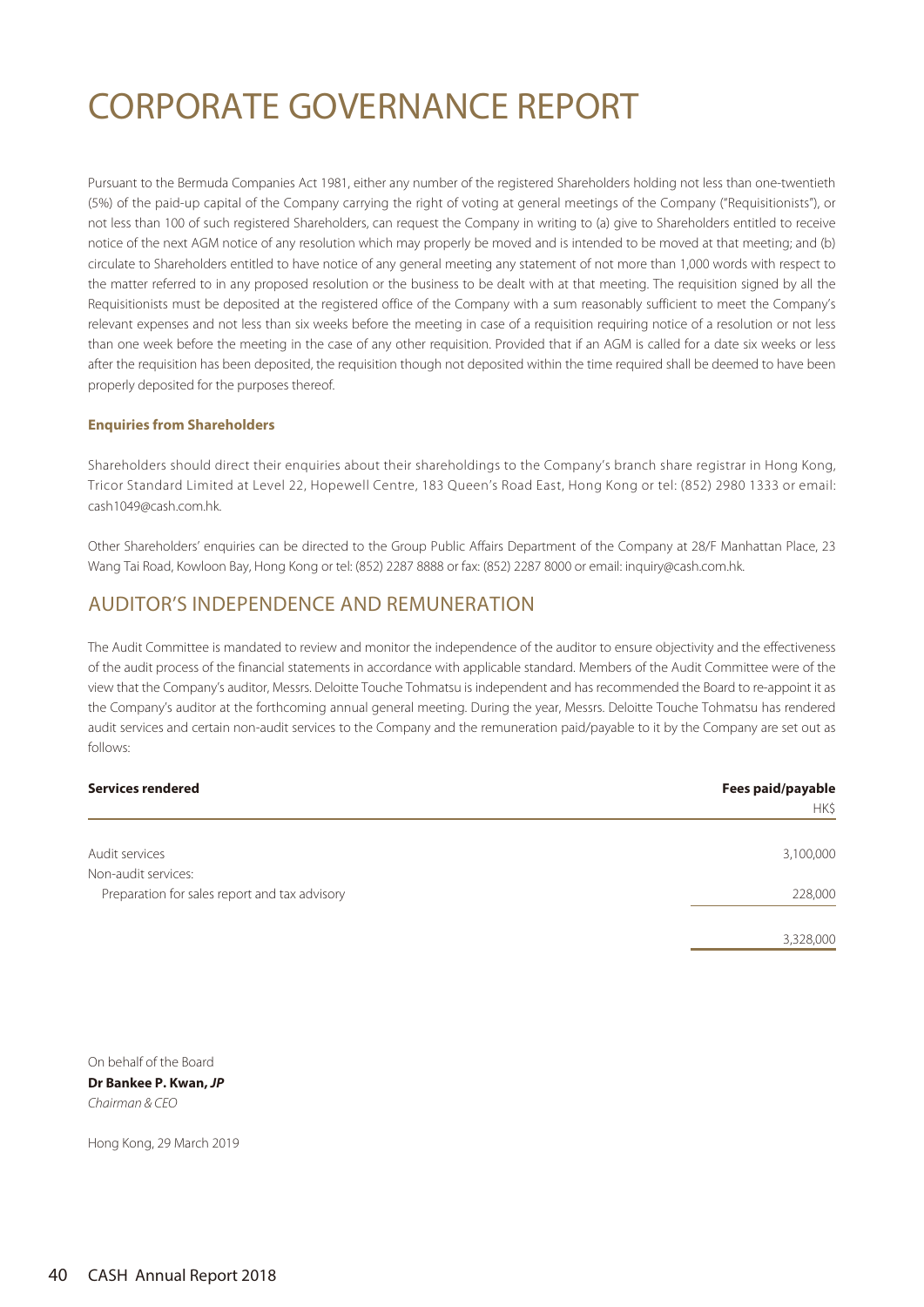Environmental, Social and Governance Report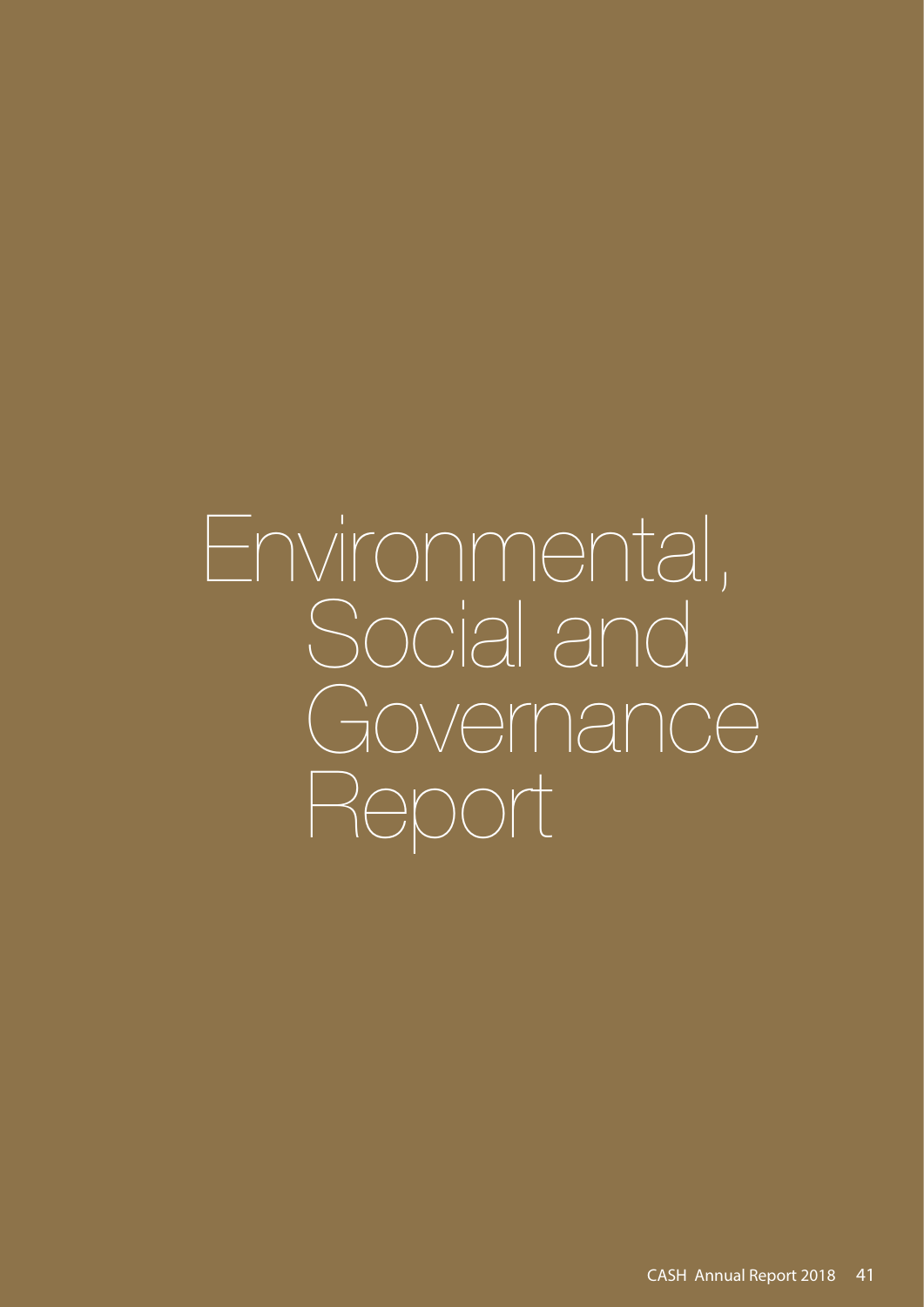# ENVIRONMENTAL, SOCIAL AND GOVERNANCE REPORT

According to the requirements set forth in the ESG Guide under Appendix 27 of the Listing Rules, the Group hereby presents the Environmental, Social and Governance ("ESG") report for the year ended 31 December 2018 ("Reporting Period").

### SCOPE OF REPORT

This report covers the Group's principal businesses of subsidiaries in Hong Kong, which represent the major investment and income sources of the Group, including retail management business including sales of furniture, household items and electrical appliances through chain stores under the multiple brand names, including "Pricerite", "TMF", "SECO", "Galleon" and "W@W" in Hong Kong.

The ESG data that the Group has direct access to and is under the Group's direct operational control has been included in this report.

### MATERIALITY ASSESSMENT

To identify the ESG issues relevant to the Group, we engaged our Management and staff to review our operations. Subsequently, the identified ESG issues have been assessed by considering their importance to our stakeholders as well as our Group. The ESG issues considered to be material are listed below:

| <b>ESG aspects as set forth in ESG Guide</b> | <b>Material ESG issues for the Group</b>                                                            |
|----------------------------------------------|-----------------------------------------------------------------------------------------------------|
|                                              |                                                                                                     |
| A. Environmental                             |                                                                                                     |
| A1 Fmissions                                 | Waste management and carbon emissions                                                               |
| A <sub>2</sub> Use of resources              | Use of electricity and packaging material                                                           |
| A3 The environment and natural resources     | Light pollution                                                                                     |
| <b>B.</b> Social                             |                                                                                                     |
| Employment<br><b>B1</b>                      | Equal opportunity and diversity                                                                     |
| B2 Health and safety                         | Health and safety workplace                                                                         |
| Development and training<br>B3               | Staff development and training                                                                      |
| B4 Labour standards                          | Anti-child and forced labour                                                                        |
| B5 Supply chain management                   | Supply chain management                                                                             |
| B6 Product responsibility                    | Customer service, quality assurance, safeguarding customer<br>assets, and handling of personal data |
| Anti-corruption<br>B7                        | Anti-corruption and money laundering                                                                |
| B8 Community investment                      | Supporting local community                                                                          |
|                                              |                                                                                                     |

The Group has complied with the "comply or explain" provisions set out in the ESG Guide for the Reporting Period.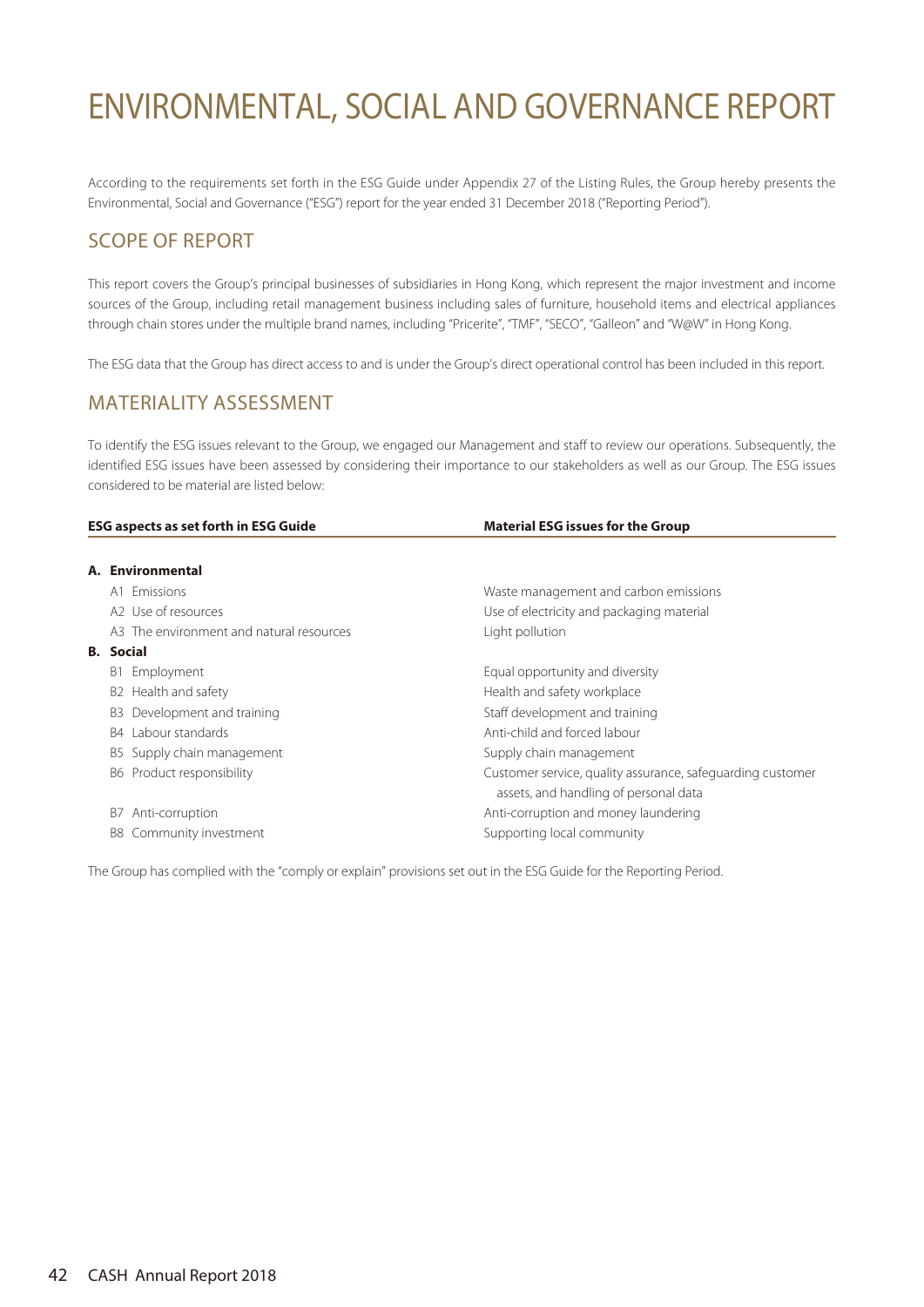### **A. Environmental**

The Group upholds the belief of "Green CASH" in our business activities. The purpose of "Green CASH" is to promote the practice of minimising the depletion of natural resources (i.e. timber, electricity, etc.), while saving part of the operating cost of the Group. The Group advocates the corporate social responsibility to be aware of environmental protection and natural resources conservation, and bring mutual advantages to both the society and the Group.

In 2018, Pricerite received 10th Anniversary Special Award and Certificate of Merit in Shops and Retailers sector at 2017 Hong Kong Awards for Environmental Excellence, Hong Kong Green Organisation Certificate and 2017 Hong Kong Green Organisation Certification — Wastewi\$e Certificate (Excellence level) from Environmental Campaign Committee, as well as 2018 Charter on External Lighting — Platinum Award from Environmental Bureau. CASH was granted HSBC Living Business Award 2017 of Sustainable Business Partner and The Best Ambassador by Business Environment Council, as well as 2017 Hong Kong Green Organisation Certification — Wastewi\$e Certificate (Excellence level). The awards recognised our efforts on environmental management, with continuously improving the performance on environmental protection.

During the Reporting Period, the Group did not note any cases of non-compliance relating to environmental laws and regulations in Hong Kong.

### **A1 Emissions**

#### Waste management

Considering the principal business activities of the Group (i.e. retail management business), we have not produced a notable level of air or water pollutants.

We established environmental policies that introduce the desired environmental practices, and measurable objectives to our employees. To mitigate the impact of waste, the principles "reduce", "reuse" and "recycle" are applied. We are committed to promoting waste reduction at source, in the offices and retail stores. Waste should be properly handled and disposed by an authorised party to central waste processing facilities. Categorisation of waste is encouraged to facilitate efficient recycling.

Paper is considered the major form of waste generated by our offices and retail stores, of which, we consumed approximately 14,796.04 kg<sup>1</sup> (2017: 14,448.34 kg) during the Reporting Period.

To enhance our waste management techniques, we always monitor the latest environmental regulations, as well as market trends on new environmental practices. We continuously seek opportunities on improving the effectiveness of our current practices.

In our offices, we have set up waste separation facilities. We place recycle bags and tailor-made recycle bins designated for the collection of scrap paper, plastic bottles, aluminium cans, and recyclable toner cartridges. All of which, is later delivered to the recycling agents for further processing.

Paper consumption intensity is not considered as an applicable performance indicator due to our nature of business.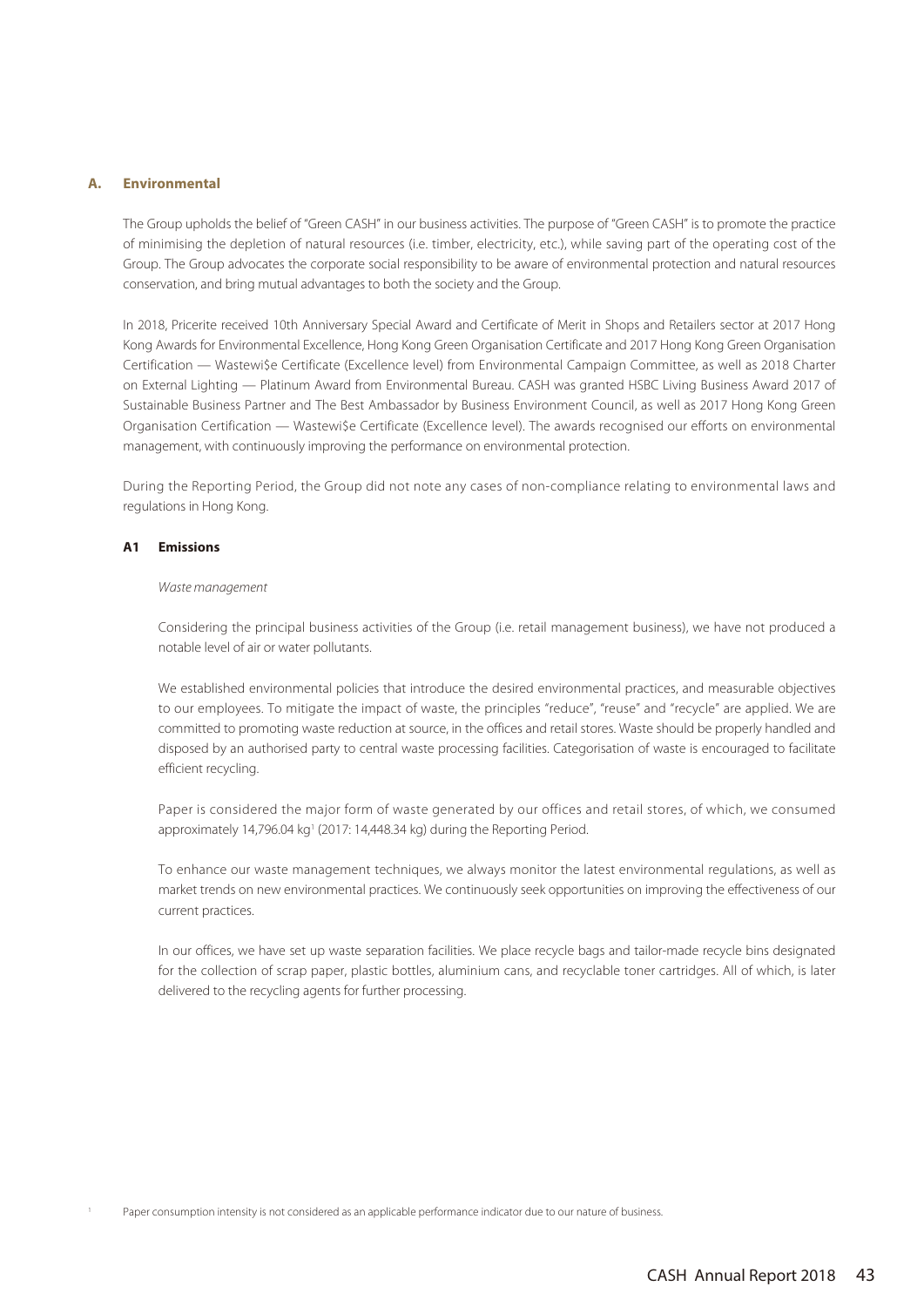# ENVIRONMENTAL, SOCIAL AND GOVERNANCE REPORT

In Pricerite retail stores, recycling bins are implemented to facilitate recycling for customers, and we have engaged qualified service providers for the collection and recycling on a regular basis. Pallets used in logistics' activities are collected and reused by our non-governmental organisation partner.

The amount of recycling at our collection points in the Reporting Period is summarised as follows:

| <b>Issue</b>     | <b>Amount</b> |        | Unit   |
|------------------|---------------|--------|--------|
|                  | 2018          | 2017   |        |
|                  |               |        |        |
| Paper            | 9,618         | 9,269  | Кg     |
| Aluminium cans   | 1,182         | 1,155  | Pieces |
| Plastic bottles  | 663           | 963    | Pieces |
| Toner cartridges | 245           | 335    | Pieces |
| Battery          | 225.25        | 164.74 | Кg     |
| Lighting tube    | 1,539         | 1,600  | Pieces |
| Light bulb       | 2,830         | 6,000  | Pieces |
| Pallet           | 11,600        | 19,050 | Кg     |

Apart from recycling, a series of programmes and activities have been launched to encourage the participation of our stakeholders towards waste management, which include:

- Implementing Green Information and Communication Technology (ICT) Platform including systems such as E-workflow and CASHARE (Group's intranet) to build a highly efficient "paperless, IT-driven and systematic" working environment;
- Achieving waste reduction goals set under Wastewi\$e Certificate recognition scheme;
- Purchasing paper made from the Programme for the Endorsement of Forest Certification (PEFC) and Forest Stewardship Council (FSC) certified plantations to minimise logging in natural forest;
- Posting a "Green message" as a reminder around the office;
- Using e-channels to disseminate corporate information;
- Installing electronic product catalogues and promotions in retail stores;
- Providing reusable utensils to office staff to reduce the use of disposable utensils;
- Recommending duplex or 2-on-1 page copying on recycled paper; and
- Applying used envelopes for internal document circulation.

No particular hazardous waste was noted in our business activities during the Reporting Period.

In recognising our achievement in waste reduction, the Group and its subsidiary, including Pricerite, were awarded the Wastewi\$e Certificate (Excellence Level) by Environmental Campaign Committee.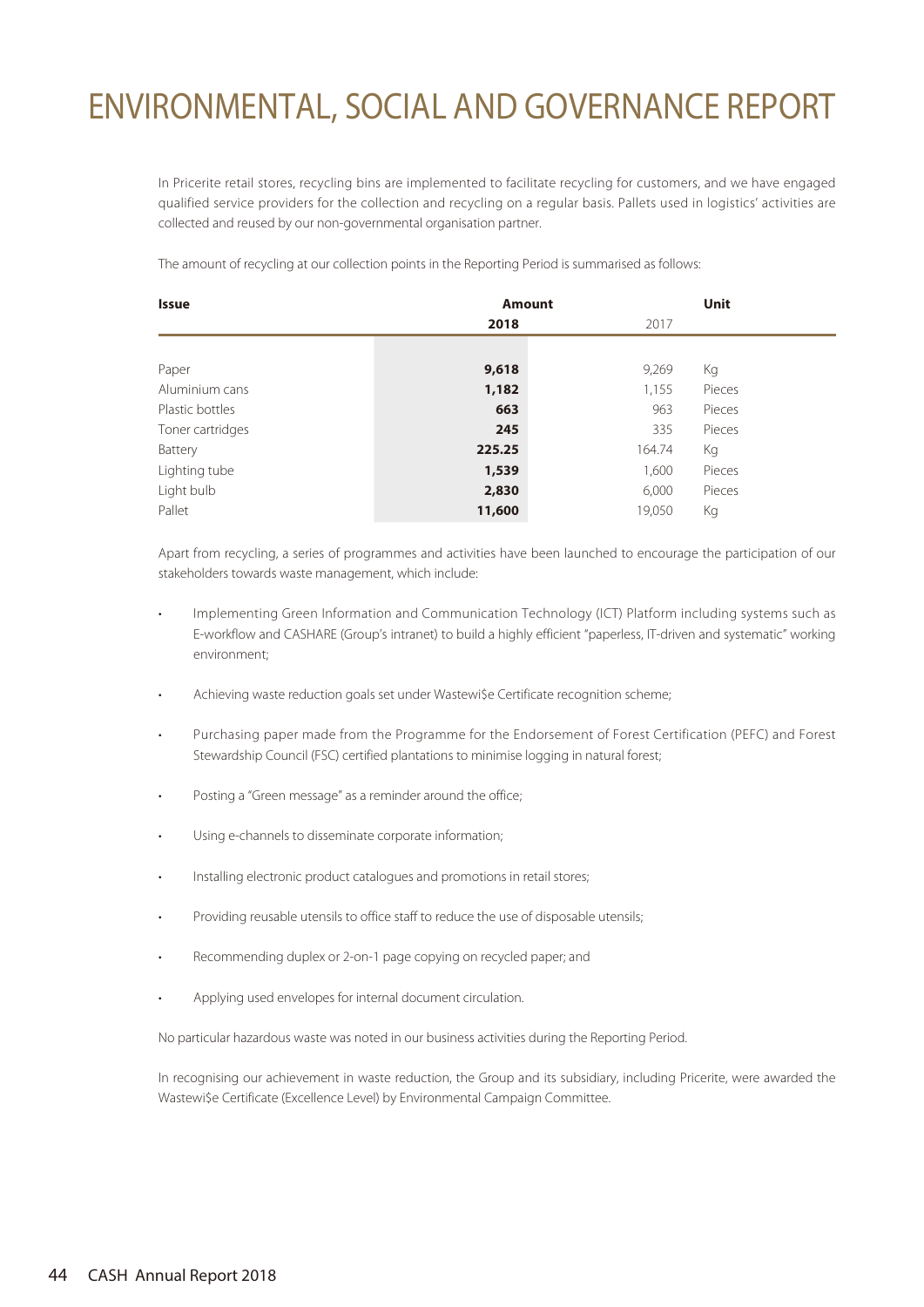### Carbon emissions

The major source of our carbon emissions is the use of electricity. There were 2,966.42 tonnes (2017: 5,422.04 tonnes) of carbon dioxide equivalent (CO<sub>2</sub>e) generated<sup>1</sup> from our operations during the Reporting Period<sup>2</sup>. In order to reduce our carbon footprint, we have launched a series of programmes and activities. Please refer to the "A2 Use of resources" section below.

In the retail management business, transportation and deliveries of products are provided by external transportation service providers. To reduce the carbon emissions from the mobile transportation activities of our business partners, we aim to optimise the number of deliveries, which includes:

- Working closely with logistic partners in developing a better fuel-efficient transportation practice;
- Packing and loading products more efficiently to reduce the number of delivery journeys; and
- Continuously improving our transportation management system to achieve more efficient journey planning.

The carbon emission was calculated with reference to the Greenhouse Gas Protocol, and the carbon conversion factors published by CLP Holdings Limited and HK Electric Investment Limited.

Carbon emission intensity is not considered as an applicable performance indicator due to our nature of business.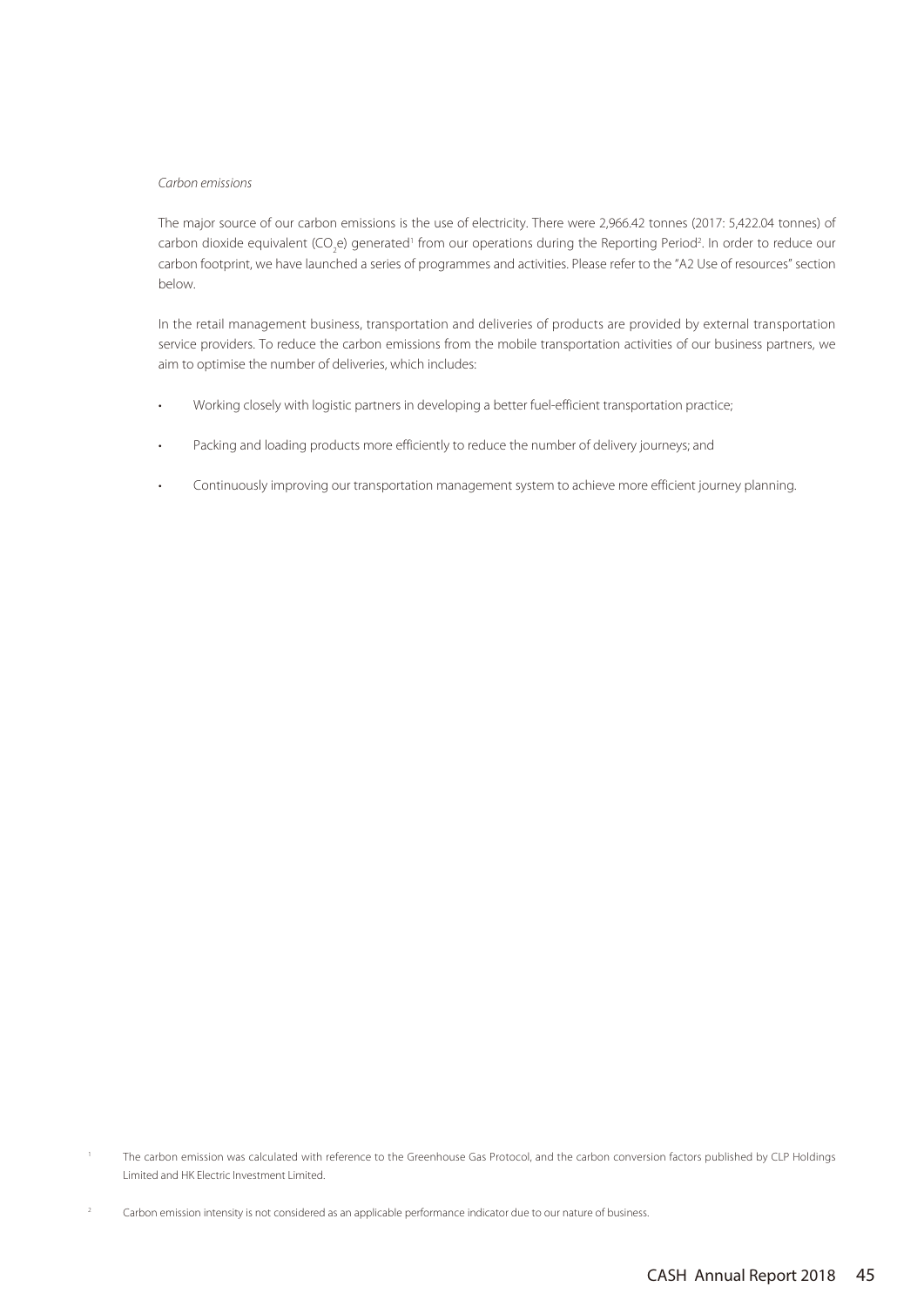# ENVIRONMENTAL, SOCIAL AND GOVERNANCE REPORT

### **A2 Use of resources**

#### Use of electricity

Electricity is consumed during daily business operations in our offices and retail stores, through the use of indoor lighting, air-conditioning, functioning of office equipment, etc. During the Reporting Period, the total electricity consumption of the Group was 5,532,577 kWh<sup>1</sup> (2017: 8,581,497 kWh).

The Group has established guidelines on implementing green measures towards energy conservation:

- 1) Lighting
	- T5 energy-efficient lighting tubes have been installed in offices and retail stores;
	- Staff are encouraged to switch off lighting while they are off duty;
	- "Light-out" during lunch hour is highly recommended;
	- A lighting and energy conservation programme is implemented in retail stores, which strictly switches off all power after business or operating hours; and
	- Indoor lighting should be switched off if sufficient sunlight is available.
- 2) Office equipment
	- Computers and other electronic equipment should be switched off while they are not in use for energy conservation; and
	- Security guards patrol the offices at night to ensure all non-use equipment is switched off.

In addition to the aforesaid measures, Caring Committee sends messages related to "Green information" to staff with the aim to raise the consciousness of environmental protection. Furthermore, green posters have been framed along the corridor/pantries through which, the "green theme" of the environmental friendly atmosphere is promoted throughout the working space.

To enhance employee's awareness on low-carbon office and energy saving practices, we participated in "Earth Hour" events by turning off all non-essential lights for one hour at our retail stores and encouraged all staff to adopt the same practice at home.

Energy intensity is not considered as an applicable performance indicator due to our nature of business.

1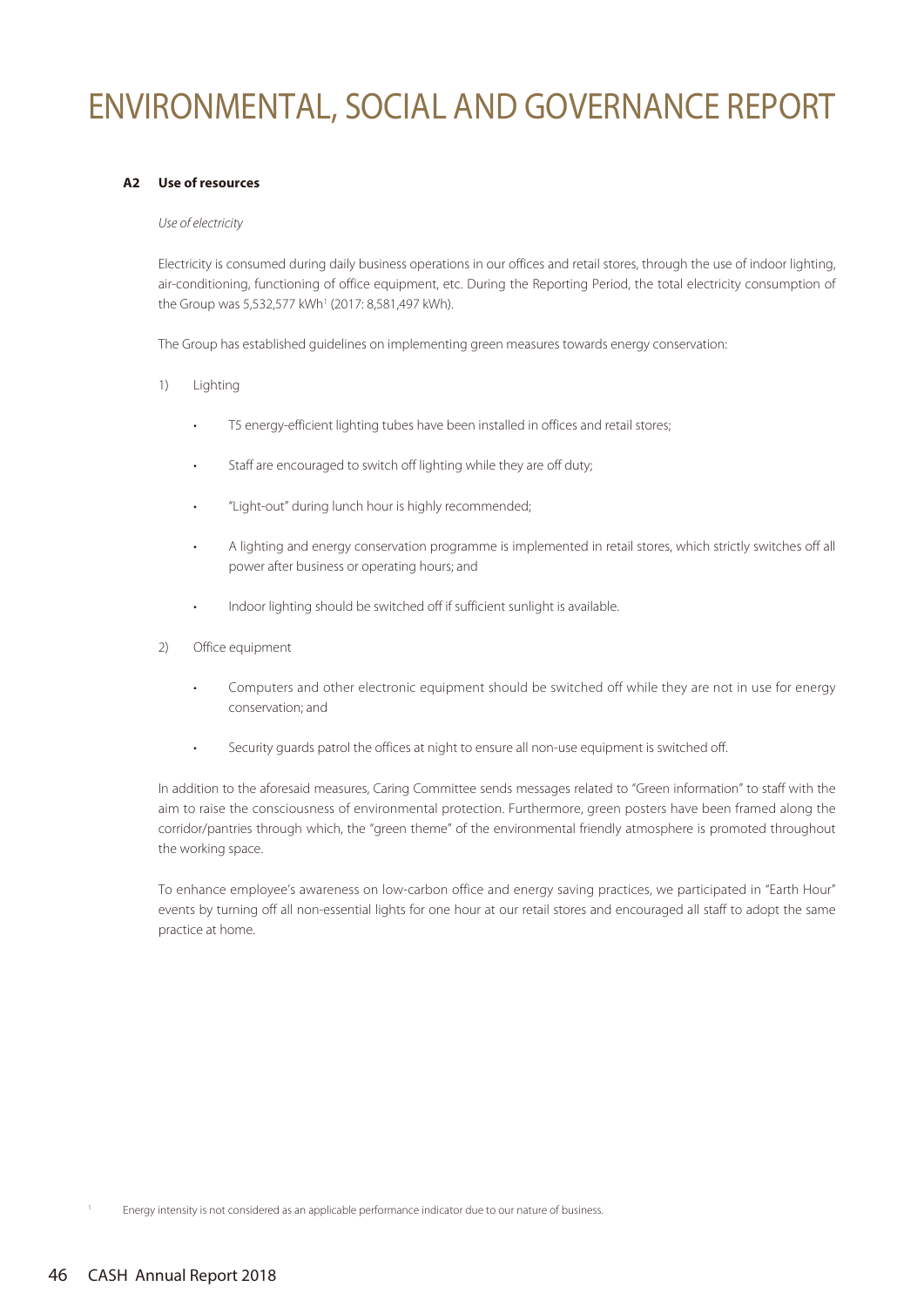#### Use of water

We do not consume significant amounts of water through our business activities. The majority of the water supply facilities are provided and managed by property managers on our rental premises, and the usage have been included in the management fees.

Although the water consumption is considered minimal, we also encourage saving by driving behavioural changes in the workplace. Green messages are posted in pantries and washrooms as reminders for using water efficiently.

### Use of packaging material

In the retail management business (i.e. Pricerite), packaging material is used for delivery of goods. The major packaging material used in the business is plastic bag, which is offered to customers upon request.

We strictly implement the Plastic Shopping Bag Charging enforced by the Government. Customers are required to pay a levy in requesting a plastic bag, hence restricting the consumption of plastic bags. Furthermore, promotion material of BYOB — Bring Your Own Bag is displayed in our retail stores to raise customer awareness in order to reduce plastic bag usage.

### **A3 The environment and natural resources**

The Group is committed to controlling its operations' impact on the environment and natural resources. In addition to complying with environment-related laws and incorporating the concept of environmental protection into internal management and daily operation activities, we continuously assess and control the potential impacts of our business activities on the environment.

### Light pollution

Due to the high building density in Hong Kong, external lighting at night may disturb nearby residents.

To reduce the impact of light pollution, Pricerite strictly follows the "Charter on External Lighting" which has been in effect since April 2016. Certain Pricerite's stores are committed to switching off decorative, promotional or advertising lighting, which affects the outdoor environment during the preset time (i.e. midnight to 7 am). This measure also helps reduce energy wastage.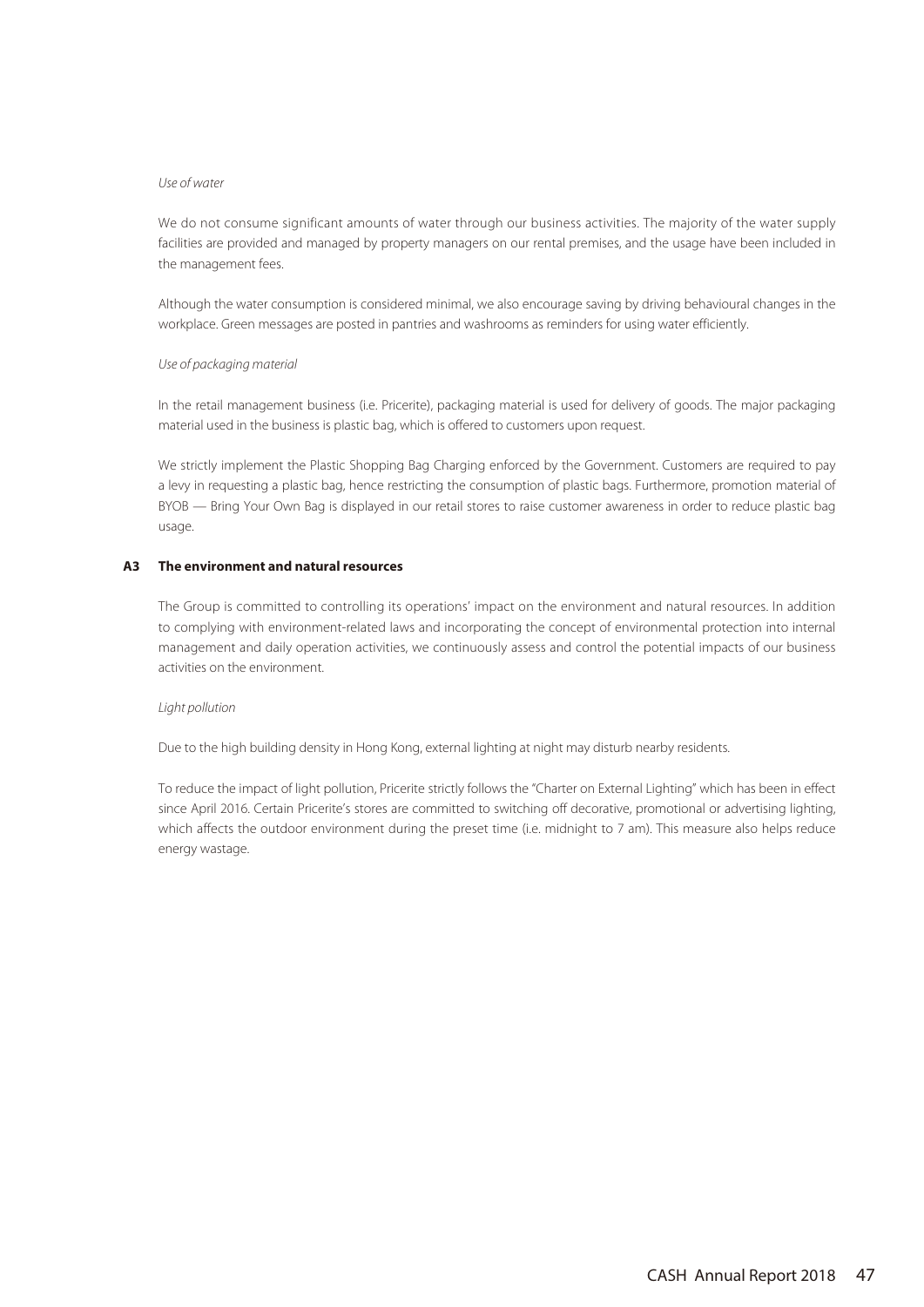# ENVIRONMENTAL, SOCIAL AND GOVERNANCE REPORT

### **B. Social**

### **B1 Employment**

Respect for the rights of everyone who works for us is fundamental to the sustainability of the Group and the communities in which we operate. Our commitment to operating with respect for individuals is reflected in all aspects of the Group's business operations and is integrated in our policies and relevant procedures. We are committed to providing a happy and family — friendly workplace.

The Employee Handbook is formulated to stipulate general practices and policies related to employment, compensation and benefits. To stay competitive, our base salaries are within industry norms, contributing to our ability to attract and retain highly skilled and motivated staff.

The Group is committed to developing, maintaining and supporting a culture of equality and diversity in employment, on the basis of age, race, colour, nationality, religious belief, disability, sexual orientation, political opinion and any other status protected by applicable legislations and ordinances. We believe that the diversity can enrich all employees by providing a more rewarding and less stressful environment. No one shall be discriminated at recruitment, selection, employment, compensation, transfers, promotion, training or development. Qualified individuals are employed to carry out our fiduciary duties based on their education, experience, and ability without discrimination.

Meanwhile, the Group introduces family-friendly employment practices, including offering family leave benefits and employee support schemes, providing fresh fruits, and organising health talks and joggling classes to promote employee well-being.

There were no non-compliance cases noted in relation to employment laws and regulations during the Reporting Period.

**Gender No. of staff 2018** 2017 Male **489** 425 Female **435** 493 **Total 924** 918

| <b>Employment type</b> |      | No. of staff |
|------------------------|------|--------------|
|                        | 2018 | 2017         |
|                        |      |              |
| Full-time              | 738  | 757          |
| Part-time              | 143  | 148          |
| Temporary and contract | 43   | 13           |
|                        |      |              |
| <b>Total</b>           | 924  | 918          |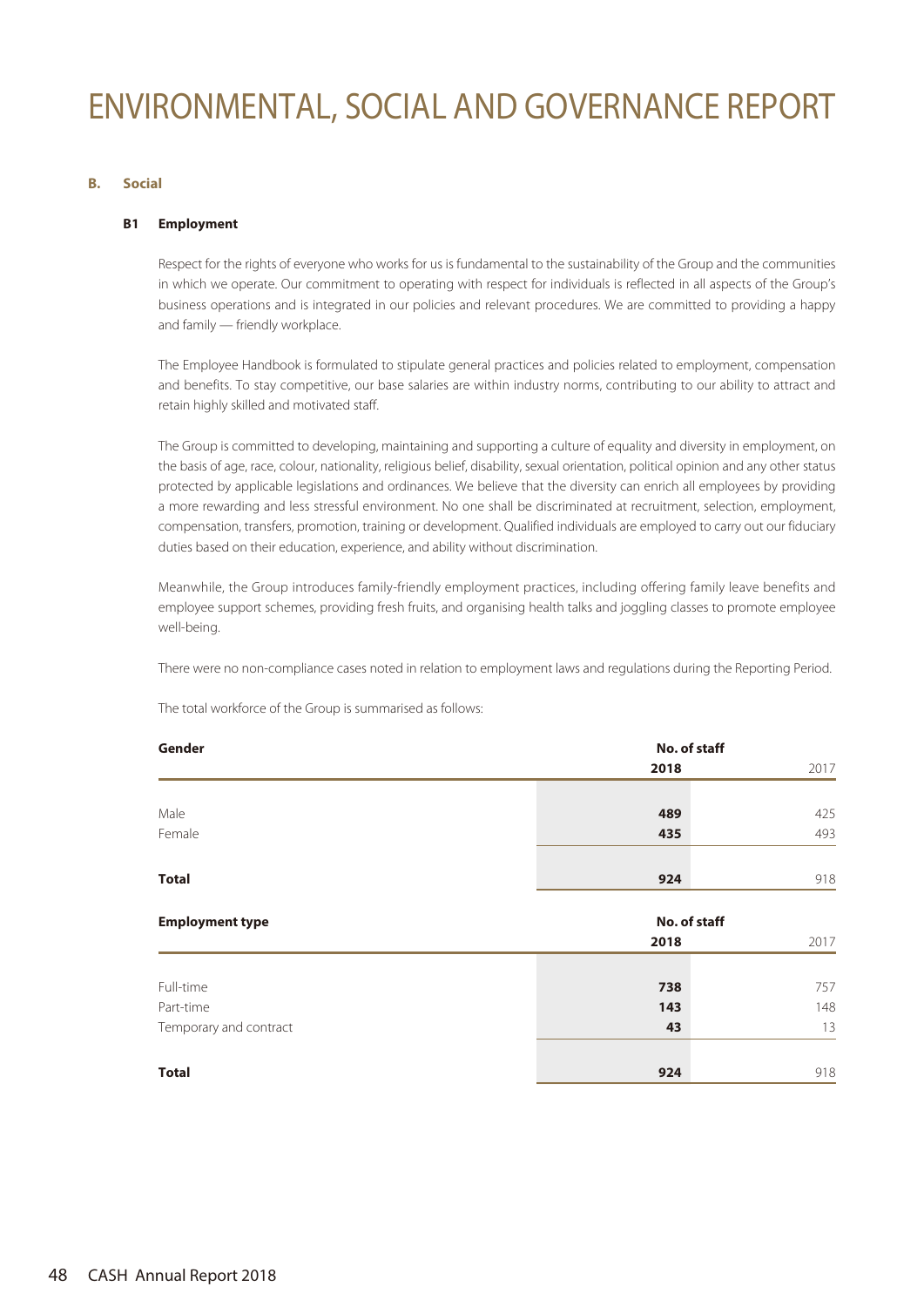| Age          | No. of staff |      |
|--------------|--------------|------|
|              | 2018         | 2017 |
|              |              |      |
| $<30\,$      | 259          | 256  |
| $30 - 50$    | 515          | 524  |
| >50          | 150          | 138  |
|              |              |      |
| <b>Total</b> | 924          | 918  |

Note: The above statistics represents the number of employees at the end of the Reporting Period.

#### **B2 Health and safety**

Ensuring the health and safety of our employees is an integral part of our business activities. Therefore, we are dedicated to maintaining a safe, hygienic and productive workplace by minimising the potential risk of accidents, injuries and exposure in relation to health risks. We ensure all employees are competent at work, and are given adequate training to comply with all local legislations and ordinances with regard to health and safety.

The Group did not violate any health and safety laws and regulations of Hong Kong during the Reporting Period.

Occupational health and safety record is maintained to ensure that a healthy and safe workplace is provided for our employees at all times. Preventive measures were undertaken with the use of appropriate office equipment as well as performing periodic office risk assessment to enhance workplace safety. We also regularly arrange flu vaccination, and free medical and dental check-ups for our employees.

### **B3 Development and training**

We are committed to ensuring that the talents, skills and abilities of our employees are recognised and are utilised to their full capacity. The Group has implemented various training policies and organised a number of training programmes aiming specifically at improving the skills and developing the talents of our employees and generally increasing the competitiveness, productivity and efficiency of the Group.

Our training programmes are developed based on business needs and competencies of employees. During the Reporting Period, we organised more than a hundred of in-house classes including training in areas such as language proficiency, knowledge on products, customer service, operational and selling techniques, career orientation, presentation, team building, communication, coaching, quality management, graduate development, leadership transformation, Continuous Professional Training (CPT) of professional qualifications, and professional license examinations preparation.

Pricerite received Recognition of Prior Learning (RPL) Commendation from the Retail Industry Training Advisory Committee. It recognised our excellent performance in talent development and training.

### **B4 Labour standards**

Our Group prohibits the use of all forms of forced labour. All legal regulations regarding employment of young persons whose age ranged between 15 and 18 shall be followed by the Group.

There were no material non-compliance issues noted regarding labour standards as required by related laws and regulations during the Reporting Period.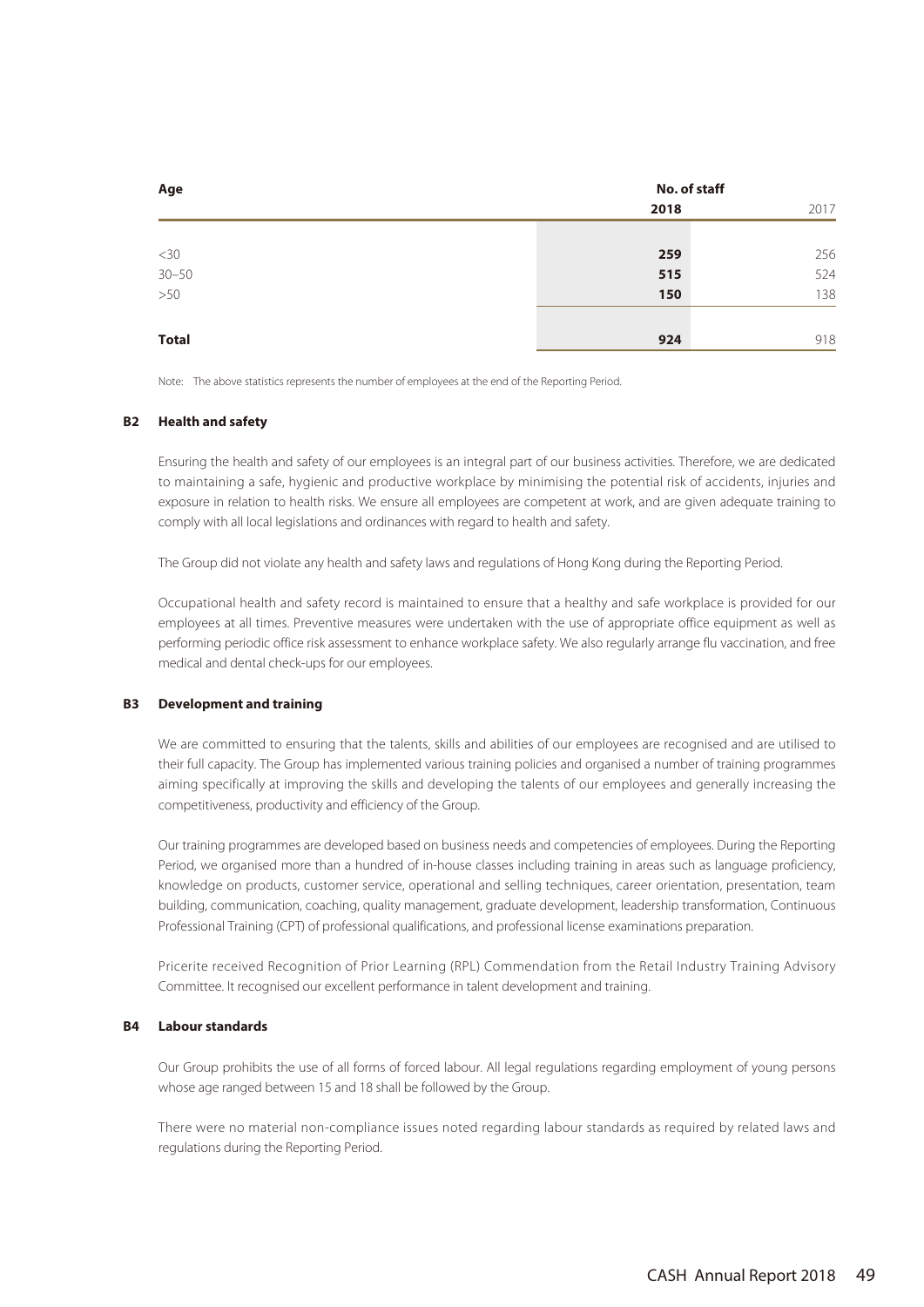# ENVIRONMENTAL, SOCIAL AND GOVERNANCE REPORT

### **B5 Supply chain management**

To support sustainability, our Green Supply Chain initiative applies strict environmental, social and ethical criteria to the suppliers of our business. We place high demands on suppliers and request them to comply with the same standards that have been set by the Group.

We have incorporated sustainability considerations into our sourcing and outsourcing practices, requiring suppliers to meet the basic standards. For example, all suppliers are expected to adhere to these basic principles:

- Operating as an equal opportunity employer and recognising the right to collective bargaining as well as minimum and prevailing wages and benefits;
- Maintaining probity and accountability standards;
- Minimising discrimination against small and medium-sized enterprises or local vendors;
- Providing a healthy and safe working environment, not employing forced or child labour, and refraining from harassment or abuse of employees; and
- Supporting sustainable development, acting responsibly with regard to the environment, observing environmental criteria to conserve resources, minimising the negative environmental effects of the production, application and disposal of products, and reducing the use of hazardous products as much as possible.

In the procurement process, we communicate with suppliers on their environmental and social responsibilities. The environmental friendliness of suppliers' practices and products are examined. Selected suppliers' performance is monitored through onsite factory assessments, quality reviews of products and customer feedback. Areas that do not adhere to the standard set forth by the Group are evaluated with the suppliers to identity opportunities to improve their current environmental and social practices.

### **B6 Product responsibility**

The Group is committed to providing reliable products and services, by acting responsibly and protecting the interests of various stakeholder groups. We take responsibility in offering reliable products and services, through our principal activity of retail management business, in meeting stakeholders' expectations on quality and sustainability.

#### Customer service

Satisfying our clients is our central focus. This principle guides all our activities and applies to all business divisions. The key elements are transparency and high-quality advice, which enable us to improve client satisfaction and achieve customer loyalty in the long term.

We aim to customise our solutions based on the unique needs of customers, in delivering sustainable value and fostering long-term relationship with our customers. During advertising, we ensure information and marketing materials are easily understood and provide all relevant information in facilitating the decision making of customers.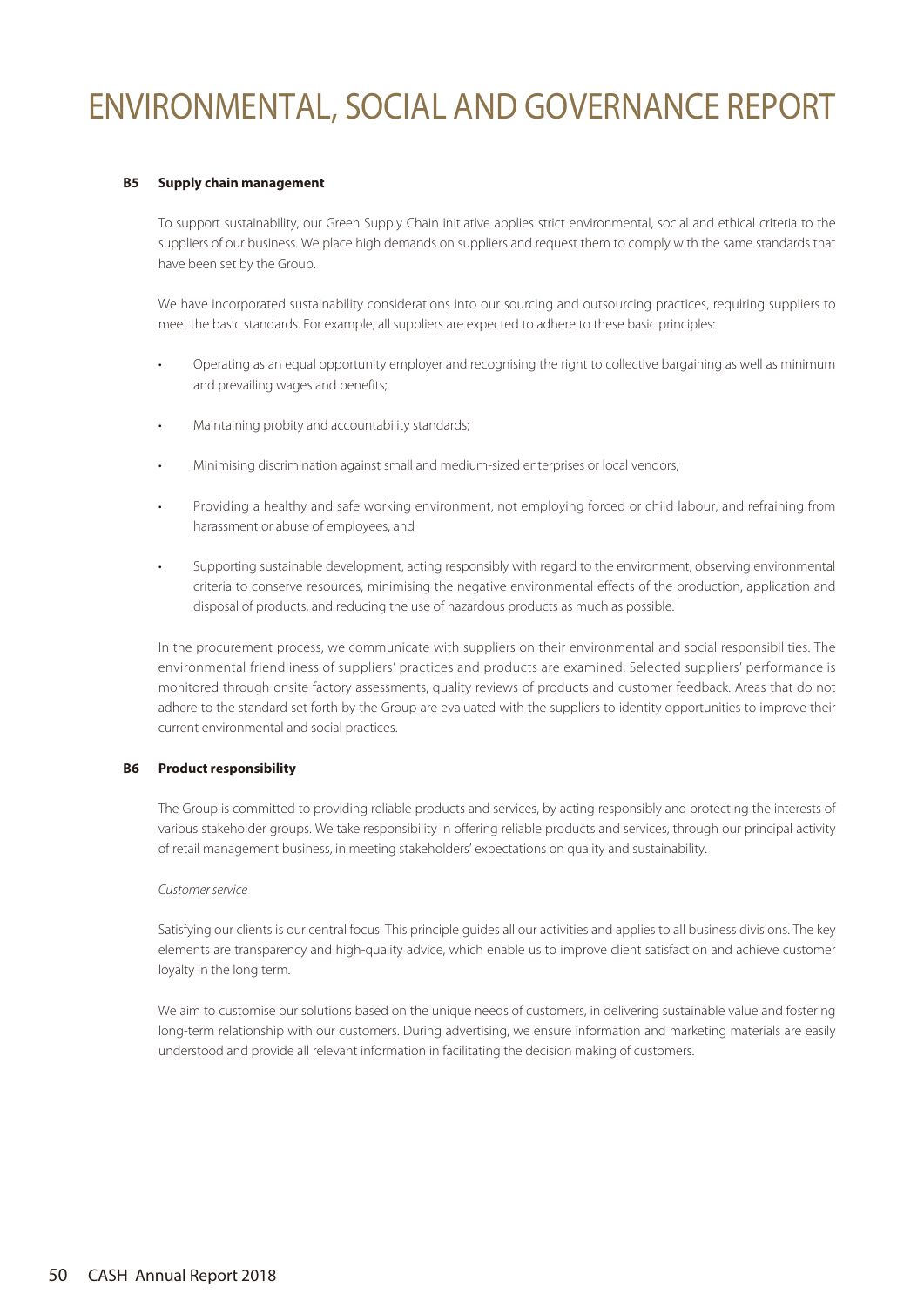### Quality assurance

In the sales of furniture and household items, we strive to achieve the highest standard in terms of quality, safety, and consistency. To safeguard our baseline, we involve an independent Quality Assurance Team in assuring the product quality and safety. The team assures the satisfaction of customer expectations by the following means:

- Product development review of new designs, examination of product specifications, analysis of customer expectation conformance;
- Supplier assessment inspection of suppliers' capability in satisfying quality requirements, solving supply problem by establishing communication channels with suppliers;
- Pre-shipment inspection inspection of functionality and safety of finished goods in conforming with required specifications; and
- Complaint handling review of product defects and mismatch in customer expectation, provision of improvement plan on product quality.

Pricerite has received Q-Mark Service Certification from Hong Kong Q-Mark Council since 2006, and TMF received the certification in 2018. The certification recognises our competency on providing high standards of service to customers.

#### Handling of personal data

The Group strictly adheres to regulatory requirements of data privacy, through fulfilling high security and confidentiality. We are committed to maintaining and protecting personal data.

Internal policy has been established to govern the collection and handling of personal data received from a data subject. Under our data protection principles, a Privacy Policy Statement ("PPS") is acknowledged to enable the public to ascertain the data user's general policies and practices in relation to the collection, holding and use of individual personal data.

Furthermore, in accordance with our data protection principles, a Personal Information Collection Statement ("PICS") is acknowledged whenever there is collection of personally identifiable information from individuals to notify data subjects of certain matters in relation to specific collections of personal information from them. The Group will not use or provide personal data to any person for use in direct marketing unless we have obtained the data subject's consent in writing. Meanwhile, the Group maintains a sound safety system and protective measures to prevent unauthorised use of personal data.

There were no material non-compliance issues noted regarding product responsibility as required by related laws and regulations during the Reporting Period.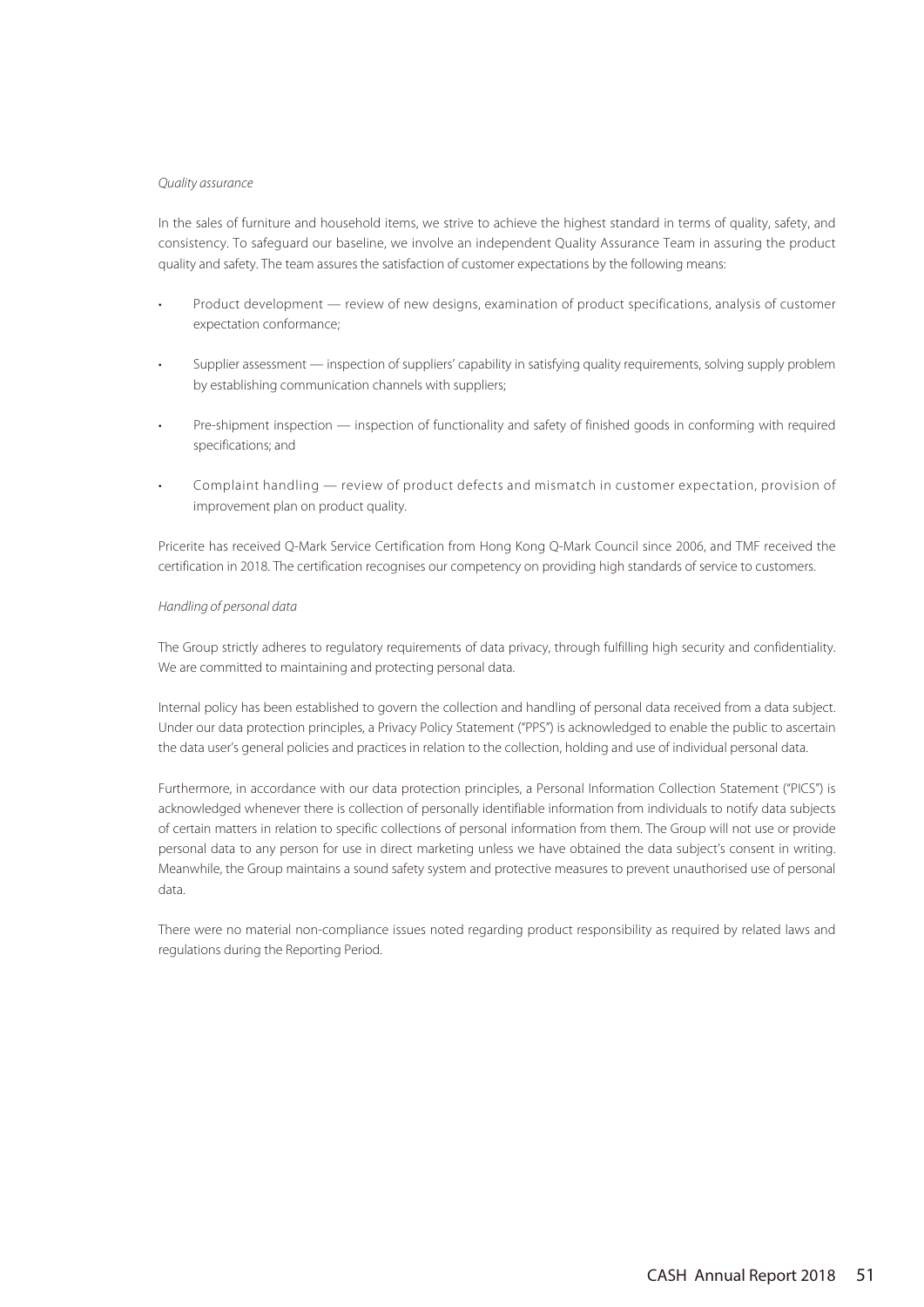# ENVIRONMENTAL, SOCIAL AND GOVERNANCE REPORT

### **B7 Anti-corruption**

The Group strives to promote and maintain the highest standard of honesty, integrity and fairness. All of our staff must ensure that the Group's reputation is not tarnished by dishonesty, disloyalty or corruption.

Apart from the internal guidelines for monitoring anti-money laundering, counter-terrorist financing as well as gifts or advantages received from or given to clients or suppliers, the Group has established an assessment form to evaluate high risk customers and whistle-blowing channels to enable staff to report on suspicious transactions. Any reporting suspicious transactions will be followed up timely and investigated by independent personnel.

During the Reporting Period, no legal case regarding corruption was brought against the Group or its employees. In addition, the Group was not aware of any cases of non-compliance with laws and regulations relating to anti-money laundering.

#### **B8 Community investment**

People-centric is one of our core corporate values that guide our business and day-to-day operation. We therefore care about the interests of the communities and people that we serve. We and our employees are dedicated to working hand-in-hand with the local communities in a variety of initiatives ranging from job creation to youth education and disaster reliefs.

In addition, the Group also partnered with other charitable organisations, and organised donation programmes, such as "Toys, Books and Used Clothes Recycling", "Mooncake Donation", "Blood Donation" and "Red Pocket Envelope Recycling".

On behalf of the Board **Dr Bankee P. Kwan,** *JP* Chairman & CEO

Hong Kong, 29 March 2019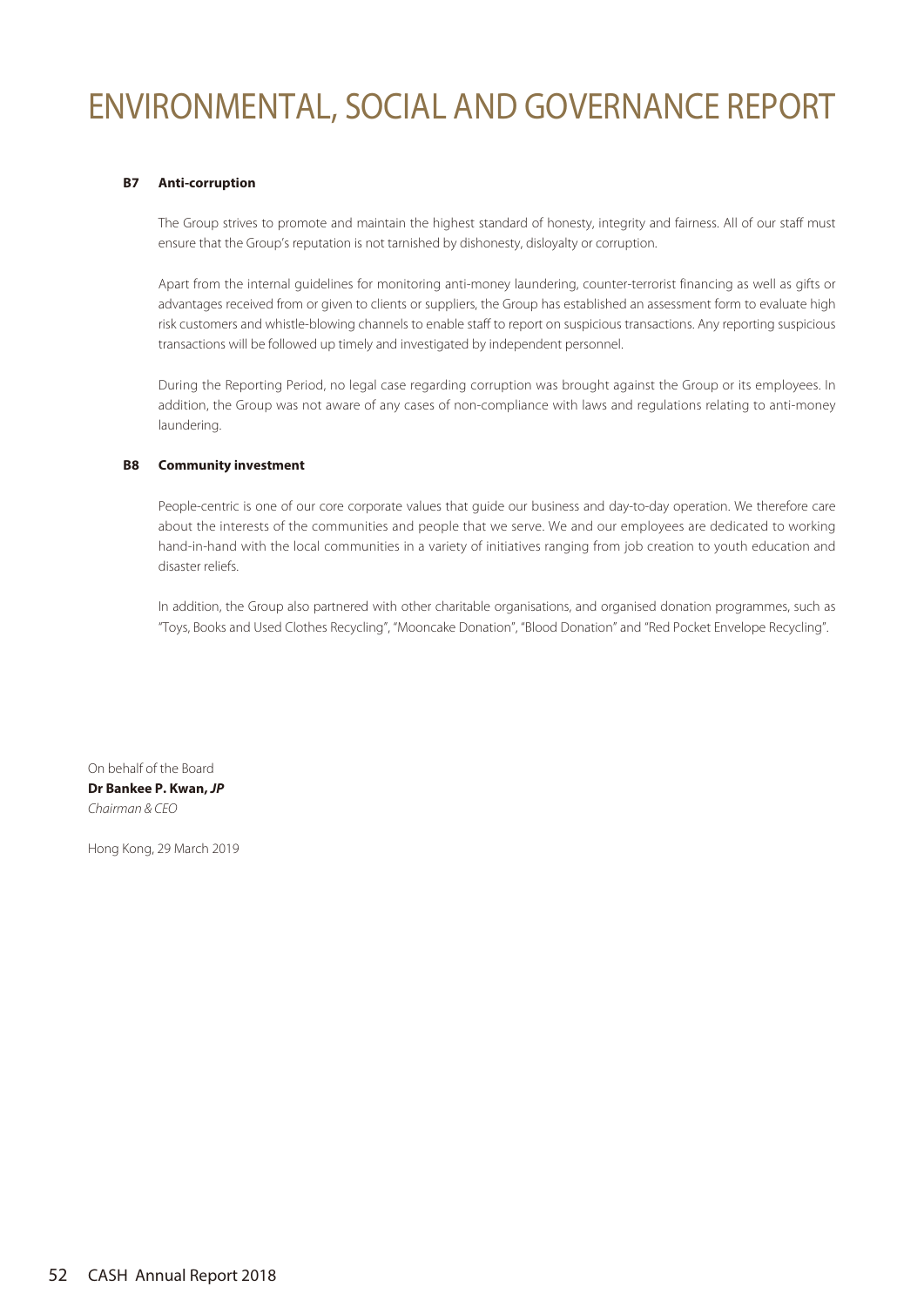# Directors' Report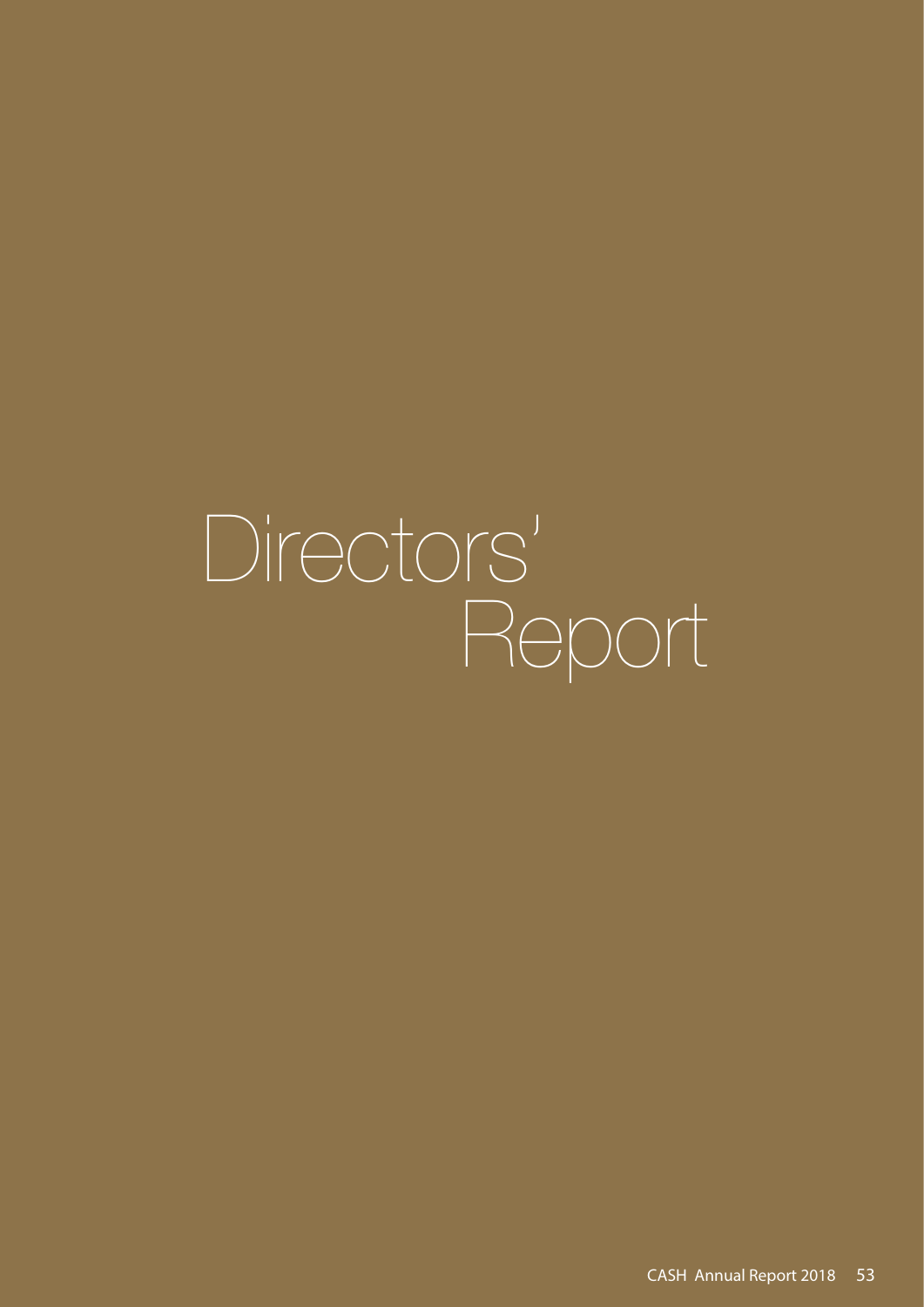# DIRECTORS' REPORT

The Directors are pleased to present their report and the audited consolidated financial statements of the Group for the year ended 31 December 2018.

# PRINCIPAL ACTIVITIES

The principal activity of the Company is investment holding. The principal activities of the Group during the year consisted of (a) retail management business including sales of furniture and household items and electrical appliances through the chain stores under multi-brand names including "Pricerite", "TMF", "SECO", "Galleon" and "W@W" in Hong Kong; (b) mobile internet services business; (c) general investment holding; and (d) the financial services business carried out via CFSG (stock code: 510) that includes online and traditional brokerage of securities, futures and options as well as mutual funds and insurance-linked investment products, proprietary trading of debt and equity securities and derivatives, margin financing, money lending, investment banking and asset management services.

# RESULTS AND DIVIDENDS

The results of the Group for the year ended 31 December 2018 are set out in the consolidated statement of profit or loss and other comprehensive income on pages 72 to 73 of this annual report.

The Board does not recommend the payment of a final dividend for the year ended 31 December 2018 (2017: Nil).

### BUSINESS REVIEW

A review of the business of the Group during the year, a discussion on the Group's future business development and possible risks and uncertainties that the Group may be facing are provided in the section of "Financial Review", "Management Discussion and Analysis" and "Chairman's Letter" of this annual report and note 36 to the consolidated financial statements.

The financial risk management objectives and policies of the Group are shown in note 36 to the consolidated financial statements.

An analysis of the Group's performance during the year using financial key performance indicators is provided in the section of "Financial Review" of this annual report.

Save as disclosed in this annual report, there is no important event affecting the Group that have occurred since the end of the financial year ended 31 December 2018.

# RELATIONSHIPS WITH STAKEHOLDERS

We fully understand that our business is built on the long-term well-being of the "people" in our service areas at large.

Throughout the course of our business development, we care about the needs of our key stakeholders, inter alia, our shareholders, our employees, our customers, our suppliers and our community. As such, we strive to become a "Total Caring Organisation" to embrace the all-round needs of our key stakeholders.

The Group upholds the "People-oriented" principle as our core belief and this forms the essence of our corporate culture. We respect the various needs of these "people" as our stakeholders and we strive to balance the different spectrum of interests for the development of a better future.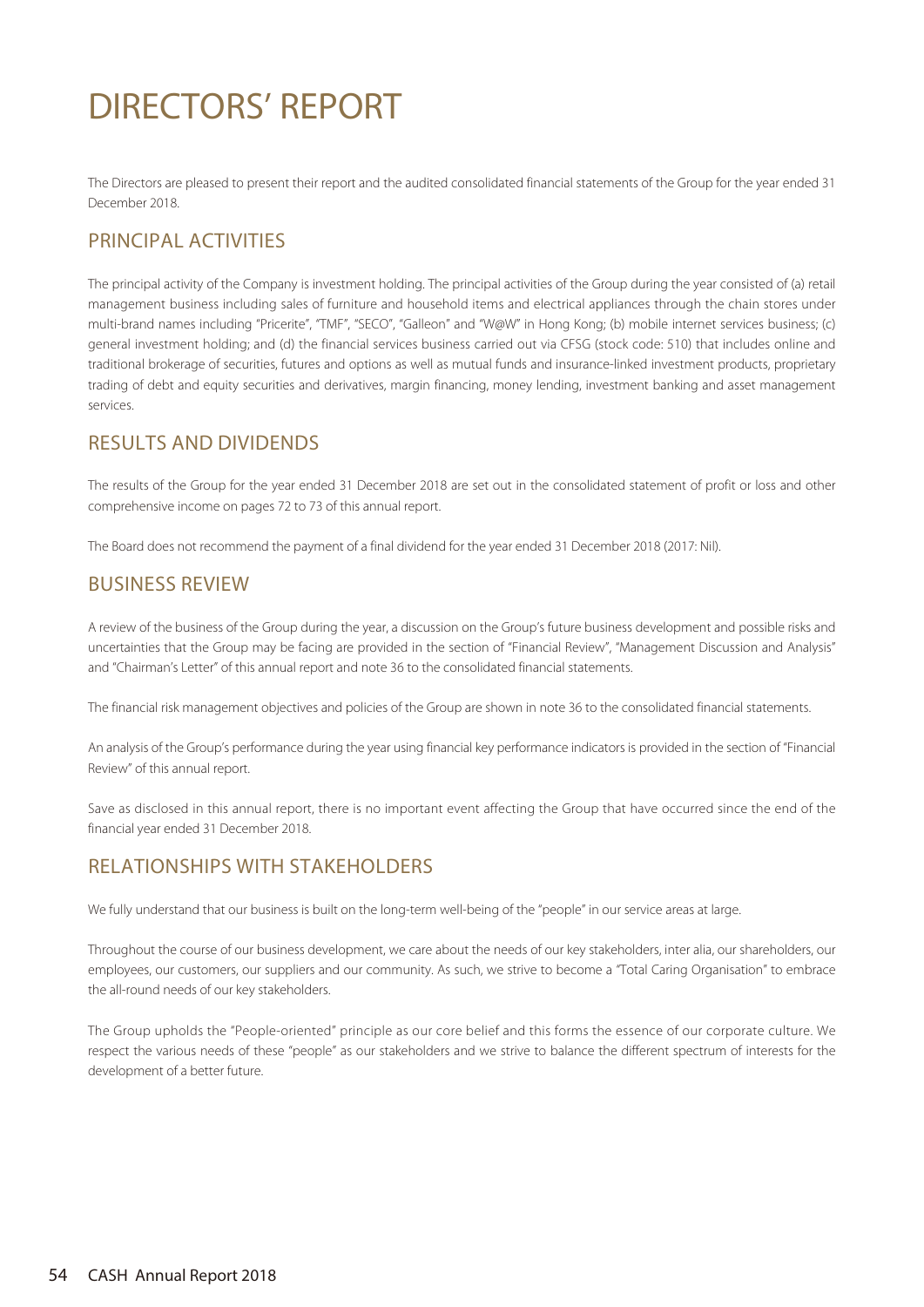Our five core values namely "People", "Customers", "Quality", "Teamwork" and "Change" serve as the guiding principles for the whole team to move ahead.

We are dedicated to creating an enjoyable work environment to highly engage our employees so as to maximise their potential, meeting the needs of our customers with quality products and innovative services and enhancing cooperation with our suppliers so as to provide high-quality products and services to our customers so as to ensure our sustainable development.

### **Shareholders**

The Group is committed to communicating with our shareholders and the financial community proactively, transparently and effectively, and thereby ensuring consistent and timely dissemination of information to shareholders and potential investors.

We have established effective channels of communication with our shareholders to ensure that the corporate information is readily accessible. Corporate communications materials with regard to regulatory disclosures and notices of the Company, such as financial reports, results announcements, corporate announcements and circulars will be distributed according to the principles of continuous disclosure, and complies with the legal and regulatory requirement applicable to the Company. Corporate communications and other general information concerning the Company and its businesses such as press releases will be posted on the corporate website (www.cash.com.hk) and distributed to the media as soon as practicable. The Company adheres to its corporate policy of not disclosing unpublished or potentially price-sensitive information such as sales and profit forecasts.

### **Employees**

Our staff is regarded as the most important resource of the Group. We offer a competitive remuneration package and great opportunities for career advancement based on performance-linked appraisal system. Our passion in fostering a learning culture is recognised. The Group has been honoured as "Manpower Developer" at Employees Retraining Board ("ERB") Manpower Developer Award Scheme in recognition of the Group's efforts and commitment to training and development. We also provide our staff with regular trainings, including internal trainings and refresher courses offered by professional organisations, so as to keep them abreast of the latest development in the market, industry and various businesses. Pricerite received Recognition of Prior Learning (RPL) Commendation from the Retail Industry Training Advisory Committee. It recognised our excellent performance in talent development and training. Our retail business was once again honoured with a variety of awards, demonstrating the company's caring corporate culture and drive to lead by example. Staff members received the Distinguished Salesperson Award and Outstanding Young Salesperson Award from the Hong Kong Management Association, as well as the 2018 Service and Courtesy Award from The Hong Kong Retail Management Association (HKRMA). The recognitions, individually and collectively, strengthened the reputation of Pricerite and TMF in training and development and boosted the companies' profiles with the public and business community.

The Group is committed to the well-being of our employees as we believe that a healthy body and soul will have a positive impact on people's professional and personal lives.

Along with initiatives designed to improve the health, safety and well-being of our employees, the Group also offers recreational and educational activities in different topics such as professional growth, work-life balance, health and safety, rewards and recognitions, employees' families, amazing occasions to help staff to pursue their interests, explore their full potential and recharge after work. The Group has been awarded as "Family-Friendly Employer" by the Home Affairs Bureau and the Family Council in recognition of our family-friendly employment policies and practices which have positive impact to the Company and employees' family life.

In recognition of our commitment and effort in developing employee-orientated human resources management and promoting Family-friendly Employment Practices, we have been recognised as a Signatory of Good Employer Charter under the scheme by the Labour Department.

We sincerely care about our employees' retirement needs and have gone the extra mile to provide additional retirement benefits for them. We have been awarded the accolade of "Good MPF Employer Award" by the Mandatory Provident Fund Schemes Authority (MPFA).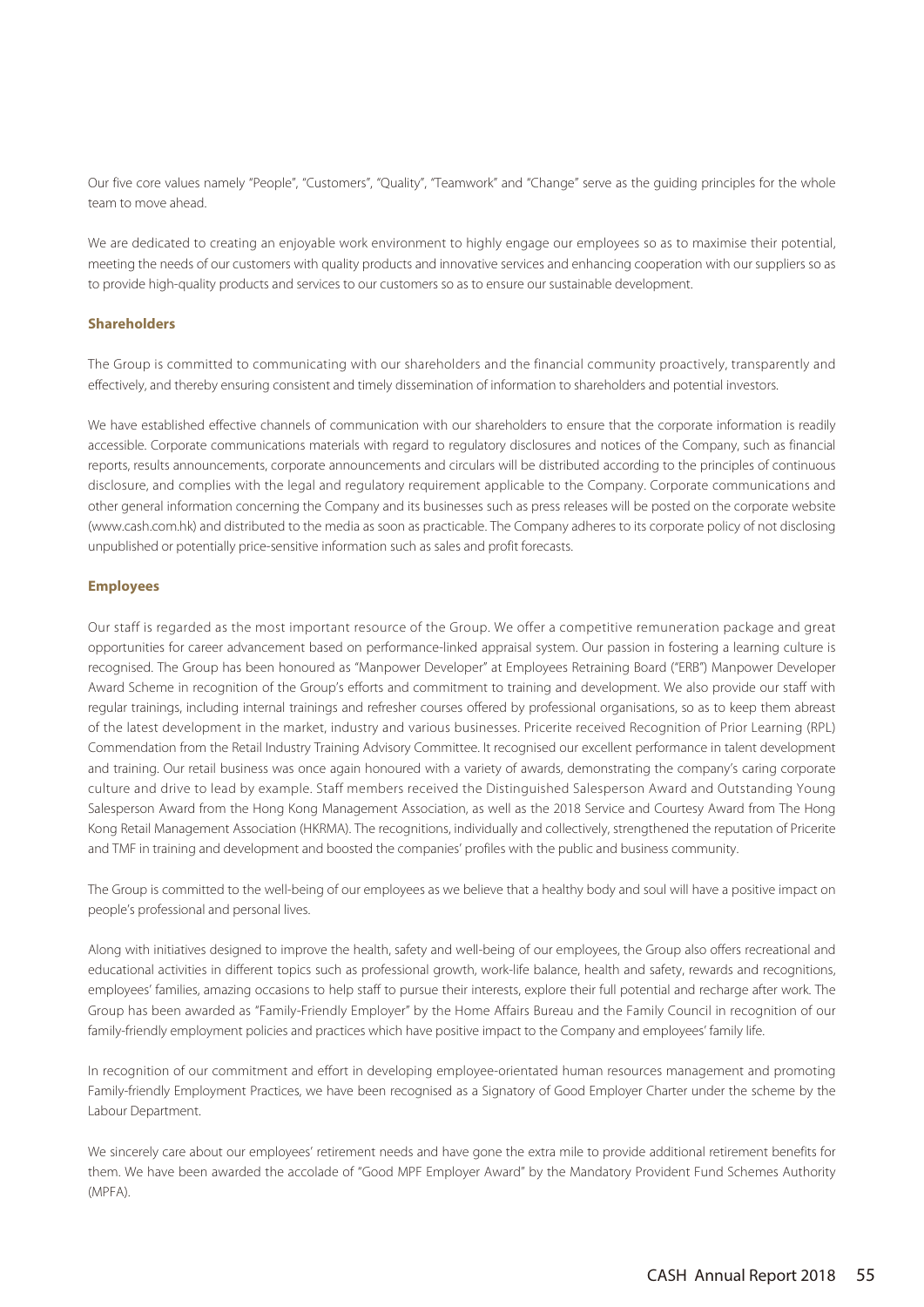# DIRECTORS' REPORT

### **Customers**

We value the customers' interests as the first priority. It is our mission to provide customers with a meaningful experience when utilising our services.

We value the feedback from customers and always try to understand their thoughts through Internet, daily communication, customer services and after-sale services etc. In addition, we also set up website, e-portal, email, Facebook and customer service hotline to respond to the feedback of customers.

Pricerite.com.hk received the Top 10 Quality E-Shop Award from HKRMA. Pricerite gained the Silver Award of the Best Omni-Channel Process at Asia eCommerce Awards 2018 in recognition of the Company's excellent strategies in the development of New Retail business and its outstanding omni-channel retail network. PCCW Media Limited awarded Pricerite The Excellence Brand Award to recognise its outstanding performance in marketing and provision of quality products and services. The Company and our staff members received the Bronze Award, Citation for Outstanding TV Campaign, Distinguished Marketing Leadership Award and Outstanding Marketing Professional Award at HKMA/TVB Awards for Marketing Excellence 2018 in recognition of our outstanding achievement in the branding campaign.

Recognising the heartfelt service provided by Pricerite, HKRMA awarded the company the Certificate of Merit of Retail Excellence Award. Pricerite also gained the Q-Mark Elite Brand Award, which proves that the service provided by the Company is excellent and well received by the public, while TMF received the Q-Mark Service Certification from the Hong Kong Q-Mark Council for its outstanding service provided to customers.

### **Suppliers**

We firmly believe that our suppliers are equally important in building high-quality businesses. We proactively communicate with our suppliers to ensure they are committed to delivering high-quality and sustainable products and services.

### **Community**

The Group is devoted to supporting the community in which we operate through donation, education, volunteering and encourage others to give.

Over the past 10 years, we show our care about the community with unsparing support for wide-ranging community services and charities. We have also been encouraging our employees and their family members to take part in voluntary services after work and serve the disadvantaged in the community.

Showing the sustainability and breadth of our corporate social responsibility efforts, we have been awarded the accolade of "10 Years Plus Caring Company" by the Hong Kong Council of Social Service (HKCSS) in recognition of our achievements in "Caring for the Community", "Caring for the Employee" and "Caring for the Environment". It serves as a recognition for our contribution to community services and commitment to employee engagement. In addition, we have attained the "Hong Kong Outstanding Corporate Citizenship Logo" organised by the Hong Kong Productivity Council in recognition of the Group's devoted efforts in corporate social responsibilities.

We have been awarded the Social Capital Builder Logo Award by the Labour and Welfare Bureau in recognition of our active role in promoting cross-sectoral partnership and sustainable supportive network.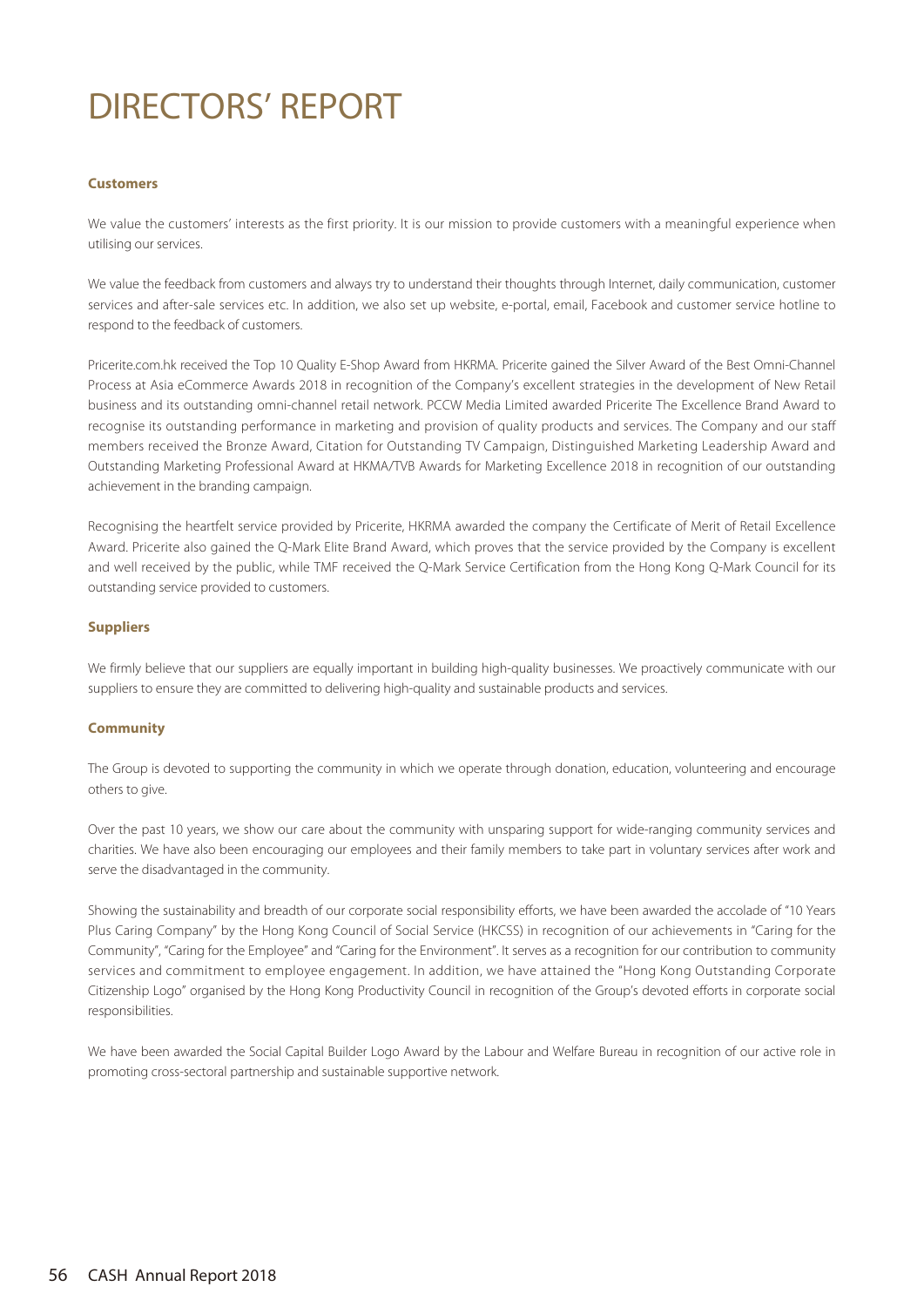# ENVIRONMENTAL POLICY AND PERFORMANCE

As a total caring organisation, the Group is dedicated to keeping the environmental impact of our operations to a minimum, balancing business needs with conservation.

The Group adopted "Green Office Policy" with various measures regarding minimisation of energy and paper consumption and recycling being implemented. We also execute different types of "Green Office Campaign" in our office to enhance staff awareness and participation for environmental protection.

Over the years, the Group has participated in various environmental protection programmes and campaigns organised by reputable institutions and have been recognised with awards. The Group and its subsidiary (Pricerite) received Wastewi\$e Certificates (Excellence Level) from Environmental Campaign Committee. Pricerite also received 10th Anniversary Special Award and Certificate of Merit in Shops and Retailers at 2017 Hong Kong Awards for Environmental Excellence as well as the Platinum Award of 2018 Charter on External Lighting from the Environment Bureau. The Environmental Campaign Committee recognised Pricerite as Hong Kong Green Organisation. We have also been honoured as Sustainable Business Partner and The Best Ambassador in HSBC Living Business Awards 2017. The achievements highlighted the Group's total caring culture and commitment to responsible business.

### COMPLIANCE WITH LAWS AND REGULATIONS

Compliance procedures are in place to ensure adherence to applicable laws, rules and regulations, in particular, those have significant impact on the Group. During the year, the Group has complied with the relevant laws and regulations on corporate level as well as those that have a significant impact on the operations of the Group namely, among other things, the Listing Rules, the Companies Ordinance, Cap. 622 of the laws of Hong Kong, the Securities and Futures Ordinance, Cap. 571 of the laws of Hong Kong, the Trade Descriptions Ordinance, Cap. 362 of the laws of Hong Kong, the Anti-Money Laundering and Counter-Terrorist Financing (Financial Institutions) Ordinance, Cap. 615 of the laws of Hong Kong and the Competition Ordinance, Cap. 619 of the laws of Hong Kong.

# FIVE-YEAR FINANCIAL SUMMARY

A summary of the audited results and the assets and liabilities of the Group for the last five financial years ended 31 December 2018 is set out on pages 165 to 166 of this annual report.

# PROPERTY AND EQUIPMENT

Details of movements during the year in the property and equipment of the Group are set out in note 17 to the consolidated financial statements.

### SUBSIDIARIES

Particulars of the Company's principal subsidiaries are set out in note 44 to the consolidated financial statements.

### SHARE CAPITAL

Details of movements in the share capital of the Company during the year are set out in note 31 to the consolidated financial statements.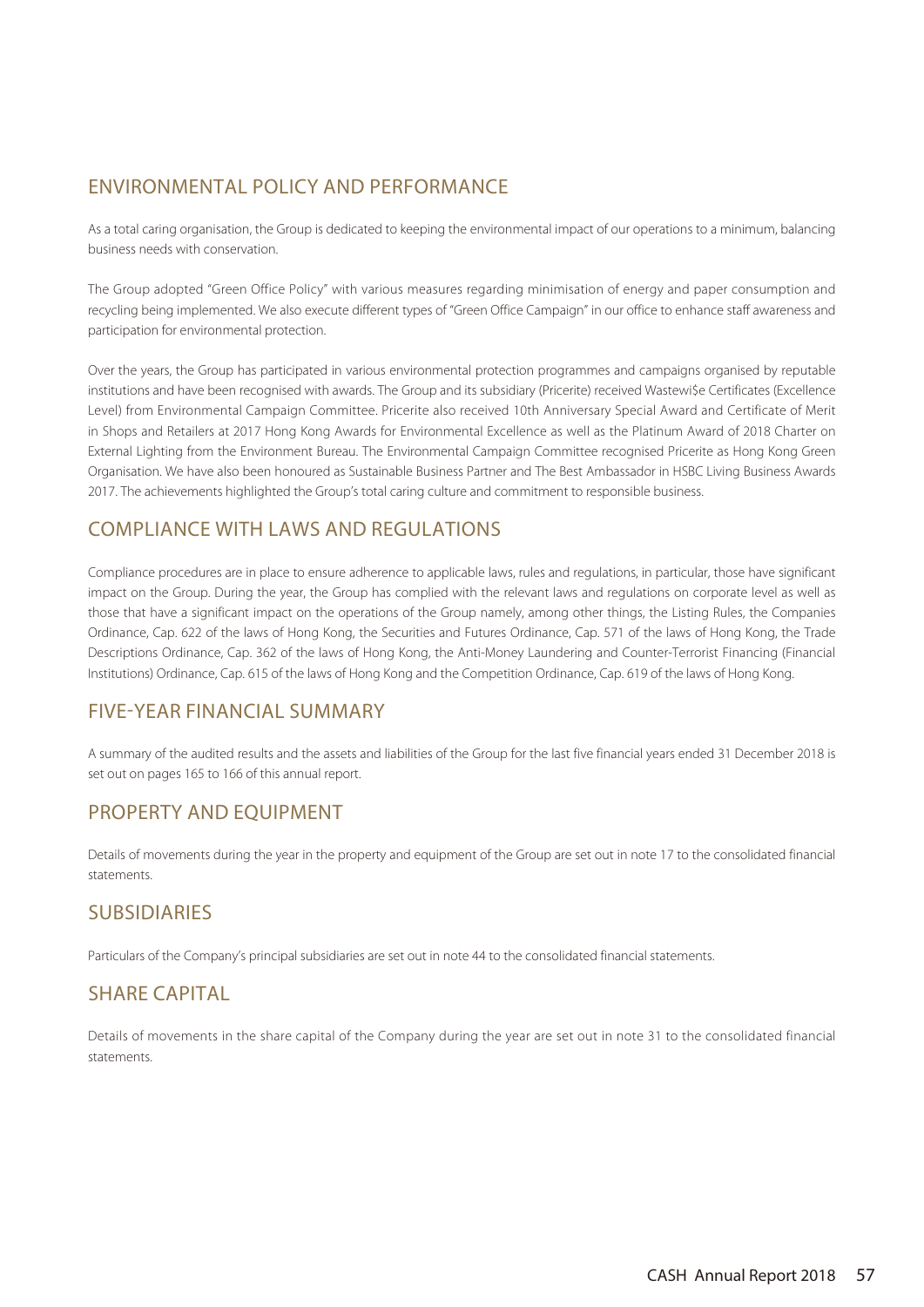# DIRECTORS' REPORT

# RESERVES AND DISTRIBUTABLE RESERVES

Details of movements in the reserves of the Group during the year are set out in the "Consolidated Statement of Changes in Equity" of the consolidated financial statements on pages 76 to 77 of this annual report.

Details of movements in the reserves of the Company during the year are shown in note 45 to the consolidated financial statements.

# PRE-EMPTIVE RIGHTS

There are no provisions for pre-emptive rights under the Company's bye-laws or the laws of Bermuda which would oblige the Company to offer new shares on a pro rata basis to existing Shareholders.

# CONNECTED TRANSACTIONS AND CONTINUING CONNECTED TRANSACTIONS

During the year under review, there were no connected transactions and continuing connected transactions which are required to be disclosed in accordance with the requirements of the Listing Rules.

### RAISING OF FUNDS AND USE OF PROCEEDS

On 29 November 2018, the Company proposed to carry out the open offer on the basis of one offer Share for every one existing Share held on the record date ("Open Offer"). The Open Offer involved the allotment and issue of a maximum of 831,221,677 offer Shares at a price of HK\$0.10 per offer Share. The Open Offer was terminated on 1 February 2019.

Save as disclosed in this annual report, the Company did not have any fund raising activity during the year under review.

# MAJOR CUSTOMERS AND SUPPLIERS

In the year under review, the Group's turnover attributable to the five largest customers accounted for less than 30% of the Group's total turnover.

In the year under review, the Group's purchases attributable to the five largest suppliers accounted for less than 30% of the Group's total purchases.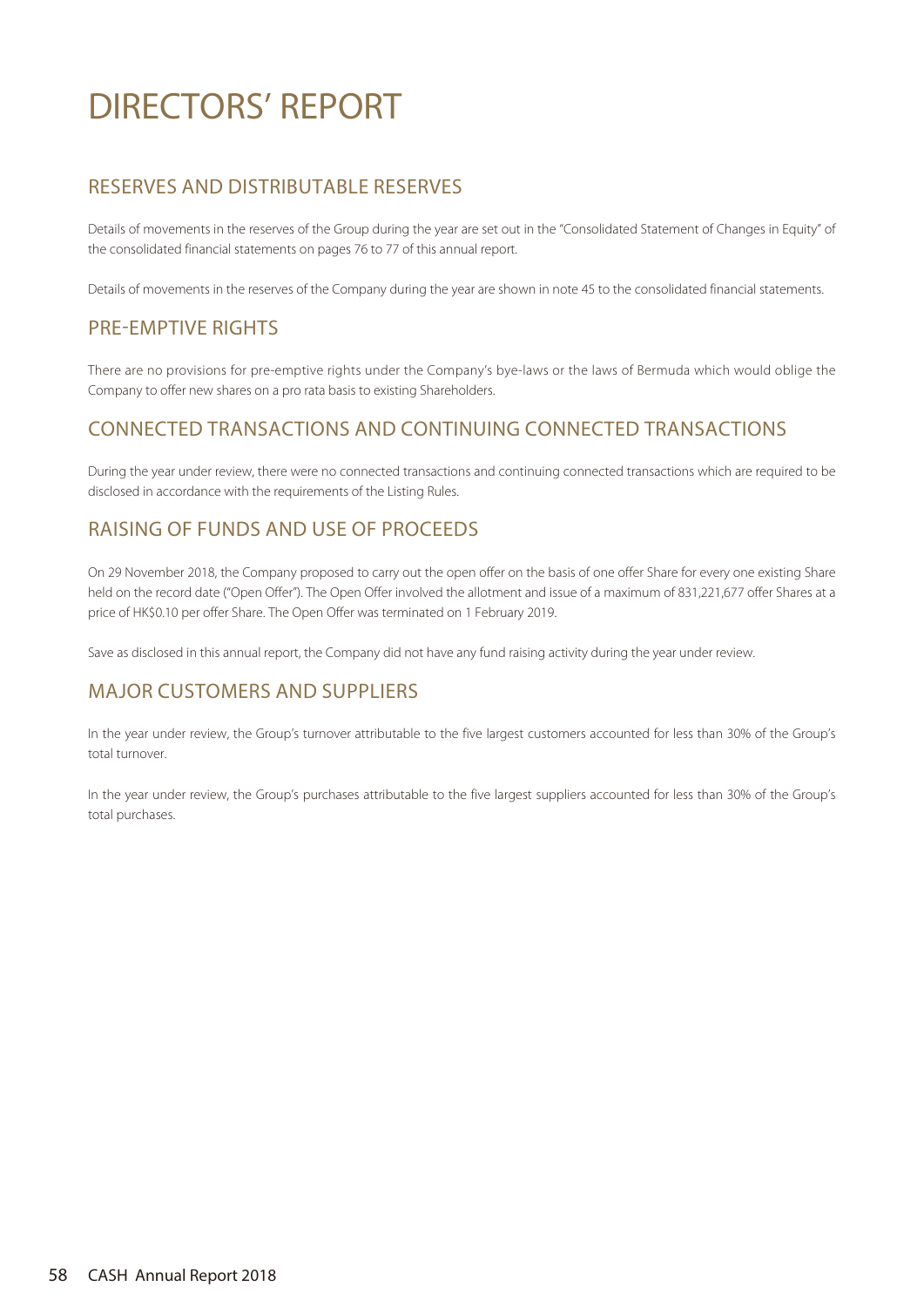# **DIRECTORS**

The Directors of the Company during the year and up to the date of this annual report were as follows:

### **Executive Directors:**

Kwan Pak Hoo Bankee Law Ping Wah Bernard Chan Chi Ming Benson (was appointed on 16 March 2018) Ng Hin Sing Derek Kwok Lai Ling Elaine (resigned on 1 July 2018) Law Ka Kin Eugene (resigned on 1 July 2018)

### **Independent Non-executive Directors:**

Leung Ka Kui Johnny Wong Chuk Yan Chan Hak Sin

The following Directors shall retire and, being eligible, offer themselves for re-election at the forthcoming AGM:

Mr Leung Ka Kui Johnny, Mr Wong Chuk Yan and Dr Chan Hak Sin, all being INEDs, shall retire at the AGM in each year in accordance with their terms of office of directorship.

### DISCLOSURE OF INFORMATION OF DIRECTORS PURSUANT TO RULE 13.51B(1) OF THE LISTING RULES

Save as disclosed in this annual report, there are no other changes to the Directors' information as required to be disclosed pursuant to Rule 13.51B(1) of the Listing Rules.

### DIRECTORS' SERVICE CONTRACTS

None of the Directors proposed for re-election at the forthcoming AGM has a service contract which is not determinable by the Company within one year without payment of compensation, other than statutory obligation.

# DIRECTORS' INTERESTS IN TRANSACTIONS, ARRANGEMENTS OR CONTRACTS

No Director or any entity connected with Director had a materially interested in, either directly or indirectly, any transactions, arrangements or contracts of significance to which the Company or any of its subsidiaries was a party subsisting during or at the end of the financial year under review.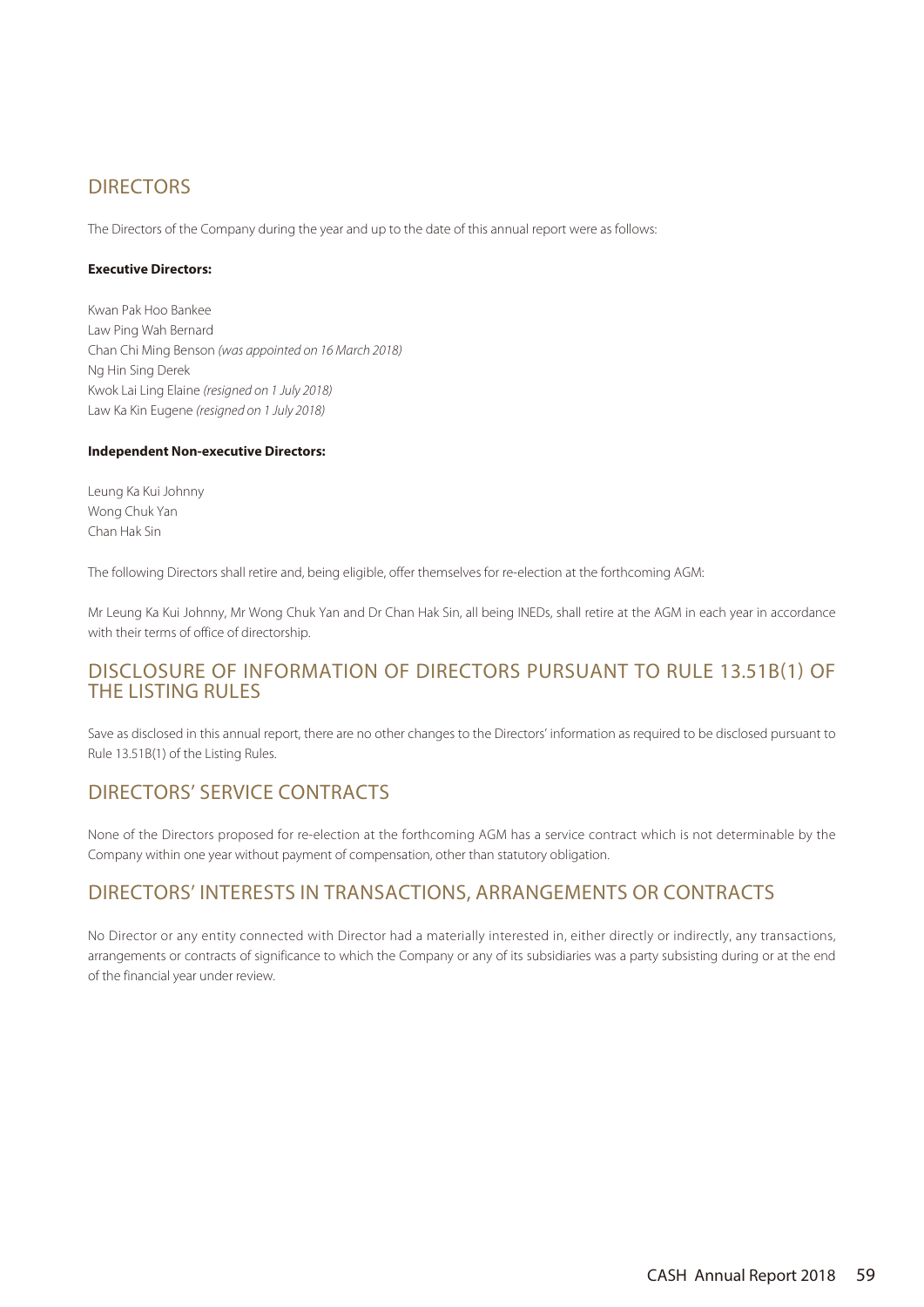# DIRECTORS' REPORT

# RETIREMENT BENEFITS SCHEMES

Details of the Group's retirement benefits schemes are set out in note 38 to the consolidated financial statements.

### DIRECTORS' INTERESTS IN SECURITIES

As at 31 December 2018, the interests or short positions of each Director and chief executive of the Company in the Shares, underlying shares or debentures of the Company or its associated corporations (within the meaning of Part XV of the SFO) which (a) were recorded in the register required to be kept under section 352 of the SFO; or (b) as otherwise notified to the Company and the Stock Exchange pursuant to the Model Code were as follows:

### **A. The Company**

### **1. Long positions in the Shares**

|                      |                                                                | <b>Number of Shares</b> |                       |                             |
|----------------------|----------------------------------------------------------------|-------------------------|-----------------------|-----------------------------|
| <b>Name</b>          | Capacity                                                       | Personal                | Corporate<br>interest | <b>Shareholding</b><br>(% ) |
| Kwan Pak Hoo Bankee  | Beneficial owner and interested in<br>a controlled corporation | 4,260,000               | 281,767,807*          | 34.41                       |
| Law Ping Wah Bernard | Beneficial owner                                               | 27,345,312              |                       | 3.29                        |
| Chan Chi Ming Benson | Beneficial owner                                               | 6,310                   |                       | 0.00                        |
|                      |                                                                | 31,611,622              | 281,767,807           | 37.70                       |

The Shares were held by Cash Guardian. Dr Kwan Pak Hoo Bankee was deemed to be interested in all these Shares as a result of his interests in Cash Guardian as disclosed in the "Substantial Shareholders" below.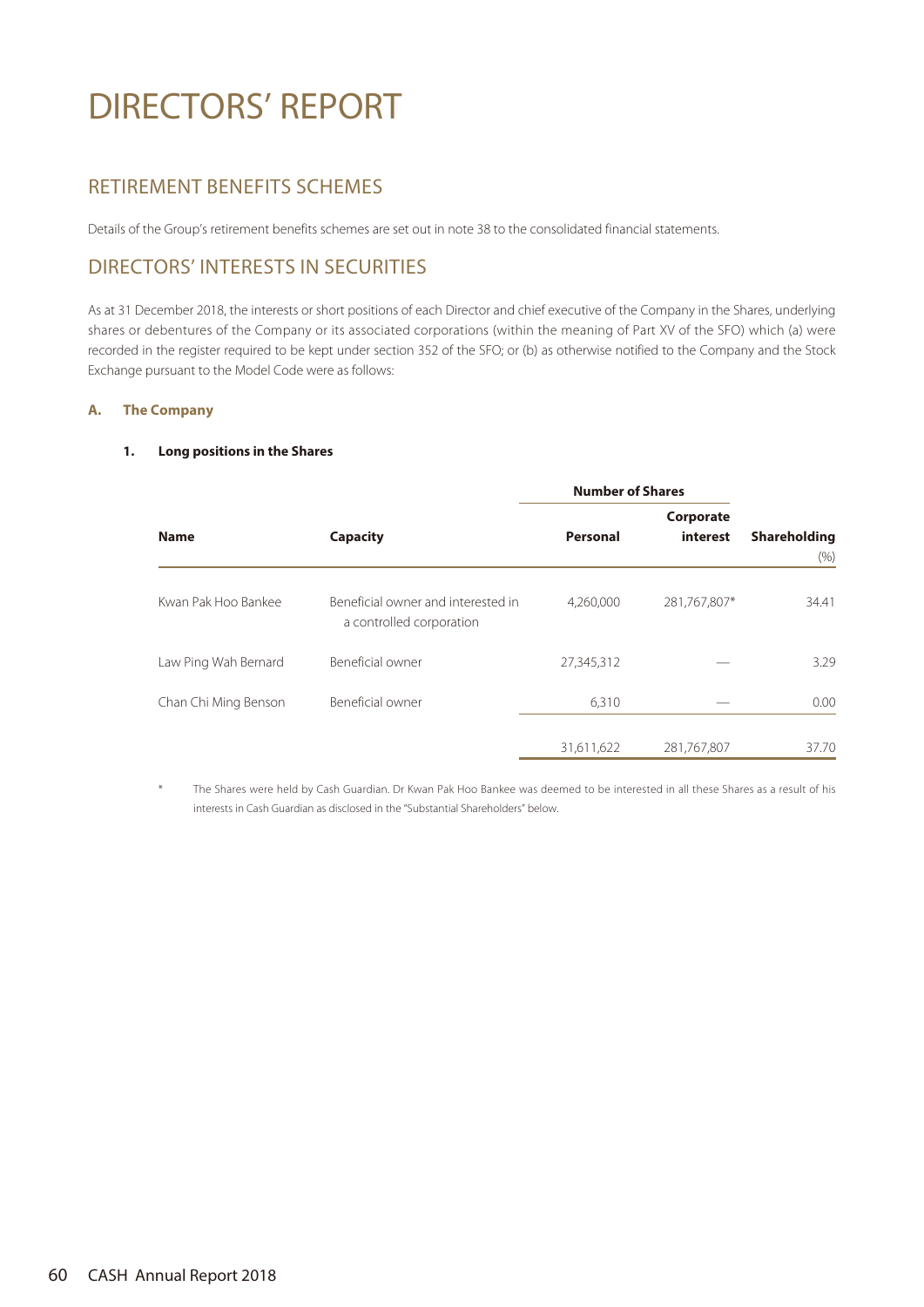### **2. Long positions in the underlying Shares**

Options under share option scheme

|                                 | <b>Number of options</b> |                               |                 | Percentage to         |             |              |            |                           |
|---------------------------------|--------------------------|-------------------------------|-----------------|-----------------------|-------------|--------------|------------|---------------------------|
|                                 |                          |                               |                 |                       | outstanding |              |            | outstanding issued Shares |
|                                 |                          |                               | <b>Exercise</b> |                       | as at       | lapsed       | as at      | as at                     |
|                                 |                          |                               | price per       |                       | 1 January   | during       |            | 31 December 31 December   |
| Name                            |                          | Date of grant Exercise period | <b>Share</b>    | <b>Notes</b>          | 2018        | the year     | 2018       | 2018                      |
|                                 |                          |                               | $(HK\$          |                       |             | (Note (5))   |            | (% )                      |
| Kwan Pak Hoo Bankee             | 2/9/2014                 | 2/9/2014-31/8/2018            | 0.478           | (1) & (3)             | 6,480,000   | (6,480,000)  |            |                           |
|                                 | 18/12/2015               | 18/12/2015-31/12/2019         | 0.460           | $(1)$ , $(2)$ & $(3)$ | 8,000,000   |              | 8,000,000  | 0.96                      |
| Law Ping Wah Bernard            | 2/9/2014                 | 2/9/2014-31/8/2018            | 0.478           | (3)                   | 6,480,000   | (6,480,000)  |            |                           |
|                                 | 18/12/2015               | 18/12/2015-31/12/2019         | 0.460           | (2) & (3)             | 4,800,000   |              | 4,800,000  | 0.57                      |
| Ng Hin Sing Derek               | 2/9/2014                 | 2/9/2014-31/8/2018            | 0.478           | (3)                   | 5,184,000   | (5,184,000)  |            |                           |
|                                 | 18/12/2015               | 18/12/2015-31/12/2019         | 0.460           | (2) & (3)             | 4,800,000   |              | 4,800,000  | 0.57                      |
| Law Ka Kin Eugene<br>(Note (4)) | 18/12/2015               | 18/12/2015-31/12/2019         | 0.460           | (2) & (3)             | 4,800,000   | (4,800,000)  |            |                           |
|                                 |                          |                               |                 |                       | 40,544,000  | (22,944,000) | 17,600,000 | 2.10                      |

#### Notes:

- (1) Dr Kwan Pak Hoo Bankee is also the substantial Shareholder of the Company.
- (2) The options are vested in 4 tranches as to 25% each exercisable from 18 December 2015 (the date of grant), 1 January 2017, 1 January 2018 and 1 January 2019 respectively and is subject to the vesting conditions as set out in (3) below.
- (3) The vesting of the options is subject to the achievement of agreed milestones/performance indicators as determined at the sole discretion of the Board. The options must be exercised within one month from the date on which the Board's approval of the vesting of the options.
- (4) Mr Law Ka Kin Eugene resigned as Director and the options held by him were lapsed due to resignation during the year.
- (5) The lapsed options were lapsed due to expiry of the options or cessation of employment of participants with members of the Group.
- (6) No option was granted, exercised or cancelled during the year.
- (7) The options were held by the Directors in the capacity of beneficial owners.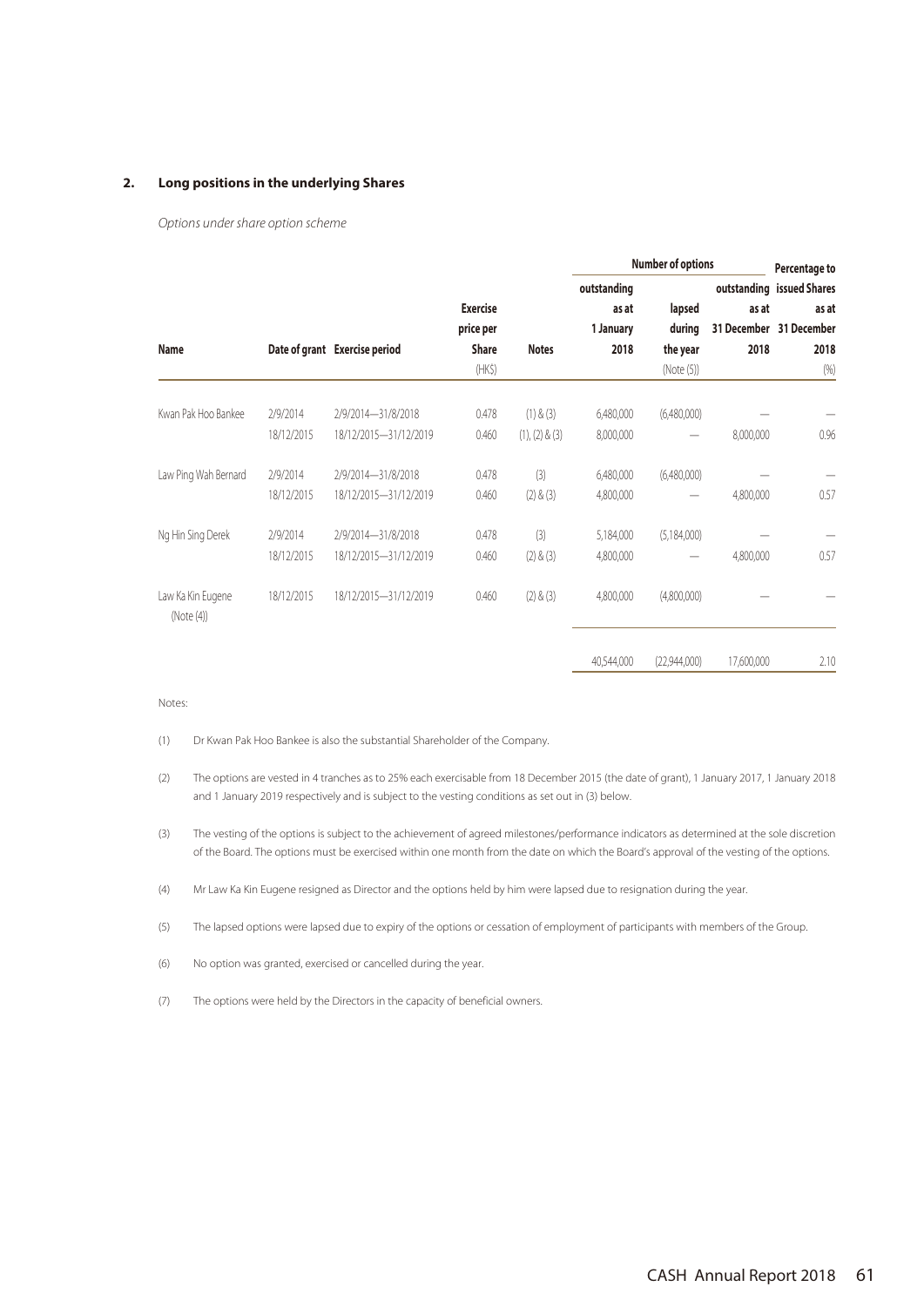# DIRECTORS' REPORT

### **B. Associated corporations (within the meaning of SFO)**

### **CFSG**

### (a) Long positions in the ordinary shares of HK\$0.02 each

|                      |                                      | <b>Number of shares</b> |                       |                                |
|----------------------|--------------------------------------|-------------------------|-----------------------|--------------------------------|
| <b>Name</b>          | Capacity                             | Personal                | Corporate<br>interest | <b>Shareholding</b><br>$(\% )$ |
| Kwan Pak Hoo Bankee  | Interest in a controlled corporation |                         | 1,667,821,069*        | 33.65                          |
| Chan Chi Ming Benson | Beneficial owner                     | 10,924,000              |                       | 0.22                           |
|                      |                                      | 10.924.000              | 1,667,821,069         | 33.87                          |

The shares were held by CIGL, a wholly-owned subsidiary of Praise Joy Limited (which was 100% beneficially owned by the Company). The Company was beneficially owned as to approximately 34.41% by Dr Kwan Pak Hoo Bankee, details of which were disclosed in the "Substantial Shareholders" below. Pursuant to the SFO, Dr Kwan Pak Hoo Bankee was deemed to be interested in all the shares held by CIGL in CFSG.

#### (b) Long positions in the underlying shares — options under share option scheme

|                                    |                                                                                       |                                             |                                           |                                                            |                                           | <b>Number of options</b>                    |                                                       |                          | Percentage to |
|------------------------------------|---------------------------------------------------------------------------------------|---------------------------------------------|-------------------------------------------|------------------------------------------------------------|-------------------------------------------|---------------------------------------------|-------------------------------------------------------|--------------------------|---------------|
| <b>Name</b>                        | <b>Exercise</b><br>price per<br>Date of grant Exercise period<br>share<br>$(HK\zeta)$ | <b>Notes</b>                                | outstanding<br>as at<br>1 January<br>2018 | reallocated<br>upon change<br>of directorate<br>(Note (3)) | lapsed<br>during<br>the year<br>(Note(4)) | outstanding<br>as at<br>31 December<br>2018 | issued shares<br>as at<br>31 December<br>2018<br>(% ) |                          |               |
| Kwan Pak Hoo Bankee                | 3/12/2015<br>31/8/2017                                                                | 3/12/2015-31/12/2019<br>1/1/2018-31/12/2020 | 0.315<br>0.253                            | (1)<br>(2)                                                 | 40,000,000<br>49,000,000                  |                                             |                                                       | 40,000,000<br>49,000,000 | 0.80<br>0.98  |
| Law Ping Wah Bernard               | 3/12/2015<br>31/8/2017                                                                | 3/12/2015-31/12/2019<br>1/1/2018-31/12/2020 | 0.315<br>0.253                            | (1)<br>(2)                                                 | 40,000,000<br>49,000,000                  |                                             | -                                                     | 40,000,000<br>49,000,000 | 0.80<br>0.98  |
| Chan Chi Ming Benson<br>(Note (3)) | 31/8/2017                                                                             | 1/1/2018-31/12/2020                         | 0.253                                     | (2)                                                        | N/A                                       | 49,000,000                                  |                                                       | 49,000,000               | 0.98          |
| Ng Hin Sing Derek                  | 3/12/2015                                                                             | 3/12/2015-31/12/2019                        | 0.315                                     | (1)                                                        | 16,000,000                                |                                             |                                                       | 16,000,000               | 0.32          |
| Law Ka Kin Eugene (Note (4))       | 3/12/2015                                                                             | 3/12/2015-31/12/2019                        | 0.315                                     | (1)                                                        | 20,000,000                                |                                             | (20,000,000)                                          |                          |               |
|                                    |                                                                                       |                                             |                                           |                                                            | 214,000,000                               | 49,000,000                                  | (20,000,000)                                          | 243,000,000              | 4.86          |

#### Notes:

- (1) The options are vested in 4 tranches as to 25% each exercisable from 3 December 2015 (the date of grant), 1 January 2017, 1 January 2018 and 1 January 2019 respectively, and is subject to the achievement of agreed milestones/performance indicators as determined at the sole discretion of the CFSG Board. The options must be exercised within one month from the date on which the CFSG Board's approval of the vesting of the options.
- (2) The options are subject to the achievement of agreed milestones/performance indicators and/or business budget plan for the relevant year during the option period as approved by the Chairman of the CFSG Board and/or the CFSG Board determined at their sole discretion. The options must be exercised within one month from the date on which the CFSG Board's approval of the vesting of the options.
- (3) Mr Chan Chi Ming Benson was appointed as Director during the year.
- (4) Mr Law Ka Kin Eugene resigned as a Director and the options held by him were lapsed due to resignation during the year.
- (5) No option was granted, exercised or cancelled during the year.
- (6) The options were held by the Directors in the capacity of beneficial owners.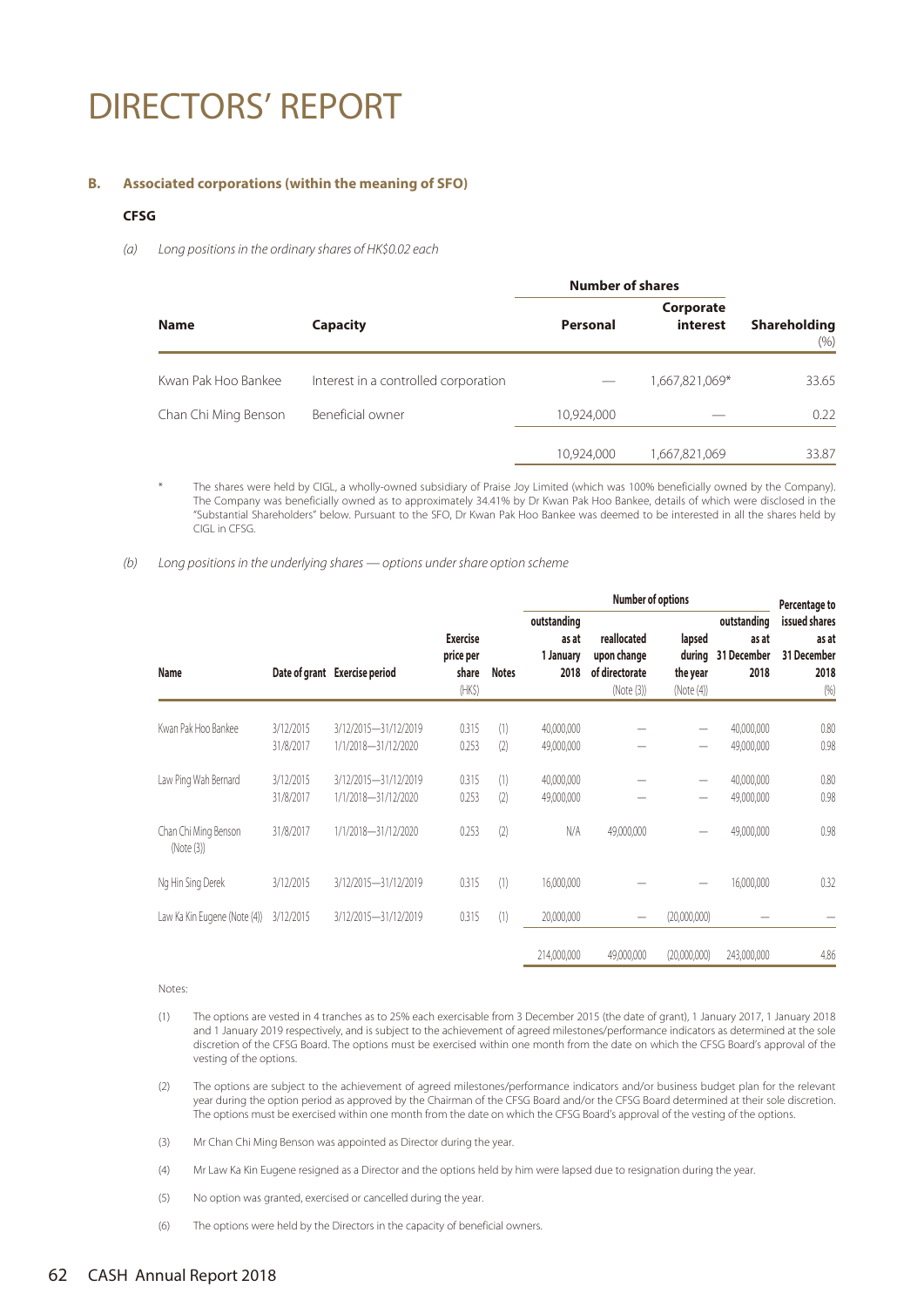Save as disclosed above, as at 31 December 2018, none of the Directors, chief executive or their associates had any interests or short positions in the Shares, underlying shares or debentures of the Company or any of its associated corporations (within the meaning of Part XV of the SFO).

### THE SHARE OPTION SCHEMES

### **(A) The Company**

The Share Option Scheme was adopted pursuant to an ordinary resolution passed at an AGM held on 21 May 2012. Particulars of the terms of the Share Option Scheme are set out in note 37(A) to the consolidated financial statements.

Details of the movements in the share options to subscribe for the Shares granted under the Share Options Scheme during the year are set out below:

|                                     |                                      |                                                                      |                                              |                                   |                                       | <b>Number of options</b>                   |                                       |
|-------------------------------------|--------------------------------------|----------------------------------------------------------------------|----------------------------------------------|-----------------------------------|---------------------------------------|--------------------------------------------|---------------------------------------|
| Name of scheme                      | Date of grant                        | <b>Exercise period</b>                                               | <b>Exercise price</b><br>per share<br>$(HK\$ | <b>Notes</b>                      | outstanding as at<br>1 January 2018   | lapsed during<br>the year<br>(Note(6))     | outstanding as at<br>31 December 2018 |
| <b>Directors</b>                    |                                      |                                                                      |                                              |                                   |                                       |                                            |                                       |
| The Share Option Scheme             | 2/9/2014<br>18/12/2015               | 2/9/2014-31/8/2018<br>18/12/2015-31/12/2019                          | 0.478<br>0.460                               | (1)<br>(1)                        | 18,144,000<br>22,400,000              | (18, 144, 000)<br>(4,800,000)              | 17,600,000                            |
|                                     |                                      |                                                                      |                                              |                                   | 40,544,000                            | (22,944,000)                               | 17,600,000                            |
| <b>Employees and other grantees</b> |                                      |                                                                      |                                              |                                   |                                       |                                            |                                       |
| The Share Option Scheme             | 2/9/2014<br>18/12/2015<br>18/12/2015 | 2/9/2014-31/8/2018<br>18/12/2015-31/12/2019<br>18/12/2015-31/12/2019 | 0.478<br>0.460<br>0.460                      | $(2)$ & $(4)$<br>(3) & (4)<br>(5) | 15,810,000<br>19,400,000<br>6,800,000 | (15,810,000)<br>(2,800,000)<br>(6,800,000) | 16,600,000                            |
|                                     |                                      |                                                                      |                                              |                                   | 42,010,000                            | (25,410,000)                               | 16,600,000                            |
|                                     |                                      |                                                                      |                                              |                                   | 82,554,000                            | (48, 354, 000)                             | 34,200,000                            |

#### Notes:

- (1) Details of the options granted to the Directors are set out in the section headed "Directors' Interests in Securities".
- (2) The options are vested in 4 tranches period as to 25% each exercisable from 2 September 2014 (the date of grant), 1 September 2015, 1 September 2016 and 1 September 2017 respectively and is subject to the vesting conditions as set out in (4) below.
- (3) The options are vested in 4 tranches period as to 25% each exercisable from 18 December 2015 (the date of grant), 1 January 2017, 1 January 2018 and 1 January 2019 respectively and is subject to the vesting conditions as set out in (4) below.
- (4) The vesting conditions of the options is the achievement of agreed milestones/performance indicators as determined at the sole discretion of the Board. The options must be exercised within one month from the date on which the Board's approval of the vesting of the options.
- (5) The options must be exercised within one month from the date on which the Board's approval of the vesting of the options and upon satisfactory delivery of services.
- (6) The lapsed options were due to expiry of the options or cessation of employment of participants with members of the Group.

(7) No option was granted, exercised or cancelled during the year.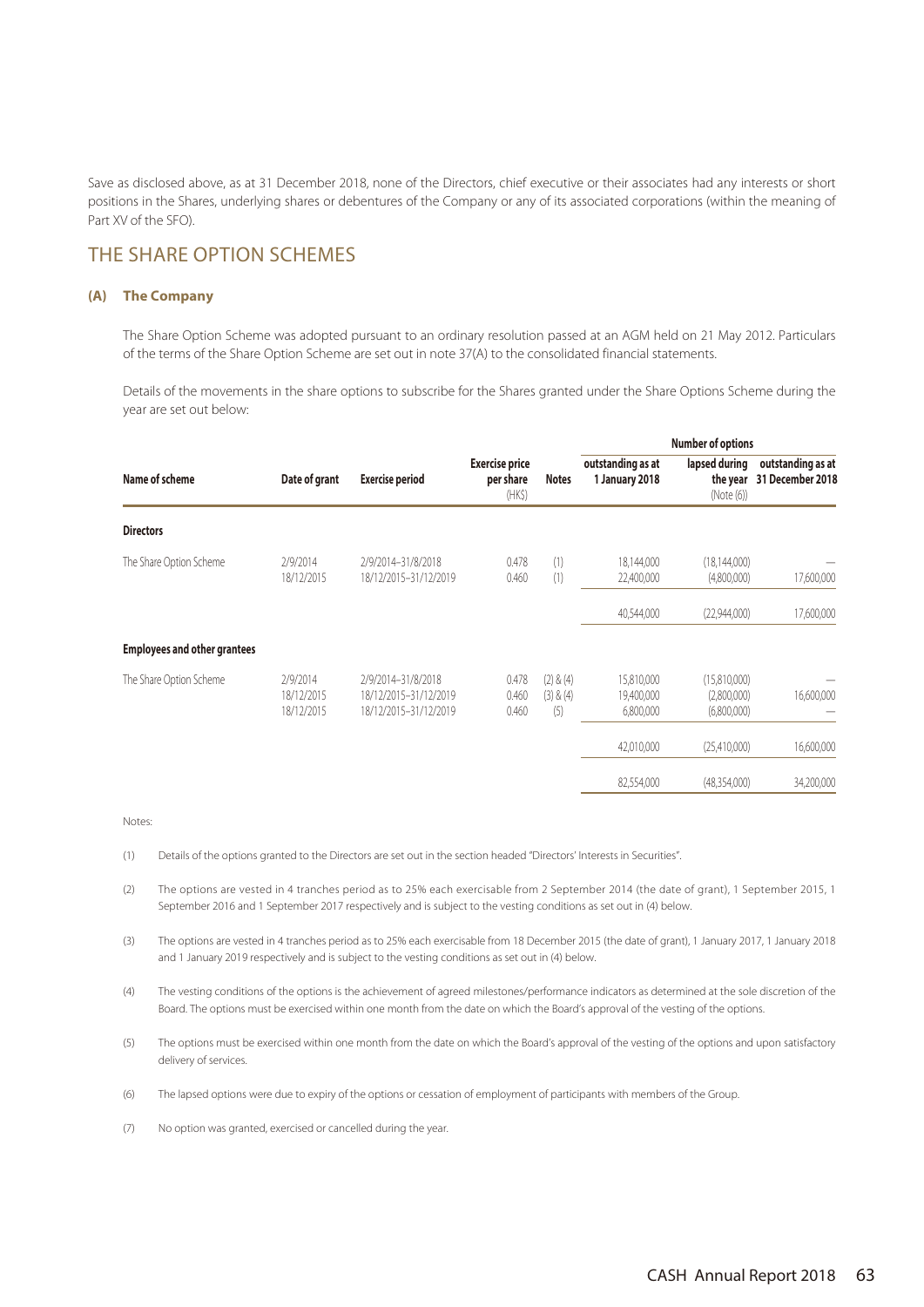# DIRECTORS' REPORT

#### **(B) The subsidiary**

#### **Netfield Technology Limited (Incorporated in Bermuda)**

The share option scheme of Netfield Technology Limited was adopted on 6 June 2008. Particulars of the terms of the share option scheme of Netfield Technology Limited are set out in note 37(B) to the consolidated financial statements. No option has been granted under the share option scheme of Netfield Technology Limited since the adoption of the scheme. The share option scheme of Netfield Technology Limited had been expired and terminated on 5 June 2018.

#### **(C) The associate**

#### **CFSG**

The CFSG New Option Scheme was adopted pursuant to an ordinary resolution passed at an annual general meeting of CFSG held on 8 June 2018 to replace the CFSG Old Option Scheme dated 22 February 2008. The options granted under the CFSG Old Option Scheme before expiry and remained outstanding shall continue to be valid and exercisable in accordance with the terms of the options.

No option has been granted under the CFSG New Option Scheme during the year ended 31 December 2018. Details of the movements in the share options to subscribe for shares of HK\$0.02 each in CFSG granted under the CFSG Old Option Scheme during the year are set out below:

| Name of scheme                      | Date of grant                                    | <b>Exercise period</b>                                                                     | <b>Exercise</b><br>price<br>per share<br>$(HK\zeta)$ | <b>Notes</b>                   | outstanding<br>as at<br>1 January<br>2018               | reallocated<br>upon change<br>of directorate | lapsed during<br>the year<br>(Note(6))          | outstanding<br>as at<br>31 December<br>2018 |
|-------------------------------------|--------------------------------------------------|--------------------------------------------------------------------------------------------|------------------------------------------------------|--------------------------------|---------------------------------------------------------|----------------------------------------------|-------------------------------------------------|---------------------------------------------|
| <b>Directors</b>                    |                                                  |                                                                                            |                                                      |                                |                                                         |                                              |                                                 |                                             |
| CFSG Old Option Scheme              | 3/12/2015<br>31/8/2017                           | 3/12/2015-31/12/2019<br>1/1/2018-31/12/2020                                                | 0.315<br>0.253                                       | (1)<br>(1)                     | 116,000,000<br>98,000,000                               | 49,000,000                                   | (20,000,000)                                    | 96,000,000<br>147,000,000                   |
|                                     |                                                  |                                                                                            |                                                      |                                | 214,000,000                                             | 49,000,000                                   | (20,000,000)                                    | 243,000,000                                 |
| <b>Employees and other grantees</b> |                                                  |                                                                                            |                                                      |                                |                                                         |                                              |                                                 |                                             |
| CFSG Old Option Scheme              | 3/12/2015<br>3/12/2015<br>31/8/2017<br>31/8/2017 | 3/12/2015-31/12/2019<br>3/12/2015-31/12/2019<br>1/1/2018-31/12/2020<br>1/1/2018-31/12/2020 | 0.315<br>0.315<br>0.253<br>0.253                     | (2) & (3)<br>(4)<br>(5)<br>(4) | 112,000,000<br>30,000,000<br>121,000,000<br>194,400,000 | (49,000,000)                                 | (28,000,000)<br>(30,000,000)<br>$\qquad \qquad$ | 84,000,000<br>72,000,000<br>194,400,000     |
|                                     |                                                  |                                                                                            |                                                      |                                | 457,400,000                                             | (49,000,000)                                 | (58,000,000)                                    | 350,400,000                                 |
|                                     |                                                  |                                                                                            |                                                      |                                | 671,400,000                                             | $\qquad \qquad -$                            | (78,000,000)                                    | 593,400,000                                 |

#### Notes:

(1) Details of the options granted to the Directors are set out in the section headed "Directors' interests in securities" above.

- (2) The options are vested in 4 tranches as to 25% each exercisable from 3 December 2015 (the date of grant), 1 January 2017, 1 January 2018 and 1 January 2019 respectively and is subject to the vesting conditions as set out in (3) below.
- (3) The vesting of the options is subject to the achievement of agreed milestones/performance indicators as determined at the sole discretion of the CFSG Board. The options must be exercised within one month from the date on which the CFSG Board's approval of the vesting of the options.
- (4) The vesting of the options is subject to the satisfactory delivery of services to members of the Group as approved by the Chairman of the CFSG Board and/or the CFSG Board determined at their sole discretion. The options must be exercised within one month from the date on which the CFSG Board's approval of the vesting of the options.
- (5) The vesting of the options is subject to the achievement of agreed milestones/performance indicators and/or business budget plan for the relevant year during the option period as approved by the Chairman of the CFSG Board and/or the CFSG Board determined at their sole discretion. The options must be exercised within one month from the date on which the CFSG Board's approval of the vesting of the options.
- (6) The lapsed options were due to cessation of employment of participants with members of the Group.
- (7) No option was granted, exercised or cancelled during the year.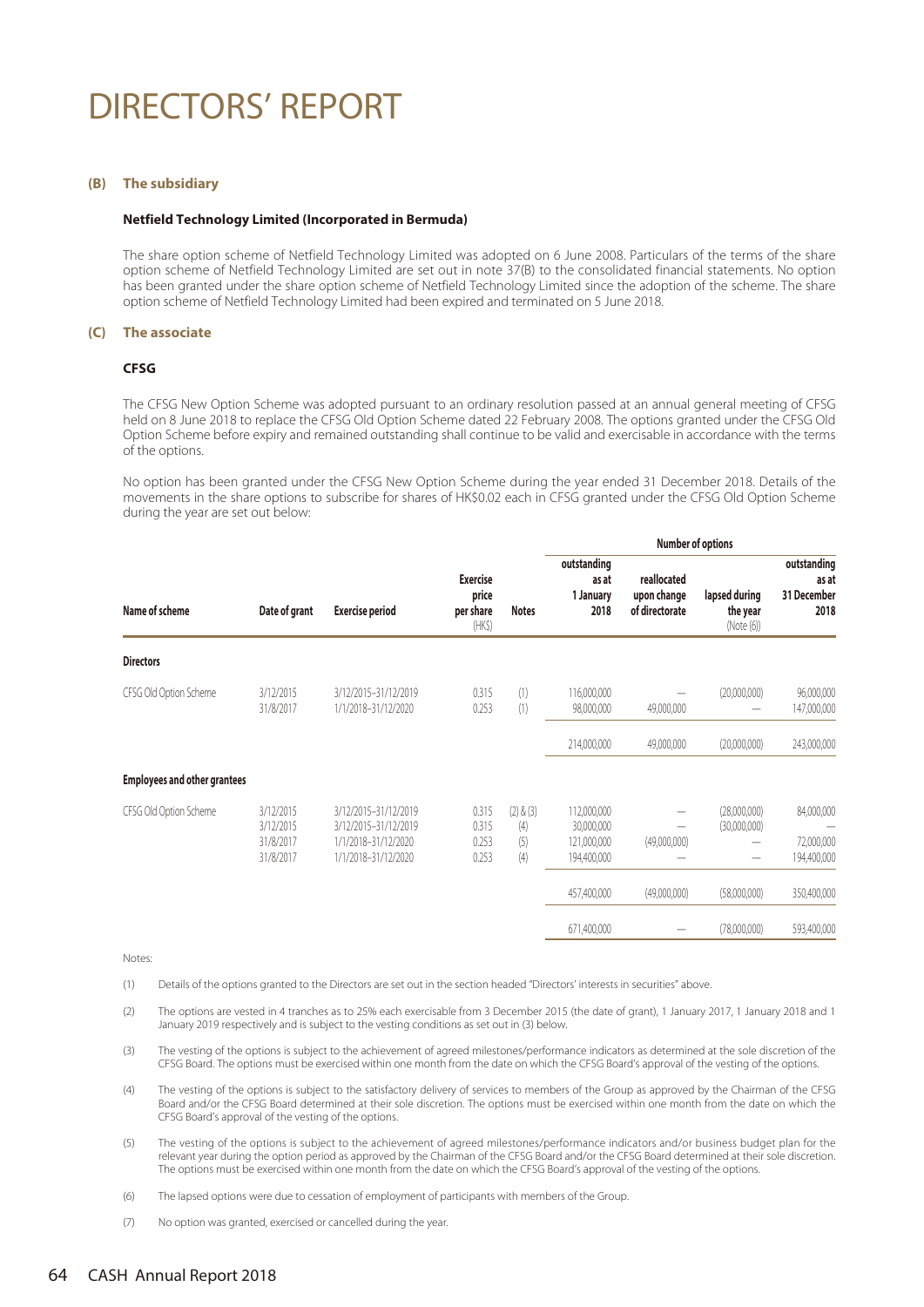# SUBSTANTIAL SHARFHOLDERS

As at 31 December 2018, so far as is known to the Directors and chief executive of the Company, the persons/companies (other than a Director or chief executive of the Company) who had, or were deemed or taken to have an interest or short positions in the Shares or underlying Shares as recorded in the register required to be kept under Section 336 of the SFO or as otherwise notified to the Company were as follows:

| <b>Name</b>                             | <b>Capacity</b>                                                              | <b>Number of Shares</b> | <b>Shareholding</b><br>$(\% )$ |
|-----------------------------------------|------------------------------------------------------------------------------|-------------------------|--------------------------------|
| Hobart Assets Limited (Notes (1) & (2)) | Interest in a controlled corporation                                         | 281,767,807             | 33.89                          |
| Cash Guardian (Notes (1) & (2))         | Interest in a controlled corporation                                         | 281,767,807             | 33.89                          |
| Mr Wang Shui Ming (Note (3))            | Beneficial owner, interest in a controlled<br>corporation and other interest | 77,404,926              | 9.31                           |

Notes:

- (1) This refers to the same number of the Shares held by Cash Guardian, a wholly-owned subsidiary of Hobart Assets Limited, which in turn was 100% beneficially owned by Dr Kwan Pak Hoo Bankee. Pursuant to the SFO, Dr Kwan Pak Hoo Bankee and Hobart Assets Limited were deemed to be interested in the Shares held by Cash Guardian.
- (2) Dr Kwan Pak Hoo Bankee (a Director whose interests is not shown in the above table) was interested and/or deemed be interested in a total of 286,027,807 Shares (34.41%), which were held as to 281,767,807 Shares by Cash Guardian and as to 4,260,000 Shares in his personal name. Detail of his interest is set out in the section "Directors Interests in Securities" above.
- (3) The Shares were held as to 19,631,226 in his personal name, as to 42,114,150 held by Mingtak Holdings Limited (a 100%-owned controlled corporation of Mr Wang), and 15,659,550 held by him as nominee under a power of attorney. Pursuant to the SFO, Mr Wang was deemed to be interested in all these Shares.

Save as disclosed above, as at 31 December 2018, the Directors and chief executive of the Company were not aware of any other parties or corporation (other than a Director or chief executive of the Company) who had, or were deemed or taken to have, any interests or short positions in the Shares or underlying Shares as recorded in the register required to be kept under Section 336 of the SFO or as otherwise notified to the Company.

# PURCHASE, SALE OR REDEMPTION OF LISTED SECURITIES

During the year ended 31 December 2018, neither the Company nor any of its subsidiaries purchased, sold or redeemed any of the Company listed securities.

# SUFFICIENCY OF PUBLIC FLOAT

Based on information that is publicly available to the Company and within the knowledge of the Directors, the Company has maintained sufficient public float of not less than 25% of its Shares in the hands of the public in accordance with the Listing Rules as at the latest practicable date prior to the issue of this annual report.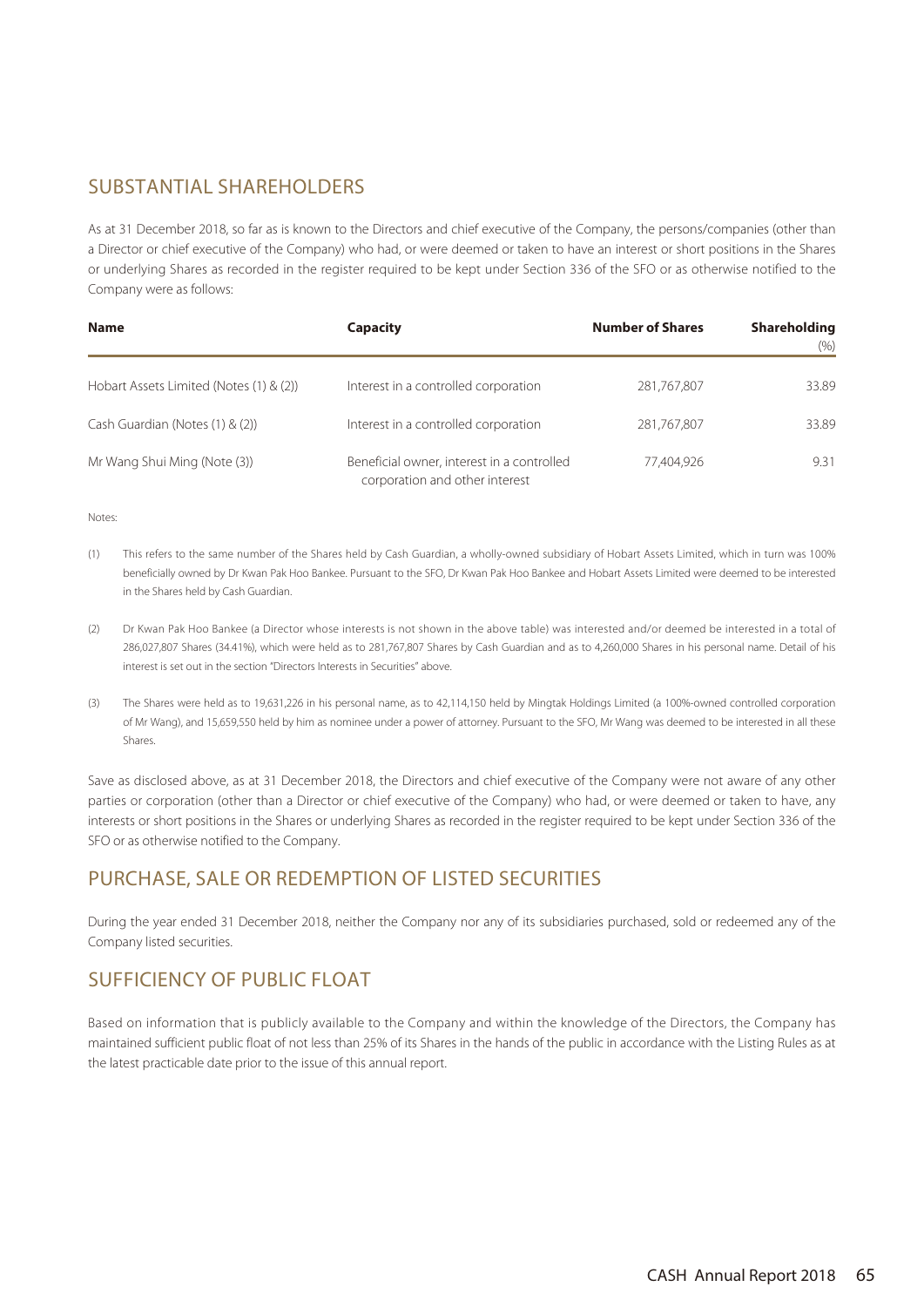# DIRECTORS' REPORT

# MANAGEMENT CONTRACTS

No contracts concerning the management and administration of the whole or any substantial part of the business of the Group were entered into or in existence during the year ended 31 December 2018.

# EQUITY-LINKED AGREEMENTS

Save as the share option schemes of the Company as disclosed in note 37 to the consolidated financial statements, no equity-linked agreements were entered into by the Company during the year ended 31 December 2018 or subsisted at the end of the year.

### PERMITTED INDEMNITY PROVISION

A permitted indemnity provision (as defined in section 469 of the Hong Kong Companies Ordinance) for the benefit of the Directors is currently in force and was in force throughout the financial year.

### CONFIRMATION OF INDEPENDENCE

The Company has received a written confirmation in respect of independence from each of the INEDs in compliance with rule 3.13 of the Listing Rules, and the Company still considers that each of them to be independent.

### AUDITOR

There have been no changes of auditor in the preceding three years.

The consolidated financial statements of the Company for the year were audited by Messrs. Deloitte Touche Tohmatsu. A resolution will be submitted to the forthcoming AGM to re-appoint Messrs. Deloitte Touche Tohmatsu as auditor of the Company.

On behalf of the Board **Dr Bankee P. Kwan,** *JP* Chairman & CEO

Hong Kong, 29 March 2019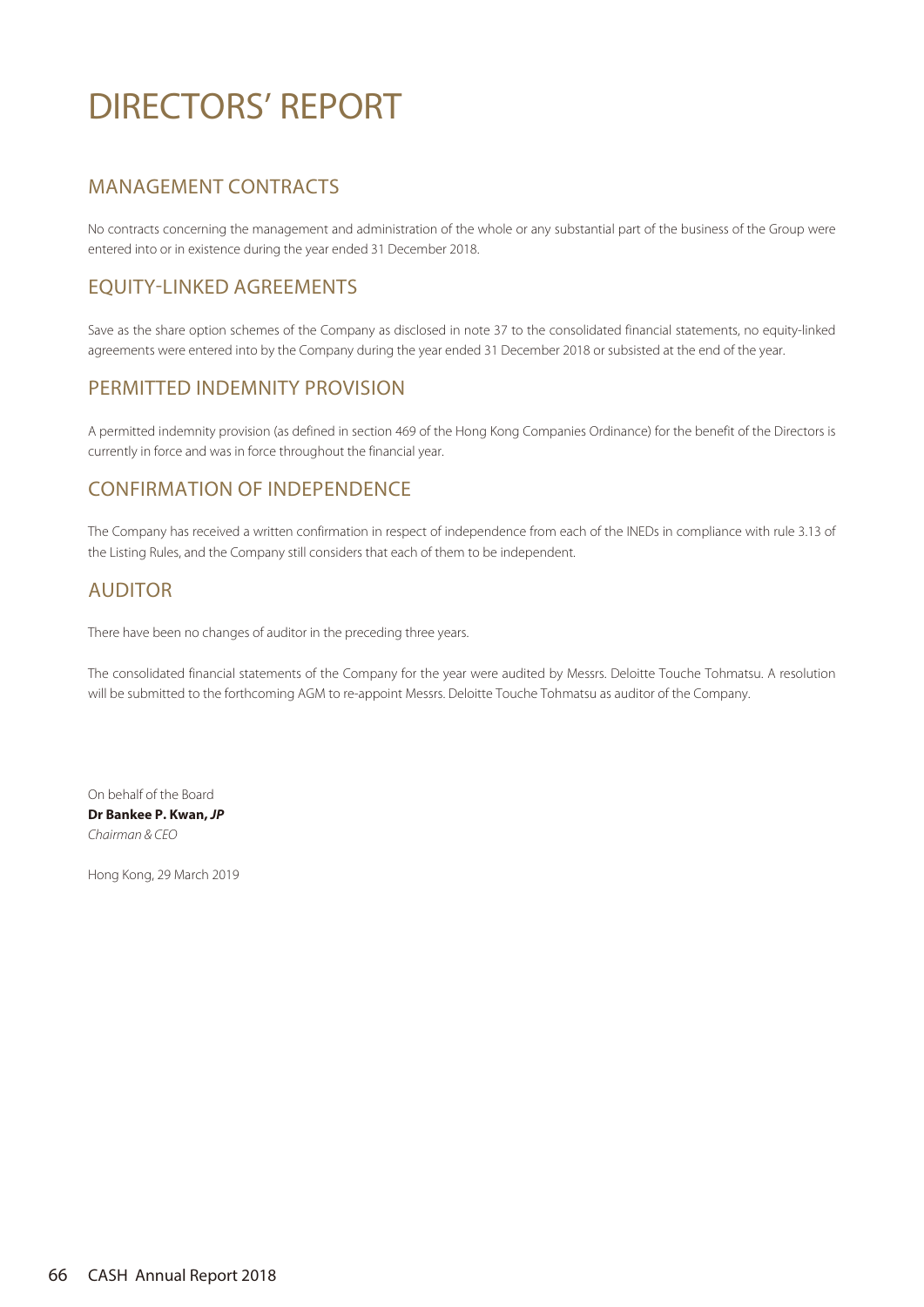# Deloitte.



### **TO THE MEMBERS OF CELESTIAL ASIA SECURITIES HOLDINGS LIMITED**

(incorporated in Bermuda with limited liability)

### **Opinion**

We have audited the consolidated financial statements of Celestial Asia Securities Holdings Limited ("Company") and its subsidiaries (collectively referred to as the "Group") set out on pages 72 to 164, which comprise the consolidated statement of financial position as at 31 December 2018, and the consolidated statement of profit or loss and other comprehensive income, consolidated statement of changes in equity and consolidated statement of cash flows for the year then ended, and notes to the consolidated financial statements, including a summary of significant accounting policies.

In our opinion, the consolidated financial statements give a true and fair view of the consolidated financial position of the Group as at 31 December 2018, and of its consolidated financial performance and its consolidated cash flows for the year then ended in accordance with Hong Kong Financial Reporting Standards ("HKFRSs") issued by the Hong Kong Institute of Certified Public Accountants ("HKICPA") and have been properly prepared in compliance with the disclosure requirements of the Hong Kong Companies Ordinance.

### **Basis for Opinion**

We conducted our audit in accordance with Hong Kong Standards on Auditing ("HKSAs") issued by the HKICPA. Our responsibilities under those standards are further described in the Auditor's Responsibilities for the Audit of the Consolidated Financial Statements section of our report. We are independent of the Group in accordance with the HKICPA's Code of Ethics for Professional Accountants ("Code"), and we have fulfilled our other ethical responsibilities in accordance with the Code. We believe that the audit evidence we have obtained is sufficient and appropriate to provide a basis for our opinion.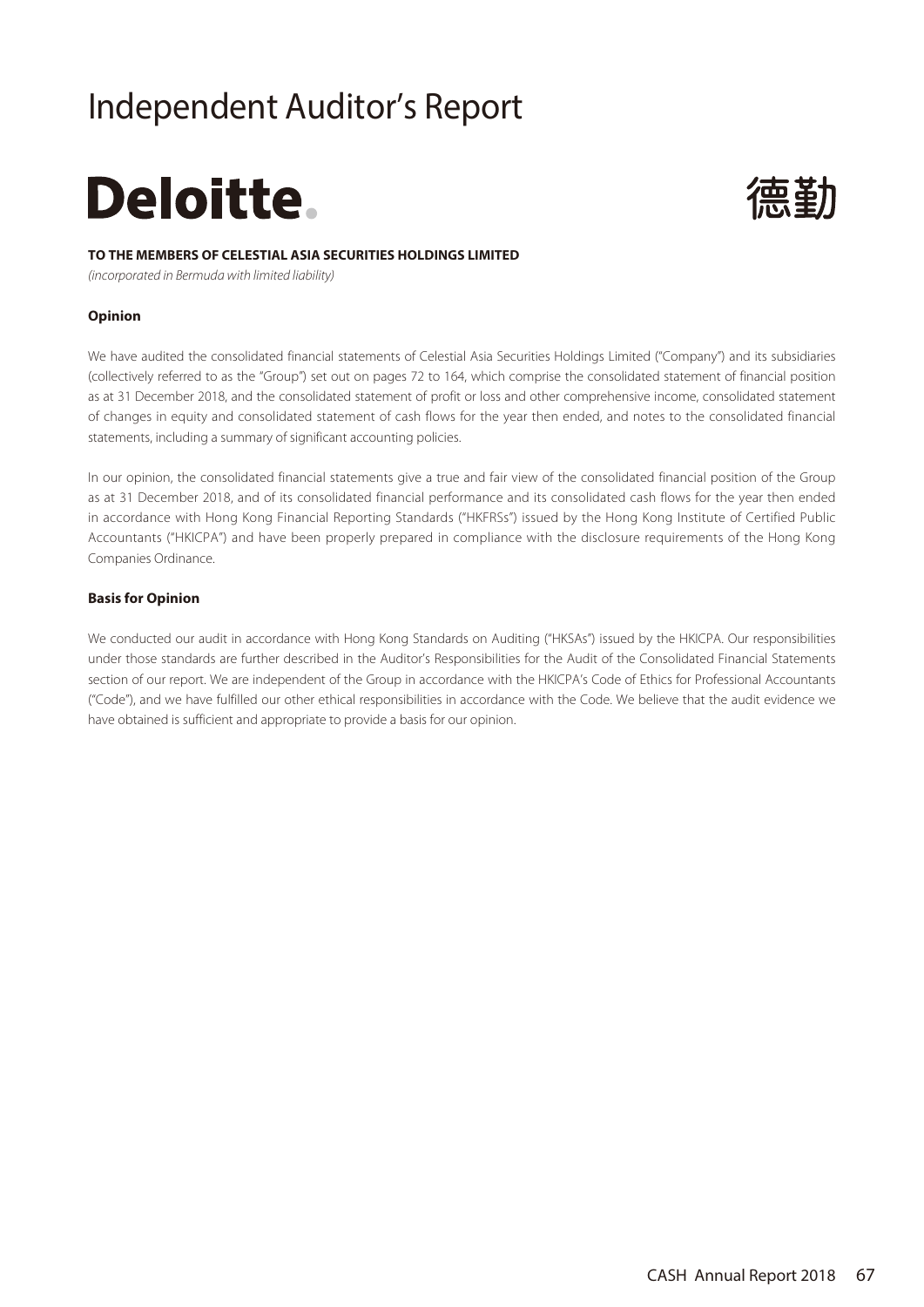### **Key Audit Matters**

Key audit matters are those matters that, in our professional judgement, were of most significance in our audit of the consolidated financial statements of the current period. These matters were addressed in the context of our audit of the consolidated financial statements as a whole, and in forming our opinion thereon, and we do not provide a separate opinion on these matters.

#### **Key audit matter How our audit addressed the key audit matter**

Impairment assessment on interests in CASH Financial Services Group Limited ("CFSG")

We identified the impairment assessment on the Group's equity interests in an associate, CFSG, as a key audit matter due to the significance of the balance to the consolidated financial statements as a whole, combined with the significant estimation and judgement involved by management of the Group in determining the recoverable amount of CFSG for the purposes of impairment assessment.

As set out in notes 5 and 21 to the consolidated financial statements, the recoverable amount of CFSG is determined by management of the Group with reference to the higher of its value in use and fair value less costs of disposal. The recoverable amount has been determined based on value in use calculations as at 31 December 2018. The management of the Group estimated the value in use using the present value of estimated future cash flows expected to be arisen from dividends to be received from CFSG and proceeds on the ultimate disposal of CFSG, taking into account a suitable discount rate by reference to comparable companies.

Accordingly, the management of the Group determined that the recoverable amount is estimated to be less than the carrying amount of the interests in CFSG. An impairment loss of HK\$64,966,000 in respect of interests in an associate is recognised in profit or loss for the year and the carrying amount of the Group's interests in CFSG is HK\$250,256,000 as at 31 December 2018.

Further details of the impairment assessment are set out in notes 5 and 21 to the consolidated financial statements.

Our procedures in relation to the impairment assessment on interests in CFSG included:

- understanding the impairment assessment of interests in CFSG performed by management of the Group, including the valuation model adopted and key assumptions used;
- assessing the valuation model adopted by the management;
- involving internal valuation specialists in evaluating the mathematical accuracy of the value in use calculations and the key assumptions and inputs used by the management of the Group, including the future cash flows expected to be generated by CFSG based on the cash flows from the proceeds on the ultimate disposal of CFSG, taking into account a suitable discount rate by reference to comparable companies;
- comparing the result of the value in use calculation prepared by the management of the Group with fair value less costs of disposal in determining the recoverable amount of interest in CFSG;
- comparing the recoverable amount of interest in CFSG with its carrying amount; and
- evaluating the mathematical accuracy of the impairment calculation.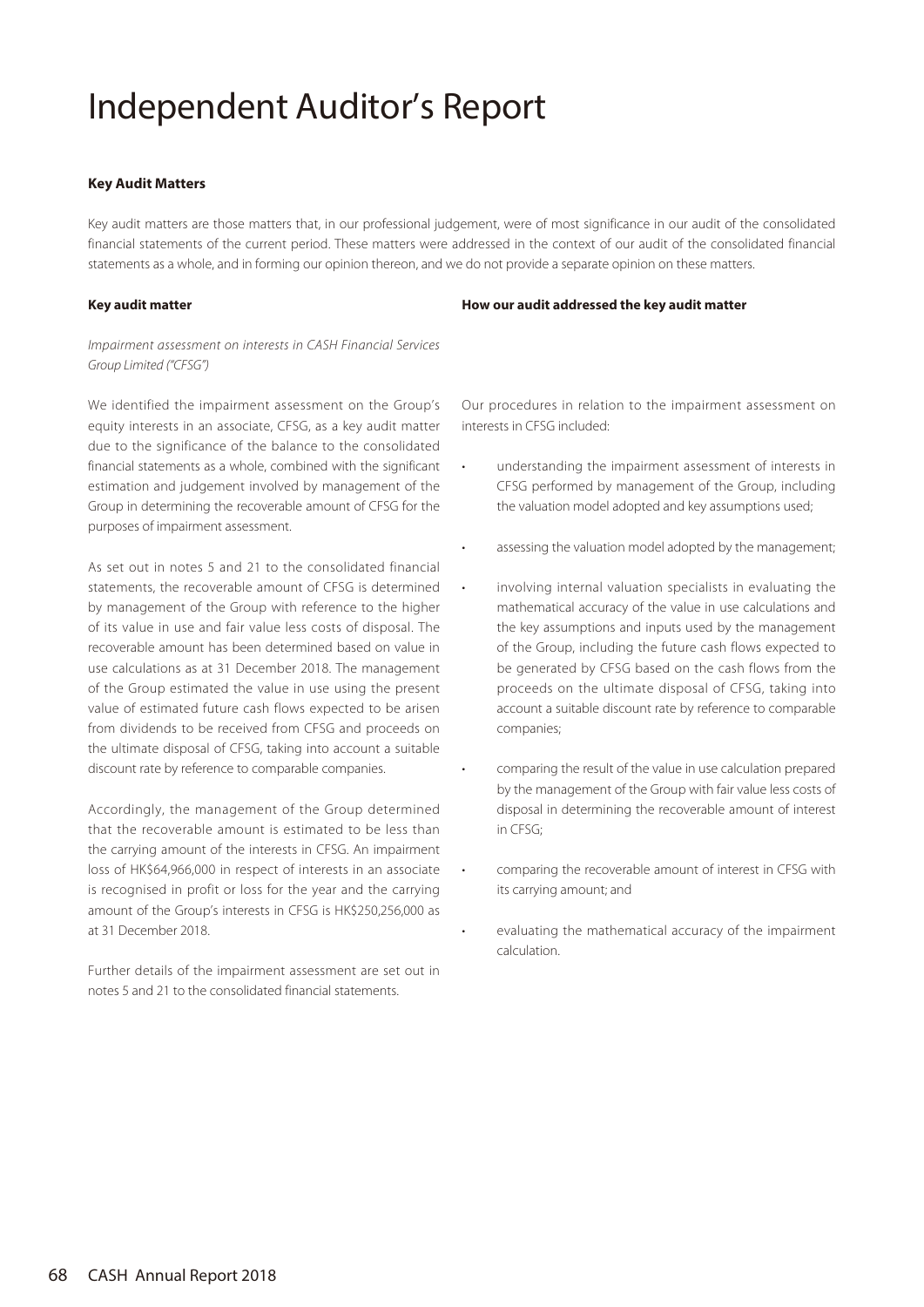Impairment assessment on goodwill and intangible assets with indefinite useful life allocated to the retailing business

We identified the impairment assessment on goodwill and trademark with indefinite useful life allocated to the cash generating unit ("CGU") of retailing business as a key audit matter due to their significance to the consolidated financial statements as a whole and significant estimates and judgement involved in determining the recoverable amounts for the purposes of impairment assessments.

As at 31 December 2018, the carrying amounts for impairment assessments of goodwill and trademark allocated to the CGU of retailing business were HK\$39,443,000 and HK\$38,000,000 respectively.

As set out in notes 5 and 20 to the consolidated financial statements, the recoverable amount of the CGU of retailing business is determined by management of the Group with reference to the higher of its value in use and fair value less costs of disposal. The recoverable amount has been determined based on value in use calculations. The management of the Group estimated the value in use using the present value of the future cash flows expected to be generated by the retailing business based on the cash flows from operations, taking into account revenue growth rates, gross margin and long term growth rate used in the cash flow projections and a suitable discount rate by reference to comparable companies.

Accordingly, based on the results of the impairment assessment conducted by management of the Group, it is concluded that no impairment loss in respect of goodwill and trademark is required for the year ended 31 December 2018.

Further details of the impairment assessment are set out in note 20 to the consolidated financial statements.

### **Key audit matter How our audit addressed the key audit matter**

Our procedures in relation to the impairment assessment on goodwill and intangible assets with indefinite useful life allocated to the retailing business included:

- understanding the impairment assessment of goodwill and intangible assets with indefinite useful performed by management of the Group, including the assessment as to whether any indication of impairment exists during the year ended 31 December 2018;
	- involving internal valuation specialists in evaluating the mathematical accuracy of the value in use calculations and the key assumptions and inputs used by the management of the Group, including the future cash flows expected to be generated by the retailing business based on the cash flows from operations, taking into account revenue growth rates, gross margin and long term growth rate used in the cash flow projections and a suitable discount rate by reference to comparable companies; and
	- comparing the recoverable amount of the CGU of retailing business with its carrying amount.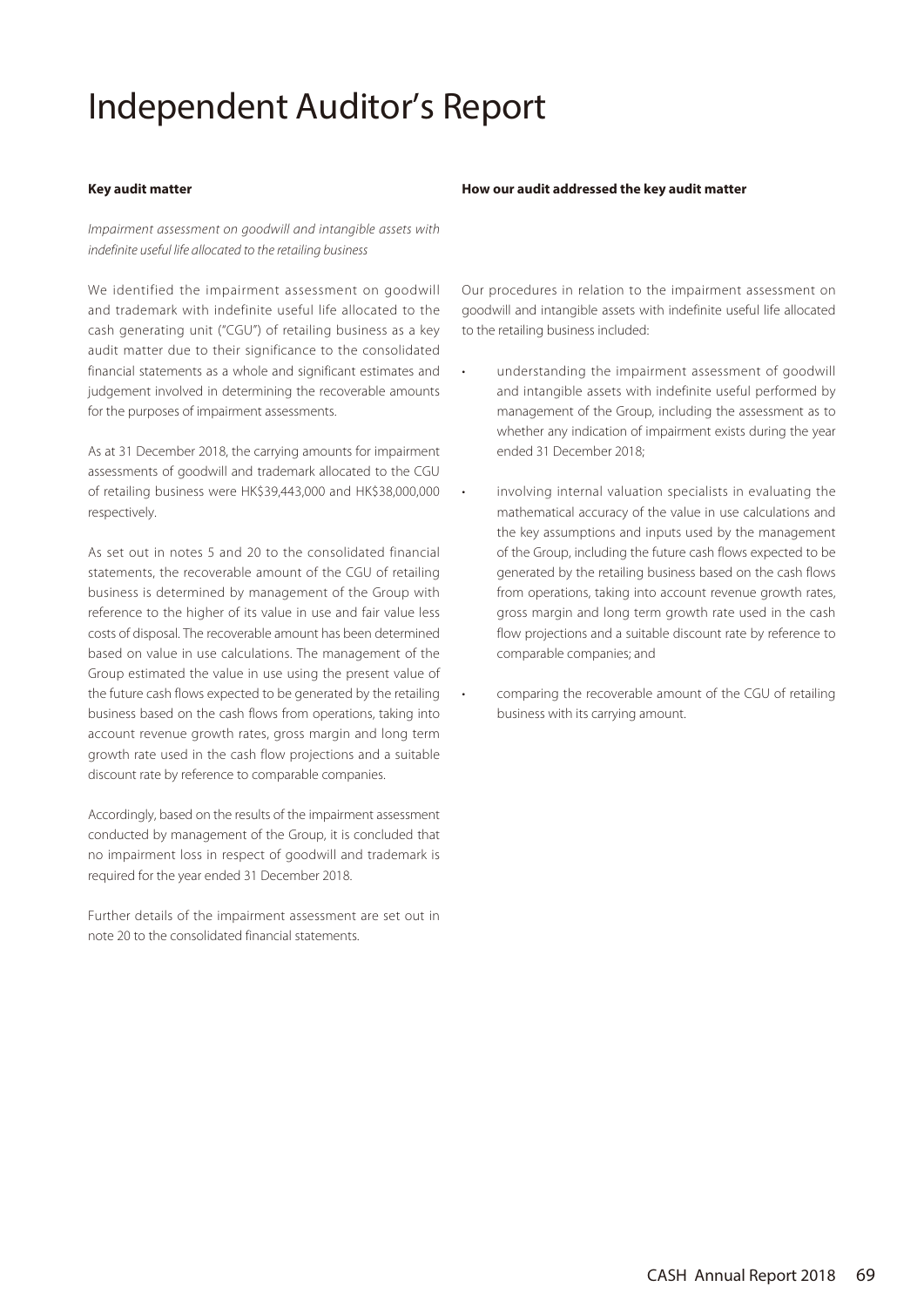### **Other Information**

The directors of the Company are responsible for the other information. The other information comprises the information included in the annual report, but does not include the consolidated financial statements and our auditor's report thereon.

Our opinion on the consolidated financial statements does not cover the other information and we do not express any form of assurance conclusion thereon.

In connection with our audit of the consolidated financial statements, our responsibility is to read the other information and, in doing so, consider whether the other information is materially inconsistent with the consolidated financial statements or our knowledge obtained in the audit or otherwise appears to be materially misstated. If, based on the work we have performed, we conclude that there is a material misstatement of this other information, we are required to report that fact. We have nothing to report in this regard.

### **Responsibilities of Directors and Those Charged with Governance for the Consolidated Financial Statements**

The directors of the Company are responsible for the preparation of the consolidated financial statements that give a true and fair view in accordance with HKFRSs issued by the HKICPA and the disclosure requirements of the Hong Kong Companies Ordinance, and for such internal control as the directors determine is necessary to enable the preparation of consolidated financial statements that are free from material misstatement, whether due to fraud or error.

In preparing the consolidated financial statements, the directors are responsible for assessing the Group's ability to continue as a going concern, disclosing, as applicable, matters related to going concern and using the going concern basis of accounting unless the directors either intend to liquidate the Group or to cease operations, or have no realistic alternative but to do so.

Those charged with governance are responsible for overseeing the Group's financial reporting process.

### **Auditor's Responsibilities for the Audit of the Consolidated Financial Statements**

Our objectives are to obtain reasonable assurance about whether the consolidated financial statements as a whole are free from material misstatement, whether due to fraud or error, and to issue an auditor's report that includes our opinion solely to you, as a body, in accordance with Section 90 of the Bermuda Companies Act, and for no other purpose. We do not assume responsibility towards or accept liability to any other person for the contents of this report. Reasonable assurance is a high level of assurance, but is not a guarantee that an audit conducted in accordance with HKSAs will always detect a material misstatement when it exists. Misstatements can arise from fraud or error and are considered material if, individually or in the aggregate, they could reasonably be expected to influence the economic decisions of users taken on the basis of these consolidated financial statements.

As part of an audit in accordance with HKSAs, we exercise professional judgement and maintain professional skepticism throughout the audit. We also:

- Identify and assess the risks of material misstatement of the consolidated financial statements, whether due to fraud or error, design and perform audit procedures responsive to those risks, and obtain audit evidence that is sufficient and appropriate to provide a basis for our opinion. The risk of not detecting a material misstatement resulting from fraud is higher than for one resulting from error, as fraud may involve collusion, forgery, intentional omissions, misrepresentations, or the override of internal control.
- Obtain an understanding of internal control relevant to the audit in order to design audit procedures that are appropriate in the circumstances, but not for the purpose of expressing an opinion on the effectiveness of the Group's internal control.
- Evaluate the appropriateness of accounting policies used and the reasonableness of accounting estimates and related disclosures made by the directors.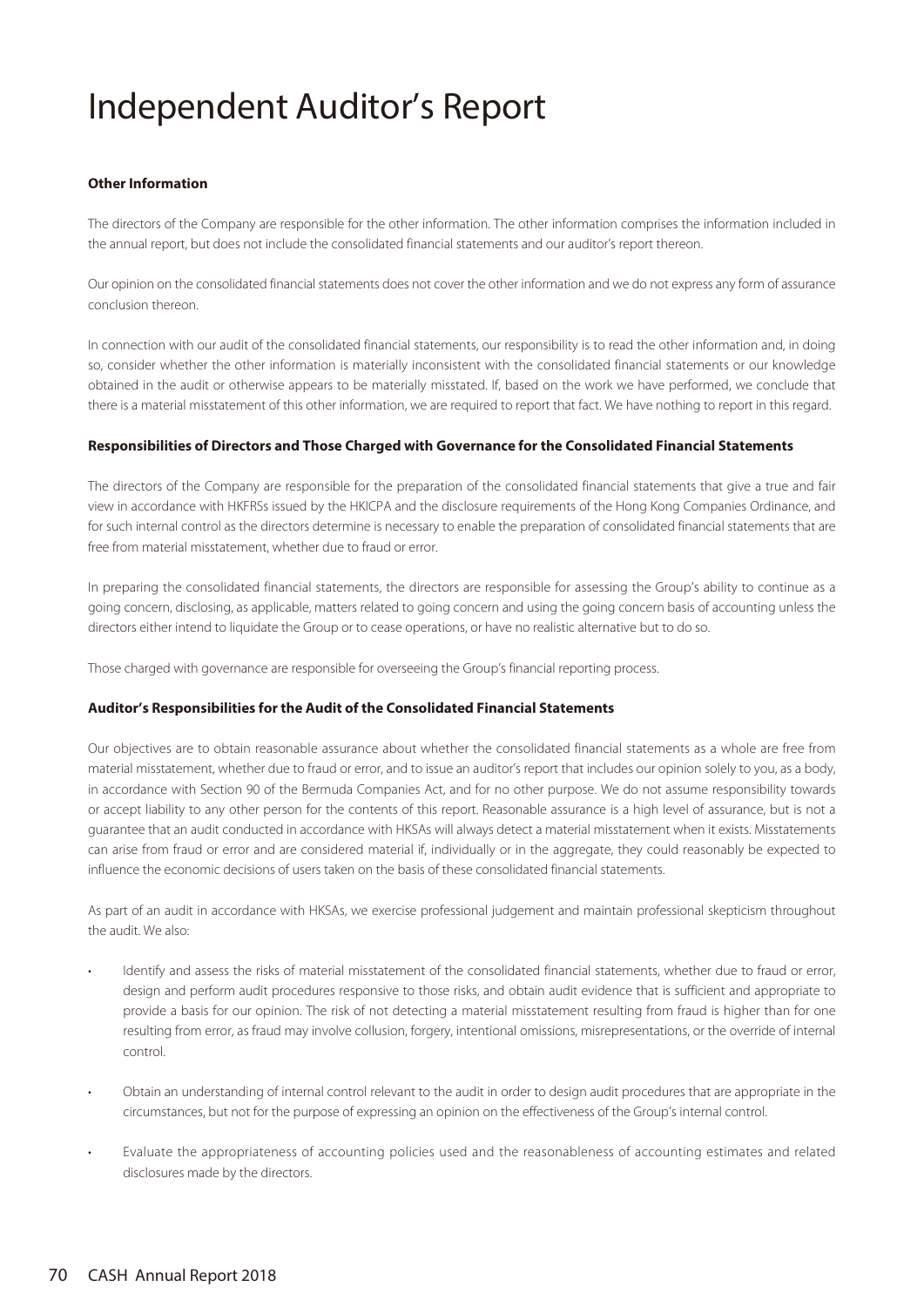- Conclude on the appropriateness of the directors' use of the going concern basis of accounting and, based on the audit evidence obtained, whether a material uncertainty exists related to events or conditions that may cast significant doubt on the Group's ability to continue as a going concern. If we conclude that a material uncertainty exists, we are required to draw attention in our auditor's report to the related disclosures in the consolidated financial statements or, if such disclosures are inadequate, to modify our opinion. Our conclusions are based on the audit evidence obtained up to the date of our auditor's report. However, future events or conditions may cause the Group to cease to continue as a going concern.
- Evaluate the overall presentation, structure and content of the consolidated financial statements, including the disclosures, and whether the consolidated financial statements represent the underlying transactions and events in a manner that achieves fair presentation.
- Obtain sufficient appropriate audit evidence regarding the financial information of the entities or business activities within the Group to express an opinion on the consolidated financial statements. We are responsible for the direction, supervision and performance of the group audit. We remain solely responsible for our audit opinion.

We communicate with those charged with governance regarding, among other matters, the planned scope and timing of the audit and significant audit findings, including any significant deficiencies in internal control that we identify during our audit.

We also provide those charged with governance with a statement that we have complied with relevant ethical requirements regarding independence, and to communicate with them all relationships and other matters that may reasonably be thought to bear on our independence, and where applicable, related safeguards.

From the matters communicated with those charged with governance, we determine those matters that were of most significance in the audit of the consolidated financial statements of the current period and are therefore the key audit matters. We describe these matters in our auditor's report unless law or regulation precludes public disclosure about the matter or when, in extremely rare circumstances, we determine that a matter should not be communicated in our report because the adverse consequences of doing so would reasonably be expected to outweigh the public interest benefits of such communication.

The engagement partner on the audit resulting in the independent auditor's report is Chau Chi Ka.

**Deloitte Touche Tohmatsu** Certified Public Accountants Hong Kong

29 March 2019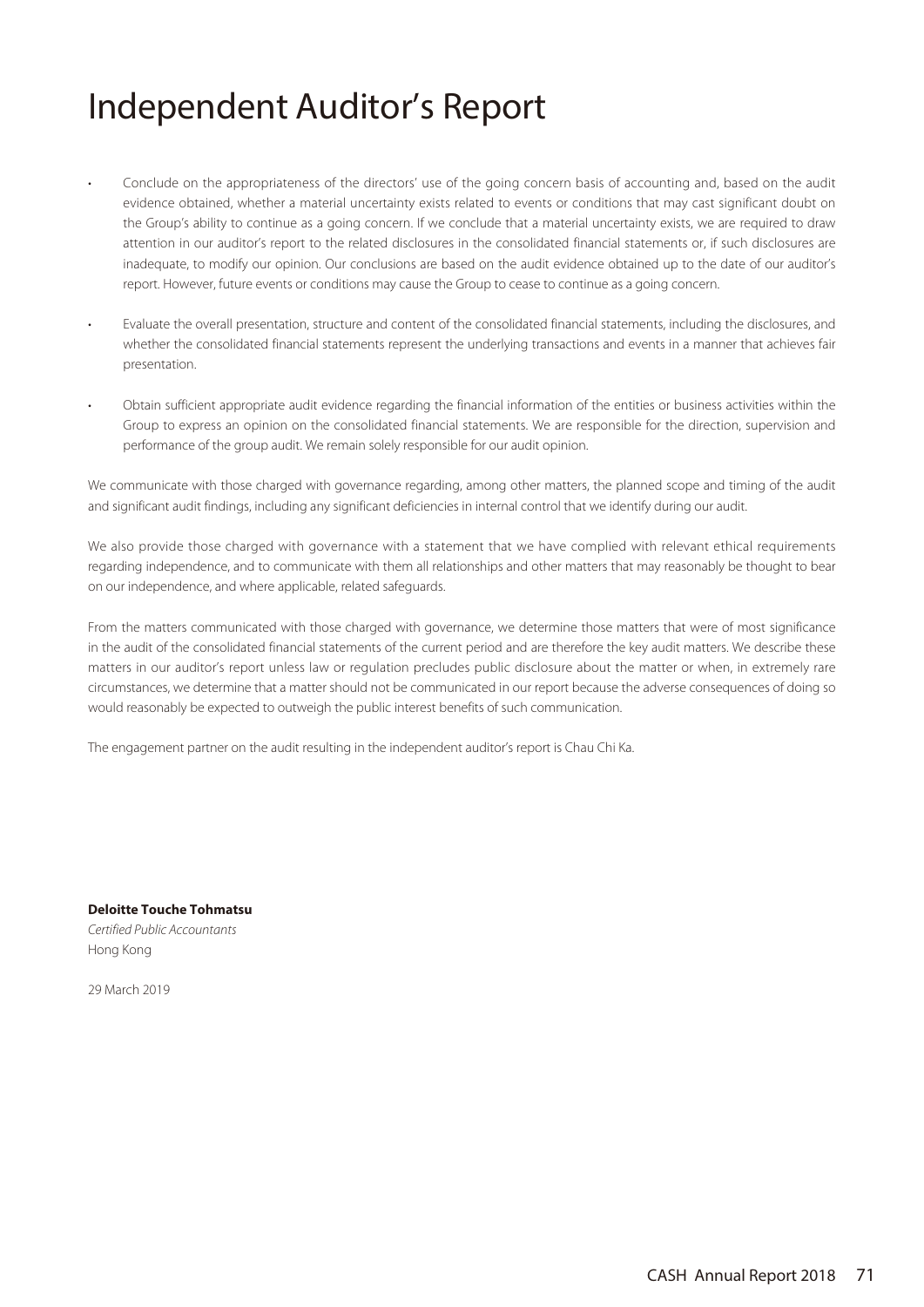# Consolidated Statement of Profit or Loss and Other Comprehensive Income

For the year ended 31 December 2018

|                                                                              |              | 2018            | 2017       |
|------------------------------------------------------------------------------|--------------|-----------------|------------|
|                                                                              | <b>Notes</b> | <b>HK\$'000</b> | HK\$'000   |
|                                                                              |              |                 |            |
| <b>Continuing operations</b>                                                 |              |                 |            |
| Revenue                                                                      | 6            | 1,420,264       | 1,333,041  |
| Cost of inventories                                                          | 13           | (824, 943)      | (748, 200) |
| Other income                                                                 | 8            | 13,177          | 10,503     |
| Other gains and losses                                                       | 8            | 15,490          | 14,459     |
| Salaries, allowances and related benefits                                    | 9            | (248, 330)      | (243, 648) |
| Other operating, administrative and selling expenses                         |              | (418, 454)      | (403, 573) |
| Depreciation of property and equipment                                       |              | (26, 190)       | (22, 841)  |
| Impairment loss recognised in respect of property and equipment              |              | (8, 537)        |            |
| Finance costs                                                                | 10           | (9,666)         | (7,085)    |
| Loss before loss arising from associates and taxation                        |              | (87, 189)       | (67, 344)  |
| Share of loss of associates                                                  | 21           | (48, 459)       | (2,938)    |
| Impairment loss recognised on interests in an associate                      | 21           | (64, 966)       | (125,760)  |
| Loss before taxation                                                         |              | (200, 614)      | (196,042)  |
| Income tax expense                                                           | 12           | (4,325)         | (3,715)    |
| Loss for the year from continuing operations                                 | 13           | (204, 939)      | (199, 757) |
| <b>Discontinued operation</b>                                                |              |                 |            |
| Profit for the year from discontinued operation                              | 14           |                 | 223,645    |
| (Loss) profit for the year                                                   |              | (204, 939)      | 23,888     |
| Other comprehensive income (expense) for the year, net of income tax         |              |                 |            |
| Items that may be reclassified subsequently to profit or loss:               |              |                 |            |
| Exchange difference on translation of foreign operations                     |              | 1,598           | (941)      |
| Reclassification of translation reserve upon loss of control of a subsidiary |              |                 | 552        |
| Share of other comprehensive income of an associate                          |              | 94              | 276        |
|                                                                              |              | 1,692           | (113)      |
|                                                                              |              |                 |            |
| Total comprehensive (expense) income for the year                            |              | (203, 247)      | 23,775     |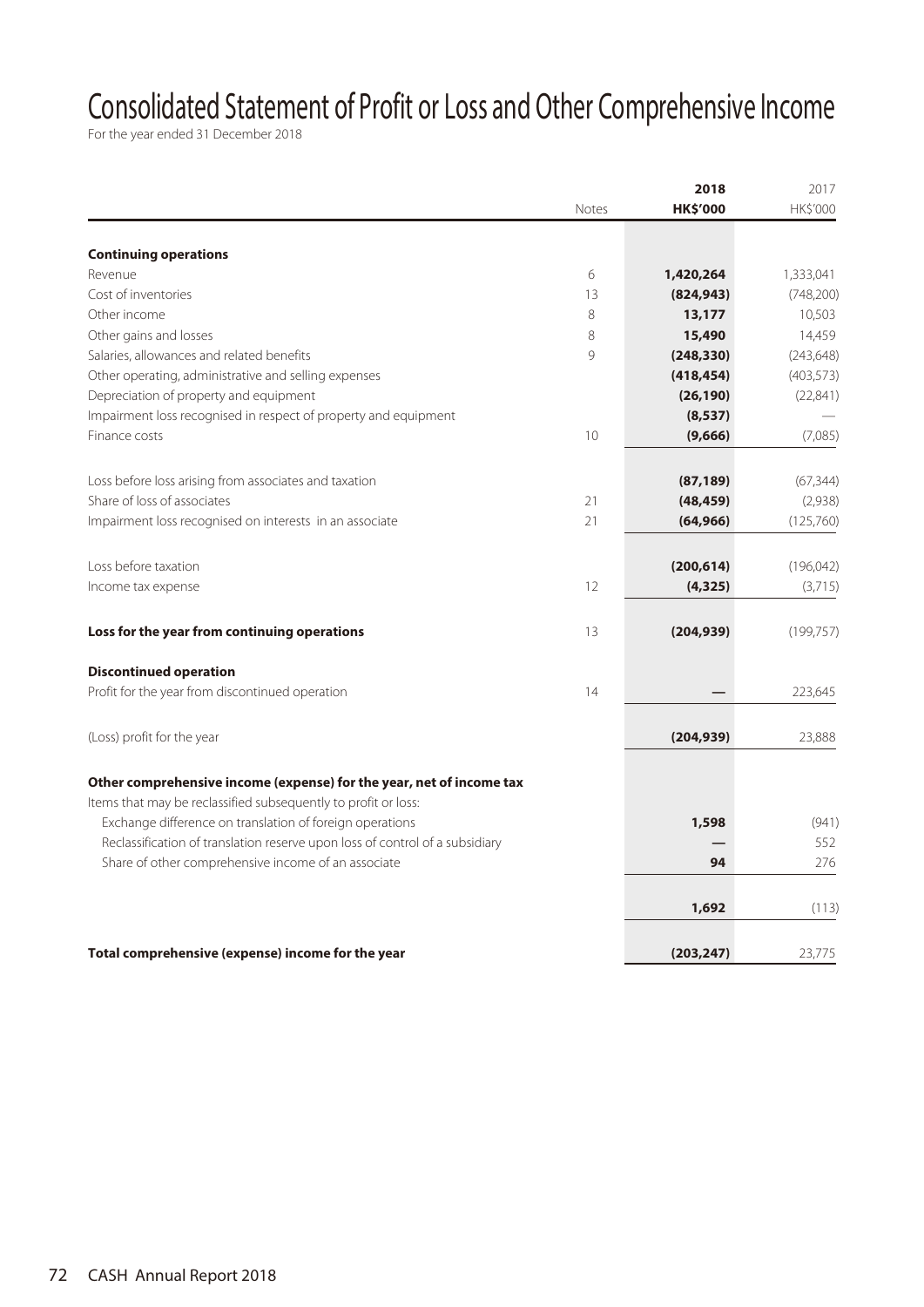# Consolidated Statement of Profit or Loss and Other Comprehensive Income (continued)

For the year ended 31 December 2018

|                                                                    |      | 2018            | 2017       |
|--------------------------------------------------------------------|------|-----------------|------------|
|                                                                    | Note | <b>HK\$'000</b> | HK\$'000   |
|                                                                    |      |                 |            |
| (Loss) profit for the year attributable to:                        |      |                 |            |
| Owners of the Company                                              |      |                 |            |
| - from continuing operations                                       |      | (202, 415)      | (201, 220) |
| - from discontinued operation                                      |      |                 | 246,702    |
|                                                                    |      | (202, 415)      | 45,482     |
|                                                                    |      |                 |            |
| Non-controlling interests                                          |      |                 |            |
| - from continuing operations                                       |      | (2, 524)        | 1,463      |
| - from discontinued operation                                      |      |                 | (23,057)   |
|                                                                    |      | (2,524)         | (21, 594)  |
|                                                                    |      |                 |            |
|                                                                    |      | (204, 939)      | 23,888     |
| Total comprehensive (expense) income for the year attributable to: |      |                 |            |
| Owners of the Company                                              |      | (200, 723)      | 45,369     |
| Non-controlling interests                                          |      | (2,524)         | (21, 594)  |
|                                                                    |      |                 |            |
|                                                                    |      | (203, 247)      | 23,775     |
|                                                                    |      |                 |            |
| (Loss) earnings per share                                          | 15   |                 |            |
| From continuing and discontinued operations                        |      |                 |            |
| - Basic (HK cents)                                                 |      | (24.35)         | 5.47       |
| - Diluted (HK cents)                                               |      | (24.35)         | 5.47       |
| From continuing operations                                         |      |                 |            |
| - Basic (HK cents)                                                 |      | (24.35)         | (24.21)    |
| - Diluted (HK cents)                                               |      | (24.35)         | (24.21)    |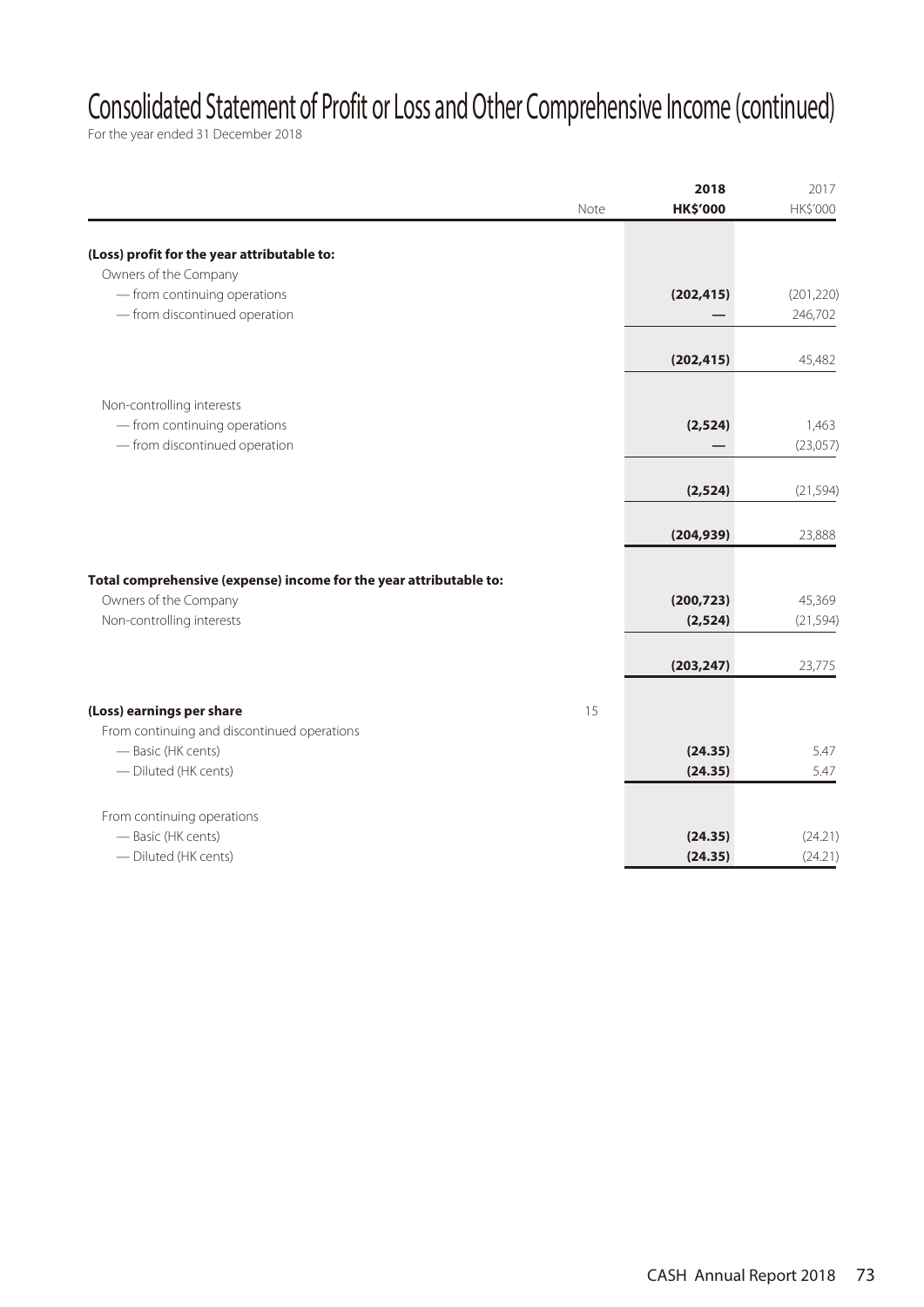# Consolidated Statement of Financial Position

At 31 December 2018

|                                                               |       | 2018            | 2017      |
|---------------------------------------------------------------|-------|-----------------|-----------|
|                                                               | Notes | <b>HK\$'000</b> | HK\$'000  |
|                                                               |       |                 |           |
| <b>Non-current assets</b>                                     |       |                 |           |
| Property and equipment                                        | 17    | 56,293          | 42,352    |
| Goodwill                                                      | 18    | 39,443          | 39,443    |
| Intangible assets                                             | 19    | 43,460          | 43,460    |
| Interests in associates                                       | 21    | 259,494         | 363,585   |
| Rental and utilities deposits                                 |       | 41,708          | 31,660    |
| Deferred tax assets                                           | 12    | 6,550           | 6,550     |
|                                                               |       | 446,948         | 527,050   |
| <b>Current assets</b>                                         |       |                 |           |
| Inventories - finished goods held for sale                    |       | 57,848          | 40,791    |
| Accounts and other receivables                                | 22    | 91,215          | 160,352   |
| Loans receivable                                              | 23    | 4,171           | 9,618     |
| Amount due from an associate                                  | 21    | 1,904           | 1,764     |
| Tax recoverable                                               |       | 72              | 3,163     |
| Investments held for trading                                  | 24    | 2,018           | 11,025    |
| Pledged bank deposits                                         | 25    | 44,379          | 41,974    |
| Bank balances (general accounts) and cash                     | 25    | 212,450         | 209,031   |
|                                                               |       | 414,057         | 477,718   |
| <b>Current liabilities</b>                                    |       |                 |           |
| Accounts payable                                              | 26    | 238,335         | 187,180   |
| Accrued liabilities and other payables                        | 27    | 63,789          | 118,712   |
| Contract liabilities                                          | 28    | 23,140          |           |
| Taxation payable                                              |       | 13,463          | 13,452    |
| Obligations under finance leases - amount due within one year | 29    | 444             | 39        |
| Borrowings - amount due within one year                       | 30    | 208,685         | 195,175   |
|                                                               |       | 547,856         | 514,558   |
| <b>Net current liabilities</b>                                |       | (133,799)       | (36, 840) |
| <b>Total assets less current liabilities</b>                  |       |                 |           |
|                                                               |       | 313,149         | 490,210   |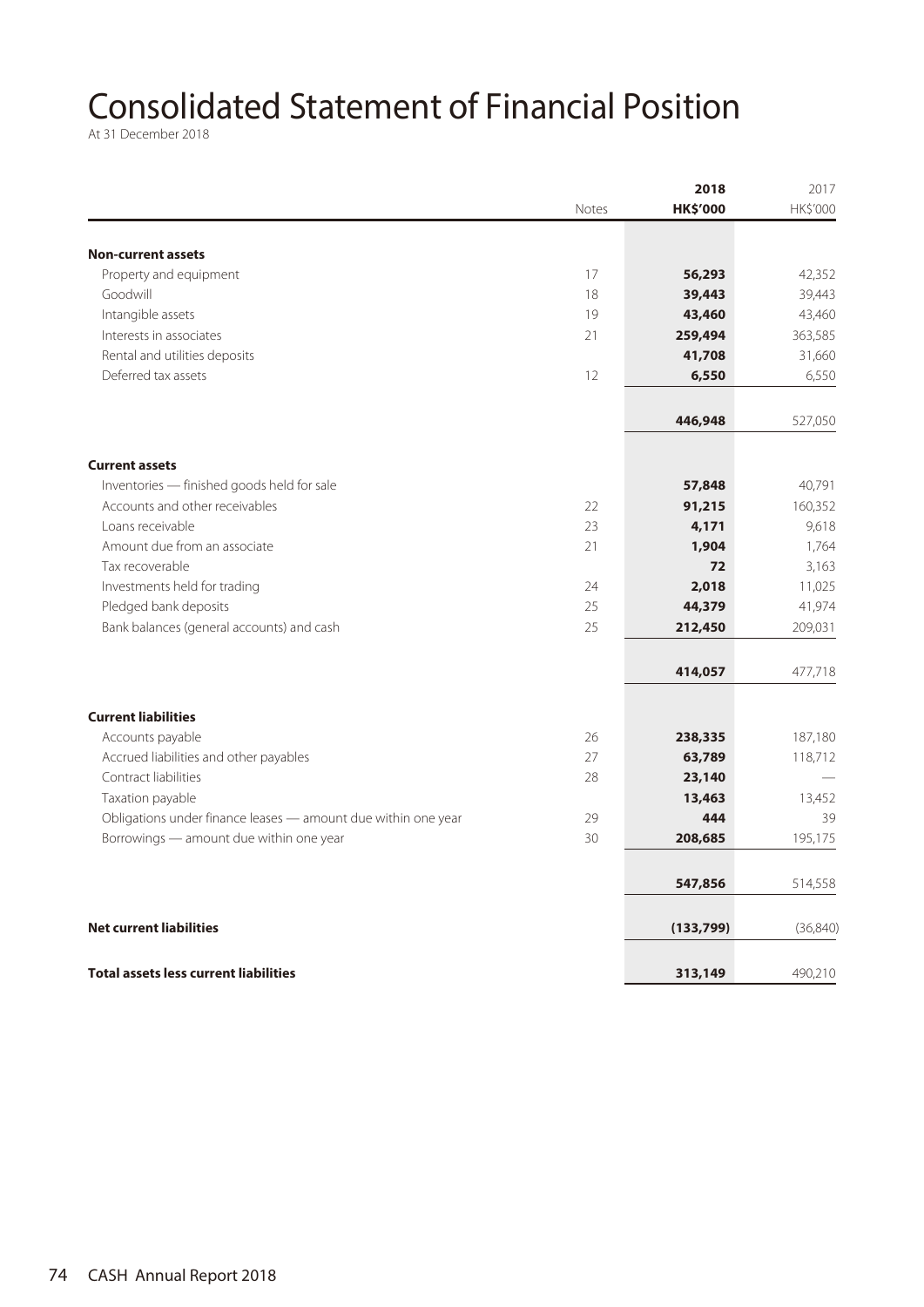# Consolidated Statement of Financial Position (continued)

At 31 December 2018

|                                                              |       | 2018            | 2017      |
|--------------------------------------------------------------|-------|-----------------|-----------|
|                                                              | Notes | <b>HK\$'000</b> | HK\$'000  |
|                                                              |       |                 |           |
| <b>Capital and reserves</b>                                  |       |                 |           |
| Share capital                                                | 31    | 83,122          | 83,122    |
| Reserves                                                     |       | 224,275         | 425,001   |
| Equity attributable to owners of the Company                 |       | 307,397         | 508,123   |
| Non-controlling interests                                    | 32    | (27,086)        | (24, 562) |
| <b>Total equity</b>                                          |       | 280,311         | 483,561   |
|                                                              |       |                 |           |
| <b>Non-current liabilities</b>                               |       |                 |           |
| Deferred tax liabilities                                     | 12    | 6,949           | 6,649     |
| Obligations under finance leases - amount due after one year | 29    | 1,375           |           |
| Borrowings - amount due after one year                       | 30    | 24,514          |           |
|                                                              |       | 32,838          | 6,649     |
|                                                              |       |                 |           |
|                                                              |       | 313,149         | 490,210   |

The consolidated financial statements on pages 72 to 164 were approved and authorised for issue by the board of directors on 29 March 2019 and are signed on its behalf by:

#### KWAN PAK HOO BANKEE **LAW PING WAH BERNARD**

DIRECTOR DIRECTOR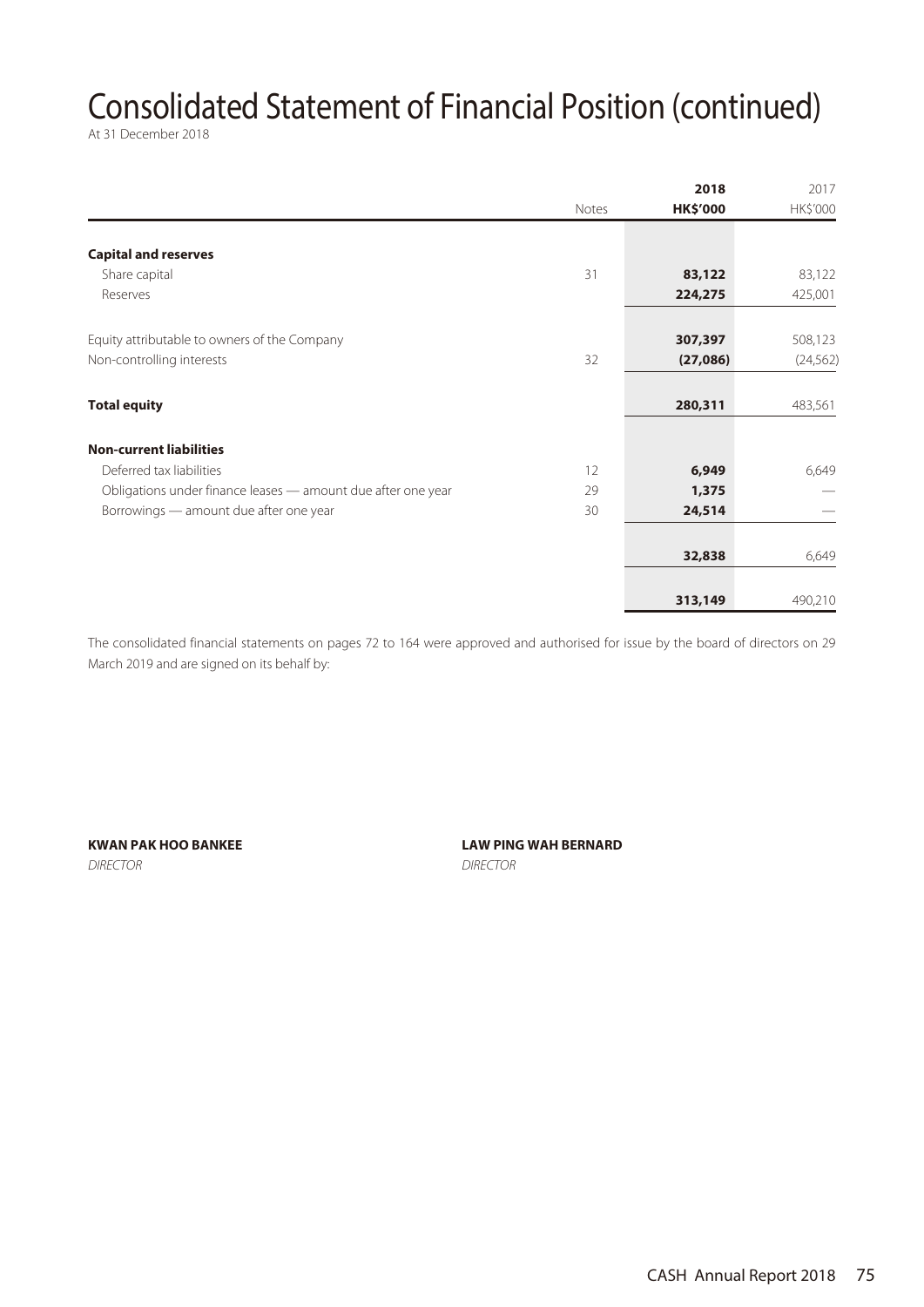# Consolidated Statement of Changes in Equity

For the year ended 31 December 2018

|                                                                  |        | Attributable to owners of the Company |                                            |                                                      |                                |                                            |                                           |                                        |                                                  |                                   |                          |                                                           |                          |
|------------------------------------------------------------------|--------|---------------------------------------|--------------------------------------------|------------------------------------------------------|--------------------------------|--------------------------------------------|-------------------------------------------|----------------------------------------|--------------------------------------------------|-----------------------------------|--------------------------|-----------------------------------------------------------|--------------------------|
|                                                                  | Notes  | Share<br>capital<br>HK\$'000          | Share<br>premium<br>HK\$'000<br>(Note (a)) | Contributed<br>surplus<br>HK\$'000<br>(Notes(b)&(c)) | General<br>reserve<br>HK\$'000 | Other<br>reserve<br>HK\$'000<br>(Note (d)) | <b>Translation</b><br>reserve<br>HK\$'000 | Share<br>option<br>reserve<br>HK\$'000 | Revaluation<br>reserve<br>HK\$'000<br>(Note (e)) | Accumulated<br>losses<br>HK\$'000 | <b>Total</b><br>HK\$'000 | Non-<br>controlling<br>interests<br>HK\$'000<br>(Note 32) | <b>Total</b><br>HK\$'000 |
| At 1 January 2017                                                |        | 83,122                                | 591,437                                    | 88,926                                               | 1,160                          | 59,649                                     | 11,712                                    | 5,032                                  | 11,164                                           | (390, 282)                        | 461,920                  | 293,270                                                   | 755,190                  |
| Profit (loss) for the year<br>Other comprehensive expense        |        |                                       |                                            |                                                      |                                |                                            |                                           |                                        |                                                  | 45,482                            | 45,482                   | (21, 594)                                                 | 23,888                   |
| for the year                                                     |        |                                       |                                            |                                                      |                                |                                            | (113)                                     |                                        |                                                  | $\overline{\phantom{m}}$          | (113)                    |                                                           | (113)                    |
| Total comprehensive (expense)                                    |        |                                       |                                            |                                                      |                                |                                            |                                           |                                        |                                                  |                                   |                          |                                                           |                          |
| income for the year                                              |        |                                       |                                            |                                                      |                                |                                            | (113)                                     |                                        |                                                  | 45,482                            | 45,369                   | (21, 594)                                                 | 23,775                   |
| Recognition of equity-settled                                    |        |                                       |                                            |                                                      |                                |                                            |                                           |                                        |                                                  |                                   |                          |                                                           |                          |
| share-based payments                                             | 37     |                                       |                                            |                                                      |                                |                                            |                                           | 761                                    |                                                  | $\overline{\phantom{0}}$          | 761                      |                                                           | 761                      |
| Effect of lapsed share options                                   | 37     |                                       |                                            |                                                      |                                |                                            |                                           | (648)                                  |                                                  | 648                               |                          |                                                           |                          |
| Issue of new shares by a subsidiary                              |        |                                       |                                            |                                                      |                                |                                            |                                           | $\overline{\phantom{a}}$               |                                                  | $\overline{\phantom{0}}$          |                          | 231,281                                                   | 231,281                  |
| Elimination upon loss of                                         |        |                                       |                                            |                                                      |                                |                                            |                                           |                                        |                                                  |                                   |                          |                                                           |                          |
| control of a subsidiary<br>Acquisition of additional interest in | 39     |                                       |                                            |                                                      |                                |                                            |                                           |                                        |                                                  |                                   |                          | (527, 407)                                                | (527, 407)               |
| a non-wholly owned subsidiary                                    | 33     |                                       | $\overline{\phantom{0}}$                   |                                                      |                                | $73\,$                                     | $\overline{\phantom{0}}$                  | $\overline{\phantom{0}}$               | $\overline{\phantom{0}}$                         |                                   | 73                       | (112)                                                     | (39)                     |
| At 31 December 2017                                              |        | 83,122                                | 591,437                                    | 88,926                                               | 1,160                          | 59,722                                     | 11,599                                    | 5,145                                  | 11,164                                           | (344, 152)                        | 508,123                  | (24, 562)                                                 | 483,561                  |
| Loss for the year                                                |        |                                       |                                            |                                                      |                                |                                            |                                           |                                        |                                                  | (202, 415)                        | (202, 415)               | (2,524)                                                   | (204, 939)               |
| Other comprehensive expense<br>for the year                      |        | $\overline{\phantom{0}}$              | ÷                                          |                                                      |                                |                                            | 1,692                                     |                                        |                                                  |                                   | 1,692                    |                                                           | 1,692                    |
|                                                                  |        |                                       |                                            |                                                      |                                |                                            |                                           |                                        |                                                  |                                   |                          |                                                           |                          |
| Total comprehensive expense<br>for the year                      |        |                                       |                                            |                                                      |                                |                                            | 1,692                                     |                                        | $\overline{\phantom{0}}$                         | (202, 415)                        | (200, 723)               | (2,524)                                                   | (203, 247)               |
|                                                                  |        |                                       |                                            |                                                      |                                |                                            |                                           |                                        |                                                  |                                   |                          |                                                           |                          |
| Effect of lapsed and expired share                               |        |                                       |                                            |                                                      |                                |                                            |                                           |                                        |                                                  |                                   |                          |                                                           |                          |
| options<br>Acquisition of additional interest in                 | 37     |                                       |                                            |                                                      |                                |                                            |                                           | (5, 145)                               |                                                  | 5,145                             |                          |                                                           |                          |
| a non-wholly owned subsidiary                                    | $33\,$ |                                       |                                            |                                                      |                                | $(3)$                                      |                                           |                                        |                                                  |                                   | $(3)$                    |                                                           | (3)                      |
| At 31 December 2018                                              |        | 83,122                                | 591,437                                    | 88,926                                               | 1,160                          | 59,719                                     | 13,291                                    | -                                      | 11,164                                           | (541, 422)                        | 307,397                  | (27,086)                                                  | 280,311                  |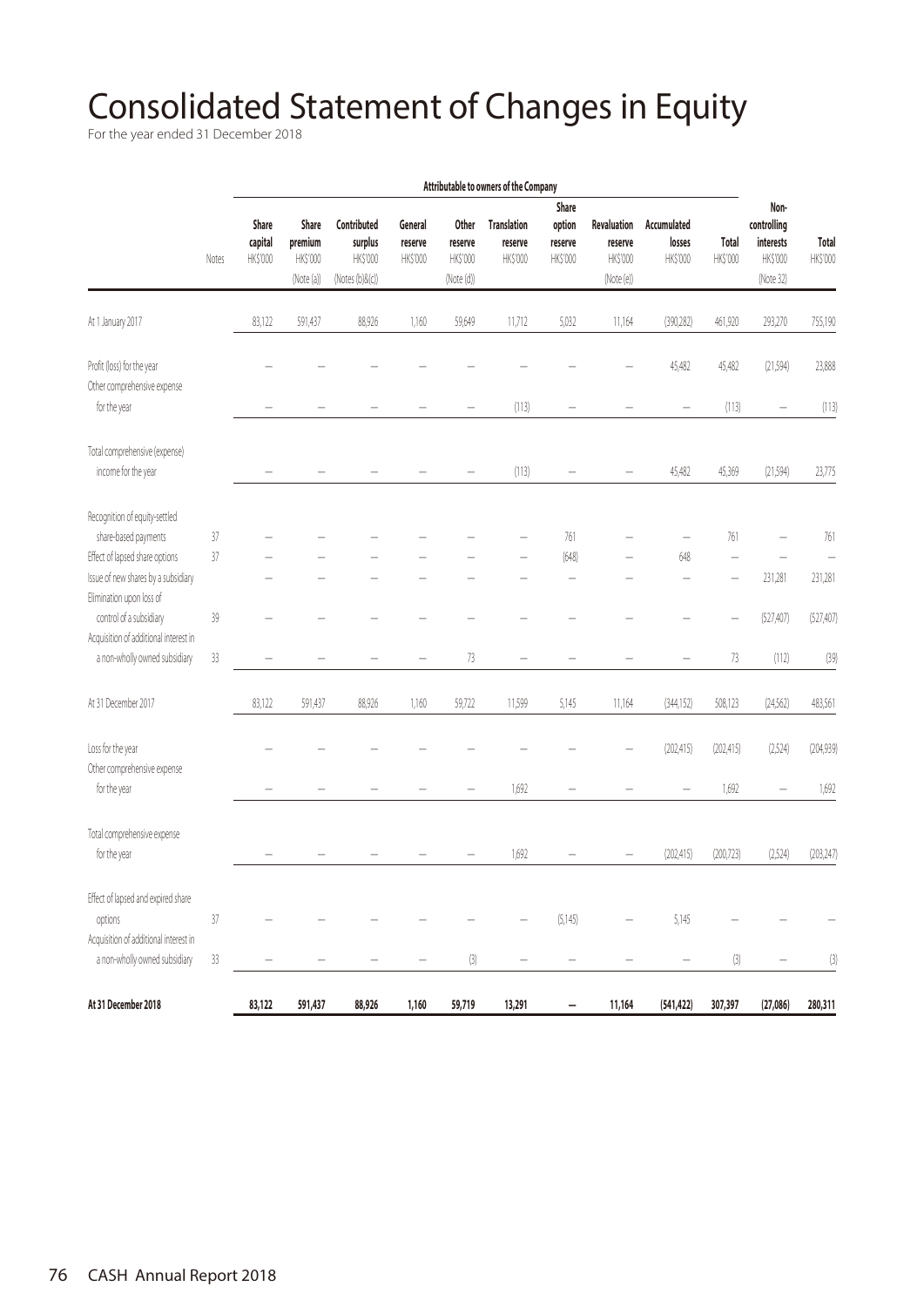# Consolidated Statement of Changes in Equity (continued)

For the year ended 31 December 2018

Notes:

- (a) Under the Companies Act 1981 of Bermuda, the share premium of the Company can be used in paying up unissued shares of the Company to be issued to members of the Company as fully paid bonus shares.
- (b) Under the Companies Act 1981 of Bermuda, contributed surplus is available for distribution to shareholders. However, a company cannot declare or pay a dividend, or make a distribution out of contribution surplus, if:
	- (i) the company is, or would after the payment be, unable to pay its liabilities as they become due; or
	- (ii) the realisable value of the company's assets would thereby be less than the aggregate of its liabilities and its issued share capital and share premium accounts.
- (c) The contributed surplus of the Group represents the difference between the nominal value of the share capital of the subsidiaries acquired pursuant to the group reorganisation in 1994 and the nominal value of the issued share capital of the Company issued in exchange thereof, and the net amount arising from the reduction of share premium account, capital reduction and the amounts transferred to set-off accumulated losses.
- (d) The other reserve of the Group represents the reserve arising from the distribution of shares of CASH Financial Services Group Limited ("CFSG") (formerly known as CASH on-line Limited) in year 2000 and the effect arising from the change in the Group's ownership interest in existing subsidiaries without losing control.

Movement of other reserves during the years ended 31 December 2018 and 2017 arose from the effect due to changes in the Group's ownership interests in existing subsidiaries without losing control. Details of change in shareholding in subsidiaries without losing control are disclosed in note 33.

(e) Revaluation reserve of HK\$11,164,000 represented the adjustment to the fair value of trademark (included in the intangible assets) related to previously held interest in an associate when the Group acquired additional interest and obtained control over the associate in 2006.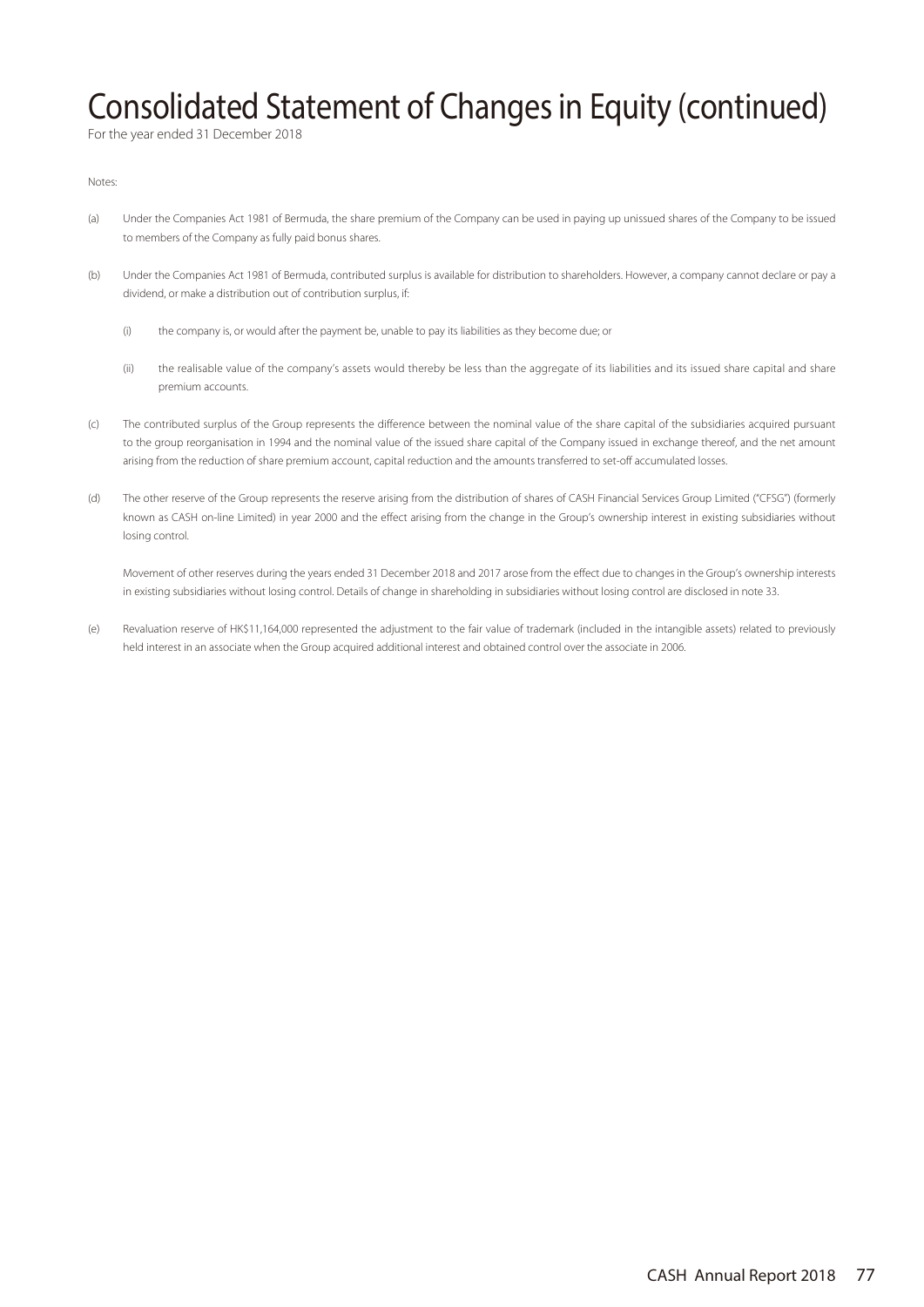# Consolidated Statement of Cash Flows

For the year ended 31 December 2018

|                                                                    | <b>Notes</b> | 2018<br><b>HK\$'000</b> | 2017<br>HK\$'000 |
|--------------------------------------------------------------------|--------------|-------------------------|------------------|
|                                                                    |              |                         |                  |
| <b>Operating activities</b>                                        |              |                         |                  |
| (Loss) profit before taxation                                      |              | (200, 614)              | 27,603           |
| Adjustments for:                                                   |              |                         |                  |
| Allowance of impaired accounts receivable, net                     | 14           |                         | 15,372           |
| Depreciation of property and equipment                             | 17           | 26,190                  | 26,116           |
| Share-based payments                                               |              |                         | 761              |
| Write-down of inventories                                          | 13           | 2,960                   | 4.873            |
| Interest expense                                                   | 10 & 14      | 9,666                   | 9,711            |
| Interest income                                                    | 8 & 14       | (970)                   | (12, 311)        |
| Dividend income                                                    | 8 & 14       | (811)                   | (1, 113)         |
| Loss on disposal/write-off of property and equipment               | 8            | 97                      | 351              |
| Impairment loss recognised in respect of property and equipment    | 17           | 8,537                   |                  |
| Gain on dilution of interests in an associate                      | 21           | (7, 349)                |                  |
| Gain on losing control of a subsidiary                             | 39           |                         | (262, 615)       |
| Share of loss of associates                                        | 21           | 48,459                  | 2,938            |
| Impairment loss recognised on interests in an associate            | 21           | 64,966                  | 125,760          |
| Operating cashflow before movements in working capital             |              | (48, 869)               | (62, 554)        |
| (Increase) decrease in inventories                                 |              | (20, 017)               | 10,941           |
| Increase in of statutory and other deposits                        |              |                         | (597)            |
| (Increase) decrease in accounts receivable                         |              | (106)                   | 120,629          |
| Decrease in loans receivable                                       |              |                         | 13               |
| Decrease (increase) in prepayments, deposits and other receivables |              | 61,851                  | (115, 851)       |
| Decrease in investments held for trading                           |              | 9,007                   | 7,370            |
| Increase in bank balances - trust and segregated accounts          |              |                         | (12, 254)        |
| Increase in accounts payable                                       |              | 51,155                  | 15,573           |
| (Decrease) increase in accrued liabilities and other payables      |              | (34, 825)               | 23,894           |
| Increase in contract liabilities                                   |              | 5,075                   |                  |
| Net cash from (used in) operations                                 |              | 23,271                  | (12,836)         |
| Interest income received                                           |              |                         | 12,010           |
| Income taxes refunded                                              |              |                         | 1,457            |
| Income taxes paid                                                  |              | (923)                   | (7, 189)         |
|                                                                    |              |                         |                  |
| Net cash from (used in) operating activities                       |              | 22,348                  | (6, 558)         |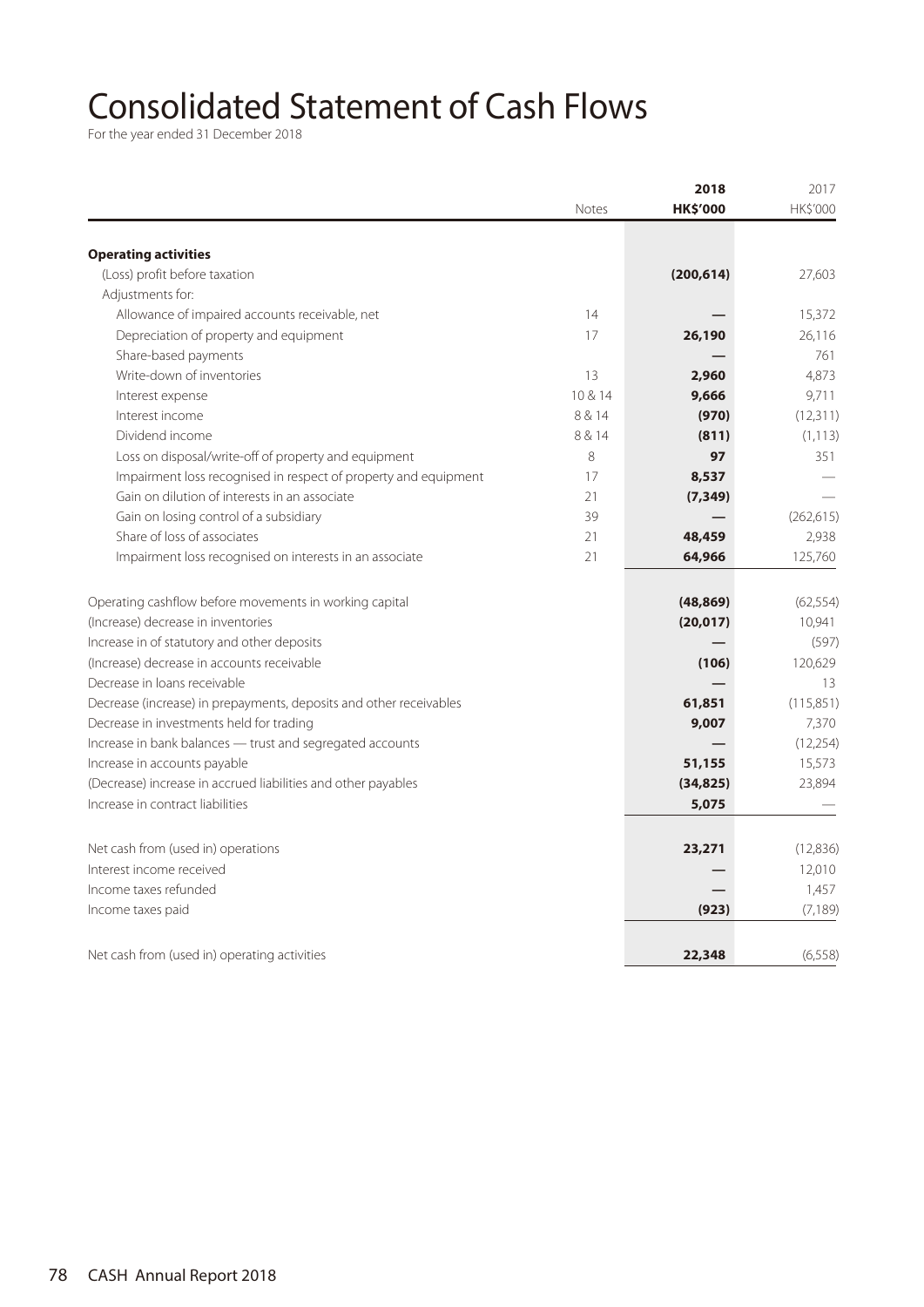# Consolidated Statement of Cash Flows (continued)

For the year ended 31 December 2018

|                                                                         |       | 2018            | 2017       |
|-------------------------------------------------------------------------|-------|-----------------|------------|
|                                                                         | Notes | <b>HK\$'000</b> | HK\$'000   |
|                                                                         |       |                 |            |
| <b>Investing activities</b>                                             |       |                 |            |
| Interest received                                                       |       | 895             | 339        |
| Dividend received                                                       |       | 811             | 1.113      |
| Placement of pledged bank deposits                                      |       | (2,405)         | (423)      |
| Advance of loans receivable                                             |       |                 | (5,764)    |
| Repayment of loans receivable                                           |       | 5,522           | 2,126      |
| Proceeds from disposal of property and equipment                        |       |                 | 362        |
| Purchase of property and equipment                                      |       | (48, 544)       | (15,402)   |
| Acquisition of interests in an associate                                | 21    | (1,891)         |            |
| Deposit refunded in relation to disposal of subsidiary                  |       |                 | (50,000)   |
| Net cash outflow from loss of control of a subsidiary                   | 39    |                 | (551, 222) |
| (Advance to) repayment from an associate                                |       | (140)           | 600        |
| Net cash used in investing activities                                   |       | (45, 752)       | (618,271)  |
| <b>Financing activities</b>                                             |       |                 |            |
| Purchase of additional interest in a non-wholly owned subsidiary        | 33    | (3)             | (39)       |
| Proceeds on issue of shares to non-controlling interest of a subsidiary |       |                 | 231,281    |
| Decrease in bank borrowings for margin financing                        | 41    |                 | 30,241     |
| Drawdown of borrowings                                                  | 41    | 561,158         | 473,462    |
| Repayment of borrowings                                                 | 41    | (523, 134)      | (521, 275) |
| Repayment of obligations under finance leases                           | 41    | (507)           | (603)      |
| Interest paid on obligations under finance leases                       | 41    | (63)            | (12)       |
| Interest paid on borrowings                                             | 41    | (9,603)         | (9,699)    |
| Net cash from financing activities                                      |       | 27,848          | 203,356    |
| Net increase (decrease) in cash and cash equivalents                    |       | 4,444           | (421, 473) |
| Cash and cash equivalents at beginning of year                          |       | 209,031         | 629,553    |
| Effect of foreign exchange rate changes                                 |       | (1,025)         | 951        |
|                                                                         |       |                 |            |
| Cash and cash equivalents at end of year                                |       | 212,450         | 209,031    |
| Being:                                                                  |       |                 |            |
| Bank balances (general accounts) and cash                               |       | 212,450         | 209.031    |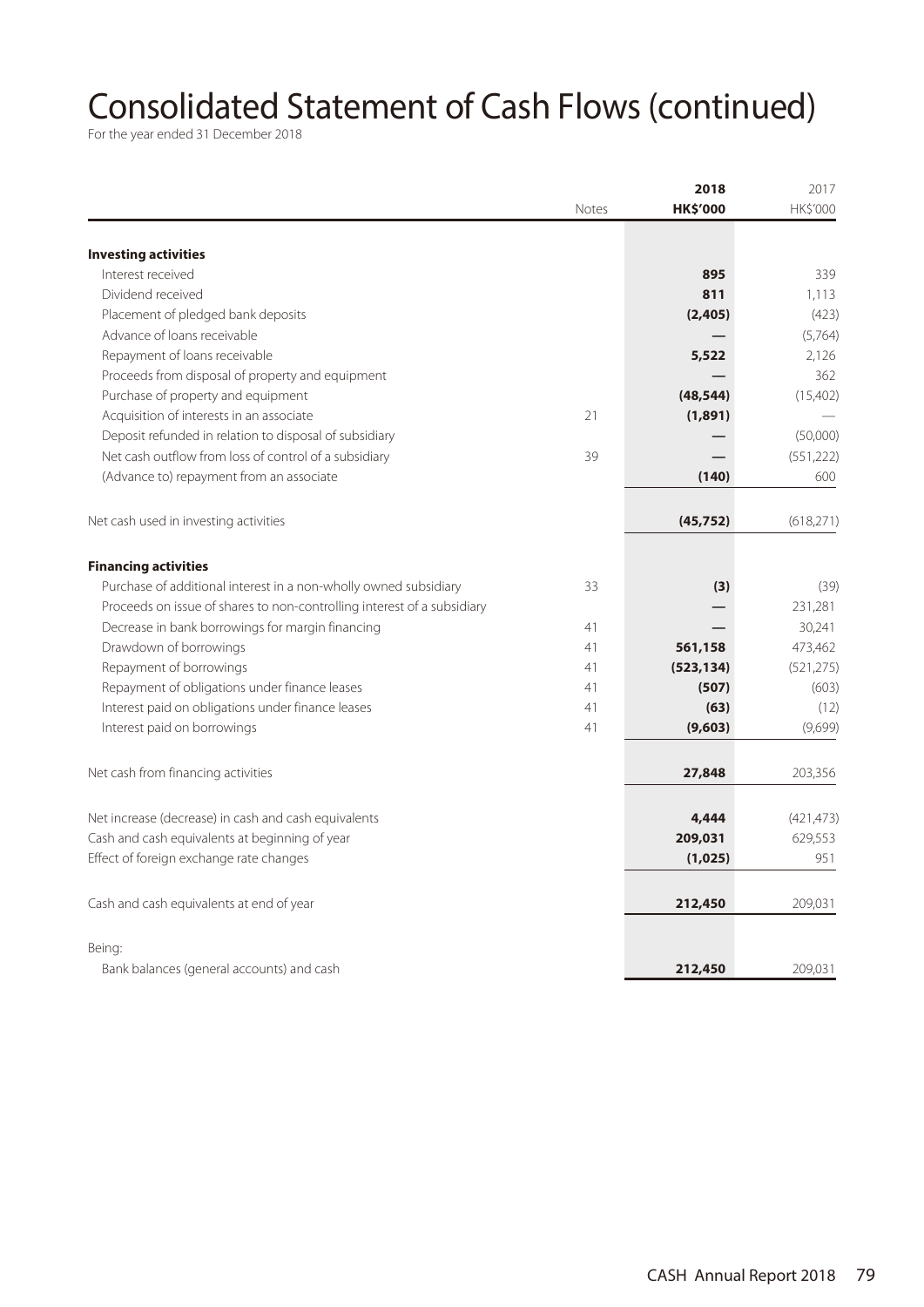# Notes to the Consolidated Financial Statements

For the year ended 31 December 2018

## 1. GENERAL

The Company is incorporated in Bermuda as an exempted company with limited liability under the Companies Act 1981 of Bermuda (as amended) and its shares are listed on The Stock Exchange of Hong Kong Limited ("Stock Exchange"). The addresses of the registered office and principal place of business of the Company are disclosed in the Corporate Information of this annual report.

The consolidated financial statements are presented in Hong Kong dollars, which is the same as the functional currency of the Company.

The Company is an investment holding company. The activities of its principal subsidiaries are set out in note 44.

## 2. BASIS OF PREPARATION OF THE CONSOLIDATED FINANCIAL STATEMENTS

In preparing the consolidated financial statements, the directors of the Company have given careful consideration to the future liquidity of the Group in light of the fact that the Company's current liabilities exceeded its current assets by HK\$133,799,000 as at 31 December 2018 and the Group incurred a loss of HK\$204,939,000 for the year then ended.

In order to improve the Group's financial position, to provide liquidity and cash flows and to sustain the Group as a going concern, the Group has been implementing a number of measures. These measures include but not limited to obtaining financial support from a substantial shareholder, banks and an independent third party through arrangement of new long-term facilities, considering usage of existing banking facilities and reducing central corporate expenses, such as corporate expenses relating to marketing and promotion activities.

The directors of the Company are of the opinion that, taking into account the measures as described above, the Group will have sufficient working capital to meet its cashflow requirements in the next twelve months. Accordingly, these consolidated financial statements have been prepared on a going concern basis.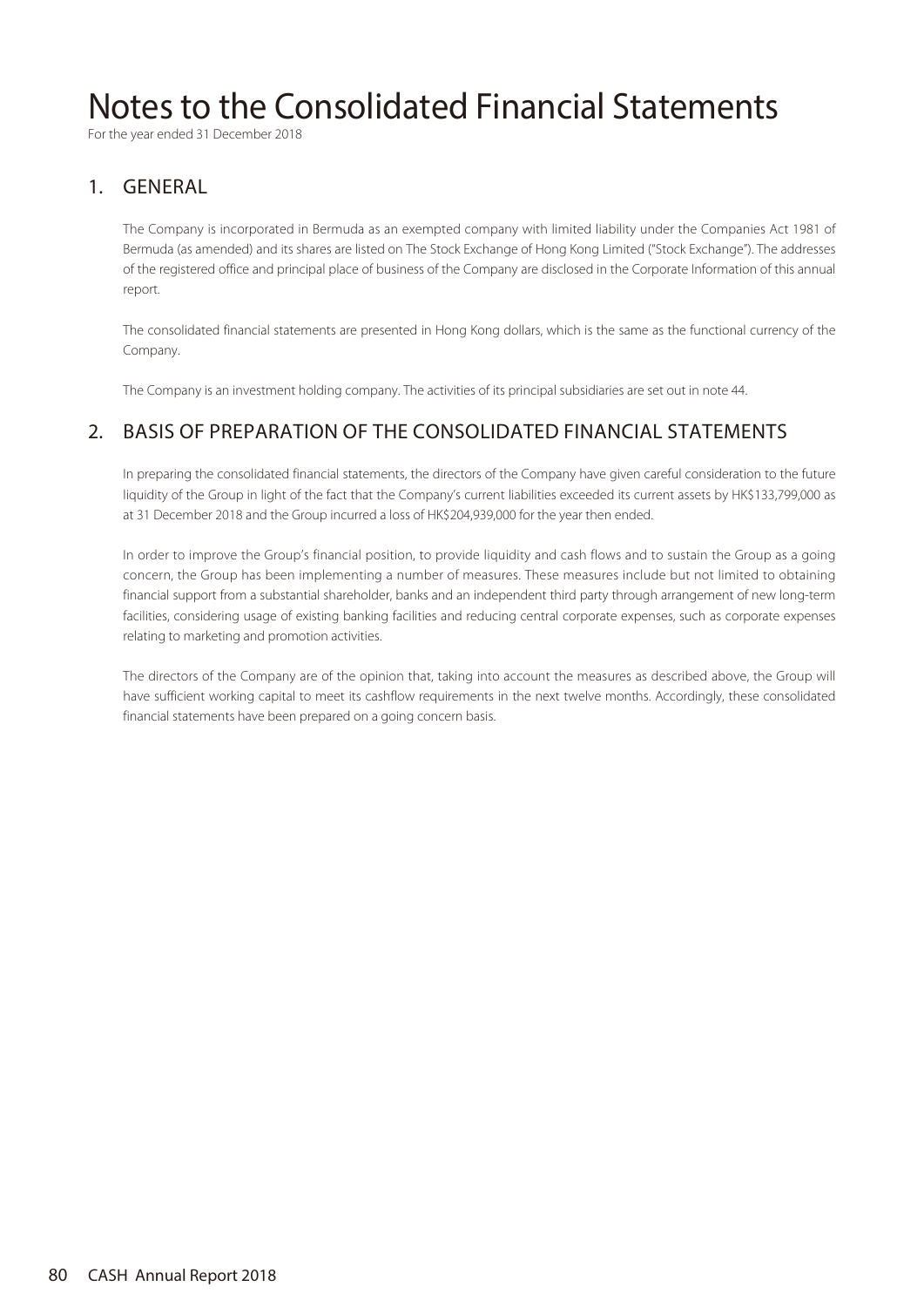For the year ended 31 December 2018

## 3. APPLICATION OF NEW AND AMENDMENTS TO HONG KONG FINANCIAL REPORTING STANDARDS ("HKFRSs")

#### **New and amendments to HKFRSs that are mandatorily effective for the current year**

The Group has applied the following new and amendments to HKFRSs issued by the Hong Kong Institute of Certified Public Accountants ("HKICPA") for the first time in the current year:

| <b>HKFRS 9</b>        | Financial Instruments                                                       |
|-----------------------|-----------------------------------------------------------------------------|
| <b>HKFRS 15</b>       | Revenue from Contracts with Customers and the related Amendments            |
| $HK(IFRIC) - Int 22$  | Foreign Currency Transactions and Advance Consideration                     |
| Amendments to HKFRS 2 | Classification and Measurement of Share-based Payment Transactions          |
| Amendments to HKFRS 4 | Applying HKFRS 9 "Financial Instruments" with HKFRS 4 "Insurance Contracts" |
| Amendments to HKAS 28 | As part of the Annual Improvements to HKFRSs 2014-2016 Cycle                |
| Amendments to HKAS 40 | Transfers of Investment Property                                            |

Except as described below, the application of the amendments to HKFRSs in the current year has had no material impact on the Group's financial performance and positions for the current and prior years and/or on the disclosures set out in these consolidated financial statements.

### **3.1 HKFRS 15 "Revenue from Contracts with Customers"**

The Group has applied HKFRS 15 for the first time in the current year. HKFRS 15 superseded HKAS 18 "Revenue", HKAS 11 "Construction Contracts" and the related interpretations.

The Group has applied HKFRS 15 retrospectively with the cumulative effect of initially applying this standard recognised at the date of initial application, 1 January 2018. Any difference at the date of initial application is recognised in the opening accumulated losses (or other components of equity, as appropriate) and comparative information has not been restated. Furthermore, in accordance with the transition provisions in HKFRS 15, the Group has elected to apply the standard retrospectively only to contracts that are not completed at 1 January 2018. Accordingly, certain comparative information may not be comparable as comparative information was prepared under HKAS 18 "Revenue" and HKAS 11 "Construction Contracts" and the related interpretations.

The Group recognises revenue from the following major sources which arise from contracts with customers:

- sales of furniture and household good and electrical appliances
- sales of tailor-made furniture

Information about the Group's performance obligations and the accounting policies resulting from application of HKFRS 15 are disclosed in notes 6 and 4 respectively.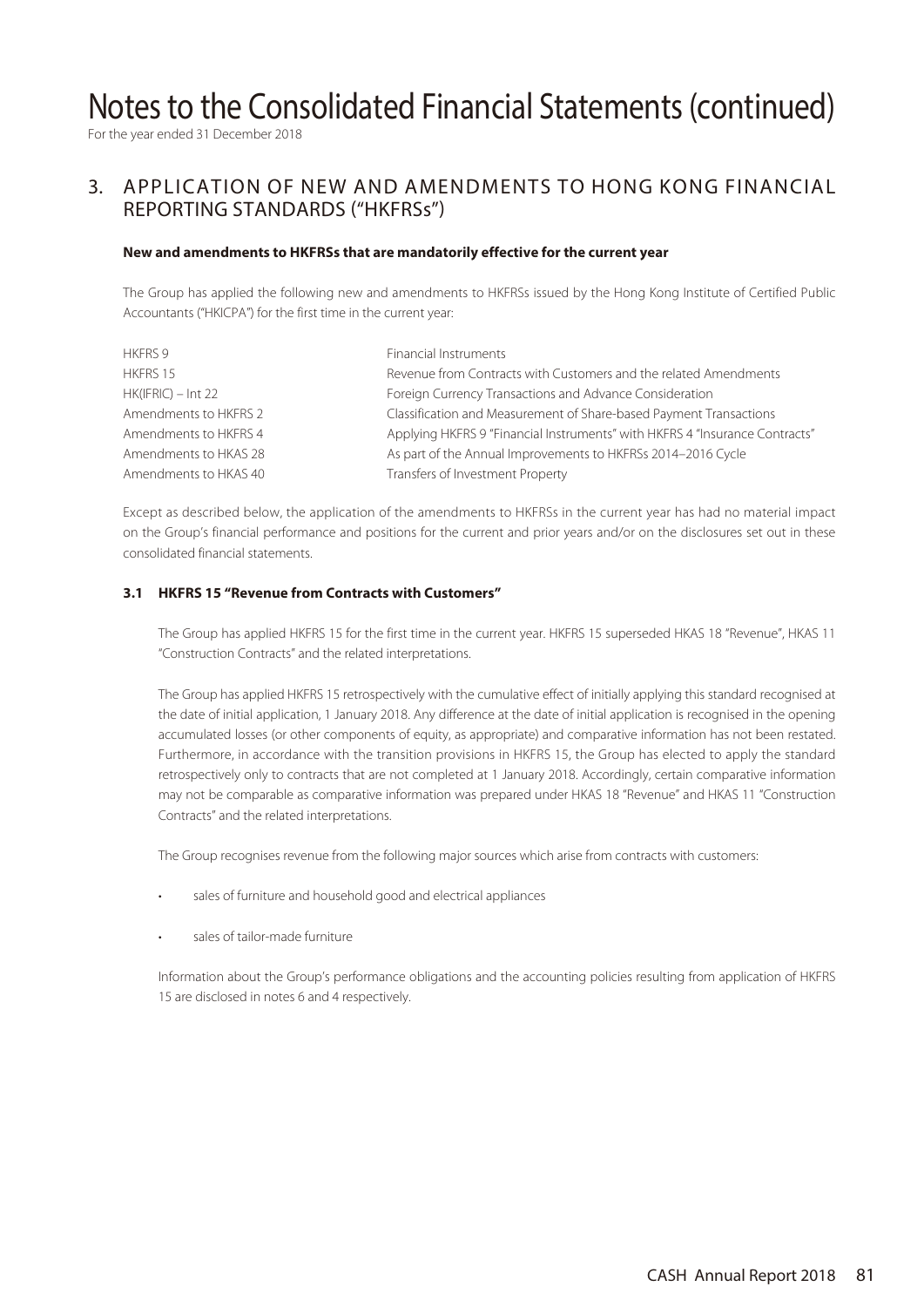For the year ended 31 December 2018

## 3. APPLICATION OF NEW AND AMENDMENTS TO HONG KONG FINANCIAL REPORTING STANDARDS ("HKFRSs") (continued)

### **3.1 HKFRS 15 "Revenue from Contracts with Customers" (continued)**

#### *Summary of effects arising from initial application of HKFRS 15*

The following adjustment was made to the amounts recognised in the consolidated statement of financial position at 1 January 2018. Line items that were not affected by the changes have not been included.

|                                                                                       | Carrying<br>amounts<br>previously<br>reported at |                                               | <b>Carrying</b><br>amounts<br>under<br><b>HKFRS 15 at</b> |
|---------------------------------------------------------------------------------------|--------------------------------------------------|-----------------------------------------------|-----------------------------------------------------------|
|                                                                                       | 31 December 2017<br><b>HKS'000</b>               | <b>Reclassification</b><br>HK\$'000<br>(Note) | 1 January 2018<br>HK\$'000                                |
| Current liabilities<br>Accrued liabilities and other payables<br>Contract liabilities | 118,712                                          | (18,065)<br>18,065                            | 100,647<br>18,065                                         |

Note: As at 1 January 2018, advances from customers of HK\$13,596,000 in respect of tailor-made furniture contracts and deferred revenue for the award credits granted under customer loyalty programme of HK\$4,469,000 previously included in accrued liabilities and other payables were reclassified to contract liabilities.

The following tables summarise the impacts of applying HKFRS 15 on the Group's consolidated statement of financial position as at 31 December 2018 and the consolidated statement of cash flows for the current year for each of the line items affected. Line items that were not affected by the changes have not been included.

Impact on the consolidated statement of financial position

|                                                               | As reported     | <b>Adjustment</b> | <b>Amounts without</b><br>application of<br><b>HKFRS 15</b> |
|---------------------------------------------------------------|-----------------|-------------------|-------------------------------------------------------------|
|                                                               | <b>HK\$'000</b> | <b>HKS'000</b>    | <b>HKS'000</b>                                              |
| Current liabilities<br>Accrued liabilities and other payables | 63,789          | 23,140            | 86.929                                                      |
| Contract liabilities                                          | 23,140          | (23, 140)         |                                                             |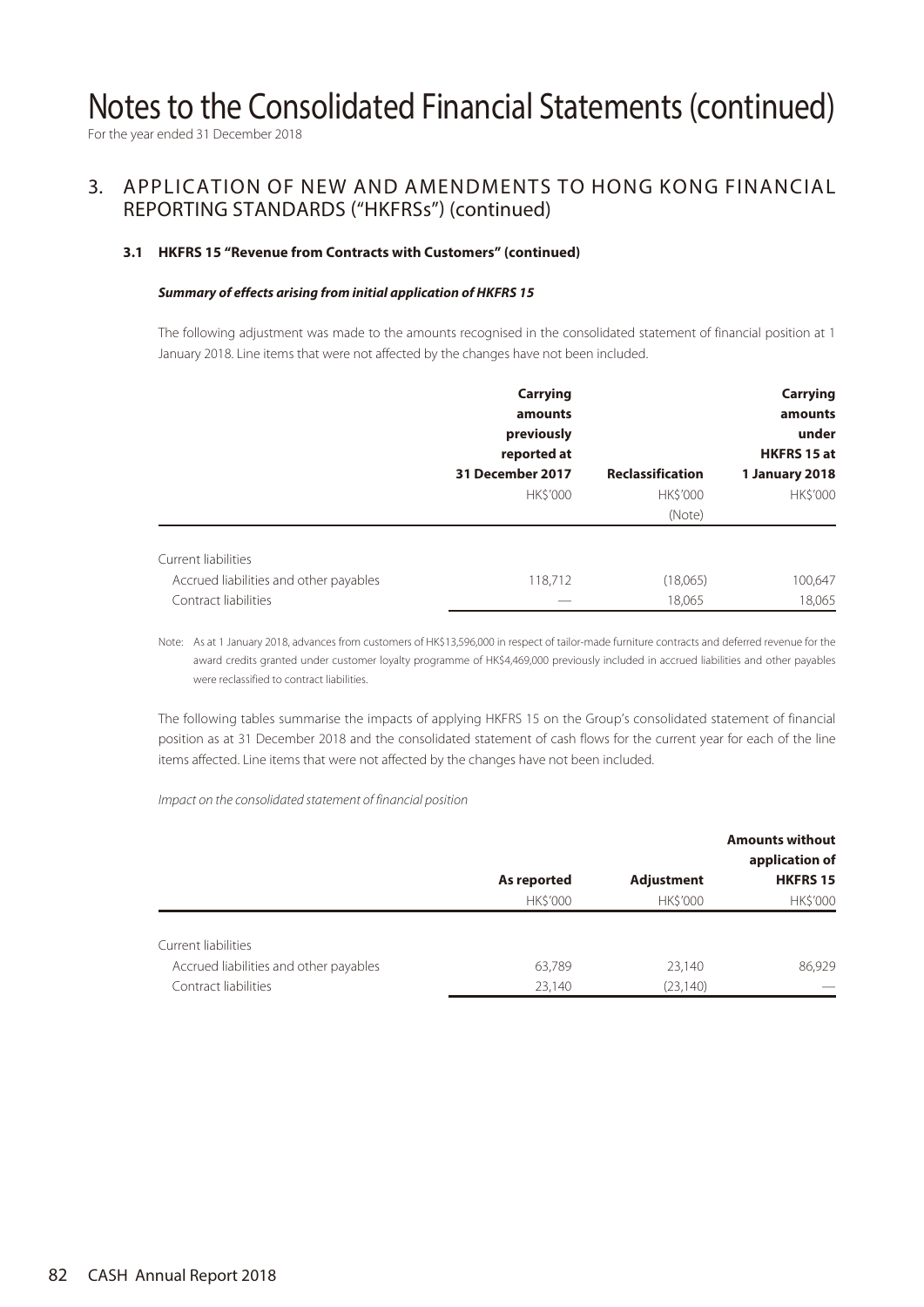For the year ended 31 December 2018

## 3. APPLICATION OF NEW AND AMENDMENTS TO HONG KONG FINANCIAL REPORTING STANDARDS ("HKFRSs") (continued)

### **3.1 HKFRS 15 "Revenue from Contracts with Customers" (continued)**

#### *Summary of effects arising from initial application of HKFRS 15 (continued)*

Impact on the consolidated statement of cash flows

|                                                                 |                |                   | <b>Amounts without</b><br>application of |
|-----------------------------------------------------------------|----------------|-------------------|------------------------------------------|
|                                                                 | As reported    | <b>Adjustment</b> | <b>HKFRS 15</b>                          |
|                                                                 | <b>HKS'000</b> | <b>HKS'000</b>    | <b>HK\$'000</b>                          |
| Operating cash flows before movements                           |                |                   |                                          |
| in working capital<br>Decrease in accrued liabilities and other |                |                   |                                          |
| payables                                                        | (34,825)       | 5,075             | (29,750)                                 |
| Increase in contract liabilities                                | 5.075          | (5,075)           |                                          |

Under HKAS 18, revenue from the sale of goods arising from retailing business is recognised upon transfer of significant risks and rewards of ownership of the goods, which is when the goods are delivered and titles have passed. Under HKFRS 15, revenue will be recognised when control over the goods is transferred to the customer. There is no material impact on the timing and amounts of revenue recognised upon the application of HKFRS 15 on 1 January 2018.

## **3.2 HKFRS 9 "Financial Instruments" and the related amendments**

In the current year, the Group has applied HKFRS 9 and the related consequential amendments to other HKFRSs. HKFRS 9 introduces new requirements for 1) the classification and measurement of financial assets and financial liabilities; 2) expected credit losses ("ECL") for financial assets and other items; and 3) general hedge accounting.

The Group has applied HKFRS 9 in accordance with the transition provisions set out in HKFRS 9, i.e. applied the classification and measurement requirements (including impairment under ECL model) retrospectively to instruments that have not been derecognised as at 1 January 2018 (date of initial application) and has not applied the requirements to instruments that have already been derecognised as at 1 January 2018. The difference between carrying amounts as at 31 December 2017 and the carrying amounts as at 1 January 2018 are recognised in the opening accumulated losses and other components of equity, without restating comparative information.

Accounting policies resulting from application of HKFRS 9 are disclosed in note 4.

### *Classification and measurement of financial assets*

All financial assets and financial liabilities continue to be measured on the same bases as were previously measured under HKAS 39.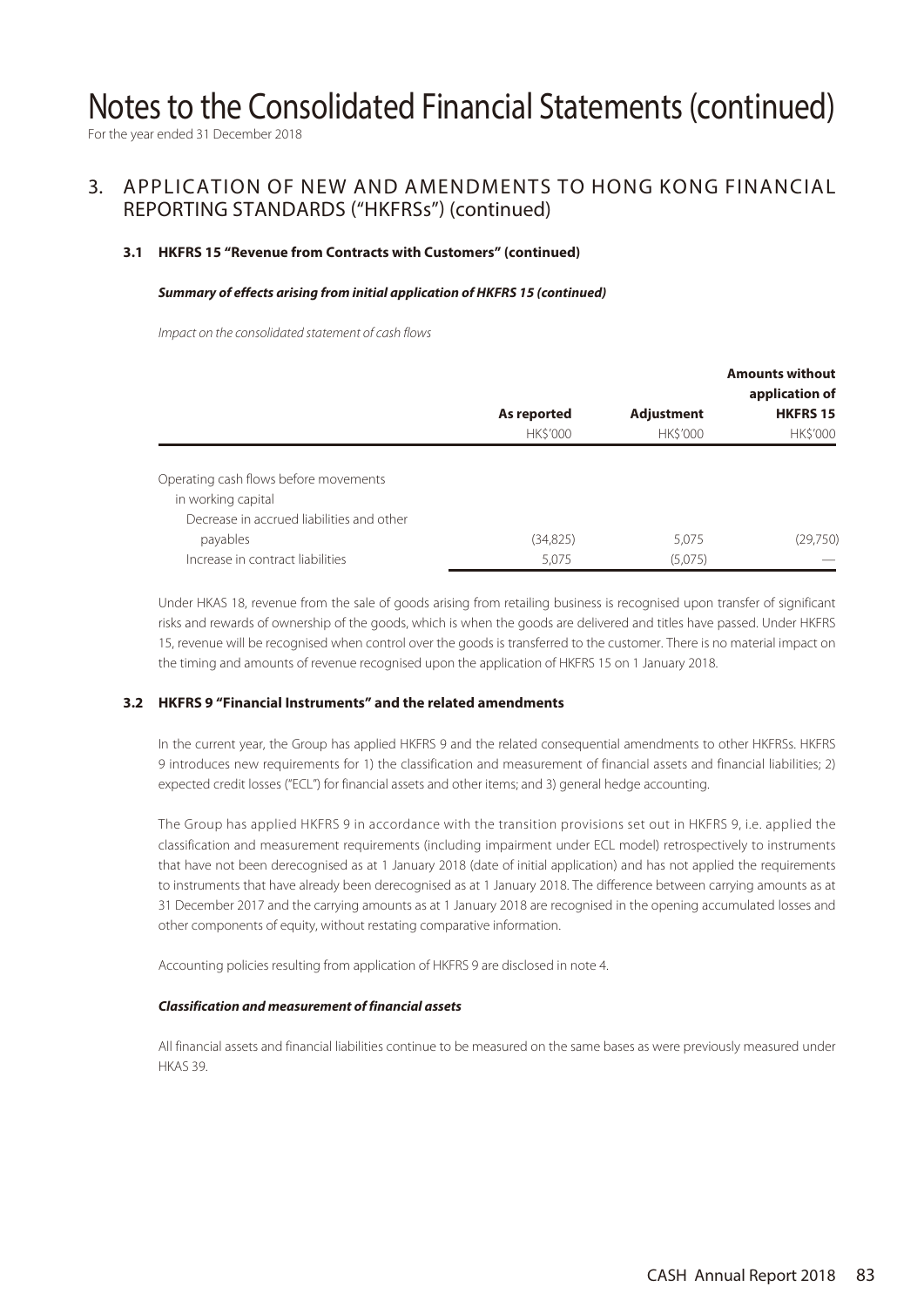For the year ended 31 December 2018

## 3. APPLICATION OF NEW AND AMENDMENTS TO HONG KONG FINANCIAL REPORTING STANDARDS ("HKFRSs") (continued)

### **3.2 HKFRS 9 "Financial Instruments" and the related amendments (continued)**

#### *Impairment of financial assets*

As at 1 January 2018, the directors of the Company reviewed and assessed the Group's existing financial assets for impairment using reasonable and supportable information that is available without undue cost or effort in accordance with the requirements of HKFRS 9.

The Group applies simplified approach to measure ECL which uses a lifetime ECL for all accounts receivable arising from retailing business. To measure the ECL, accounts receivable arising from retailing business are assessed individually for each debtor based on past due analysis. Based on assessment by the management of the Group, the ECL for accounts receivable arising from retailing business is insignificant.

ECL for other financial assets at amortised cost, including loans receivable, receivables from securities brokers, amount due from an associate, other receivables and deposits, pledged bank deposits and bank balances, are assessed on 12-month ECL basis as there had been no significant increase in credit risk since initial recognition.

For receivables from securities brokers, pledged bank deposits and bank balances, the Group considers the risk of default is low and 12-month ECL is insignificant as the Group only transacts with reputable banks and securities brokers with high credit ratings among rating agencies.

For loans receivable, amount due from an associate, other receivables and deposits, the management of the Group makes periodic individual assessment on the their carrying amounts, based on historical settlement records and past experience with available reasonable and supportive forward-looking information. Based on assessment by the management of the Group, management of the Group considers that the 12-month ECL for these balances is insignificant.

#### **New and amendments to HKFRSs in issue but not yet effective**

The Group has not early applied the following new and amendments to HKFRSs that have been issued but are not yet effective:

| HKFRS 16                           | l eases <sup>1</sup>                                              |
|------------------------------------|-------------------------------------------------------------------|
| HKFRS 17                           | Insurance Contracts <sup>3</sup>                                  |
| $HK(IFRIC) - Int 23$               | Uncertainty over Income Tax Treatments <sup>1</sup>               |
| Amendments to HKFRS 3              | Definition of a Business <sup>4</sup>                             |
| Amendments to HKFRS 9              | Prepayment Features with Negative Compensation <sup>1</sup>       |
| Amendments to HKFRS 10 and HKAS 28 | Sale or Contribution of Assets between an Investor and            |
|                                    | its Associate or Joint Venture <sup>2</sup>                       |
| Amendments to HKAS 1 and HKAS 8    | Definition of Material <sup>5</sup>                               |
| Amendments to HKAS 19              | Plan Amendment, Curtailment or Settlement <sup>1</sup>            |
| Amendments to HKAS 28              | Long-term Interests in Associates and Joint Ventures <sup>1</sup> |
| Amendments to HKFRSs               | Annual Improvements to HKFRSs 2015-2017 Cycle <sup>1</sup>        |
|                                    |                                                                   |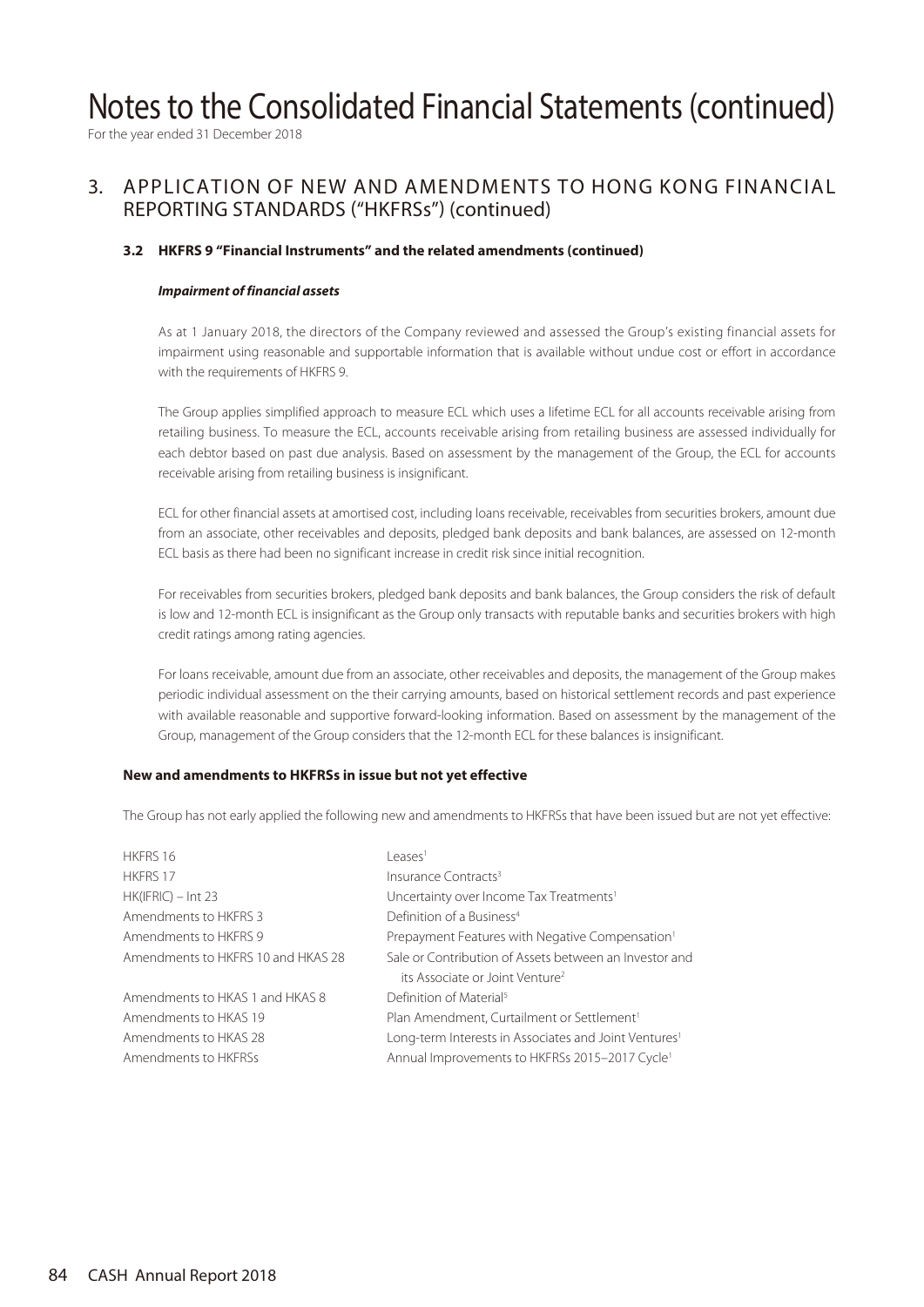For the year ended 31 December 2018

## 3. APPLICATION OF NEW AND AMENDMENTS TO HONG KONG FINANCIAL REPORTING STANDARDS ("HKFRSs") (continued)

#### **New and amendments to HKFRSs in issue but not effective (continued)**

- 1 Effective for annual periods beginning on or after 1 January 2019
- 2 Effective for annual periods beginning on or after a date to be determined
- 3 Effective for annual periods beginning on or after 1 January 2021
- 4 Effective for business combinations and asset acquisitions for which the acquisition date is on or after the beginning of the first annual period beginning on or after 1 January 2020
- 5 Effective for annual periods beginning on or after 1 January 2020

Except for the new HKFRSs and amendments to mentioned below, the directors of the Company anticipate that the application of all other new and amendments to HKFRSs will have no material impact on the consolidated financial statements in the foreseeable future.

#### **HKFRS 16 "Leases"**

HKFRS 16 introduces a comprehensive model for the identification of lease arrangements and accounting treatments for both lessors and lessees. HKFRS 16 will supersede HKAS 17 "Leases" and the related interpretations when it becomes effective.

HKFRS 16 distinguishes lease and service contracts on the basis of whether an identified asset is controlled by a customer.

Distinctions of operating leases and finance leases are removed for lessee accounting, and is replaced with a single model where a right-of-use asset and a corresponding liability have to be recognised for all leases by lessees, except for short-term leases and leases of low value assets.

The right-of-use asset is initially measured at cost and subsequently measured at cost (subject to certain exceptions) less accumulated depreciation and impairment losses, adjusted for any remeasurement of the lease liability. The lease liability is initially measured at the present value of the lease payments that are not paid at that date. Subsequently, the lease liability is adjusted for interest and lease payments, as well as the impact of lease modifications, amongst others. For the classification of cash flows, the Group currently presents operating lease payments as operating cash flows. Upon application of HKFRS 16, lease payments in relation to lease liability will be allocated into a principal and an interest portion which will be presented as financing cash flows by the Group.

Under HKAS 17, the Group has already recognised an asset and a related finance lease lability for finance lease arrangement. The application of HKFRS 16 may result in potential changes in classification of these assets depending on whether the Group presents right-of-use assets separately or within the same line item at which the corresponding underlying assets would be presented if they were owned.

Furthermore, extensive disclosures are required by HKFRS 16.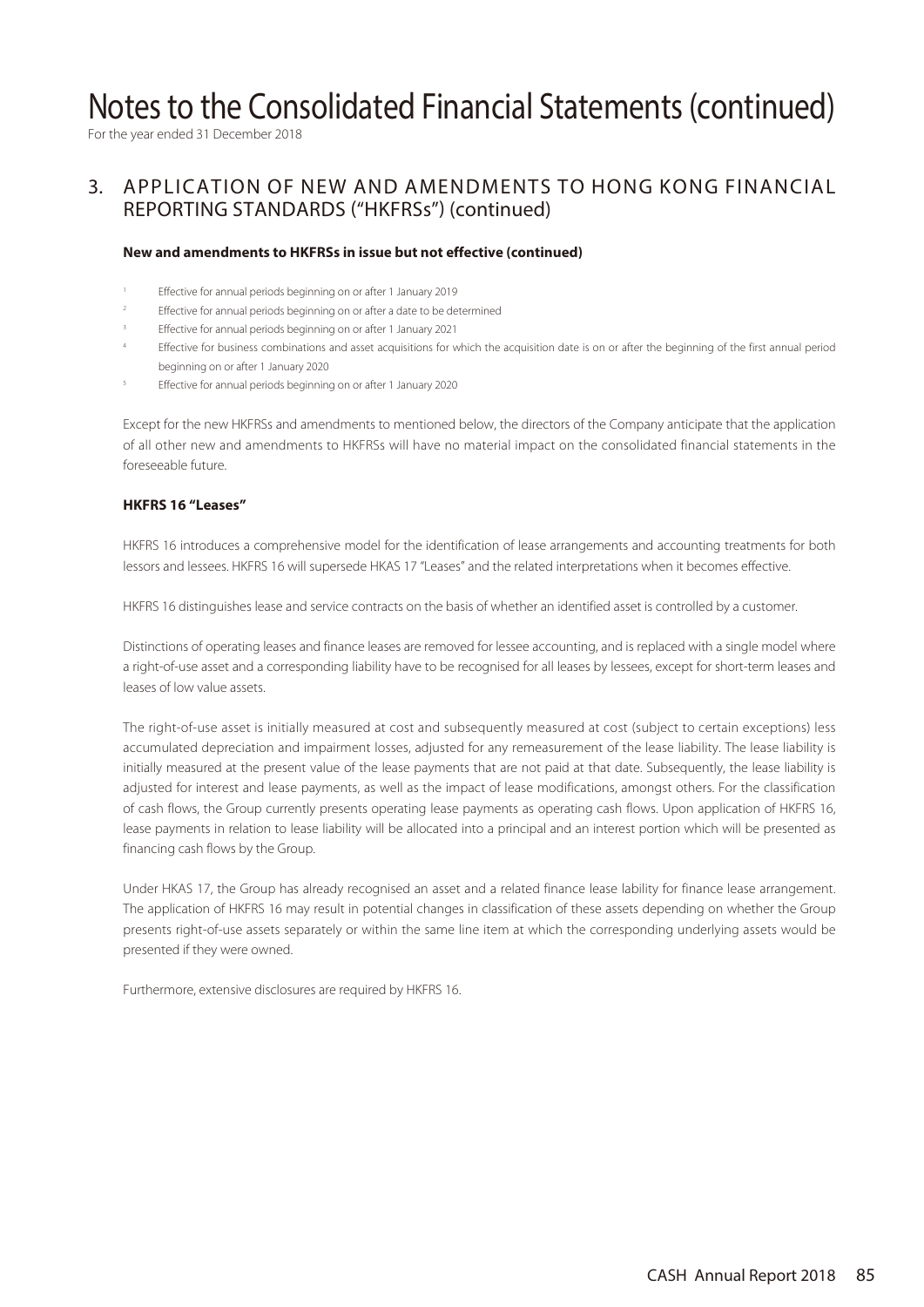For the year ended 31 December 2018

## 3. APPLICATION OF NEW AND AMENDMENTS TO HONG KONG FINANCIAL REPORTING STANDARDS ("HKFRSs") (continued)

### **HKFRS 16 "Leases" (continued)**

As at 31 December 2018, the Group has non-cancellable operating lease commitment of HK\$478,613,000 as disclosed in note 34. A preliminary assessment indicates that these arrangements will meet the definition of a lease. Upon application of HKFRS 16, the Group will recognise a right-of-use asset and a corresponding liability in respect of all these leases.

In addition, the Group currently considers refundable rental deposits paid of HK\$49,975,000 as at 31 December 2018 as rights and obligations under leases to which HKAS 17 applies. Based on the definition of lease payments under HKFRS 16, such deposits are not payments relating to the right to use the underlying assets, accordingly, the carrying amounts of such deposits may be adjusted to amortised cost. Adjustments to refundable rental deposits paid would be considered as additional lease payments and included in the carrying amount of right-of-use assets.

Furthermore, the application of new requirements may result in changes in measurement, presentation and disclosure as indicated above. The Group intends to elect the practical expedient to apply HKFRS 16 to contracts that were previously identified as leases applying HKAS 17 and HK(IFRIC) – Int 4 "Determining whether an Arrangement contains a Lease" and not apply this standard to contracts that were not previously identified as containing a lease applying HKAS 17 and HK(IFRIC) – Int 4. Therefore, the Group will not reassess whether the contracts are, or contain a lease which already existed prior to the date of initial application. Furthermore, the Group intends to elect the modified retrospective approach for the application of HKFRS 16 as lessee and will recognise the cumulative effect of initial application to opening accumulated losses without restating comparative information.

#### **Amendments to HKAS 1 and HKAS 8 "Definition of Material"**

The amendments provide refinements to the definition of material by including additional guidance and explanations in making materiality judgements. The amendments also align the definition across all HKFRSs and will be mandatorily effective for the Group's annual period beginning on 1 January 2020. The application of the amendments is not expected to have significant impact on the financial position and performance of the Group but may affect the presentation and disclosures in the consolidated financial statements.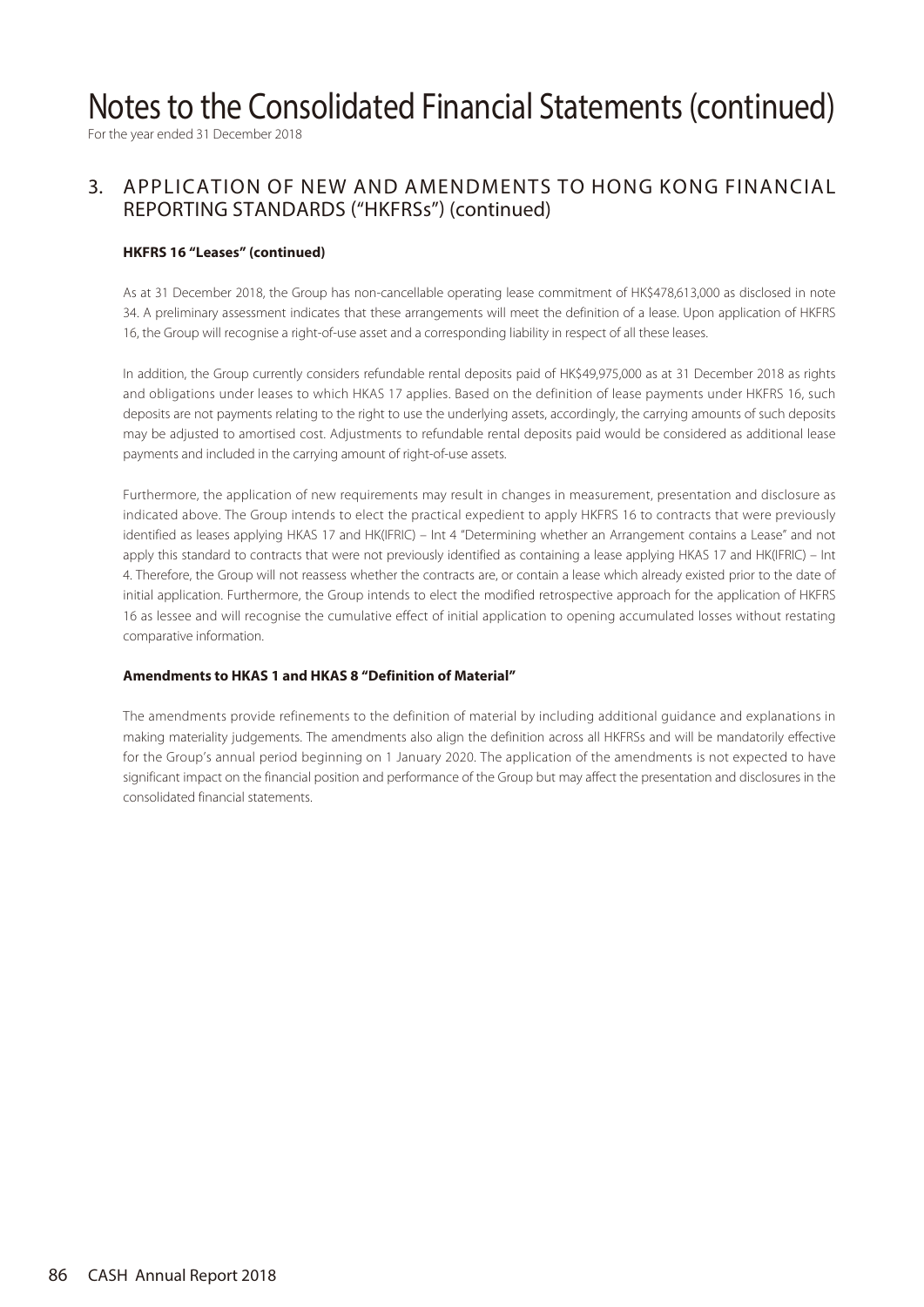For the year ended 31 December 2018

# 4. SIGNIFICANT ACCOUNTING POLICIES

The consolidated financial statements have been prepared in accordance with HKFRS issued by the HKICPA. In addition, the consolidated financial statements include applicable disclosures required by the Rules Governing the Listing of Securities on the Stock Exchange ("Listing Rules") and by the Hong Kong Companies Ordinance.

The consolidated financial statements have been prepared on the historical cost basis except for certain financial instruments that are measured at fair values at the end of the reporting period, as explained in the accounting policies set out below.

Historical cost is generally based on the fair value of the consideration given in exchange for goods and services.

Fair value is the price that would be received to sell an asset or paid to transfer a liability in an orderly transaction between market participants at the measurement date, regardless of whether that price is directly observable or estimated using another valuation technique. In estimating the fair value of an asset or a liability, the Group takes into account the characteristics of the asset or liability if market participants would take those characteristics into account when pricing the asset or liability at the measurement date. Fair value for measurement and/or disclosure purposes in these consolidated financial statements is determined on such a basis, except for share-based payment transactions that are within the scope of HKFRS 2 "Share-based Payment", leasing transactions that are within the scope of HKAS 17 "Leases", and measurements that have some similarities to fair value but are not fair value, such as net realisable value in HKAS 2 "Inventories" or value in use in HKAS 36 "Impairment of Assets".

In addition, for financial reporting purposes, fair value measurements are categorised into Level 1, 2 or 3 based on the degree to which the inputs to the fair value measurements are observable and the significance of the inputs to the fair value measurement in its entirety, which are described as follows:

- Level 1 inputs are quoted prices (unadjusted) in active markets for identical assets or liabilities that the entity can access at the measurement date;
- Level 2 inputs are inputs, other than quoted prices included within Level 1, that are observable for the asset or liability, either directly or indirectly; and
- Level 3 inputs are unobservable inputs for the asset or liability.

The principal accounting policies are set out below.

### **Basis of consolidation**

The consolidated financial statements incorporate the financial statements of the Company and entities controlled by the Company and its subsidiaries. Control is achieved when the Company:

- has power over the investee (i.e. existing rights that give it the current ability to direct the relevant activities of the investee);
- is exposed, or has rights, to variable returns from its involvement with the investee; and
- has the ability to use its power over the investee to affect its returns.

The Group reassesses whether or not it controls an investee if facts and circumstances indicate that there are changes to one or more of the three elements of control listed above.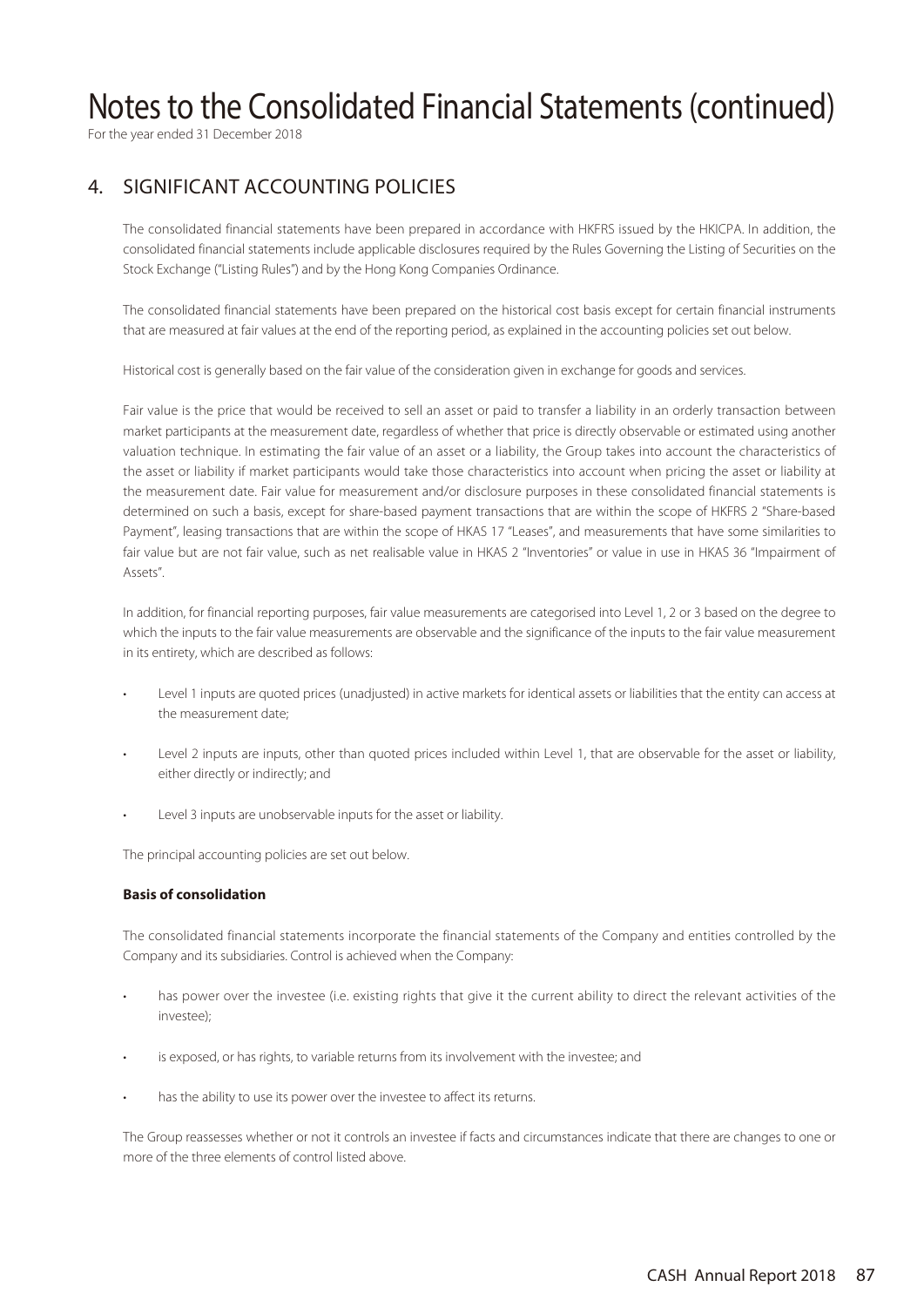For the year ended 31 December 2018

## 4. SIGNIFICANT ACCOUNTING POLICIES (continued)

## **Basis of consolidation (continued)**

When the Group has less than a majority of the voting rights of an investee, it has power over the investee when the voting rights are sufficient to give it the practical ability to direct the relevant activities of the investee unilaterally. The Group considers all relevant facts and circumstances in assessing whether or not the Group's voting rights in an investee are sufficient to give it power, including:

- the size of the Group's holding of voting rights relative to the size and dispersion of holdings of the other vote holders;
- potential voting rights held by the Group, other vote holders or other parties;
- rights arising from other contractual arrangements; and
- any additional facts and circumstances that indicate that the Group has, or does not have, the current ability to direct the relevant activities at the time that decisions need to be made, including voting patterns at previous shareholders' meetings.

Consolidation of a subsidiary begins when the Group obtains control over the subsidiary and ceases when the Group loses control of the subsidiary. Specifically, income and expenses of a subsidiary acquired or disposed of during the year are included in the consolidated statement of profit or loss and other comprehensive income from the date the Group gains control until the date when the Group ceases to control the subsidiary.

Profit or loss and each component of other comprehensive income are attributed to owners of the Company and to the noncontrolling interests. Total comprehensive income of subsidiaries is attributed to owners of the Company and to the noncontrolling interests even if this results in the non-controlling interests having a deficit balance.

When necessary, adjustments are made to the financial statements of subsidiaries to bring their accounting policies into line with the Group's accounting policies.

All intragroup assets and liabilities, equity, income, expenses and cash flows relating to transactions between members of the Group are eliminated in full on consolidation.

Non-controlling interests in subsidiaries are presented separately from the Group's equity therein, which represent present ownership interests entitling their holders to a proportionate share of net assets of the relevant subsidiaries upon liquidation.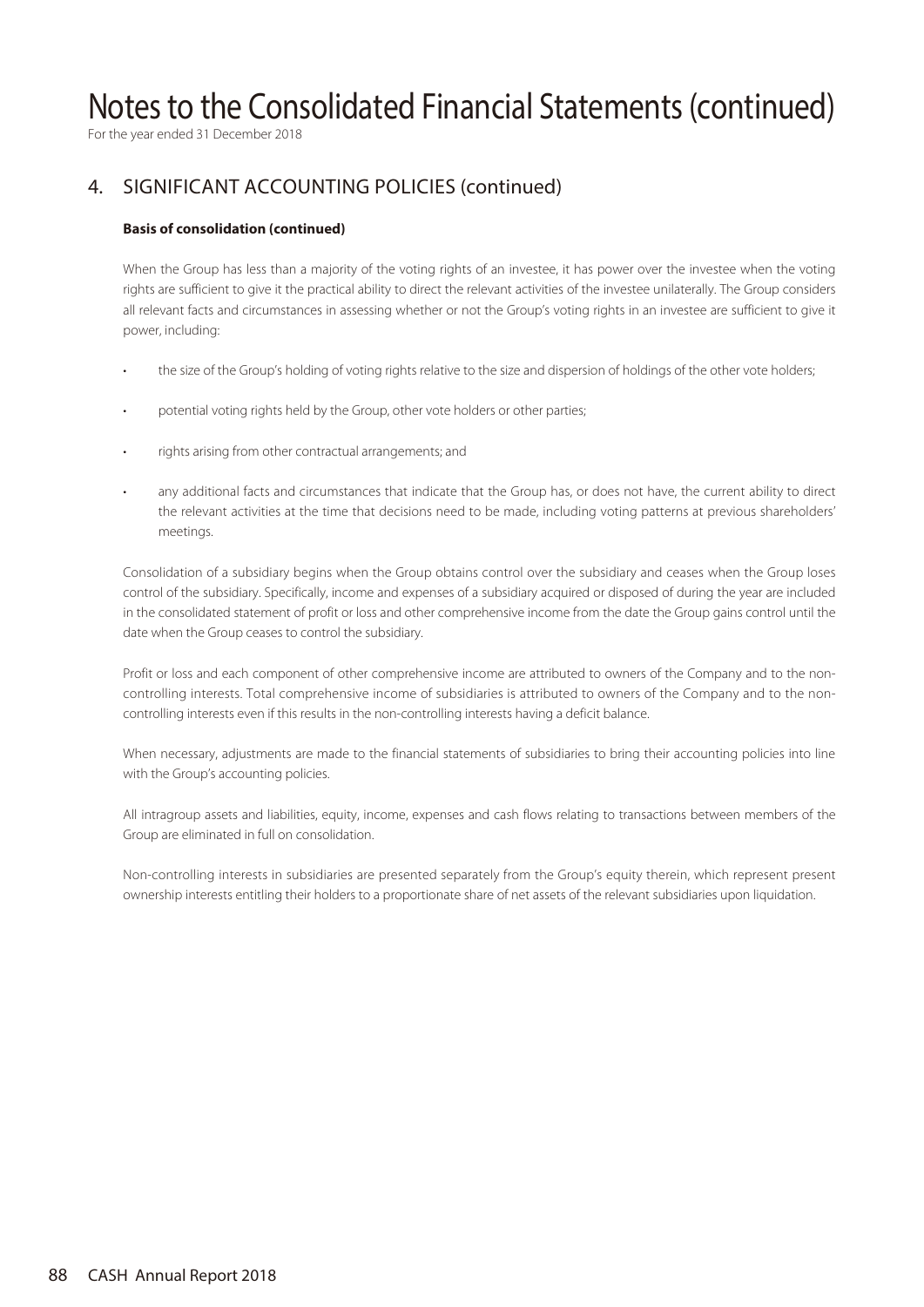For the year ended 31 December 2018

## 4. SIGNIFICANT ACCOUNTING POLICIES (continued)

### **Basis of consolidation (continued)**

### *Changes in the Group's interests in existing subsidiaries*

Changes in the Group's interests in subsidiaries that do not result in the Group losing control over the subsidiaries are accounted for as equity transactions. The carrying amounts of the Group's relevant components of equity and the non-controlling interests are adjusted to reflect the changes in their relative interests in the subsidiaries, including re-attribution of relevant reserves between the Group and the non-controlling interests according to the Group's and the non-controlling interests' proportionate interests.

Any difference between the amount by which the non-controlling interests are adjusted, and the fair value of the consideration paid or received is recognised directly in equity and attributed to owners of the Company.

When the Group loses control of a subsidiary, the assets and liabilities of that subsidiary and non-controlling interests (if any) are derecognised. A gain or loss is recognised in profit or loss and is calculated as the difference between (i) the aggregate of the fair value of the consideration received and the fair value of any retained interest and (ii) the carrying amount of the assets and liabilities of the subsidiary attributable to owners of the Company. All amounts previously recognised in other comprehensive income in relation to that subsidiary are accounted for as if the Group had directly disposed of the related assets or liabilities of the subsidiary (i.e. reclassified to profit or loss or transferred to another category of equity as specified/permitted by applicable HKFRSs). The fair value of any investment retained in the former subsidiary at the date when control is lost is regarded as the fair value on initial recognition for subsequent accounting under HKFRS 9/HKAS 39 or, when applicable, the cost on initial recognition of an investment in an associate.

### **Goodwill**

Goodwill arising on an acquisition of a business is carried at cost as established at the date of acquisition of the business less any accumulated impairment losses, if any.

For the purposes of impairment testing, goodwill is allocated to each of the Group's cash-generating units (or group of cashgenerating units) that is expected to benefit from the synergies of the combination, which represent the lowest level at which the goodwill is monitored for internal management purposes and not larger than an operating segment.

A cash-generating unit (or group of cash-generating units) to which goodwill has been allocated is tested for impairment annually, or more frequently whenever there is indication that the unit may be impaired. For goodwill arising on an acquisition in a reporting period, the cash-generating unit (or group of cash-generating units) to which goodwill has been allocated is tested for impairment before the end of that reporting period. If the recoverable amount of the cash-generating unit is less than the carrying amount of the unit, the impairment loss is allocated first to reduce the carrying amount of any goodwill allocated to the unit and then to the other assets of the unit pro-rata on the basis of the carrying amount of each asset in the unit (or group of cash-generating units).

On disposal of the relevant cash-generating unit or any of the cash-generating unit within the group of cash-generating units, the attributable amount of goodwill is included in the determination of the amount of profit or loss on disposal. When the Group disposes of an operation within the cash-generating unit (or a cash-generating unit within a group of cash-generating units), the amount of goodwill disposed of is measured on the basis of the relative values of the operation (or the cashgenerating unit) disposed of and the portion of the cash-generating unit (or the group of cash-generating units) retained.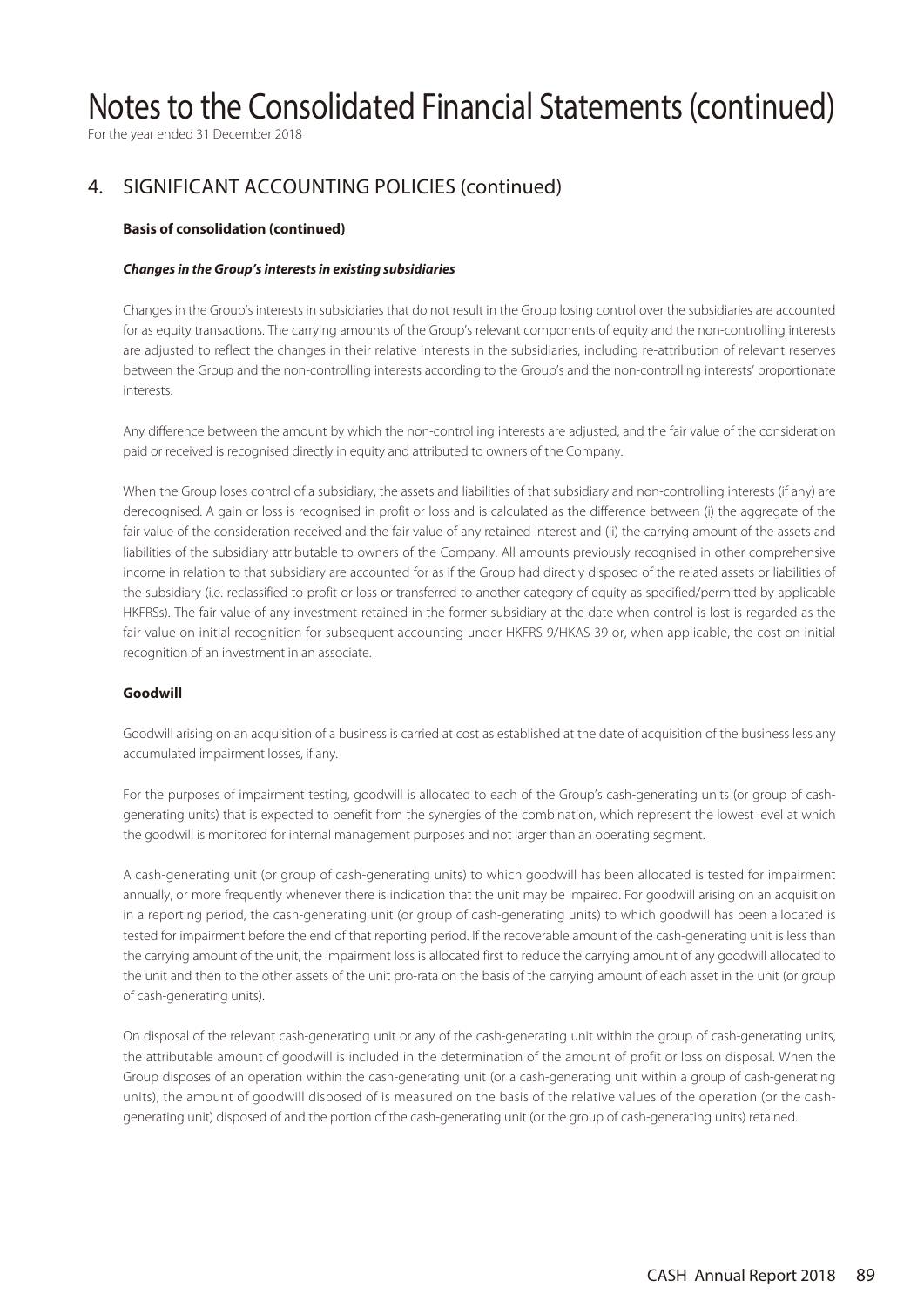For the year ended 31 December 2018

# 4. SIGNIFICANT ACCOUNTING POLICIES (continued)

## **Investment in associates**

An associate is an entity over which the Group has significant influence. Significant influence is the power to participate in the financial and operating policy decisions of the investee but is not control or joint control over those policies.

The results and assets and liabilities of an associate are incorporated in these consolidated financial statements using the equity method of accounting. The financial statements of associates used for equity accounting purposes are prepared using uniform accounting policies as those of the Group for like transactions and events in similar circumstances. Under the equity method, investment in an associate is initially recognised in the consolidated statement of financial position at cost, and adjusted thereafter to recognise the Group's share of the profit or loss and other comprehensive income of the associate. Changes in net assets of the associate other than profit or loss and other comprehensive income are not accounted for unless such changes resulted in changes in ownership interest held by the Group. When the Group's share of losses of an associate exceeds the Group's interest in that associate (which includes any long-term interests that, in substance, form part of the Group's net investment in the associate), the Group discontinues recognising its share of further losses. Additional losses are recognised only to the extent that the Group has incurred legal or constructive obligations or made payments on behalf of the associate.

An investment in an associate is accounted for using the equity method from the date on which the investee becomes an associate. On acquisition of the investment in an associate, any excess of the cost of the investment over the Group's share of the net fair value of the identifiable assets and liabilities of the investee is recognised as goodwill, which is included within the carrying amount of the investment. Any excess of the Group's share of the net fair value of the identifiable assets and liabilities over the cost of the investment, after reassessment, is recognised immediately in profit or loss in the period in which the investment is acquired.

The Group assesses whether there is an objective evidence that the interest in an associate may be impaired. When any objective evidence exists, the entire carrying amount of the investment (including goodwill) is tested for impairment in accordance with HKAS 36 "Impairment of Assets" as a single asset by comparing its recoverable amount (higher of value in use and fair value less costs of disposal) with its carrying amount. Any impairment loss recognised forms part of the carrying amount of the investment. Any reversal of that impairment loss is recognised in accordance with HKAS 36 to the extent that the recoverable amount of the investment subsequently increases.

When a group entity transacts with an associate of the Group, profits and losses resulting from the transactions with the associate are recognised in the Group's consolidated financial statements only to the extent of interests in the associate that are not related to the Group.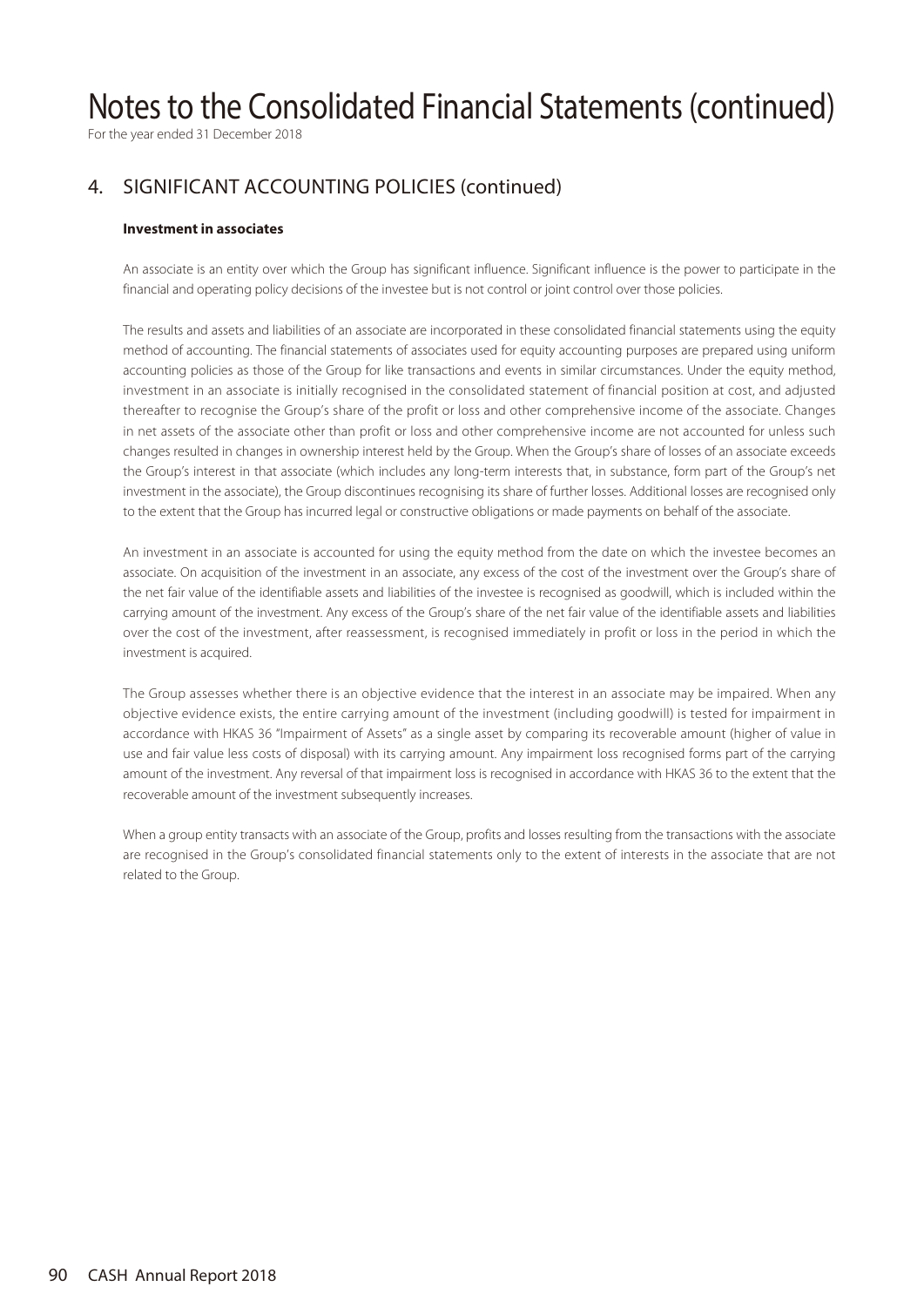For the year ended 31 December 2018

# 4. SIGNIFICANT ACCOUNTING POLICIES (continued)

## **Revenue from contracts with customers (upon application of HKFRS 15 in accordance with transitions in note 3)**

Under HKFRS 15, the Group recognises revenue when (or as) a performance obligation is satisfied, i.e. when "control" of the goods or services underlying the particular performance obligation is transferred to the customer.

A performance obligation represents a good or service (or a bundle of goods or services) that is distinct or a series of distinct goods or services that are substantially the same.

Control is transferred over time and revenue is recognised over time by reference to the progress towards complete satisfaction of the relevant performance obligation if one of the following criteria is met:

- the customer simultaneously receives and consumes the benefits provided by the Group's performance as the Group performs;
- the Group's performance creates and enhances an asset that the customer controls as the Group performs; or
- the Group's performance does not create an asset with an alternative use to the Group and the Group has an enforceable right to payment for performance completed to date.

Otherwise, revenue is recognised at a point in time when the customer obtains control of the distinct good or service.

A contract liability represents the Group's obligation to transfer goods or services to a customer for which the Group has received consideration (or an amount of consideration is due) from the customer.

A contract asset and a contract liability relating to a contract are accounted for and presented on a net basis.

#### *Over time revenue recognition: measurement of progress towards complete satisfaction of a performance obligation*

The progress towards complete satisfaction of a performance obligation is measured based on input method, which is to recognise revenue on the basis of the Group's efforts or inputs to the satisfaction of a performance obligation relative to the total expected inputs to the satisfaction of that performance obligation, that best depict the Group's performance in transferring control of goods or services.

### *Contracts with multiple performance obligations (including allocation of transaction price)*

For contracts that contain more than one performance obligations (sales of goods and award credits for customers under the Group's customer loyalty scheme), the Group allocates the transaction price to each performance obligation on a relative standalone selling price basis.

The stand-alone selling price of the distinct good or service underlying each performance obligation is determined at contract inception. It represents the price at which the Group would sell a promised good or service separately to a customer. If a standalone selling price is not directly observable, the Group estimates it using appropriate techniques such that the transaction price ultimately allocated to any performance obligation reflects the amount of consideration to which the Group expects to be entitled in exchange for transferring the promised goods or services to the customer.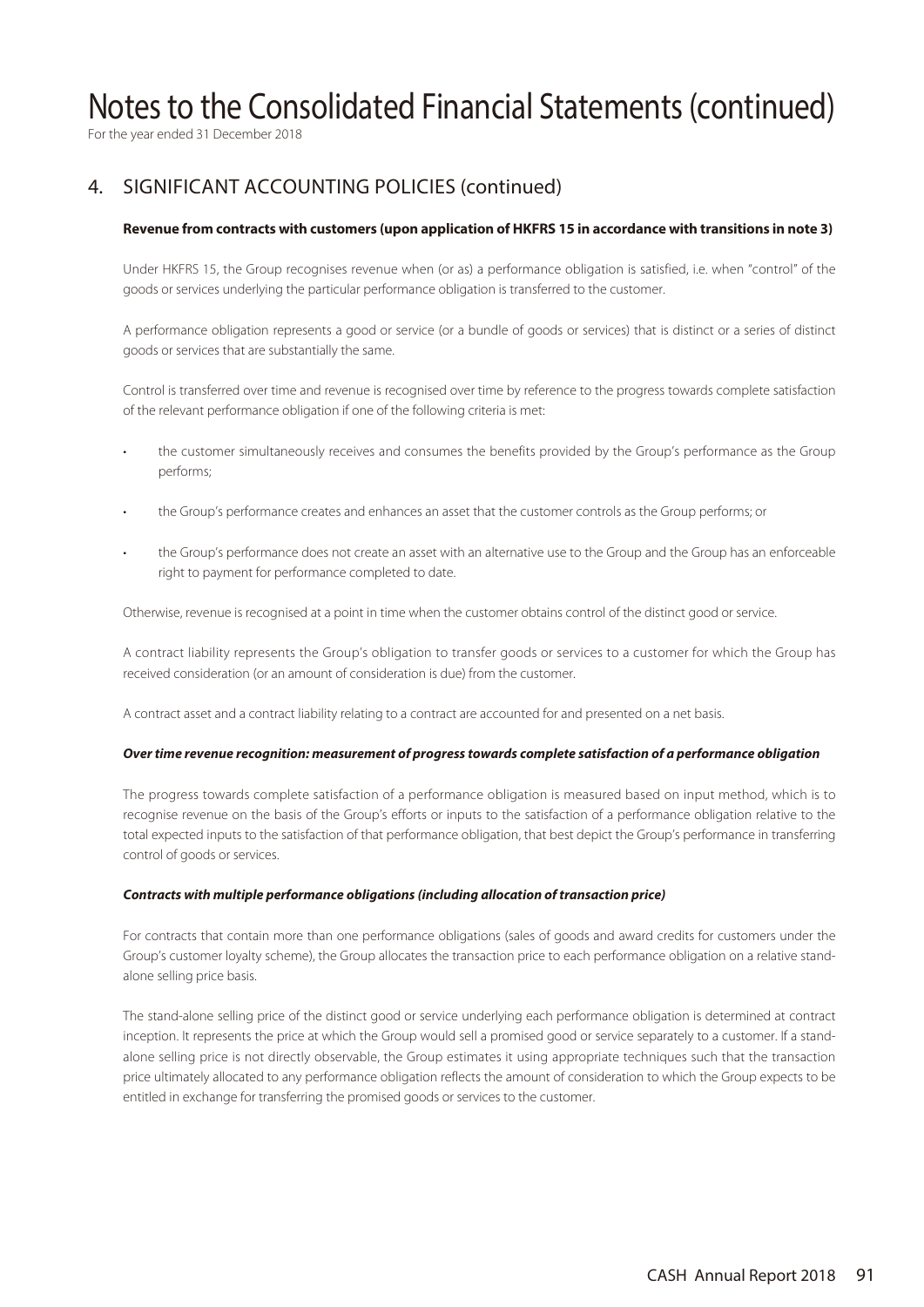For the year ended 31 December 2018

## 4. SIGNIFICANT ACCOUNTING POLICIES (continued)

## **Revenue recognition (prior to 1 January 2018)**

Revenue is measured at the fair value of the consideration received or receivable. Revenue is reduced for estimated customer returns, rebates and other similar allowances.

Revenue is recognised when the amount of revenue can be reliably measured; when it is probable that future economic benefits will flow to the Group and when specific criteria have been met for each of the Group's activities, as described below.

Revenue or income arising from financial services are recognised on the following basis:

- Commission income for broking business is recorded as income on a trade date basis;
- Advisory and other fee income are recognised when the relevant transactions have been arranged or the relevant services have been rendered; and
- Interest income is accrued on a time basis, by reference to the principal outstanding and at the effective interest rate applicable, which is the rate that exactly discounts the estimated future cash receipts through the expected life of the financial asset to that asset's net carrying amount on initial recognition.

Revenue from the sale of goods arising from retailing business is recognised when the goods are delivered and titles have passed.

Sales of goods that result in award credits for customers, under the Group's customer loyalty scheme, are accounted for as multiple element revenue transactions and the fair value of the consideration received or receivable is allocated between the goods supplied and the award credits granted. The consideration allocated to the award credits is measured by reference to the fair value of the awards for which they could be redeemed. Such consideration is not recognised as revenue at the time of the initial sale transaction – but is deferred and recognised as revenue when the award credits are redeemed and the Group's obligations have been fulfilled.

Service income from online game business are recognised when services are provided.

Interest income from a financial asset is accrued on a time basis, by reference to the principal outstanding and at the effective interest rate applicable, which is the rate that exactly discounts the estimated future cash receipts through the expected life of the financial asset to that asset's net carrying amount on initial recognition.

Dividend income from investments is recognised when the shareholders' rights to receive payment have been established.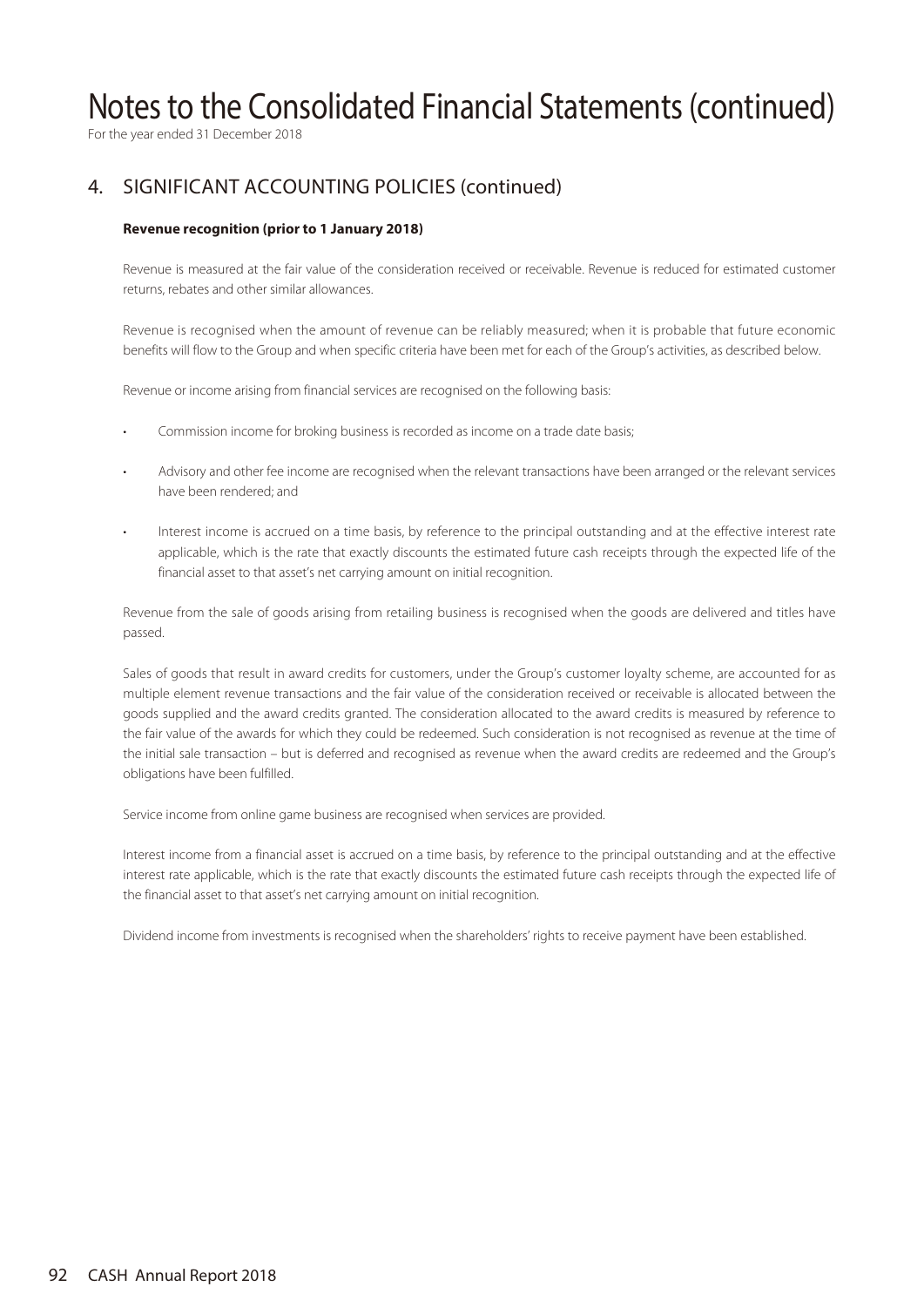For the year ended 31 December 2018

# 4. SIGNIFICANT ACCOUNTING POLICIES (continued)

#### **Leases**

Leases are classified as finance leases whenever the terms of the lease transfer substantially all the risks and rewards of ownership to the lessee. All other leases are classified as operating leases.

#### *The Group as lessee*

Assets held under finance leases are recognised as assets of the Group at their fair value at the inception of the lease or, if lower, at the present value of the minimum lease payments. The corresponding liability to the lessor is included in the consolidated statement of financial position as a finance lease obligation.

Lease payments are apportioned between finance expenses and reduction of the lease obligation so as to achieve a constant rate of interest on the remaining balance of the liability. Finance expenses are recognised immediately in profit or loss, unless they are directly attributable to qualifying assets, in which case they are capitalised in accordance with the Group's policy on borrowing costs (see the accounting policy below).

Operating lease payments are recognised as an expense on a straight-line basis over the lease term. Contingent rentals arising under operating leases are recognised as an expense in the period in which they are incurred.

In the event that lease incentives are received to enter into operating leases, such incentives are recognised as a liability. The aggregate benefit of incentives is recognised as a reduction of rental expense on a straight-line basis.

#### **Foreign currencies**

In preparing the financial statements of each individual group entity, transactions in currencies other than the functional currency of that entity (foreign currencies) are recognised at the rates of exchanges prevailing on the dates of the transactions. At the end of the reporting period, monetary items denominated in foreign currencies are retranslated at the rates prevailing at that date. Non-monetary items carried at fair value that are denominated in foreign currencies are retranslated at the rates prevailing on the date when the fair value was determined. Non-monetary items that are measured in terms of historical cost in a foreign currency are not retranslated.

Exchange differences arising on the settlement of monetary items, and on the retranslation of monetary items, are recognised in profit or loss in the period in which they arise. Exchange differences arising on the retranslation of non-monetary items carried at fair value are included in profit or loss for the period except for exchange differences arising on the retranslation of nonmonetary items in respect of which gains and losses are recognised directly in other comprehensive income, in which cases, the exchange differences are also recognised directly in other comprehensive income.

For the purposes of presenting the consolidated financial statements, the assets and liabilities of the Group's foreign operations are translated into the presentation currency of the Group (i.e. Hong Kong dollars) at the rates of exchanges prevailing at the end of each reporting period. Income and expenses are translated at the average exchange rates for the year. Exchange differences arising, if any, are recognised in other comprehensive income and accumulated in equity under the heading of the translation reserve.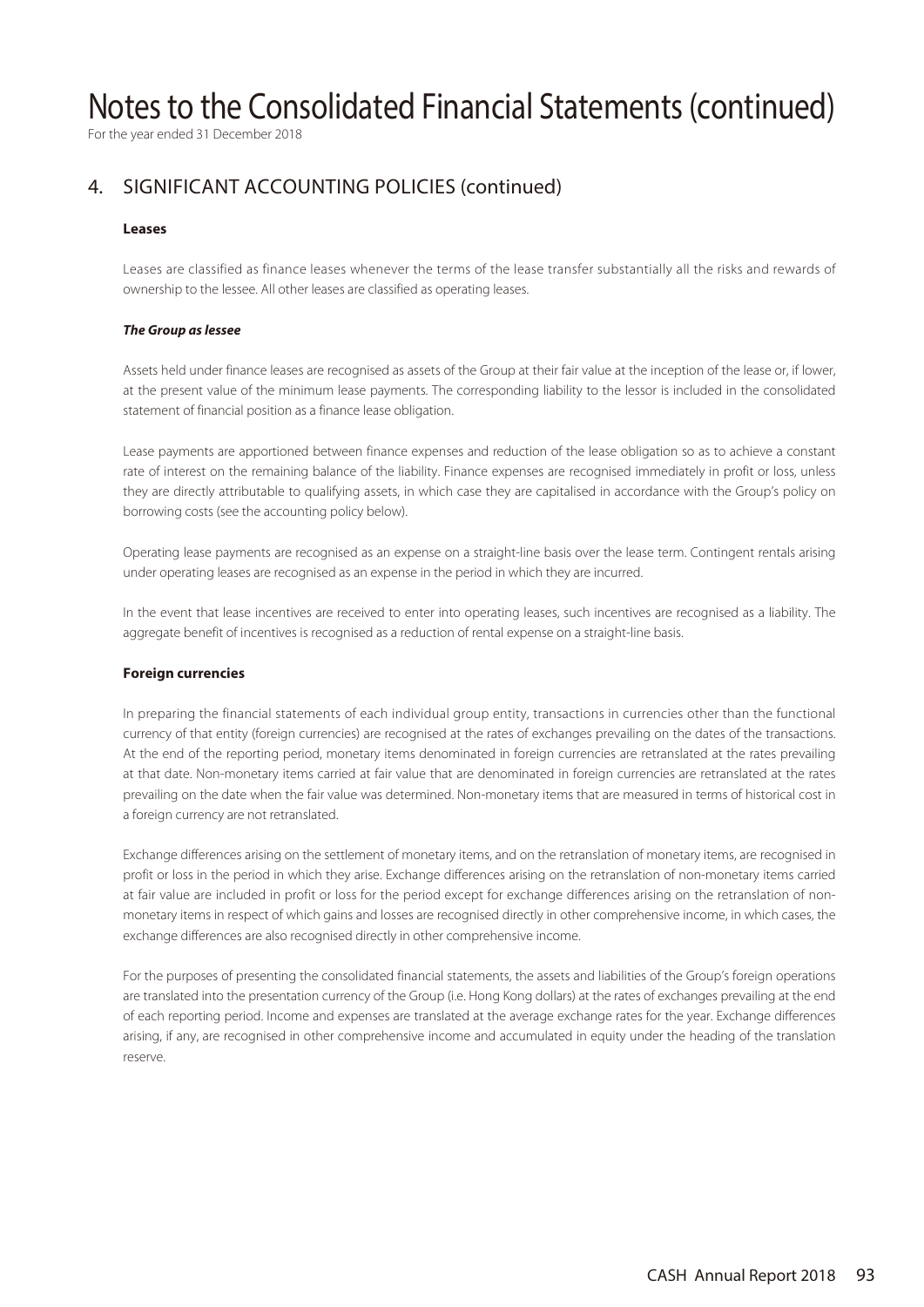For the year ended 31 December 2018

## 4. SIGNIFICANT ACCOUNTING POLICIES (continued)

## **Foreign currencies (continued)**

On the disposal of a foreign operation (i.e. a disposal of the Group's entire interest in a foreign operation, or a disposal involving loss of control over a subsidiary that includes a foreign operation, or a partial disposal of an interest in an associate that includes a foreign operation of which the retained interest becomes a financial asset), all of the exchange differences accumulated in equity in respect of that operation attributable to the owners of the Company are reclassified to profit or loss.

In addition, in relation to a partial disposal of a subsidiary that does not result in the Group losing control over the subsidiary, the proportionate share of accumulated exchange differences are re-attributed to non-controlling interests and are not recognised in profit or loss. For all other partial disposals (i.e. partial disposals of associates that do not result in the Group losing significant influence), the proportionate share of the accumulated exchange differences is reclassified to profit or loss.

Goodwill and fair value adjustments on identifiable assets acquired arising on an acquisition of a foreign operation are treated as assets and liabilities of that foreign operation and retranslated at the rate of exchange prevailing at the end of the reporting period. Exchange differences arising are recognised in other comprehensive income.

### **Borrowing costs**

Borrowing costs directly attributable to the acquisition, construction or production of qualifying assets, which are assets that necessarily take a substantial period of time to get ready for their intended use or sale, are added to the cost of those assets until such time as the assets are substantially ready for their intended use or sale.

All other borrowing costs are recognised in profit or loss in the period in which they are incurred.

### **Retirement benefit costs**

Payments to defined contribution plans including state-managed benefit scheme and the Mandatory Provident Fund Scheme ("MPF Scheme") are recognised as an expense when employees have rendered service entitling them to the contributions.

### **Short-term employee benefits**

Short-term employee benefits are recognised at the undiscounted amount of the benefits expected to be paid as and when employees rendered the services. All short-term employee benefits are recognised as an expense unless another HKFRS requires or permits the inclusion of the benefit in the cost of an asset.

A liability is recognised for benefits accruing to employees (such as wages and salaries, annual leave and sick leave) after deducting any amount already paid.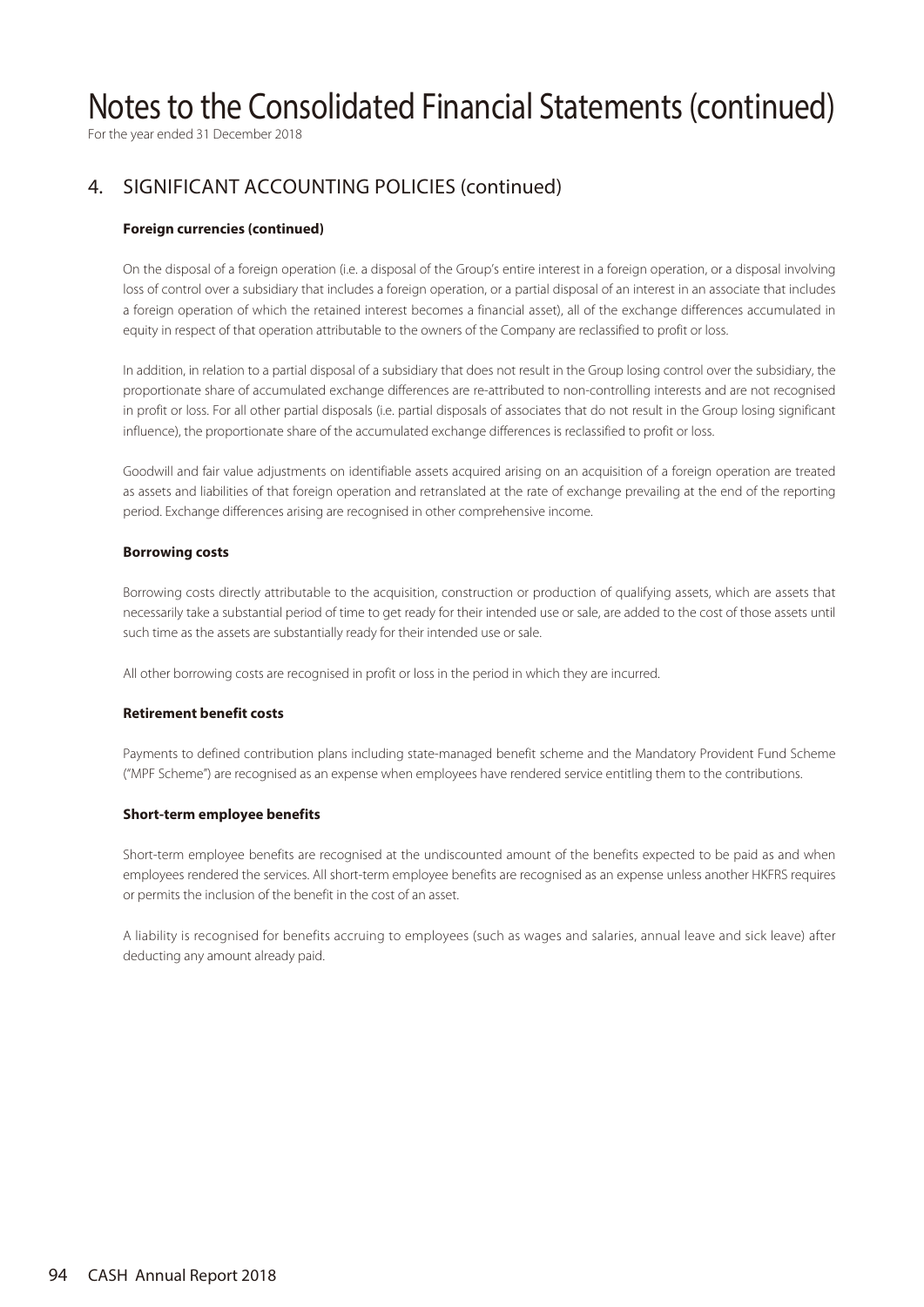For the year ended 31 December 2018

# 4. SIGNIFICANT ACCOUNTING POLICIES (continued)

### **Taxation**

Income tax expense represents the sum of the tax currently payable and deferred tax.

The tax currently payable is based on taxable profit for the year. Taxable profit differs from the amount as reported in the consolidated statement of profit or loss and other comprehensive income because it excludes items of income or expense that are taxable or deductible in other years and it further excludes items that are never taxable or deductible. The Group's liability for current tax is calculated using tax rates that have been enacted or substantively enacted by the ending of the reporting period.

Deferred tax is recognised on temporary differences between the carrying amounts of assets and liabilities in the consolidated financial statements and the corresponding tax base used in the computation of taxable profit. Deferred tax liabilities are generally recognised for all taxable temporary differences. Deferred tax assets are generally recognised for all deductible temporary differences to the extent that it is probable that taxable profits will be available against which those deductible temporary differences can be utilised. Such deferred tax assets and liabilities are not recognised if the temporary difference arises from goodwill or from the initial recognition (other than in a business combination) of other assets and liabilities in a transaction that affects neither the taxable profit nor the accounting profit.

Deferred tax liabilities are recognised for taxable temporary differences associated with investments in subsidiaries and associate, except where the Group is able to control the reversal of the temporary difference and it is probable that the temporary difference will not reverse in the foreseeable future. Deferred tax assets arising from deductible temporary differences associated with such investments are only recognised to the extent that it is probable that there will be sufficient taxable profits against which to utilise the benefits of the temporary differences and they are expected to reverse in the foreseeable future.

The carrying amount of deferred tax assets is reviewed at the end of each reporting period and reduced to the extent that it is no longer probable that sufficient taxable profits will be available to allow all or part of the asset to be recovered.

Deferred tax assets and liabilities are measured at the tax rates that are expected to apply in the period in which the liability is settled or the asset is realised, based on tax rate (and tax laws) that have been enacted or substantively enacted by the end of the reporting period.

The measurement of deferred tax liabilities and assets reflects the tax consequences that would follow from the manner in which the Group expects, at the end of the reporting period, to recover or settle the carrying amount of its assets and liabilities.

Deferred tax assets and liabilities are offset when there is a legally enforceable right to set off current tax assets against current tax liabilities and when they relate to income taxes levied by the same taxation authority and the Group intends to settle its current tax assets and liabilities on a net basis.

Current and deferred tax is recognised in profit or loss, except when it relates to items that are recognised in other comprehensive income or directly in equity, in which case the current and deferred tax is also recognised in other comprehensive income or directly in equity respectively. Where current tax or deferred tax arises from the initial accounting for a business combination, the tax effect is included in the accounting for the business combination.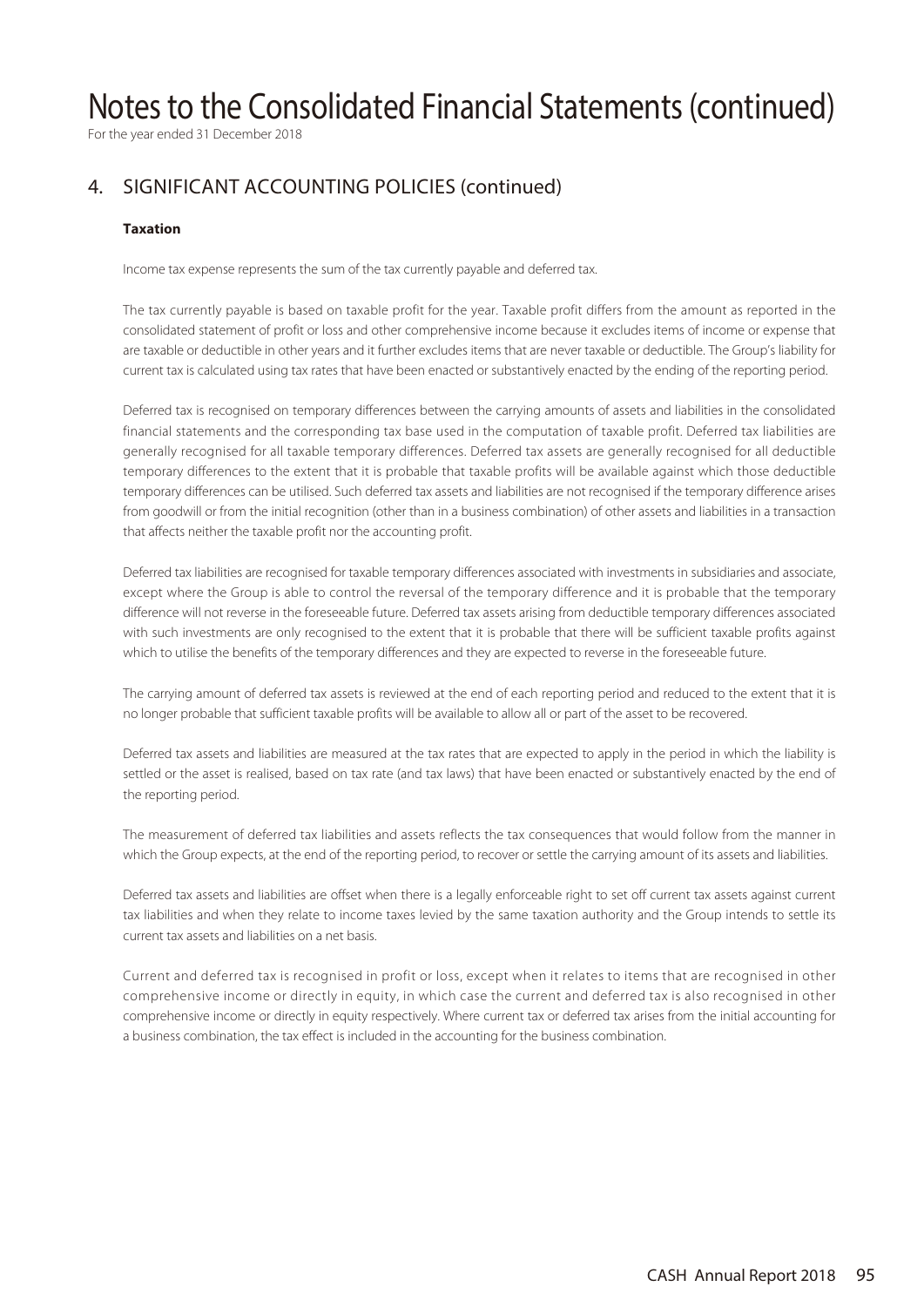For the year ended 31 December 2018

## 4. SIGNIFICANT ACCOUNTING POLICIES (continued)

### **Property and equipment**

Property and equipment held for use in supply of goods or services, or for administrative purposes are stated at cost less subsequent accumulated depreciation and accumulated impairment loss, if any.

Depreciation is recognised so as to write off the cost of items of property and equipment less their residual values over their estimated useful lives, using the straight-line method. The estimated useful lives, residual values and depreciation method are reviewed at the end of each reporting period, with the effect of any changes in estimate accounted for on a prospective basis.

Assets held under finance leases are depreciated over their expected useful lives on the same basis as owned assets. However, when there is no reasonable certainty that ownership will be obtained by the end of the lease term, assets are depreciated over the shorter of the lease term and their useful lives.

An item of property and equipment is derecognised upon disposal or when no future economic benefits are expected to arise from the continued use of the asset. Any gain or loss arising on the disposal or retirement of an item of property and equipment is determined as the difference between the sales proceeds and the carrying amount of the asset and is recognised in profit or loss.

#### **Intangible assets**

#### *Intangible assets acquired separately*

Intangible assets with finite useful lives that are acquired separately are carried at costs less accumulated amortisation and any accumulated impairment losses. Amortisation for intangible assets with finite useful lives is provided on a straight-line basis over their estimated useful lives. The estimated useful life and amortisation method are reviewed at the end of each reporting period, with the effect of any changes in estimate being accounted for on a prospective basis. Intangible assets with indefinite useful lives that are acquired separately are carried at cost less any subsequent accumulated impairment losses (see the accounting policy in respect of impairment losses on tangible and intangible assets below).

#### *Intangible assets acquired in a business combination*

Intangible assets acquired in a business combination are recognised separately from goodwill and are initially recognised at their fair value at the acquisition date.

Subsequent to initial recognition, intangible assets acquired in a business combination with finite useful lives are carried at costs less accumulated amortisation and any accumulated impairment losses. Amortisation for intangible assets with finite useful lives is provided on a straight-line basis over their estimated useful lives. Intangible assets with indefinite useful lives are carried at cost less any subsequent accumulated impairment losses (see the accounting policy in respect of impairment losses on tangible and intangible assets below).

An intangible asset is derecognised on disposal, or when no future economic benefits are expected from use or disposal. Gains and losses arising from derecognition of an intangible asset, measured as the difference between the net disposal proceeds and the carrying amount of the asset, are recognised in profit or loss in the period when the asset is derecognised.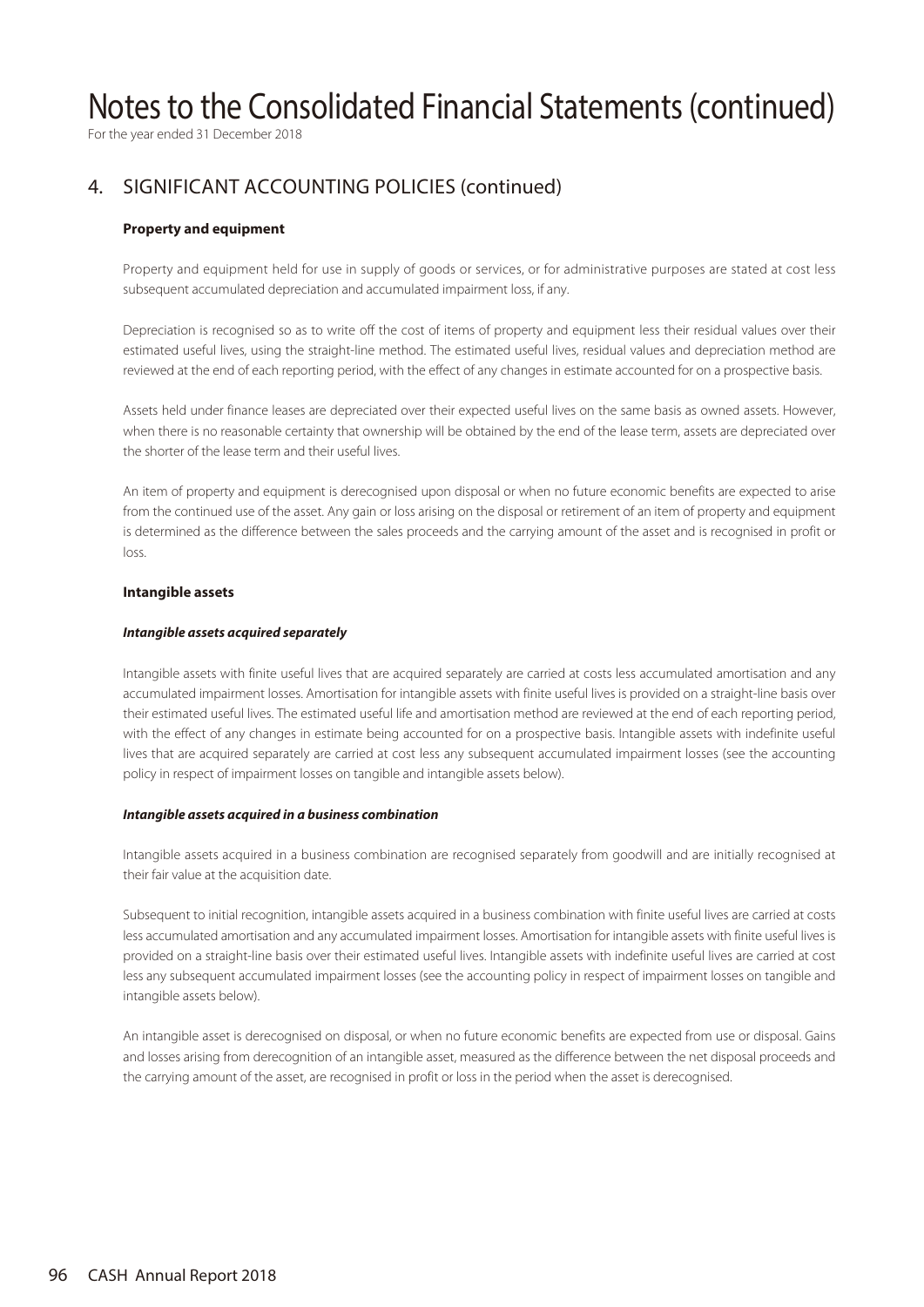For the year ended 31 December 2018

## 4. SIGNIFICANT ACCOUNTING POLICIES (continued)

## **Impairment losses on tangible and intangible assets other than goodwill**

At the end of the reporting period, the Group reviews the carrying amounts of its tangible and intangible assets with finite useful lives to determine whether there is any indication that those assets have suffered an impairment loss. If any such indication exists, the recoverable amount of the asset is estimated in order to determine the extent of the impairment loss, if any. Intangible assets with indefinite useful lives are tested for impairment at least annually, and whenever there is an indication that they may be impaired.

The recoverable amount of tangible and intangible assets are estimated individually, when it is not possible to estimate the recoverable amount of an individual asset, the Group estimates the recoverable amount of the cash-generating unit to which the asset belongs. When a reasonable and consistent basis of allocation can be identified, corporate assets are also allocated to individual cash-generating units, or otherwise they are allocated to the smallest group of cash-generating units for which a reasonable and consistent allocation basis can be identified.

Recoverable amount is the higher of fair value less costs of disposal and value in use. In assessing value in use, the estimated future cash flows are discounted to their present value using a pre-tax discount rate that reflects current market assessments of the time value of money and the risks specific to the asset (or a cash-generating unit) for which the estimates of future cash flows have not been adjusted.

If the recoverable amount of an asset (or a cash-generating unit) is estimated to be less than its carrying amount, the carrying amount of the asset (or a cash-generating unit) is reduced to its recoverable amount. An impairment loss is recognised as an expense immediately in profit or loss.

Where an impairment loss subsequently reverses, the carrying amount of the asset (or cash-generating unit) is increased to the revised estimate of its recoverable amount, but so that the increased carrying amount does not exceed the carrying amount that would have been determined had no impairment loss been recognised for the asset (or a cash-generating unit) in prior years. A reversal of an impairment loss is recognised immediately in profit or loss.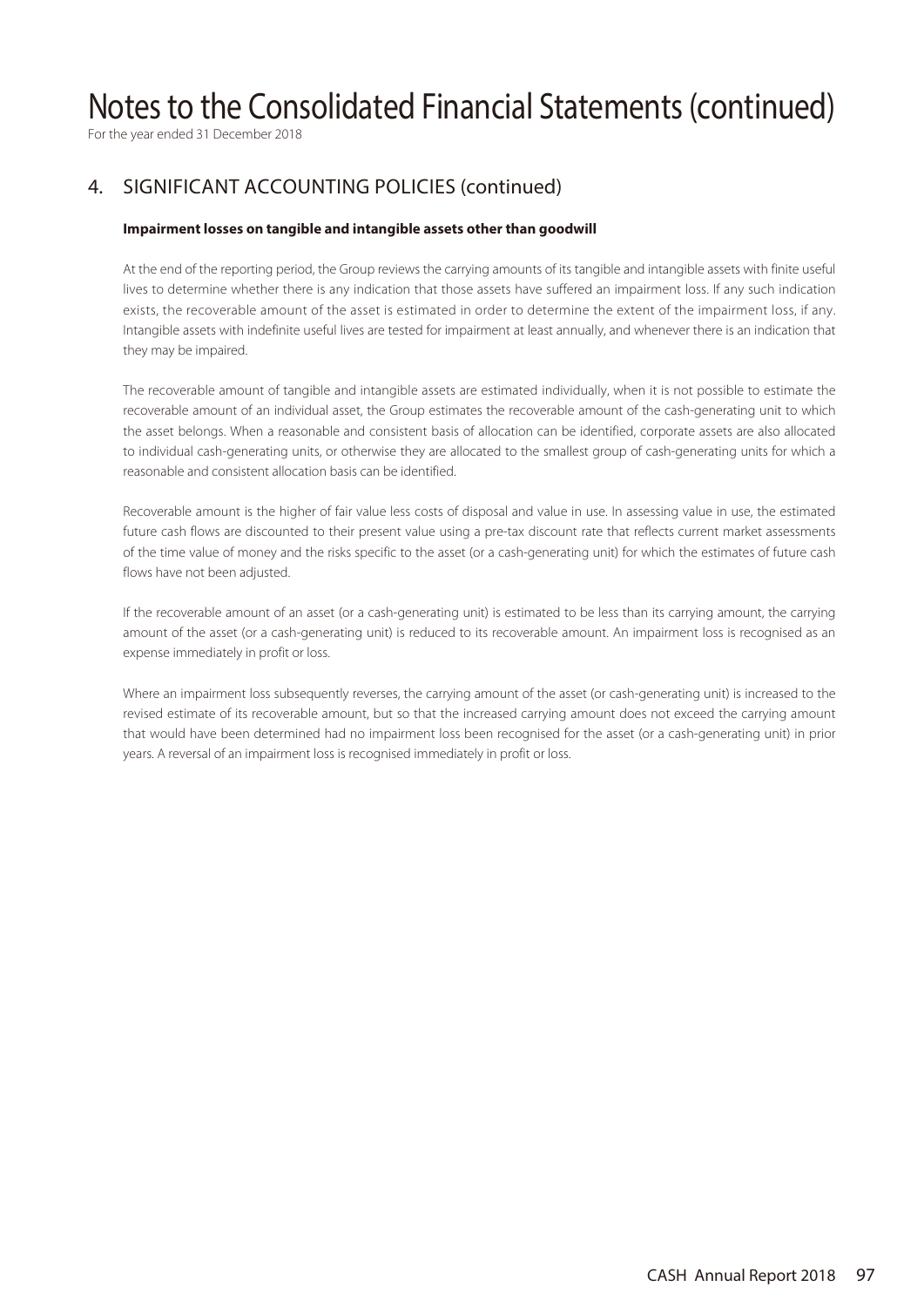For the year ended 31 December 2018

## 4. SIGNIFICANT ACCOUNTING POLICIES (continued)

### **Inventories**

Inventories are stated at the lower of cost and net realisable value. Costs of inventories are determined on a weighted average method. Net realisable value represents the estimated selling price for inventories less all estimated costs of completion and costs necessary to make the sale.

#### **Provisions**

Provisions are recognised when the Group has a present obligation (legal or constructive) as a result of a past event, it is probable that the Group will be required to settle that obligation, and a reliable estimate can be made of the amount of the obligation.

The amount recognised as a provision, including those arising from the contractual obligation specified in the service concession arrangement to maintain or restore the infrastructure before it is handed over to the grantor, is the best estimate of the consideration required to settle the present obligation at the end of the reporting period, taking into account the risks and uncertainties surrounding the obligation. When a provision is measured using the cash flows estimated to settle the present obligation, its carrying amount is the present value of those cash flows (where the effect of the time value of money is material).

#### **Financial instruments**

Financial assets and financial liabilities are recognised when a group entity becomes a party to the contractual provisions of the instrument. All regular way purchases or sales of financial assets are recognised and derecognised on a trade date basis. Regular way purchases or sales are purchases or sales of financial assets that require delivery of assets within the time frame established by regulation or convention in the market place.

Financial assets and financial liabilities are initially measured at fair value except for accounts receivable arising from contracts with customers which are initially measured in accordance with HKFRS 15 since 1 January 2018. Transaction costs that are directly attributable to the acquisition or issue of financial assets and financial liabilities (other than financial assets or financial liabilities at fair value through profit or loss) are added to or deducted from the fair value of the financial assets or financial liabilities, as appropriate, on initial recognition. Transaction costs directly attributable to the acquisition of financial assets or financial liabilities at fair value through profit or loss are recognised immediately in profit or loss.

The effective interest method is a method of calculating the amortised cost of a financial asset or financial liability and of allocating interest income and interest expense over the relevant period. The effective interest rate is the rate that exactly discounts estimated future cash receipts and payments (including all fees and points paid or received that form an integral part of the effective interest rate, transaction costs and other premiums or discounts) through the expected life of the financial asset or financial liability, or, where appropriate, a shorter period, to the net carrying amount on initial recognition.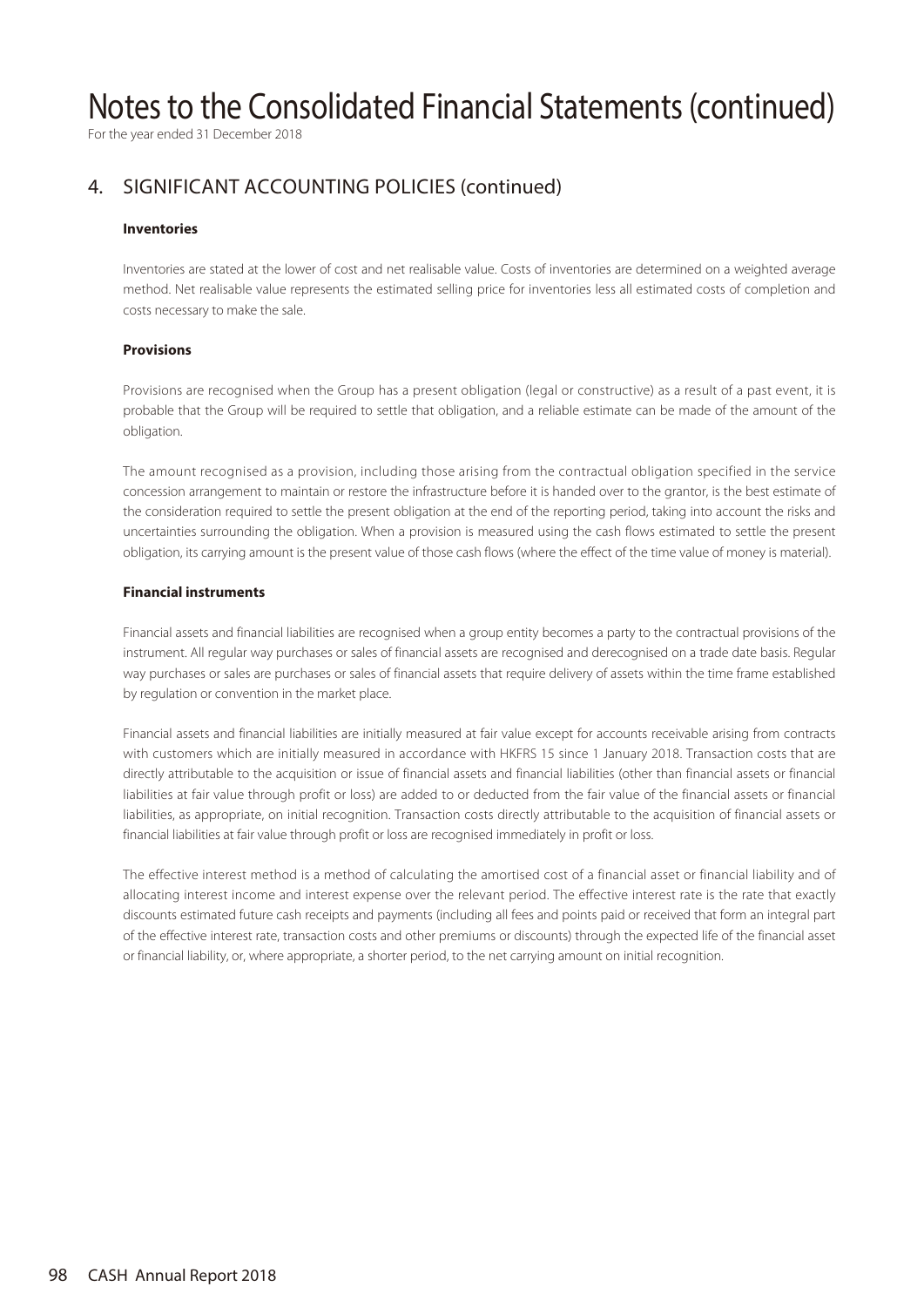For the year ended 31 December 2018

# 4. SIGNIFICANT ACCOUNTING POLICIES (continued)

## **Financial instruments (continued)**

### *Financial assets*

Classification and subsequent measurement of financial assets (upon application of HKFRS 9 in accordance with transitions in note 3)

Financial assets that meet the following conditions are subsequently measured at amortised cost:

- the financial asset is held within a business model whose objective is to collect contractual cash flows; and
- the contractual terms give rise on specified dates to cash flows that are solely payments of principal and interest on the principal amount outstanding.

Financial assets that meet the following conditions are subsequently measured at fair value through other comprehensive income ("FVTOCI"):

- the financial asset is held within a business model whose objective is achieved by both collecting contractual cash flows and selling; and
- the contractual terms give rise on specified dates to cash flows that are solely payments of principal and interest on the principal amount outstanding.

All other financial assets are subsequently measured at fair value through profit or loss ("FVTPL"), except that at the date of initial application/initial recognition of a financial asset the Group may irrevocably elect to present subsequent changes in fair value of an equity investment in other comprehensive income if that equity investment is neither held for trading nor contingent consideration recognised by an acquirer in a business combination to which HKFRS 3 "Business Combinations" applies.

A financial asset is classified as held for trading if:

- it has been acquired principally for the purpose of selling in the near term; or
- on initial recognition it is a part of a portfolio of identified financial instruments that the Group manages together and has a recent actual pattern of short-term profit-taking; or
- it is a derivative that is not designated and effective as a hedging instrument.

In addition, the Group may irrevocably designate a financial asset that are required to be measured at the amortised cost or FVTOCI as measured at FVTPL if doing so eliminates or significantly reduces an accounting mismatch.

(i) Amortised cost and interest income

Interest income is recognised using the effective interest method for financial assets measured subsequently at amortised cost. Interest income is calculated by applying the effective interest rate to the gross carrying amount of a financial asset.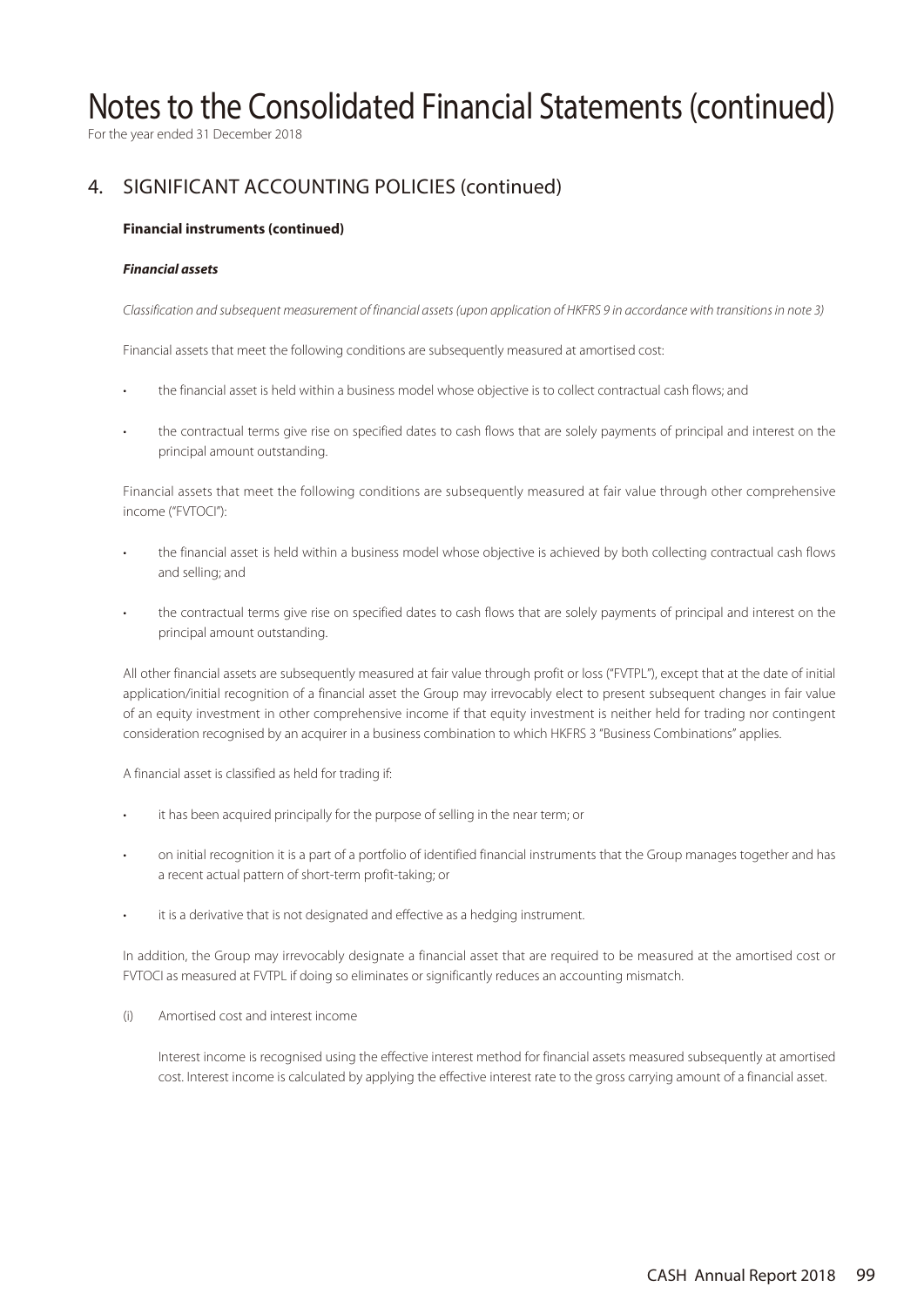For the year ended 31 December 2018

## 4. SIGNIFICANT ACCOUNTING POLICIES (continued)

### **Financial instruments (continued)**

### *Financial assets (continued)*

Classification and subsequent measurement of financial assets (upon application of HKFRS 9 in accordance with transitions in note 3) (continued)

(ii) Financial assets at FVTPL

Financial assets that do not meet the criteria for being measured at amortised cost or FVTOCI or designated as FVTOCI are measured at FVTPL.

Financial assets at FVTPL are measured at fair value at the end of each reporting period, with any fair value gains or losses recognised in profit or loss. The net gain or loss recognised in profit or loss excludes any dividend or interest earned on the financial asset and is included in the "other gains and losses" line item.

#### Impairment of financial assets (upon application HKFRS 9 with transitions in accordance with note 3)

The Group assesses a loss allowance for ECL on financial assets which are subject to impairment under HKFRS 9 (including accounts receivable arising from retailing business, loans receivable, receivables from securities brokers, amount due from an associate, other receivables and deposits, pledged bank deposits and bank balances and cash). The assessment of ECL is updated at each reporting date to reflect changes in credit risk since initial recognition.

Lifetime ECL represents the ECL that will result from all possible default events over the expected life of the relevant instrument. In contrast, 12-month ECL represents the portion of lifetime ECL that is expected to result from default events that are possible within 12 months after the reporting date. Assessment are done based on the Group's historical credit loss experience, adjusted for factors that are specific to the debtors, general economic conditions and an assessment of both the current conditions at the reporting date as well as the forecast of future conditions.

The Group always assesses lifetime ECL for accounts receivable arising from retailing business and are assessed individually for each debtor.

For all other instruments, the Group assesses the loss allowance equal to 12-month ECL, unless when there has been a significant increase in credit risk since initial recognition, the Group recognises lifetime ECL. The assessment of whether lifetime ECL should be recognised is based on significant increases in the likelihood or risk of a default occurring since initial recognition.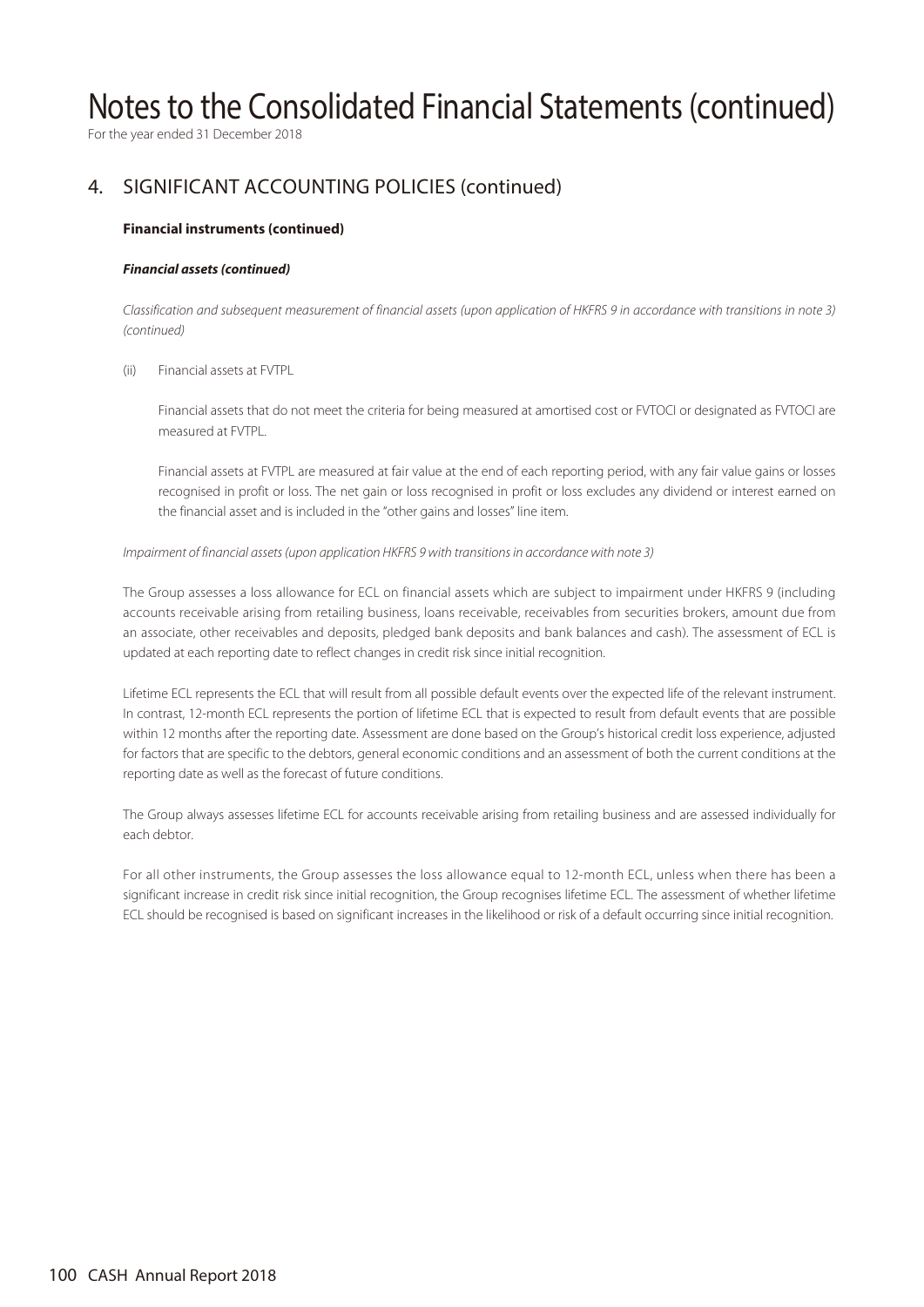For the year ended 31 December 2018

# 4. SIGNIFICANT ACCOUNTING POLICIES (continued)

## **Financial instruments (continued)**

### *Financial assets (continued)*

Impairment of financial assets (upon application HKFRS 9 with transitions in accordance with note 3) (continued)

(i) Significant increase in credit risk

In assessing whether the credit risk has increased significantly since initial recognition, the Group compares the risk of a default occurring on the financial instrument as at the reporting date with the risk of a default occurring on the financial instrument as at the date of initial recognition. In making this assessment, the Group considers both quantitative and qualitative information that is reasonable and supportable, including historical experience and forward-looking information that is available without undue cost or effort.

In particular, the following information is taken into account when assessing whether the credit risk has increased significantly:

- an actual or expected significant deterioration in the financial instrument's external (if available) or internal credit rating;
- significant deterioration in external market indicators of credit risk, e.g. a significant increase in the credit spread, the credit default swap prices for the debtor;
- existing or forecast adverse changes in business, financial or economic conditions that are expected to cause a significant decrease in debtor's ability to meet its debt obligations;
- an actual or expected significant deterioration in the operating results of the debtor; and
- an actual or expected significant adverse change in the regulatory, economic, or technological environment of the debtor that results in a significant decrease in the debtor's ability to meet its debt obligations.

Irrespective of the outcome of the above assessment, the Group presumes that the credit risk has increased significantly since initial recognition when contractual payments are more than 30 days past due, unless the Group has reasonable and supportable information that demonstrates otherwise.

The Group regularly monitors the effectiveness of the criteria used to identify whether there has been a significant increase in credit risk and revises them as appropriate to ensure that the criteria are capable of identifying significant increase in credit risk before the amount becomes past due.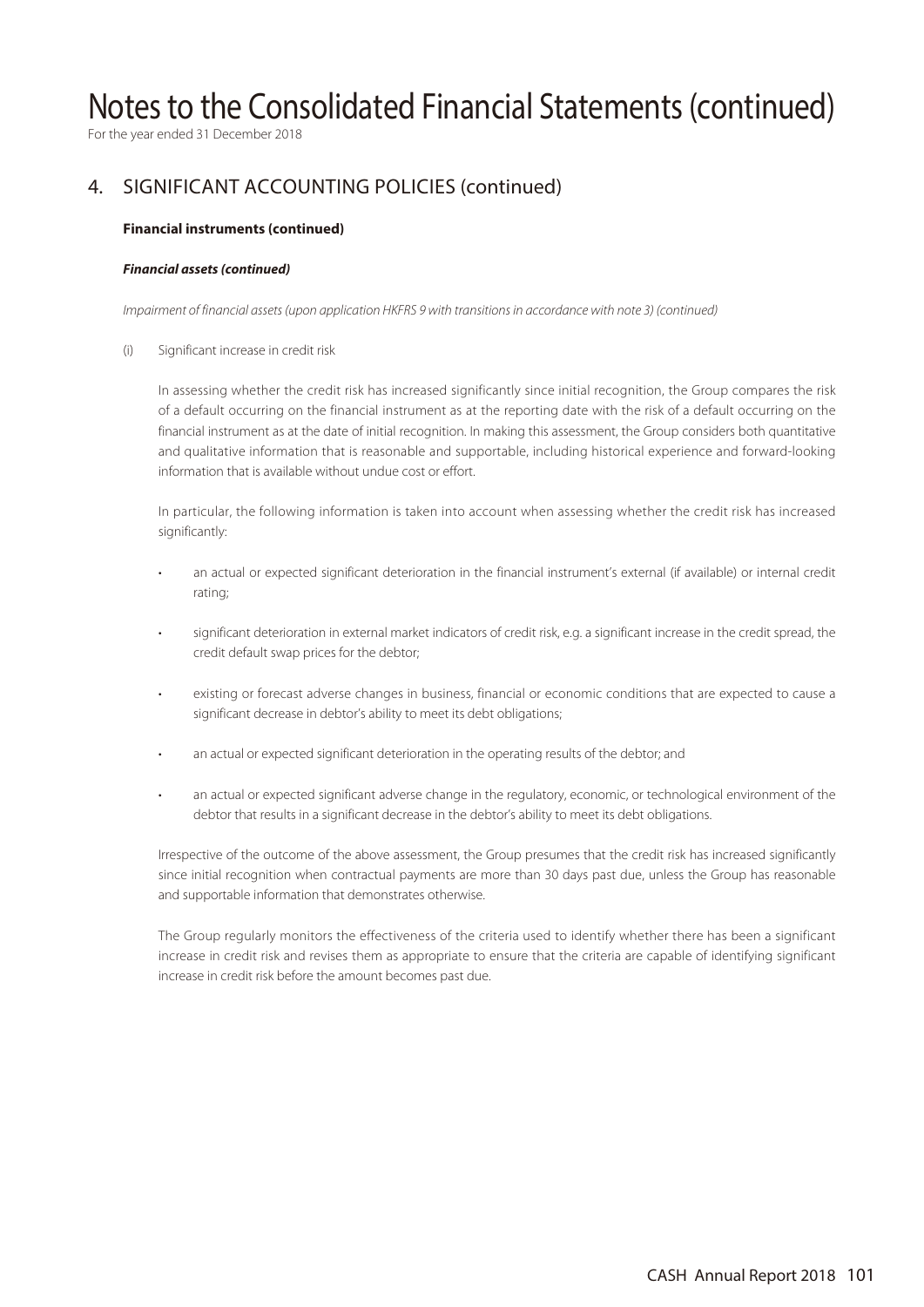For the year ended 31 December 2018

# 4. SIGNIFICANT ACCOUNTING POLICIES (continued)

## **Financial instruments (continued)**

### *Financial assets (continued)*

Impairment of financial assets (upon application HKFRS 9 with transitions in accordance with note 3) (continued)

(ii) Definition of default

For internal credit risk management, the Group considers an event of default occurs when information developed internally or obtained from external sources indicates that the debtor is unlikely to pay its creditors, including the Group, in full (without taking into account any collaterals held by the Group).

Irrespective of the above, the Group considers that default has occurred when a financial asset is more than 90 days past due unless the Group has reasonable and supportable information to demonstrate that a more lagging default criterion is more appropriate.

(iii) Credit-impaired financial assets

A financial asset is credit-impaired when one or more events of default that have a detrimental impact on the estimated future cash flows of that financial asset have occurred. Evidence that a financial asset is credit-impaired includes observable data about the following events:

- significant financial difficulty of the issuer or the borrower;
- a breach of contract, such as a default or past due event;
- the lender(s) of the borrower, for economic or contractual reasons relating to the borrower's financial difficulty, having granted to the borrower a concession(s) that the lender(s) would not otherwise consider;
- it is becoming probable that the borrower will enter bankruptcy or other financial reorganisation; or
- the disappearance of an active market for that financial asset because of financial difficulties.
- (iv) Write-off policy

The Group writes off a financial asset when there is information indicating that the counterparty is in severe financial difficulty and there is no realistic prospect of recovery, for example, when the counterparty has been placed under liquidation or has entered into bankruptcy proceedings, or in the case of accounts receivable, when the amounts are over one year past due, whichever occurs sooner. Financial assets written off may still be subject to enforcement activities under the Group's recovery procedures, taking into account legal advice where appropriate. A write-off constitutes a derecognition event. Any subsequent recoveries are recognised in profit or loss.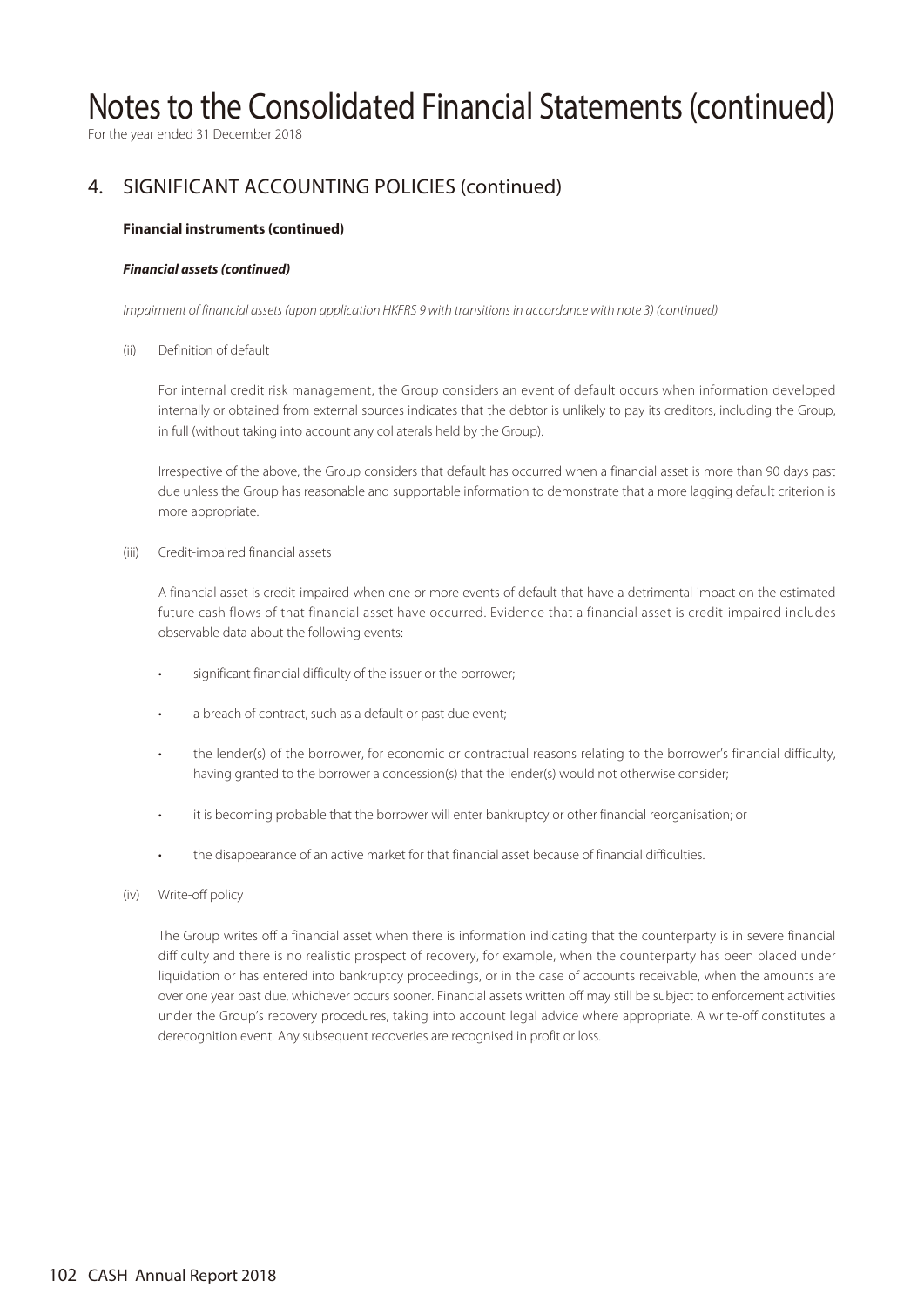For the year ended 31 December 2018

# 4. SIGNIFICANT ACCOUNTING POLICIES (continued)

## **Financial instruments (continued)**

### *Financial assets (continued)*

Impairment of financial assets (upon application HKFRS 9 with transitions in accordance with note 3) (continued)

(v) Measurement and recognition of ECL

The measurement of ECL is a function of the probability of default, loss given default (i.e. the magnitude of the loss if there is a default) and the exposure at default. The assessment of the probability of default and loss given default is based on historical data adjusted by forward-looking information. Estimation of ECL reflects an unbiased and probability-weighted amount that is determined with the respective risks of default occurring as the weights.

Generally, the ECL is the difference between all contractual cash flows that are due to the Group in accordance with the contract and the cash flows that the Group expects to receive, discounted at the effective interest rate determined at initial recognition.

Interest income is calculated based on the gross carrying amount of the financial asset unless the financial asset is credit impaired, in which case interest income is calculated based on amortised cost of the financial asset.

The Group recognises an impairment gain or loss in profit or loss for all financial instruments by adjusting their carrying amount with the exception of accounts receivable arising from retailing business and loans receivable where the correspondence adjustment is recognised through a loss allowance account.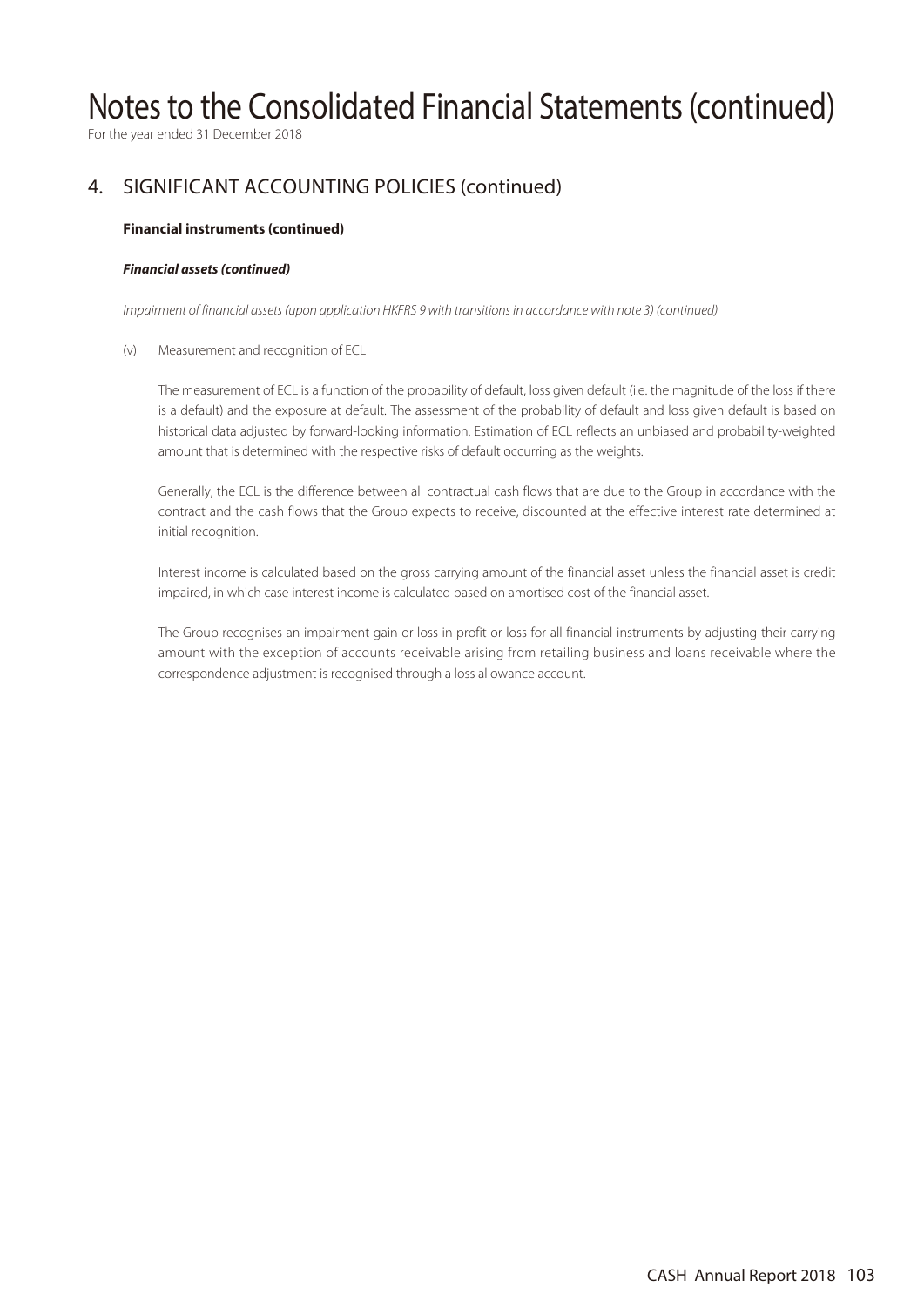For the year ended 31 December 2018

## 4. SIGNIFICANT ACCOUNTING POLICIES (continued)

## **Financial instruments (continued)**

### *Financial assets (continued)*

Classification and subsequent measurement of financial assets (before application of HKFRS 9 on 1 January 2018)

The Group's financial assets are classified into the following specified categories: financial assets at FVTPL and loans and receivables. The classification depends on nature and purpose of financial assets and is determined at the time of initial recognition.

(i) Financial assets at FVTPL

Financial assets are classified as at FVTPL when the financial asset is (i) held for trading or (ii) it is designed as at FVTPL.

A financial asset is classified as held for trading if:

- it has been acquired principally for the purpose of selling in the near future; or
- it is a part of an identified portfolio of financial instruments that the Group manages together and has a recent actual pattern of short-term profit-taking; or
- it is a derivative that is not designated and effective as a hedging instrument.

Financial assets at FVTPL are stated at fair value, with any gains or losses arising on remeasurement recognised in profit or loss. The net gain or loss recognised in profit or loss excludes any dividend or interest earned on the financial assets and is included in the 'other gains and losses' line item. Fair value is determined in the manner described in note 36.

(ii) Loans and receivables

Loans and receivables are non-derivative financial assets with fixed or determinable payments that are not quoted in an active market. Subsequent to initial recognition, loans and receivables (including accounts receivable, loans receivable, other receivables and deposits, amount due from an associate, pledged bank deposits and bank balances and cash) are measured at amortised cost using the effective interest method, less any identified impairment losses.

Interest income is recognised by applying the effective interest rate, except for short-term receivables where the recognition of interest would be immaterial.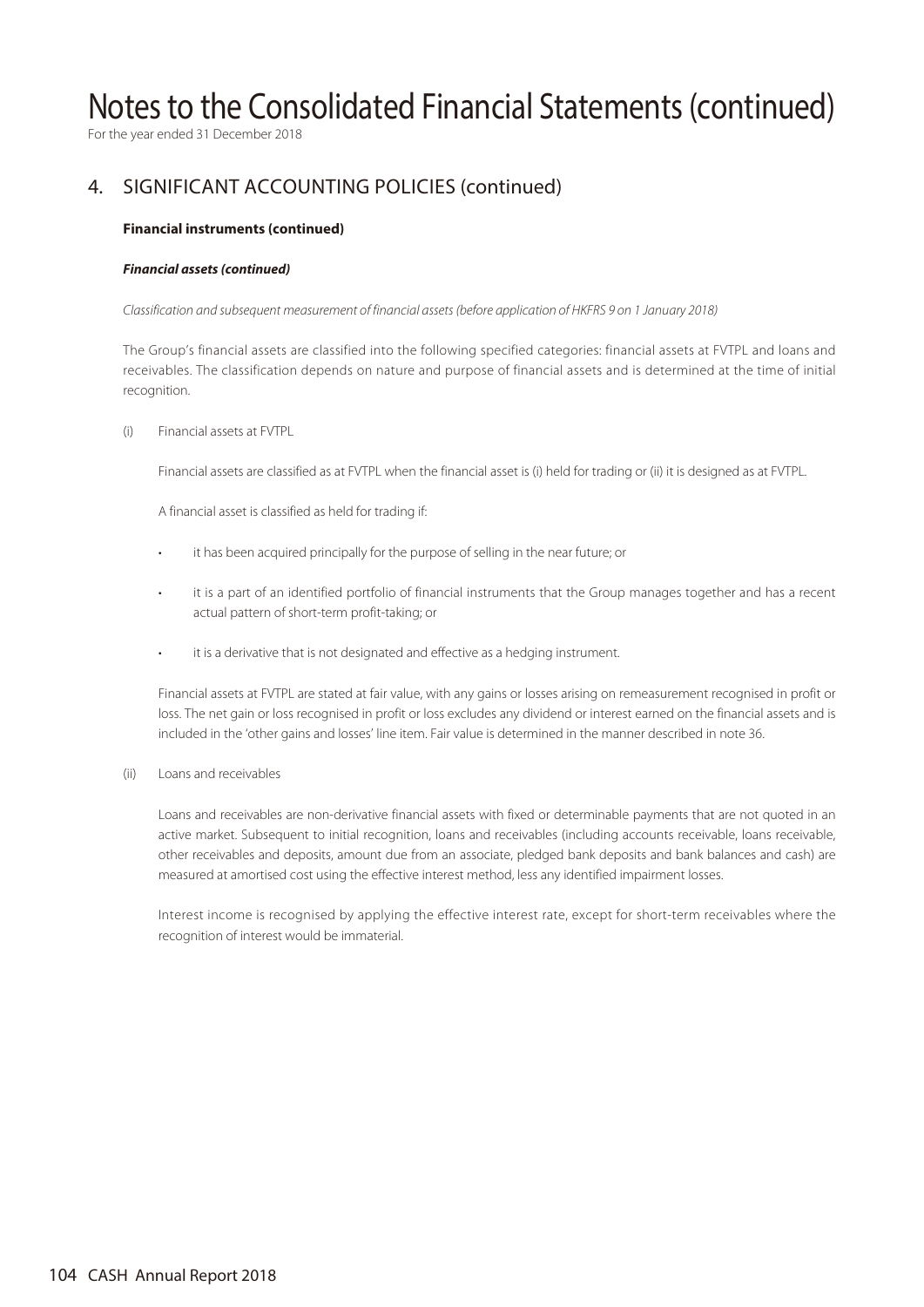For the year ended 31 December 2018

# 4. SIGNIFICANT ACCOUNTING POLICIES (continued)

## **Financial instruments (continued)**

### *Financial assets (continued)*

Impairment of financial assets (before application of HKFRS 9 on 1 January 2018)

Financial assets, other than those at FVTPL, are assessed for indicators of impairment at the end of the reporting period. Financial assets are considered to be impaired when there is objective evidence that, as a result of one or more events that occurred after the initial recognition, the estimated future cash flows of the financial assets have been affected.

For loans and receivables, objective evidence of impairment could include:

- significant financial difficulty of the issuer or counterparty; or
- breach of contract, such as default or delinquency in interest and principal payments; or
- it becoming probable that the borrower will enter bankruptcy or financial re-organisation.

Objective evidence of impairment for a portfolio of receivables could include the Group's past experience of collecting payments and observable changes in national or local economic conditions that correlate with default on receivables.

For financial assets carried at amortised costs, the amount of impairment loss is the difference between the asset's carrying amount and the present value of the estimated future cash flows discounted at the financial asset's original effective interest rate.

The carrying amount of the loans and receivables is reduced by the impairment loss directly for all loans and receivables with the exception of accounts receivable and loans receivable where the carrying amount is reduced through the use of an allowance account. Changes in the carrying amount of the allowance account are recognised in profit or loss. When a debtor is considered uncollectible, it is written off against the allowance account. Subsequent recoveries of amounts previously written off are credited to profit or loss.

For financial assets carried at amortised costs, if, in a subsequent period, the amount of impairment loss decreases and the decrease can be related objectively to an event occurring after the impairment loss was recognised, the previously recognised impairment loss is reversed through profit or loss to the extent that the carrying amount of the asset at the date the impairment is reversed does not exceed what the amortised cost would have been had the impairment not been recognised.

#### Derecognition of financial assets

The Group derecognises a financial asset only when the contractual rights to the cash flows from the asset expire.

On derecognition of a financial asset measured at amortised cost, the difference between the asset's carrying amount and the sum of the consideration received and receivable is recognised in profit or loss.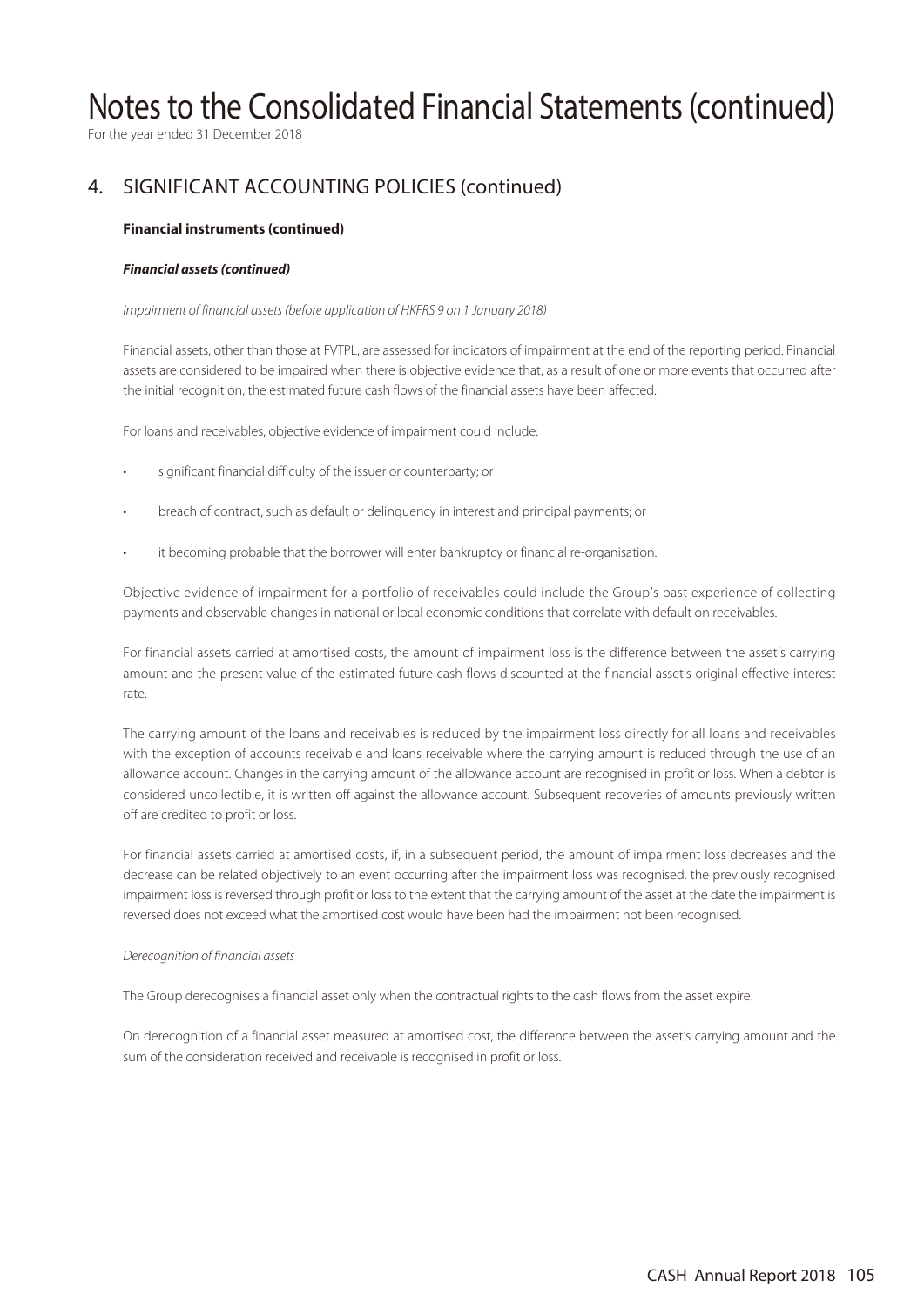For the year ended 31 December 2018

## 4. SIGNIFICANT ACCOUNTING POLICIES (continued)

### **Financial instruments (continued)**

### *Financial liabilities and equity*

#### Classification as debt or equity

Debt and equity instruments are classified as either financial liabilities or as equity in accordance with the substance of the contractual arrangements and the definitions of a financial liability and an equity instrument.

#### Equity instruments

An equity instrument is any contract that evidences a residual interest in the assets of an entity after deducting all of its liabilities. Equity instruments issued by the Company are recognised at the proceeds received, net of direct issue costs.

#### Financial liabilities at amortised cost

Financial liabilities (including accounts payable, other payables and borrowings) are subsequently measured at amortised cost using the effective interest method.

#### Derecognition of financial liabilities

The Group derecognises financial liabilities when, and only when, the Group's obligations are discharged, cancelled or have expired. The difference between the carrying amount of the financial liability derecognised and the consideration paid and payable is recognised in profit or loss.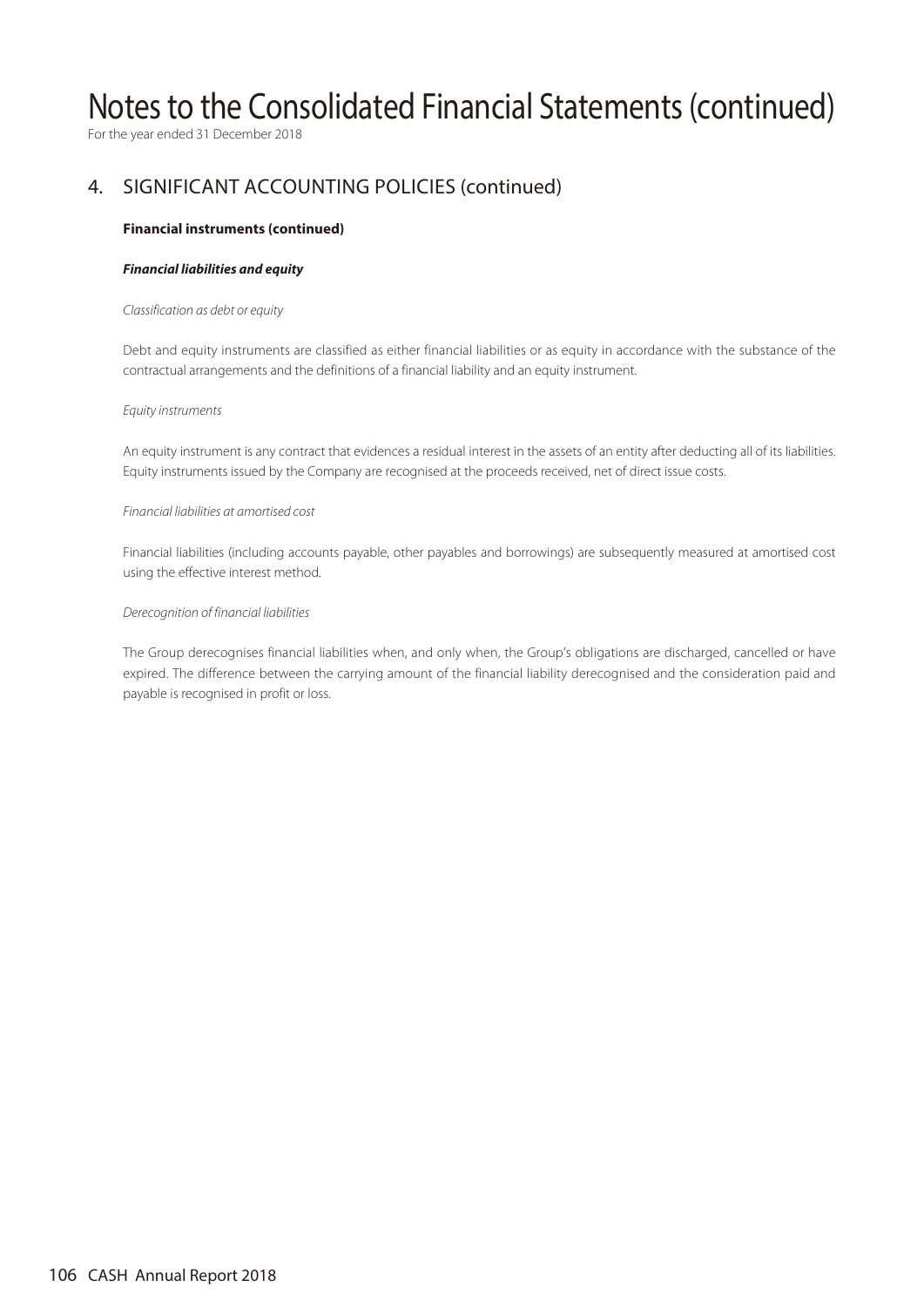For the year ended 31 December 2018

# 4. SIGNIFICANT ACCOUNTING POLICIES (continued)

### **Equity-settled share-based payment transactions**

### *Share options granted to employees of the Group for their services to the Group*

The fair value of services received in exchange for the grant of the share options is recognised as an expense. The total amount to be expensed is determined by reference to the fair value of share options granted at the grant date without taking into account any service and non-market performance vesting conditions. Services and non-market performance vesting conditions are included in assumptions about the number of share options that are expected to vest. The total expense is recognised over the vesting period, which is the period over which all of the specified vesting conditions are to be satisfied, with a corresponding increase in equity (share option reserve).

At the end of the reporting period, the Group revises its estimates of the number of share options that are expected to ultimately vest. The impact of the revision of the original estimates during the vesting period, if any, is recognised in profit or loss such that the cumulative expense reflects the revised estimates, with a corresponding adjustment to share option reserve.

When share options are exercised, the amount previously recognised in share option reserve will be transferred to share premium. When the share options are cancelled after the vesting date or are still not exercised at the expiry date, the amount previously recognised in share option reserve will be transferred to accumulated losses.

### *Share options granted to consultants*

Equity-settled share-based payment transactions with parties other than employees are measured at the fair value of the services received, except where that fair value cannot be estimated reliably, in which case they are measured at the fair value of the equity instruments granted, measured at the date the counterparty renders the service. The fair values of the goods or services received are recognised as expenses, with a corresponding increase in equity (share option reserve), when the counterparties render services, unless the services qualify for recognition as assets.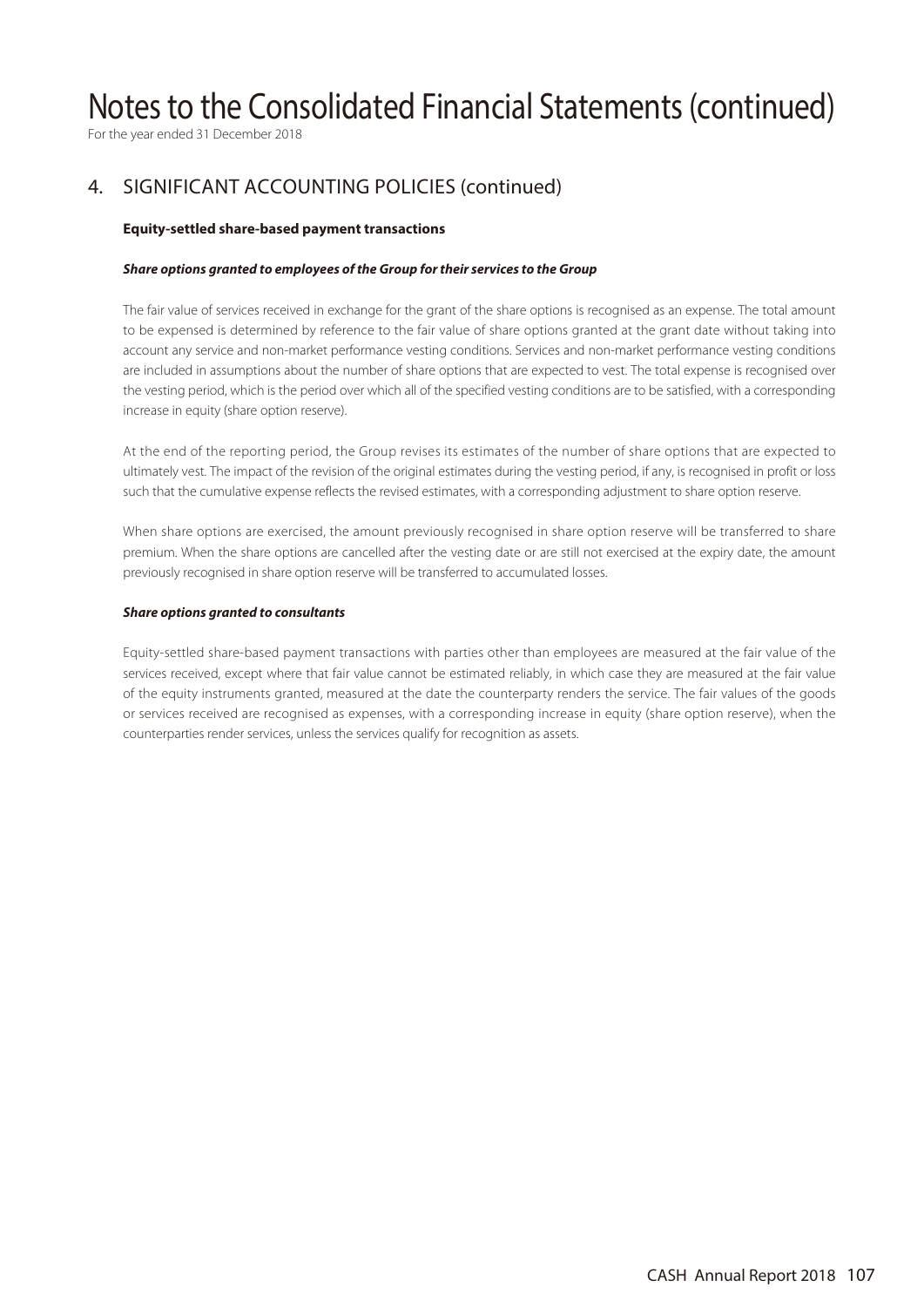For the year ended 31 December 2018

## 5. KEY SOURCES OF ESTIMATION UNCERTAINTY

In the application of the Group's accounting policies, which are described in note 4, the directors of the Company are required to make judgements, estimates and assumptions about the carrying amounts of assets and liabilities that are not readily apparent from other sources. The estimates and associated assumptions are based on historical experience and other factors that are considered to be relevant. Actual results may differ from these estimates.

The estimates and underlying assumptions are reviewed on an ongoing basis. Revisions to accounting estimates are recognised in the period in which the estimate is revised if the revision affects only that period, or in the period of the revision and future periods if the revision affects both current and future periods.

### **Key sources of estimation uncertainty**

The following are the key assumptions concerning the future, and other key sources of estimation uncertainty at the end of the reporting period, that have significant risks of causing material adjustments to the carrying amounts of assets and liabilities within the next financial year.

#### *Impairment assessment of interests in CFSG*

Determining whether interests in CFSG are impaired requires an estimation of the recoverable amount of the interests in CFSG which is the higher of value in use and fair value less costs of disposal. The management of the Group estimates the value in use using the present value of the estimated future cash flows expected to be arisen from dividends to be received from CFSG and proceeds on the ultimate disposal of CFSG together with suitable discount rate by reference to comparable companies. Where the recoverable amount are less than or more than expected, or upon the management's revision of estimated cash flows for the purpose of determining the value in use due to changes in conditions, facts and circumstances, an additional impairment loss or reversal of impairment loss may arise.

As at 31 December 2018, the carrying amount of the Group's interests in CFSG was approximately HK\$250,256,000 (2017: HK\$363,585,000). An impairment loss of approximately HK\$64,966,000 (2017: HK\$125,760,000) was recognised in profit or loss during the year. Details of the recoverable amount calculation are disclosed in note 21.

#### *Estimated impairment of goodwill and intangible assets with indefinite life*

Determining whether goodwill and intangible assets with indefinite life are impaired requires an estimation of recoverable amounts of relevant intangible assets and the respective cash generating units ("CGU") of retailing business in which the goodwill and intangible assets with indefinite life have been allocated, which is the higher of value in use and fair value less costs of disposal. If there is any indication that an asset may be impaired, recoverable amount shall be estimated for individual asset. If it is not possible to estimate the recoverable amount of the individual asset, the Group shall determine the recoverable amount of the CGU to which the asset belongs. The management of the Group estimates the value in use using the present value of the future cash flows expected to arise from the assets or CGU based on the cash flows from operations, taking into account revenue growth rates, gross margin and long term growth rate used in the cash flow projections and a suitable discount rate by reference to comparable companies. The discount rate reflects current market assessments of time value of money and the risks specific to the asset or CGU for which the future cash flow estimates have not been adjusted. Where the actual future cash flows are less than expected or there is a downward revision of future estimated cash flows due to unfavourable changes in facts and circumstances, a material impairment loss may arise. Details of the recoverable amount calculation of CGU are disclosed in note 20.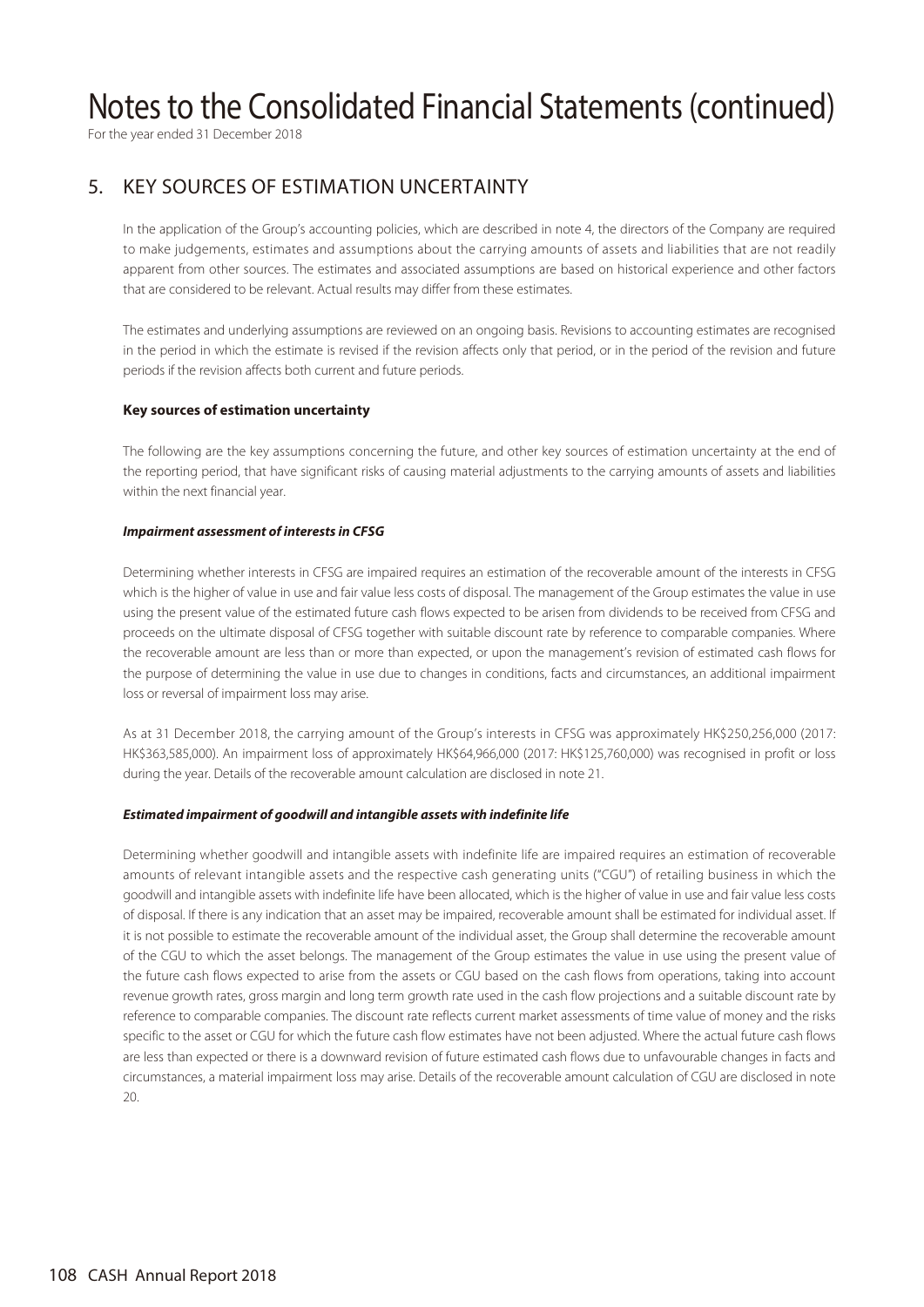For the year ended 31 December 2018

### 6. REVENUE

#### **For the year ended 31 December 2018**

#### *(i) Disaggregation of revenue from contracts with customers*

|                                        | <b>HK\$'000</b> |
|----------------------------------------|-----------------|
|                                        |                 |
| <b>Types of goods or service</b>       |                 |
| Sales of furniture and household goods | 1,188,557       |
| Sales of electrical appliances         | 142,108         |
| Sales of tailor-made furniture         | 89,599          |
|                                        |                 |
|                                        | 1,420,264       |
|                                        |                 |
| <b>Timing of revenue recognition</b>   |                 |
| A point of time                        | 1,330,665       |
| Over time                              | 89,599          |
|                                        |                 |
|                                        | 1,420,264       |
|                                        |                 |
| Geographical market                    |                 |
| Hong Kong                              | 1,420,264       |

#### *(ii) Performance obligations for contracts with customers*

Sales of furniture and household goods and electronic appliances

The Group makes sales transactions of furniture and household goods and electronic appliances with customers both through its own retail outlets directly and through internet sales.

For sales of furniture and household goods and electronic appliances to retail customers, revenue is recognised when control of the goods has transferred, being at the point the customer purchases and took the goods at the retail outlet directly or being when the goods have been transported to the customers' specific location (delivery). Transportation and other related activities that incurred before customers obtain control of the related products are considered as fulfilment activities. Payment of the transaction price is generally due immediately at the point the customer purchases the goods in the retail outlets, except for corporate customers that the Group allows an average credit period of 30 days for their accounts receivable. The transaction price received by the Group for goods that require delivery is recognised as a contract liability until the goods have been delivered to the customer.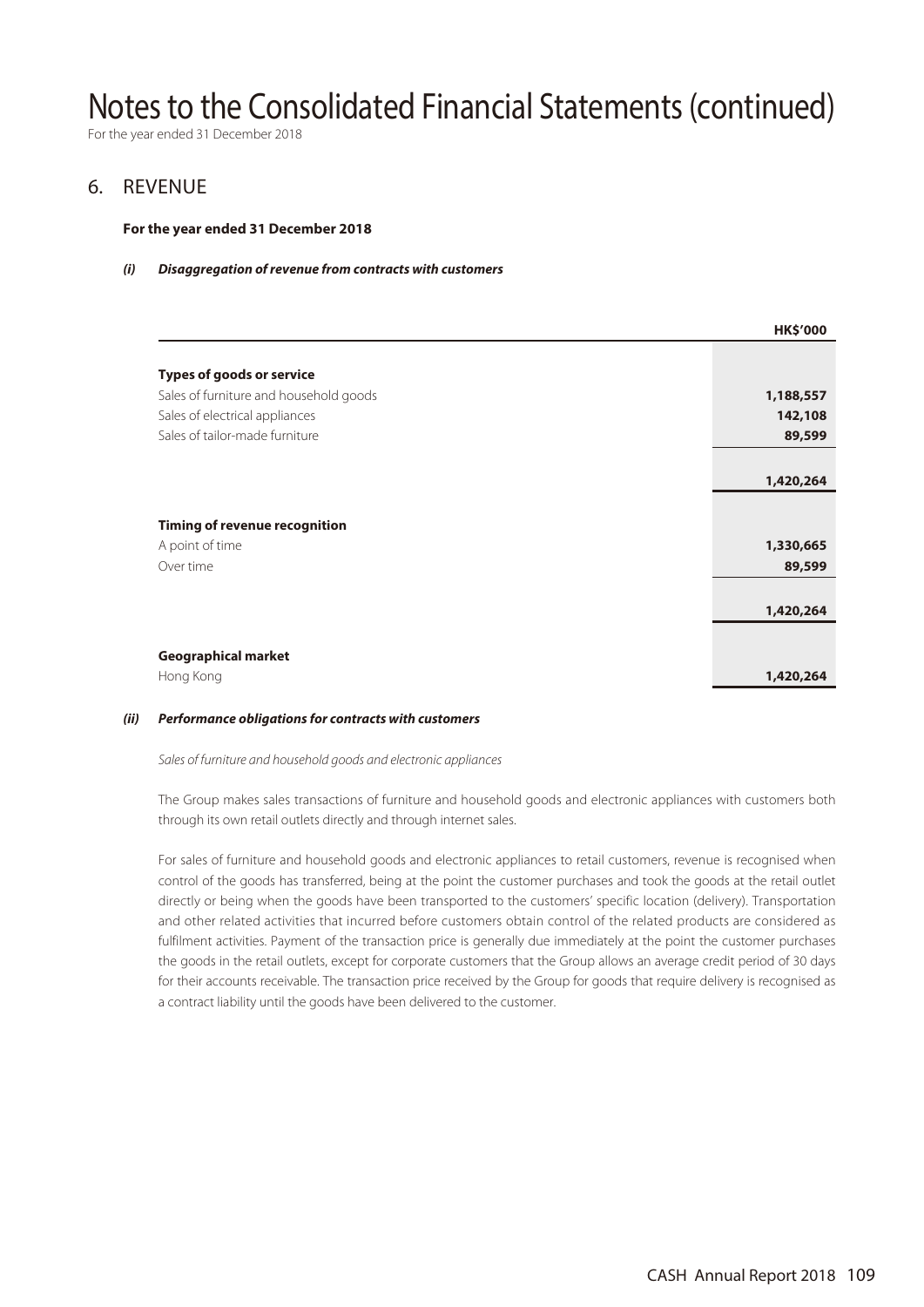For the year ended 31 December 2018

## 6. REVENUE (continued)

#### **For the year ended 31 December 2018 (continued)**

#### *(ii) Performance obligations for contracts with customers (continued)*

Sales of furniture and household goods and electronic appliances (continued)

For internet sales, revenue is recognised when control of the goods has transferred to the customer, being at the point the goods are delivered to the customer. Delivery occurs when the goods have been transported to the customer's specific location. Transportation and other related activities that incurred before customers obtain control of the related products are considered as fulfilment activities. When the customer initially purchases the goods online, the transaction price is due immediately and amount received by the Group is recognised as a contract liability until the goods have been delivered to the customer.

#### Sales of tailor-made furniture

The Group makes sales transactions of tailor-made furniture through its own retail outlets.

Revenue are recognised over time as the Group does not create an asset with an alternative use to the Group and the Group has an enforceable right to payment for performance completed to date. Revenue is recognised for these tailormade orders based on the stage of completion of the contract using input method.

The Group requires customers to provide full amount of upfront payments. When the Group receives the advance payments in the retail outlets, this will give rise to contract liabilities at the start of a contract, until the revenue recognised on the specific contract exceeds the amount of the deposit.

#### Customer loyalty programme

The Group operates a customer loyalty programme for sales through the Group's retail outlets and internet sales where retail customers accumulate award points for purchases made which entitle them to redeem award points as sales discounts in the future. The transaction price is allocated to the product and the award points on a relative stand-alone selling price basis. The customer loyalty award points expire every year and customers can redeem the award points anytime before the specified expiration date. Revenue from the award points is recognised when the award points are redeemed or expired. Contract liabilities are recognised until the award points are redeemed or expired. The sales discounts is recognised and net to the revenue.

#### *(iii) Transaction price allocated to the remaining performance obligation for contracts with customers*

As at 31 December 2018, contracts with customers with unsatisfied performance obligations, including customer loyalty award points, have original expected durations of one year or less. As permitted under HKFRS 15, the transaction prices allocated to these unsatisfied performance obligations or customer loyalty programmes are not disclosed.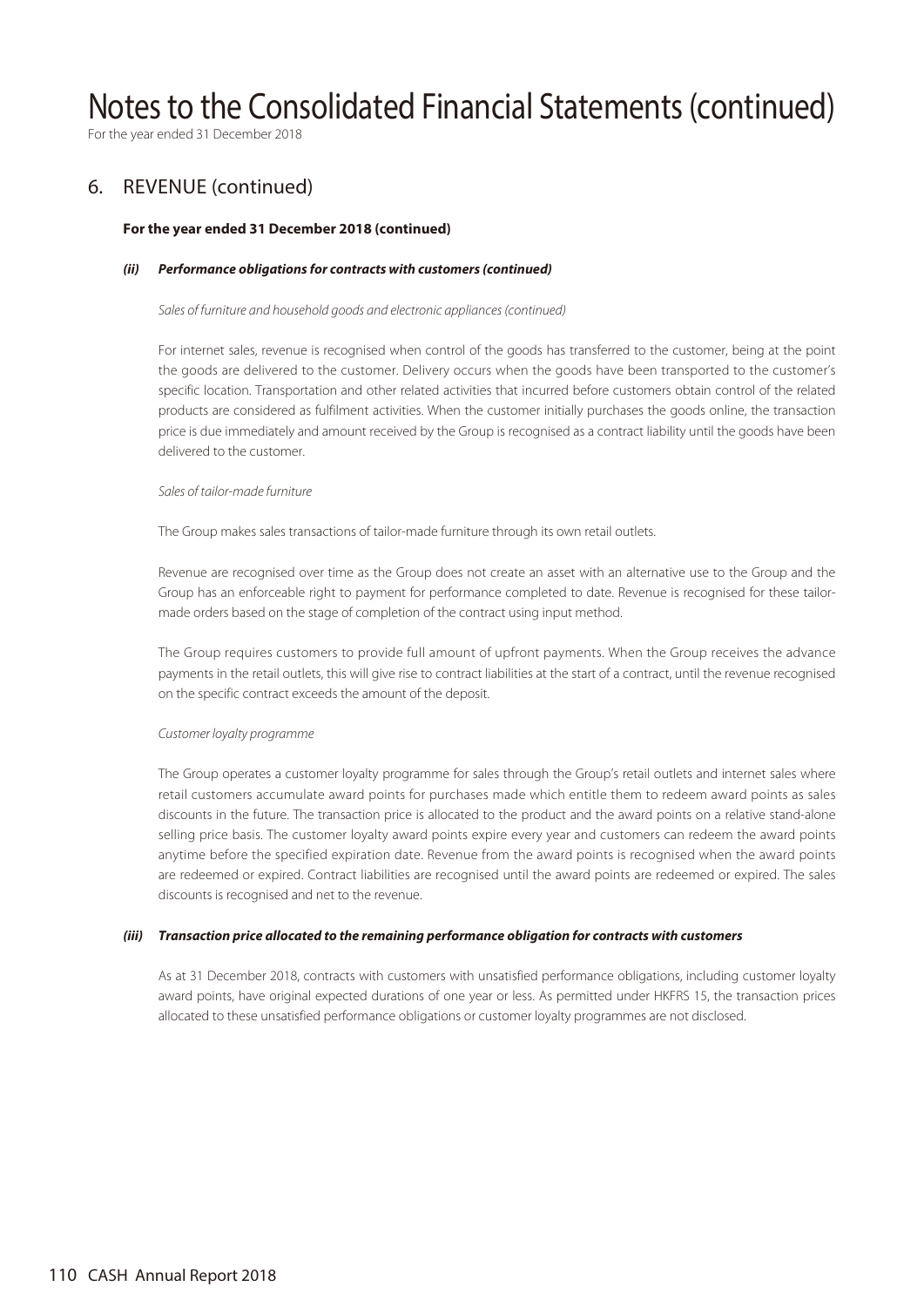For the year ended 31 December 2018

## 6. REVENUE (continued)

### **For the year ended 31 December 2017**

|                                                                                                                                                        | <b>HKS'000</b>     |
|--------------------------------------------------------------------------------------------------------------------------------------------------------|--------------------|
| An analysis of the Group's revenue for the year is as follows:                                                                                         |                    |
| Sales of furniture and household goods and electrical appliances, net of discounts and returns<br>Online game subscription income and licensing income | 1,332,015<br>1,026 |
|                                                                                                                                                        | 1,333,041          |

### 7. SEGMENT INFORMATION

#### **Segment information**

Information reported to the executive directors of the Company, being the chief operating decision makers, for the purposes of resources allocation and assessment of segment performance focuses on types of goods or services delivered or provided.

Specifically, the Group's operating and reportable segments for continuing operations are as follows:

Retailing Sales of furniture and household goods and electrical appliances Online game services Provision of online game services, sales of online game auxiliary products and licensing services, of which the management is proactively looking for potential transactions during the year

The financial services segment was discontinued during the year ended 31 December 2017. The segment information reported does not include any amounts for the discontinued operation, which are described in more detail in note 14.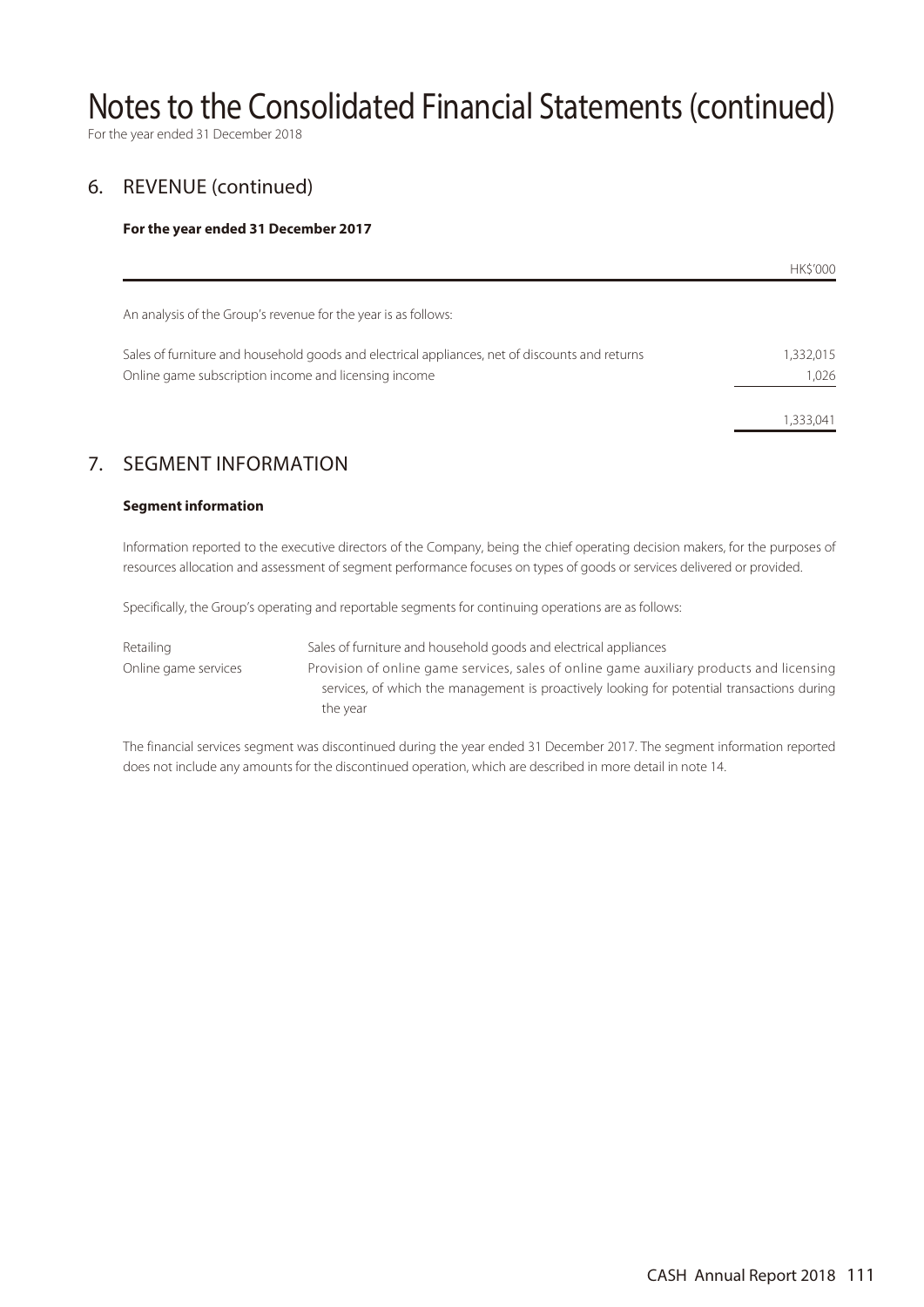For the year ended 31 December 2018

### 7. SEGMENT INFORMATION (continued)

### **Segment revenue and results**

The following is an analysis of the Group's revenue and results from continuing operations by operating and reportable segment:

#### *For the year ended 31 December 2018*

|                                                         |                  | <b>Online game</b> |                     |
|---------------------------------------------------------|------------------|--------------------|---------------------|
|                                                         | <b>Retailing</b> | services           | <b>Consolidated</b> |
|                                                         | <b>HK\$'000</b>  | <b>HK\$'000</b>    | <b>HK\$'000</b>     |
|                                                         |                  |                    |                     |
| <b>Continuing operations</b>                            |                  |                    |                     |
| Revenue                                                 | 1,420,264        |                    | 1,420,264           |
|                                                         |                  |                    |                     |
| Segment loss                                            | (23, 937)        | (418)              | (24, 355)           |
| Unallocated other income, gain and losses               |                  |                    | 22,474              |
| Corporate expenses                                      |                  |                    | (85, 245)           |
| Share of loss of associates                             |                  |                    | (48, 459)           |
| Impairment loss recognised on interests in an associate |                  |                    | (64, 966)           |
| Unallocated finance costs                               |                  |                    | (63)                |
| Loss before taxation                                    |                  |                    | (200, 614)          |

For the year ended 31 December 2017

|                                                                                                                                                                                        |                       | Online game          |                                                       |  |
|----------------------------------------------------------------------------------------------------------------------------------------------------------------------------------------|-----------------------|----------------------|-------------------------------------------------------|--|
|                                                                                                                                                                                        | Retailing<br>HK\$'000 | services<br>HK\$'000 | Consolidated<br>HK\$'000                              |  |
| <b>Continuing operations</b>                                                                                                                                                           |                       |                      |                                                       |  |
| Revenue                                                                                                                                                                                | 1,332,015             | 1,026                | 1,333,041                                             |  |
| Segment profit (loss)                                                                                                                                                                  | 19,367                | (1,936)              | 17,431                                                |  |
| Unallocated other income, gain and losses<br>Corporate expenses<br>Share of loss of associates<br>Impairment loss recognised on interests in an associate<br>Unallocated finance costs |                       |                      | 18,513<br>(102, 965)<br>(2,938)<br>(125,760)<br>(323) |  |
| Loss before taxation                                                                                                                                                                   |                       |                      | (196,042)                                             |  |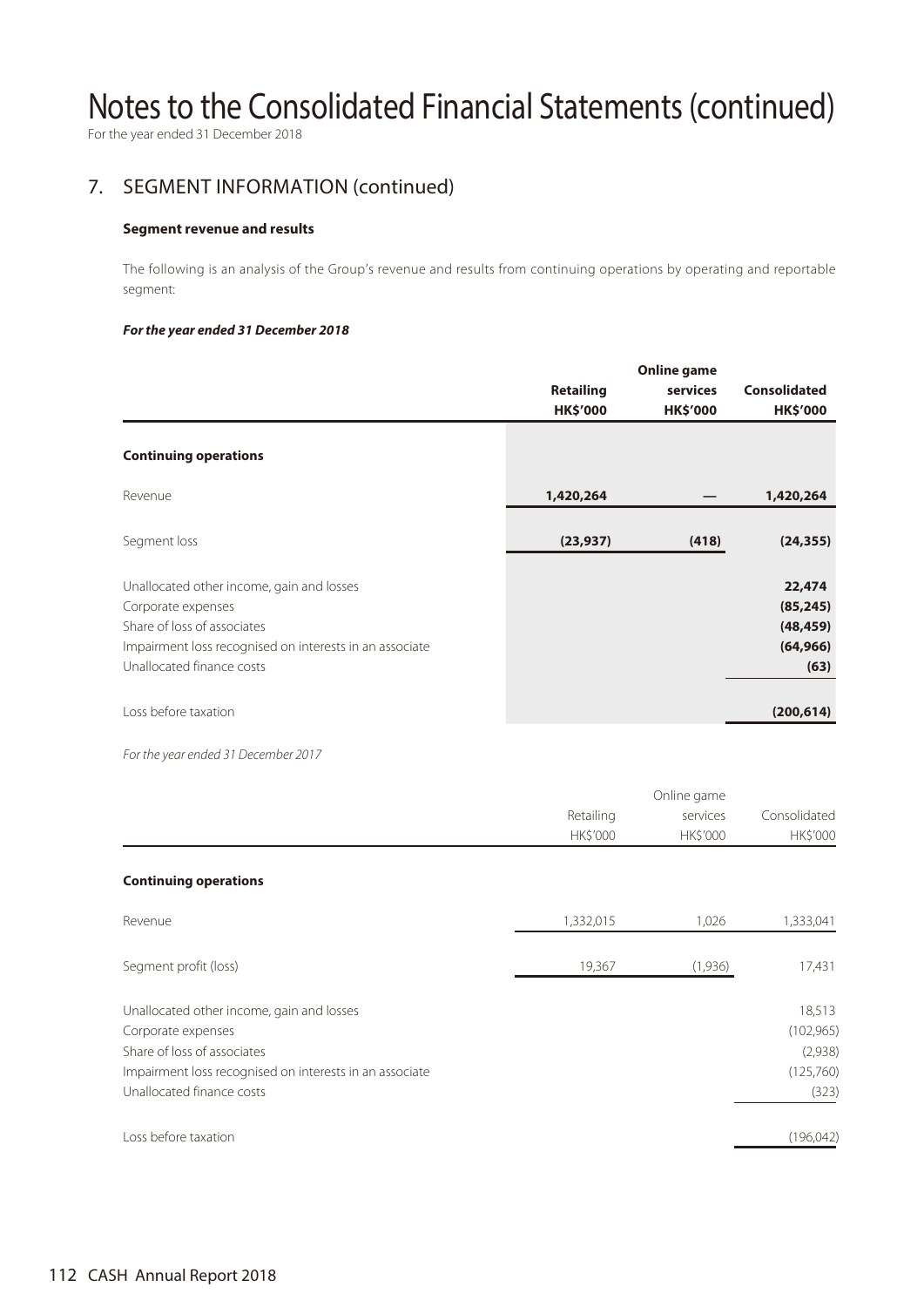For the year ended 31 December 2018

## 7. SEGMENT INFORMATION (continued)

### **Segment revenue and results (continued)**

All the segment revenue is derived from external customers.

Segment result represents the profit earned/loss incurred by each segment without allocation of certain other income, gain and losses, corporate expenses, share of loss of associates, impairment loss recognised on interests in an associate and certain finance costs. This is the measure reported to the executive directors of the Company for the purposes of resource allocation and performance assessment.

#### **Segment assets and liabilities**

The following is an analysis of the Group's assets and liabilities by operating and reportable segment:

#### *As at 31 December 2018*

|                                                         |                  | <b>Online game</b> |                     |
|---------------------------------------------------------|------------------|--------------------|---------------------|
|                                                         | <b>Retailing</b> | services           | <b>Consolidated</b> |
|                                                         | <b>HK\$'000</b>  | <b>HK\$'000</b>    | <b>HK\$'000</b>     |
|                                                         |                  |                    |                     |
| <b>ASSETS</b>                                           |                  |                    |                     |
| Segment assets                                          | 495,124          | 1,346              | 496,470             |
|                                                         |                  |                    |                     |
| Unallocated property and equipment                      |                  |                    | 5,298               |
| Interests in associates                                 |                  |                    | 259,494             |
| Tax recoverable                                         |                  |                    | 72                  |
| Deferred tax assets                                     |                  |                    | 6,550               |
| Loans receivable                                        |                  |                    | 4,171               |
| Amount due from an associate                            |                  |                    | 1,904               |
| Investments held for trading                            |                  |                    | 2,018               |
| Unallocated prepayments, deposits and other receivables |                  |                    | 54,162              |
| Unallocated bank balances and cash                      |                  |                    | 30,866              |
|                                                         |                  |                    |                     |
| Total assets                                            |                  |                    | 861,005             |
|                                                         |                  |                    |                     |
| <b>LIABILITIES</b>                                      |                  |                    |                     |
| Segment liabilities                                     | 542,933          | 3,048              | 545,981             |
|                                                         |                  |                    |                     |
| Unallocated accrued liabilities and other payables      |                  |                    | 12,482              |
| Taxation payable                                        |                  |                    | 13,463              |
| Deferred tax liabilities                                |                  |                    | 6,949               |
| Obligations under finance leases                        |                  |                    | 1,819               |
|                                                         |                  |                    |                     |
| <b>Total liabilities</b>                                |                  |                    | 580,694             |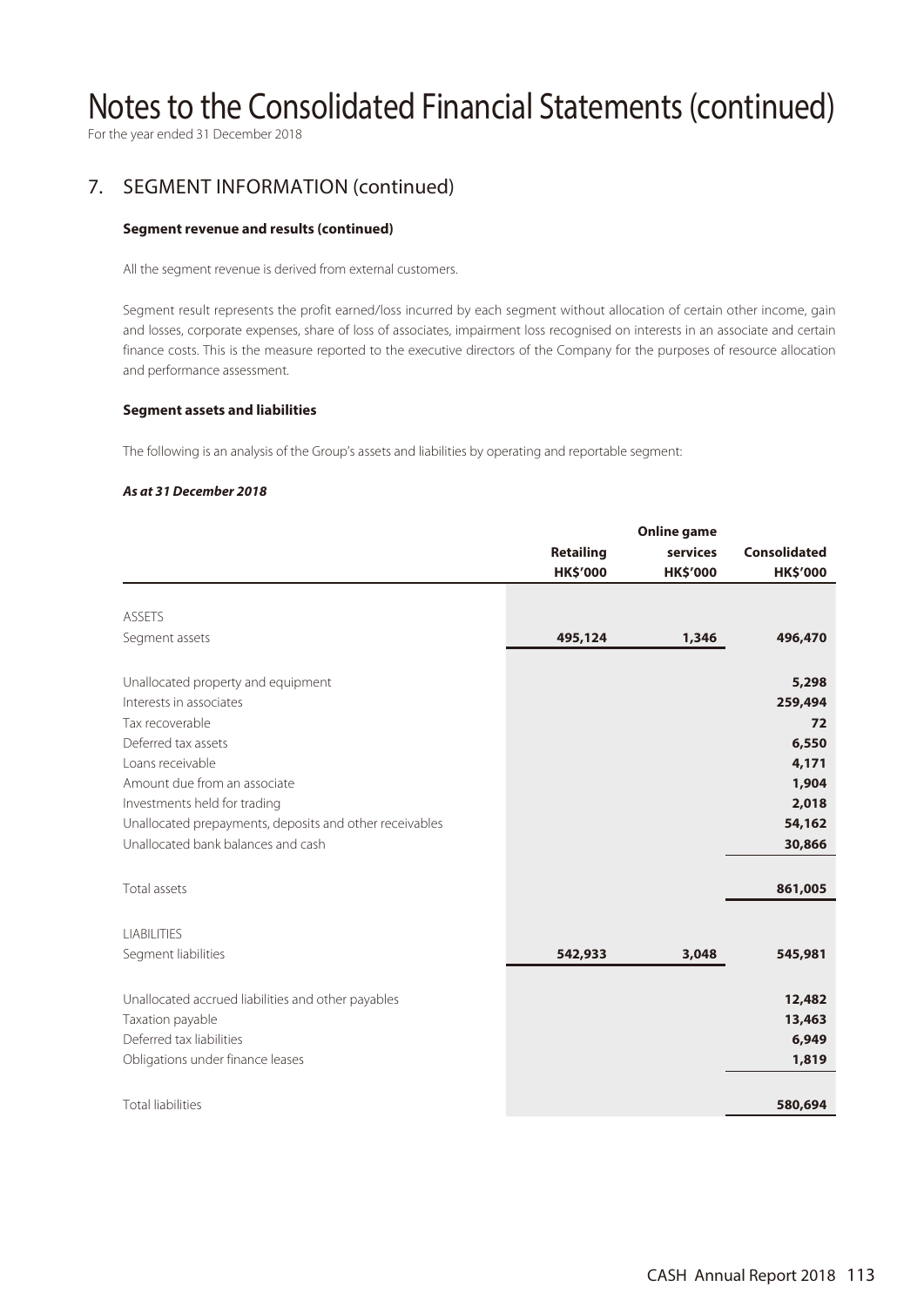For the year ended 31 December 2018

## 7. SEGMENT INFORMATION (continued)

### **Segment assets and liabilities (continued)**

As at 31 December 2017

|                                                         | Retailing | services | Consolidated |
|---------------------------------------------------------|-----------|----------|--------------|
|                                                         | HK\$'000  | HK\$'000 | HK\$'000     |
| <b>ASSETS</b>                                           |           |          |              |
|                                                         |           |          |              |
| Segment assets                                          | 474,491   | 1,939    | 476,430      |
| Unallocated property and equipment                      |           |          | 5,770        |
| Interests in associates                                 |           |          | 363,585      |
| Tax recoverable                                         |           |          | 3,163        |
| Deferred tax assets                                     |           |          | 6,550        |
| Loans receivable                                        |           |          | 9,618        |
| Amount due from an associate                            |           |          | 1,764        |
| Investments held for trading                            |           |          | 11,025       |
| Unallocated prepayments, deposits and other receivables |           |          | 104,570      |
| Unallocated bank balances and cash                      |           |          | 22,293       |
| Total assets                                            |           |          | 1,004,768    |
| <b>LIABILITIES</b>                                      |           |          |              |
| Segment liabilities                                     | 452,422   | 3,266    | 455,688      |
| Unallocated accrued liabilities and other payables      |           |          | 45,379       |
| Taxation payable                                        |           |          | 13,452       |
| Deferred tax liabilities                                |           |          | 6,649        |
| Obligations under finance leases                        |           |          | 39           |
|                                                         |           |          |              |
| <b>Total liabilities</b>                                |           |          | 521,207      |

For the purposes of monitoring segment performances and allocating resources between segments:

- all assets are allocated to the reportable and operating segment other than certain property and equipment, interests in associates, tax recoverable, deferred tax assets, loans receivable, investments held for trading, amount due from an associate, certain prepayments, deposits and other receivables and certain bank balances and cash; and
- all liabilities are allocated to reportable and operating segment other than certain accrued liabilities and other payables, taxation payable, deferred tax liabilities and obligations under finance leases.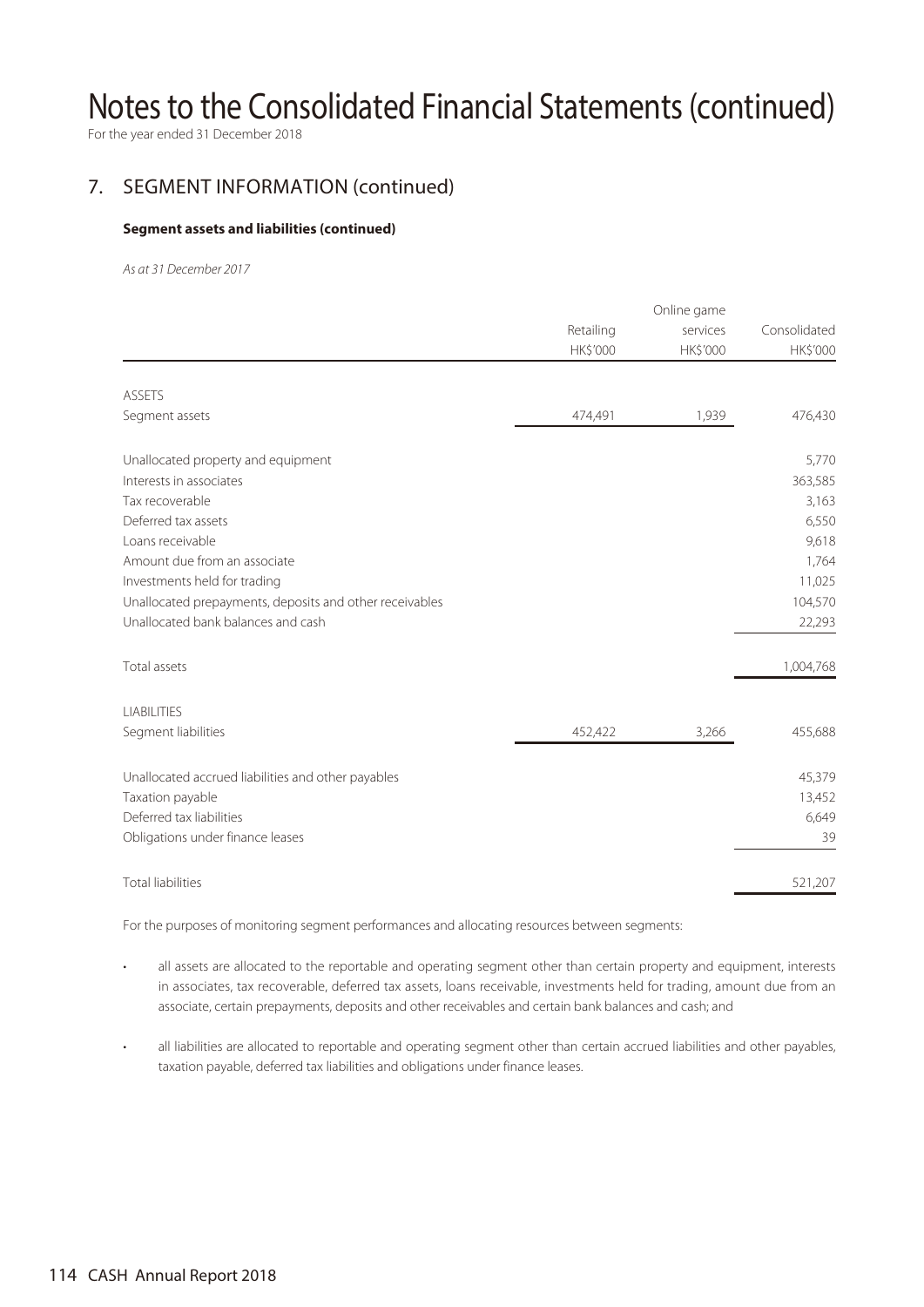For the year ended 31 December 2018

## 7. SEGMENT INFORMATION (continued)

### **Other segment information**

#### *For the year ended 31 December 2018*

|                                            |                  | <b>Online game</b> |                    |                 |
|--------------------------------------------|------------------|--------------------|--------------------|-----------------|
|                                            | <b>Retailing</b> | services           | <b>Unallocated</b> | <b>Total</b>    |
|                                            | <b>HK\$'000</b>  | <b>HK\$'000</b>    | <b>HK\$'000</b>    | <b>HK\$'000</b> |
| <b>Continuing operations</b>               |                  |                    |                    |                 |
| Amounts included in the measure of         |                  |                    |                    |                 |
| segment profit or loss or segment assets:  |                  |                    |                    |                 |
| Additions of property and equipment        | 45,996           |                    | 2,802              | 48,798          |
| Interest income                            | 657              |                    | 313                | 970             |
| Depreciation of property and equipment     | 22,913           | 3                  | 3,274              | 26,190          |
| Finance costs                              | 9,603            |                    | 63                 | 9,666           |
| Net gain on investments held for trading   |                  |                    | 8,384              | 8,384           |
| Write-down on inventories                  | 2,960            |                    |                    | 2,960           |
| Loss on disposal/write-off of property and |                  |                    |                    |                 |
| equipment                                  | 97               |                    |                    | 97              |
| Impairment loss recognised in respect of   |                  |                    |                    |                 |
| property and equipment                     | 8,537            |                    |                    | 8,537           |

For the year ended 31 December 2017

|                                            | Online game           |                      |                         |                   |
|--------------------------------------------|-----------------------|----------------------|-------------------------|-------------------|
|                                            | Retailing<br>HK\$'000 | services<br>HK\$'000 | Unallocated<br>HK\$'000 | Total<br>HK\$'000 |
|                                            |                       |                      |                         |                   |
| <b>Continuing operations</b>               |                       |                      |                         |                   |
| Amounts included in the measure of         |                       |                      |                         |                   |
| segment profit or loss or segment assets:  |                       |                      |                         |                   |
| Additions of property and equipment        | 15,490                |                      | 64                      | 15,554            |
| Interest income                            | 271                   | 2                    | 28                      | 301               |
| Depreciation of property and equipment     | 19,693                | 9                    | 3,139                   | 22,841            |
| Finance costs                              | 6,762                 |                      | 323                     | 7,085             |
| Net gain on investments held for trading   |                       |                      | 13,223                  | 13,223            |
| Write-down on inventories                  | 4,873                 |                      |                         | 4,873             |
| Loss on disposal/write-off of property and |                       |                      |                         |                   |
| equipment                                  | 351                   |                      |                         | 351               |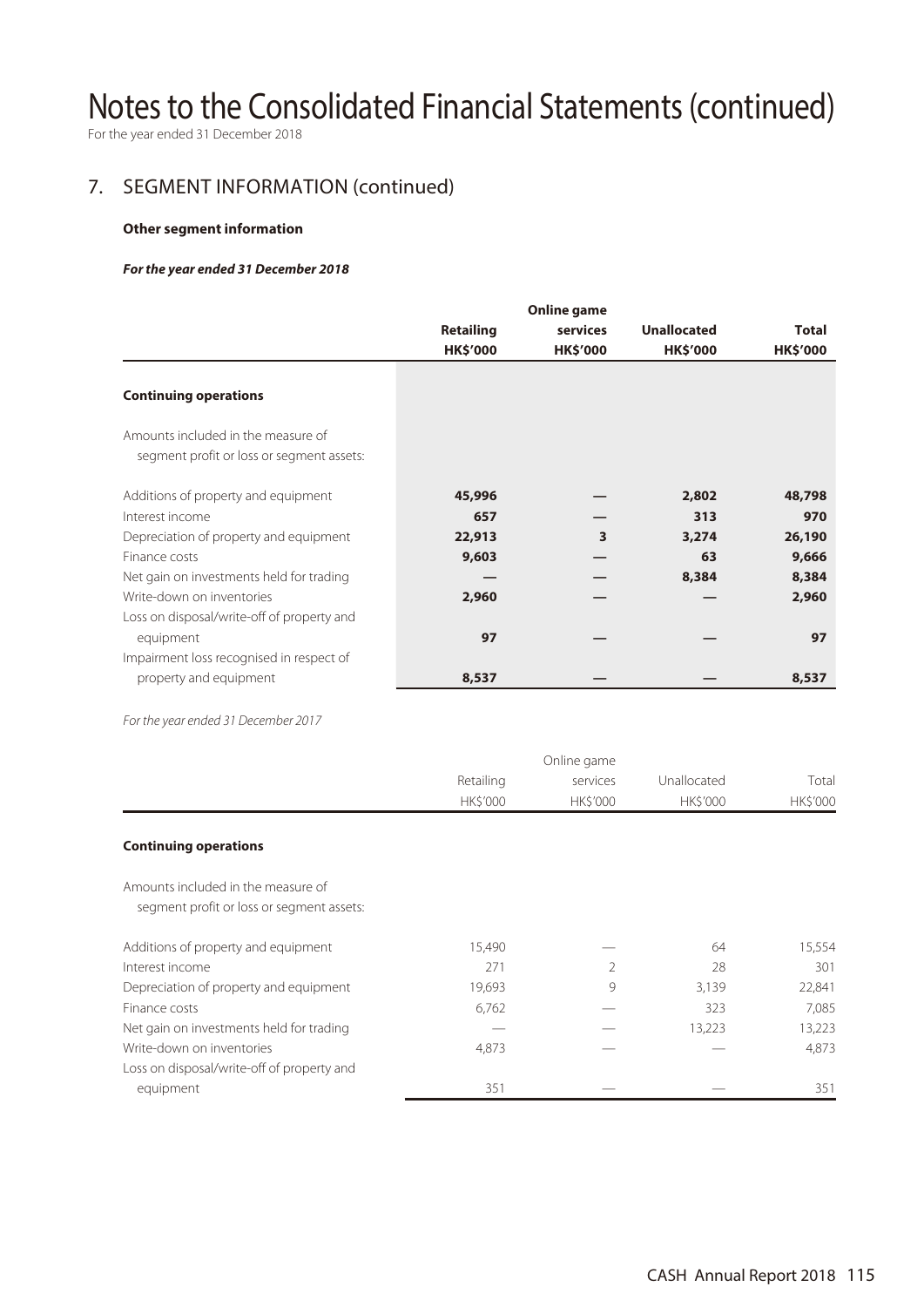For the year ended 31 December 2018

## 7. SEGMENT INFORMATION (continued)

### **Revenue from major products and services**

The following is an analysis of the Group's revenue from continuing operations from its major products and services:

|                                        | 2018            | 2017      |
|----------------------------------------|-----------------|-----------|
|                                        | <b>HK\$'000</b> | HK\$'000  |
|                                        |                 |           |
| <b>Continuing operations</b>           |                 |           |
|                                        |                 |           |
| Sales of furniture and household goods | 1,278,156       | 1,196,572 |
| Sales of electrical appliances         | 142,108         | 135,443   |
| Income from online game services       |                 | 1,026     |
|                                        |                 |           |
|                                        | 1,420,264       | 1,333,041 |

#### **Geographical information**

The Group's operations are located in Hong Kong and the People's Republic of China ("PRC").

The Group's segment revenue from external customers determined based on location of the group entities' operations and information about its non-current assets (excluding those relating to discontinued operation and deferred tax assets) by geographical location of the assets are detailed below:

|                              |                 | <b>Revenue</b>  |                 | <b>Non-current assets</b> |
|------------------------------|-----------------|-----------------|-----------------|---------------------------|
|                              | 2018            | 2017            | 2018            | 2017                      |
|                              | <b>HK\$'000</b> | <b>HK\$'000</b> | <b>HK\$'000</b> | HK\$'000                  |
| <b>Continuing operations</b> |                 |                 |                 |                           |
| Hong Kong                    | 1,420,264       | 1,332,007       | 440,032         | 519,934                   |
| <b>PRC</b>                   |                 | 1,034           | 366             | 566                       |
|                              | 1,420,264       | 1,333,041       | 440,398         | 520,500                   |

No customers individually contributed over 10% of the Group's revenue during both years.

## 8. OTHER INCOME, OTHER GAINS AND LOSSES

|                                             | 2018<br><b>HK\$'000</b> | 2017<br>HK\$'000 |
|---------------------------------------------|-------------------------|------------------|
| <b>Continuing operations</b>                |                         |                  |
| <b>Other income</b>                         |                         |                  |
| Dividends from investments held for trading | 811                     | 798              |
| Interest income                             | 970                     | 301              |
| Sundry income                               | 11,396                  | 9,404            |
|                                             | 13,177                  | 10,503           |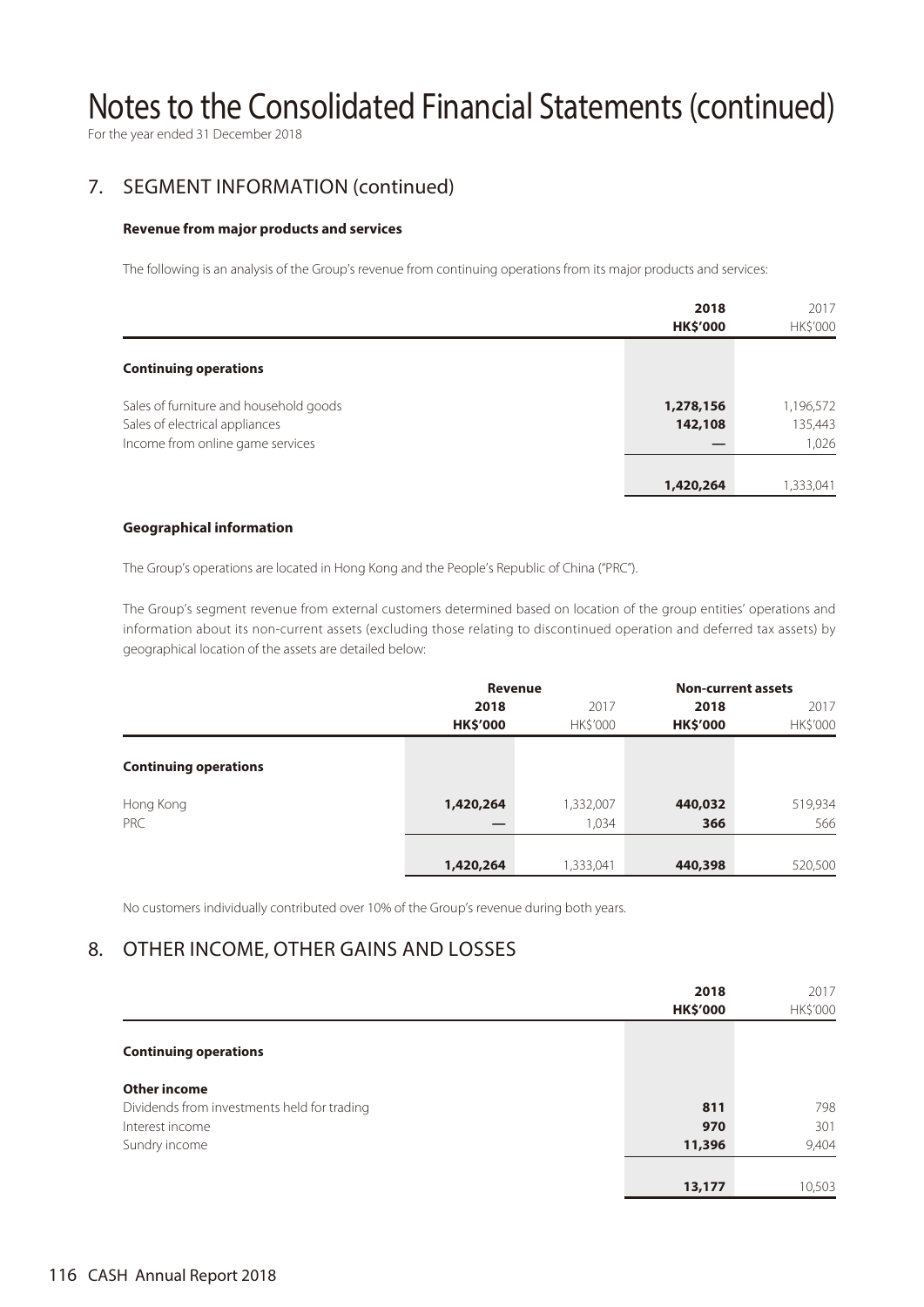For the year ended 31 December 2018

## 8. OTHER INCOME, OTHER GAINS AND LOSSES (continued)

|                                                         | 2018<br><b>HK\$'000</b> | 2017<br><b>HKS'000</b> |
|---------------------------------------------------------|-------------------------|------------------------|
| <b>Continuing operations</b>                            |                         |                        |
| <b>Other gains and losses</b>                           |                         |                        |
| Net gain on investments held for trading                | 8,384                   | 13,223                 |
| Loss on disposal/write-off of property and equipment    | (97)                    | (351)                  |
| Net foreign exchange (loss) gain                        | (146)                   | 1,587                  |
| Gain on dilution of interests in an associate (note 21) | 7,349                   |                        |
|                                                         |                         |                        |
|                                                         | 15,490                  | 14.459                 |

## 9. SALARIES, ALLOWANCES AND RELATED BENEFITS

|                                                                                                                                                 | 2018            | 2017     |
|-------------------------------------------------------------------------------------------------------------------------------------------------|-----------------|----------|
|                                                                                                                                                 | <b>HK\$'000</b> | HK\$'000 |
| <b>Continuing operations</b>                                                                                                                    |                 |          |
| Salaries, allowances and related benefits represent the amounts paid and payable to the<br>directors of the Company and employees comprises of: |                 |          |
| Salaries and allowances                                                                                                                         | 203,524         | 203,702  |
| Sales commission                                                                                                                                | 34,620          | 28,965   |
| Contributions to retirement benefits schemes                                                                                                    | 10,186          | 10,220   |
| Share-based payments                                                                                                                            |                 | 761      |
|                                                                                                                                                 | 248,330         | 243.648  |

### 10. FINANCE COSTS

|                              | 2018<br><b>HK\$'000</b> | 2017<br>HK\$'000 |
|------------------------------|-------------------------|------------------|
| <b>Continuing operations</b> |                         |                  |
| Interest on:<br>- borrowings | 9,603                   | 7,073            |
| - finance leases             | 63                      | 12               |
|                              | 9,666                   | 7,085            |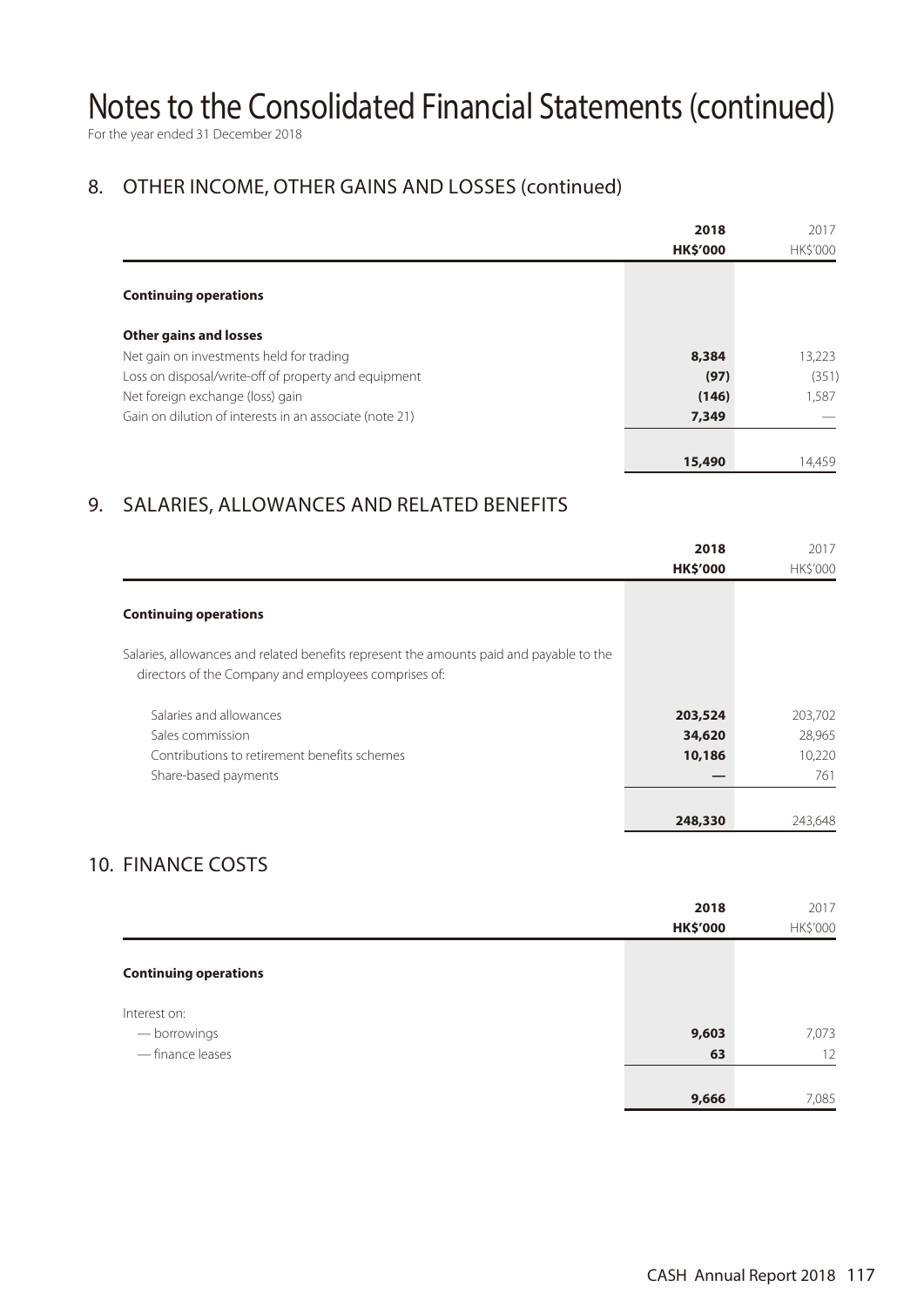For the year ended 31 December 2018

## 11. DIRECTORS', CHIEF EXECUTIVE'S AND EMPLOYEES' REMUNERATION

### **Directors' and chief executive's remuneration**

Directors' and chief executive's remuneration for the year, disclosed pursuant to the applicable Listing Rules and Hong Kong Companies Ordinance, is as follows:

|                                             |                                                                   | <b>Executive directors</b>                                  |                                                                           |                                                   |                                                                    | Independent non-executive directors                                    |                                              |                                           |                                            |                                 |
|---------------------------------------------|-------------------------------------------------------------------|-------------------------------------------------------------|---------------------------------------------------------------------------|---------------------------------------------------|--------------------------------------------------------------------|------------------------------------------------------------------------|----------------------------------------------|-------------------------------------------|--------------------------------------------|---------------------------------|
|                                             | Kwan<br>Pak Hoo<br><b>Bankee</b><br><b>HK\$'000</b><br>(Note (1)) | Law<br><b>Ping Wah</b><br><b>Bernard</b><br><b>HK\$'000</b> | Chan<br><b>Chi Ming</b><br><b>Benson</b><br><b>HK\$'000</b><br>(Note (2)) | Ng Hin<br>Sing<br><b>Derek</b><br><b>HK\$'000</b> | Kwok<br>Lai Ling<br><b>Elaine</b><br><b>HK\$'000</b><br>(Note (3)) | Law<br><b>Ka Kin</b><br><b>Eugene</b><br><b>HK\$'000</b><br>(Note (3)) | Leung<br>Ka Kui<br>Johnny<br><b>HK\$'000</b> | Chan<br><b>Hak Sin</b><br><b>HK\$'000</b> | Wong<br><b>Chuk Yan</b><br><b>HK\$'000</b> | <b>Total</b><br><b>HK\$'000</b> |
| 2018                                        |                                                                   |                                                             |                                                                           |                                                   |                                                                    |                                                                        |                                              |                                           |                                            |                                 |
| Fee                                         |                                                                   |                                                             |                                                                           |                                                   |                                                                    |                                                                        | 150                                          | 150                                       |                                            | 300                             |
| Other remuneration:                         |                                                                   |                                                             |                                                                           |                                                   |                                                                    |                                                                        |                                              |                                           |                                            |                                 |
| Salaries and allowances                     | 1,469                                                             | 624                                                         | 927                                                                       | 1,580                                             | 1,144                                                              | 1,479                                                                  |                                              |                                           |                                            | 7,223                           |
| Contributions to retirement                 |                                                                   |                                                             |                                                                           |                                                   |                                                                    |                                                                        |                                              |                                           |                                            |                                 |
| benefits scheme                             | 73                                                                | 31                                                          | 46                                                                        | 79                                                | 55                                                                 | 60                                                                     |                                              |                                           |                                            | 344                             |
| Total remuneration                          | 1,542                                                             | 655                                                         | 973                                                                       | 1,659                                             | 1,199                                                              | 1,539                                                                  | 150                                          | 150                                       |                                            | 7,867                           |
|                                             |                                                                   |                                                             |                                                                           | Executive directors                               |                                                                    |                                                                        |                                              | Independent non-executive directors       |                                            |                                 |
|                                             |                                                                   | Kwan                                                        | Law                                                                       | Ng Hin                                            | Kwok                                                               | Law                                                                    | Leung                                        |                                           |                                            |                                 |
|                                             |                                                                   | Pak Hoo                                                     | Ping Wah                                                                  | Sing                                              | Lai Ling                                                           | Ka Kin                                                                 | Ka Kui                                       | Chan                                      | Wong                                       |                                 |
|                                             |                                                                   | Bankee                                                      | Bernard                                                                   | Derek                                             | Elaine                                                             | Eugene                                                                 | Johnny                                       | Hak Sin                                   | Chuk Yan                                   | Total                           |
|                                             |                                                                   | HK\$'000                                                    | HK\$'000                                                                  | HK\$'000                                          | HK\$'000                                                           | HK\$'000                                                               | HK\$'000                                     | HK\$'000                                  | HK\$'000                                   | HK\$'000                        |
|                                             |                                                                   | (Note (1))                                                  |                                                                           |                                                   |                                                                    |                                                                        |                                              |                                           |                                            |                                 |
| 2017                                        |                                                                   |                                                             |                                                                           |                                                   |                                                                    |                                                                        |                                              |                                           |                                            |                                 |
| Fee                                         |                                                                   |                                                             |                                                                           |                                                   |                                                                    |                                                                        | 150                                          | 150                                       |                                            | 300                             |
| Other remuneration:                         |                                                                   |                                                             |                                                                           |                                                   |                                                                    |                                                                        |                                              |                                           |                                            |                                 |
| Salaries and allowances                     |                                                                   | 1,728                                                       | 1,128                                                                     | 1,620                                             | 2,160                                                              | 2,928                                                                  |                                              |                                           |                                            | 9,564                           |
| Performance related bonuses                 |                                                                   | 2,000                                                       | 1,000                                                                     | 400                                               | 400                                                                | 500                                                                    | -                                            |                                           |                                            | 4,300                           |
| Contributions to retirement benefits scheme |                                                                   | 73                                                          | 56                                                                        | 81                                                | 108                                                                | 120                                                                    | $\overline{\phantom{0}}$                     |                                           | $\overline{\phantom{0}}$                   | 438                             |
| Total remuneration                          |                                                                   | 3,801                                                       | 2,184                                                                     | 2,101                                             | 2,668                                                              | 3,548                                                                  | 150                                          | 150                                       |                                            | 14,602                          |

Notes:

(1) Dr Kwan Pak Hoo Bankee is also the Company's chief executive and his remunerations disclosed above include those for services rendered by him as chief executive.

(2) Mr Chan Chi Ming Benson was appointed as director of the Company on 16 March 2018.

(3) Ms Kwok Lai Ling Elaine and Mr Law Ka Kin Eugene resigned as directors of the Company on 1 July 2018.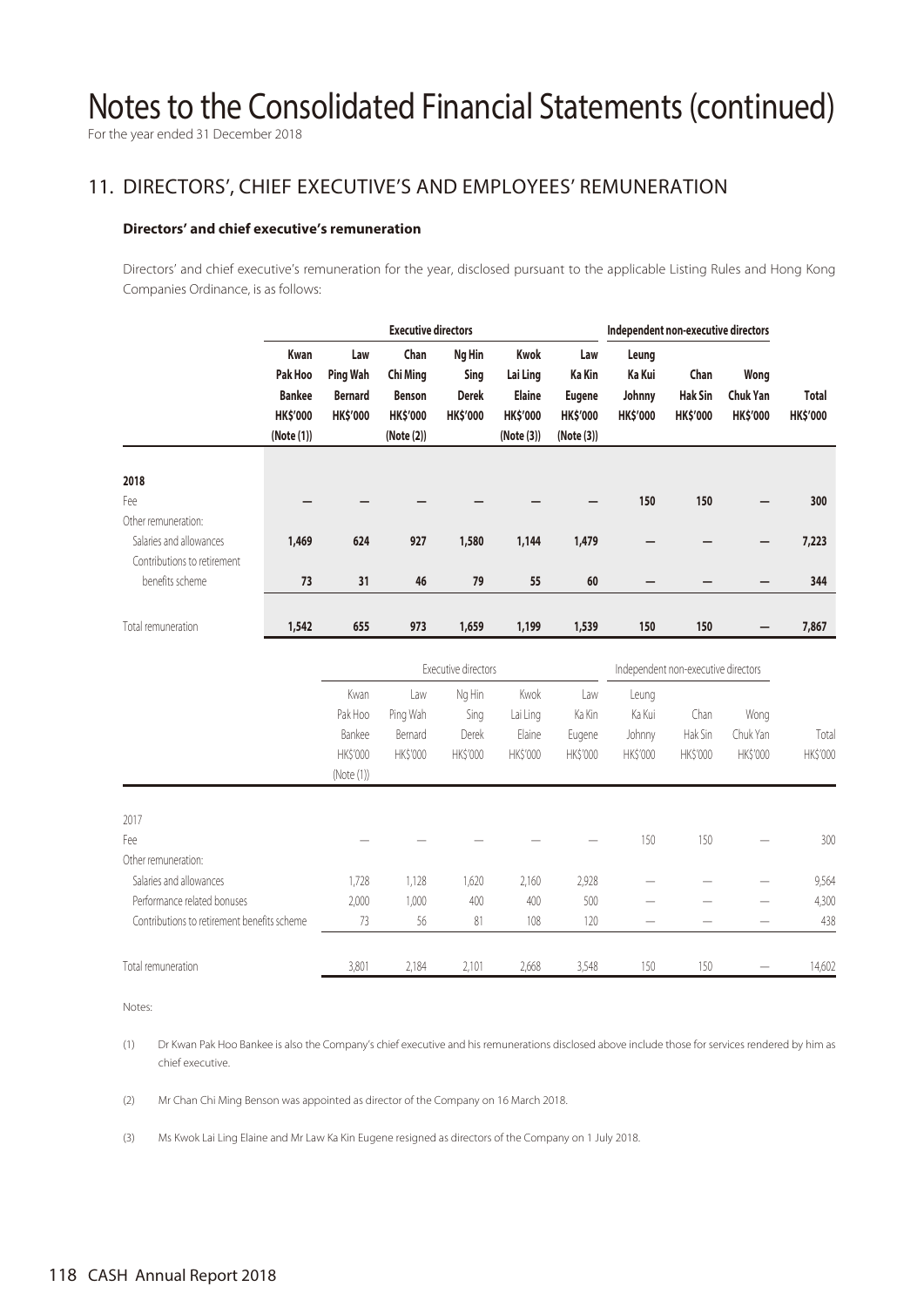For the year ended 31 December 2018

## 11. DIRECTORS', CHIEF EXECUTIVE'S AND EMPLOYEES' REMUNERATION (continued)

### **Directors' and chief executive's remuneration (continued)**

The emoluments of executive directors are for their services in connection with the management of the affairs of the Company and the Group. The emoluments of independent non-executive directors are for their services as directors of the Company.

During both years, no remuneration was paid by the Group to the directors of the Company as an inducement to join or upon joining the Group or as compensation for loss of office. There was no arrangement under which a director or the chief executive waived or agreed to waive any remuneration during the years.

The performance related bonuses (if any) of executive directors are based on the review and recommendation from the remuneration committee of the Company with reference to the performance in discharging their duties and responsibilities within the Group, the Group's performance and prevailing market situation.

#### **Employees' remuneration**

The five highest paid employees of the Group during the year included three directors (2017: five directors), details of whose remuneration are set out in the disclosures above. Details of the remuneration for the year of the remaining two (2017: nil) highest paid employees who are neither a director nor chief executive of the Company are as follows:

|                                             | 2018            | 2017     |
|---------------------------------------------|-----------------|----------|
|                                             | <b>HK\$'000</b> | HK\$'000 |
|                                             |                 |          |
| Salaries and allowances                     | 2,785           |          |
| Contributions to retirement benefits scheme | 123             |          |
|                                             |                 |          |
|                                             | 2,908           |          |

The number of the highest paid employees who are not the directors of the Company whose remuneration fell within the following bands is as follows:

|                                |      | <b>Number of Employees</b> |  |  |
|--------------------------------|------|----------------------------|--|--|
|                                | 2018 | 2017                       |  |  |
|                                |      |                            |  |  |
| HK\$1,000,001 to HK\$1,500,000 |      | $-$                        |  |  |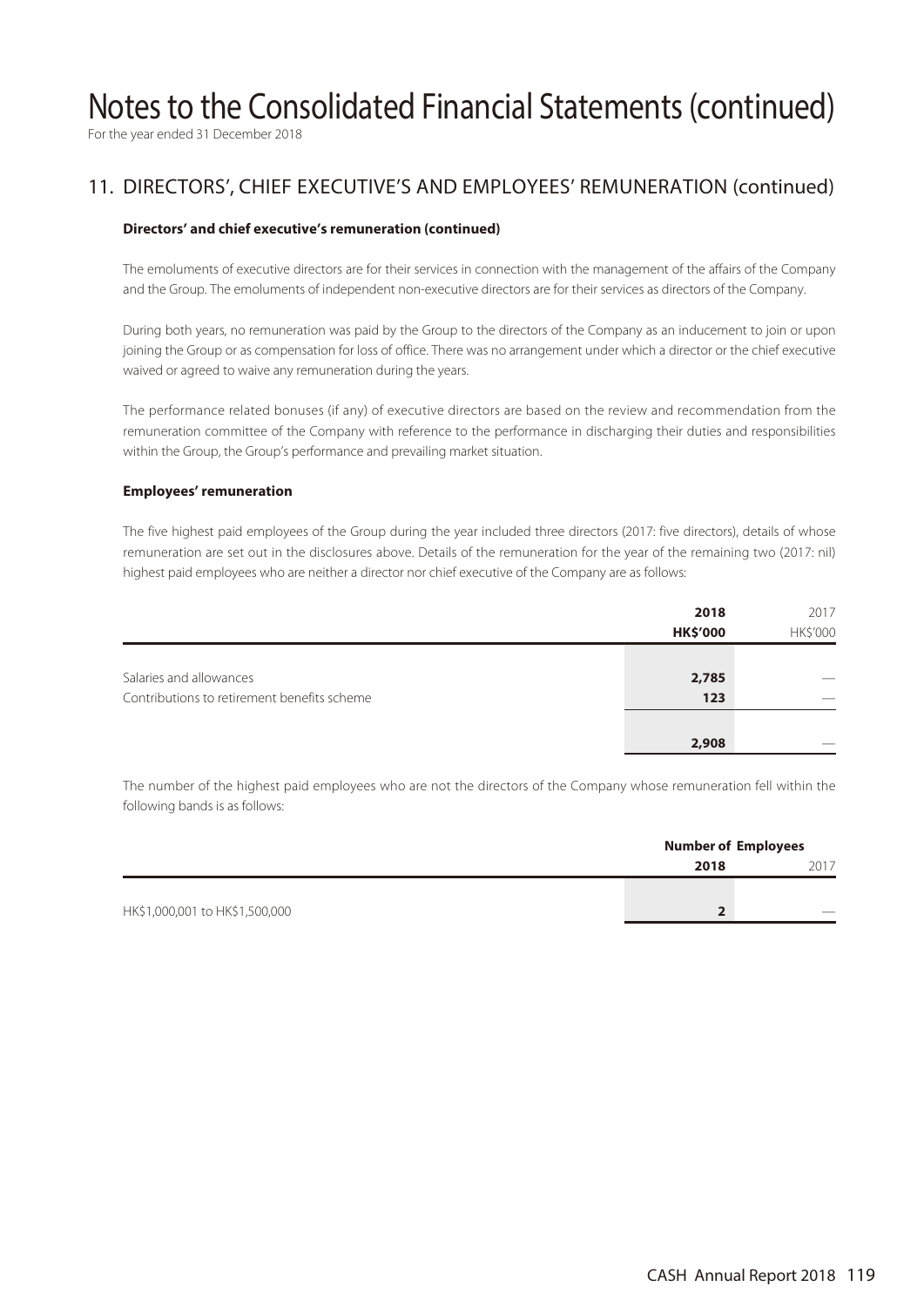For the year ended 31 December 2018

## 12. INCOME TAX EXPENSE

|                                | 2018            | 2017     |
|--------------------------------|-----------------|----------|
|                                | <b>HK\$'000</b> | HK\$'000 |
| <b>Continuing operations</b>   |                 |          |
| Current tax:                   |                 |          |
| - Hong Kong Profits Tax        | 4,000           | 4,150    |
| Underprovisions in prior years | 25              | 565      |
| Deferred tax charge (credit)   | 300             | (1,000)  |
|                                | 4,325           | 3,715    |

On 21 March 2018, the Hong Kong Legislative Council passed The Inland Revenue (Amendment) (No. 7) Bill 2017 ("Bill") which introduces the two-tiered profits tax rates regime. The Bill was signed into law on 28 March 2018 and was gazetted on the following day. Under the two-tiered profits tax rates regime, the first HK\$2 million of profits of the qualifying group entity will be taxed at 8.25%, and profits above HK\$2 million will be taxed at 16.5%.

Accordingly, starting from the current year, the Hong Kong profits tax is calculated at 8.25% on the first HK\$2 million of the estimated assessable profits and at 16.5% on the estimated assessable profits above HK\$2 million. The profits of group entities not qualifying for the two-tiered profits tax rates regime will continue to be taxed at a flat rate of 16.5%.

Under the Law of the People's Republic of China on Enterprise Income Tax ("EIT Law") and Implementation Regulation of the EIT Law, the tax rate of the PRC subsidiaries is 25% from 1 January 2008 onwards. No provision for the PRC income tax has been made as they incurred tax losses in both years.

The income tax expense for the year can be reconciled to the loss before taxation from continuing operations per the consolidated statement of profit or loss and other comprehensive income as follows:

|                                                                                        | 2018<br><b>HK\$'000</b> | 2017<br>HK\$'000 |
|----------------------------------------------------------------------------------------|-------------------------|------------------|
|                                                                                        |                         |                  |
| Loss before taxation from continuing operations                                        | (200, 614)              | (196,042)        |
|                                                                                        |                         |                  |
| Tax at domestic income tax rate of 16.5% (2017: 16.5%)                                 | (33, 101)               | (32, 347)        |
| Tax effect of share of loss of associates                                              | 7,996                   | 485              |
| Underprovisions in prior years                                                         | 25                      | 565              |
| Tax effect of expenses not deductible for tax purpose                                  | 21,317                  | 31,797           |
| Tax effect of income not taxable for tax purpose                                       | (2,986)                 | (4,702)          |
| Tax effect of deductible temporary difference not recognised                           | 1,766                   | 464              |
| Tax effect of utilisation of deductible temporary difference previously not recognised | (372)                   | (754)            |
| Tax effect of estimated tax losses not recognised                                      | 10,014                  | 8,559            |
| Tax effect of utilisation of estimated tax losses previously not recognised            | (280)                   | (312)            |
| Tax effect of two-tiered tax rate                                                      | (165)                   |                  |
| Others                                                                                 | 111                     | (40)             |
|                                                                                        |                         |                  |
| Income tax expense                                                                     | 4,325                   | 3,715            |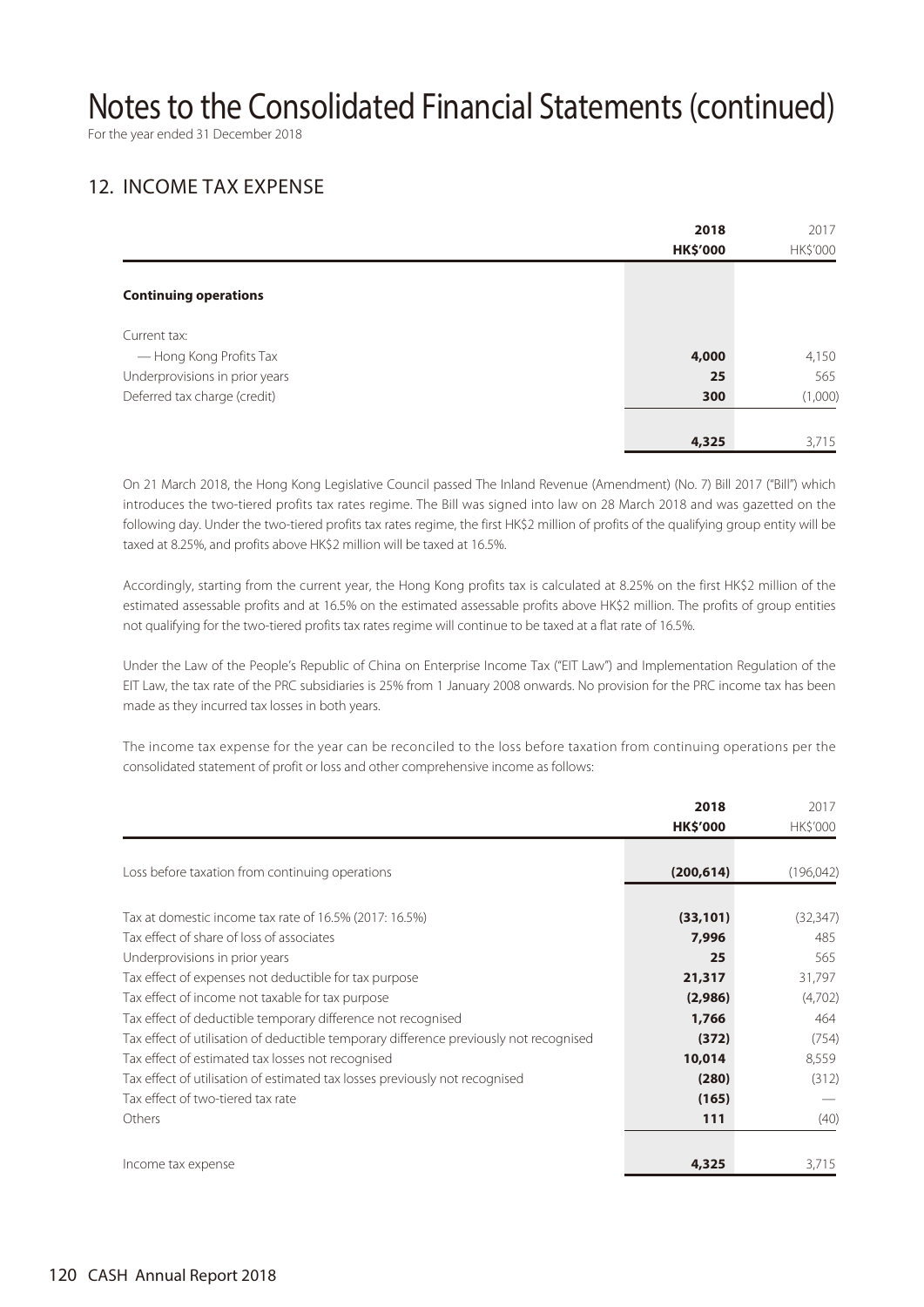For the year ended 31 December 2018

### 12. INCOME TAX EXPENSE (continued)

The following are the major deferred tax assets and liabilities recognised and the movements thereon during the current and prior years:

#### **Deferred tax assets**

|                                          | <b>Decelerated</b><br>tax depreciation<br>HK\$'000 |
|------------------------------------------|----------------------------------------------------|
| At 1 January 2017                        | 5,550                                              |
| Credit to profit or loss for the year    | 1,000                                              |
| At 31 December 2017 and 31 December 2018 | 6,550                                              |

#### **Deferred tax liabilities**

|                                       |                                                 |                                     | <b>Fair value</b><br>adjustment on                 |              |
|---------------------------------------|-------------------------------------------------|-------------------------------------|----------------------------------------------------|--------------|
|                                       | <b>Accelerated</b><br>depreciation<br>allowance | <b>Revaluation of</b><br>investment | intangible assets<br>under business<br>combination | <b>Total</b> |
|                                       | HK\$'000                                        | properties<br><b>HKS'000</b>        | <b>HKS'000</b>                                     | HK\$'000     |
|                                       |                                                 |                                     |                                                    |              |
| At 1 January 2017                     |                                                 | (40)                                | (6,649)                                            | (6,689)      |
| Losing control of CFSG (note 39)      |                                                 | 40                                  |                                                    | 40           |
| At 31 December 2017                   |                                                 |                                     | (6,649)                                            | (6,649)      |
| Charge to profit or loss for the year | (300)                                           |                                     |                                                    | (300)        |
| At 31 December 2018                   | (300)                                           |                                     | (6,649)                                            | (6,949)      |

As at 31 December 2018, the Group has deductible temporary differences in respect of decelerated tax depreciation and estimated unused tax losses of approximately HK\$58,164,000 and HK\$836,396,000 (2017: HK\$49,716,000 and HK\$847,776,000) available for offset against future profits, while HK\$70,374,000 (2017: HK\$69,992,000) of estimated unused tax losses from certain subsidiaries operating in the PRC expired during the year ended 31 December 2018. No deferred tax asset has been recognised as at 31 December 2018 and 31 December 2017 in respect of these deductible temporary differences and estimated unused tax losses as it is not probable that taxable profits will be available against which the deductible temporary differences and unused tax losses can be utilised.

For certain subsidiaries operating in the PRC, unrecognised tax losses of HK\$37,799,000 (2017: HK\$106,955,000) will expire in various dates up to 2022 (2017: 2021). The remaining unrecognised tax losses of the Group can be carried forward indefinitely.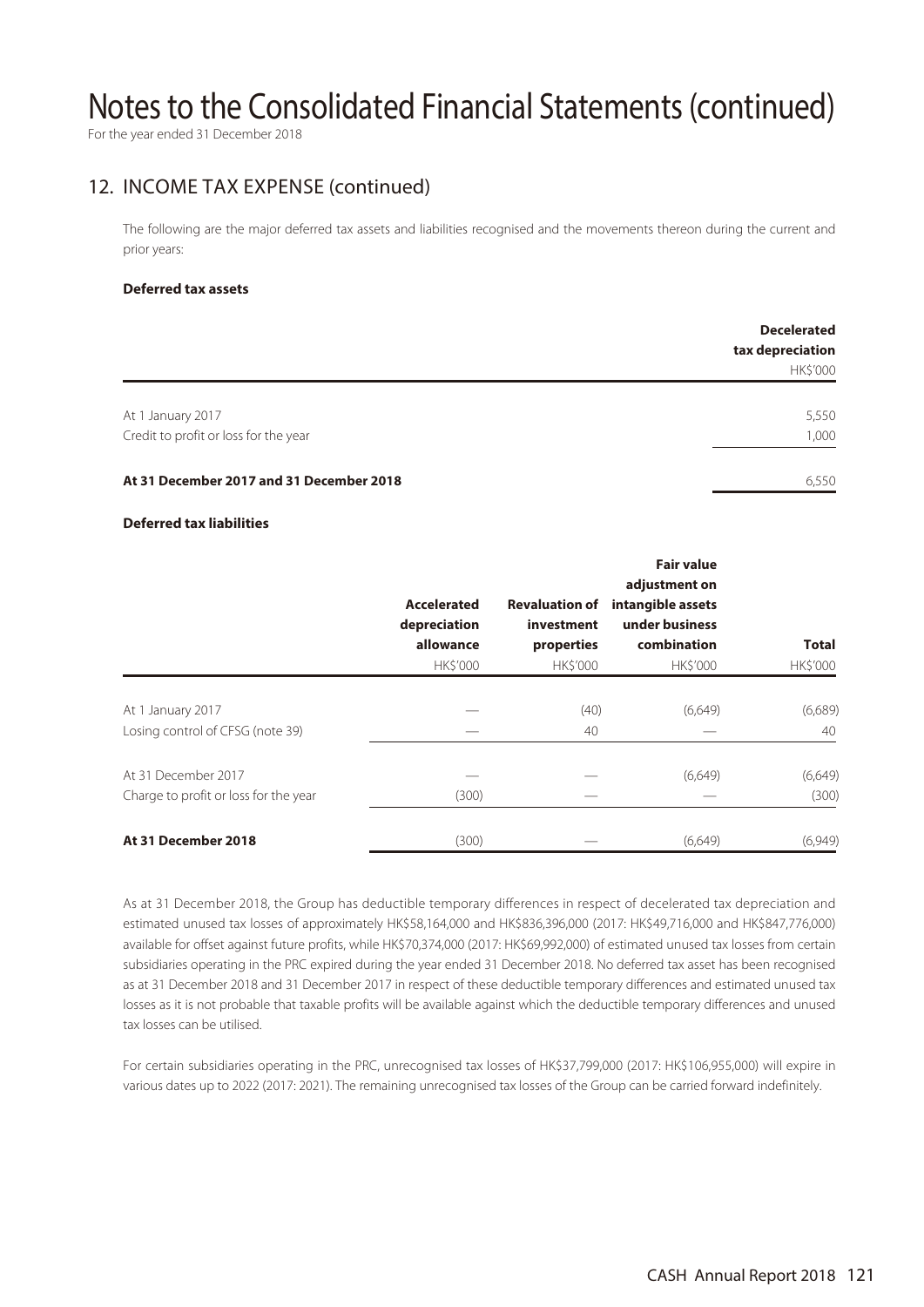For the year ended 31 December 2018

## 13. LOSS FOR THE YEAR FROM CONTINUING OPERATIONS

|                                                                                   | 2018            | 2017     |
|-----------------------------------------------------------------------------------|-----------------|----------|
|                                                                                   | <b>HK\$'000</b> | HK\$'000 |
|                                                                                   |                 |          |
| Loss for the year from continuing operations has been arrived at after charging:  |                 |          |
| Auditor's remuneration                                                            | 2,228           | 2,080    |
| Operating lease rentals in respect of land and buildings:                         |                 |          |
| Minimum lease payments                                                            | 218,535         | 201,537  |
| Contingent rents (Note)                                                           | 2,435           | 2,638    |
| Handling expenses for securities dealing                                          | 3,252           | 7,825    |
| Advertising and promotion expenses                                                | 45,300          | 19,389   |
| Utilities expenses                                                                | 26,063          | 22,846   |
| Telecommunication expenses                                                        | 11,226          | 11,151   |
| Legal and professional fees                                                       | 17,914          | 20,110   |
| Other selling and distribution expenses                                           | 58,046          | 49,943   |
| Cost of inventories in retailing business (including write-down of inventories of |                 |          |
| HK\$2,960,000 (2017: HK\$4,873,000))                                              | 824,943         | 748,200  |

Note: The contingent rents are determined based on certain percentage of the gross sales of the relevant shops when the sales meet certain specified level.

### 14. DISCONTINUED OPERATION

On 20 June 2017, CFSG issued 826,000,000 new shares to an independent third party and the shareholding interest of the Company in CFSG was diluted from approximately 40.34% to 33.62%. Upon completion of the issuance of new shares by CFSG, the directors of the Company considered that the Group was no longer in a position to dominate the voting interest and exercise control but maintains significant influence over CFSG. Accordingly, CFSG ceased to be a subsidiary of the Company and became an associate of the Company with effect from 20 June 2017. The Group's financial services operation which is carried out by CFSG was considered as discontinued during the year ended 31 December 2017.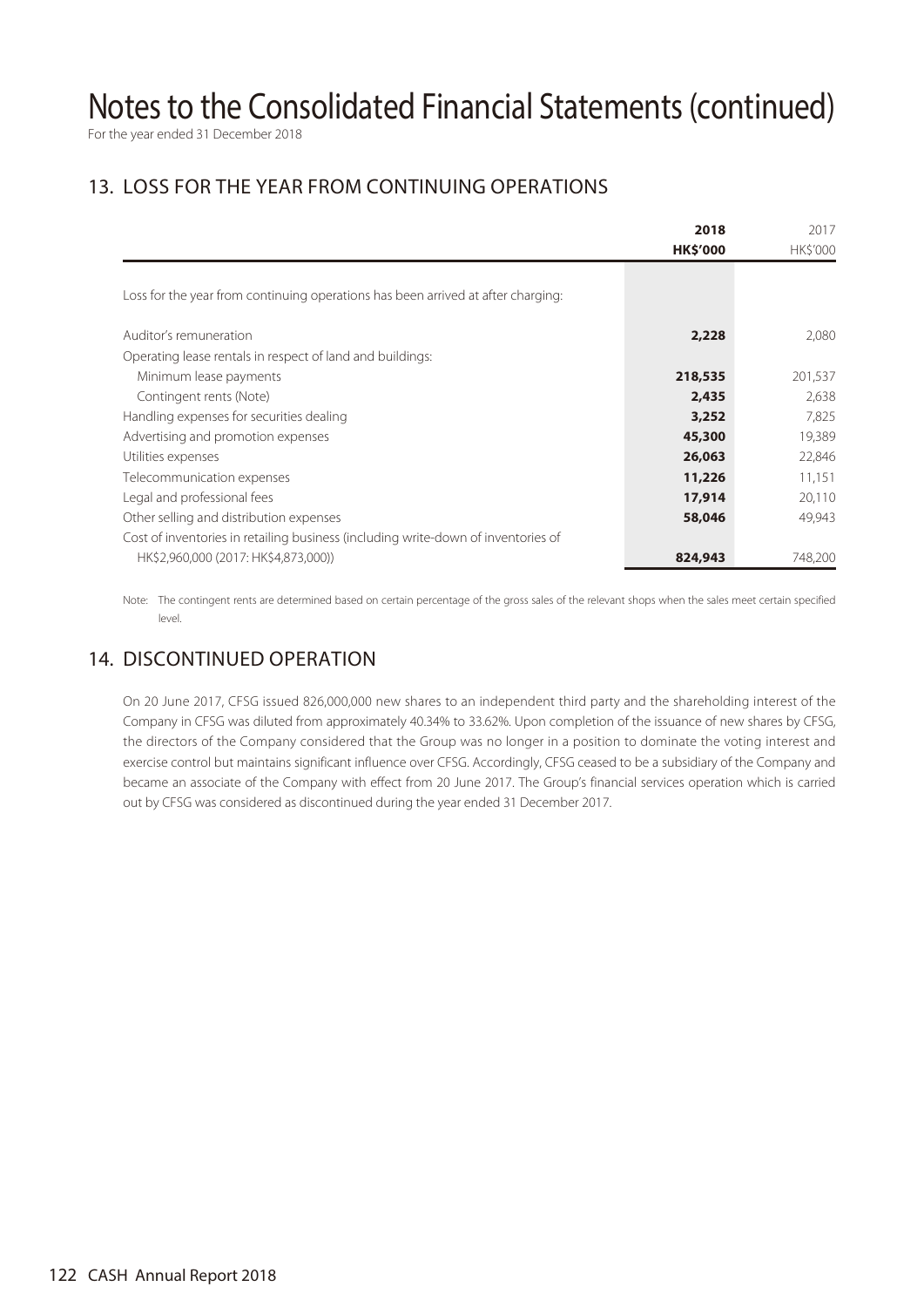For the year ended 31 December 2018

## 14. DISCONTINUED OPERATION (continued)

The loss for the period attributable from the financial services operation is set out below.

|                                                                | 1.1.2017     |
|----------------------------------------------------------------|--------------|
|                                                                | to 20.6.2017 |
|                                                                | HK\$'000     |
| Loss of financial services operation for the period            | (38,970)     |
| Gain on disposal of financial services operation (see note 39) | 262,615      |
| Profit for the period from discontinued operation              | 223,645      |
| Profit (loss) for the period attributable to:                  |              |
| Owners of the Company                                          | 246,702      |
| Non-controlling interests                                      | (23,057)     |
| Profit for the period from discontinued operation              | 223,645      |

The results of the discontinued operation for the period from 1 January 2017 to 20 June 2017, which have been included in the consolidated statement of comprehensive income, are as follows:

|                                             | 1.1.2017     |
|---------------------------------------------|--------------|
|                                             | to 20.6.2017 |
|                                             | HK\$'000     |
|                                             |              |
| Revenue                                     | 61,246       |
| Other income                                | 582          |
| Other gains and losses                      | (12,088)     |
| Salaries, allowance and related benefits    | (34, 496)    |
| Commission expenses                         | (19,995)     |
| Other operating and administrative expenses | (28, 318)    |
| Depreciation of property and equipment      | (3,275)      |
| Finance costs                               | (2,626)      |
| Loss before taxation                        | (38,970)     |
| Income tax credit                           |              |
| Loss for the period                         | (38,970)     |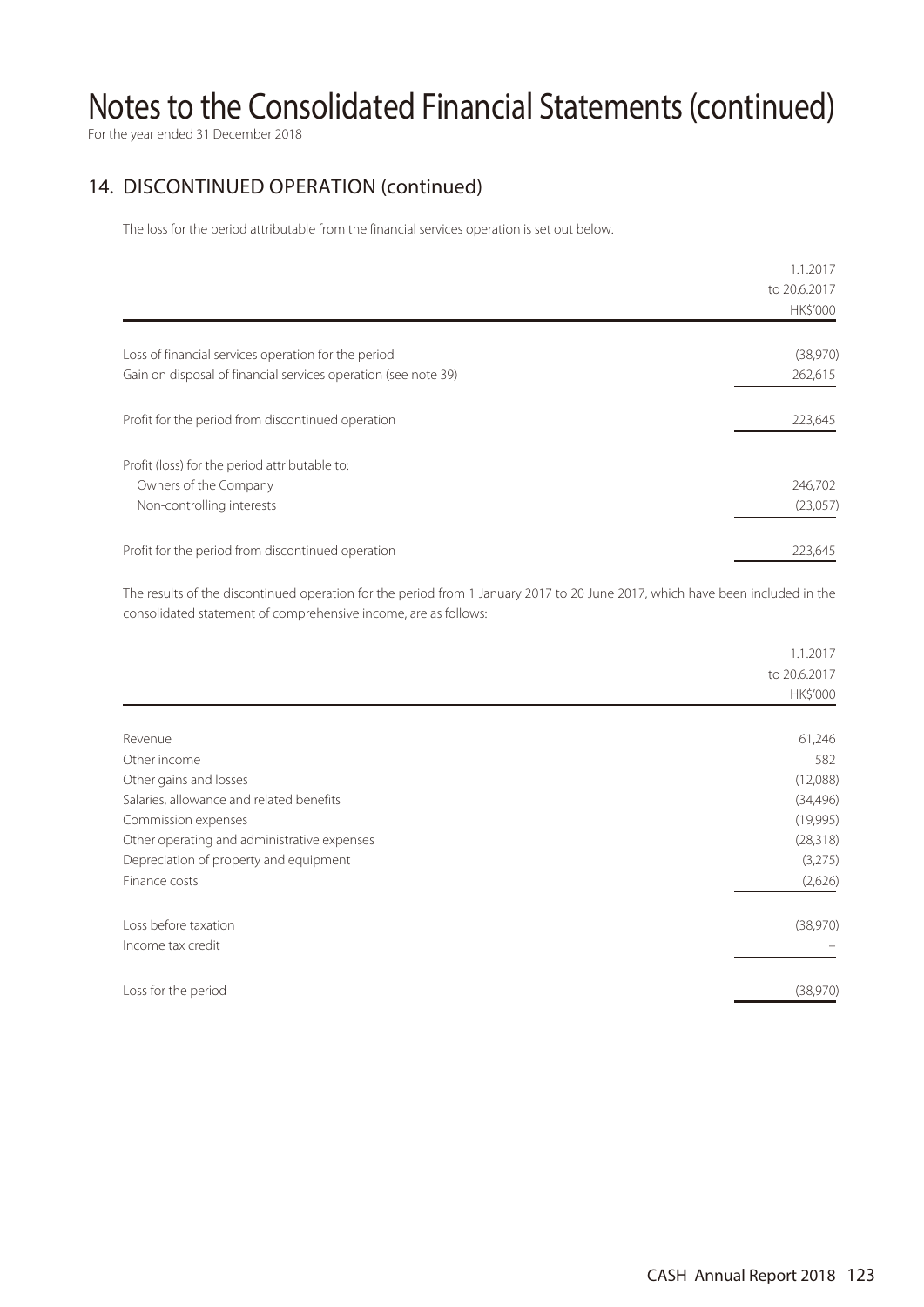For the year ended 31 December 2018

## 14. DISCONTINUED OPERATION (continued)

|                                                                                                    | 1.1.2017<br>to 20.6.2017<br>HK\$'000 |
|----------------------------------------------------------------------------------------------------|--------------------------------------|
| Loss for the period from discontinued operation has been<br>arrived at after charging (crediting): |                                      |
| Interest income (included in revenue of discontinued operation)                                    | (12,010)                             |
| Dividends from listed investments held for trading                                                 | (315)                                |
| Net gain on investments held for trading                                                           | (3,284)                              |
| Net foreign exchange gain                                                                          | (986)                                |
| Allowance of impaired accounts receivable, net                                                     | 15,372                               |
| Salaries and allowances                                                                            | 33,007                               |
| Contributions to retirement benefits schemes                                                       | 1,489                                |
|                                                                                                    | 34,496                               |
| Auditor's remuneration                                                                             | 960                                  |
| Operating lease rentals in respect of land and buildings                                           |                                      |
| - Minimum lease payments                                                                           | 11,817                               |
| Handling expenses for securities dealing                                                           | 34,916                               |
| Advertising and promotion expenses                                                                 | 1,483                                |
| Utilities expenses                                                                                 | 746                                  |
| Telecommunication expenses                                                                         | 2,345                                |
| Legal and professional fees                                                                        | 1,865                                |

No tax charge or credit arose on gain on discontinuance of the operation.

During the year ended 31 December 2017, financial services operation paid HK\$39.4 million from the Group's net operating cash flows, contributed HK\$1.0 million in respect of investing activities and paid HK\$257.2 million in respect of financing activities.

### 15. (LOSS) EARNINGS PER SHARE

### **From continuing and discontinued operations**

The calculation of the basic and diluted (loss) earnings per share attributable to the owners of the Company is based on the following data:

|                                                                                 | 2018<br><b>HK\$'000</b> | 2017<br><b>HKS'000</b> |
|---------------------------------------------------------------------------------|-------------------------|------------------------|
| (Loss) earnings for the purposes of basic and diluted (loss) earnings per share | (202, 415)              | 45.482                 |

The denominators used are the same as those detailed below for the loss per share from continuing operations.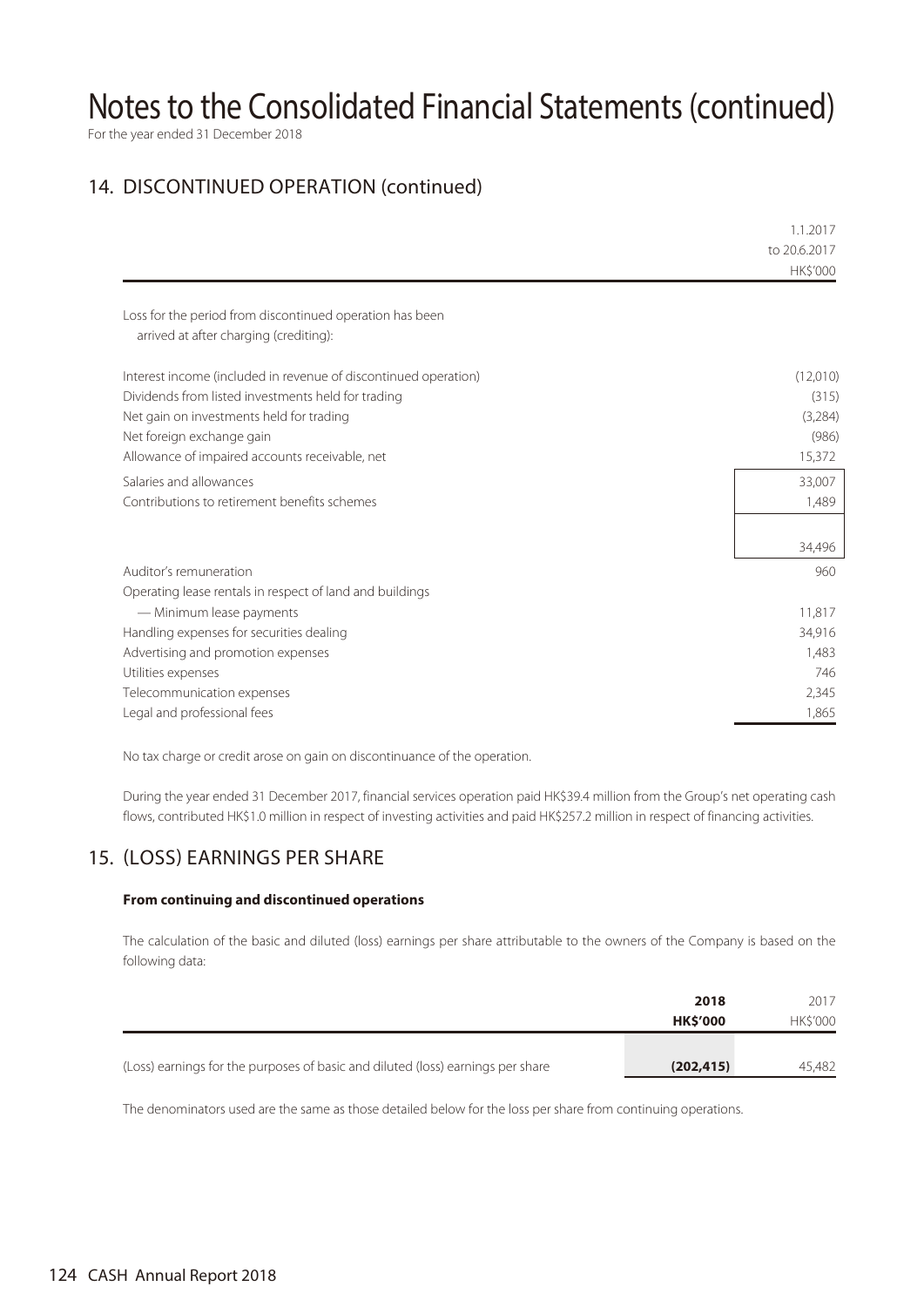For the year ended 31 December 2018

## 15. (LOSS) EARNINGS PER SHARE (continued)

#### **From continuing operations**

The calculation of the basic and diluted loss per share from continuing operations attributable to the owners of the Company is based on the following information:

|                                                                               | 2018            | 2017       |
|-------------------------------------------------------------------------------|-----------------|------------|
|                                                                               | <b>HK\$'000</b> | HK\$'000   |
| (Loss) profit figures are calculated as follow:                               |                 |            |
|                                                                               |                 |            |
| (Loss) profit for the year attributable to the owners of the Company          | (202, 415)      | 45,482     |
| Less: profit for the year from discontinued operation                         |                 | (246,702)  |
|                                                                               |                 |            |
| Loss for the purposes of basic and diluted loss per share                     |                 |            |
| from continuing operations                                                    | (202, 415)      | (201, 220) |
|                                                                               |                 |            |
|                                                                               | 2018<br>'000    | 2017       |
|                                                                               |                 | '000       |
| <b>Number of shares</b>                                                       |                 |            |
|                                                                               |                 |            |
| Number of ordinary shares for the purpose of basic and diluted loss per share |                 |            |
| from continuing operations                                                    | 831,222         | 831,222    |

The incremental shares from assumed exercise of share options granted by the Company are excluded in calculating the diluted loss per share during the years ended 31 December 2018 and 2017 because they are antidilutive in calculating the diluted loss per share.

### **From discontinued operation**

During the year ended 31 December 2017, basic and diluted earnings per share from the discontinued operation is HK29.68 cents per share, based on the profit for the year from discontinued operation of HK\$246,702,000. The denominators used are the same as these detailed above for the loss per share from continuing operations.

### 16. DIVIDENDS

No dividend was paid or proposed during 2018 and 2017, nor has any dividend been proposed since the end of the reporting period.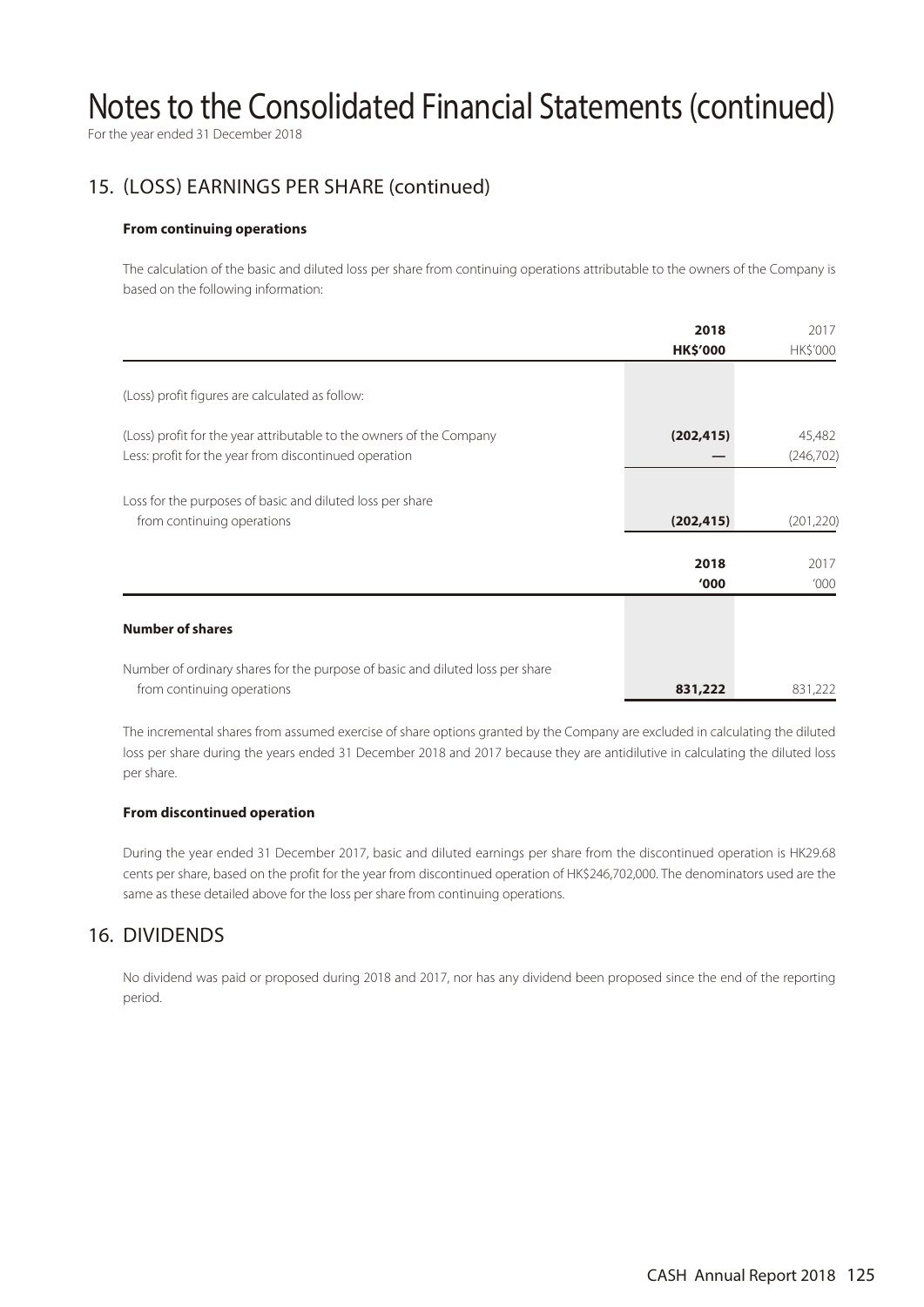For the year ended 31 December 2018

## 17. PROPERTY AND EQUIPMENT

|                                                |              | Furniture,   |                       |              |
|------------------------------------------------|--------------|--------------|-----------------------|--------------|
|                                                | Leasehold    | fixtures and |                       |              |
|                                                | improvements | equipment    | <b>Motor vehicles</b> | <b>Total</b> |
|                                                | HK\$'000     | HK\$'000     | HK\$'000              | HK\$'000     |
| <b>COST</b>                                    |              |              |                       |              |
| At 1 January 2017                              | 151,649      | 97,123       | 4,060                 | 252,832      |
| Additions                                      | 8,851        | 7,704        |                       | 16,555       |
| Eliminated on loss of control of CFSG          | (18, 975)    | (43, 569)    |                       | (62, 544)    |
| Disposals/written off                          | (15,360)     | (20, 560)    | (749)                 | (36,669)     |
| Exchange adjustments                           | 122          | 334          |                       | 456          |
|                                                |              |              |                       |              |
| At 31 December 2017                            | 126,287      | 41,032       | 3,311                 | 170,630      |
| Additions                                      | 32,790       | 13,686       | 2,322                 | 48,798       |
| Disposals/written off                          | (10, 410)    | (28, 512)    |                       | (38, 922)    |
| Exchange adjustments                           | (97)         | (300)        |                       | (397)        |
| At 31 December 2018                            | 148,570      | 25,906       | 5,633                 | 180,109      |
| <b>ACCUMULATED DEPRECIATION</b>                |              |              |                       |              |
| <b>AND IMPAIRMENT</b>                          |              |              |                       |              |
| At 1 January 2017                              | 119,488      | 66,719       | 2.714                 | 188,921      |
| Provided for the year                          | 15,454       | 10,294       | 368                   | 26,116       |
| Eliminated on loss of control of CFSG          | (17,010)     | (34,230)     |                       | (51,240)     |
| Eliminated on disposals/written off            | (15, 356)    | (20, 213)    | (387)                 | (35,956)     |
| Exchange adjustments                           | 122          | 315          |                       | 437          |
| At 31 December 2017                            | 102,698      | 22,885       | 2,695                 | 128,278      |
| Provided for the year                          | 16,231       | 9,432        | 527                   | 26,190       |
| Impairment loss recognised for the year        | 8,537        |              |                       | 8,537        |
| Eliminated on disposals/written off            | (10, 377)    | (28, 448)    |                       | (38, 825)    |
| Exchange adjustments                           | (97)         | (267)        |                       | (364)        |
| At 31 December 2018                            | 116,992      | 3,602        | 3,222                 | 123,816      |
|                                                |              |              |                       |              |
| <b>CARRYING AMOUNTS</b><br>At 31 December 2018 | 31,578       | 22,304       | 2,411                 | 56,293       |
|                                                |              |              |                       |              |
| At 31 December 2017                            | 23,589       | 18,147       | 616                   | 42,352       |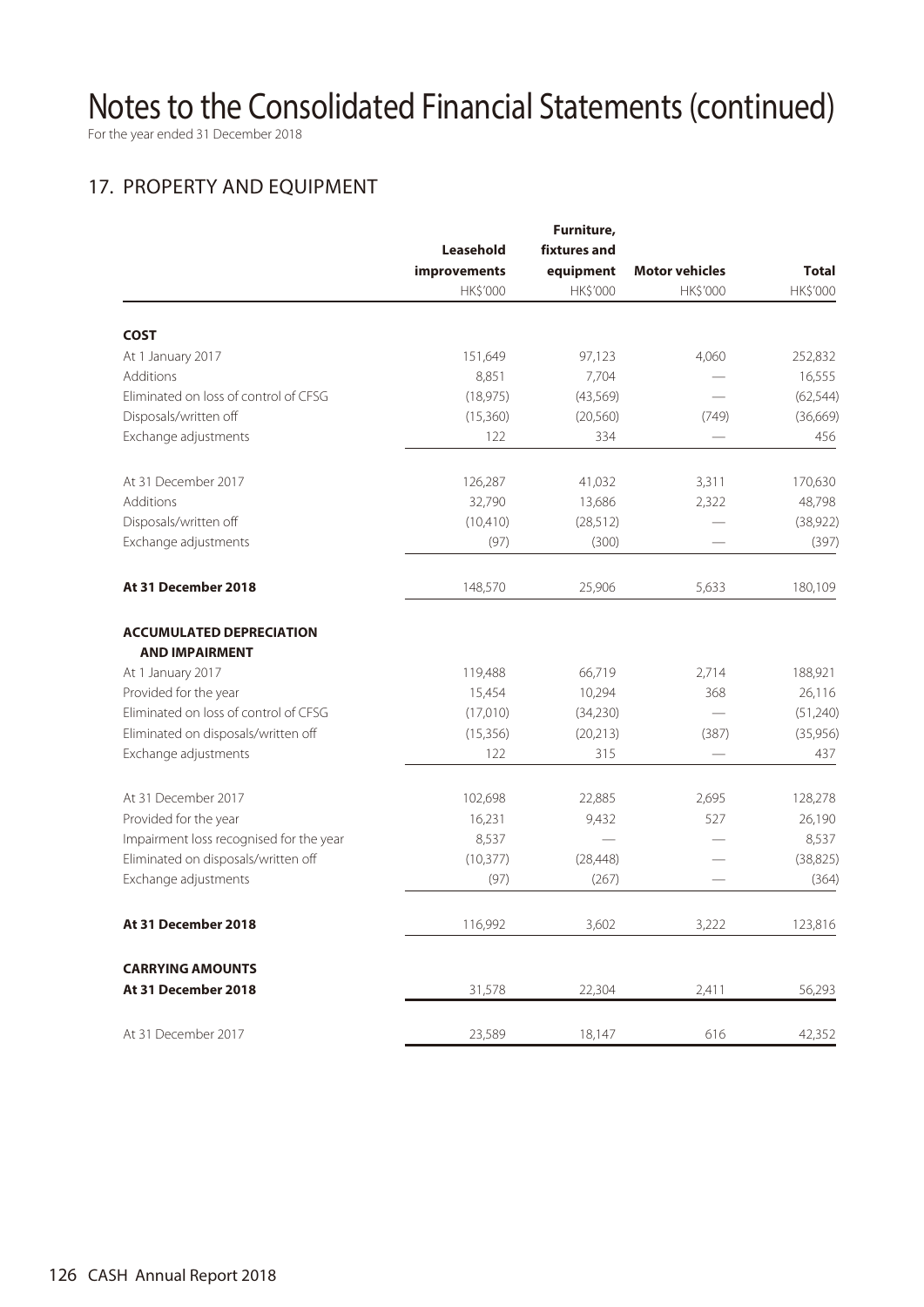For the year ended 31 December 2018

## 17. PROPERTY AND EQUIPMENT (continued)

The above property and equipment are depreciated on a straight-line basis over the following years:

| Leasehold improvements            | The shorter of the lease terms and 5 years |
|-----------------------------------|--------------------------------------------|
| Furniture, fixtures and equipment | 3 to 7 years                               |
| Motor vehicles                    | 3 to 5 years                               |

During the year ended 31 December 2018, the Group started certain new brands namely "SECO" and "Galleon" in Hong Kong under the retailing segment, and operating losses were incurred. In the opinion of the directors of the Company, the unsatisfactory results of these new brands may not able to turn around in the foreseeable future and the Group decided to move the stores under the brands "SECO" and "Galleon" into the brand of "Pricerite". In view of this, the leasehold improvements amounting to HK\$8,537,000 in relation to the stores under the brands "SECO" and "Galleon" were fully impaired during the year ended 31 December 2018.

The carrying amounts of motor vehicles include amounts of approximately HK\$2,013,000 (2017: HK\$326,000) in respect of assets held under finance leases as at 31 December 2018.

## 18. GOODWILL

|                                          | HK\$'000  |
|------------------------------------------|-----------|
| <b>COST</b>                              |           |
| At 1 January 2017                        | 261,707   |
| Eliminated on loss of control of CFSG    | (23, 267) |
| At 31 December 2017 and 31 December 2018 | 238,440   |
| <b>IMPAIRMENT</b>                        |           |
| At 1 January 2017                        | 201,658   |
| Eliminated on loss of control of CFSG    | (2,661)   |
| At 31 December 2017 and 31 December 2018 | 198,997   |
| <b>CARRYING AMOUNTS</b>                  |           |
| At 31 December 2018                      | 39,443    |
| At 31 December 2017                      | 39,443    |

The carrying amounts of goodwill are allocated to the retailing CGU. Particulars regarding impairment testing on goodwill as at 31 December 2018 and 2017 are disclosed in note 20.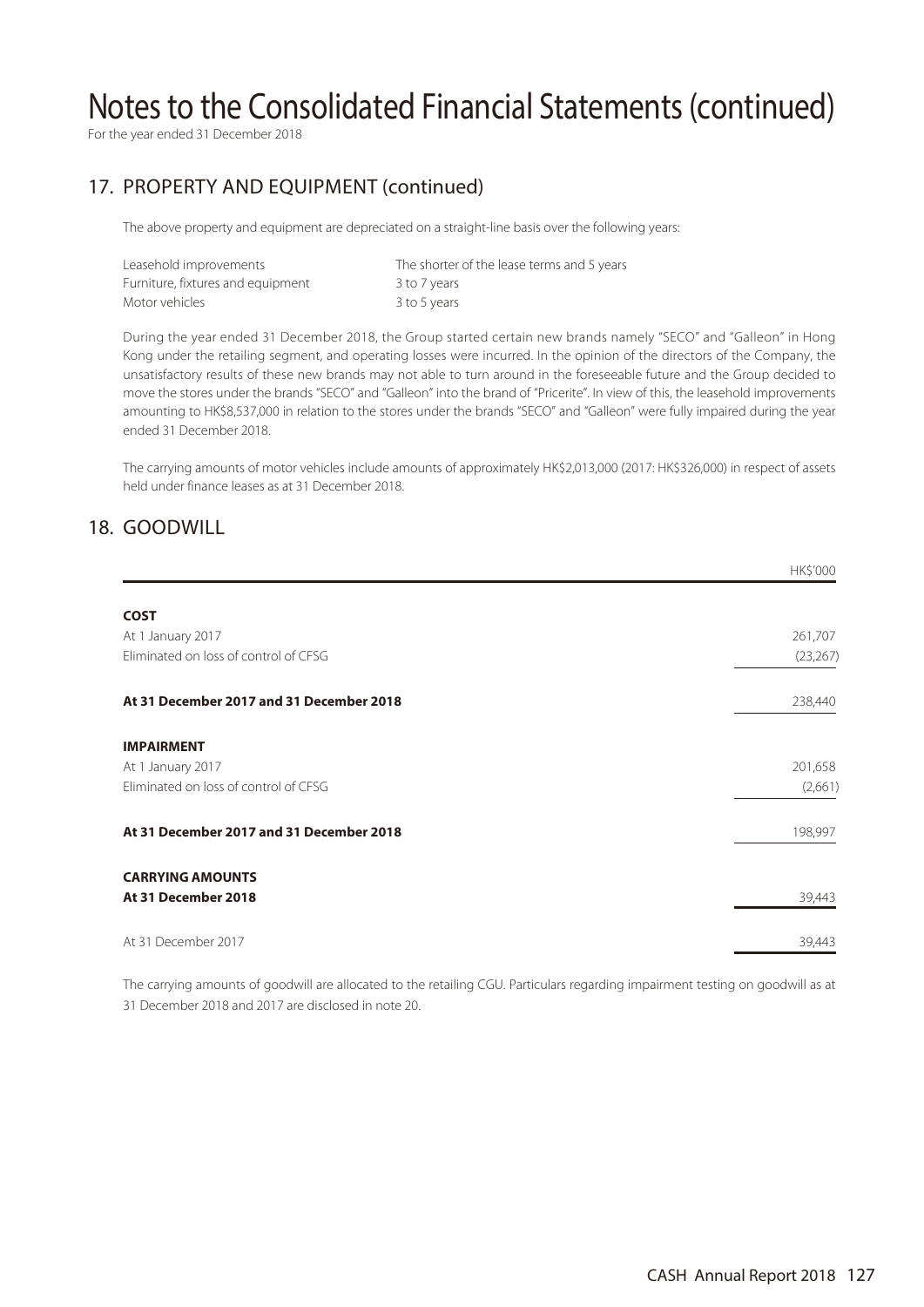For the year ended 31 December 2018

## 19. INTANGIBLE ASSETS

|                                                                    |                 |                   | Online game |                          |                  |                          |              |
|--------------------------------------------------------------------|-----------------|-------------------|-------------|--------------------------|------------------|--------------------------|--------------|
|                                                                    | <b>Trading</b>  | Club              | development | <b>Domain</b>            |                  | Gaming                   |              |
|                                                                    | rights          | debenture         | costs       | name                     | <b>Trademark</b> | licences                 | <b>Total</b> |
|                                                                    | HK\$'000        | HK\$'000          | HK\$'000    | HK\$'000                 | HK\$'000         | HK\$'000                 | HK\$'000     |
|                                                                    |                 |                   |             | (Note(a))                | (Note(b))        |                          |              |
| <b>COST</b>                                                        |                 |                   |             |                          |                  |                          |              |
| At 1 January 2017                                                  | 9,392           | 660               | 63,271      | 5,460                    | 38,000           | 40,295                   | 157,078      |
| Eliminated on loss of control of CFSG                              | (9,392)         | (660)             |             | $\overline{\phantom{0}}$ |                  | $\overline{\phantom{0}}$ | (10,052)     |
| At 31 December 2017 and                                            |                 |                   |             |                          |                  |                          |              |
| 31 December 2018                                                   | $\qquad \qquad$ | $\qquad \qquad -$ | 63,271      | 5,460                    | 38,000           | 40,295                   | 147,026      |
| <b>AMORTISATION AND</b><br><b>ACCUMULATED</b><br><b>IMPAIRMENT</b> |                 |                   |             |                          |                  |                          |              |
| At 1 January 2017                                                  | 300             |                   | 63,271      |                          |                  | 40,295                   | 103,866      |
| Fliminated on loss of control of CESG                              | (300)           |                   |             |                          |                  |                          | (300)        |
| At 31 December 2017 and                                            |                 |                   |             |                          |                  |                          |              |
| 31 December 2018                                                   |                 | $\qquad \qquad$   | 63,271      |                          |                  | 40,295                   | 103,566      |
| <b>CARRYING AMOUNTS</b>                                            |                 |                   |             |                          |                  |                          |              |
| At 31 December 2018                                                |                 |                   |             | 5,460                    | 38,000           |                          | 43,460       |
| At 31 December 2017                                                |                 |                   |             | 5,460                    | 38,000           |                          | 43,460       |

Notes:

(a) At 31 December 2018, intangible assets with carrying amounts of HK\$5,460,000 (2017: HK\$5,460,000) represent domain name. It represents the legal and beneficial ownership of domain name "www.shanghai.com" and has indefinite useful life. The domain name is considered by management of the Group as having an indefinite useful life because it is expected to be used indefinitely. The domain name will not be amortised until its useful life is determined to be finite, instead it will be tested for impairment annually and whenever there is an indication that it may be impaired.

For the purpose of impairment testing on domain name at 31 December 2018 and 2017, the recoverable amount has been determined based on fair value less costs of disposal. The fair value less costs of disposal is arrived at by market approach, with reference to the desirability of the domain name through recent sales or offering of similar domain name currently on the market in order to arrive at an indication of the most probable selling price for the domain name. The fair value less costs of disposal at 31 December 2018 and 2017 was supported by a valuation carried out by Peak Vision Appraisals Limited, an independent qualified professional valuer not connected with the Group.

(b) At 31 December 2018, trademark amounting to HK\$38,000,000 (2017: HK\$38,000,000) represents the perpetual right for the use of the brand name 'Pricerite' in Hong Kong which takes the form of a sign, symbol, name, logo design or any combination thereof arising from acquisition of retail business. Various studies including product life cycle studies, market, competitive and environmental trends, and brand extension opportunities have been performed by management of the Group, which supports that the trademark has no foreseeable limit to the period over which the products are expected to generate net cash flows for the Group. As a result, the trademark is considered by the management of the Group as having an indefinite useful life because it is expected to contribute to net cash inflows indefinitely. The trademark will not be amortised until its useful life is determined to be finite. Instead it will be tested for impairment annually and whenever there is an indication that it may be impaired. Particulars regarding impairment testing on trademark are disclosed in note 20.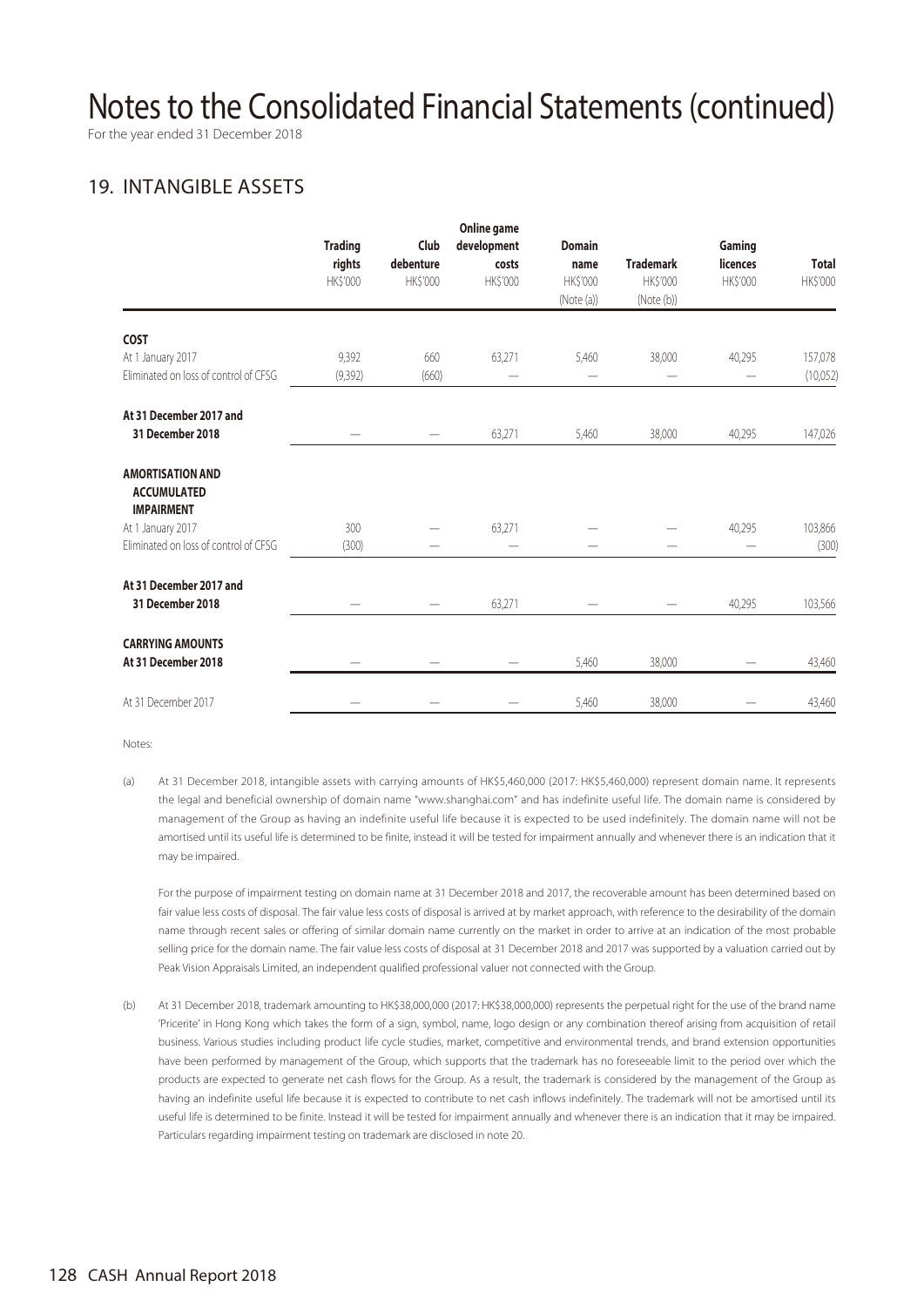For the year ended 31 December 2018

## 20. IMPAIRMENT ASSESSMENT ON GOODWILL AND INTANGIBLE ASSETS

For the purpose of impairment testing, the carrying amounts of goodwill and trademark set out in notes 18 and 19 have been allocated to the group of retailing CGUs.

Goodwill of HK\$39,443,000 (2017: HK\$39,443,000) and trademark of HK\$38,000,000 (2017: HK\$38,000,000) are allocated to the group of CGUs of retailing business in Hong Kong. The recoverable amount of the group of CGUs of retailing business has been determined based on a value in use calculation. That calculation uses cash flow projections based on financial budgets approved by management of the Group covering a five-year period having an average annual growth rate of 3.6% and discount rate of 14.5% (2017: five-year period, average annual growth rate of 3% and discount rate of 12%) and projection of terminal value using the perpetuity method at a growth rate of 3% (2017: 3%). A key assumption for the value in use calculation is the budgeted growth rate, which is determined based on past performance and management's expectations for the market development in Hong Kong. No impairment on this group of CGUs is made for both years as the recoverable amount exceeded the carrying amount. Management of the Group believes that any reasonably possible change in any of the assumptions would not cause the carrying amount of the group of CGUs to exceed the recoverable amount of the above CGUs.

### 21. INTERESTS IN ASSOCIATES AND AMOUNT DUE FROM AN ASSOCIATE

#### **Interests in associates**

|                                                               | 2018<br><b>HK\$'000</b> | 2017<br>HK\$'000 |
|---------------------------------------------------------------|-------------------------|------------------|
|                                                               |                         |                  |
| Cost of investment in associates                              |                         |                  |
| Listed in Hong Kong                                           | 492,007                 | 492,007          |
| Unlisted                                                      | 9,240                   |                  |
| Share of post-acquisition loss and other comprehensive income | (51, 027)               | (2,662)          |
| Less: Impairment loss recognised on interests in associates   | (190, 726)              | (125,760)        |
|                                                               |                         |                  |
|                                                               | 259,494                 | 363,585          |
| Fair value of listed investments (Note)                       | 91,730                  | 363,585          |

Note: The fair value of the listed investments are determined based on the quoted market bid price available on the Stock Exchange.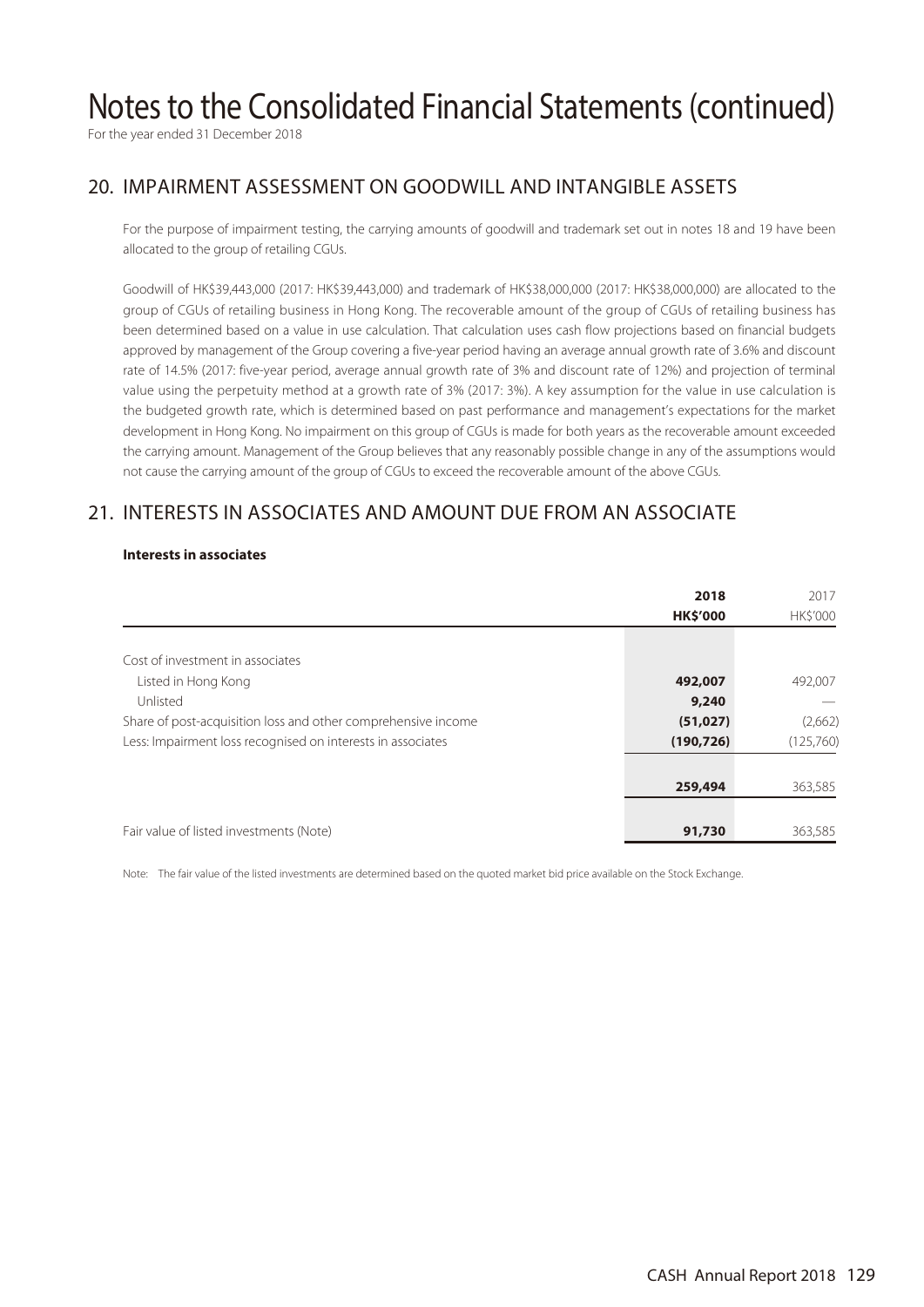For the year ended 31 December 2018

### 21. INTERESTS IN ASSOCIATES AND AMOUNT DUE FROM AN ASSOCIATE (continued)

#### **Interests in associates (continued)**

The Group has interests in the following associate:

| Name of entity                        | Form of<br><b>business</b><br>structure | <b>Country of</b><br>incorporation/<br>date of<br>incorporation | <b>Principal place</b><br>of operation | <b>Class of</b><br>share held | <b>Proportion of</b><br>nominal value of<br>issued capital held<br>by the Group |       | <b>Proportion of</b><br>voting power held |       | <b>Principal activities</b>                                                                  |
|---------------------------------------|-----------------------------------------|-----------------------------------------------------------------|----------------------------------------|-------------------------------|---------------------------------------------------------------------------------|-------|-------------------------------------------|-------|----------------------------------------------------------------------------------------------|
|                                       |                                         |                                                                 |                                        |                               | 2018                                                                            | 2017  | 2018                                      | 2017  |                                                                                              |
|                                       |                                         |                                                                 |                                        |                               | $\%$                                                                            | %     | $\%$                                      | %     |                                                                                              |
| CFSG (Note (i))                       | Incorporated                            | Bermuda                                                         | Hong Kong                              | Ordinary                      | 33.62                                                                           | 33.62 | 33.62                                     | 33.62 | Investment holding with<br>its subsidiaries engaged<br>in provision of financial<br>services |
| Weever FinTech<br>Limited (Note (ii)) | Incorporated                            | Hong Kong                                                       | Hong Kong                              | Ordinary                      | 18.91                                                                           |       | 18.91                                     | -     | Investment trading                                                                           |

Notes:

(i) CFSG's shares are listed on the Stock Exchange.

(ii) Weever FinTech Limited ("Weever") is a non-wholly owned subsidiary of CFSG. The Group considers Weever is an associate of the Group as the Group exercises significant influence over Weever through its representation on the board of directors and its participation in the financial and operating policy decisions.

On 10 May 2018 and 1 June 2018, the Group subscribed an aggregate of 1,890,500 new shares of Weever, a wholly-owned subsidiary of CFSG, at par (HK\$1 per share) which represents equity interests of approximately 19.9% in Weever.

In second half of year, Weever issued 500,000 new shares to an independent third party at a consideration of USD5,000,000 (equivalent to approximately HK\$39,000,000) and the shareholding interest of the Group in this associate was diluted from approximately 19.9% to 18.91%. Accordingly, the dilution in interests in an associate resulted in a gain of approximately HK\$7,349,000, being the difference between the proportionate share of Weever's net assets attributable to the Group and the consideration, recognised in the profit or loss during the year ended 31 December 2018.

At 31 December 2018 and 2017, the carrying amount of the Group's interests in CFSG was higher than their fair value determined based on the quoted market price of CFSG on the same date. Management of the Group carried out impairment review on the carrying amount of its interests in CFSG as a single asset by comparing to its recoverable amount (higher of value in use and fair value less costs of disposal) with its carrying amount.

The value in use estimation was assessed by the management based on a valuation performed by an independent professional qualified valuer using income approach, which estimates the present value of the estimated future cash flows expected to be arisen from dividends to be received from CFSG and proceeds on the ultimate disposal of CFSG, together with discount rate of 12% (2017: 12%).

The fair value less costs of disposal on CFSG has been determined by reference to the quoted market price of CFSG's shares available on the Stock Exchange which is within level 1 fair value hierarchy.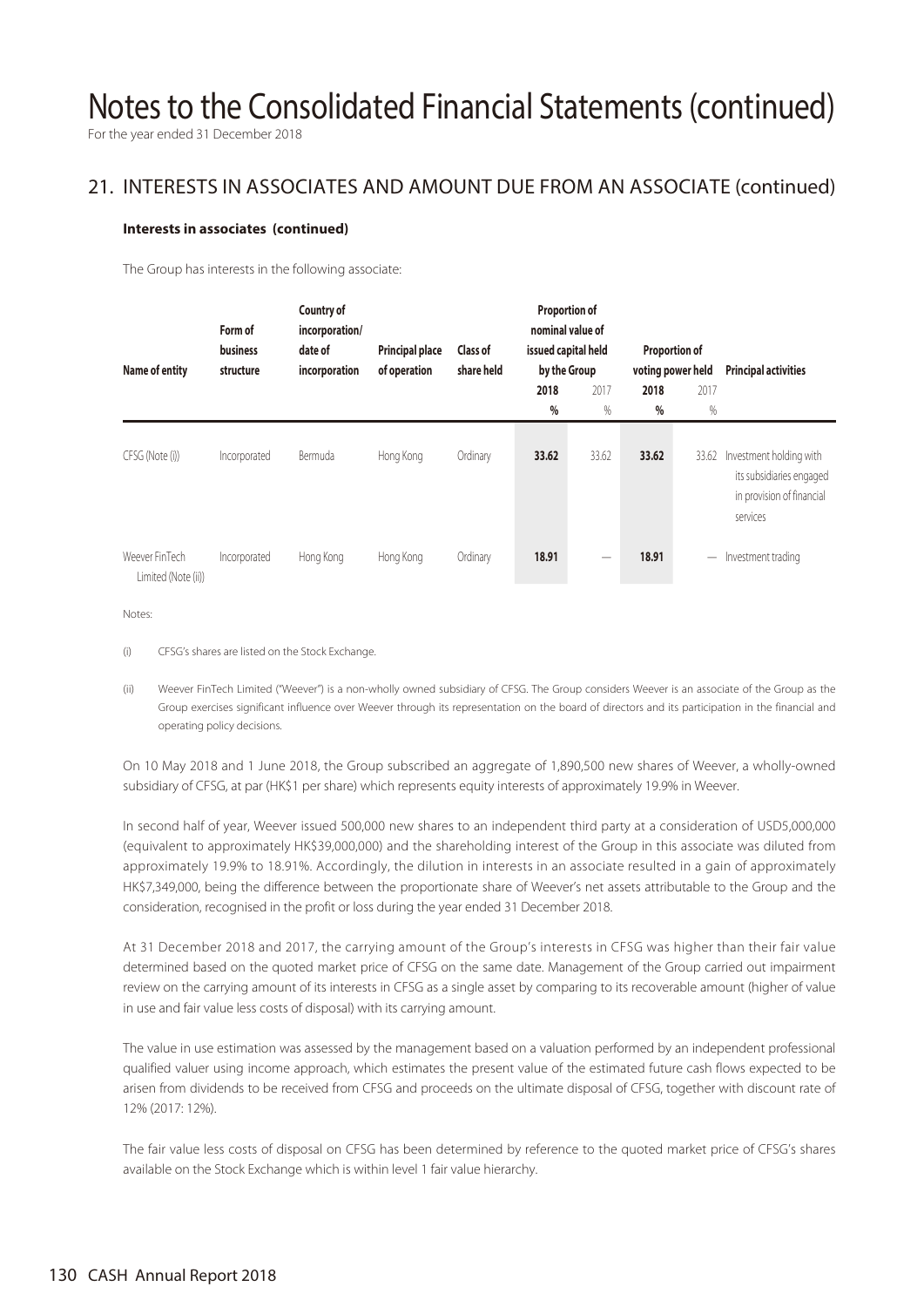For the year ended 31 December 2018

### 21. INTERESTS IN ASSOCIATES AND AMOUNT DUE FROM AN ASSOCIATE (continued)

### **Interests in associates (continued)**

As at 31 December 2018, the recoverable amount determined by value in use estimation is higher than the recoverable amount determined by the fair value less costs of disposal because of the significant drop in quoted market price of CFSG during the year ended 31 December 2018. The management of the Group therefore determined that the recoverable amount, which represented the value in use estimation, is estimated to be HK\$250,256,000 and is less than the carrying amount of the interests in CFSG. Impairment loss of HK\$64,966,000 in respect of interests in CFSG is recognised in profit or loss during the year ended 31 December 2018.

During the year ended 31 December 2017, the management of the Group determined that the recoverable amount, which represented the fair value less costs of disposal, is estimated to be less than the carrying amount of the interests in CFSG. Impairment loss of HKHK\$125,760,000 in respect of interests in CFSG is recognised in profit or loss during the year ended 31 December 2017.

#### **Summarised financial information of associates**

Summarised financial information in respect of the Group's associates is set out below. The summarised financial information below represents amounts shown in the associates' consolidated financial statements prepared in accordance with HKFRSs.

#### *CFSG*

| 2018            | 2017          |
|-----------------|---------------|
| <b>HK\$'000</b> | HK\$'000      |
|                 |               |
| 68,955          | 54,716        |
| 1,680,992       | 1,811,349     |
| (1, 122, 106)   | (1, 129, 686) |
| (3,932)         | (7, 351)      |
| 623,909         | 729,028       |
|                 |               |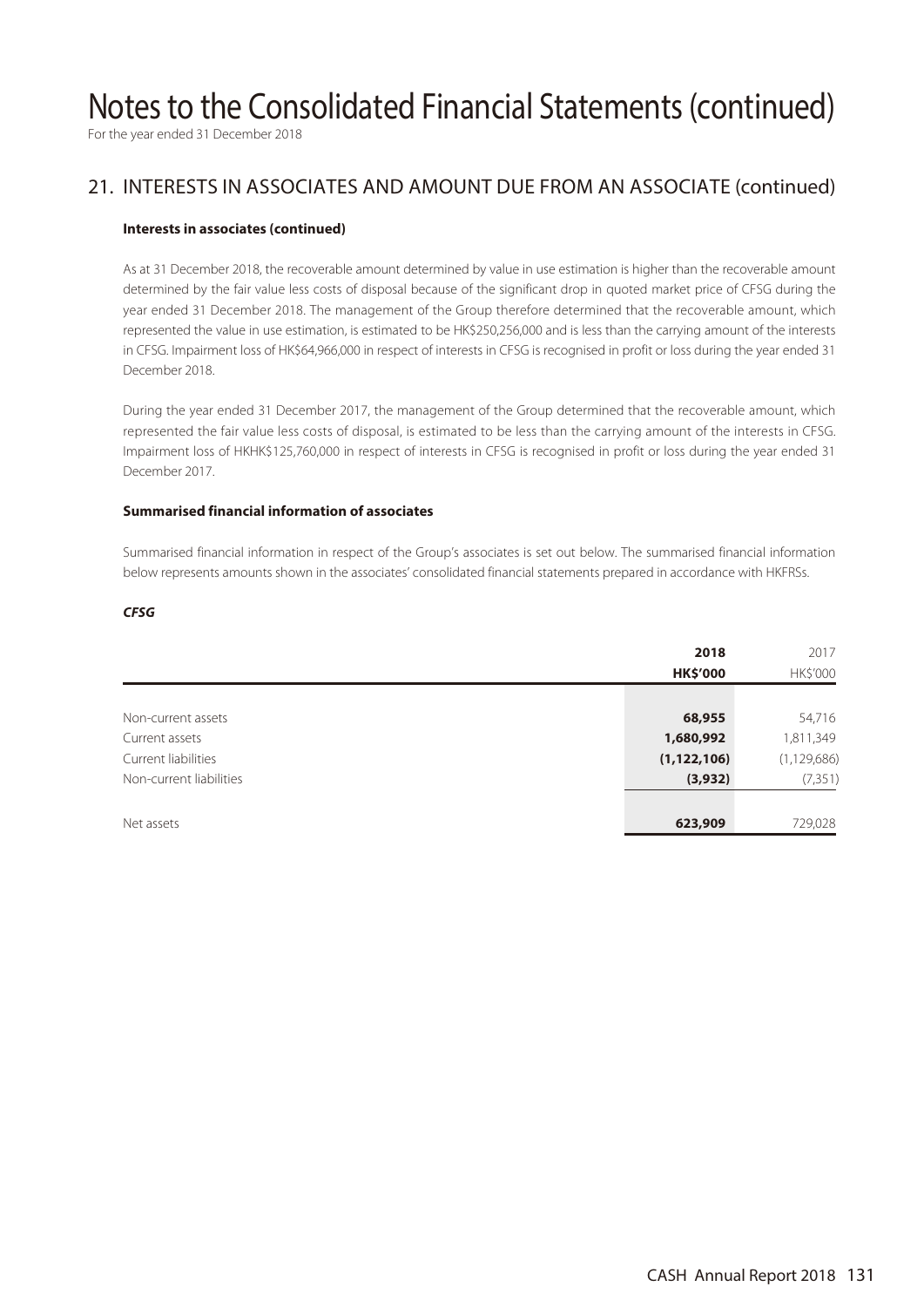For the year ended 31 December 2018

## 21. INTERESTS IN ASSOCIATES AND AMOUNT DUE FROM AN ASSOCIATE (continued)

### **Summarised financial information of associates (continued)**

|                                                                              | 1.1.2018<br>to 31.12.2018<br><b>HK\$'000</b> | 21.6.2017<br>to 31.12.2017<br>HK\$'000 |
|------------------------------------------------------------------------------|----------------------------------------------|----------------------------------------|
| Revenue                                                                      | 123,445                                      | 70,744                                 |
| Loss for the period<br>Other comprehensive income for the year/period        | (144, 132)<br>280                            | (7,434)<br>821                         |
| Total comprehensive expense for the year/period                              | (143, 852)                                   | (6,613)                                |
| The Group's share of loss<br>The Group's share of other comprehensive income | (48, 457)<br>94                              | (2,938)<br>276                         |
|                                                                              | (48, 363)                                    | (2,662)                                |

Reconciliation of the above summarised financial information to the carrying amount of the interest in the associate recognised in the consolidated financial statements:

|                                                                     | 2018            | 2017            |
|---------------------------------------------------------------------|-----------------|-----------------|
|                                                                     | <b>HK\$'000</b> | <b>HK\$'000</b> |
|                                                                     |                 |                 |
| Net assets                                                          | 623,909         | 729,028         |
| Non-controlling interests of CFSG's subsidiaries                    | (11, 343)       |                 |
|                                                                     |                 |                 |
|                                                                     | 612,566         | 729,028         |
| Proportion of the Group's ownership interest                        | 33.62%          | 33.62%          |
|                                                                     |                 |                 |
| The Group's share of net assets of CFSG                             | 205,945         | 245,099         |
| Unrecognised equity transactions of CFSG                            | (9,647)         | (438)           |
| Goodwill                                                            | 244,684         | 244,684         |
| Accumulated impairment loss recognised on interests in an associate | (190, 726)      | (125,760)       |
|                                                                     |                 |                 |
| Carrying amount of the Group's interest                             | 250,256         | 363,585         |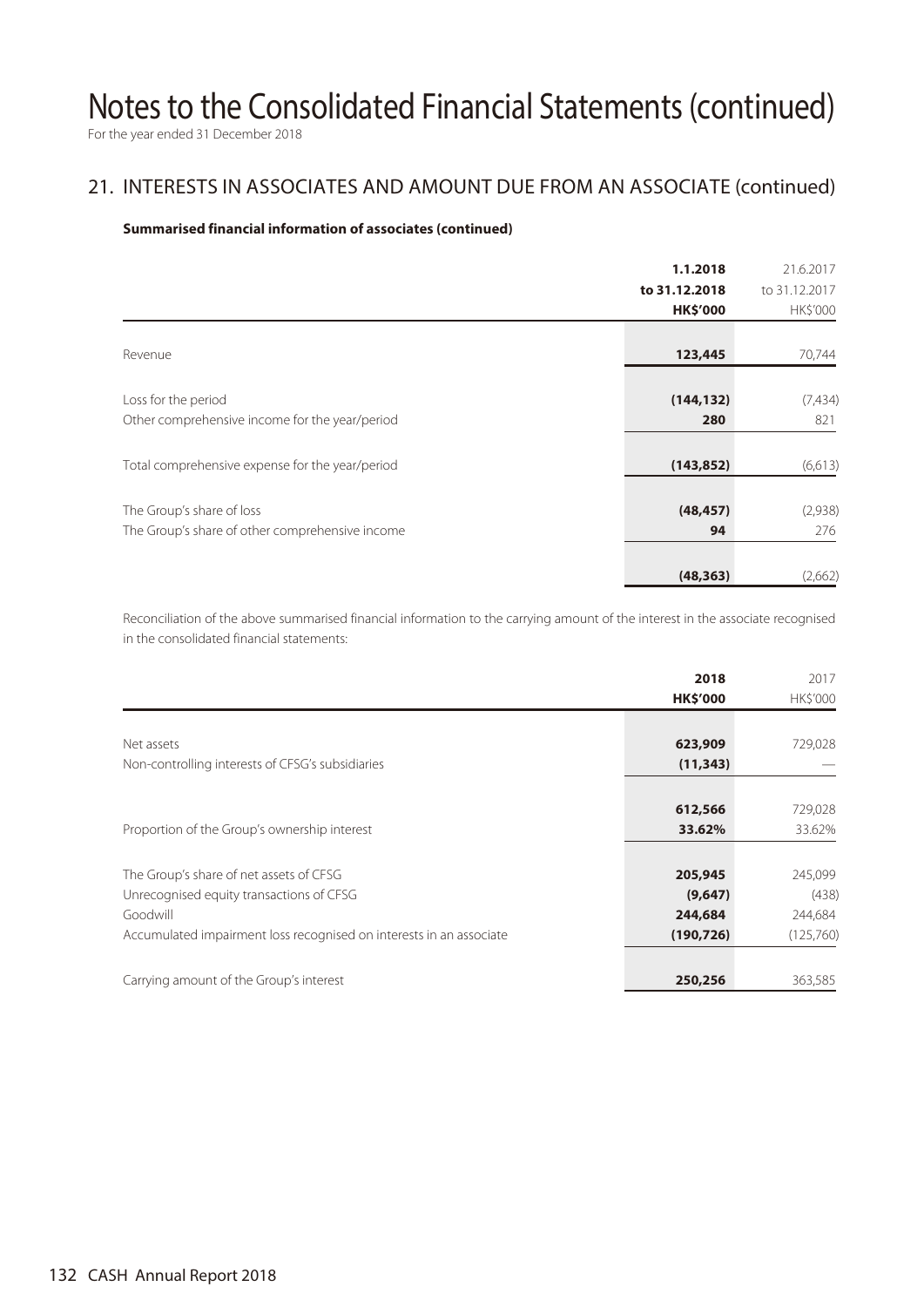For the year ended 31 December 2018

### 21. INTERESTS IN ASSOCIATES AND AMOUNT DUE FROM AN ASSOCIATE (continued)

### **Summarised financial information of associates (continued)**

*Weever*

|                                                           | 2018<br><b>HK\$'000</b> |
|-----------------------------------------------------------|-------------------------|
|                                                           |                         |
| Non-current assets                                        | 19                      |
| Current assets                                            | 48,846                  |
|                                                           |                         |
| Net assets                                                | 48,865                  |
|                                                           | 9.5.2018                |
|                                                           | to 31.12.2018           |
|                                                           | <b>HK\$'000</b>         |
| Revenue                                                   |                         |
| Loss and total comprehensive expense for the period       | (10)                    |
| The Group's share of loss and total comprehensive expense | (2)                     |

Reconciliation of the above summarised financial information to the carrying amount of the interests in the associate recognised in the consolidated financial statements:

|                                                            | 2018<br><b>HK\$'000</b> |
|------------------------------------------------------------|-------------------------|
| Net assets<br>Proportion of the Group's ownership interest | 48,865<br>18.905%       |
| The Group's share of net assets of Weever                  | 9,238                   |
| Carrying amount of the Group's interests                   | 9,238                   |

#### **Amount due from an associate**

Amount is non-trade nature, unsecured, interest-free and repayable on demand.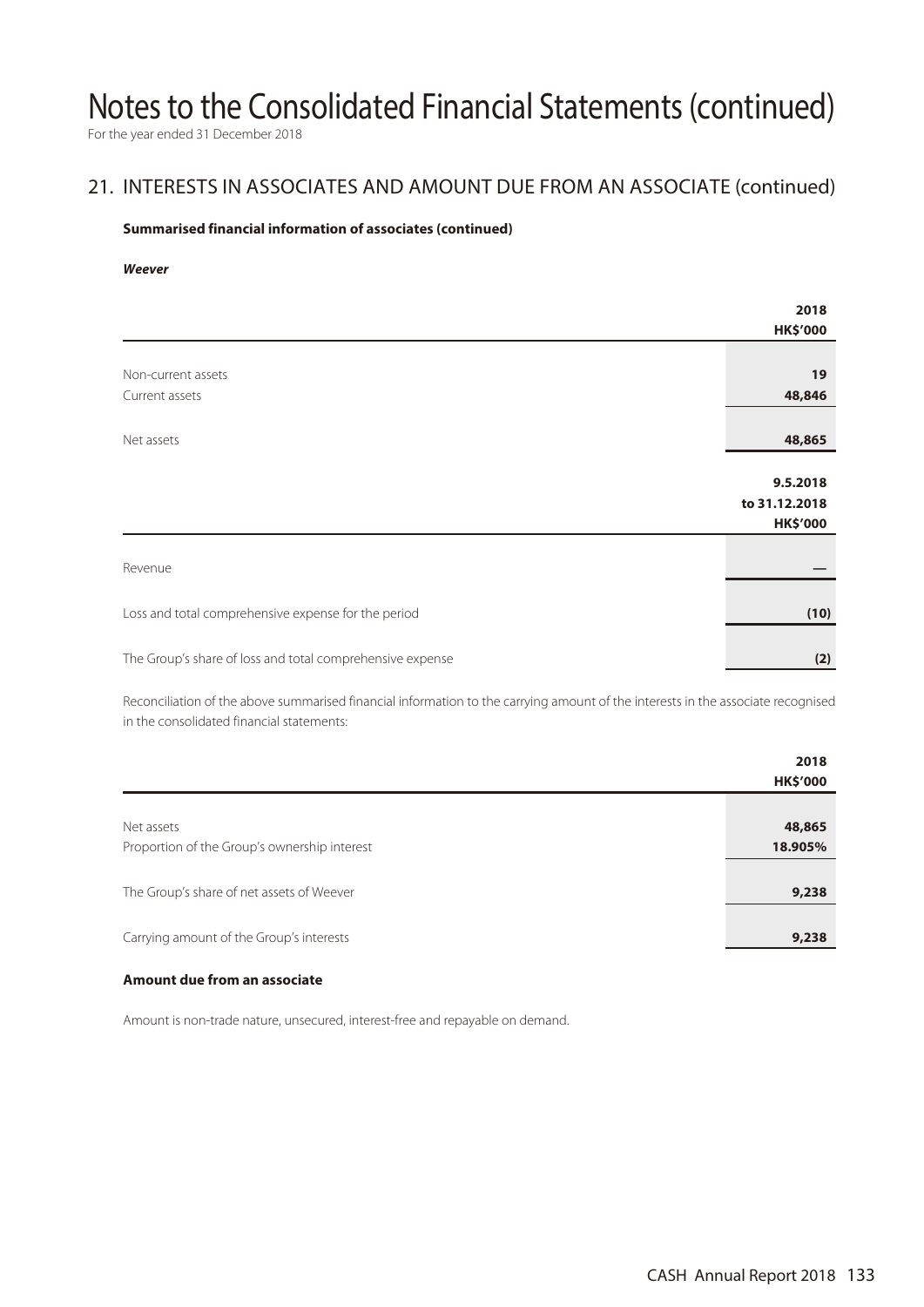For the year ended 31 December 2018

### 22. ACCOUNTS AND OTHER RECEIVABLES

|                                                            | 2018            | 2017     |
|------------------------------------------------------------|-----------------|----------|
|                                                            | <b>HK\$'000</b> | HK\$'000 |
|                                                            |                 |          |
| Accounts receivable arising from the business of retailing | 1,772           | 1,666    |
| Receivables from securities brokers                        | 46,619          | 95,765   |
| Prepayments                                                | 13,342          | 13,539   |
| Rental and other deposits                                  | 26,760          | 47,891   |
| Other receivables                                          | 2,722           | 1,491    |
|                                                            |                 |          |
|                                                            | 91,215          | 160,352  |

The Group allows an average credit period of 30 days to its corporate customers on retailing business. The ageing analysis based on the invoice date, which is approximately the revenue recognition date, is as follows:

|               | 2018<br><b>HK\$'000</b> | 2017<br>HK\$'000 |
|---------------|-------------------------|------------------|
|               |                         |                  |
| $0 - 30$ days | 480                     | 549              |
| 31-60 days    | 284                     | 695              |
| 61-90 days    | 268                     | 68               |
| Over 90 days  | 740                     | 354              |
|               |                         |                  |
|               | 1,772                   | 1,666            |

As at 31 December 2018, included in the Group's accounts receivable balance are debtors with aggregate carrying amount of HK\$1,362,000 which are past due as at the reporting date. Out of the past due balances, HK\$437,000 has been past due 90 days or more and is not considered as in default since the directors of the Company are of the opinion that the balances are still considered fully recoverable due to the management's historical experience on the settlement pattern or record from these debtors. The Group does not hold any collateral over these balances.

As at 31 December 2017, included in the Group's accounts receivable arising from the business of retailing are debtors with a carrying amount of HK\$1,117,000 which are past due at the end of the reporting period for which the Group has not provided for impairment as there has not been a significant change in credit quality. The Group believes that the amounts are still considered recoverable given the substantial settlement after the end of the reporting period. The Group does not hold any collateral over these balances.

The following is an ageing analysis of accounts receivable which were past due but not impaired as at 31 December 2017 based on number of days overdue:

|                                                   | 2017<br>HK\$'000 |
|---------------------------------------------------|------------------|
|                                                   |                  |
| $0 - 30$ days                                     | 695              |
| $31-60$ days                                      | 68               |
| 61-90 days                                        | 103              |
| Over 90 days                                      | 251              |
| Total accounts receivable from retailing business | 1,117            |
|                                                   |                  |

Other deposits and other receivables are non-interest bearing and repayable on demand or within one year.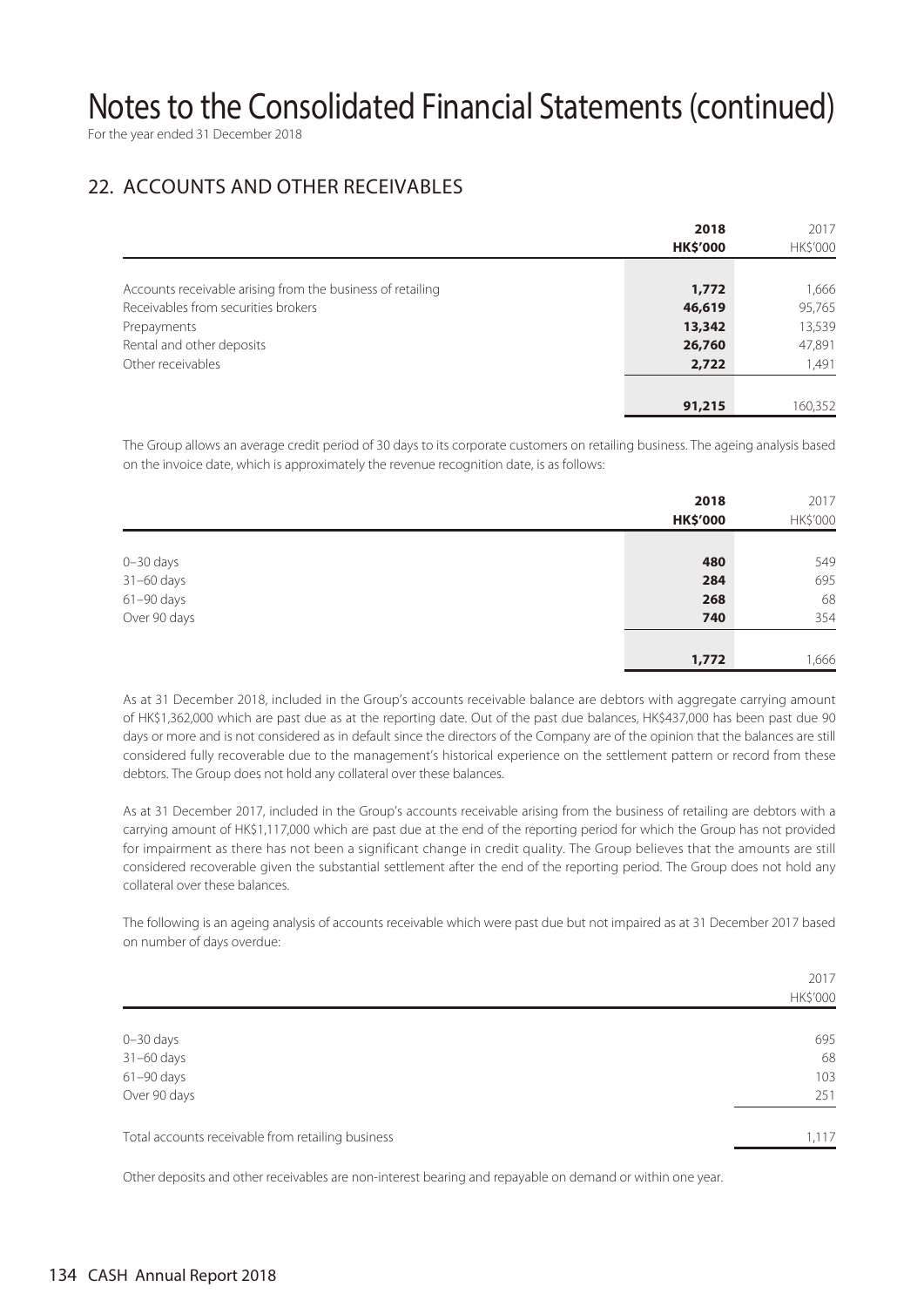For the year ended 31 December 2018

## 23. LOANS RECEIVABLE

|                                                                  | 2018            | 2017     |
|------------------------------------------------------------------|-----------------|----------|
|                                                                  | <b>HK\$'000</b> | HK\$'000 |
|                                                                  |                 |          |
| Variable-rate loans receivable                                   | 4,171           | 9,618    |
|                                                                  |                 |          |
| The credit quality of loans receivable is summarised as follows: |                 |          |
|                                                                  |                 |          |
|                                                                  | 2018            | 2017     |
|                                                                  | <b>HK\$'000</b> | HK\$'000 |
|                                                                  |                 |          |
| Neither past due nor impaired                                    | 4,171           | 9,618    |

The loans receivable are unsecured and bear variable-rate interest of Hong Kong Prime Rate plus a spread for both years.

The Group has policy for assessing the impairment of loans receivable that are unsecured, those are secured but without sufficient collateral and those with default or delinquency in interest or principal payment, on an individual basis. The assessment is based on a close monitoring and evaluation of collectability and on management's judgement, including the ageing analysis of receivables and the current creditworthiness, collateral value (if any), the past collection history of each client and supportive forward-looking information.

At the end of each reporting period, the Group's loans receivable was individually assessed for impairment. In determining the recoverability of the loans receivable, the Group considers any change in the credit quality of the loans receivable from the date of the credit was initially granted up to the reporting date. As at 31 December 2018 and 2017, management of the Group considered no impairment allowance is necessary.

The Group has concentration of credit risk from five highest borrowers of HK\$4,171,000 (2017: five highest borrowers of HK\$9,618,000) in total at 31 December 2018.

The carrying amount of variable-rate loans receivable has remaining contractual maturity dates as follows:

|                              | 2018            | 2017     |
|------------------------------|-----------------|----------|
|                              | <b>HK\$'000</b> | HK\$'000 |
|                              |                 |          |
| On demand or within one year | 4,171           | 9,618    |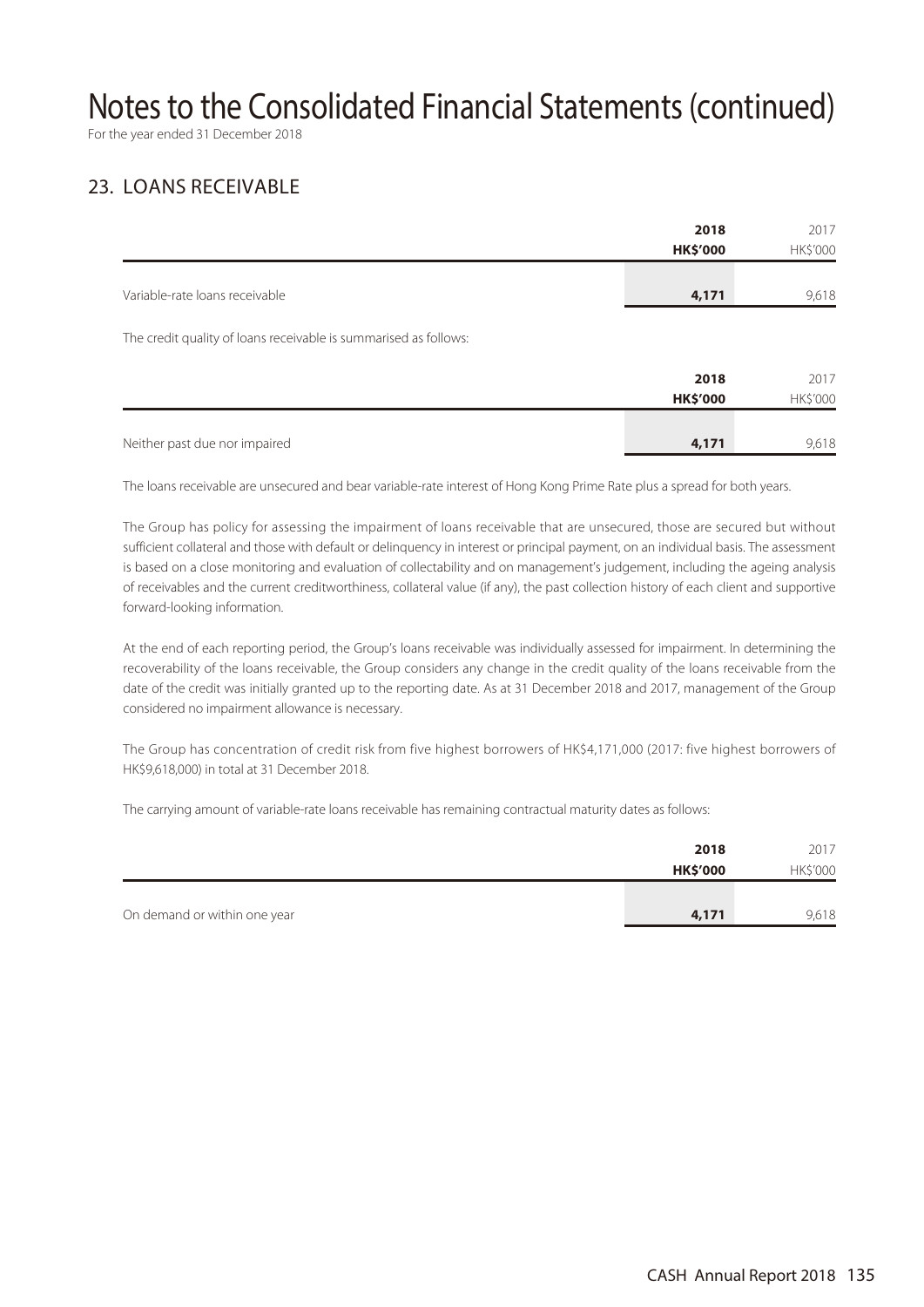For the year ended 31 December 2018

## 24. INVESTMENTS HELD FOR TRADING

|                                                   | 2018            | 2017     |
|---------------------------------------------------|-----------------|----------|
|                                                   | <b>HK\$'000</b> | HK\$'000 |
|                                                   |                 |          |
| Equity securities listed in Hong Kong (Note)      | 2,018           | 2,047    |
| Equity securities listed outside Hong Kong (Note) |                 | 8,978    |
|                                                   |                 |          |
|                                                   | 2,018           | 11,025   |

Note: The fair values of the listed equity securities are determined based on the quoted market bid prices available on the relevant exchanges.

## 25. PLEDGED BANK DEPOSITS/BANK BALANCES (GENERAL ACCOUNTS) AND CASH

### **Bank balances (general accounts) and cash**

The amounts comprise cash held by the Group and short-term bank deposits at market interest rates in a range of 0.25% to 2.50% (2017: 0.01% to 1.35%) per annum with an original maturity of three months or less.

### **Pledged bank deposits**

The pledged bank deposits carried fixed rate in a range of 0.20% to 1.82% (2017: 0.01% to 0.43%) per annum, which was the effective interest rate on the Group's bank deposits. Pledged bank deposits of HK\$39,000,000 (2017: HK\$39,000,000) and HK\$5,379,000 (2017: HK\$2,974,000) are pledged to secure short-term loan and short-term undrawn facilities, respectively, and are therefore classified as current assets.

The pledged bank deposits will be released upon the repayment of relevant bank borrowings or expiration of the facilities.

### 26. ACCOUNTS PAYABLE

|                                                 | 2018<br><b>HK\$'000</b> | 2017<br>HK\$'000 |
|-------------------------------------------------|-------------------------|------------------|
| Trade creditors arising from retailing business | 238,335                 | 187,180          |

Trade creditors arising from retailing business principally comprise amount outstanding for trade purpose and ongoing cost. The credit period taken for trade purchases ranges from 30 to 90 days.

The following is an ageing analysis (from invoice date) of trade creditors arising from retailing business at the end of the reporting period:

|                | 2018            | 2017     |
|----------------|-----------------|----------|
|                | <b>HK\$'000</b> | HK\$'000 |
|                |                 |          |
| $0 - 30$ days  | 75,132          | 73,655   |
| 31-60 days     | 77,456          | 51,873   |
| $61 - 90$ days | 57,385          | 45,266   |
| Over 90 days   | 28,362          | 16,386   |
|                |                 |          |
|                | 238,335         | 187,180  |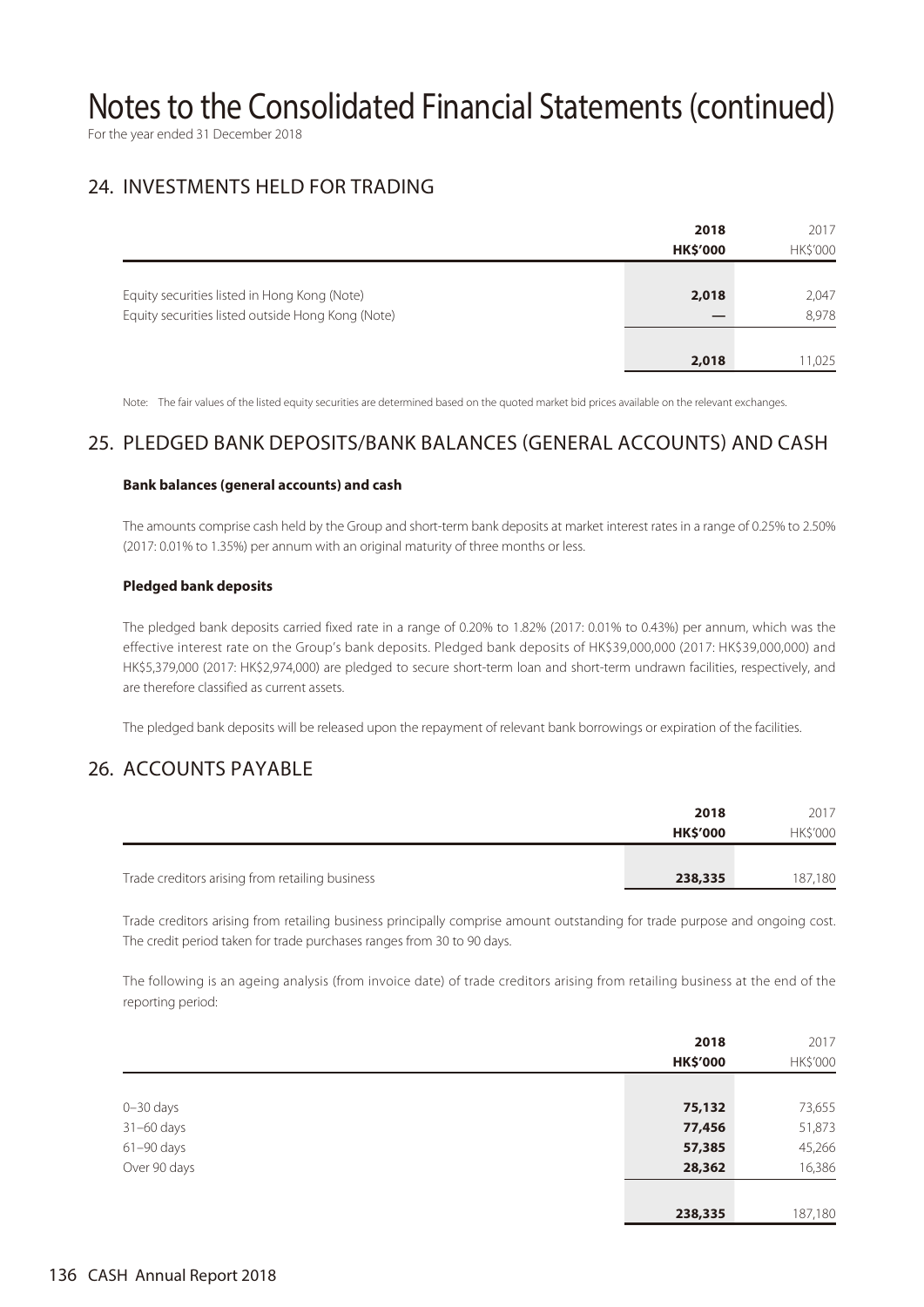For the year ended 31 December 2018

## 27. ACCRUED LIABILITIES AND OTHER PAYABLES

|                                    | 2018            | 2017     |
|------------------------------------|-----------------|----------|
|                                    | <b>HK\$'000</b> | HK\$'000 |
|                                    |                 |          |
| Accrued liabilities                |                 |          |
| - Salaries and commission payables | 12,978          | 38,508   |
| - Other accrued liabilities        | 22,828          | 29,394   |
| Other payables                     | 27,983          | 50,810   |
|                                    |                 |          |
|                                    | 63,789          | 118,712  |

## 28. CONTRACT LIABILITIES

|                                                                                                                                                             | 31.12.2018<br><b>HK\$'000</b> | 1.1.2018*<br>HK\$'000 |
|-------------------------------------------------------------------------------------------------------------------------------------------------------------|-------------------------------|-----------------------|
| Advances received in relation to tailor-made furniture<br>Advances received in relation to other furniture<br>Award points under customer loyalty programme | 14,107<br>2,685<br>6,348      | 13,596<br>4,469       |
|                                                                                                                                                             | 23,140                        | 18,065                |

The amounts in this column are after the adjustments from the application of HKFRS 15.

#### **Tailor-made furniture and other furniture**

Contract liabilities in relation to tailor-made and other furniture represent the advances payments received from the customers upon ordering of tailor-made furniture commences, or before delivery of other furniture, until the revenue recognised on the relevant contract exceeds the amount of the deposit.

### **Customer loyalty programme**

The Group offers customer loyalty programme in the Group's retailing operation. Basically, the customers can earn one award point for each dollar spent in the shops of the Group. The customers can enjoy discount by utilising the award points earned under the customer loyalty programme. All award points can be accumulated up to 31 December each year and will be expired in January of the following year.

Contract liabilities in relation to award points under customer loyalty programme represent the aggregate amount of the transaction price allocated to the performance obligations that are unsatisfied as of the end of the reporting period. The Group expects the transaction price allocated to the unsatisfied performance obligations will be recognised as revenue when the award points are redeemed or expired.

For the contract liabilities as at 1 January 2018, the entire balances were recognised as revenue in profit or loss during the year ended 31 December 2018.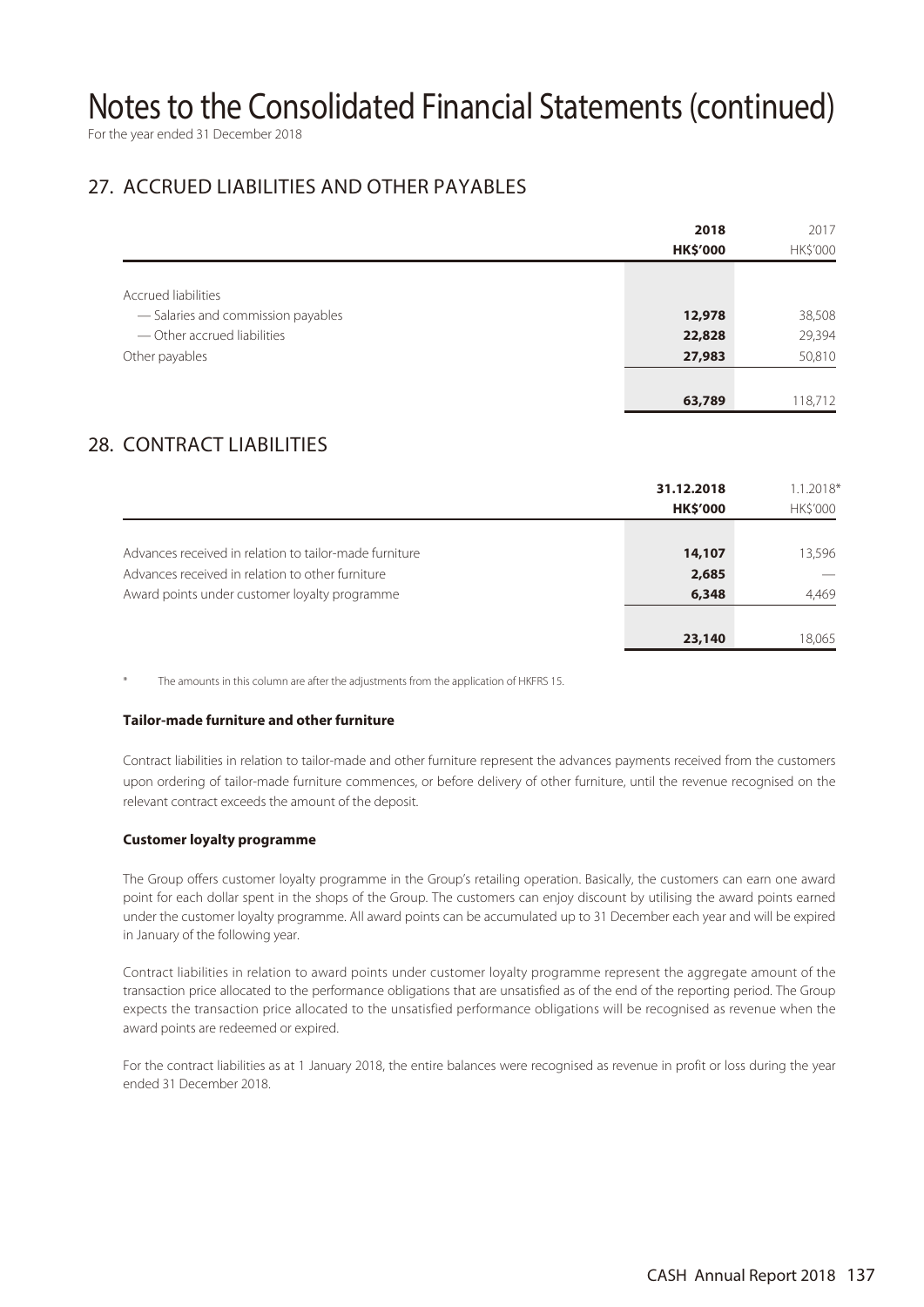For the year ended 31 December 2018

## 29. OBLIGATIONS UNDER FINANCE LEASES

|                                                                                      | 2018<br><b>HK\$'000</b> | 2017<br>HK\$'000 |
|--------------------------------------------------------------------------------------|-------------------------|------------------|
| Analysed for reporting purpose as:<br>Current liabilities<br>Non-current liabilities | 444<br>1,375            | 39               |
|                                                                                      | 1,819                   | 39               |

Interest rates underlying all obligations under finance leases are fixed at respective contract dates at 2.89% (2017: 2.7%) per annum. No arrangements had been entered into for contingent rental payments.

|                                                                       |                               |                 | <b>Present value of</b> |          |
|-----------------------------------------------------------------------|-------------------------------|-----------------|-------------------------|----------|
|                                                                       | <b>Minimum lease payments</b> |                 | minimum lease payments  |          |
|                                                                       | 2018                          | 2017            | 2018                    | 2017     |
|                                                                       | <b>HK\$'000</b>               | <b>HK\$'000</b> | <b>HK\$'000</b>         | HK\$'000 |
| Amount payable under finance leases                                   |                               |                 |                         |          |
| Within one year                                                       | 491                           | 39              | 444                     | 39       |
| Within a period of more than one year                                 |                               |                 |                         |          |
| but not more than two years<br>Within a period of more than two years | 491                           |                 | 458                     |          |
| but not more than five years                                          | 940                           |                 | 917                     |          |
|                                                                       |                               |                 |                         |          |
|                                                                       | 1,922                         | 39              | 1,819                   | 39       |
| Less: Future finance charges                                          | (103)                         |                 |                         |          |
|                                                                       |                               |                 |                         |          |
| Present value of lease obligations                                    | 1,819                         | 39              | 1,819                   | 39       |
| Less: Amount due for settlement within one year                       |                               |                 |                         |          |
| (shown under current liabilities)                                     |                               |                 | (444)                   | (39)     |
|                                                                       |                               |                 |                         |          |
| Amount due for settlement after one year                              |                               |                 | 1,375                   |          |

The Group's obligations under finance leases are secured by the lessor's charge over the leased assets.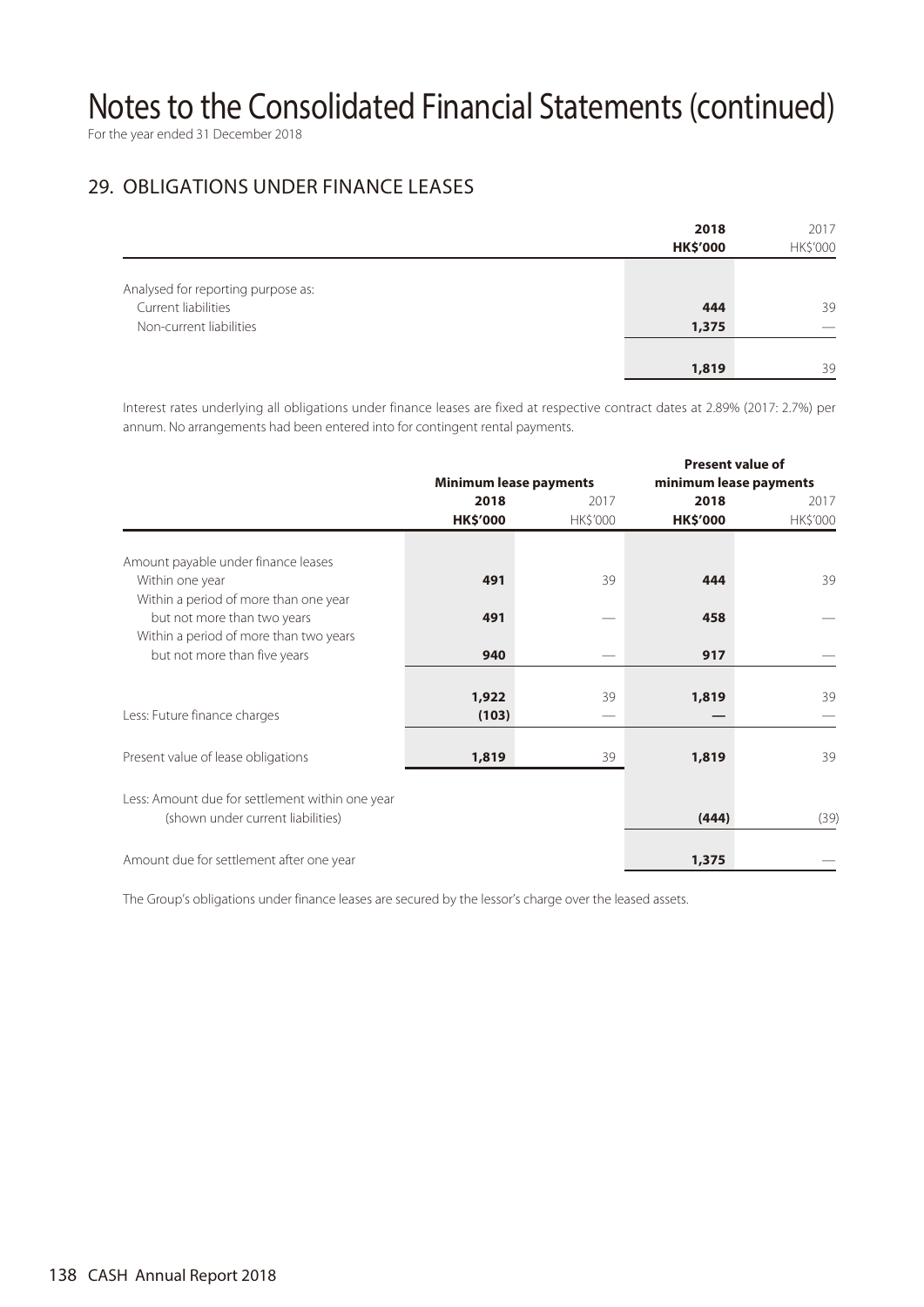For the year ended 31 December 2018

## 30. BORROWINGS

|                                                                                  | 2018            | 2017       |
|----------------------------------------------------------------------------------|-----------------|------------|
|                                                                                  | <b>HK\$'000</b> | HK\$'000   |
|                                                                                  |                 |            |
| Secured bank borrowings                                                          | 63,891          | 29,000     |
| Unsecured bank borrowings                                                        | 11,875          | 26,600     |
| Secured trust receipt loans                                                      | 77,191          | 47,555     |
| Unsecured trust receipt loans                                                    | 80,242          | 92,020     |
|                                                                                  |                 |            |
|                                                                                  | 233,199         | 195,175    |
|                                                                                  |                 |            |
| Carrying amount repayable based on scheduled repayment terms:<br>Within one year | 177,265         | 139,575    |
| More than one year but not exceeding two years                                   | 20,663          |            |
| More than two years but not exceeding five years                                 | 3,851           |            |
|                                                                                  |                 |            |
|                                                                                  | 201,779         | 139,575    |
| Carrying amount of borrowings (shown under current liabilities)                  |                 |            |
| containing a repayment on demand clause:                                         |                 |            |
| Within one year                                                                  | 30,245          | 53,200     |
| More than one year but not exceeding two years                                   | 1,175           | 1,600      |
| More than two years but not exceeding five years                                 |                 | 800        |
|                                                                                  |                 |            |
|                                                                                  | 233,199         | 195,175    |
| Less: Amount due within one year shown under current liabilities                 | (208, 685)      | (195, 175) |
| Amount shown under non-current liabilities                                       | 24,514          |            |

As at 31 December 2018, the Group's secured bank borrowings of HK\$141,082,000 (2017: HK\$76,555,000) were secured and guaranteed by:

- (a) corporate guarantees from the Company;
- (b) corporate guarantees from certain subsidiaries of the Company; and
- (c) pledged bank deposits of HK\$39,000,000 (2017: HK\$39,000,000) for short-term bank borrowings as disclosed in note 25.

As at 31 December 2018, bank borrowings amounting to approximately HK\$75,766,000 (2017: HK\$55,600,000) are variable-rate borrowings which carry interest at either Hong Kong Interbank Offered Rate ("HIBOR") or Hong Kong Prime Rate plus a spread. Trust receipts loans amounting to HK\$157,433,000 (2017: HK\$139,575,000) carry interest at either HIBOR or Hong Kong Prime Rate plus a spread.

The unsecured bank borrowings amounting to approximately HK\$11,875,000 (2017: HK\$26,600,000) and unsecured trust receipt loans amounting to approximately HK\$80,242,000 (2017: HK\$86,909,000) are guaranteed by the Company. The Group has unused short-term banking facilities of approximately HK\$138.7 million as at 31 December 2018.

The effective interest rates on the Group's borrowings ranged from 2.25% to 5.50% (2017: 2.25% to 5.25%) per annum.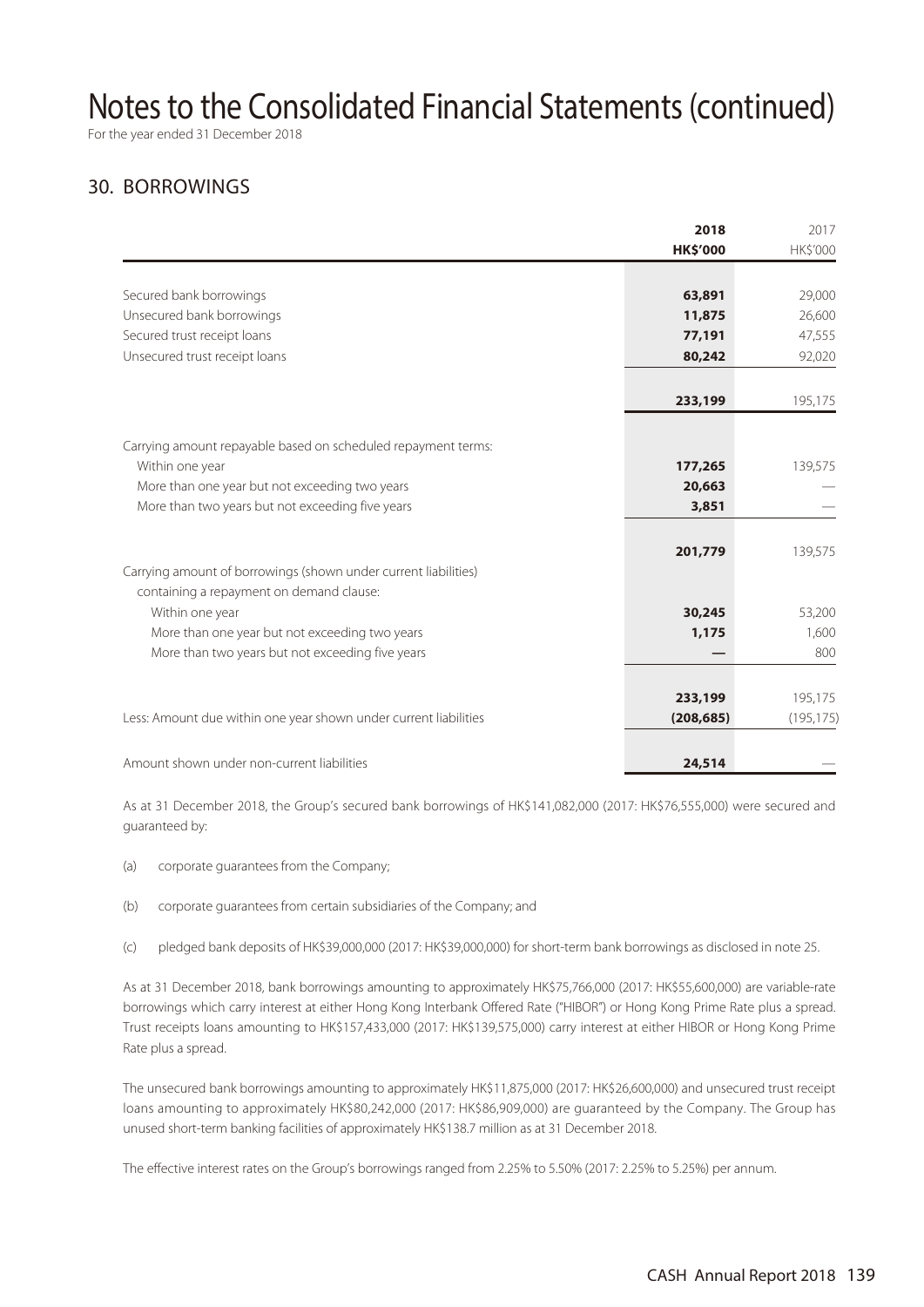For the year ended 31 December 2018

## 31. SHARE CAPITAL

|                                                                                    | <b>Par value</b><br>of each<br><b>Number</b><br>ordinary<br>of shares<br>share<br>HK\$<br>'000 |           | <b>Amount</b> |
|------------------------------------------------------------------------------------|------------------------------------------------------------------------------------------------|-----------|---------------|
|                                                                                    |                                                                                                |           |               |
|                                                                                    |                                                                                                |           |               |
|                                                                                    |                                                                                                |           |               |
| Ordinary shares                                                                    |                                                                                                |           |               |
| Authorised:<br>At 1 January 2017, 31 December 2017 and 31 December 2018            | 0.1                                                                                            | 3,000,000 | 300,000       |
| Issued and fully paid:<br>At 1 January 2017, 31 December 2017 and 31 December 2018 | 0.1                                                                                            | 831,222   | 83,122        |

All the shares in issue rank pari passu in all respects.

### 32. NON-CONTROLLING INTERESTS

|                                                                               | <b>Share of</b><br>net assets of<br>subsidiaries<br>HK\$'000 |
|-------------------------------------------------------------------------------|--------------------------------------------------------------|
| At 1 January 2017                                                             | 293,270                                                      |
| Share of loss and total comprehensive expense for the year                    | (21, 594)                                                    |
| Issue of new shares by CFSG                                                   | 231,281                                                      |
| Transfer upon loss of control of CFSG (note 39)                               | (527, 407)                                                   |
| Acquisition of additional interest in a non-wholly owned subsidiary (note 33) | (112)                                                        |
| At 31 December 2017                                                           | (24, 562)                                                    |
| Share of loss and total comprehensive expense for the year                    | (2,524)                                                      |
| At 31 December 2018                                                           | (27,086)                                                     |

### 33. CHANGE IN SHAREHOLDING OF SUBSIDIARIES WITHOUT LOSING CONTROL

During the year ended 31 December 2018, the Group acquired 0.007% (2017: 0.09%) equity interest of CASH Retail Management (HK) Limited ("CRM (HK)"), a non-wholly owned subsidiary, from the non-controlling shareholders at a consideration of HK\$3,000 (2017: HK\$39,000). The difference between the proportionate share of net assets attributable to non-controlling interests of CRM (HK) and the consideration paid by the Group is HK\$3,000 (2017: HK\$73,000) and was debited (2017: credited) to other reserve and accumulated in equity.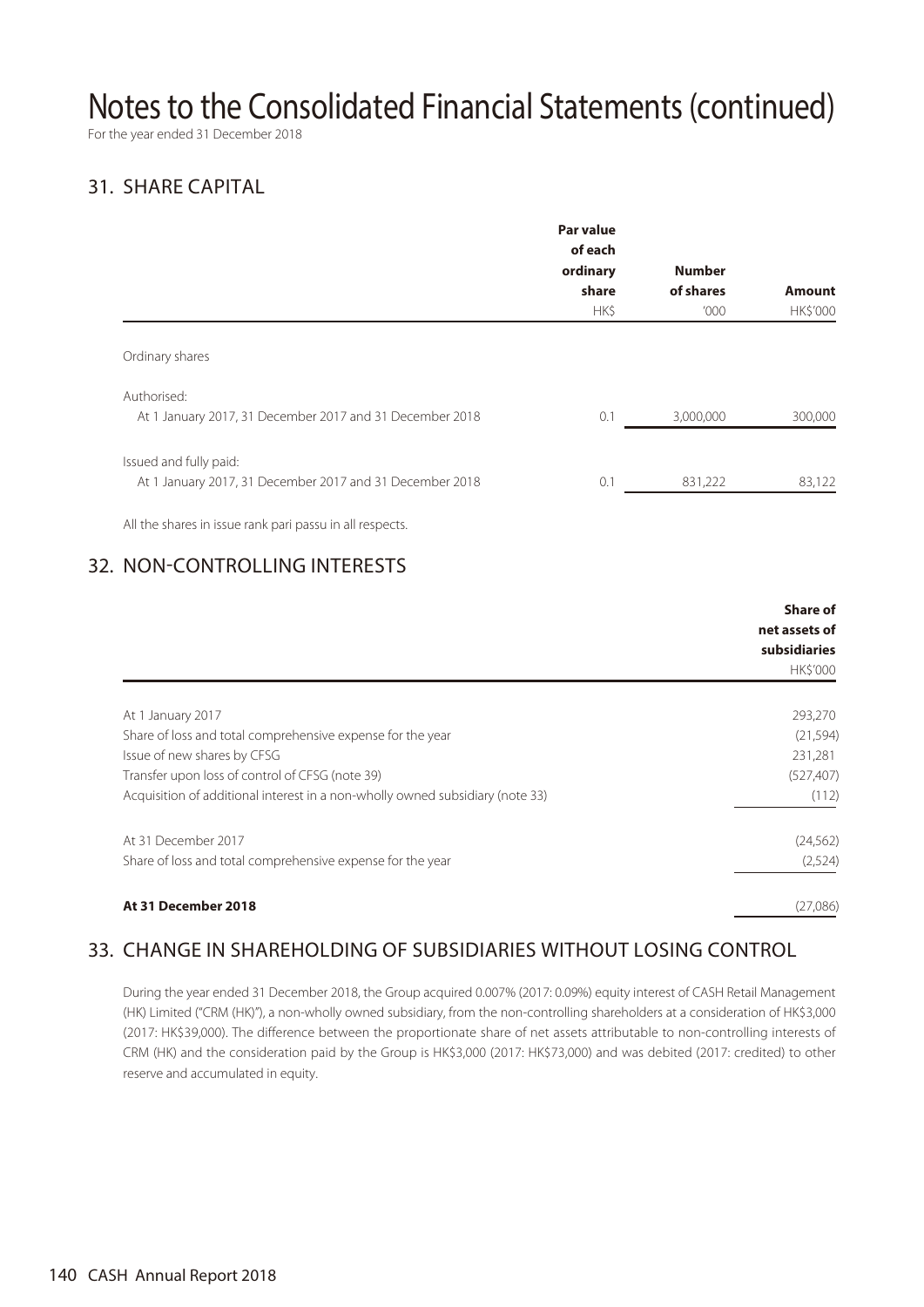For the year ended 31 December 2018

## 34. OPERATING LEASE COMMITMENTS

At the end of the reporting period, the Group had commitments for future minimum lease payments under non-cancellable operating leases which fall due as follows:

|                                       | 2018            | 2017     |
|---------------------------------------|-----------------|----------|
|                                       | <b>HK\$'000</b> | HK\$'000 |
|                                       |                 |          |
| Within one year                       | 173,547         | 143,439  |
| In the second to fifth year inclusive | 289,634         | 181,630  |
| Over five years                       | 15,432          |          |
|                                       |                 |          |
|                                       | 478,613         | 325,069  |

Operating lease commitments represent rental payable by the Group for office premises, warehouse and retail shops at the end of both reporting periods. Leases are mainly negotiated for lease term of one to five years and rentals are fixed over the relevant lease terms. In addition to the fixed rentals, pursuant to the terms of certain rental agreements, the Group paid rental of approximately HK\$2,435,000 (2017: HK\$2,638,000), based on certain percentage of the gross sales of the relevant shop when the sales meet certain specified level.

### 35. CAPITAL RISK MANAGEMENT

The Group manages its capital to ensure that entities in the Group will be able to continue as a going concern while maximising the return to shareholders through the optimisation of the debt and equity balance. The capital structure of the Group consists of debts, which include the borrowings disclosed in note 30 and equity attributable to owners of the Company, comprising share capital disclosed in note 31, reserves and accumulated losses as disclosed in consolidated statement of changes in equity. The management of the Group reviews the capital structure by considering the cost of capital and the risks associated with each class of capital. In view of this, the Group will balance its overall capital structure through the issue of new shares as well as the issue of new debt or the redemption of existing debt. The Group's overall strategy remains unchanged throughout the year.

A subsidiary of the Group is regulated by the Hong Kong Securities and Futures Commission ("SFC") and is required to comply with the financial resources requirements according to the Hong Kong Securities and Futures (Financial Resources) Rules ("SF(FR) R"). The Group's regulated entity is subject to minimum paid-up share capital requirements and liquid capital requirements under the SF(FR)R. Management of the Group closely monitors, on a daily basis, the liquid capital level of this entity to ensure compliance with the minimum liquid capital requirements under the SF(FR)R. The Group's regulated entity has complied with the capital requirements imposed by the SF(FR)R throughout both years.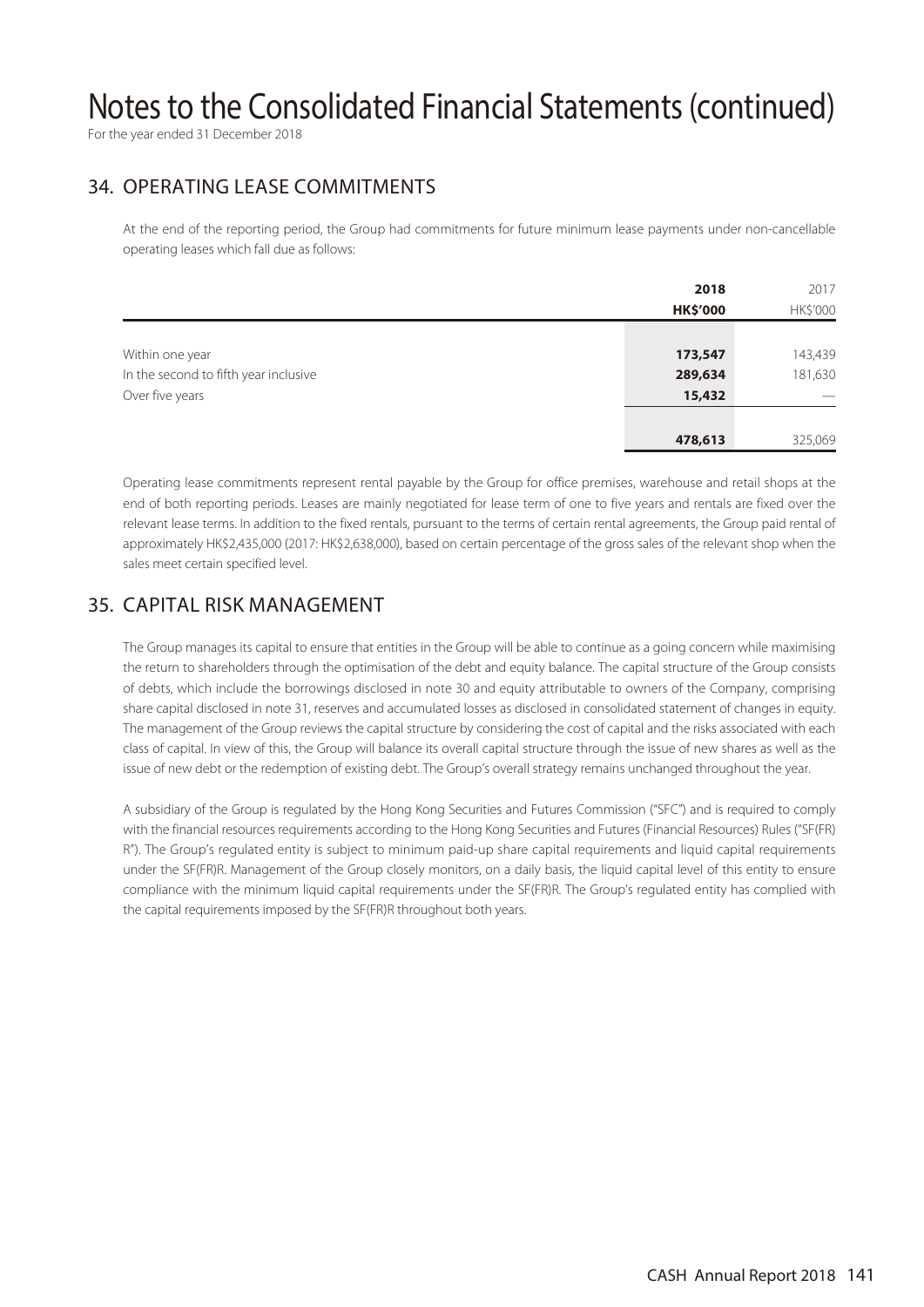For the year ended 31 December 2018

## 36. FINANCIAL INSTRUMENTS

### **Categories of financial instruments**

|                                                             | 2018<br><b>HK\$'000</b> | 2017<br>HK\$'000 |
|-------------------------------------------------------------|-------------------------|------------------|
|                                                             |                         |                  |
| Financial assets                                            |                         |                  |
| Investments held for trading at FVTPL                       | 2,018                   | 11,025           |
| Loans and receivables (including cash and cash equivalents) |                         | 373,997          |
| Amortised cost                                              | 325,461                 |                  |
| Financial liabilities                                       |                         |                  |
| Amortised cost                                              | 499,517                 | 433,165          |

#### **Financial risk management objectives and policies**

The Group's major financial instruments include accounts receivable and payable, other receivables and deposits, amount due from an associate, investments held for trading, bank balances and cash, pledged bank deposits, loans receivable, other payables and borrowings. Details of these financial instruments are disclosed in respective notes. The risks associated with these financial instruments and the policies on how to mitigate these risks are set out below. The management of the Group manages and monitors these exposures to ensure appropriate measures are implemented on a timely and effective manner.

#### *Market risk*

#### Equity price risk

As at 31 December 2018 and 2017, the Group held a portfolio of investments held for trading which are carried at fair value and expose the Group to price risk. In both years, the directors of the Company manage the exposure by closely monitoring the portfolio of investments and imposing trading limits on individual trades.

#### Equity price sensitivity

The sensitivity analyses below have been determined based on the exposure to equity price risk at the end of the reporting period. The analysis is prepared assuming the listed equity investments outstanding at the end of reporting period were outstanding for the whole year.

As at 31 December 2018, if the quoted prices of the Group's listed equity investments had been 15 percent (2017: 15 percent) higher/lower, the Group's loss after tax would decrease/increase by approximately HK\$253,000 (2017: profit after tax would increase/decrease by approximately HK\$1,381,000). This is attributable to the changes in fair values of the listed equity investments.

In management's opinion, the sensitivity analysis is unrepresentative of the inherent equity price risk as the year end exposure does not reflect the exposure during the year.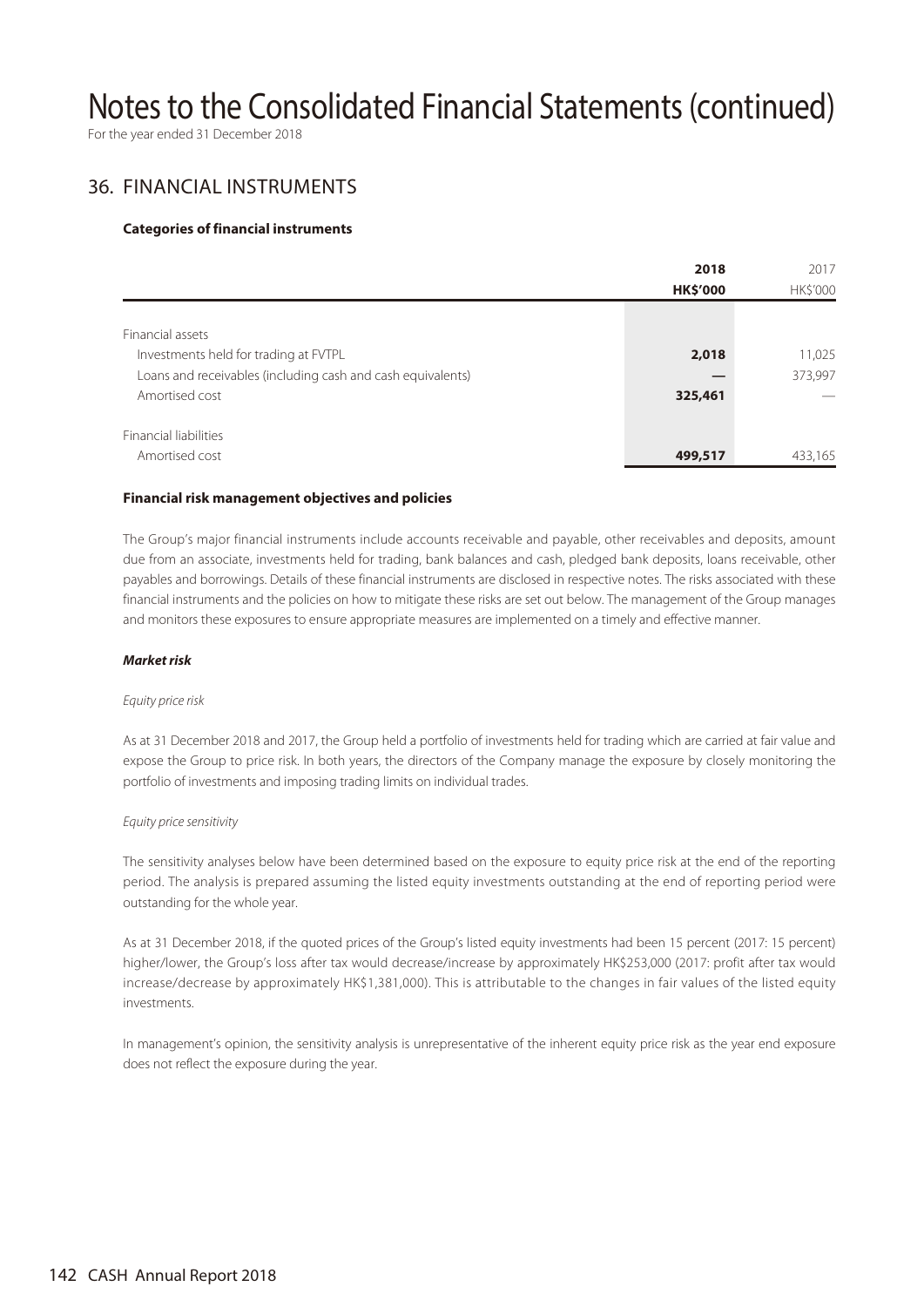For the year ended 31 December 2018

## 36. FINANCIAL INSTRUMENTS (continued)

#### **Financial risk management objectives and policies (continued)**

#### *Market risk (continued)*

#### Interest rate risk

Interest rate risk is the risk that the fair value or future cash flows of a financial instrument will fluctuate because of changes in market interest rates.

The Group is exposed to fair value interest rate risk in relation to fixed-rate pledged bank deposits. The Group currently does not have fair value hedging policy. The Group considers that the fair value interest rate risk is not significant given the amounts of pledged bank deposits held at the year end. The Group is also exposed to cash flow interest rate risk in relation to variablerate bank borrowings, loans receivable and bank balances. The Group currently does not have a cash flow interest rate hedging policy. However, management of the Group closely monitors its exposure arising from margin financing and other lending activities undertaken by allowing an appropriate margin on the interest received and paid by the Group.

The Group's exposures to interest rates on financial liabilities are detailed in the liquidity risk management section of this note. The Group's cash flow interest rate risk is mainly concentrated on the fluctuation of Hong Kong Prime Rate and HIBOR arising from the Group's variable interest rate instruments.

A 50 basis points (2017: 50 basis points) change is used and represents management's assessment of the reasonably possible change in interest rates. The sensitivity analysis is prepared assuming the variable-rate financial instruments outstanding at the end of the reporting period were outstanding for the whole year. Bank balances are excluded from sensitivity analysis as these are subject to minimal interest rate fluctuation for both years. As at 31 December 2018, if the interest rate had been 50 basis points (2017: 50 basis points) higher/lower and all other variables were held constant, the Group's loss after tax would increase/ decrease by approximately HK\$956,000 (2017: profit after tax would decrease/increase by approximately HK\$775,000). This is mainly attributable to the Group exposure to the interest rates on variable-rate bank borrowings and loans receivable.

In the opinion of the management of the Group, the sensitivity analysis is unrepresentative of the cash flow interest rate risk as the year end exposure does not reflect the exposure during the year.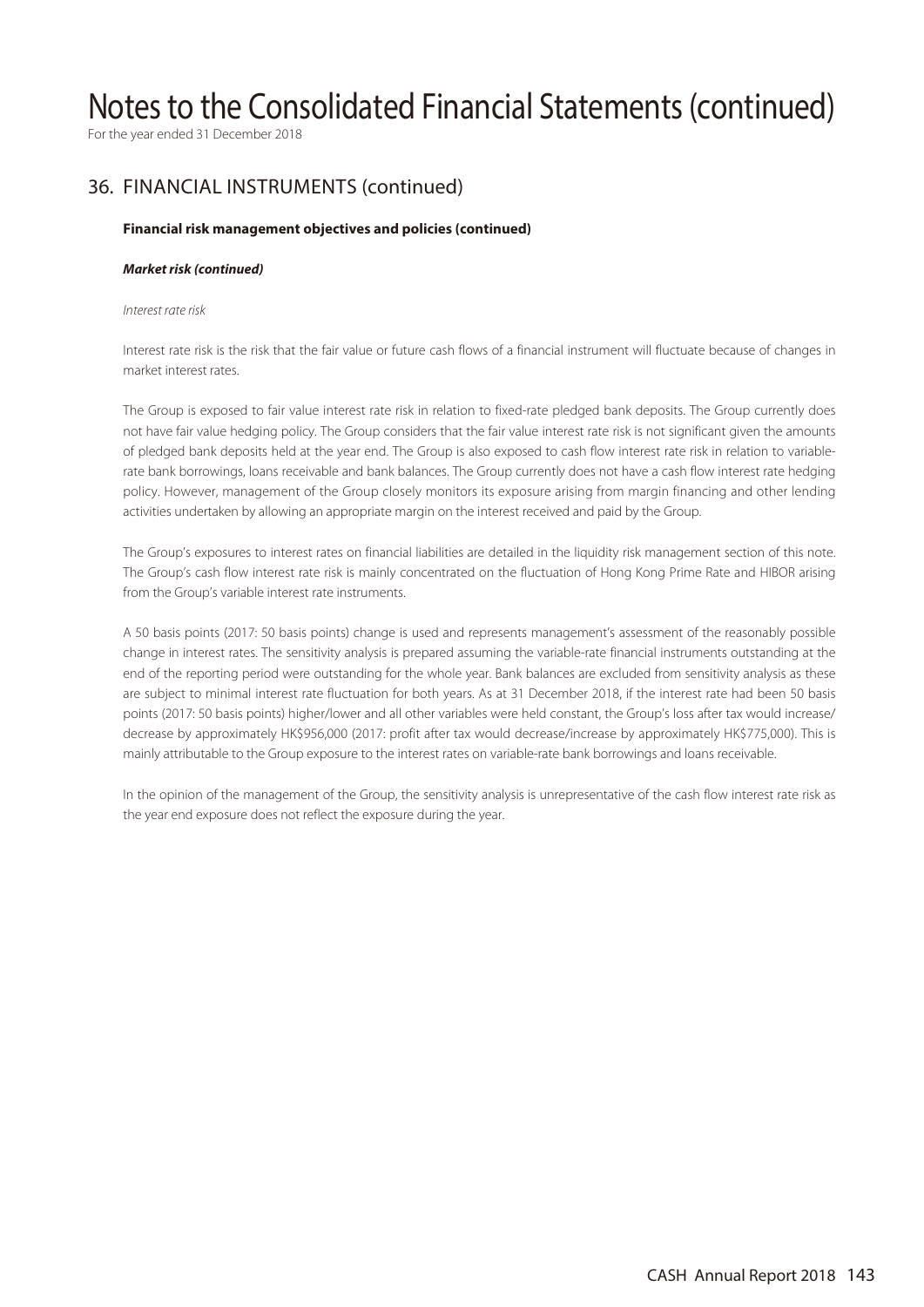For the year ended 31 December 2018

### 36. FINANCIAL INSTRUMENTS (continued)

### **Financial risk management objectives and policies (continued)**

#### *Market risk (continued)*

#### Foreign currency risk

The group entities have financial assets and liabilities denominated in currencies other than their respective functional currencies. Consequently, the Group is exposed to risks that the exchange rate of functional currencies relative to other currencies may change in a manner that has an adverse effect on the value of the position of the Group's assets and liabilities denominated in foreign currencies.

The exposure primarily arises from the receivables from foreign brokers, foreign currency deposits with banks and equity securities listed outside Hong Kong denominated in United States dollars (''USD'') and Renminbi ("RMB"). The management of the Group monitors foreign exchange exposure and will consider hedging significant foreign exposure should the need arises. The directors of the Company do not expect significant foreign exchange risk arising from USD denominated monetary items in view of the Hong Kong dollar pegged system to the USD.

The carrying amounts of the major foreign currency denominated monetary assets of the Group at the end of the reporting period are as follows:

|            | 2018            | 2017     |
|------------|-----------------|----------|
|            | <b>HK\$'000</b> | HK\$'000 |
|            |                 |          |
| <b>USD</b> | 17,846          | 64,853   |
| <b>RMB</b> | 5,055           | 19,203   |

As at 31 December 2018, if RMB had strengthened/weakened by 5% (2017: 5%) against HK\$ and all other variables were held constant, the Group's loss after tax would decrease/increase by approximately HK\$211,000 (2017: profit after tax would increase/ decrease by approximately HK\$802,000). Under the pegged exchange rate system, the financial impact in exchange fluctuation between HK\$ and USD is considered to be immaterial and therefore no sensitivity analysis has been prepared.

In the opinion of the management of the Group, the sensitivity analysis is unrepresentative of the inherent foreign exchange risk as the year end exposure does not reflect the exposure during the year.

#### *Credit risk and impairment assessment*

The Group's credit risk is primarily attributable to accounts receivable arising from retailing business, loans receivable, receivables from securities brokers, other receivables and deposits, amount due from an associate, pledged bank deposit and bank balances. The Group does not hold any collateral or other credit enhancements to cover its credit risks associated with these financial assets.

The Group's maximum exposure to credit risk which will cause a financial loss to the Group due to failure to discharge an obligation by the counterparties provided by the Group is arising from the carrying amount of the respective recognised financial assets as stated in the consolidated statement of financial position.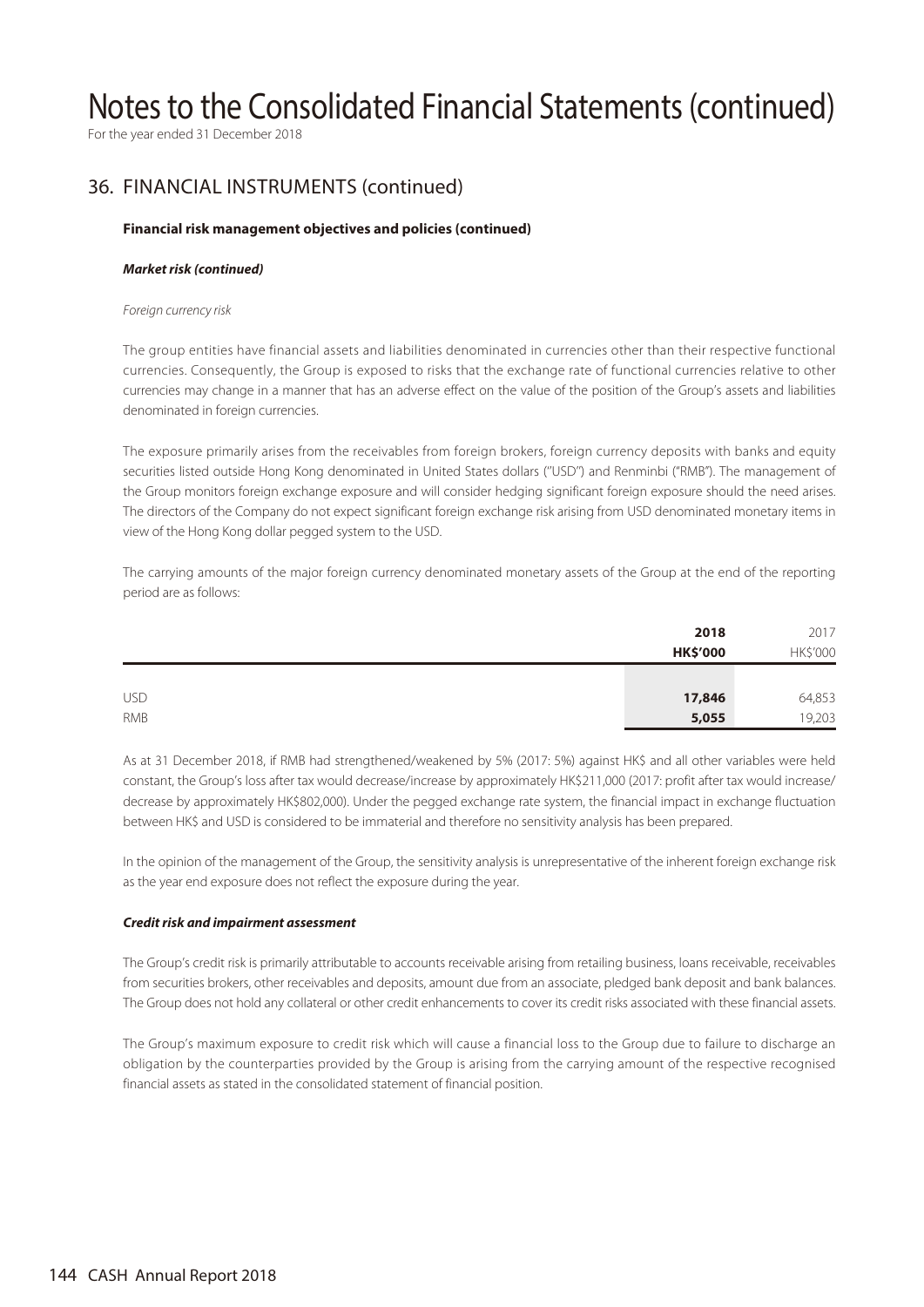For the year ended 31 December 2018

## 36. FINANCIAL INSTRUMENTS (continued)

### **Financial risk management objectives and policies (continued)**

#### *Credit risk and impairment assessment (continued)*

#### Accounts receivables arising from retailing business

In order to minimise the credit risk, the management of the Group has delegated a team responsible for determination of credit limits and other monitoring procedures to ensure that follow-up action is taken to recover overdue debts. Before accepting any new customer, the Group uses an internal credit rating system to assess the potential customer's credit quality and defines credit limits by customer. In addition, the Group performs impairment assessment under ECL model upon application of HKFRS 9 (2017: incurred loss model) on balances individually.

#### Loans receivable

In order to minimise the credit risk, the directors of the Company have delegated a team responsible for determination of credit limits and interest rate offered to customers. Monitoring procedures are in place to ensure that follow-up action is taken to recover overdue debts. In addition, the Group performs impairment assessment under ECL model upon application of HKFRS 9 (2017: incurred loss model) on balances individually.

The directors of the Company estimate the estimated loss rates of loans receivable based on historical observed default rates over the expected life of the debtors. Based on assessment by the directors of the Company, the directors of the Company considers the ECL for loan receivables is insignificant.

#### Amount due from an associate

The directors of the Company continuously monitor the credit quality and financial positions of the counterparty and the level of exposure to ensure that the follow-up action is taken to recover the debts. In addition, the Group performs impairment assessment under ECL model upon application of HKFRS 9 (2017: incurred loss model) on balances individually.

### Other receivables and deposits

For other receivables and deposits, the directors of the Company make periodic individual assessment on the recoverability of significant balances based on historical settlement records, past experience, and also available reasonable and supportive forward-looking information starting from 1 January 2018. The directors of the Company believe that there is no material credit risk inherent in the Group's outstanding balance of other receivables and deposits. Based on assessment by the management of the Group, the ECL for other receivables and deposits is insignificant.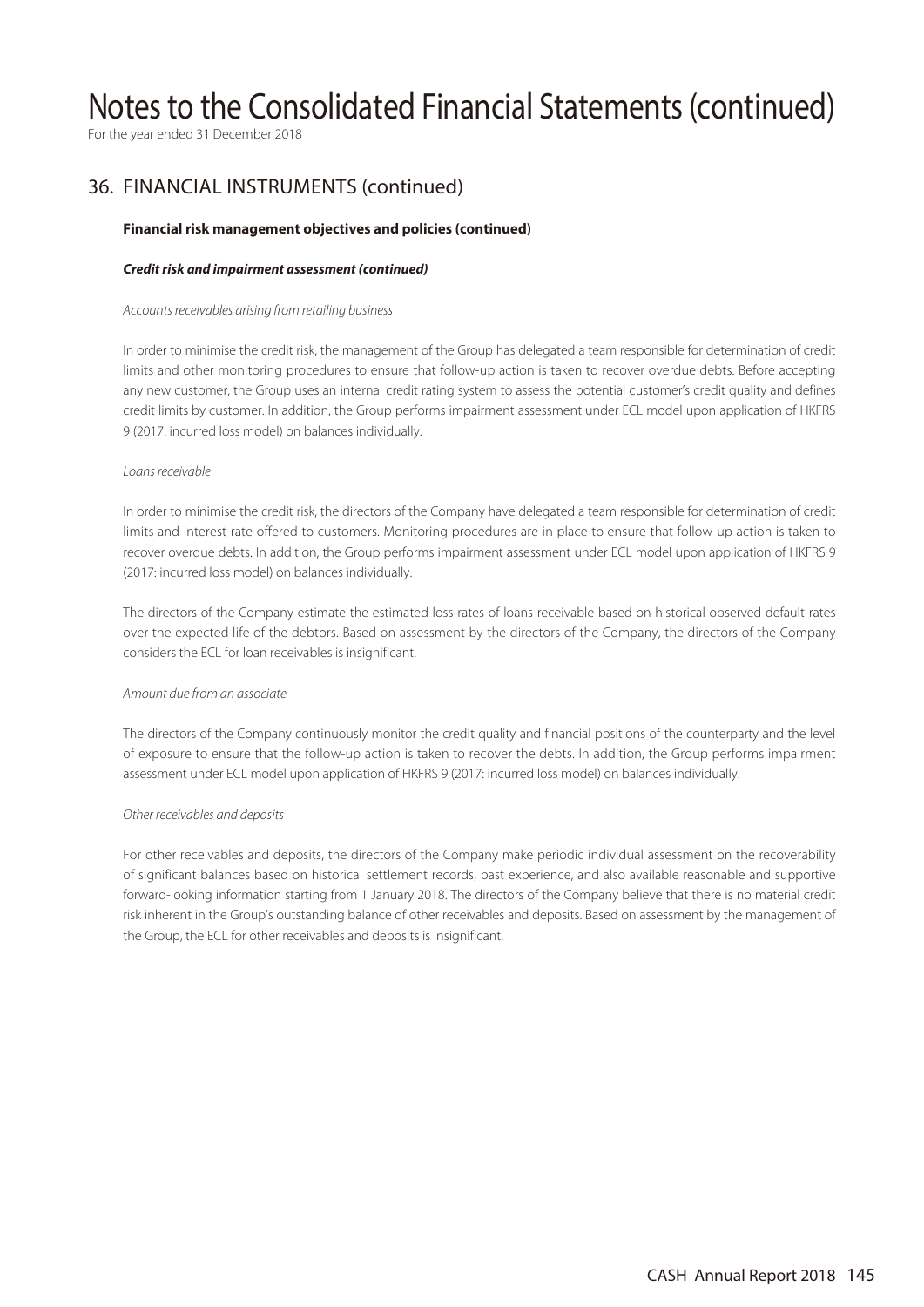For the year ended 31 December 2018

### 36. FINANCIAL INSTRUMENTS (continued)

### **Financial risk management objectives and policies (continued)**

#### *Credit risk and impairment assessment (continued)*

Receivables from securities brokers, pledged bank deposits and bank balances

The management of the Group considers that the credit risks on receivables from securities brokers, pledged bank deposits and bank balances are limited because the banks and securities brokers are financial institutions with high credit ratings assigned by international credit-rating agencies. The Group assessed 12-month ECL by reference to probability of default, loss given default by the relevant credit rating grades published by international credit rating agencies and concluded the ECL is insignificant.

The Group's internal credit risk grading assessment comprises the following categories:

| <b>Internal</b><br>credit rating | <b>Description</b>                                                                                                                                                                        | <b>Accounts receivable</b><br>arising from retailing business | <b>Other financial assets</b>          |
|----------------------------------|-------------------------------------------------------------------------------------------------------------------------------------------------------------------------------------------|---------------------------------------------------------------|----------------------------------------|
| Low risk                         | The counterparty has a low risk of default Lifetime ECL – not credit-impaired<br>and does not have any past-due amounts                                                                   |                                                               | 12-month ECL                           |
| Watch list                       | Debtor frequently repays after due dates Lifetime ECL - not credit-impaired<br>but usually settle in full                                                                                 |                                                               | 12-month FCL                           |
| Doubtful                         | There have been significant increases Lifetime ECL - not credit-impaired<br>in credit risk since initial recognition<br>through information developed internally<br>or external resources |                                                               | Lifetime ECL - not credit-<br>impaired |
| Loss                             | There is evidence indicating the asset is Lifetime ECL – credit-impaired<br>credit-impaired                                                                                               |                                                               | Lifetime ECL - credit-<br>impaired     |
| Write-off                        | There is evidence indicating that the Amount is written off<br>debtor is in severe financial difficulty and<br>the Group has no realistic prospect of<br>recovery                         |                                                               | Amount is written off                  |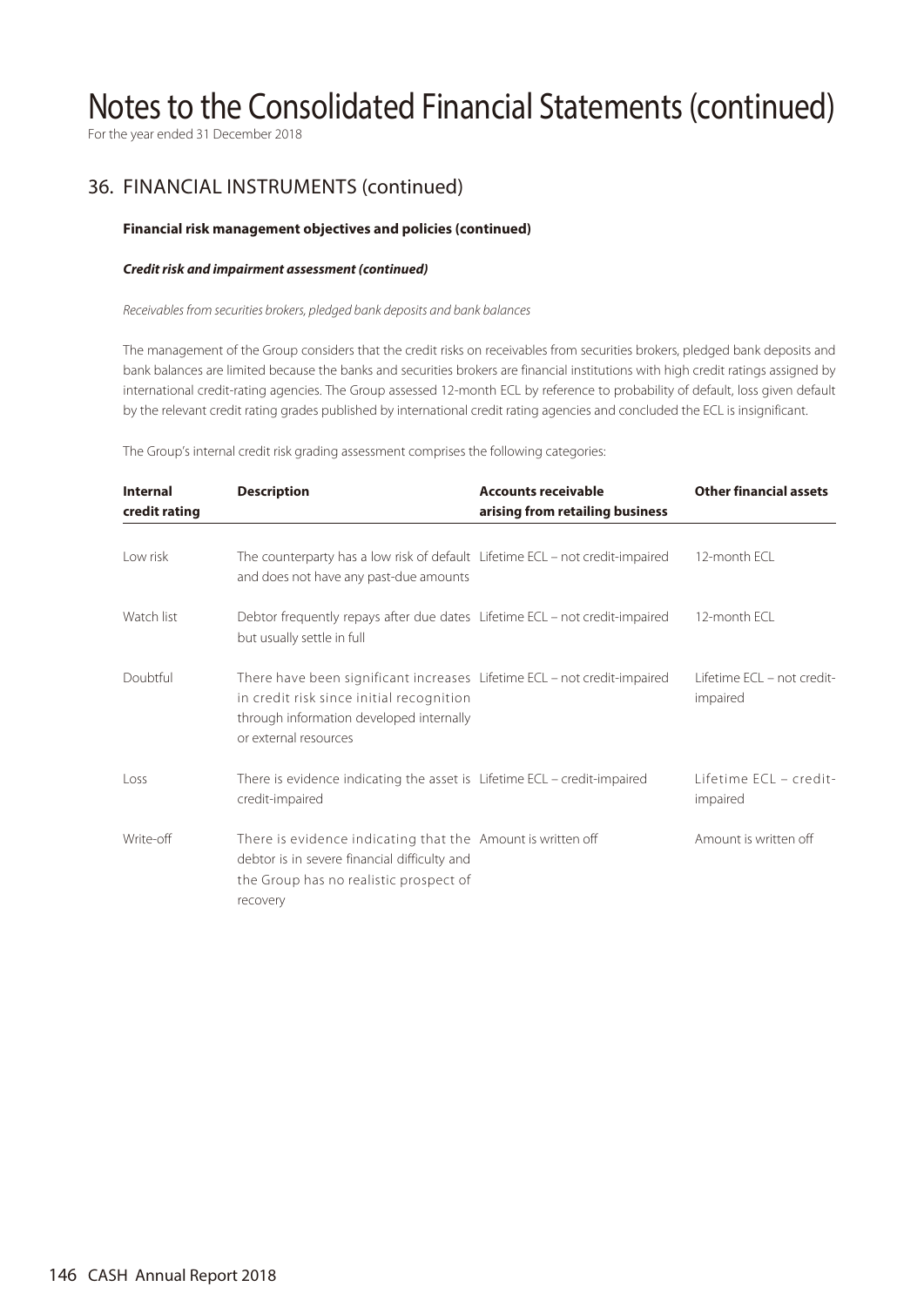For the year ended 31 December 2018

### 36. FINANCIAL INSTRUMENTS (continued)

### **Financial risk management objectives and policies (continued)**

#### *Credit risk and impairment assessment (continued)*

The tables below detail the credit risk exposures of the Group's financial assets which are subject to ECL assessment:

|                                            |              | <b>External</b><br>credit | <b>Internal</b><br>credit | 12-month or           |                               |          |
|--------------------------------------------|--------------|---------------------------|---------------------------|-----------------------|-------------------------------|----------|
| <b>Financial assets</b>                    | <b>Notes</b> | rating                    | rating                    | lifetime ECL          | <b>Gross carrying amounts</b> |          |
|                                            |              |                           |                           |                       | HK\$'000                      | HK\$'000 |
| <b>Amortised cost</b>                      |              |                           |                           |                       |                               |          |
| Accounts receivable arising from retailing |              |                           |                           |                       |                               |          |
| business                                   | 22           | N/A                       | Low risk                  | Lifetime ECL          | 1,772                         | 1,772    |
| Loans receivable                           | 23           | N/A                       |                           | Low risk 12-month ECL | 4,171                         | 4,171    |
| Amount due from an associate               | 21           | N/A                       |                           | Low risk 12-month ECL | 1,904                         | 1,904    |
| Other receivables and deposits             | 22           | N/A                       |                           | Low risk 12-month ECL | 71,190                        | 71,190   |
| Receivables from securities brokers        | 22           | $Aa3 - Aa1$               |                           | N/A 12-month ECL      | 3,321                         |          |
|                                            |              | $A3 - A1$                 | N/A                       | 12-month FCI          | 10,032                        |          |
|                                            |              | $B1 - Baa1$               |                           | N/A 12-month ECL      | 33,266                        | 46,619   |
| Pledged bank deposits                      | 25           | $Aa3 - Aa1$               |                           | N/A 12-month ECL      | 24,000                        |          |
|                                            |              | $A3 - A1$                 |                           | N/A 12-month ECL      | 20,379                        | 44,379   |
| Bank balances and cash                     | 25           | $Aa3 - Aa1$               | N/A                       | 12-month ECL          | 56,240                        |          |
|                                            |              | $A3 - A1$                 | N/A                       | 12-month ECL          | 144,953                       |          |
|                                            |              | $B1 - Baa1$               |                           | N/A 12-month ECL      | 11,257                        | 212,450  |

During the year ended 31 December 2018, the impairment allowance for the Group's financial assets are insignificant and there was no movement in 12-month ECL.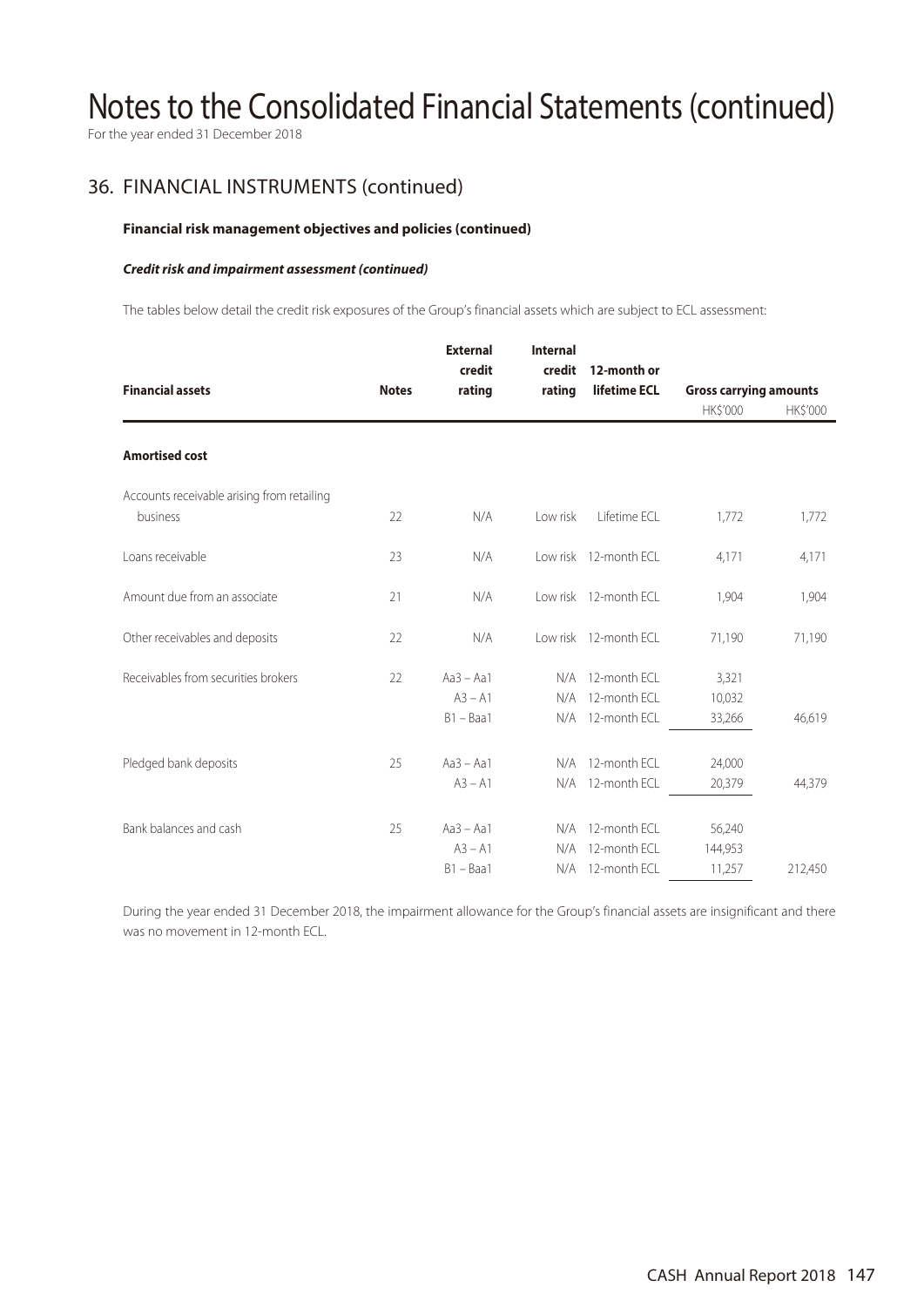For the year ended 31 December 2018

### 36. FINANCIAL INSTRUMENTS (continued)

### **Financial risk management objectives and policies (continued)**

#### *Credit risk and impairment assessment (continued)*

The Group has no significant concentration of credit risk as the exposure is spread over a number of counterparties and customers, except for the liquid funds which are deposited with several banks with high credit ratings and receivables from three securities brokers in a total amount of HK\$43,186,000 (2017: HK\$95,765,000) as disclosed in note 22.

#### *Liquidity risk*

The Group has net current liabilities of approximately HK\$133,799,000 (2017: HK\$36,840,000) as at 31 December 2018. The consolidated financial statements have been prepared on a going concern basis because the directors of the Company believe that the Group has sufficient funds to finance its current working capital requirements taking into account of the measures as disclosed in note 2.

The management of the liquidity risk, the Group monitors and maintains a level of cash and cash equivalents deemed adequate by the management of the Group to finance the operations and mitigate the effects of fluctuations in cash flows. The management of the Group monitors the utilisation of borrowings and ensures compliance with all the loan covenants.

#### Liquidity tables

The following tables detail the Group's remaining contractual maturity for its non-derivative financial liabilities. The tables have been drawn up based on the undiscounted cash flows of financial liabilities based on the earliest date on which the Group can be required to pay.

Specifically, bank loans with a repayment on demand clause are included in the earliest time band regardless of the probability of the banks choosing to exercise their rights. The maturity dates for other financial liabilities are based on the agreed settlement dates.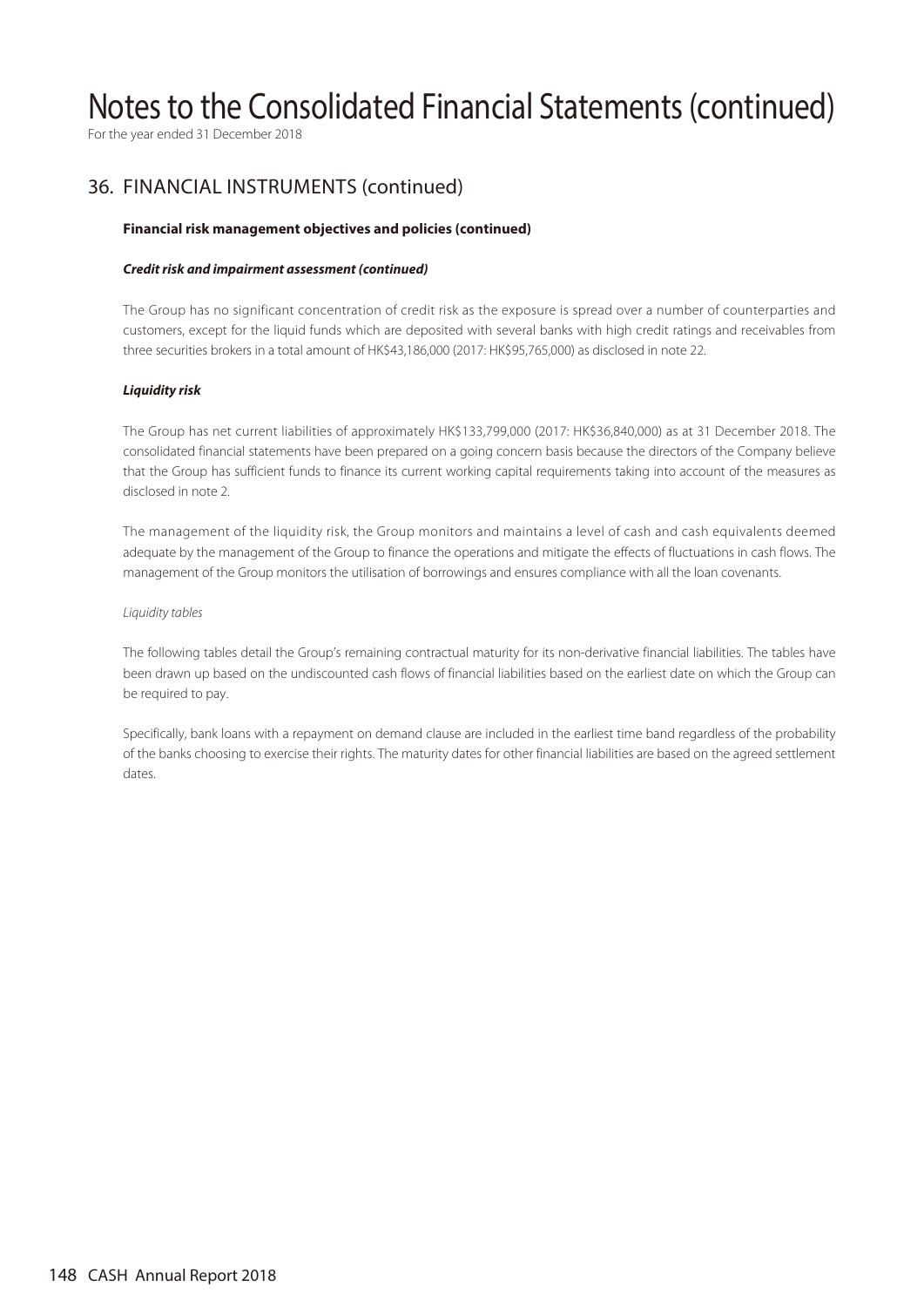For the year ended 31 December 2018

### 36. FINANCIAL INSTRUMENTS (continued)

### **Financial risk management objectives and policies (continued)**

#### *Liquidity risk (continued)*

#### Liquidity tables (continued)

The tables include both interest and principal cash flows. To the extent that interest flows are floating rate, the undiscounted amount is derived from prevailing market rate at the end of the reporting period.

|                                  | Weighted<br>average<br>effective<br>interest rate<br>% | <b>Within</b><br>1 year or<br>repayable<br>on demand<br>HK\$'000 | <b>Between</b><br>1 to 2 years<br><b>HK\$'000</b> | <b>Between</b><br>2 to 5 years<br><b>HK\$'000</b> | <b>Total</b><br>undiscounted<br>cash flows<br>HK\$'000 | <b>Carrying</b><br>amount<br>at the<br>end of the<br>reporting<br>period<br>HK\$'000 |
|----------------------------------|--------------------------------------------------------|------------------------------------------------------------------|---------------------------------------------------|---------------------------------------------------|--------------------------------------------------------|--------------------------------------------------------------------------------------|
| At 31 December 2018              |                                                        |                                                                  |                                                   |                                                   |                                                        |                                                                                      |
| Accounts payable                 | N/A                                                    | 238,335                                                          |                                                   |                                                   | 238,335                                                | 238,335                                                                              |
| Other payables                   | N/A                                                    | 27,983                                                           |                                                   |                                                   | 27,983                                                 | 27,983                                                                               |
| Borrowings                       | Note                                                   | 209,990                                                          | 22,463                                            | 3,871                                             | 236,324                                                | 233,199                                                                              |
| Obligations under finance leases | 2.89                                                   | 491                                                              | 491                                               | 940                                               | 1,922                                                  | 1,819                                                                                |
|                                  |                                                        | 476,799                                                          | 22,954                                            | 4,811                                             | 504,564                                                | 501,336                                                                              |
| At 31 December 2017              |                                                        |                                                                  |                                                   |                                                   |                                                        |                                                                                      |
| Accounts payable                 | N/A                                                    | 187,180                                                          |                                                   |                                                   | 187,180                                                | 187,180                                                                              |
| Other payables                   | N/A                                                    | 50,810                                                           |                                                   |                                                   | 50,810                                                 | 50,810                                                                               |
| Borrowings                       | Note                                                   | 195,986                                                          |                                                   |                                                   | 195,986                                                | 195,175                                                                              |
| Obligations under finance leases | 2.7                                                    | 39                                                               | $\overline{\phantom{m}}$                          | -                                                 | 39                                                     | 39                                                                                   |
|                                  |                                                        | 434,015                                                          |                                                   |                                                   | 434,015                                                | 433,204                                                                              |

Note: Variable-rate borrowings carry interest at either HIBOR or Hong Kong Prime Rate plus a spread. The prevailing market rate at the end of the reporting period is used in the maturity analysis.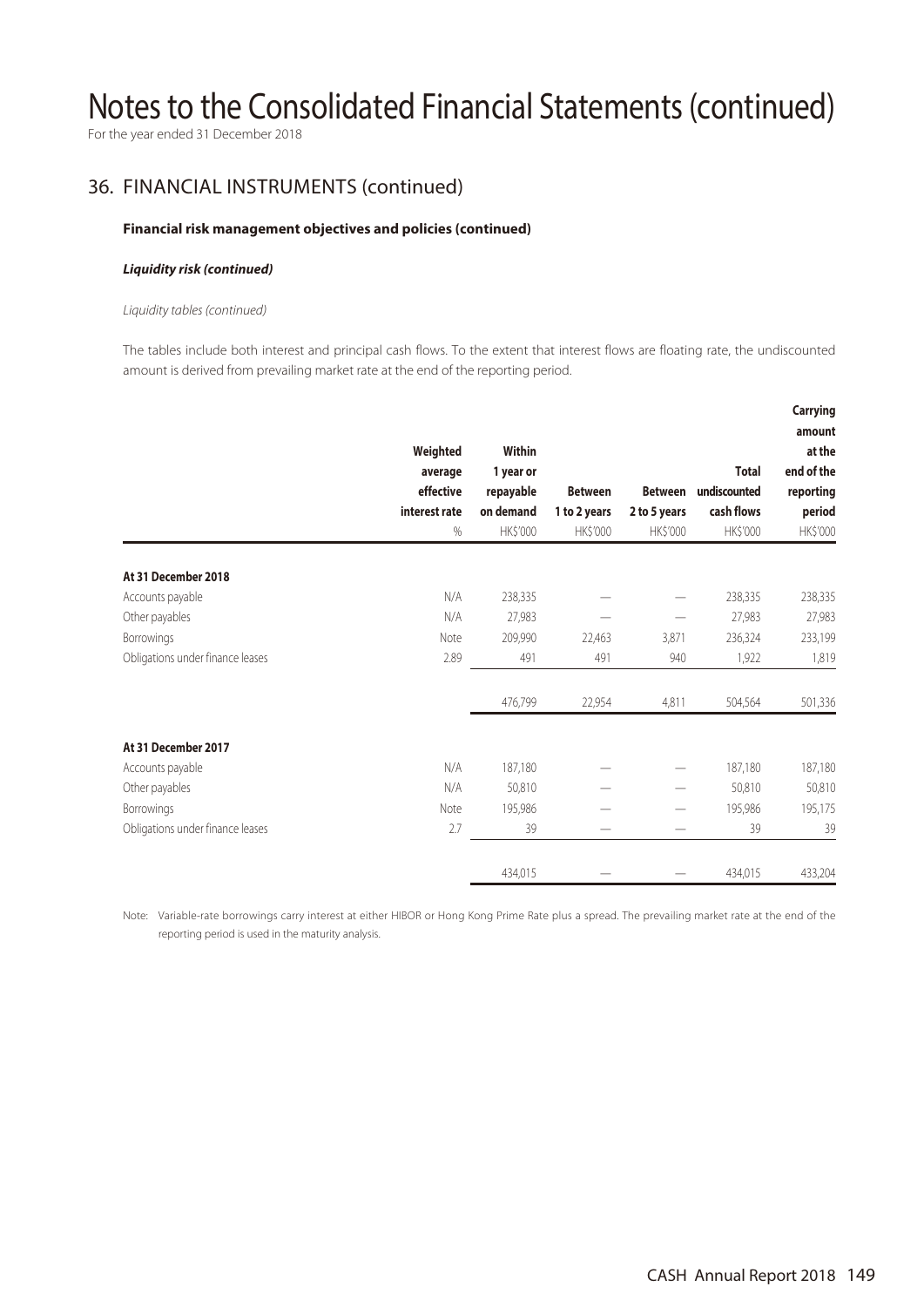For the year ended 31 December 2018

### 36. FINANCIAL INSTRUMENTS (continued)

### **Financial risk management objectives and policies (continued)**

#### *Liquidity risk (continued)*

#### Liquidity tables (continued)

Borrowings with a repayment on demand clause are included in the "within 1 year or repayment on demand" time band in the above maturity analysis. As at 31 December 2018, the aggregate carrying amounts of these bank loans amounted to approximately HK\$31,420,000 (2017: HK\$55,600,000). Taking into account the Group's financial position, the directors of the Company do not believe that it is probable that the banks will exercise their discretionary rights to demand immediate payment. The directors of the Company believe that such borrowings will be repaid in accordance with the scheduled repayment dates set out in the loan agreements. As at 31 December 2018, assuming the banks will not exercise their discretionary rights to demand immediate repayment, the aggregate principal and interest cash outflows for such bank loans amount to approximately HK\$31,817,000 (2017: HK\$56,123,000), as follows:

|                                                  | 2018            | 2017     |
|--------------------------------------------------|-----------------|----------|
|                                                  | <b>HK\$'000</b> | HK\$'000 |
|                                                  |                 |          |
| Within one year                                  | 30,627          | 53,676   |
| More than one year but not exceeding two years   | 1,190           | 1,640    |
| More than two years but not exceeding five years |                 | 807      |
|                                                  |                 |          |
|                                                  | 31,817          | 56,123   |

The amounts included above for variable interest rate instruments are subject to change if changes in variable interest rates differ from the estimated interest rates determined at the end of the reporting period.

#### **Fair value measurement of financial instruments**

This note provides information about how the Group determines fair values of various financial assets.

#### *Fair value of the Group's financial assets that are measured at fair value on a recurring basis*

Some of the Group's financial assets are measured at fair value at the end of each reporting period. The following table gives information about how the fair values of these financial assets are determined (in particular, the valuation technique(s) and input(s) used).

|                                               | Fair value as at                    |                                    | <b>Fair value</b> | <b>Valuation technique(s)</b>     |
|-----------------------------------------------|-------------------------------------|------------------------------------|-------------------|-----------------------------------|
| <b>Financial assets</b>                       | 31 December 2018<br><b>HK\$'000</b> | 31 December 2017<br><b>HKS'000</b> | hierarchy         | and key input(s)                  |
| Equity securities listed in<br>Hong Kong      | 2,018                               | 2.047                              | Level 1           | Quoted prices in an active market |
| Equity securities listed<br>outside Hong Kong |                                     | 8.978                              | Level 1           | Quoted prices in an active market |

There were no transfers between Levels 1 and 2 during both years.

The directors of the Company consider that the carrying amounts of other financial assets and financial liabilities recorded at amortised cost in the consolidated financial statements approximate their fair values. Such fair values have been determined in accordance with generally accepted pricing models based on discounted cash flow analysis.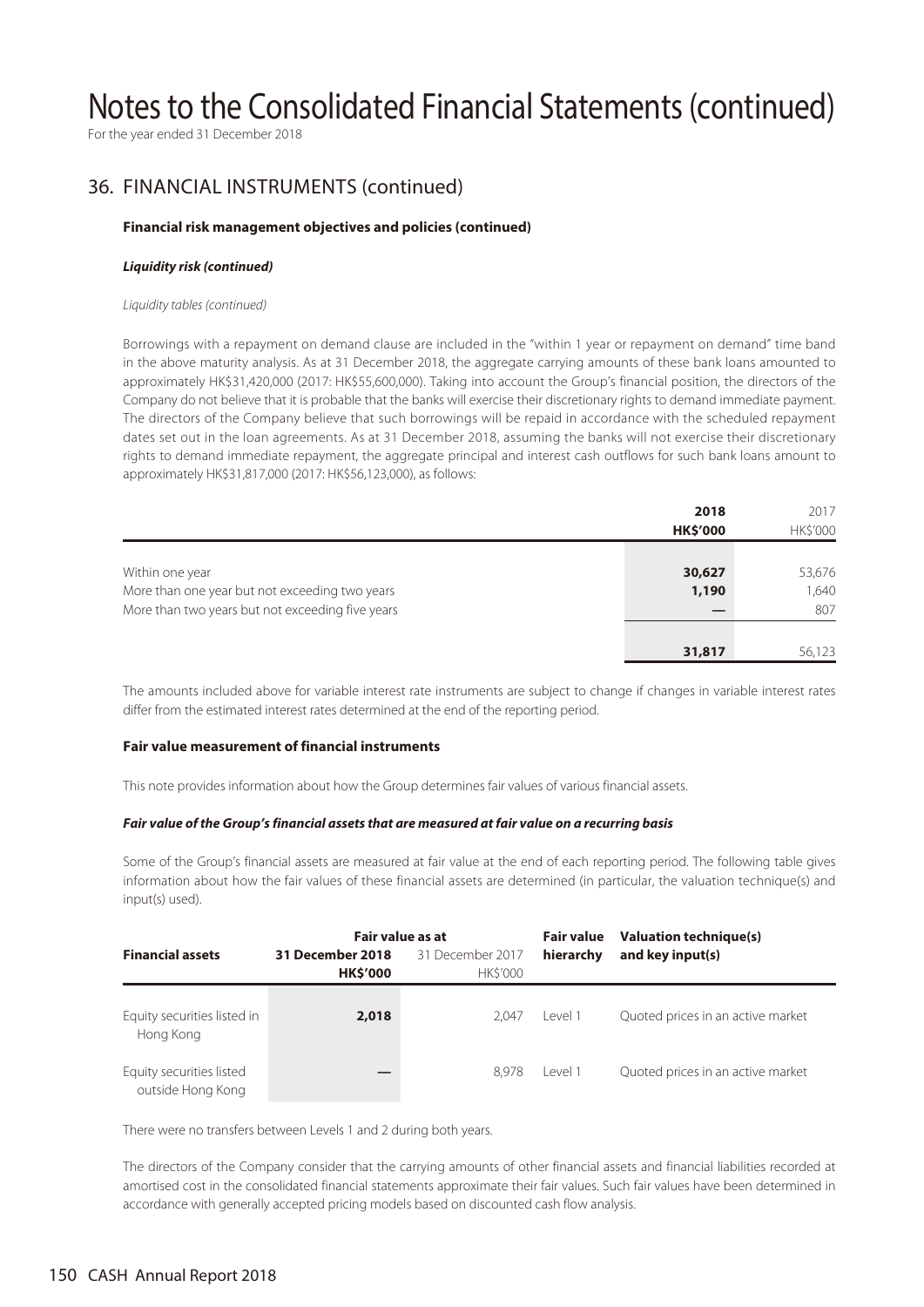For the year ended 31 December 2018

### 37. SHARE OPTION SCHEME

### **(A) Share option scheme of the Company**

The Company's share option scheme ("Share Option Scheme") was adopted pursuant to an ordinary resolution passed at an annual general meeting of the Company held on 21 May 2012 and took effect on the same date.

The major terms of the Share Option Scheme are summarised as follows:

- (i) The purpose is to provide incentives to:
	- award and retain the participants who have made contributions to the Company, its subsidiaries and associates, including CFSG and its subsidiaries ("CASH Group"); or
	- attract potential candidates to serve the CASH Group for the benefit of the development of the CASH Group.
- (ii) The participants include any employee, director, consultant, adviser or agent of any members of the CASH Group.
- (iii) The maximum number of shares in respect of which options might be granted under the Share Option Scheme must not exceed 10% of the issued share capital of the Company as at the date of approval of the Share Option Scheme and such limit might be refreshed by shareholders in general meeting. The maximum number of shares was 83,122,167 shares, representing 10% of the issued share capital of the Company as at 31 December 2018. However, the total maximum number of shares which might be issued upon exercise of all outstanding options granted and yet to be exercised under the Share Option Scheme and any other share option scheme must not exceed 30% of the shares in issue from time to time.
- (iv) The maximum number of shares in respect of which options might be granted to a participant, when aggregated with shares issued and issuable (including exercised and outstanding options and the options cancelled) under any option granted to the same participant under the Share Option Scheme or any other share option scheme within any 12-months period, must not exceed 1% of the shares in issue from time to time.
- (v) There was no requirement for a grantee to hold the option for a certain period before exercising the option save as determined by the board of directors of the Company and provided in the offer of grant of option.
- (vi) The exercise period should be any period fixed by the board of directors of the Company upon grant of the option but in any event the option period should not go beyond 10 years from the date of offer for grant.
- (vii) The acceptance of an option, if accepted, must be made within 28 days from the date of grant with a nonrefundable payment of HK\$1.00 from the grantee to the Company.
- (viii) The exercise price of an option must be the highest of:
	- the closing price of the shares on the date of grant which day must be a trading day;
	- the average closing price of the shares for the 5 trading days immediately preceding the date of grant; and
	- the nominal value of the share
- (ix) The life of the Share Option Scheme is effective for 10 years from the date of adoption until 20 May 2022.

All share-based compensation will be settled in equity. The CASH Group has no legal or constructive obligation to repurchase or settle the options other than by issuing the Company's ordinary shares.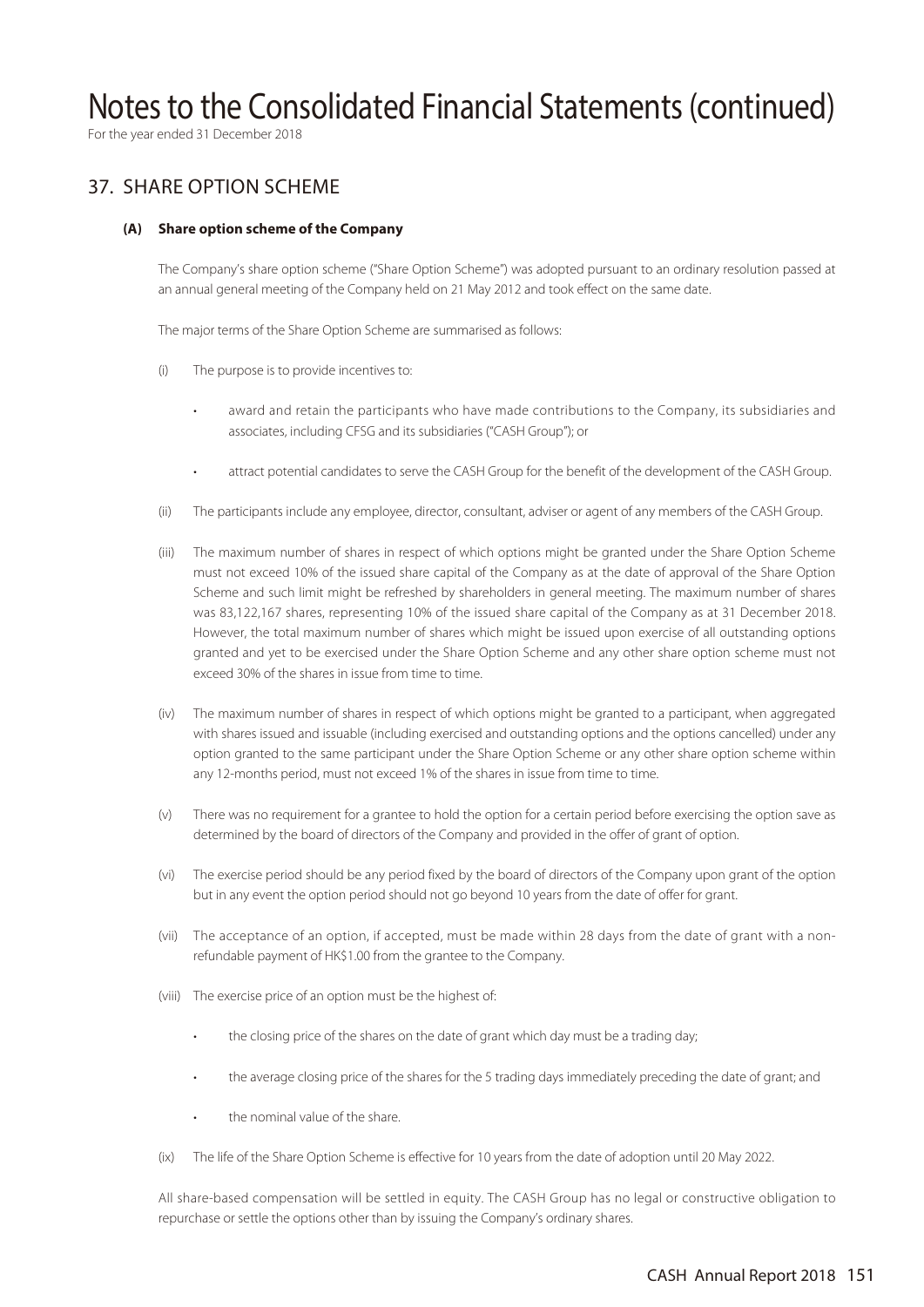For the year ended 31 December 2018

### 37. SHARE OPTION SCHEME (continued)

### **(A) Share option scheme of the Company (continued)**

The following table discloses details of the Company's share options held by the directors, employees and consultants of the Group and movements in such holdings:

|                            |             |                 |                        | Number of share options |                          |             |              |                          |             |
|----------------------------|-------------|-----------------|------------------------|-------------------------|--------------------------|-------------|--------------|--------------------------|-------------|
|                            | Date of     | <b>Exercise</b> |                        | outstanding             |                          | outstanding |              |                          | outstanding |
|                            | grant/      | price per       |                        | as at                   | lapsed                   | as at       | lapsed       | expired                  | as at       |
| <b>Name of scheme</b>      | arrangement | share           | <b>Exercise period</b> | 1.1.2017                | in 2017                  | 31.12.2017  | in 2018      | in 2018                  | 31.12.2018  |
|                            |             | HK\$            |                        |                         |                          |             |              |                          |             |
|                            |             |                 |                        |                         |                          |             |              |                          |             |
| <b>Directors</b>           |             |                 |                        |                         |                          |             |              |                          |             |
| Share Option Scheme        | 2.9.2014    | 0.478           | (Note (1))             | 18,144,000              |                          | 18,144,000  |              | (18, 144, 000)           |             |
|                            | 18.12.2015  | 0.460           | (Note (2))             | 22,400,000              | $\overline{\phantom{m}}$ | 22,400,000  | (4,800,000)  | $\overline{\phantom{0}}$ | 17,600,000  |
|                            |             |                 |                        |                         |                          |             |              |                          |             |
|                            |             |                 |                        | 40,544,000              | $\qquad \qquad$          | 40,544,000  | (4,800,000)  | (18, 144, 000)           | 17,600,000  |
|                            |             |                 |                        |                         |                          |             |              |                          |             |
| <b>Employees</b>           |             |                 |                        |                         |                          |             |              |                          |             |
| Share Option Scheme        | 2.9.2014    | 0.478           | (Note (1))             | 20,088,000              | (4,278,000)              | 15,810,000  | (3,630,000)  | (12,180,000)             |             |
|                            | 18.12.2015  | 0.460           | (Note (2))             | 26,200,000              | (6,800,000)              | 19,400,000  | (2,800,000)  |                          | 16,600,000  |
|                            |             |                 |                        |                         |                          |             |              |                          |             |
|                            |             |                 |                        | 46,288,000              | (11,078,000)             | 35,210,000  | (6,430,000)  | (12,180,000)             | 16,600,000  |
|                            |             |                 |                        |                         |                          |             |              |                          |             |
| Independent grantees       |             |                 |                        |                         |                          |             |              |                          |             |
| Share Option Scheme        | 18.12.2015  | 0.460           | (Note (2))             | 6,800,000               |                          | 6,800,000   | (6,800,000)  |                          |             |
|                            |             |                 |                        |                         |                          |             |              |                          |             |
|                            |             |                 |                        | 93,632,000              | (11,078,000)             | 82,554,000  | (18,030,000) | (30, 324, 000)           | 34,200,000  |
|                            |             |                 |                        |                         |                          |             |              |                          |             |
| Exercisable at 31 December |             |                 |                        |                         |                          | 33,954,000  |              |                          |             |
|                            |             |                 |                        |                         |                          |             |              |                          |             |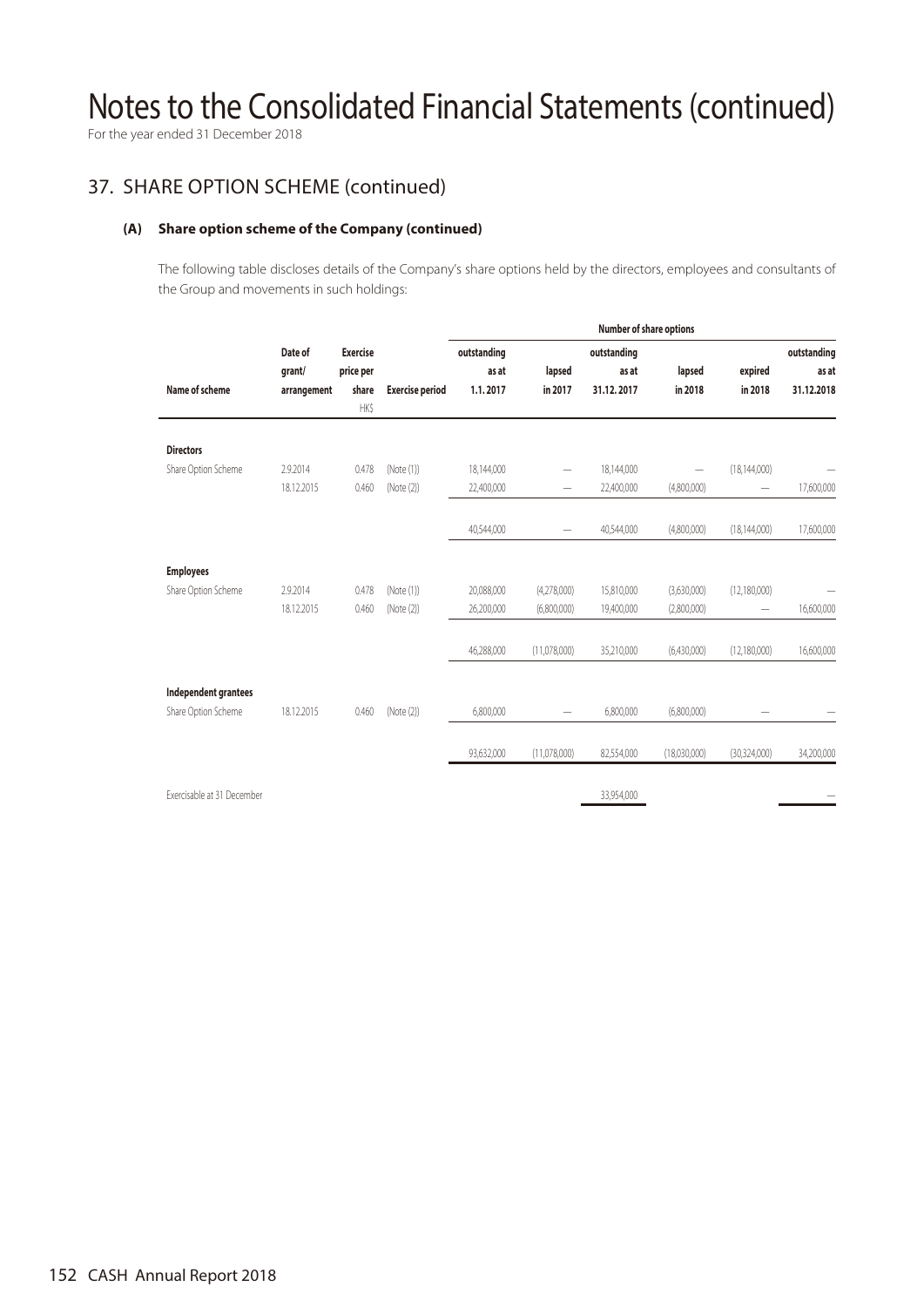For the year ended 31 December 2018

### 37. SHARE OPTION SCHEME (continued)

#### **(A) Share option scheme of the Company (continued)**

Notes:

(1) The options were granted to directors and employees of the Group on 2 September 2014 for the provision of services to the CASH Group. The options would vest upon achievement of performance condition (performance target based on non-market condition and service condition) for the financial year ended 31 December 2014. During the year ended 31 December 2018, 3,630,000 (2017: 4,278,000) options with aggregate fair value of HK\$713,000 (2017: HK\$648,000) lapsed due to cessation of employment of employees of the Group and had been transferred to accumulated losses.

For the options granted to directors, the options must be exercised within one month from the date of the board of directors of the Company approves the vesting of the options. For the options granted to employees, the options must be exercised subject to 4 tranches period as to (i) 25% exercisable from the date of the board of directors of the Company approves the vesting of the options; (ii) 25% exercisable from 1 September 2015; (iii) 25% exercisable from 1 September 2016; and (iv) 25% exercisable from 1 September 2017. The directors of the Company considered that the performance target is achieved by the grantees in the year of grant and thus share-based compensation expense of HK\$761,000 was recognised in profit or loss and the corresponding amount of HK\$761,000 was credited to share option reserve during the year ended 31 December 2017. No liabilities were recognised due to share-based payment transactions.

On 31 August 2018, the outstanding 30,324,000 options with aggregate fair value of HK\$4,432,000 (2017: nil) were expired and had been transferred to accumulated losses.

(2) The options were granted to the directors and employees of the Group on 18 December 2015 for the provision of services to the CASH Group. The options are subject to approval from the board of directors of the Company and will vest upon achievement of specific performance target, including profit arising on disposal of certain investments held by the Group, for the financial years ended/ending 31 December 2016 to 2019, service condition and at the discretion of the board of directors of the Company. At 31 December 2018 and 2017, performance target was not met and no share-based compensation expense was recognised in the financial years ended 31 December 2018 and 2017. During the year ended 31 December 2018, 7,600,000 (2017: 6,800,000) options lapsed due to cessation of directorship of a director and employment of employees of the Group.

In addition, the Group entered into arrangement with other service providers in respect of options on 18 December 2015 for the provision of satisfactory services to the CASH Group for the financial years ended/ending 31 December 2016 to 2019. The service providers will be entitled to the options upon the satisfactory delivery of services to the CASH Group and determined at the sole discretion of the board of directors of the Company. The options must be exercised within one month from the date the board of directors of Company approves the entitlement of the options. At 31 December 2018 and 2017, there were no satisfactory delivery of services to the CASH Group and thus no share-based compensation expense was recognised in the financial years ended 31 December 2018 and 2017. During the year ended 31 December 2018, 6,800,000 (2017: nil) options lapsed due to termination of the contracts with these service providers.

No liabilities were recognised due to share-based payment transactions.

The Black-Scholes Pricing model has been used to estimate the fair value of the options. The variables and assumptions used in computing the fair value of the share options are based on the directors' best estimate. The value of an option varies with different variables of certain subjective assumptions.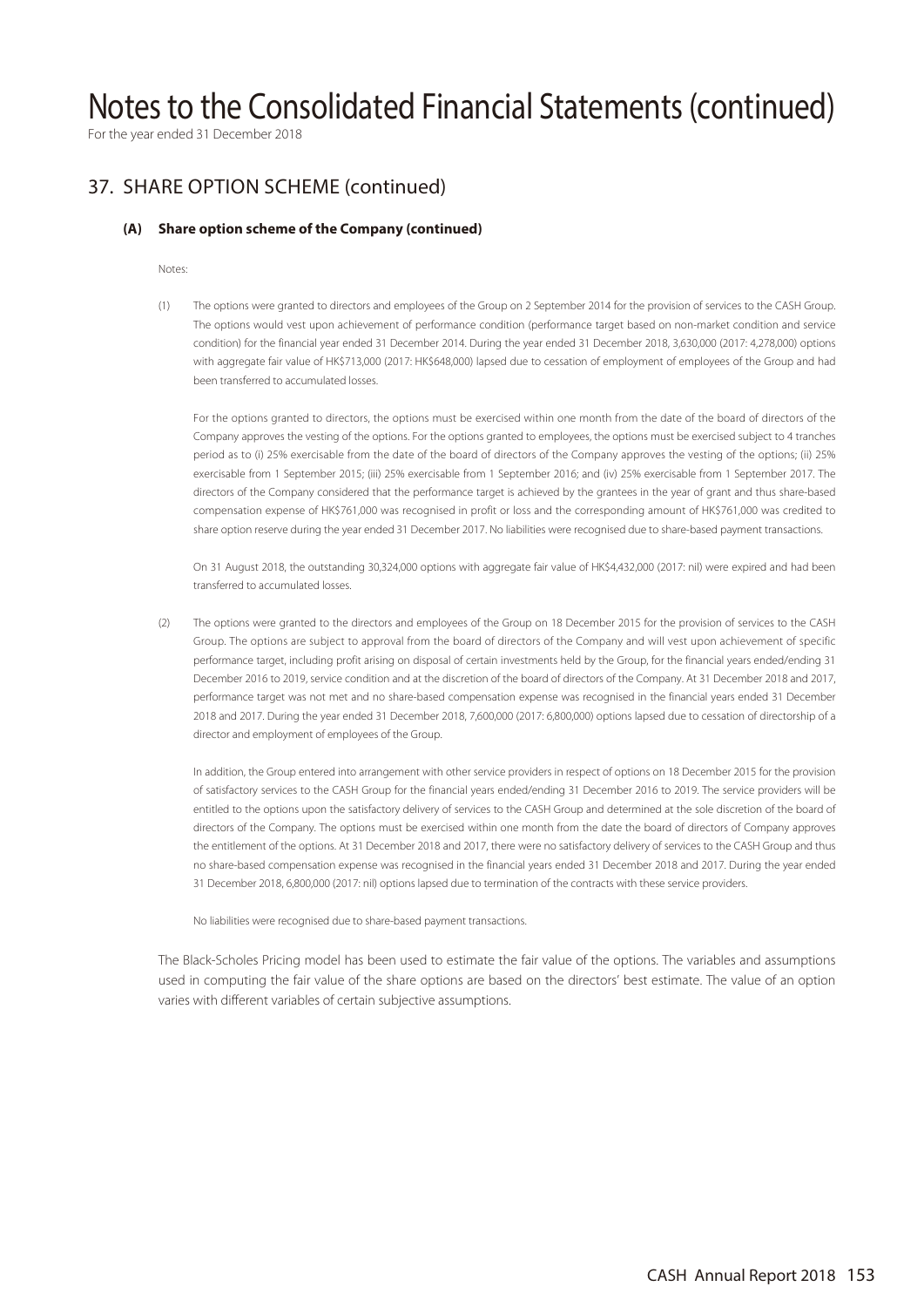For the year ended 31 December 2018

### 37. SHARE OPTION SCHEME (continued)

### **(B) Share option scheme of Netfield Technology Limited ("Netfield"), the wholly-owned subsidiary of the Group**

The Netfield share option scheme ("Netfield Share Option Scheme") was adopted pursuant to an ordinary resolution passed at the annual general meeting of the Company held on 6 June 2008. During the years ended 31 December 2018 and 2017, no option has been granted under the Netfield Share Option Scheme nor outstanding as at 31 December 2018 and 2017. The Netfield Share Option Scheme had been expired and terminated on 5 June 2018. The major terms of the Netfield Share Option Scheme are summarised as follows:

- (i) The purpose is to provide incentives to:
	- award and retain the participants who have made contributions to Netfield and its subsidiaries ("Netfield Group"); or
	- attract potential candidates to serve the Netfield Group for the benefit of the development of the Netfield Group.
- (ii) The participants include any employee, executive, officer, consultant, adviser or agent of any member of the Netfield Group.
- (iii) The maximum number of shares in respect of which share options might be granted under the Netfield Share Option Scheme must not exceed 10% of the issued share capital of Netfield as at the date of approval of the Netfield Share Option Scheme and such limit might be refreshed by shareholders in general meeting. However, the total maximum number of shares which might be issued upon exercise of all outstanding share options granted and yet to be exercised under the Netfield Share Option Scheme and any other share option scheme must not exceed 30% of the Netfield shares in issue from time to time.
- (iv) The maximum number of shares in respect of which share options might be granted to a participant, when aggregated with shares issued and issuable (including exercised and outstanding options and the share options cancelled) under any share option granted to the same participant under the Netfield Share Option Scheme or any other share option scheme within any 12 month period, must not exceed 1% of the relevant class of securities of Netfield in issue from time to time.
- (v) There is no requirement for a grantee to hold the share option for a certain period before exercising the share option save as determined by the board of directors of Netfield and provided in the offer of grant of share option.
- (vi) The exercise period should be any period fixed by the board of directors of Netfield upon grant of the option but in any event the share option period should not go beyond 10 years from the date of offer for grant.
- (vii) The acceptance of a share option, if accepted, must be made within 28 days from the date of grant with a nonrefundable payment of HK\$1.00 from the grantee to Netfield.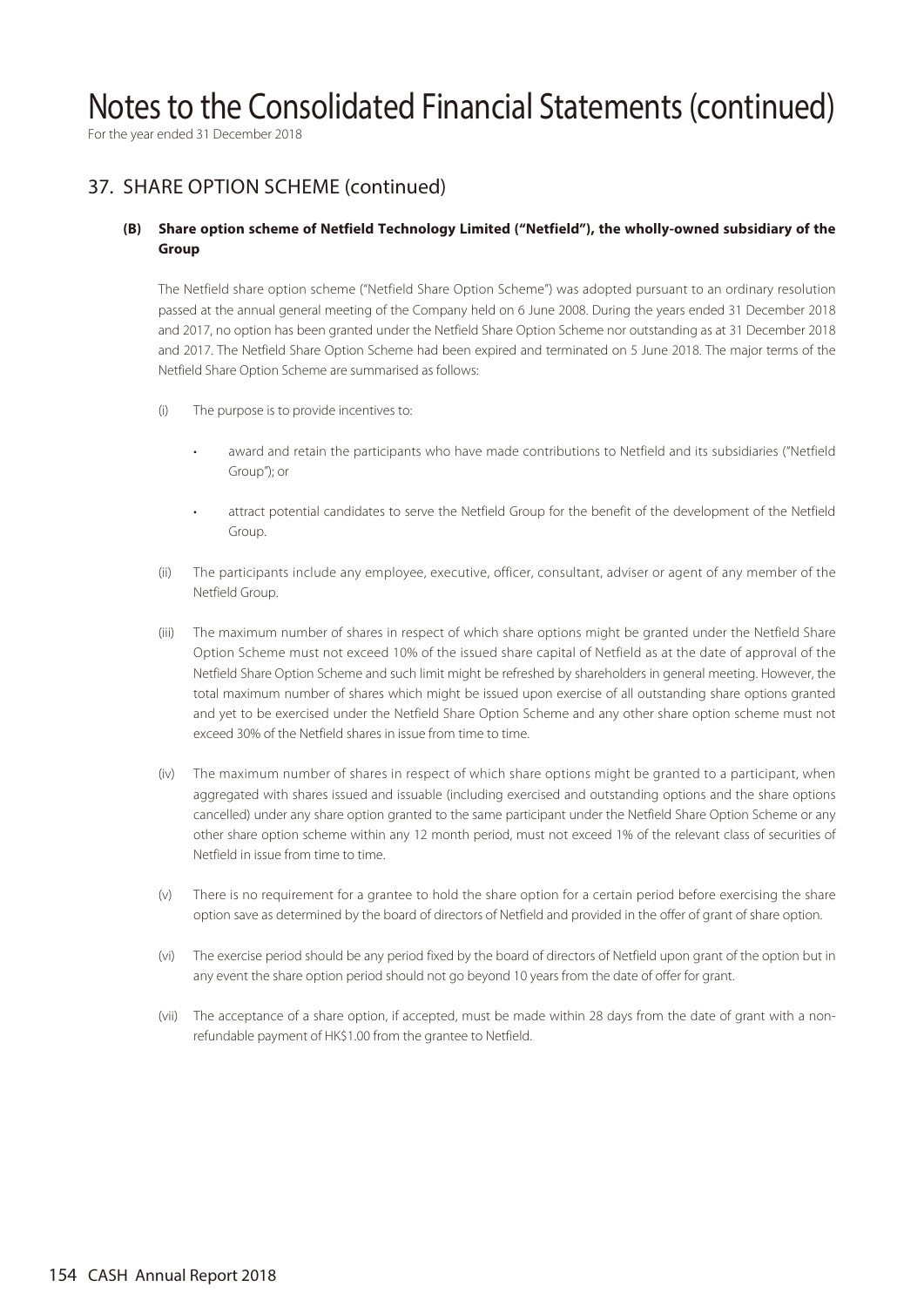For the year ended 31 December 2018

### 37. SHARE OPTION SCHEME (continued)

- **(B) Share option scheme of Netfield Technology Limited ("Netfield"), the wholly-owned subsidiary of the Group (continued)**
	- (viii) The exercise price of a share option shall be such price as the board of directors of Netfield at its absolute discretion shall determine, save that such price must not always be less than the nominal value of Netfield's share, which is currently of HK\$0.10 each.
	- (ix) The exercise price of a share option granted at any time after Netfield has resolved to seek a separate listing of Netfield and up to the listing date or during the period commencing 6 months before the lodgement of listing application and up to the listing date, shall not be less than the new issue price at listing.
	- (x) After Netfield's shares have been listed, the exercise price of a share option must be the highest of:
		- the closing price of the Netfield's shares on the date of grant which day must be a trading day;
		- the average closing price of the Netfield's shares for the 5 trading days immediately preceding the date of grant; and
		- the nominal value of the Netfield's share.
	- (xi) The life of the Netfield Share Option Scheme is effective for 10 years from the date of adoption until 5 June 2018.

### 38. RETIREMENT BENEFITS SCHEMES

The Group operates a MPF Scheme for all qualifying employees in Hong Kong. The assets of the schemes are held separately from those of the Group, in funds under the control of trustees. Both the Group and the employees contribute a fixed percentage of the relevant payroll to the MPF Scheme. The cap of contribution amount is HK\$1,500 per employee per month.

Certain subsidiaries of the Company participate in various benefits schemes operated by the relevant municipal and provincial governments for its full-time employees in the PRC in accordance with the relevant PRC regulations and rules, including provision of housing provident fund, medical insurance, retirement insurance, unemployment insurance, labour injury insurance and pregnancy insurance. Pursuant to the existing schemes, the Group contributes 7%, 5%, 17%, 2%, 0.5% and 0.5% of the basic salary of its employees to the housing provident fund, medical insurance, retirement insurance, unemployment insurance, labour injury and pregnancy insurance respectively.

The employer's contributions to the MPF Schemes and various benefits schemes in the PRC are disclosed in note 9.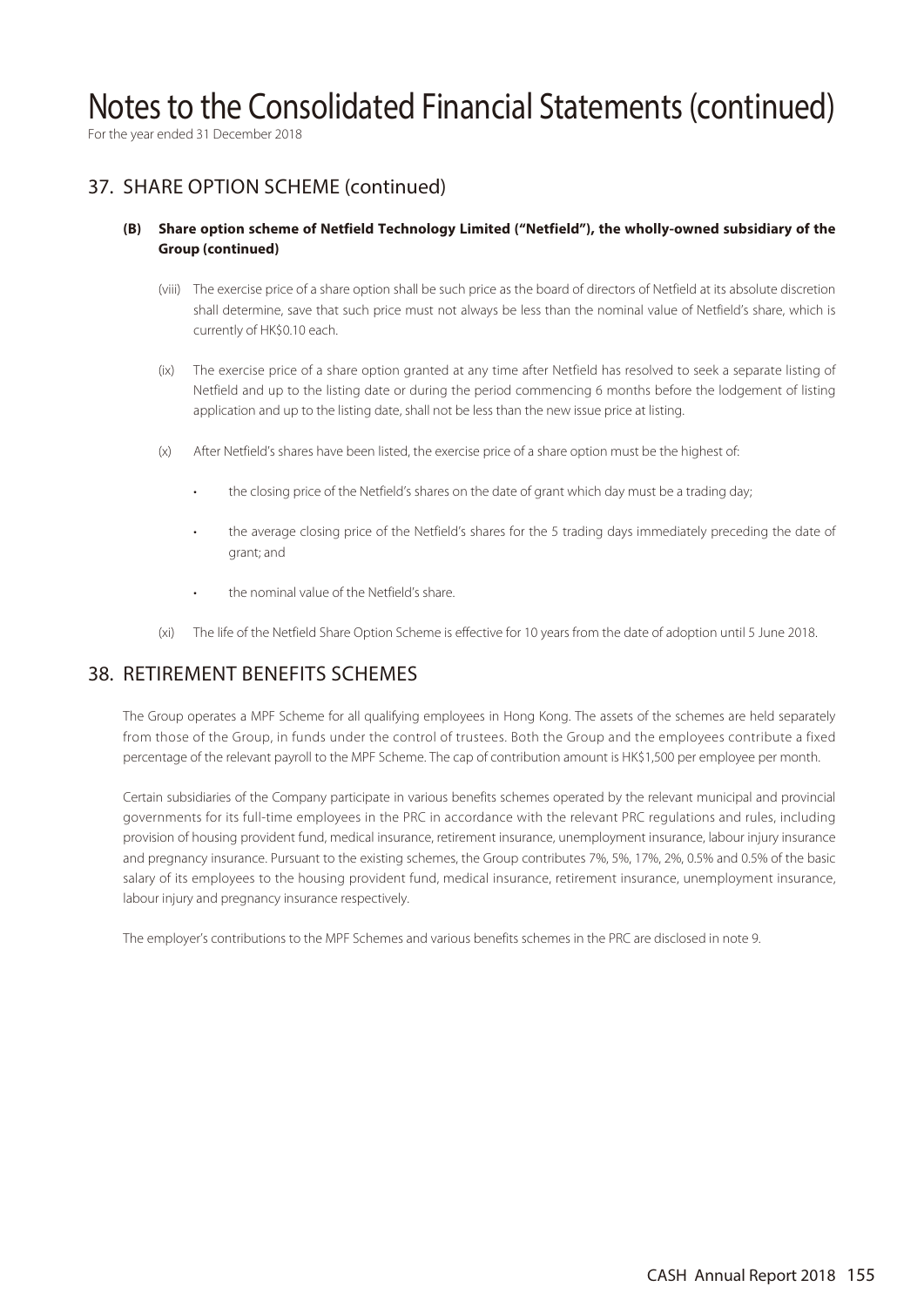For the year ended 31 December 2018

### 39. LOSS OF CONTROL/DISPOSAL OF A SUBSIDIARY

### **Year ended 31 December 2017**

As referred to in note 14, upon the completion of issuance of new shares by CFSG on 20 June 2017, the shareholding interest of the Company in CFSG was diluted from approximately 40.34% to 33.62% and CFSG ceased to be a subsidiary of the Company and became an associate of the Company.

The fair value of the interests in CFSG held by the Company of approximately HK\$492,007,000 as at 20 June 2017, determined based on quoted market price of CFSG's shares at the same date, has been regarded as cost of interests in an associate from the date on which the Group ceased to have control, and accounted for in the consolidated financial statements using the equity method of accounting. The net assets of CFSG at the date of losing control were as follows:

|                                                                 | <b>HK\$000</b> |
|-----------------------------------------------------------------|----------------|
| Analysis of assets and liabilities over which control was lost: |                |
| Property and equipment (note 17)                                | 11,304         |
| Investment properties                                           | 16,508         |
| Goodwill (note 18)                                              | 20,606         |
| Intangible assets (note 19)                                     | 9,752          |
| Other assets                                                    | 9,164          |
| Rental and utility deposits                                     | 5,514          |
| Available-for-sale financial assets                             | 8,415          |
| Accounts receivable                                             | 460,945        |
| Loans receivable                                                | 1,850          |
| Prepayments, deposits and other receivables                     | 9,625          |
| Tax recoverable                                                 | 1,286          |
| Investments held for trading                                    | 14,922         |
| Bank deposits subject to conditions                             | 25,050         |
| Bank balances - trust and segregated accounts                   | 832,057        |
| Bank balances (general accounts) and cash                       | 551,222        |
| Accounts payable                                                | (997, 306)     |
| Accrued liabilities and other payables                          | (26,310)       |
| Taxation payable                                                | (3,000)        |
| Bank borrowing                                                  | (192, 953)     |
| Amounts due to subsidiaries of the Company                      | (2,364)        |
| Deferred tax liabilities                                        | (40)           |
| Net assets disposed of                                          | 756,247        |
| Gain on losing control of a subsidiary:                         |                |
| Net assets derecognised                                         | (756, 247)     |
| Non-controlling interest                                        | 527,407        |
|                                                                 | (228, 840)     |
| Cumulative exchange differences in respect of the net assets of |                |
| CFSG reclassified from equity to profit or loss                 | (552)          |
| Reclassified as interests in associates at fair value           | 492,007        |
|                                                                 |                |
| Gain on losing control                                          | 262,615        |
| Net cash outflow arising on loss of control:                    |                |
| Bank balances and cash derecognised                             | 551,222        |
|                                                                 |                |

The impact of loss of control of CFSG on the Group's results and cash flows in the current and prior periods is disclosed in note 14.

### 156 CASH Annual Report 2018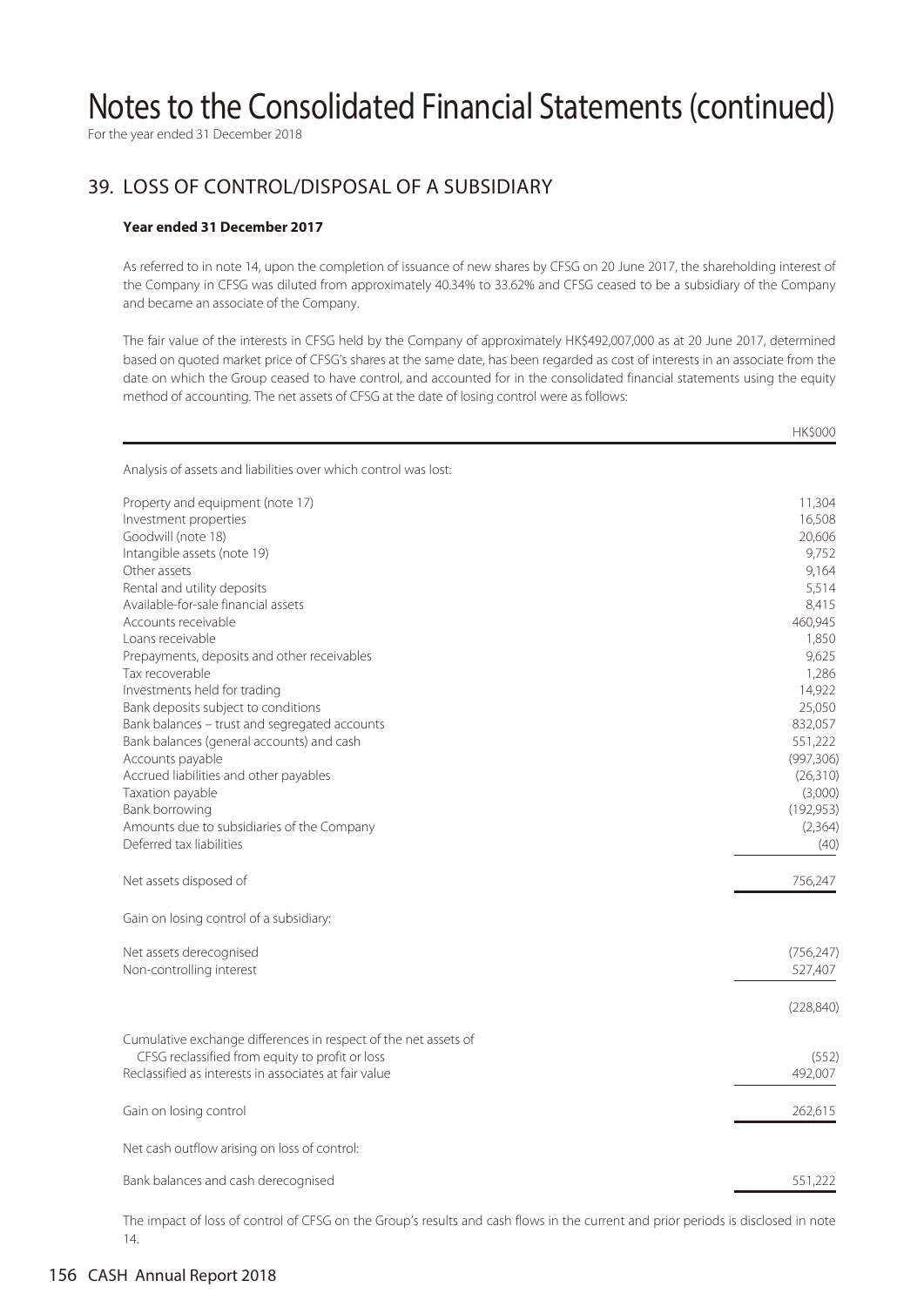For the year ended 31 December 2018

## 40. RELATED PARTY TRANSACTIONS

In addition to the transactions and balances detailed elsewhere in these consolidated financial statements, the Group entered into the following transactions with related parties:

|                                                                                                                  |             | 2018            | 2017           |
|------------------------------------------------------------------------------------------------------------------|-------------|-----------------|----------------|
|                                                                                                                  | Notes       | <b>HK\$'000</b> | <b>HKS'000</b> |
| Commission and interest income received<br>from the following director of the Company<br>Mr Law Ping Wah Bernard | (b)         |                 |                |
|                                                                                                                  |             |                 |                |
| Commission and interest income received<br>from the following director of CFSG                                   |             |                 |                |
| Ms Cheng Pui Lai Majone                                                                                          | (a) $&$ (b) |                 | q              |

Notes:

(a) Ms Cheng Pui Lai Majone resigned as an executive director of CFSG during the year ended 31 December 2017.

(b) The business of dealing in securities is carried out by CFSG, where CFSG ceased to be a subsidiary of the Company and became an associate of the Company with effect from 20 June 2017.

### **Compensation of key management personnel**

The remuneration of directors of the Company and chief executive which is disclosed in note 11 is determined by the remuneration committee having regard to the performance of individuals and market trends.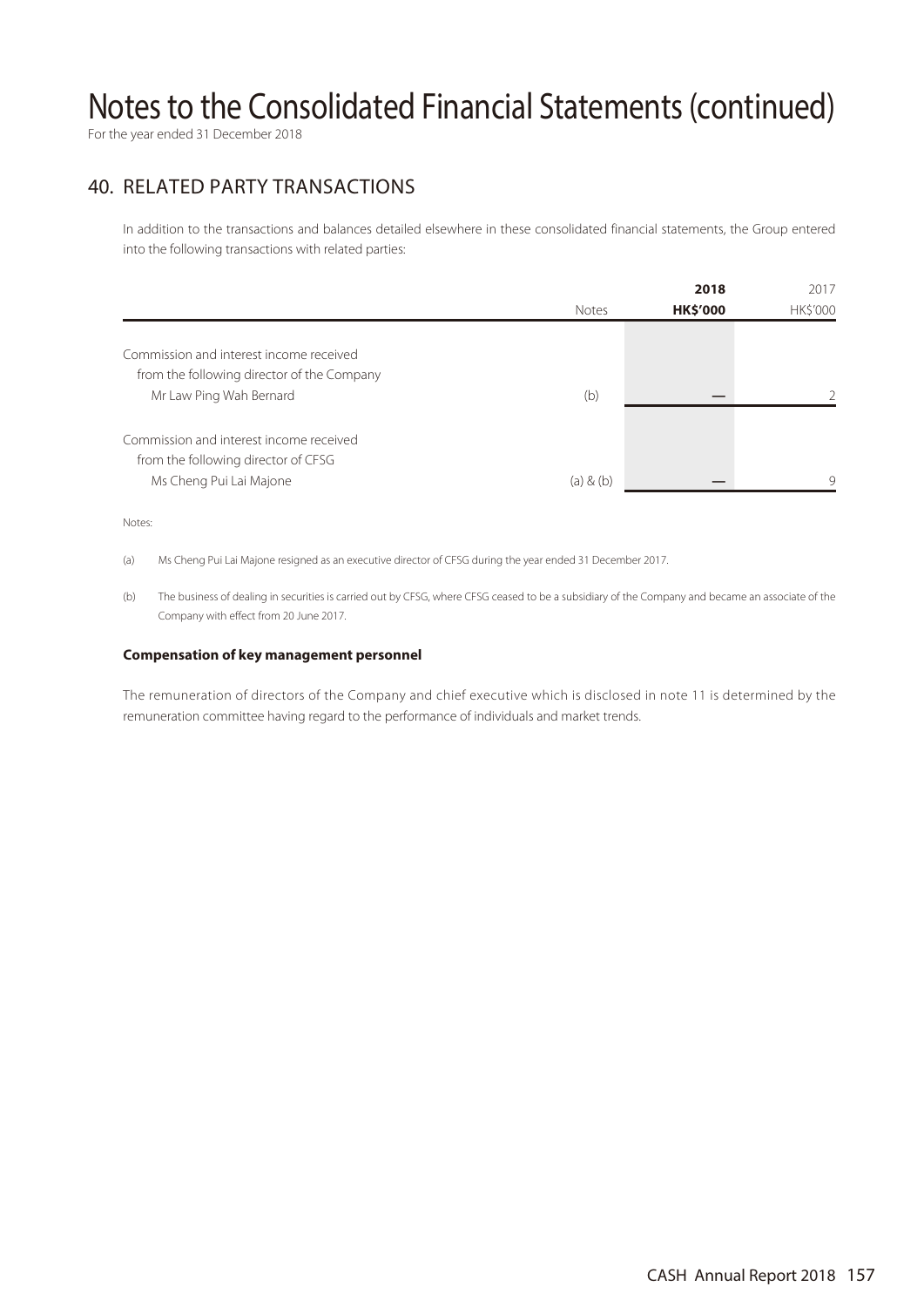For the year ended 31 December 2018

### 41. RECONCILIATION OF LIABILITIES ARISING FROM FINANCING ACTIVITIES

The table below details changes in the Group's liabilities arising from financing activities, including both cash and non-cash changes. Liabilities arising from financing activities are those for which cash flows were, or future cash flows will be, classified in the Group's consolidated statement of cash flows as cash flows from financing activities.

|                                                 | <b>Borrowings</b> | finance leases | <b>Total</b> |
|-------------------------------------------------|-------------------|----------------|--------------|
|                                                 | <b>HK\$'000</b>   | HK\$'000       | HK\$'000     |
|                                                 | (note 30)         | (note 29)      |              |
| At 1 January 2017                               | 405,700           | 642            | 406,342      |
| Financing cash flows (Note)                     | (27, 271)         | (615)          | (27,886)     |
| Eliminated on loss of control of CFSG (note 39) | (192, 953)        |                | (192, 953)   |
| Interest expense                                | 9,699             | 12             | 9,711        |
| At 31 December 2017                             | 195,175           | 39             | 195,214      |
| Financing cash flows (Note)                     | 28,421            | (570)          | 27,851       |
| Commencement of leases (note 42)                |                   | 2,287          | 2,287        |
| Interest expense                                | 9,603             | 63             | 9,666        |
| At 31 December 2018                             | 233,199           | 1,819          | 235,018      |

Note: The financing cash flows include the drawdown of borrowings, repayments of borrowings, decrease in bank borrowings for margin loan financing, repayment of obligations under finance leases and related interest paid.

### 42. MAJOR NON-CASH TRANSACTIONS

During the year ended 31 December 2018, part of the consideration for the purchase of property and equipment amounting to approximately HK\$1,822,000 (2017: HK\$3,915,000) were not settled and included in the consolidated statement of financial position as other payables.

During the year ended 31 December 2018, the Group entered into finance lease arrangements in respect of assets with a total capital value at the commencement of the leases of HK\$2,287,000 (2017: nil).

### 43. EVENTS AFTER THE REPORTING PERIOD

Subsequent to the end of the reporting period, the Group obtained financial support from a substantial shareholder and external parties through arrangement and draw down of new long-term facilities in order to improve the Group's financial position.

On 15 March 2019, a special resolution in relation to capital reorganisation was approved by the shareholders at a special general meeting held on the same date. Pursuant to the capital reorganisation took effect on 18 March 2019, the par value of each of the Company's shares was reduced from HK\$0.10 to HK\$0.01. The authorised share capital of the Company decreased to HK\$30,000,000, representing 3,000,000,000 new shares of par value of HK\$0.01 each, of which 831,221,677 new shares were issued and were fully paid or credited as fully paid and the remainder were unissued. The Company's issued and paid up share capital was reduced to approximately HK\$8,312,000 and the reduction amount of approximately HK\$74,810,000 was transferred to the contributed surplus account of the Company. Details of the transaction were disclosed in the announcements of the Company dated 29 November 2018 and 1 February 2019, and the circular and the supplemental circular of the Company dated 4 January 2019 and 15 February 2019 respectively.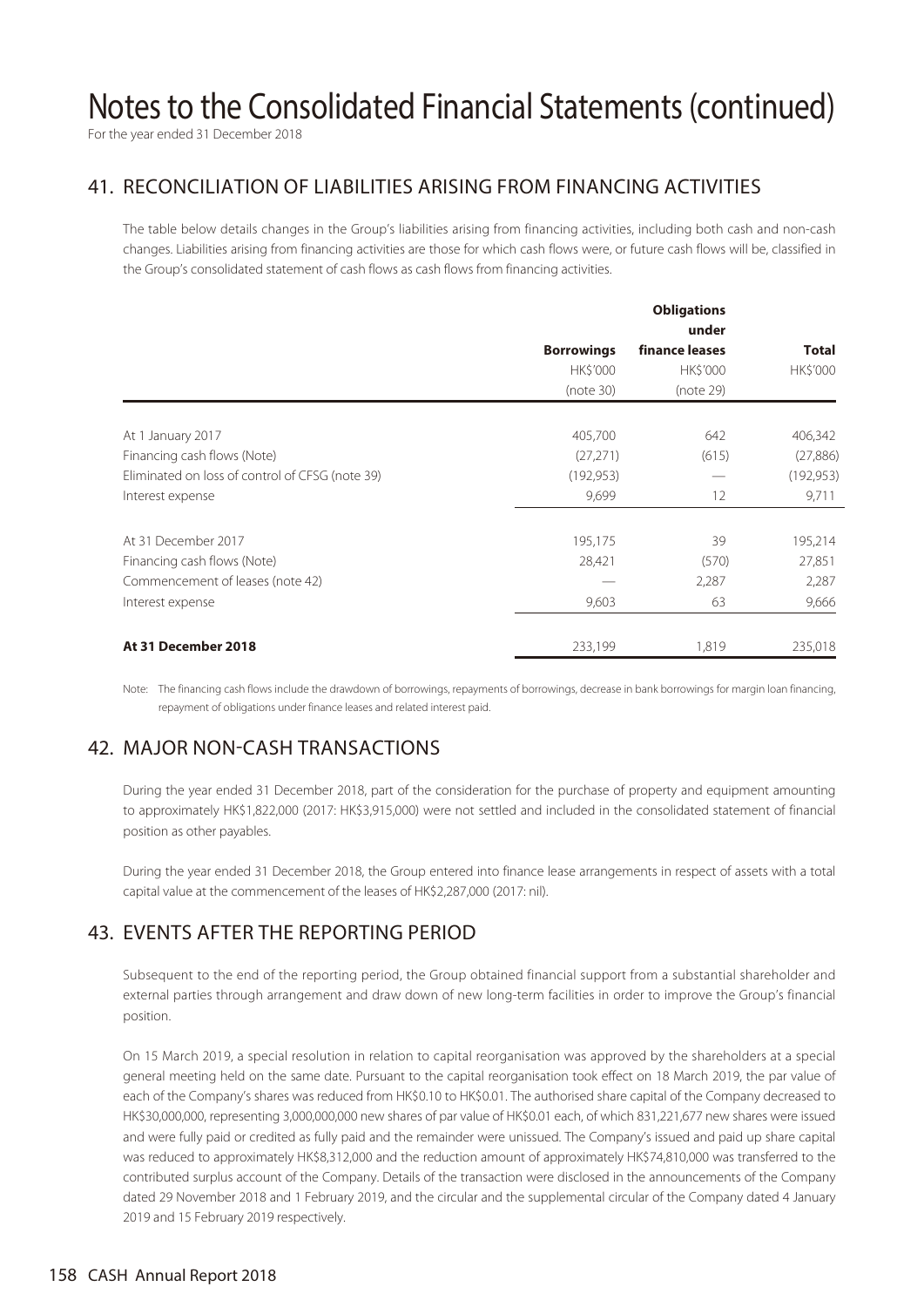For the year ended 31 December 2018

### 44. PARTICULARS OF PRINCIPAL SUBSIDIARIES OF THE COMPANY

| <b>Name</b>                                                    | <b>Place of</b><br>registered capital<br>incorporation |                             | Proportion of issued share capital<br>held by the Company<br>2018<br>$\%$ | 2017<br>$\%$ | <b>Principal activities</b>                                |  |
|----------------------------------------------------------------|--------------------------------------------------------|-----------------------------|---------------------------------------------------------------------------|--------------|------------------------------------------------------------|--|
| CASH Group Limited                                             | <b>BVI</b>                                             | Ordinary<br>US\$1           | 100                                                                       | 100          | Investment holding                                         |  |
| CRM (HK)                                                       | BVI                                                    | Ordinary<br>HK\$3,877,860   | 91.07                                                                     | 91.07        | Investment holding                                         |  |
| Celestial Investment Group<br>Limited ("CIGL")                 | <b>BVI</b>                                             | Ordinary<br>US\$10,000      | 100                                                                       | 100          | Investment holding                                         |  |
| Libra Capital Management (HK)<br>Limited                       | <b>BVI</b>                                             | Ordinary<br>US\$1           | 100                                                                       | 100          | Trading of securities                                      |  |
| Moli Mobile Digital Entertainment<br>Holdings Limited ("MMDE") | BVI                                                    | Ordinary<br>US\$10,000      | 89.7                                                                      | 89.7         | Investment holding                                         |  |
| Mov2Gather (HK) Limited                                        | Hong Kong                                              | Ordinary<br>HK\$1           | 89.7                                                                      | 89.7         | Investment holding                                         |  |
| Joy2Gather Limited                                             | BVI                                                    | Ordinary<br>US\$1           | 89.7                                                                      | 89.7         | Investment holding                                         |  |
| Praise Joy Limited                                             | BVI                                                    | Ordinary<br>US\$1           | 100                                                                       | 100          | Investment holding                                         |  |
| Pricerite Home Limited                                         | Hong Kong                                              | Ordinary<br>HK\$201,170,000 | 91.07                                                                     | 91.07        | Retailing of furniture and<br>household goods              |  |
| Wealthy View Investment Limited                                | BVI                                                    | Ordinary<br>US\$10          | 91.07                                                                     | 91.07        | Investment holding                                         |  |
| CASH E-Trade Limited                                           | Hong Kong                                              | Ordinary<br>HK\$4,000,000   | 100                                                                       | 100          | Provision of management<br>services for group<br>companies |  |
| Celestial Investments (HK) Limited                             | Hong Kong                                              | Ordinary<br>HK\$10,000,000  | 100                                                                       | 100          | Money lending                                              |  |
| <b>CASH Dynamic Opportunities</b><br>Investment Limited        | <b>BVI</b>                                             | Ordinary<br>HK\$5,000,000   | 100                                                                       | 100          | Investment holding                                         |  |
| CDOI Securities Limited                                        | Hong Kong                                              | Ordinary<br>HK\$5,000,000   | 100                                                                       | 100          | Investment trading                                         |  |
| CASH Algo Finance Group Limited                                | Hong Kong                                              | Ordinary<br>HK\$2,000,000   | 100                                                                       | 100          | Investment trading                                         |  |
| CASH Talent Investment Limited                                 | Hong Kong                                              | Ordinary<br>HK\$1           | 100                                                                       | 100          | Investment trading                                         |  |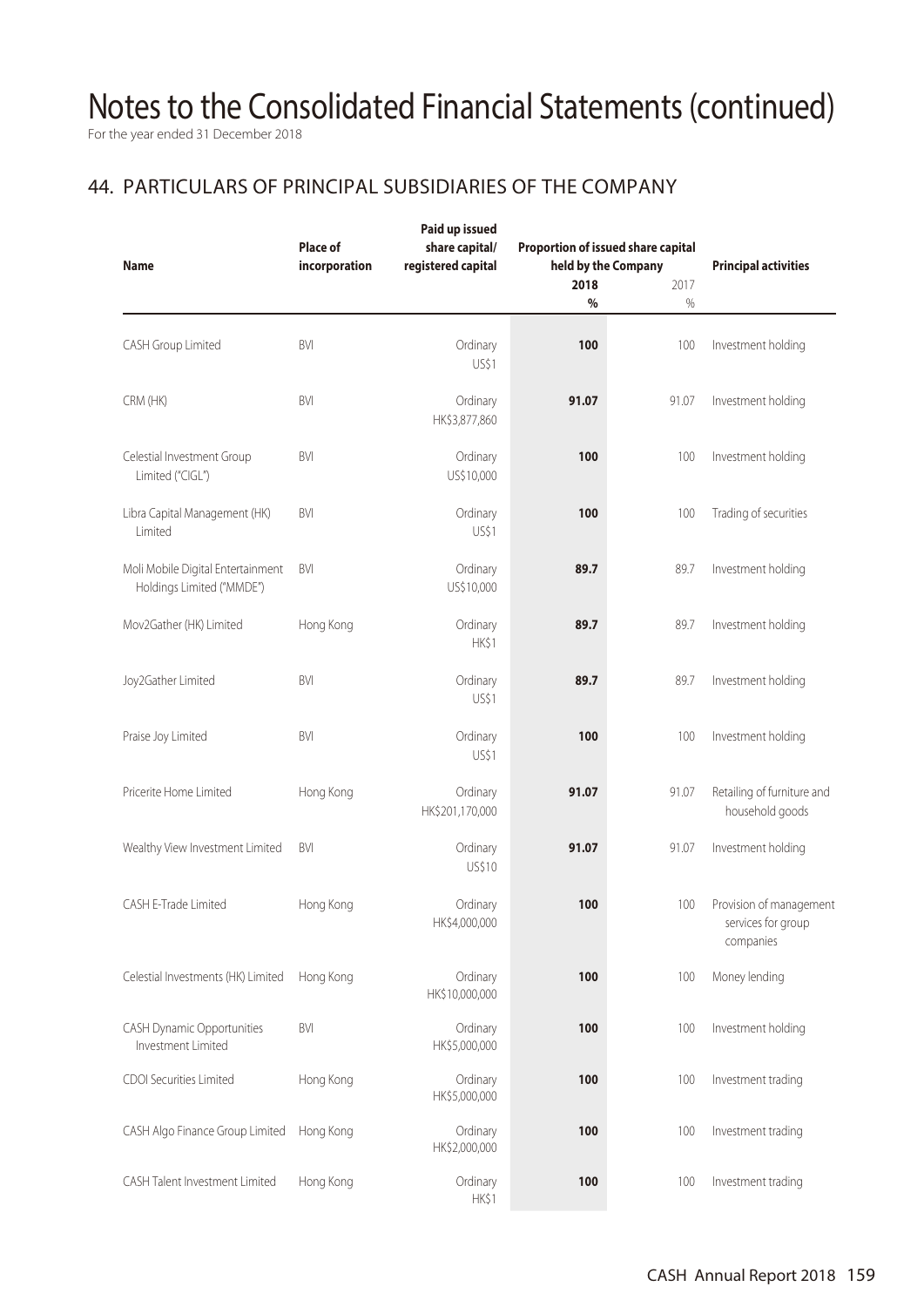For the year ended 31 December 2018

### 44. PARTICULARS OF PRINCIPAL SUBSIDIARIES OF THE COMPANY (continued)

| <b>Name</b>                      | Paid up issued<br>Place of<br>share capital/<br>registered capital<br>incorporation |                   | Proportion of issued share capital<br>held by the Company | <b>Principal activities</b> |                    |
|----------------------------------|-------------------------------------------------------------------------------------|-------------------|-----------------------------------------------------------|-----------------------------|--------------------|
|                                  |                                                                                     |                   | 2018<br>$\%$                                              | 2017<br>%                   |                    |
|                                  |                                                                                     |                   |                                                           |                             |                    |
| CASH Frontier Investment Limited | Hona Kona                                                                           | Ordinary<br>HK\$1 | 100                                                       | 100                         | Investment trading |
| CASH Quant-Finance Lab Limited   | Hong Kong                                                                           | Ordinary<br>HK\$1 | 100                                                       | 100                         | Investment trading |

All the subsidiaries shown above are indirectly held by the Company. In the opinion of the directors of the Company, a complete list of the particulars of subsidiaries will be of excessive length and therefore the above list contains only the particulars of those subsidiaries which principally affect the results or net assets of the Group.

At the end of the reporting period, the Company has other subsidiaries that are not material to the Group. Majority of these subsidiaries operate in Hong Kong and are investment holding or inactive companies.

None of the subsidiaries had issued any debt securities at the end of the year.

The table below shows details of non-wholly-owned subsidiaries of the Group that have non-controlling interests:

| Name of subsidiaries                                                                                                          | Principal place of<br><b>business</b>               | <b>Proportion of</b><br>ownership interests and<br>voting rights held by<br>non-controlling interests |                     | (Loss) profit allocated to<br>non-controlling interests |                        | <b>Accumulated non-</b><br>controlling interests |                           |
|-------------------------------------------------------------------------------------------------------------------------------|-----------------------------------------------------|-------------------------------------------------------------------------------------------------------|---------------------|---------------------------------------------------------|------------------------|--------------------------------------------------|---------------------------|
|                                                                                                                               |                                                     | 2018                                                                                                  | 2017                | 2018<br><b>HK\$'000</b>                                 | 2017<br><b>HKS'000</b> | 2018<br><b>HK\$'000</b>                          | 2017<br><b>HKS'000</b>    |
| CRM (HK) (Note (1))<br><b>MMDF</b><br>CFSG (Note (2))<br>Individual immaterial subsidiaries<br>with non-controlling interests | BVI/Hong Kong<br>BVI/Hong Kong<br>Bermuda/Hong Kong | 8.93%<br>10.3%                                                                                        | 8.93%<br>10.3%<br>- | (2,524)<br>–                                            | 1,463<br>(23,057)      | 12,424<br>(40, 045)<br>535                       | 14,948<br>(40,045)<br>535 |
|                                                                                                                               |                                                     |                                                                                                       |                     | (2,524)                                                 | (21, 594)              | (27,086)                                         | (24, 562)                 |

#### Notes:

(1) CRM (HK) is 91.07% (2017: 91.07%) owned by the Company.

(2) As referred to in notes 14 and 39, upon the issuance of new shares by CFSG on 20 June 2017, the shareholding interest of the Company in CFSG was diluted from approximately 40.34% to 33.62% and CFSG ceased to be a subsidiary of the Company and became an associate of the Company.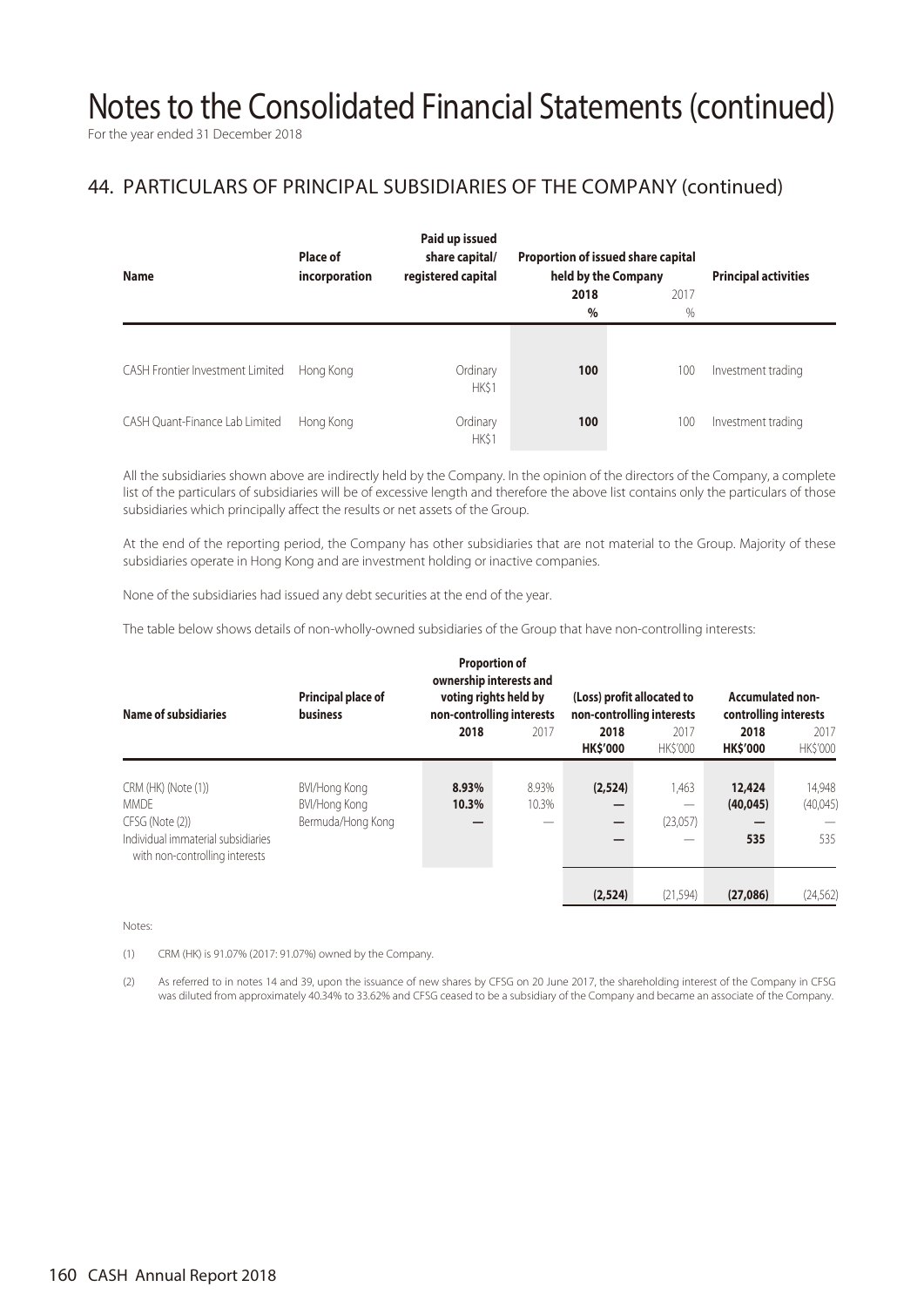For the year ended 31 December 2018

### 44. PARTICULARS OF PRINCIPAL SUBSIDIARIES OF THE COMPANY (continued)

Summarised consolidated financial information in respect of each Group's subsidiaries that has material non-controlling interests is set out below. The summarised financial information below represents amounts before intragroup eliminations.

### **CRM (HK)**

|                                                                    | 2018            | 2017        |
|--------------------------------------------------------------------|-----------------|-------------|
|                                                                    | <b>HK\$'000</b> | HK\$'000    |
|                                                                    |                 |             |
| Non-current assets                                                 | 137,082         | 112,394     |
| Current assets                                                     | 547,180         | 509,153     |
| Non-current liabilities                                            | (31, 463)       | (6,649)     |
| Current liabilities                                                | (519, 917)      | (453, 666)  |
|                                                                    | 132,882         | 161,232     |
| Equity attributable to owners of the Company                       | 120,458         | 146,284     |
| Non-controlling interests of CRM (HK)                              | 12,424          | 14,948      |
|                                                                    |                 |             |
|                                                                    | 132,882         | 161,232     |
| Revenue                                                            | 1,420,264       | 1,332,015   |
| Expenses                                                           | (1,448,526)     | (1,316,364) |
|                                                                    |                 |             |
| (Loss) profit for the year                                         | (28, 262)       | 15,651      |
| (Loss) profit for the year attributable to                         |                 |             |
| - owners of the Company                                            | (25, 738)       | 14,188      |
| - non-controlling interests of CRM (HK)                            | (2, 524)        | 1,463       |
| (Loss) profit for the year                                         | (28, 262)       | 15,651      |
|                                                                    |                 |             |
| Other comprehensive (expense) income for the year attributable to  |                 |             |
| - owners of the Company<br>- non-controlling interests of CRM (HK) | (88)            | 86          |
|                                                                    |                 |             |
| Other comprehensive (expense) income for the year                  | (88)            | 86          |
| Total comprehensive (expense) income for the year attributable to  |                 |             |
| - owners of the Company                                            | (25, 826)       | 14,274      |
| - non-controlling interests of CRM (HK)                            | (2, 524)        | 1,463       |
|                                                                    |                 |             |
| Total comprehensive (expense) income for the year                  | (28, 350)       | 15,737      |
| Net cash inflow from operating activities                          | 24,662          | 33,224      |
| Net cash outflow from investing activities                         | (58, 166)       | (42, 588)   |
| Net cash inflow (outflow) from financing activities                | 28,660          | (3,386)     |
| Net cash outflow                                                   | (4, 844)        | (12,750)    |
|                                                                    |                 |             |

There are no significant restrictions on the ability of CRM (HK) to transfer funds to the Group in the form of cash dividends, or to repay loans or advances made by the Group.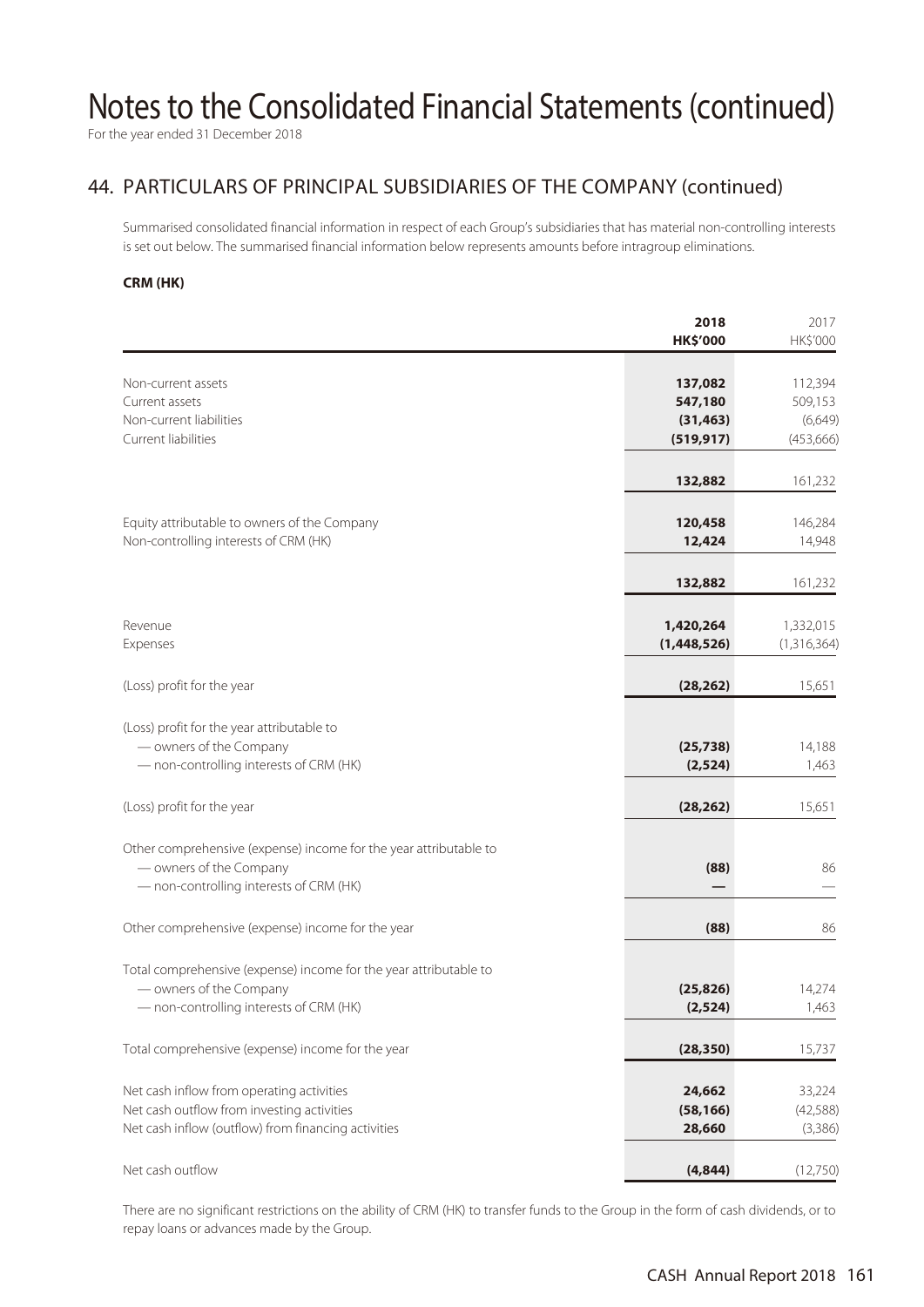For the year ended 31 December 2018

### 44. PARTICULARS OF PRINCIPAL SUBSIDIARIES OF THE COMPANY (continued)

### **MMDE**

|                                                                   | 2018            | 2017       |
|-------------------------------------------------------------------|-----------------|------------|
|                                                                   | <b>HK\$'000</b> | HK\$'000   |
|                                                                   |                 |            |
| Non-current assets                                                | 6,168           | 6,187      |
| Current assets                                                    | 1,158           | 1,541      |
| Current liabilities                                               | (405, 835)      | (405, 717) |
|                                                                   |                 |            |
|                                                                   | (398, 509)      | (397,989)  |
| Equity attributable to owners of the Company                      | (358, 464)      | (357, 944) |
| Non-controlling interests of MMDE                                 | (40, 045)       | (40,045)   |
|                                                                   |                 |            |
|                                                                   | (398, 509)      | (397,989)  |
| Revenue                                                           |                 | 1,026      |
| Expenses                                                          | (418)           | (2,962)    |
|                                                                   |                 |            |
| Loss for the year                                                 | (418)           | (1,936)    |
| Loss for the year attributable to                                 |                 |            |
| - owners of the Company                                           | (418)           | (1,936)    |
| - non-controlling interests of MMDE                               |                 |            |
| Loss for the year                                                 | (418)           | (1,936)    |
| Other comprehensive (expense) income for the year attributable to |                 |            |
| - owners of the Company                                           | (102)           | 25         |
| - non-controlling interests of MMDE                               |                 |            |
| Other comprehensive (expense) income for the year                 | (102)           | 25         |
|                                                                   |                 |            |
| Total comprehensive expense for the year attributable to          |                 |            |
| - owners of the Company                                           | (520)           | (1, 911)   |
| - non-controlling interests of MMDE                               |                 |            |
| Total comprehensive expense for the year                          | (520)           | (1, 911)   |
| Net cash outflow from operating activities                        | (1,097)         | (2, 116)   |
| Net cash inflow from financing activities                         | 962             | 1,691      |
|                                                                   |                 |            |
| Net cash outflow                                                  | (135)           | (425)      |

There are no significant restrictions on the ability of MMDE to transfer funds to the Group in the form of cash dividends, or to repay loans or advances made by the Group.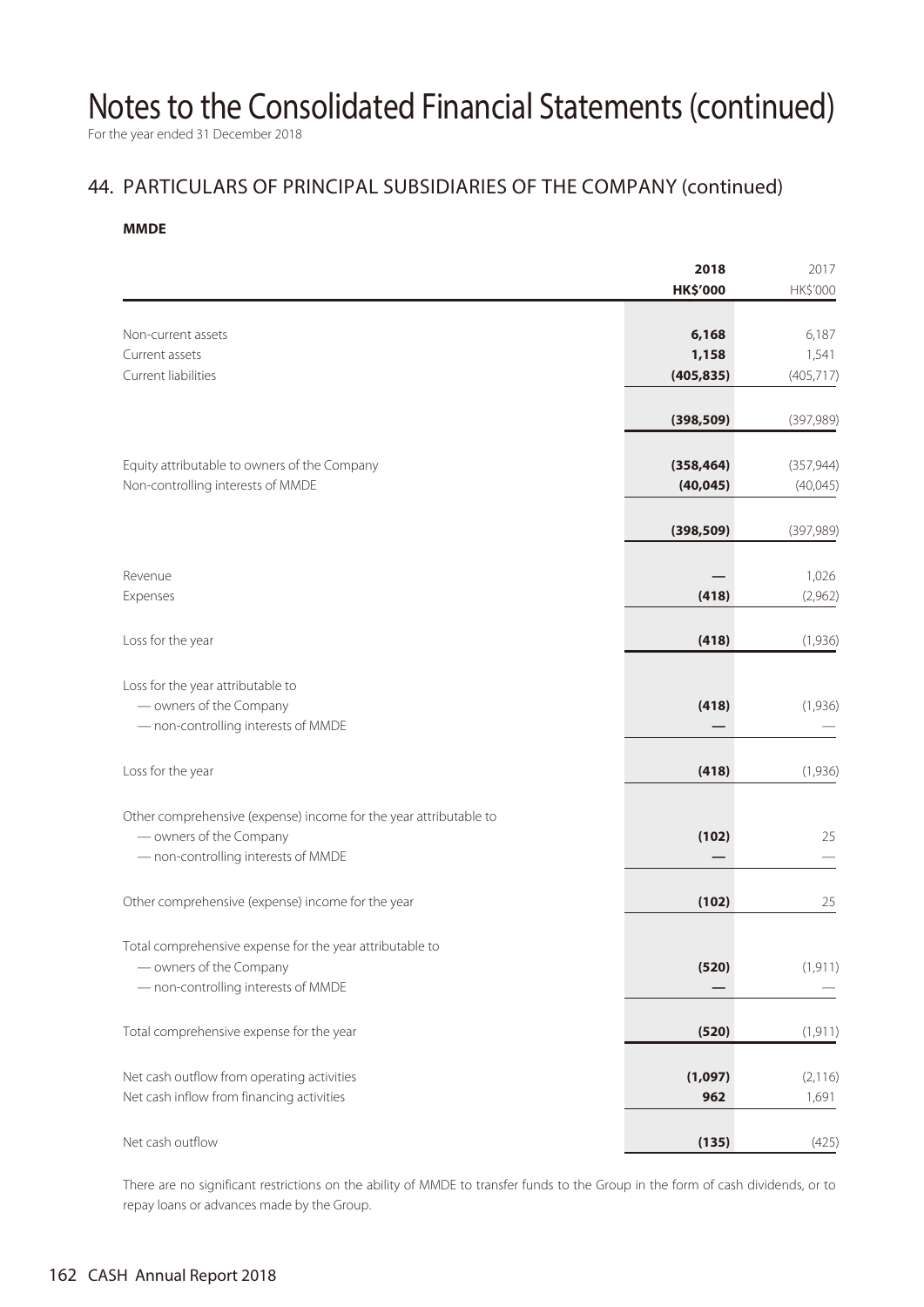For the year ended 31 December 2018

## 45. STATEMENT OF FINANCIAL POSITION OF THE COMPANY

Information about the statement of financial position of the Company at the end of the reporting period includes:

|                                                            | 2018<br><b>HK\$'000</b> | 2017<br>HK\$'000 |
|------------------------------------------------------------|-------------------------|------------------|
|                                                            |                         |                  |
| Non-current asset<br>Amounts due from subsidiaries         | 339,282                 | 421,819          |
| Current assets                                             |                         |                  |
| Other receivables                                          | 227                     | 227              |
| Bank balance and cash                                      | 1,037                   | 113              |
|                                                            | 1,264                   | 340              |
|                                                            |                         |                  |
| Current liabilities                                        |                         |                  |
| Other payables and accruals<br>Amounts due to subsidiaries | 363<br>41,137           | 580<br>41,137    |
|                                                            |                         |                  |
|                                                            | 41,500                  | 41,717           |
| Net current liabilities                                    | (40, 236)               | (41, 377)        |
| Net assets                                                 | 299,046                 | 380,442          |
|                                                            |                         |                  |
| Capital and reserves<br>Share capital                      | 83,122                  | 83,122           |
| Reserves                                                   | 215,924                 | 297,320          |
|                                                            |                         |                  |
| Total equity                                               | 299,046                 | 380,442          |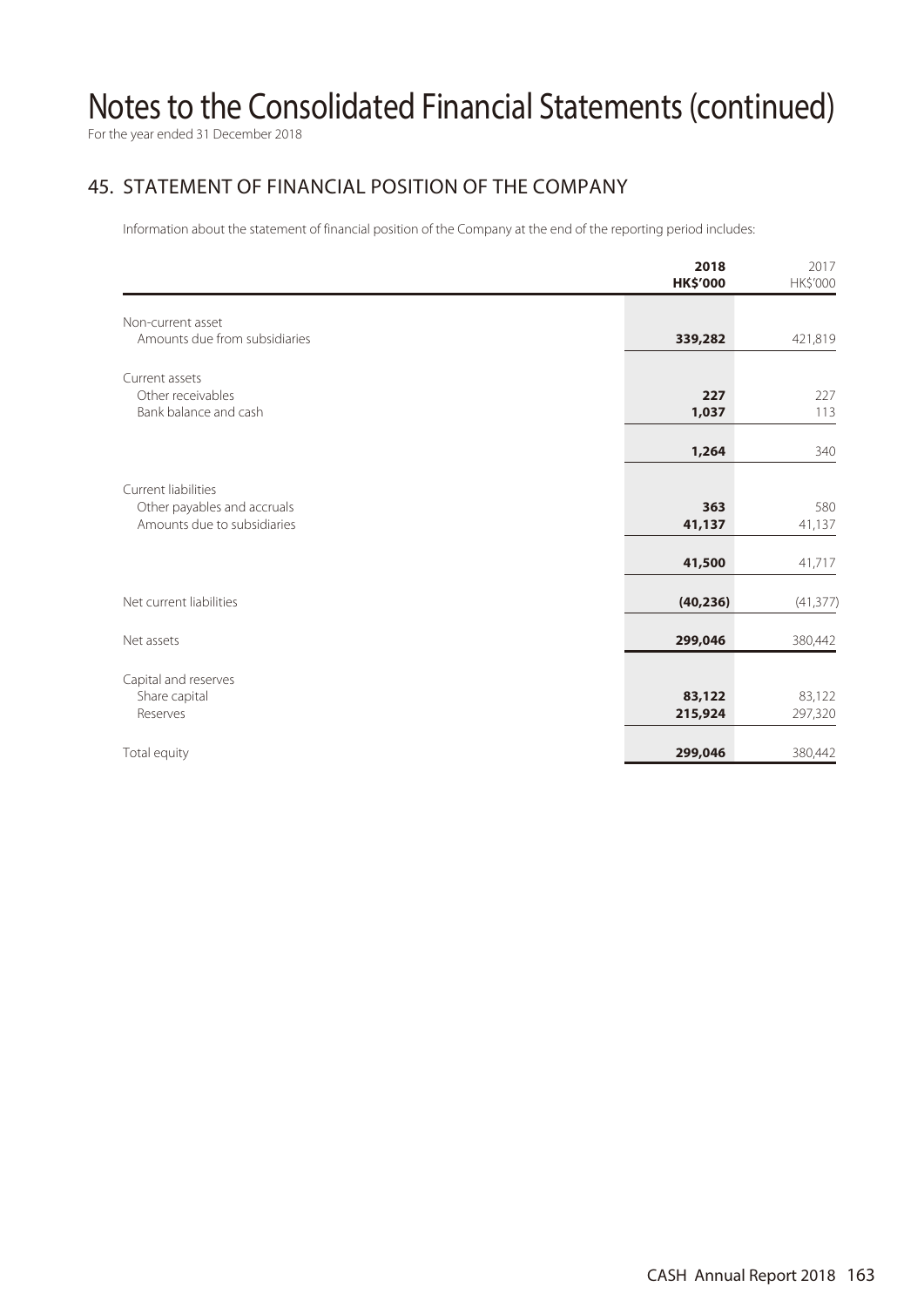For the year ended 31 December 2018

## 45. STATEMENT OF FINANCIAL POSITION OF THE COMPANY (continued)

Reserves of the Company:

|                                                                                                                                                 | <b>Share</b><br>premium<br>HK\$'000 | <b>Contributed</b><br>surplus<br>HK\$'000 | <b>Share option</b><br>reserve<br>HK\$'000 | Accumulated<br>losses<br>HK\$'000 | <b>Total</b><br><b>HK\$'000</b> |
|-------------------------------------------------------------------------------------------------------------------------------------------------|-------------------------------------|-------------------------------------------|--------------------------------------------|-----------------------------------|---------------------------------|
| At 1 January 2017                                                                                                                               | 591,437                             | 149,719                                   | 5,032                                      | (446, 417)                        | 299,771                         |
| Loss and total comprehensive expense for<br>the year<br>Recognition of equity-settled share-based<br>payments<br>Effect of lapsed share options |                                     |                                           | 761<br>(648)                               | (3,212)<br>648                    | (3,212)<br>761                  |
| At 31 December 2017<br>Adjustment arising from initial application of<br>HKFRS 9 (Note)                                                         | 591,437                             | 149,719                                   | 5,145                                      | (448,981)<br>(48,274)             | 297,320<br>(48, 274)            |
| At 1 January 2018 (restated)<br>Loss and total comprehensive expense for<br>the year<br>Effect of lapsed share options                          | 591,437                             | 149,719                                   | 5,145<br>(5, 145)                          | (497, 255)<br>(33, 122)<br>5,145  | 249,046<br>(33, 122)            |
| At 31 December 2018                                                                                                                             | 591,437                             | 149,719                                   |                                            | (525, 232)                        | 215,924                         |

Note: As at 1 January 2018, additional credit loss allowance of HK\$48,274,000 has been recognised against accumulated losses. The additional loss allowance is charged against the amounts due from subsidiaries. No deferred tax asset has been recognised in respect of these loss allowance as it is not probable that taxable profits will be available against which the deductible temporary differences can be utilised.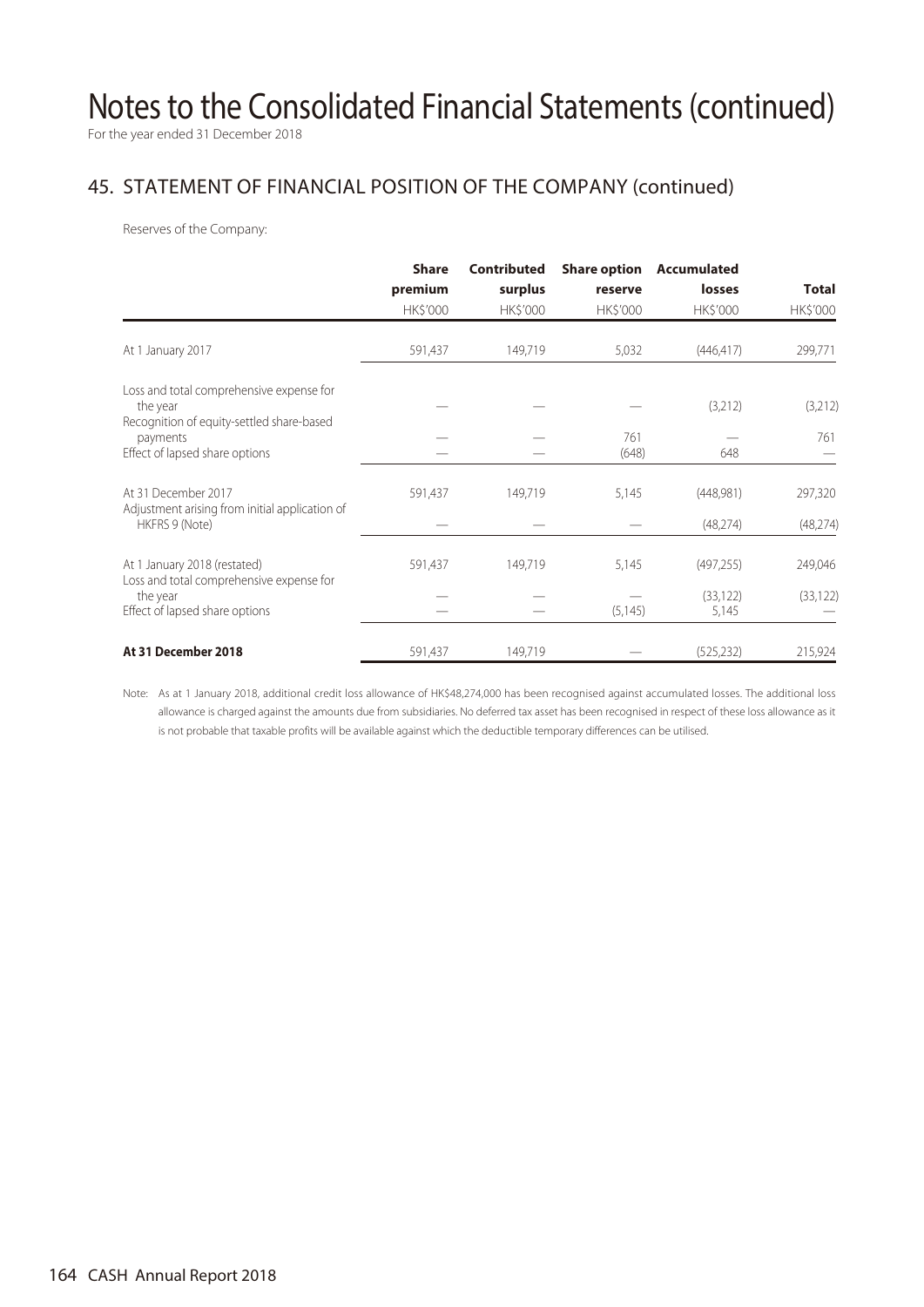# Five-Year Financial Summary

The summary of the consolidated results and assets and liabilities of the Group for the last five financial years, as extracted from the audited financial statements as appropriate, is set out below:

|                               |                 |            | <b>Year ended 31 December</b> |           |           |
|-------------------------------|-----------------|------------|-------------------------------|-----------|-----------|
|                               | 2018            | 2017       | 2016                          | 2015      | 2014      |
|                               | <b>HK\$'000</b> | HK\$'000   | HK\$'000                      | HK\$'000  | HK\$'000  |
| <b>RESULTS</b>                |                 |            |                               |           |           |
| Revenue                       |                 |            |                               |           |           |
| Continuing operations         | 1,420,264       | 1,333,041  | 1,443,055                     | 1,390,716 | 1,173,545 |
| Discontinued operation        |                 | 61,246     | 149,916                       | 243,897   | 198,063   |
|                               | 1,420,264       | 1,394,287  | 1,592,971                     | 1,634,613 | 1,371,608 |
| (Loss) profit before taxation |                 |            |                               |           |           |
| Continuing operations         | (200, 614)      | (196, 042) | 15,542                        | 12,647    | 10,577    |
| Discontinued operation        |                 | 223,645    | (70, 314)                     | 13,410    | 54,327    |
|                               | (200, 614)      | 27,603     | (54, 772)                     | 26,057    | 64,904    |
| Income tax expense            | (4, 325)        | (3,715)    | (4,395)                       | (7,852)   | (21, 302) |
| (Loss) profit for the year    | (204, 939)      | 23,888     | (59, 167)                     | 18,205    | 43,602    |
| Attributable to:              |                 |            |                               |           |           |
| Owners of the Company         | (202, 415)      | 45,482     | (31, 139)                     | 15,229    | 2,422     |
| Non-controlling interests     | (2,524)         | (21, 594)  | (28,028)                      | 2,976     | 41,180    |
|                               | (204, 939)      | 23,888     | (59, 167)                     | 18,205    | 43,602    |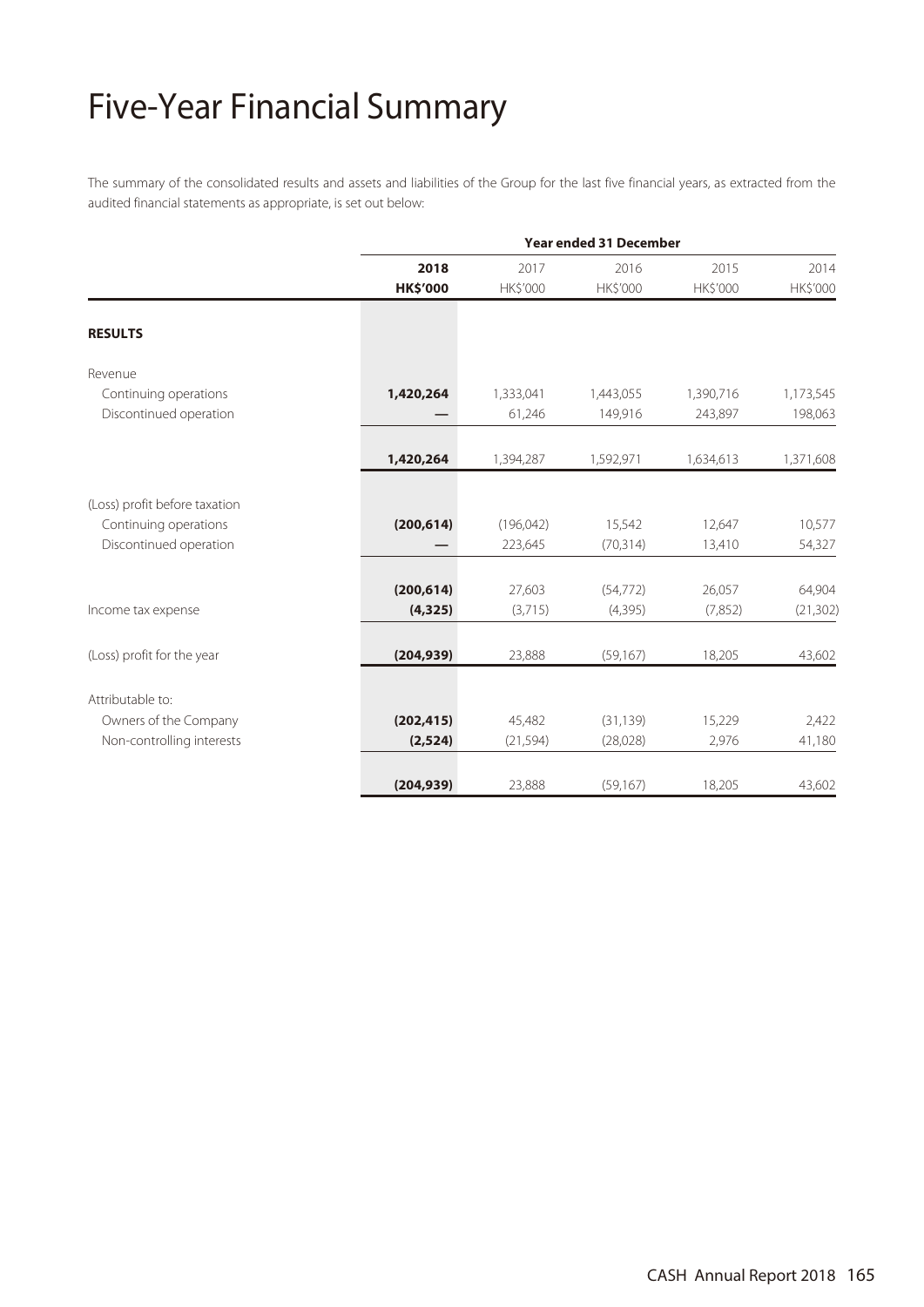# Five-Year Financial Summary (continued)

|                                  |                 |           | <b>As at 31 December</b> |           |           |
|----------------------------------|-----------------|-----------|--------------------------|-----------|-----------|
|                                  | 2018            | 2017      | 2016                     | 2015      | 2014      |
|                                  | <b>HK\$'000</b> | HK\$'000  | HK\$'000                 | HK\$'000  | HK\$'000  |
| <b>ASSETS AND LIABILITIES</b>    |                 |           |                          |           |           |
| Property and equipment           | 56,293          | 42,352    | 63,911                   | 83,751    | 74,486    |
| Investment property              |                 |           | 16,508                   | 188,583   | 213,666   |
| Goodwill                         | 39,443          | 39,443    | 60,049                   | 60,049    | 60,049    |
| Interests in associates          | 259,494         | 363,585   |                          |           | 1,434     |
| Intangible assets                | 43,460          | 43,460    | 53,212                   | 53,212    | 53,212    |
| Other non-current assets         | 48,258          | 38,210    | 65,670                   | 52,617    | 76,183    |
| Current assets                   | 414,057         | 477,718   | 2,260,816                | 2,614,213 | 2,058,903 |
| Total assets                     | 861,005         | 1,004,768 | 2,520,166                | 3,052,425 | 2,537,933 |
| Current liabilities              | 547,856         | 514,558   | 1,747,407                | 2,149,024 | 1,740,356 |
| Long term borrowings             | 24,514          |           | 10,645                   | 78,412    | 91,516    |
| Other non-current liabilities    | 8,324           | 6,649     | 6,924                    | 13,077    | 14,509    |
| <b>Total liabilities</b>         | 580,694         | 521,207   | 1,764,976                | 2,240,513 | 1,846,381 |
| Net assets                       | 280,311         | 483,561   | 755,190                  | 811,912   | 691,552   |
| Equity attributable to owners of |                 |           |                          |           |           |
| the Company                      | 307,397         | 508,123   | 461,920                  | 489,899   | 366,626   |
| Non-controlling interests        | (27, 086)       | (24, 562) | 293,270                  | 322,013   | 324,926   |
|                                  | 280,311         | 483,561   | 755,190                  | 811,912   | 691,552   |

No restatement is made in respect of the application of HKFRS 9 and HKFRS 15 to the consolidated results and assets and liabilities of the Group for the financial years before 1 January 2018.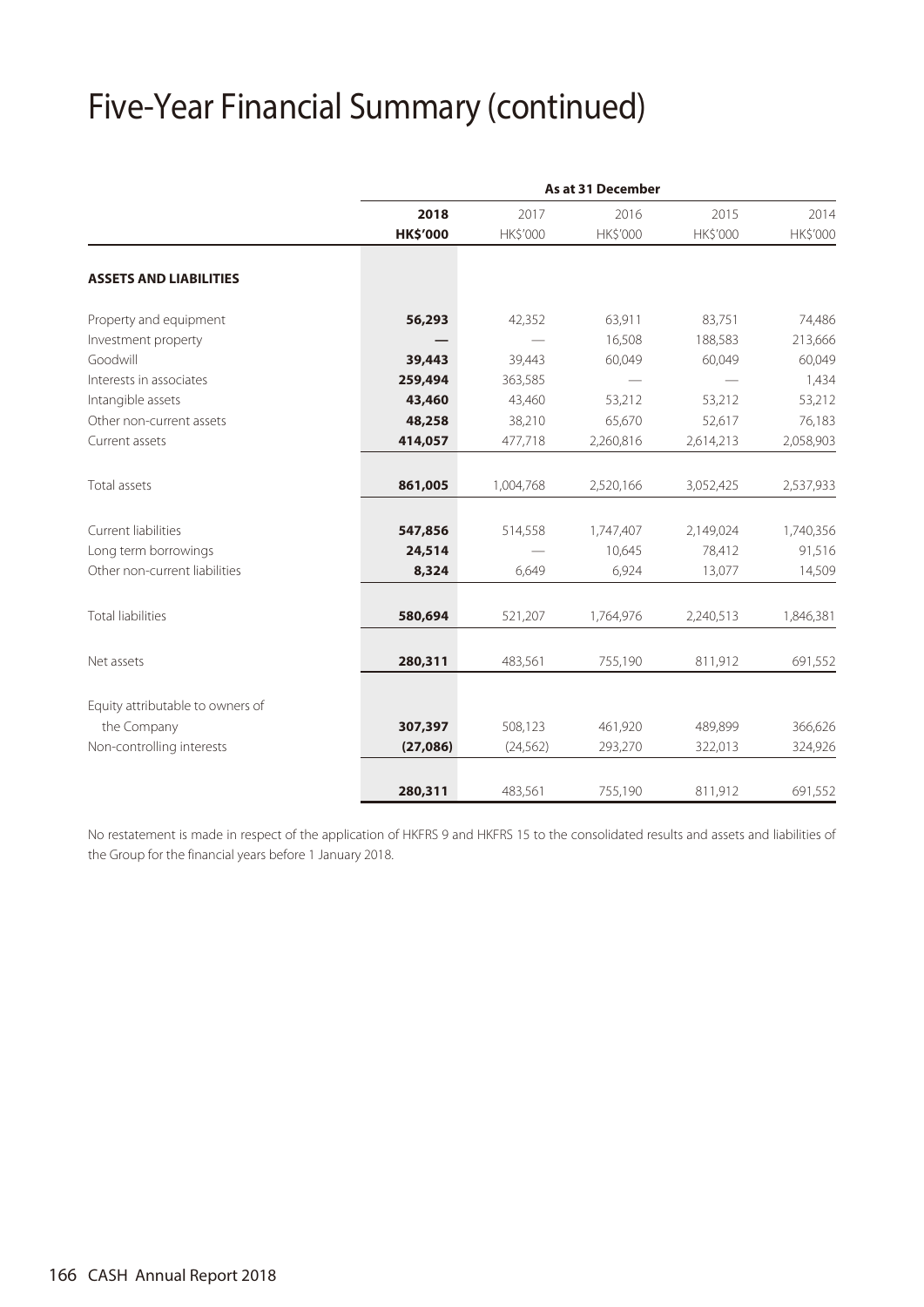# **Definitions**

In this annual report, the following expressions have the following meanings unless the context requires otherwise:

| "AGM(s)"                                | the annual general meeting(s) of the Company                                                                                                                                                                                                                                                                           |
|-----------------------------------------|------------------------------------------------------------------------------------------------------------------------------------------------------------------------------------------------------------------------------------------------------------------------------------------------------------------------|
| "Audit Committee"                       | the audit committee of the Company established pursuant to the CG Code of the Listing Rules                                                                                                                                                                                                                            |
| "Board"                                 | the board of Directors                                                                                                                                                                                                                                                                                                 |
| "CASH Asset Management"                 | CASH Asset Management Limited, a company incorporated in Hong Kong with limited liability,<br>is an associate of the Company via CFSG. It is a licensed corporation under the SFO which is<br>engaged in type 9 (asset management) regulated activity                                                                  |
| "Cash Guardian"                         | Cash Guardian Limited, a company incorporated in the British Virgin Islands with limited<br>liability, is the substantial Shareholder of the Company and an associate of Dr Kwan Pak Hoo<br>Bankee                                                                                                                     |
| "CASH Wealth Management"                | CASH Wealth Management Limited, a company incorporated in Hong Kong with limited<br>liability, is an associate of the Company via CFSG. It is a licensed corporation under the SFO<br>which is engaged in types 1 (dealing in securities), 4 (advising on securities) and 9 (asset<br>management) regulated activities |
| "Celestial Capital"                     | Celestial Capital Limited, a company incorporated in Hong Kong with limited liability, is<br>an associate of the Company via CFSG. It is a licensed corporation under the SFO which is<br>engaged in types 1 (dealing in securities) and 6 (advising on corporate finance) regulated<br>activities                     |
| "Celestial Commodities"                 | Celestial Commodities Limited, a company incorporated in Hong Kong with limited liability,<br>is an associate of the Company via CFSG. It is a licensed corporation under the SFO which is<br>engaged in type 2 (dealing in futures contracts) regulated activity                                                      |
| "Celestial Securities"                  | Celestial Securities Limited, a company incorporated in Hong Kong with limited liability, is<br>an associate of the Company via CFSG. It is a licensed corporation under the SFO which is<br>engaged in type 1 (dealing in securities) regulated activity                                                              |
| $^{\prime\prime}$ CEO $^{\prime\prime}$ | the chief executive officer of the Company                                                                                                                                                                                                                                                                             |
| $^{\prime\prime}$ CFO $^{\prime\prime}$ | the chief financial officer of the Company                                                                                                                                                                                                                                                                             |
| "CFSG"                                  | CASH Financial Services Group Limited (stock code: 510), a company incorporated in Bermuda<br>with limited liability and its shares are listed on the Main Board. CFSG is an associate of the<br>Company                                                                                                               |
| "CFSG Board"                            | the board of directors of CFSG                                                                                                                                                                                                                                                                                         |
| "CFSG Group"                            | CFSG and its subsidiaries                                                                                                                                                                                                                                                                                              |
| "CFSG Old Option Scheme"                | the previous share option scheme of CFSG adopted by CFSG pursuant to an ordinary resolution<br>passed at the special general meeting of CFSG held on 22 February 2008, which took effect on<br>3 March 2008, which has been expired nd terminated on 21 February 2018                                                  |
| "CFSG New Option Scheme"                | the existing share option scheme of CFSG adopted by CFSG pursuant to an ordinary resolution<br>passed at an annual general meeting of CFSG held on 8 June 2018. The CFSG New Option<br>Scheme, which replaced the CFSG Old Option Scheme, took effect on 8 June 2018                                                   |
| "CG Code"                               | the Corporate Governance Code as contained in Appendix 14 of the Listing Rules                                                                                                                                                                                                                                         |
| "CIGL"                                  | Celestial Investment Group Limited, a company incorporated in the British Virgin Islands with<br>limited liability, is a wholly-owned subsidiary of the Company                                                                                                                                                        |
| "Company" or "CASH"                     | Celestial Asia Securities Holdings Limited (stock code: 1049), a company incorporated in<br>Bermuda with limited liability and the Shares are listed on the Main Board                                                                                                                                                 |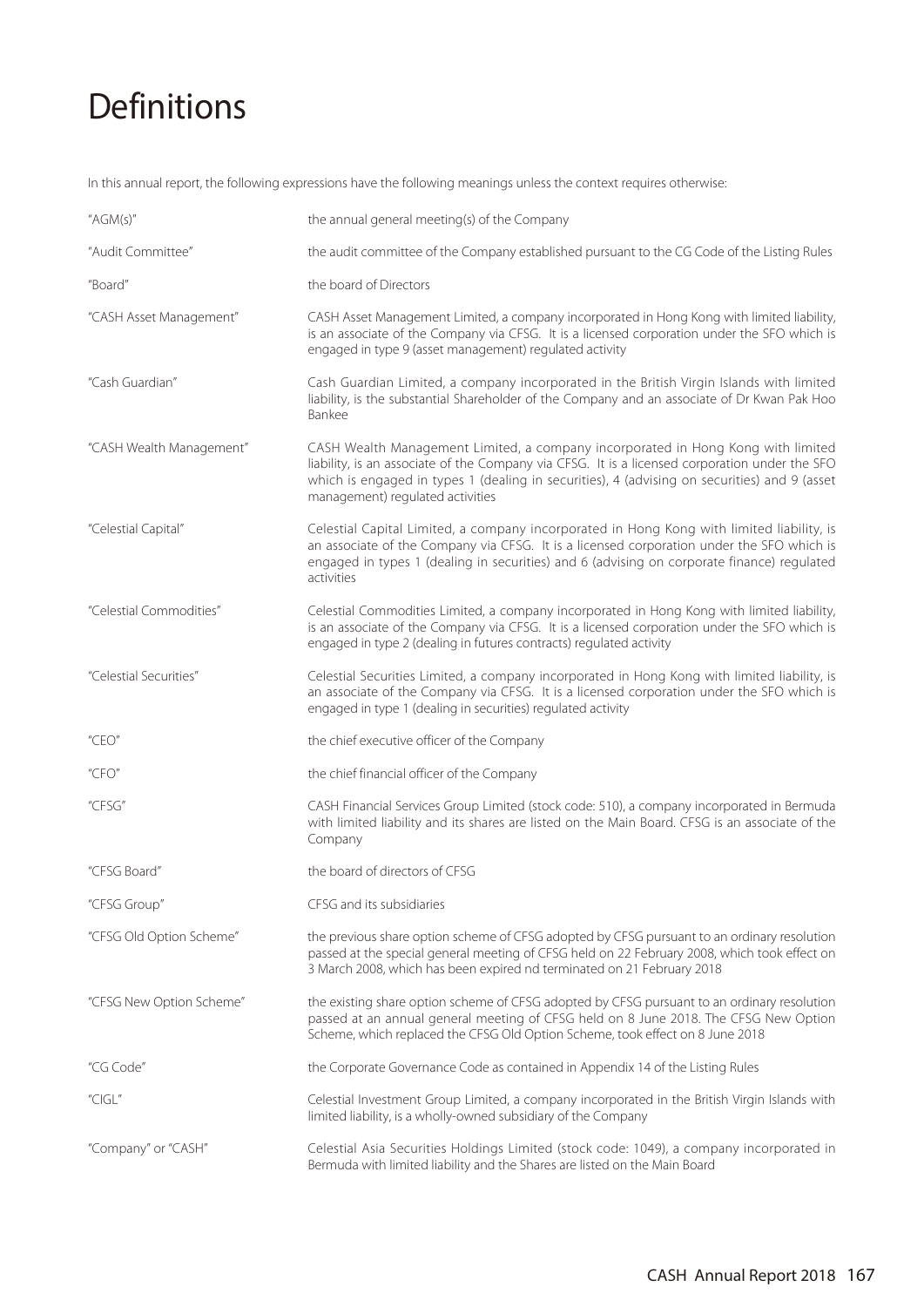# Definitions (continued)

| "Company Secretary"                    | the company secretary of the Company                                                                                                                                                                                                                                                                                                                                                                                                   |
|----------------------------------------|----------------------------------------------------------------------------------------------------------------------------------------------------------------------------------------------------------------------------------------------------------------------------------------------------------------------------------------------------------------------------------------------------------------------------------------|
| "CRMG" or "CRMG Holdings"              | CRMG Holdings Limited, a company incorporated in the British Virgin Islands with limited<br>liability, and its subsidiaries (including Pricerite Home Limited, TMF Company Limited, SECO<br>Living Company Limited, Galleon Home Limited and WAW Corporate Services Limited), which<br>mainly conduct the retail management business in Hong Kong under multi-brand names<br>including "Pricerite", "TMF", "SECO", "Galleon" and "W@W" |
| "Directors"                            | the directors of the Company                                                                                                                                                                                                                                                                                                                                                                                                           |
| " $ED(s)$ "                            | the executive Director(s) of the Company                                                                                                                                                                                                                                                                                                                                                                                               |
| "ESG Guide"                            | the Environmental, Social and Governance Reporting Guide as contained in Appendix 27 of the<br><b>Listing Rules</b>                                                                                                                                                                                                                                                                                                                    |
| "Group"                                | the Company and its subsidiaries                                                                                                                                                                                                                                                                                                                                                                                                       |
| " $INED(s)$ "                          | the independent non-executive Director(s) of the Company                                                                                                                                                                                                                                                                                                                                                                               |
| "Listing Rules"                        | The Rules Governing the Listing of Securities on the Stock Exchange                                                                                                                                                                                                                                                                                                                                                                    |
| "Main Board"                           | the main board of the Stock Exchange                                                                                                                                                                                                                                                                                                                                                                                                   |
| "Management"                           | the management team of the Company                                                                                                                                                                                                                                                                                                                                                                                                     |
| "Model Code"                           | the required standards of dealings regarding securities transactions by Directors or the Model<br>Code for Securities Transactions by Directors of Listed Issuers as set out in the Listing Rules                                                                                                                                                                                                                                      |
| "Net2Gather (China)"                   | Net2Gather (China) Holdings Limited, a company incorporated in the British Virgin Islands with<br>limited liability. It is a wholly-owned subsidiary of the Company and the holding company of<br>mobile internet services business                                                                                                                                                                                                    |
|                                        |                                                                                                                                                                                                                                                                                                                                                                                                                                        |
| "Remuneration Committee"               | the remuneration committee of the Company established pursuant to the CG Code of the<br><b>Listing Rules</b>                                                                                                                                                                                                                                                                                                                           |
| "SFC"                                  | the Hong Kong Securities and Futures Commission                                                                                                                                                                                                                                                                                                                                                                                        |
| "SFO"                                  | the Securities and Futures Ordinance (Chapter 571 of the Laws of Hong Kong)                                                                                                                                                                                                                                                                                                                                                            |
| "SGM(s)"                               | the special general meeting(s) of the Company                                                                                                                                                                                                                                                                                                                                                                                          |
| "Share(s)"                             | ordinary shares in the share capital of the Company                                                                                                                                                                                                                                                                                                                                                                                    |
| "Share Option Scheme"                  | the existing share option scheme of the Company adopted by the Shareholders at an AGM of<br>the Company held on 21 May 2012                                                                                                                                                                                                                                                                                                            |
| "Shareholder(s)"                       | holder(s) of the Share(s)                                                                                                                                                                                                                                                                                                                                                                                                              |
| "Stock Exchange"                       | The Stock Exchange of Hong Kong Limited                                                                                                                                                                                                                                                                                                                                                                                                |
| HKS''                                  | Hong Kong dollar(s), the lawful currency of Hong Kong                                                                                                                                                                                                                                                                                                                                                                                  |
| "RMB"                                  | Renminbi, the lawful currency of the PRC                                                                                                                                                                                                                                                                                                                                                                                               |
| "US\$" or "USD"                        | United States dollar(s), the lawful currency of the United States                                                                                                                                                                                                                                                                                                                                                                      |
| "Hong Kong" or "HKSAR"                 | the Hong Kong Special Administrative Region of the PRC                                                                                                                                                                                                                                                                                                                                                                                 |
| "PRC"                                  | the People's Republic of China                                                                                                                                                                                                                                                                                                                                                                                                         |
| $^{\prime\prime}$ UK $^{\prime\prime}$ | United Kingdom                                                                                                                                                                                                                                                                                                                                                                                                                         |